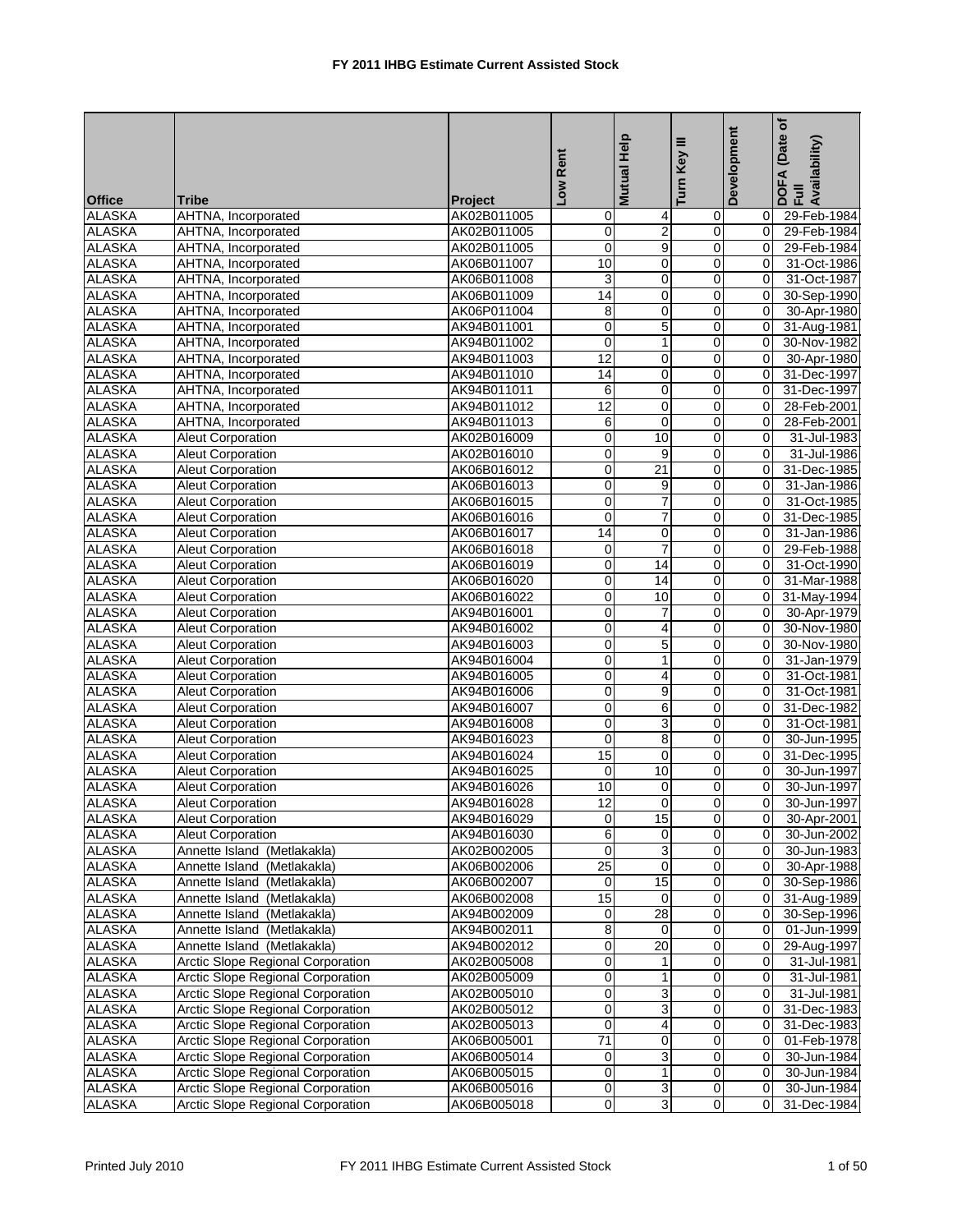| <b>Office</b> | <b>Tribe</b>                                                                  | <b>Project</b> | Low Rent                | <b>Mutual Help</b> | Ξ<br>Turn Key       | Development          | (Date of<br>DOFA (Date<br>Full<br>Availability) |
|---------------|-------------------------------------------------------------------------------|----------------|-------------------------|--------------------|---------------------|----------------------|-------------------------------------------------|
| <b>ALASKA</b> | <b>Arctic Slope Regional Corporation</b>                                      | AK06B005019    | 0                       | 3                  | 0                   | 0                    | 31-Dec-1984                                     |
| <b>ALASKA</b> | Arctic Slope Regional Corporation                                             | AK06B005021    | 0                       | $\overline{c}$     | $\mathbf 0$         | 0                    | 31-Dec-1984                                     |
| <b>ALASKA</b> | <b>Arctic Slope Regional Corporation</b>                                      | AK06B005023    | 0                       | $\mathbf{1}$       | 0                   | $\Omega$             | 31-Dec-1985                                     |
| <b>ALASKA</b> | <b>Arctic Slope Regional Corporation</b>                                      | AK06B005024    | 0                       | 3                  | 0                   | $\Omega$             | 31-Dec-1985                                     |
| <b>ALASKA</b> | <b>Arctic Slope Regional Corporation</b>                                      | AK06B005025    | 0                       | $\overline{12}$    | 0                   | 0                    | 31-Dec-1985                                     |
| <b>ALASKA</b> | Arctic Slope Regional Corporation                                             | AK06B005026    | 0                       | 8                  | $\mathsf{O}\xspace$ | $\mathbf 0$          | 31-Mar-1986                                     |
| <b>ALASKA</b> | Arctic Slope Regional Corporation                                             | AK06B005027    | 0                       | $\overline{2}$     | 0                   | $\Omega$             | 31-Dec-1985                                     |
| <b>ALASKA</b> | Arctic Slope Regional Corporation                                             | AK06B005028    | 0                       | 7                  | 0                   | 0                    | 30-Sep-1986                                     |
| <b>ALASKA</b> | <b>Arctic Slope Regional Corporation</b>                                      | AK06B005029    | 0                       | $\overline{2}$     | $\mathbf 0$         | 0                    | 31-Dec-1985                                     |
| <b>ALASKA</b> | Arctic Slope Regional Corporation                                             | AK06B005030    | 0                       | 9                  | $\mathbf 0$         | 0                    | 30-Jul-1992                                     |
| <b>ALASKA</b> | Arctic Slope Regional Corporation                                             | AK06B005031    | 0                       | 3                  | $\mathbf 0$         | 0                    | 30-Nov-1988                                     |
| <b>ALASKA</b> | <b>Arctic Slope Regional Corporation</b>                                      | AK06B005033    | 0                       | $\overline{c}$     | $\mathbf 0$         | 0                    | 30-Sep-1987                                     |
| <b>ALASKA</b> | <b>Arctic Slope Regional Corporation</b>                                      | AK06B005034    | $\mathbf 0$             | 4                  | 0                   | 0                    | 31-Jul-1991                                     |
| <b>ALASKA</b> | <b>Arctic Slope Regional Corporation</b>                                      | AK06B005036    | 0                       | 4                  | $\mathbf 0$         | 0                    | 30-Jul-1992                                     |
| <b>ALASKA</b> | <b>Arctic Slope Regional Corporation</b>                                      | AK94B005003    | 0                       | 3                  | $\mathbf 0$         | $\mathbf 0$          | 30-Apr-1981                                     |
| <b>ALASKA</b> | Arctic Slope Regional Corporation                                             | AK94B005004    | $\mathbf 0$             | $\overline{2}$     | $\mathsf{O}\xspace$ | $\mathbf 0$          | 30-Sep-1979                                     |
| <b>ALASKA</b> | <b>Arctic Slope Regional Corporation</b>                                      | AK94B005005    | 0                       | $\overline{2}$     | $\mathbf 0$         | $\mathbf 0$          | 30-Sep-1979                                     |
| <b>ALASKA</b> | <b>Arctic Slope Regional Corporation</b>                                      | AK94B005006    | 0                       | $\mathbf{1}$       | 0                   | $\overline{0}$       | 30-Sep-1979                                     |
| <b>ALASKA</b> | <b>Arctic Slope Regional Corporation</b>                                      | AK94B005007    | 0                       | $\overline{c}$     | $\mathbf 0$         | 0                    | 31-Mar-1980                                     |
| <b>ALASKA</b> | <b>Arctic Slope Regional Corporation</b>                                      | AK94B005037    | 0                       | 19                 | 0                   | 0                    | 31-Jul-1997                                     |
| <b>ALASKA</b> |                                                                               |                | $\mathbf 0$             | $\overline{17}$    | $\mathbf 0$         | $\overline{2}$       |                                                 |
| <b>ALASKA</b> | Arctic Slope Regional Corporation<br><b>Arctic Slope Regional Corporation</b> | AK94B005038    | 19                      | 0                  | $\mathbf 0$         | 0                    | 31-Mar-1999<br>31-Jan-2000                      |
| <b>ALASKA</b> |                                                                               | AK94B005039    | $\overline{17}$         | $\mathbf 0$        | 0                   | $\Omega$             |                                                 |
| <b>ALASKA</b> | <b>Arctic Slope Regional Corporation</b>                                      | AK94B005040    |                         | 17                 |                     | $\Omega$             | 31-Jan-2000                                     |
|               | <b>Arctic Slope Regional Corporation</b>                                      | AK94B005041    | 0                       |                    | $\mathbf 0$         |                      | 31-Mar-1999                                     |
| <b>ALASKA</b> | Arctic Slope Regional Corporation                                             | AK94B005042    | 0                       | 2                  | 0                   | 0                    | 31-Dec-2002                                     |
| <b>ALASKA</b> | Arctic Slope Regional Corporation                                             | AK94B005042    | 0                       | $\overline{2}$     | 0                   | $\mathbf 0$          | 31-Dec-2002                                     |
| <b>ALASKA</b> | Arctic Slope Regional Corporation                                             | AK94B005042    | 0                       | $\overline{2}$     | 0                   | $\Omega$<br>$\Omega$ | 31-Dec-2002                                     |
| <b>ALASKA</b> | Arctic Slope Regional Corporation                                             | AK94B005042    | 0                       | $\overline{2}$     | 0                   |                      | 31-Dec-2002                                     |
| <b>ALASKA</b> | <b>Arctic Slope Regional Corporation</b>                                      | AK94B005042    | 0                       | $\overline{2}$     | $\mathbf 0$         | 0                    | 31-Dec-2002                                     |
| <b>ALASKA</b> | Arctic Slope Regional Corporation                                             | AK94B005042    | 0                       | 3                  | 0                   | 0                    | 31-Dec-2002                                     |
| <b>ALASKA</b> | Arctic Slope Regional Corporation                                             | AK94B005042    | 0                       | 3                  | 0                   | 0                    | 31-Dec-2002                                     |
| <b>ALASKA</b> | Baranof Island Housing Authority                                              | AK06B017001    | 0                       | $\overline{7}$     | $\mathbf 0$         | 0                    | 30-Sep-1987                                     |
| <b>ALASKA</b> | <b>Baranof Island Housing Authority</b>                                       | AK06B017002    | $\mathbf 0$             | $\overline{3}$     | 0                   | 0                    | 31-May-1989                                     |
| <b>ALASKA</b> | Baranof Island Housing Authority                                              | AK94B017003    | 20                      | $\mathbf 0$        | $\mathbf 0$         | 0                    | 30-Jun-1996                                     |
| <b>ALASKA</b> | Baranof Island Housing Authority                                              | AK94B017004    | 0                       | 21                 | $\mathbf 0$         | $\mathbf 0$          | 30-Jun-1996                                     |
| <b>ALASKA</b> | <b>Baranof Island Housing Authority</b>                                       | AK94B017005    | $\mathbf 0$             | 3                  | $\mathbf 0$         | $\mathbf 0$          | 01-Sep-1999                                     |
| <b>ALASKA</b> | Baranof Island Housing Authority                                              | AK94B017005    | 0                       | $\mathbf{1}$       | $\mathbf 0$         | 0                    | 01-Mar-2000                                     |
| <b>ALASKA</b> | Baranof Island Housing Authority                                              | AK94B017005    | 0                       | $\overline{4}$     | $\overline{0}$      | 0                    | 01-Aug-2000                                     |
| <b>ALASKA</b> | Baranof Island Housing Authority                                              | AK94B017005    | 0                       | 8                  | $\overline{0}$      | 0                    | 07-Nov-2001                                     |
| <b>ALASKA</b> | <b>Baranof Island Housing Authority</b>                                       | AK94B017005    | 0                       | 1                  | 0                   | 0                    | 31-Dec-2001                                     |
| <b>ALASKA</b> | Bering Straits Regional Corporation                                           | AK02B008018    | 0                       | 3                  | $\overline{0}$      | 0                    | 30-Sep-1982                                     |
| <b>ALASKA</b> | Bering Straits Regional Corporation                                           | AK02B008019    | $\pmb{0}$               | 4                  | $\overline{0}$      | 0                    | 31-Jan-1983                                     |
| <b>ALASKA</b> | <b>Bering Straits Regional Corporation</b>                                    | AK02B008021    | 0                       | 3                  | $\mathbf 0$         | 0                    | 30-Sep-1982                                     |
| <b>ALASKA</b> | <b>Bering Straits Regional Corporation</b>                                    | AK06B008023    | 0                       | 15                 | $\pmb{0}$           | 0                    | 28-Feb-1991                                     |
| <b>ALASKA</b> | <b>Bering Straits Regional Corporation</b>                                    | AK06B008024    | 0                       | 20                 | 0                   | 0                    | 30-Nov-1988                                     |
| <b>ALASKA</b> | Bering Straits Regional Corporation                                           | AK06B008028    | 0                       | 13                 | $\mathsf 0$         | 0                    | 29-Feb-1992                                     |
| <b>ALASKA</b> | Bering Straits Regional Corporation                                           | AK06B008029    | 0                       | 19                 | $\pmb{0}$           | 0                    | 31-Dec-1992                                     |
| <b>ALASKA</b> | <b>Bering Straits Regional Corporation</b>                                    | AK06B008030    | 0                       | 15                 | 0                   | 0                    | 31-Mar-1991                                     |
| <b>ALASKA</b> | Bering Straits Regional Corporation                                           | AK06B008031    | 0                       | 10                 | $\overline{0}$      | 0                    | 31-Mar-1991                                     |
| <b>ALASKA</b> | <b>Bering Straits Regional Corporation</b>                                    | AK06B008032    | 0                       | 10                 | $\mathsf 0$         | 0                    | 28-Feb-1991                                     |
| <b>ALASKA</b> | Bering Straits Regional Corporation                                           | AK06P008009    | $\overline{18}$         | $\pmb{0}$          | $\overline{0}$      | 0                    | 31-Mar-1978                                     |
| <b>ALASKA</b> | <b>Bering Straits Regional Corporation</b>                                    | AK94B008006    | 0                       | 3                  | 0                   | 0                    | 31-Mar-1977                                     |
| <b>ALASKA</b> | <b>Bering Straits Regional Corporation</b>                                    | AK94B008007    | 0                       | $\mathbf{1}$       | 0                   | 0                    | 30-Nov-1976                                     |
| <b>ALASKA</b> | <b>Bering Straits Regional Corporation</b>                                    | AK94B008008    | 0                       | $\overline{2}$     | $\mathsf 0$         | 0                    | 31-Dec-1976                                     |
| <b>ALASKA</b> | Bering Straits Regional Corporation                                           | AK94B008014    | 0                       | 8                  | 0                   | 0                    | 30-Sep-1980                                     |
| <b>ALASKA</b> | Bering Straits Regional Corporation                                           | AK94B008015    | 0                       | 12                 | $\overline{0}$      | 0                    | 31-Oct-1980                                     |
| <b>ALASKA</b> | <b>Bering Straits Regional Corporation</b>                                    | AK94B008016    | $\overline{\mathbf{0}}$ | $\overline{2}$     | $\overline{0}$      | 0                    | 30-Sep-1980                                     |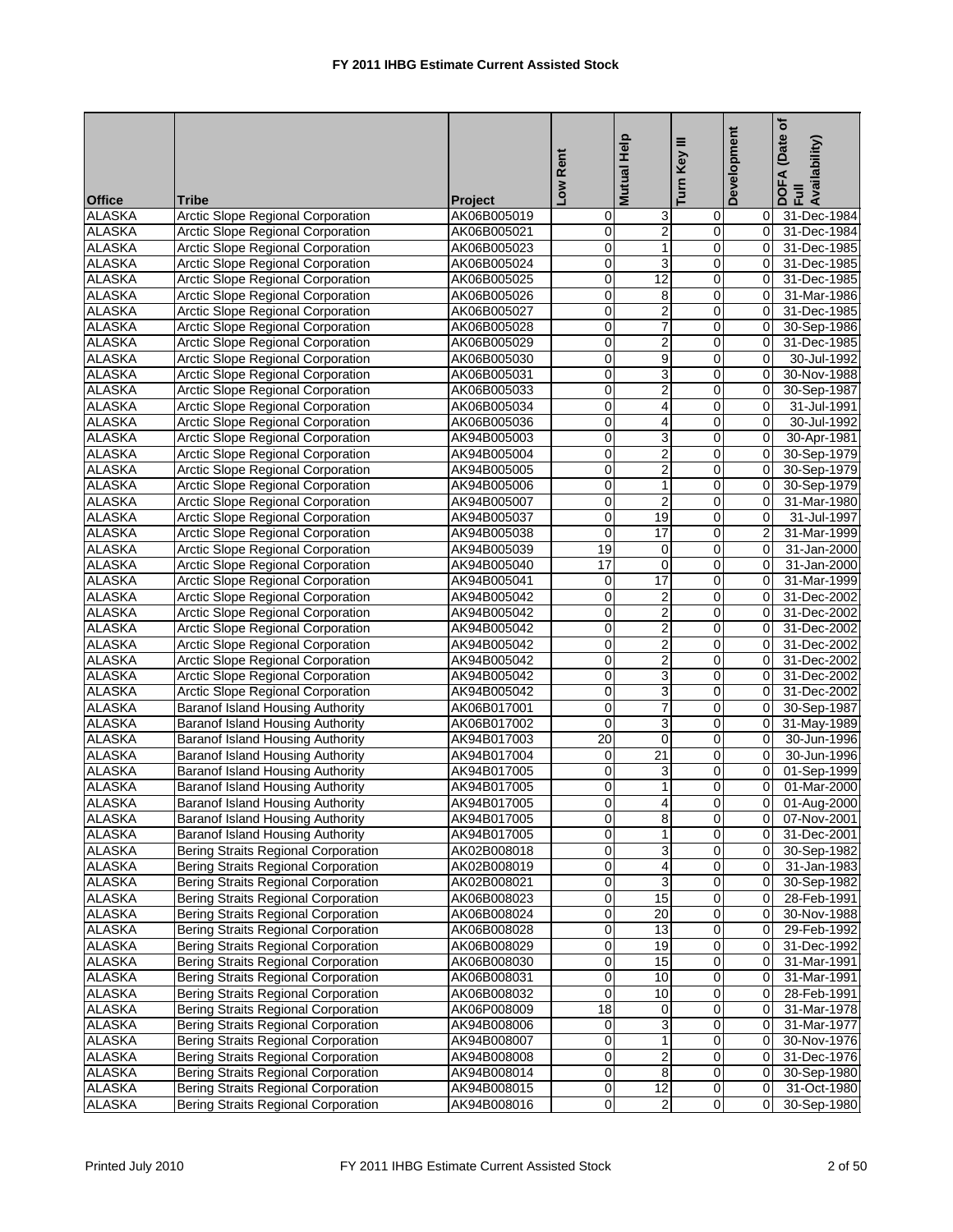| <b>Office</b> | <b>Tribe</b>                               | <b>Project</b> | Low Rent                | <b>Mutual Help</b> | Ξ<br>Turn Key  | Development    | (Date of<br>DOFA (Date<br>Full<br>Availability) |
|---------------|--------------------------------------------|----------------|-------------------------|--------------------|----------------|----------------|-------------------------------------------------|
| <b>ALASKA</b> | <b>Bering Straits Regional Corporation</b> | AK94B008034    | 0                       | 11                 | $\overline{0}$ | 0              | 31-Aug-1993                                     |
| <b>ALASKA</b> | <b>Bering Straits Regional Corporation</b> | AK94B008035    | 0                       | 18                 | $\mathbf 0$    | 0              | 31-Oct-1992                                     |
| <b>ALASKA</b> | <b>Bering Straits Regional Corporation</b> | AK94B008036    | 0                       | $\overline{23}$    | 0              | $\Omega$       | 30-Nov-1995                                     |
| <b>ALASKA</b> | <b>Bering Straits Regional Corporation</b> | AK94B008037    | 0                       | 14                 | $\mathbf 0$    | $\Omega$       | 30-Nov-1995                                     |
| <b>ALASKA</b> | <b>Bering Straits Regional Corporation</b> | AK94B008038    | 0                       | 20                 | $\mathbf 0$    | $\mathbf 0$    | 31-Jan-1997                                     |
| <b>ALASKA</b> | Bering Straits Regional Corporation        | AK94B008039    | 0                       | $\overline{20}$    | $\mathbf 0$    | $\mathbf 0$    | 31-Oct-1996                                     |
| <b>ALASKA</b> | <b>Bering Straits Regional Corporation</b> | AK94B008040    | 0                       | 19                 | $\overline{0}$ | $\Omega$       | 31-Aug-1997                                     |
| <b>ALASKA</b> | Bering Straits Regional Corporation        | AK94B008041    | $\mathbf 0$             | 19                 | $\mathbf 0$    | $\Omega$       | 31-Aug-1997                                     |
| <b>ALASKA</b> | Bering Straits Regional Corporation        | AK94B008042    | 28                      | 0                  | $\mathbf 0$    | 0              | 31-Oct-1999                                     |
| <b>ALASKA</b> | <b>Bering Straits Regional Corporation</b> | AK94B008043    | 0                       | 20                 | 0              | 0              | 31-Dec-1999                                     |
| <b>ALASKA</b> | <b>Bering Straits Regional Corporation</b> | AK94B008046    | 0                       | 8                  | $\overline{0}$ | $\overline{2}$ | 30-Sep-1999                                     |
| <b>ALASKA</b> | <b>Bering Straits Regional Corporation</b> | AK94B008047    | 0                       | 18                 | $\mathbf 0$    | 0              | 31-Jan-2000                                     |
| <b>ALASKA</b> | <b>Bristol Bay Native Corporation</b>      | AK02B010012    | $\mathbf 0$             | $\mathbf{1}$       | 0              | 0              | 31-Aug-1983                                     |
| <b>ALASKA</b> | <b>Bristol Bay Native Corporation</b>      | AK02B010013    | 0                       | $\mathbf{1}$       | $\mathbf 0$    | $\Omega$       | 29-Feb-1984                                     |
| <b>ALASKA</b> | <b>Bristol Bay Native Corporation</b>      | AK02B010013    | 0                       | $\mathbf{1}$       | $\mathbf 0$    | 0              | 29-Feb-1984                                     |
| <b>ALASKA</b> | <b>Bristol Bay Native Corporation</b>      | AK02B010013    | $\mathbf 0$             | $\overline{2}$     | $\mathbf 0$    | $\mathbf 0$    | 29-Feb-1984                                     |
| <b>ALASKA</b> | <b>Bristol Bay Native Corporation</b>      | AK02P010011    | 15                      | 0                  | 0              | $\Omega$       | 31-Dec-1982                                     |
| <b>ALASKA</b> | <b>Bristol Bay Native Corporation</b>      | AK06B010020    | 0                       | 10                 | $\mathbf 0$    | $\Omega$       | 30-Jun-1988                                     |
| <b>ALASKA</b> | <b>Bristol Bay Native Corporation</b>      | AK06B010022    | 0                       | 4                  | $\mathbf 0$    | 0              | 30-Sep-1986                                     |
| <b>ALASKA</b> | <b>Bristol Bay Native Corporation</b>      | AK06B010023    | 15                      | $\mathbf 0$        | $\mathbf 0$    | 0              | 31-May-1986                                     |
| <b>ALASKA</b> | <b>Bristol Bay Native Corporation</b>      | AK06B010024    | 0                       | $\overline{13}$    | $\overline{0}$ | 0              | 31-Dec-1992                                     |
| <b>ALASKA</b> | <b>Bristol Bay Native Corporation</b>      | AK06B010025    | 0                       | 8                  | $\overline{0}$ | 0              | 30-Nov-1988                                     |
| <b>ALASKA</b> | <b>Bristol Bay Native Corporation</b>      | AK06B010026    | $\mathbf 0$             | 6                  | 0              | $\Omega$       | 30-Jan-1990                                     |
| <b>ALASKA</b> | <b>Bristol Bay Native Corporation</b>      | AK06B010027    | 0                       | 9                  | $\mathbf 0$    | $\Omega$       | 30-Nov-1989                                     |
| <b>ALASKA</b> | <b>Bristol Bay Native Corporation</b>      | AK06B010028    | 0                       | $\overline{7}$     | $\overline{0}$ | $\mathbf 0$    | 30-Dec-1995                                     |
| <b>ALASKA</b> | <b>Bristol Bay Native Corporation</b>      | AK06B010029    | 0                       | $\overline{20}$    | 0              | $\mathbf 0$    | 30-Nov-1995                                     |
| <b>ALASKA</b> | <b>Bristol Bay Native Corporation</b>      | AK06B010030    | 0                       | 16                 | $\overline{0}$ | $\Omega$       | 30-Jun-1995                                     |
| <b>ALASKA</b> | <b>Bristol Bay Native Corporation</b>      | AK06B010033    | 0                       | 5                  | 0              | $\Omega$       | 31-Dec-1992                                     |
| <b>ALASKA</b> | <b>Bristol Bay Native Corporation</b>      | AK06B010034    | 0                       | 12                 | $\mathbf 0$    | 0              | 31-Dec-1992                                     |
| <b>ALASKA</b> | <b>Bristol Bay Native Corporation</b>      | AK94B010003    | 0                       | 5                  | $\mathbf 0$    | 0              | 30-Sep-1979                                     |
| <b>ALASKA</b> | <b>Bristol Bay Native Corporation</b>      | AK94B010004    | 0                       | $\overline{5}$     | 0              | $\Omega$       | 31-Oct-1979                                     |
| <b>ALASKA</b> | <b>Bristol Bay Native Corporation</b>      | AK94B010006    | 0                       | 3                  | $\mathbf 0$    | 0              | 30-Sep-1979                                     |
| <b>ALASKA</b> | <b>Bristol Bay Native Corporation</b>      | AK94B010035    | $\mathbf 0$             | $\overline{13}$    | 0              | $\Omega$       | 30-Nov-1995                                     |
| <b>ALASKA</b> | <b>Bristol Bay Native Corporation</b>      | AK94B010037    | 0                       | 8                  | $\mathbf 0$    | $\Omega$       | 31-Mar-1998                                     |
| <b>ALASKA</b> | <b>Bristol Bay Native Corporation</b>      | AK94B010038    | 4                       | 0                  | $\mathbf 0$    | 0              | 31-May-1998                                     |
| <b>ALASKA</b> | <b>Bristol Bay Native Corporation</b>      | AK94B010039    | 4                       | $\mathbf 0$        | $\mathbf 0$    | $\mathbf 0$    | 31-Mar-1998                                     |
| <b>ALASKA</b> | <b>Bristol Bay Native Corporation</b>      | AK94B010040    | 0                       | 4                  | $\overline{0}$ | $\Omega$       | 31-Mar-1998                                     |
| <b>ALASKA</b> | <b>Bristol Bay Native Corporation</b>      | AK94B010041    | 8                       | $\overline{0}$     | $\Omega$       | $\Omega$       | 31-Dec-1998                                     |
| <b>ALASKA</b> | <b>Bristol Bay Native Corporation</b>      | AK94B010042    | 0                       | 16                 | $\overline{0}$ | 0              | 31-Mar-1998                                     |
| <b>ALASKA</b> | <b>Bristol Bay Native Corporation</b>      | AK94B010043    | 0                       | 19                 | $\mathbf 0$    | 0              | 01-Jan-2000                                     |
| <b>ALASKA</b> | <b>Bristol Bay Native Corporation</b>      | AK94B010044    | 6                       | $\mathbf 0$        | $\overline{0}$ | 0              | 01-Jan-2000                                     |
| <b>ALASKA</b> | Calista Corporation                        | AK02B009017    | $\pmb{0}$               | $\overline{20}$    | $\pmb{0}$      | 0              | 30-Sep-1984                                     |
| <b>ALASKA</b> | Calista Corporation                        | AK02B009019    | $\mathbf 0$             | 3                  | $\mathbf 0$    | 0              | 30-Sep-1981                                     |
| <b>ALASKA</b> | Calista Corporation                        | AK02B009020    | $\pmb{0}$               | 8                  | $\overline{0}$ | 0              | 31-Oct-1986                                     |
| <b>ALASKA</b> | Calista Corporation                        | AK02B009024    | $\pmb{0}$               | 9                  | 0              | 0              | 31-Oct-1986                                     |
| <b>ALASKA</b> | Calista Corporation                        | AK02B009025    | $\overline{0}$          | 16                 | O              | 0              | 31-Oct-1983                                     |
| <b>ALASKA</b> | Calista Corporation                        | AK02B009026    | 0                       | 15                 | $\pmb{0}$      | $\mathbf 0$    | 31-Oct-1984                                     |
| <b>ALASKA</b> | Calista Corporation                        | AK02B009028    | 0                       | 5                  | 0              | 0              | 30-Apr-1984                                     |
| <b>ALASKA</b> | Calista Corporation                        | AK02B009029    | $\overline{0}$          | $\overline{25}$    | $\pmb{0}$      | 0              | 30-May-1985                                     |
| <b>ALASKA</b> | Calista Corporation                        | AK02B009030    | 0                       | $\overline{14}$    | $\pmb{0}$      | 0              | 30-May-1984                                     |
| <b>ALASKA</b> | Calista Corporation                        | AK02B009031    | 0                       | $\overline{24}$    | $\overline{0}$ | 0              | 30-Nov-1986                                     |
| <b>ALASKA</b> | Calista Corporation                        | AK02B009040    | $\overline{0}$          | 4                  | $\overline{0}$ | 0              | 30-Apr-1982                                     |
| <b>ALASKA</b> | Calista Corporation                        | AK02B009043    | $\mathbf 0$             | 1                  | $\mathbf 0$    | 0              | 31-Aug-1983                                     |
| <b>ALASKA</b> | Calista Corporation                        | AK06B009042    | $\pmb{0}$               | 15                 | $\pmb{0}$      | 0              | 31-Oct-1986                                     |
| <b>ALASKA</b> | Calista Corporation                        | AK06B009044    | 0                       | 23                 | 0              | 0              | 30-Nov-1986                                     |
| <b>ALASKA</b> | Calista Corporation                        | AK06B009045    | $\overline{\mathbf{0}}$ | $\overline{10}$    | $\overline{0}$ | 0              | 30-Nov-1986                                     |
| <b>ALASKA</b> | Calista Corporation                        | AK06B009046    | $\overline{0}$          | 16                 | $\overline{0}$ | $\overline{0}$ | 30-Nov-1986                                     |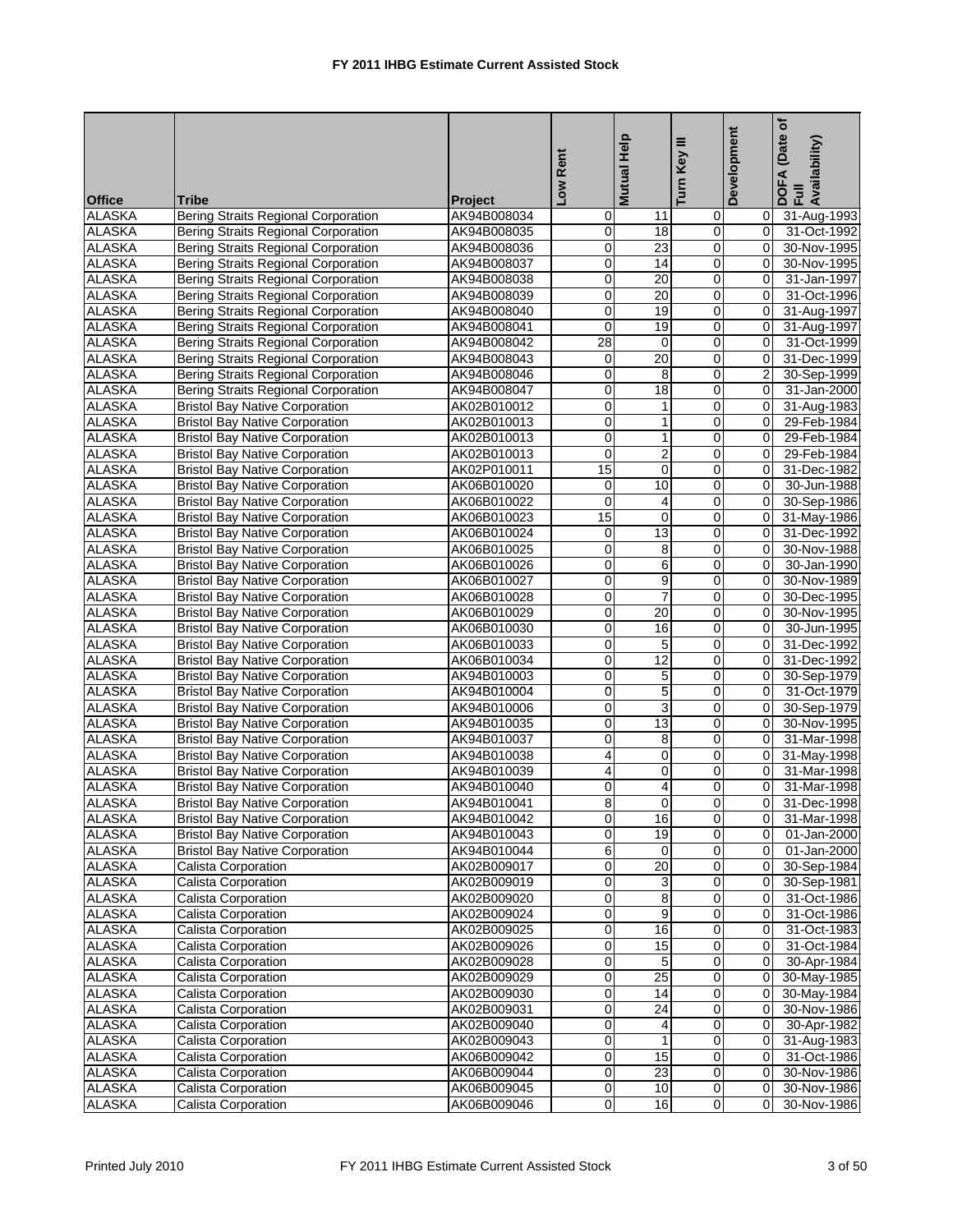| <b>Office</b> | Tribe                                  | <b>Project</b> | Low Rent            | <b>Mutual Help</b> | ≡<br>Turn Key    | Development         | (Date of<br>DOFA (Date<br>Full<br>Availability) |
|---------------|----------------------------------------|----------------|---------------------|--------------------|------------------|---------------------|-------------------------------------------------|
| <b>ALASKA</b> | <b>Calista Corporation</b>             | AK06B009047    | 0                   | 15                 | 0                | 0                   | 31-Dec-1983                                     |
| <b>ALASKA</b> | Calista Corporation                    | AK06B009054    | $\mathsf{O}\xspace$ | 6                  | 0                | $\overline{0}$      | 31-Oct-1984                                     |
| <b>ALASKA</b> | Calista Corporation                    | AK06B009056    | $\mathbf 0$         | 6                  | 0                | $\Omega$            | 31-Oct-1986                                     |
| <b>ALASKA</b> | Calista Corporation                    | AK06B009059    | $\overline{0}$      | 13                 | $\mathsf 0$      | $\Omega$            | 30-Dec-1987                                     |
| <b>ALASKA</b> | Calista Corporation                    | AK06B009060    | $\mathbf 0$         | 15                 | 0                | $\mathbf 0$         | 30-Dec-1987                                     |
| <b>ALASKA</b> | Calista Corporation                    | AK06B009062    | $\pmb{0}$           | $\overline{24}$    | $\overline{0}$   | 0                   | 28-Feb-1989                                     |
| <b>ALASKA</b> | Calista Corporation                    | AK06B009063    | $\mathbf 0$         | 20                 | $\mathbf 0$      | $\Omega$            | 31-Dec-1988                                     |
| ALASKA        | Calista Corporation                    | AK06B009064    | $\mathbf 0$         | 13                 | $\mathbf 0$      | $\mathbf 0$         | 28-Feb-1989                                     |
| <b>ALASKA</b> | Calista Corporation                    | AK06B009065    | $\mathsf{O}\xspace$ | 16                 | $\mathbf 0$      | $\mathbf 0$         | 31-May-1989                                     |
| <b>ALASKA</b> | Calista Corporation                    | AK06B009067    | $\mathbf 0$         | 5                  | $\pmb{0}$        | 0                   | 28-Feb-1989                                     |
| <b>ALASKA</b> | Calista Corporation                    | AK06B009068    | $\mathbf 0$         | 15                 | $\pmb{0}$        | $\mathbf 0$         | 31-Aug-1991                                     |
| <b>ALASKA</b> | Calista Corporation                    | AK06B009069    | 12                  | $\mathbf 0$        | $\mathbf 0$      | 0                   | 30-Nov-1992                                     |
| <b>ALASKA</b> | Calista Corporation                    | AK06B009070    | $\mathbf 0$         | $\overline{21}$    | 0                | $\Omega$            | 31-Mar-1991                                     |
| <b>ALASKA</b> | Calista Corporation                    | AK06B009072    | $\mathbf 0$         | $\overline{22}$    | $\mathsf 0$      | $\Omega$            | 31-Jul-1994                                     |
| <b>ALASKA</b> | Calista Corporation                    | AK06B009073    | $\mathbf 0$         | 6                  | $\mathbf 0$      | 0                   | 31-Jan-1994                                     |
| <b>ALASKA</b> | Calista Corporation                    | AK06B009074    | $\pmb{0}$           | $\overline{5}$     | $\overline{0}$   | $\mathbf 0$         | 31-Mar-1991                                     |
| <b>ALASKA</b> | Calista Corporation                    | AK06B009075    | $\mathbf 0$         | 9                  | $\mathbf 0$      | 0                   | 31-Jan-1992                                     |
| <b>ALASKA</b> | <b>Calista Corporation</b>             | AK06B009076    | 0                   | $\overline{19}$    | $\mathbf 0$      | $\Omega$            | 31-Jul-1991                                     |
| <b>ALASKA</b> | Calista Corporation                    | AK06P00961     | $\overline{20}$     | 0                  | $\mathbf 0$      | $\mathbf 0$         | 31-Oct-1988                                     |
| <b>ALASKA</b> | Calista Corporation                    | AK94B009004    | 0                   | 1                  | 0                | 0                   | 31-Mar-1979                                     |
| <b>ALASKA</b> | Calista Corporation                    | AK94B009018    | $\mathbf 0$         | 1                  | 0                | $\Omega$            | 31-Oct-1981                                     |
| <b>ALASKA</b> | <b>Calista Corporation</b>             | AK94B009083    | $\overline{0}$      | 16                 | $\mathbf 0$      | $\mathbf 0$         | 31-Dec-1992                                     |
| <b>ALASKA</b> | Calista Corporation                    | AK94B009084    | $\mathbf 0$         | 9                  | 0                | $\Omega$            | 30-Nov-1992                                     |
| <b>ALASKA</b> | Calista Corporation                    | AK94B009085    | $\mathbf 0$         | 7                  | $\mathbf 0$      | 0                   | 28-Feb-1994                                     |
| <b>ALASKA</b> | Calista Corporation                    | AK94B009086    | $\mathbf 0$         | 9                  | 0                | $\mathbf 0$         | 28-Feb-1994                                     |
| <b>ALASKA</b> | Calista Corporation                    | AK94B009087    | $\pmb{0}$           | $\overline{21}$    | $\boldsymbol{0}$ | $\mathbf 0$         | 30-May-1995                                     |
| <b>ALASKA</b> | Calista Corporation                    | AK94B009088    | $\mathbf 0$         | 12                 | $\mathbf 0$      | $\Omega$            | 30-May-1995                                     |
| <b>ALASKA</b> | Calista Corporation                    | AK94B009089    | $\mathbf 0$         | $\overline{27}$    | $\mathbf 0$      | $\mathbf 0$         | 30-Jun-1995                                     |
| <b>ALASKA</b> | Calista Corporation                    | AK94B009090    | $\overline{0}$      | $\overline{25}$    | $\overline{0}$   | 0                   | 30-Apr-1995                                     |
| <b>ALASKA</b> | Calista Corporation                    | AK94B009093    | $\mathbf 0$         | 31                 | $\mathbf 0$      | 0                   | 30-Sep-1997                                     |
| <b>ALASKA</b> | Calista Corporation                    | AK94B009094    | $\mathbf 0$         | 30                 | 0                | 0                   | 31-Dec-1996                                     |
| <b>ALASKA</b> | Calista Corporation                    | AK94B009095    | $\mathsf{O}\xspace$ | 9                  | $\mathbf 0$      | 0                   | 30-Jun-1997                                     |
| <b>ALASKA</b> | Calista Corporation                    | AK94B009096    | $\mathbf 0$         | 23                 | 0                | $\Omega$            | 31-Jul-1997                                     |
| <b>ALASKA</b> | Calista Corporation                    | AK94B009097    | $\mathbf 0$         | 20                 | $\mathsf 0$      | $\Omega$            | 31-Jan-1998                                     |
| <b>ALASKA</b> | Calista Corporation                    | AK94B009098    | 0                   | 19                 | 0                | 0                   | 31-Dec-1999                                     |
| <b>ALASKA</b> | Calista Corporation                    | AK94B009098    | $\overline{0}$      | 5                  | $\overline{0}$   | $\mathbf 0$         | 28-Feb-2003                                     |
| <b>ALASKA</b> | Calista Corporation                    | AK94B009099    | $\mathbf 0$         | 18                 | 0                | $\Omega$            | 30-Nov-1999                                     |
| <b>ALASKA</b> | Calista Corporation                    | AK94B009102    | $\overline{0}$      | 18                 | $\overline{0}$   | $\Omega$            | 31-Dec-1999                                     |
| <b>ALASKA</b> | Calista Corporation                    | AK94B009103    | $\overline{0}$      | 20                 | $\pmb{0}$        | $\overline{0}$      | 31-Jul-2000                                     |
| <b>ALASKA</b> | Chugach Alaska Corporation             | AK02B015005    | $\pmb{0}$           | 10                 | $\pmb{0}$        | $\Omega$            | 31-Dec-1982                                     |
| <b>ALASKA</b> | Chugach Alaska Corporation             | AK02B015006    | 0                   | $\overline{15}$    | 0                | $\overline{0}$      | 30-May-1984                                     |
| <b>ALASKA</b> | Chugach Alaska Corporation             | AK02B015016    | $\mathsf{O}\xspace$ | 11                 | 0                | $\mathbf 0$         | 30-May-1984                                     |
| <b>ALASKA</b> | Chugach Alaska Corporation             | AK02P015008    | 23                  | 0                  | 0                | $\mathbf 0$         | 31-Jan-1984                                     |
| <b>ALASKA</b> | Chugach Alaska Corporation             | AK06B015007    | $\overline{0}$      | 14                 | 0                | $\overline{0}$      | 31-Aug-1984                                     |
| <b>ALASKA</b> | Chugach Alaska Corporation             | AK06B015011    | $\overline{0}$      | 9                  | 0                | $\mathbf 0$         | 31-Oct-1986                                     |
| <b>ALASKA</b> | Chugach Alaska Corporation             | AK94B015003    | $\overline{0}$      | 13                 | $\overline{0}$   | $\mathsf{O}\xspace$ | 28-Feb-1983                                     |
| <b>ALASKA</b> | Chugach Alaska Corporation             | AK94B015004    | $\mathbf 0$         | 13                 | $\pmb{0}$        | $\overline{0}$      | 31-Jan-1983                                     |
| <b>ALASKA</b> | Chugach Alaska Corporation             | AK94B015017    | $\overline{20}$     | 0                  | 0                | 0                   | 31-Mar-1994                                     |
| <b>ALASKA</b> | Chugach Alaska Corporation             | AK94B015018    | $\mathbf 0$         | 15                 | $\overline{0}$   | $\mathbf 0$         | 30-Jun-1998                                     |
| <b>ALASKA</b> | Chugach Alaska Corporation             | AK94B015019    | $\overline{7}$      | 0                  | 0                | $\overline{0}$      | 30-Apr-1997                                     |
| <b>ALASKA</b> | Chugach Alaska Corporation             | AK94B015020    | 19                  | 0                  | 0                | $\overline{0}$      | 30-Sep-1999                                     |
| ALASKA        | Chugach Alaska Corporation             | AK94B015021    | 15                  | 0                  | 0                | $\mathbf 0$         | 30-Aug-2000                                     |
| <b>ALASKA</b> | Cook Inlet Native Regional Corporation | AK02B012007    | $\mathbf 0$         | 1                  | 0                | $\mathbf 0$         | 30-Apr-1980                                     |
| <b>ALASKA</b> | Cook Inlet Native Regional Corporation | AK02B012009    | $\overline{0}$      | 1                  | $\mathbf 0$      | $\overline{0}$      | 30-Nov-1980                                     |
| <b>ALASKA</b> | Cook Inlet Native Regional Corporation | AK02B012010    | $\mathbf 0$         | 1                  | 0                | 0                   | 31-Jan-1981                                     |
| <b>ALASKA</b> | Cook Inlet Native Regional Corporation | AK02B012012    | 24                  | 0                  | $\pmb{0}$        | $\mathbf 0$         | 28-Feb-1983                                     |
| <b>ALASKA</b> | Cook Inlet Native Regional Corporation | AK02B012012    | 10                  | $\mathbf 0$        | 0                | $\Omega$            | 28-Feb-1983                                     |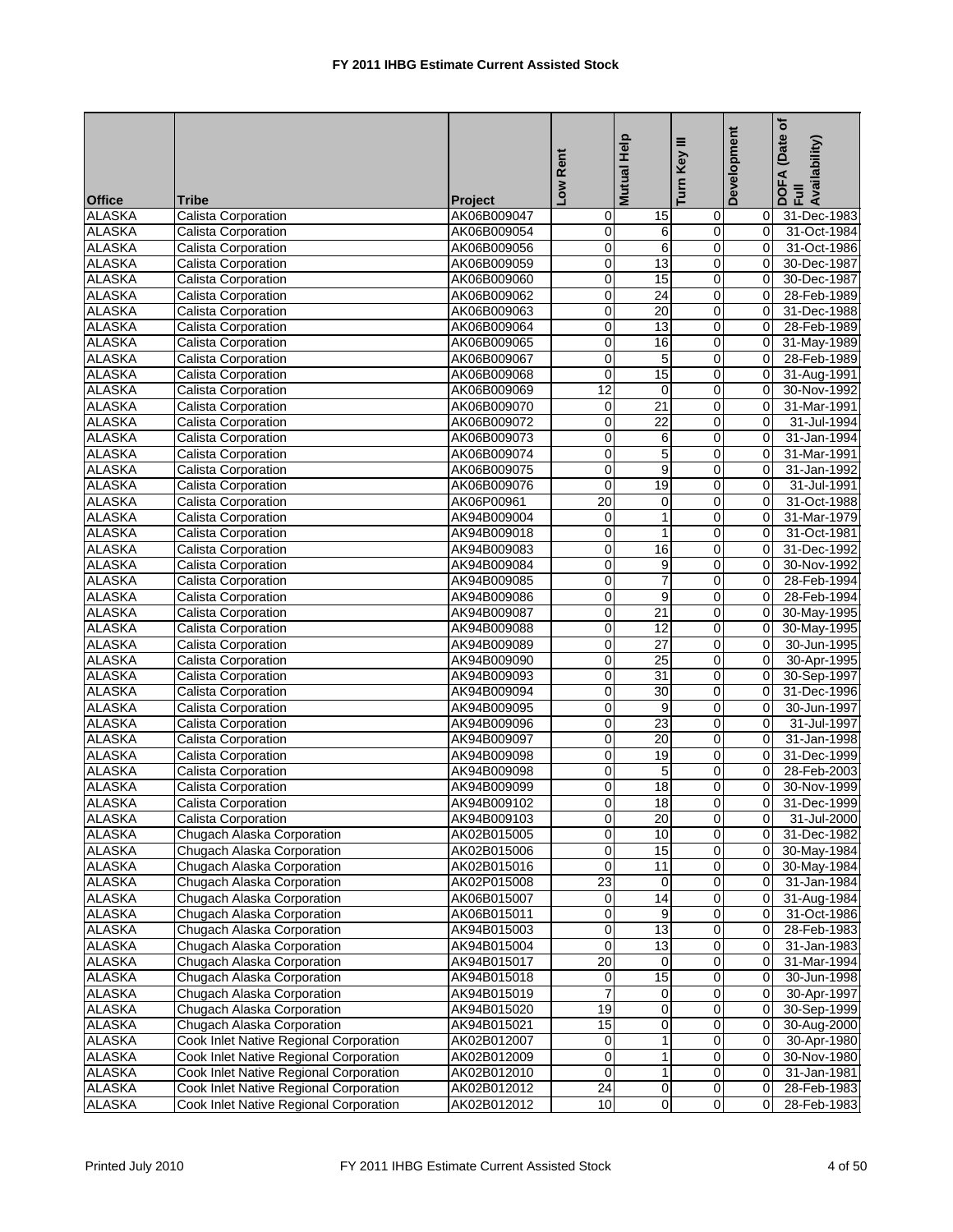| <b>ALASKA</b><br>Cook Inlet Native Regional Corporation<br>AK02B012013<br>30-Jun-1984<br>0<br>60<br>0<br>0<br>0<br><b>ALASKA</b><br>0<br>Cook Inlet Native Regional Corporation<br>AK06B012017<br>60<br>$\Omega$<br>31-Oct-1984<br><b>ALASKA</b><br>Cook Inlet Native Regional Corporation<br>$\mathbf 0$<br>$\mathbf{1}$<br>$\mathbf 0$<br>AK06B012019<br>$\Omega$<br><b>ALASKA</b><br>$\mathsf 0$<br>$\mathbf 0$<br>Cook Inlet Native Regional Corporation<br>18<br>$\Omega$<br>31-Dec-1979<br>AK06P012006<br><b>ALASKA</b><br>Cook Inlet Native Regional Corporation<br>11<br>AK94B012001<br>0<br>$\overline{0}$<br>0<br>$\mathbf 0$<br>$\mathbf 0$<br><b>ALASKA</b><br>AK94B012029<br>$\mathbf{0}$<br>Cook Inlet Native Regional Corporation<br>1<br><b>ALASKA</b><br>Cook Inlet Native Regional Corporation<br>75<br>0<br>$\mathbf 0$<br>$\Omega$<br>AK94B012030<br><b>ALASKA</b><br>6<br>0<br>Cook Inlet Native Regional Corporation<br>AK94B012031<br>0<br>$\Omega$<br>$\overline{12}$<br>$\mathbf 0$<br><b>ALASKA</b><br>$\mathsf{O}\xspace$<br>Cook Inlet Native Regional Corporation<br>AK94B012034<br>$\overline{0}$<br><b>ALASKA</b><br>20<br>Cook Inlet Native Regional Corporation<br>AK94B012035<br>0<br>0<br>$\Omega$<br><b>ALASKA</b><br>AK02B007011<br>1<br>0<br>$\Omega$<br>Doyon, Ltd.<br>$\mathbf 0$<br>$\overline{2}$<br><b>ALASKA</b><br>Doyon, Ltd.<br>$\mathsf{O}\xspace$<br>0<br>AK02B007012<br>$\mathbf 0$<br>$\overline{3}$<br><b>ALASKA</b><br>$\mathbf 0$<br>0<br>$\Omega$<br>Doyon, Ltd.<br>AK02B007013<br><b>ALASKA</b><br>$\mathbf 0$<br>Doyon, Ltd.<br>AK02B007015<br>$\mathbf 0$<br>1<br>$\mathbf{0}$<br><b>ALASKA</b><br>$\mathbf 0$<br>$\overline{c}$<br>Doyon, Ltd.<br>AK02B007016<br>0<br>$\mathbf 0$<br>$\overline{1}$<br>$\pmb{0}$<br>$\boldsymbol{0}$<br><b>ALASKA</b><br>AK02B007017<br>$\mathbf 0$<br>Doyon, Ltd.<br><b>ALASKA</b><br>$\overline{c}$<br>$\mathbf 0$<br>$\mathbf 0$<br>$\Omega$<br>Doyon, Ltd.<br>AK02B007018<br><b>ALASKA</b><br>Doyon, Ltd.<br>AK02B007019<br>0<br>1<br>0<br>$\Omega$<br><b>ALASKA</b><br>$\overline{\mathsf{o}}$<br>8<br>$\mathbf 0$<br>Doyon, Ltd.<br>AK02B007021<br>$\mathbf 0$<br><b>ALASKA</b><br>15<br>0<br>0<br>Doyon, Ltd.<br>AK06B007031<br>0<br><b>ALASKA</b><br>1<br>$\mathbf 0$<br>$\Omega$<br>Doyon, Ltd.<br>AK94B007006<br>0<br>$\overline{2}$<br><b>ALASKA</b><br>Doyon, Ltd.<br>$\mathsf{O}\xspace$<br>$\mathbf 0$<br>AK94B007007<br>$\overline{0}$<br>3<br><b>ALASKA</b><br>$\mathbf 0$<br>$\mathbf 0$<br>Doyon, Ltd.<br>AK94B007033<br>$\Omega$<br><b>ALASKA</b><br>Doyon, Ltd.<br>AK94B007034<br>$\mathbf 0$<br>1<br>$\mathbf 0$<br>$\Omega$<br><b>ALASKA</b><br>$\mathbf 0$<br>Doyon, Ltd.<br>AK94B007034<br>1<br>0<br>$\mathbf 0$<br>$\overline{9}$<br>$\mathbf 0$<br><b>ALASKA</b><br>$\mathbf 0$<br>$\mathbf 0$<br>Doyon, Ltd.<br>AK94B007034<br>3<br><b>ALASKA</b><br>Doyon, Ltd.<br>$\mathbf 0$<br>0<br>$\Omega$<br>AK94B007035<br>$\overline{3}$<br><b>ALASKA</b><br>$\mathbf 0$<br>Doyon, Ltd.<br>AK94B007036<br>0<br>$\Omega$<br>$\overline{5}$<br><b>ALASKA</b><br>$\mathbf 0$<br>Doyon, Ltd.<br>$\mathsf{O}\xspace$<br>0<br>AK94B007037<br><b>ALASKA</b><br>$\mathbf 0$<br>24<br>$\mathbf 0$<br>Doyon, Ltd.<br>AK94B007038<br>0<br><b>ALASKA</b><br>$\mathbf 0$<br>5<br>0<br>$\Omega$<br>Doyon, Ltd.<br>AK94B007039<br>6<br><b>ALASKA</b><br>$\mathsf{O}\xspace$<br>0<br>Doyon, Ltd.<br>AK94B007040<br>$\mathbf 0$<br><b>ALASKA</b><br>$\mathbf 0$<br>$\overline{14}$<br>0<br>Doyon, Ltd.<br>AK94B007041<br>$\Omega$<br>31-Oct-1997<br><b>ALASKA</b><br>AK94B007044<br>6<br>0<br>0<br>$\Omega$<br>31-May-1998<br>Doyon, Ltd.<br><b>ALASKA</b><br>10<br>Doyon, Ltd.<br>AK94B007045<br>0<br>0<br>$\mathbf 0$<br>31-May-1998<br>$\pmb{0}$<br>$\overline{5}$<br>$\mathbf 0$<br><b>ALASKA</b><br>AK94B007046<br>$\Omega$<br>Doyon, Ltd.<br>31-Jul-1998<br><b>ALASKA</b><br>3<br>$\mathbf 0$<br>0<br>$\Omega$<br>30-Jun-1998<br>Doyon, Ltd.<br>AK94B007047<br>$\overline{2}$<br>$\overline{0}$<br><b>ALASKA</b><br>$\overline{0}$<br>$\Omega$<br>30-Sep-2000<br>Doyon, Ltd.<br>AK94B007048<br>$\overline{c}$<br><b>ALASKA</b><br>$\mathsf{O}\xspace$<br>0<br>30-Sep-2000<br>Doyon, Ltd.<br>AK94B007048<br>$\overline{0}$<br><b>ALASKA</b><br>0<br>$\overline{c}$<br>Doyon, Ltd.<br>AK94B007048<br>0<br>$\Omega$<br>30-Sep-2000<br>$\overline{2}$<br><b>ALASKA</b><br>$\overline{0}$<br>0<br>30-Sep-2000<br>Dovon. Ltd.<br>AK94B007048<br>$\overline{0}$<br><b>ALASKA</b><br>Koniag, Incorporated<br>$\overline{0}$<br>0<br>AK02B013010<br>1<br>31-Aug-1982<br>0<br><b>ALASKA</b><br>$\mathbf 0$<br>9<br>0<br>Koniag, Incorporated<br>AK02B013012<br>$\mathbf 0$<br>31-Oct-1985<br><b>ALASKA</b><br>Koniag, Incorporated<br>AK02P013011<br>48<br>0<br>0<br>$\overline{0}$<br>31-Jul-1983<br><b>ALASKA</b><br>Koniag, Incorporated<br>AK06B013013<br>0<br>6<br>0<br>31-Jan-1984<br>0<br>$\overline{\mathbf{c}}$<br>$\overline{0}$<br>$\overline{0}$<br><b>ALASKA</b><br>AK06B013015<br>Koniag, Incorporated<br>$\overline{0}$<br>30-Nov-1987<br><b>ALASKA</b><br>3<br>Koniag, Incorporated<br>$\pmb{0}$<br>0<br>AK06B013016<br>$\Omega$<br>30-Sep-1987<br><b>ALASKA</b><br>$\overline{c}$<br>Koniag, Incorporated<br>AK94B013001<br>0<br>0<br>30-Sep-1978<br>0<br>5<br>$\overline{0}$<br><b>ALASKA</b><br>$\overline{0}$<br>Koniag, Incorporated<br>AK94B013002<br>$\mathbf 0$<br>30-Nov-1978<br><b>ALASKA</b><br>$\pmb{0}$<br>Koniag, Incorporated<br>AK94B013003<br>6<br>0<br>$\overline{0}$<br>30-Sep-1978<br><b>ALASKA</b><br>AK94B013004<br>$\overline{0}$<br>$\overline{15}$<br>$\pmb{0}$<br>Koniag, Incorporated<br>$\overline{0}$<br>30-Sep-1978<br><b>ALASKA</b><br>$\mathsf{O}\xspace$<br>3<br>0<br>Koniag, Incorporated<br>AK94B013006<br>$\mathbf 0$<br>30-Nov-1978<br>15<br><b>ALASKA</b><br>0<br>0<br>Koniag, Incorporated<br>AK94B013017<br>$\mathbf 0$<br>30-Sep-1996<br><b>ALASKA</b><br>20<br>Koniag, Incorporated<br>0<br>0<br>AK94B013018<br>$\Omega$<br>31-Dec-1996<br><b>ALASKA</b><br>Koniag, Incorporated<br>AK94B013019<br>$\overline{\mathbf{4}}$<br>0<br>0<br>30-Sep-1996<br>$\mathbf 0$ | <b>Office</b> | Tribe                | Project     | Low Rent            | <b>Mutual Help</b> | ≡<br>Turn Key | Development    | (Date of<br>DOFA (Date<br>Full<br>Availability) |
|------------------------------------------------------------------------------------------------------------------------------------------------------------------------------------------------------------------------------------------------------------------------------------------------------------------------------------------------------------------------------------------------------------------------------------------------------------------------------------------------------------------------------------------------------------------------------------------------------------------------------------------------------------------------------------------------------------------------------------------------------------------------------------------------------------------------------------------------------------------------------------------------------------------------------------------------------------------------------------------------------------------------------------------------------------------------------------------------------------------------------------------------------------------------------------------------------------------------------------------------------------------------------------------------------------------------------------------------------------------------------------------------------------------------------------------------------------------------------------------------------------------------------------------------------------------------------------------------------------------------------------------------------------------------------------------------------------------------------------------------------------------------------------------------------------------------------------------------------------------------------------------------------------------------------------------------------------------------------------------------------------------------------------------------------------------------------------------------------------------------------------------------------------------------------------------------------------------------------------------------------------------------------------------------------------------------------------------------------------------------------------------------------------------------------------------------------------------------------------------------------------------------------------------------------------------------------------------------------------------------------------------------------------------------------------------------------------------------------------------------------------------------------------------------------------------------------------------------------------------------------------------------------------------------------------------------------------------------------------------------------------------------------------------------------------------------------------------------------------------------------------------------------------------------------------------------------------------------------------------------------------------------------------------------------------------------------------------------------------------------------------------------------------------------------------------------------------------------------------------------------------------------------------------------------------------------------------------------------------------------------------------------------------------------------------------------------------------------------------------------------------------------------------------------------------------------------------------------------------------------------------------------------------------------------------------------------------------------------------------------------------------------------------------------------------------------------------------------------------------------------------------------------------------------------------------------------------------------------------------------------------------------------------------------------------------------------------------------------------------------------------------------------------------------------------------------------------------------------------------------------------------------------------------------------------------------------------------------------------------------------------------------------------------------------------------------------------------------------------------------------------------------------------------------------------------------------------------------------------------------------------------------------------------------------------------------------------------------------------------------------------------------------------------------------------------------------------------------------------------------------------------------------------------------------------------------------------------------------------------------------------------------------------------------------------------------------------------------------------------------------------------------------------------------------------------------------------------------------------------------------------------------------------------------------------------------------------------------------------------------------------------------------------------------------------------------------------------------------------------------------------------------------------------------------------------------------------------------------------------------------------------------------------------------------------------------------------------------------------------------------------------------------------------------------------------------------------------------------------------------|---------------|----------------------|-------------|---------------------|--------------------|---------------|----------------|-------------------------------------------------|
|                                                                                                                                                                                                                                                                                                                                                                                                                                                                                                                                                                                                                                                                                                                                                                                                                                                                                                                                                                                                                                                                                                                                                                                                                                                                                                                                                                                                                                                                                                                                                                                                                                                                                                                                                                                                                                                                                                                                                                                                                                                                                                                                                                                                                                                                                                                                                                                                                                                                                                                                                                                                                                                                                                                                                                                                                                                                                                                                                                                                                                                                                                                                                                                                                                                                                                                                                                                                                                                                                                                                                                                                                                                                                                                                                                                                                                                                                                                                                                                                                                                                                                                                                                                                                                                                                                                                                                                                                                                                                                                                                                                                                                                                                                                                                                                                                                                                                                                                                                                                                                                                                                                                                                                                                                                                                                                                                                                                                                                                                                                                                                                                                                                                                                                                                                                                                                                                                                                                                                                                                                                                                                                        |               |                      |             |                     |                    |               |                |                                                 |
|                                                                                                                                                                                                                                                                                                                                                                                                                                                                                                                                                                                                                                                                                                                                                                                                                                                                                                                                                                                                                                                                                                                                                                                                                                                                                                                                                                                                                                                                                                                                                                                                                                                                                                                                                                                                                                                                                                                                                                                                                                                                                                                                                                                                                                                                                                                                                                                                                                                                                                                                                                                                                                                                                                                                                                                                                                                                                                                                                                                                                                                                                                                                                                                                                                                                                                                                                                                                                                                                                                                                                                                                                                                                                                                                                                                                                                                                                                                                                                                                                                                                                                                                                                                                                                                                                                                                                                                                                                                                                                                                                                                                                                                                                                                                                                                                                                                                                                                                                                                                                                                                                                                                                                                                                                                                                                                                                                                                                                                                                                                                                                                                                                                                                                                                                                                                                                                                                                                                                                                                                                                                                                                        |               |                      |             |                     |                    |               |                |                                                 |
|                                                                                                                                                                                                                                                                                                                                                                                                                                                                                                                                                                                                                                                                                                                                                                                                                                                                                                                                                                                                                                                                                                                                                                                                                                                                                                                                                                                                                                                                                                                                                                                                                                                                                                                                                                                                                                                                                                                                                                                                                                                                                                                                                                                                                                                                                                                                                                                                                                                                                                                                                                                                                                                                                                                                                                                                                                                                                                                                                                                                                                                                                                                                                                                                                                                                                                                                                                                                                                                                                                                                                                                                                                                                                                                                                                                                                                                                                                                                                                                                                                                                                                                                                                                                                                                                                                                                                                                                                                                                                                                                                                                                                                                                                                                                                                                                                                                                                                                                                                                                                                                                                                                                                                                                                                                                                                                                                                                                                                                                                                                                                                                                                                                                                                                                                                                                                                                                                                                                                                                                                                                                                                                        |               |                      |             |                     |                    |               |                | 30-Nov-1985                                     |
|                                                                                                                                                                                                                                                                                                                                                                                                                                                                                                                                                                                                                                                                                                                                                                                                                                                                                                                                                                                                                                                                                                                                                                                                                                                                                                                                                                                                                                                                                                                                                                                                                                                                                                                                                                                                                                                                                                                                                                                                                                                                                                                                                                                                                                                                                                                                                                                                                                                                                                                                                                                                                                                                                                                                                                                                                                                                                                                                                                                                                                                                                                                                                                                                                                                                                                                                                                                                                                                                                                                                                                                                                                                                                                                                                                                                                                                                                                                                                                                                                                                                                                                                                                                                                                                                                                                                                                                                                                                                                                                                                                                                                                                                                                                                                                                                                                                                                                                                                                                                                                                                                                                                                                                                                                                                                                                                                                                                                                                                                                                                                                                                                                                                                                                                                                                                                                                                                                                                                                                                                                                                                                                        |               |                      |             |                     |                    |               |                |                                                 |
|                                                                                                                                                                                                                                                                                                                                                                                                                                                                                                                                                                                                                                                                                                                                                                                                                                                                                                                                                                                                                                                                                                                                                                                                                                                                                                                                                                                                                                                                                                                                                                                                                                                                                                                                                                                                                                                                                                                                                                                                                                                                                                                                                                                                                                                                                                                                                                                                                                                                                                                                                                                                                                                                                                                                                                                                                                                                                                                                                                                                                                                                                                                                                                                                                                                                                                                                                                                                                                                                                                                                                                                                                                                                                                                                                                                                                                                                                                                                                                                                                                                                                                                                                                                                                                                                                                                                                                                                                                                                                                                                                                                                                                                                                                                                                                                                                                                                                                                                                                                                                                                                                                                                                                                                                                                                                                                                                                                                                                                                                                                                                                                                                                                                                                                                                                                                                                                                                                                                                                                                                                                                                                                        |               |                      |             |                     |                    |               |                | 31-Aug-1979                                     |
|                                                                                                                                                                                                                                                                                                                                                                                                                                                                                                                                                                                                                                                                                                                                                                                                                                                                                                                                                                                                                                                                                                                                                                                                                                                                                                                                                                                                                                                                                                                                                                                                                                                                                                                                                                                                                                                                                                                                                                                                                                                                                                                                                                                                                                                                                                                                                                                                                                                                                                                                                                                                                                                                                                                                                                                                                                                                                                                                                                                                                                                                                                                                                                                                                                                                                                                                                                                                                                                                                                                                                                                                                                                                                                                                                                                                                                                                                                                                                                                                                                                                                                                                                                                                                                                                                                                                                                                                                                                                                                                                                                                                                                                                                                                                                                                                                                                                                                                                                                                                                                                                                                                                                                                                                                                                                                                                                                                                                                                                                                                                                                                                                                                                                                                                                                                                                                                                                                                                                                                                                                                                                                                        |               |                      |             |                     |                    |               |                | 31-Dec-1991                                     |
|                                                                                                                                                                                                                                                                                                                                                                                                                                                                                                                                                                                                                                                                                                                                                                                                                                                                                                                                                                                                                                                                                                                                                                                                                                                                                                                                                                                                                                                                                                                                                                                                                                                                                                                                                                                                                                                                                                                                                                                                                                                                                                                                                                                                                                                                                                                                                                                                                                                                                                                                                                                                                                                                                                                                                                                                                                                                                                                                                                                                                                                                                                                                                                                                                                                                                                                                                                                                                                                                                                                                                                                                                                                                                                                                                                                                                                                                                                                                                                                                                                                                                                                                                                                                                                                                                                                                                                                                                                                                                                                                                                                                                                                                                                                                                                                                                                                                                                                                                                                                                                                                                                                                                                                                                                                                                                                                                                                                                                                                                                                                                                                                                                                                                                                                                                                                                                                                                                                                                                                                                                                                                                                        |               |                      |             |                     |                    |               |                | 31-Mar-1996                                     |
|                                                                                                                                                                                                                                                                                                                                                                                                                                                                                                                                                                                                                                                                                                                                                                                                                                                                                                                                                                                                                                                                                                                                                                                                                                                                                                                                                                                                                                                                                                                                                                                                                                                                                                                                                                                                                                                                                                                                                                                                                                                                                                                                                                                                                                                                                                                                                                                                                                                                                                                                                                                                                                                                                                                                                                                                                                                                                                                                                                                                                                                                                                                                                                                                                                                                                                                                                                                                                                                                                                                                                                                                                                                                                                                                                                                                                                                                                                                                                                                                                                                                                                                                                                                                                                                                                                                                                                                                                                                                                                                                                                                                                                                                                                                                                                                                                                                                                                                                                                                                                                                                                                                                                                                                                                                                                                                                                                                                                                                                                                                                                                                                                                                                                                                                                                                                                                                                                                                                                                                                                                                                                                                        |               |                      |             |                     |                    |               |                | 31-Dec-1993                                     |
|                                                                                                                                                                                                                                                                                                                                                                                                                                                                                                                                                                                                                                                                                                                                                                                                                                                                                                                                                                                                                                                                                                                                                                                                                                                                                                                                                                                                                                                                                                                                                                                                                                                                                                                                                                                                                                                                                                                                                                                                                                                                                                                                                                                                                                                                                                                                                                                                                                                                                                                                                                                                                                                                                                                                                                                                                                                                                                                                                                                                                                                                                                                                                                                                                                                                                                                                                                                                                                                                                                                                                                                                                                                                                                                                                                                                                                                                                                                                                                                                                                                                                                                                                                                                                                                                                                                                                                                                                                                                                                                                                                                                                                                                                                                                                                                                                                                                                                                                                                                                                                                                                                                                                                                                                                                                                                                                                                                                                                                                                                                                                                                                                                                                                                                                                                                                                                                                                                                                                                                                                                                                                                                        |               |                      |             |                     |                    |               |                | 28-Feb-1997                                     |
|                                                                                                                                                                                                                                                                                                                                                                                                                                                                                                                                                                                                                                                                                                                                                                                                                                                                                                                                                                                                                                                                                                                                                                                                                                                                                                                                                                                                                                                                                                                                                                                                                                                                                                                                                                                                                                                                                                                                                                                                                                                                                                                                                                                                                                                                                                                                                                                                                                                                                                                                                                                                                                                                                                                                                                                                                                                                                                                                                                                                                                                                                                                                                                                                                                                                                                                                                                                                                                                                                                                                                                                                                                                                                                                                                                                                                                                                                                                                                                                                                                                                                                                                                                                                                                                                                                                                                                                                                                                                                                                                                                                                                                                                                                                                                                                                                                                                                                                                                                                                                                                                                                                                                                                                                                                                                                                                                                                                                                                                                                                                                                                                                                                                                                                                                                                                                                                                                                                                                                                                                                                                                                                        |               |                      |             |                     |                    |               |                | 31-May-1998                                     |
|                                                                                                                                                                                                                                                                                                                                                                                                                                                                                                                                                                                                                                                                                                                                                                                                                                                                                                                                                                                                                                                                                                                                                                                                                                                                                                                                                                                                                                                                                                                                                                                                                                                                                                                                                                                                                                                                                                                                                                                                                                                                                                                                                                                                                                                                                                                                                                                                                                                                                                                                                                                                                                                                                                                                                                                                                                                                                                                                                                                                                                                                                                                                                                                                                                                                                                                                                                                                                                                                                                                                                                                                                                                                                                                                                                                                                                                                                                                                                                                                                                                                                                                                                                                                                                                                                                                                                                                                                                                                                                                                                                                                                                                                                                                                                                                                                                                                                                                                                                                                                                                                                                                                                                                                                                                                                                                                                                                                                                                                                                                                                                                                                                                                                                                                                                                                                                                                                                                                                                                                                                                                                                                        |               |                      |             |                     |                    |               |                | 30-Sep-1983                                     |
|                                                                                                                                                                                                                                                                                                                                                                                                                                                                                                                                                                                                                                                                                                                                                                                                                                                                                                                                                                                                                                                                                                                                                                                                                                                                                                                                                                                                                                                                                                                                                                                                                                                                                                                                                                                                                                                                                                                                                                                                                                                                                                                                                                                                                                                                                                                                                                                                                                                                                                                                                                                                                                                                                                                                                                                                                                                                                                                                                                                                                                                                                                                                                                                                                                                                                                                                                                                                                                                                                                                                                                                                                                                                                                                                                                                                                                                                                                                                                                                                                                                                                                                                                                                                                                                                                                                                                                                                                                                                                                                                                                                                                                                                                                                                                                                                                                                                                                                                                                                                                                                                                                                                                                                                                                                                                                                                                                                                                                                                                                                                                                                                                                                                                                                                                                                                                                                                                                                                                                                                                                                                                                                        |               |                      |             |                     |                    |               |                | 30-Sep-1981                                     |
|                                                                                                                                                                                                                                                                                                                                                                                                                                                                                                                                                                                                                                                                                                                                                                                                                                                                                                                                                                                                                                                                                                                                                                                                                                                                                                                                                                                                                                                                                                                                                                                                                                                                                                                                                                                                                                                                                                                                                                                                                                                                                                                                                                                                                                                                                                                                                                                                                                                                                                                                                                                                                                                                                                                                                                                                                                                                                                                                                                                                                                                                                                                                                                                                                                                                                                                                                                                                                                                                                                                                                                                                                                                                                                                                                                                                                                                                                                                                                                                                                                                                                                                                                                                                                                                                                                                                                                                                                                                                                                                                                                                                                                                                                                                                                                                                                                                                                                                                                                                                                                                                                                                                                                                                                                                                                                                                                                                                                                                                                                                                                                                                                                                                                                                                                                                                                                                                                                                                                                                                                                                                                                                        |               |                      |             |                     |                    |               |                | 30-Sep-1988                                     |
|                                                                                                                                                                                                                                                                                                                                                                                                                                                                                                                                                                                                                                                                                                                                                                                                                                                                                                                                                                                                                                                                                                                                                                                                                                                                                                                                                                                                                                                                                                                                                                                                                                                                                                                                                                                                                                                                                                                                                                                                                                                                                                                                                                                                                                                                                                                                                                                                                                                                                                                                                                                                                                                                                                                                                                                                                                                                                                                                                                                                                                                                                                                                                                                                                                                                                                                                                                                                                                                                                                                                                                                                                                                                                                                                                                                                                                                                                                                                                                                                                                                                                                                                                                                                                                                                                                                                                                                                                                                                                                                                                                                                                                                                                                                                                                                                                                                                                                                                                                                                                                                                                                                                                                                                                                                                                                                                                                                                                                                                                                                                                                                                                                                                                                                                                                                                                                                                                                                                                                                                                                                                                                                        |               |                      |             |                     |                    |               |                | 30-Sep-1983                                     |
|                                                                                                                                                                                                                                                                                                                                                                                                                                                                                                                                                                                                                                                                                                                                                                                                                                                                                                                                                                                                                                                                                                                                                                                                                                                                                                                                                                                                                                                                                                                                                                                                                                                                                                                                                                                                                                                                                                                                                                                                                                                                                                                                                                                                                                                                                                                                                                                                                                                                                                                                                                                                                                                                                                                                                                                                                                                                                                                                                                                                                                                                                                                                                                                                                                                                                                                                                                                                                                                                                                                                                                                                                                                                                                                                                                                                                                                                                                                                                                                                                                                                                                                                                                                                                                                                                                                                                                                                                                                                                                                                                                                                                                                                                                                                                                                                                                                                                                                                                                                                                                                                                                                                                                                                                                                                                                                                                                                                                                                                                                                                                                                                                                                                                                                                                                                                                                                                                                                                                                                                                                                                                                                        |               |                      |             |                     |                    |               |                | 30-Nov-1988                                     |
|                                                                                                                                                                                                                                                                                                                                                                                                                                                                                                                                                                                                                                                                                                                                                                                                                                                                                                                                                                                                                                                                                                                                                                                                                                                                                                                                                                                                                                                                                                                                                                                                                                                                                                                                                                                                                                                                                                                                                                                                                                                                                                                                                                                                                                                                                                                                                                                                                                                                                                                                                                                                                                                                                                                                                                                                                                                                                                                                                                                                                                                                                                                                                                                                                                                                                                                                                                                                                                                                                                                                                                                                                                                                                                                                                                                                                                                                                                                                                                                                                                                                                                                                                                                                                                                                                                                                                                                                                                                                                                                                                                                                                                                                                                                                                                                                                                                                                                                                                                                                                                                                                                                                                                                                                                                                                                                                                                                                                                                                                                                                                                                                                                                                                                                                                                                                                                                                                                                                                                                                                                                                                                                        |               |                      |             |                     |                    |               |                | 31-Dec-1986                                     |
|                                                                                                                                                                                                                                                                                                                                                                                                                                                                                                                                                                                                                                                                                                                                                                                                                                                                                                                                                                                                                                                                                                                                                                                                                                                                                                                                                                                                                                                                                                                                                                                                                                                                                                                                                                                                                                                                                                                                                                                                                                                                                                                                                                                                                                                                                                                                                                                                                                                                                                                                                                                                                                                                                                                                                                                                                                                                                                                                                                                                                                                                                                                                                                                                                                                                                                                                                                                                                                                                                                                                                                                                                                                                                                                                                                                                                                                                                                                                                                                                                                                                                                                                                                                                                                                                                                                                                                                                                                                                                                                                                                                                                                                                                                                                                                                                                                                                                                                                                                                                                                                                                                                                                                                                                                                                                                                                                                                                                                                                                                                                                                                                                                                                                                                                                                                                                                                                                                                                                                                                                                                                                                                        |               |                      |             |                     |                    |               |                | 30-Apr-1985                                     |
|                                                                                                                                                                                                                                                                                                                                                                                                                                                                                                                                                                                                                                                                                                                                                                                                                                                                                                                                                                                                                                                                                                                                                                                                                                                                                                                                                                                                                                                                                                                                                                                                                                                                                                                                                                                                                                                                                                                                                                                                                                                                                                                                                                                                                                                                                                                                                                                                                                                                                                                                                                                                                                                                                                                                                                                                                                                                                                                                                                                                                                                                                                                                                                                                                                                                                                                                                                                                                                                                                                                                                                                                                                                                                                                                                                                                                                                                                                                                                                                                                                                                                                                                                                                                                                                                                                                                                                                                                                                                                                                                                                                                                                                                                                                                                                                                                                                                                                                                                                                                                                                                                                                                                                                                                                                                                                                                                                                                                                                                                                                                                                                                                                                                                                                                                                                                                                                                                                                                                                                                                                                                                                                        |               |                      |             |                     |                    |               |                | 31-Dec-1982                                     |
|                                                                                                                                                                                                                                                                                                                                                                                                                                                                                                                                                                                                                                                                                                                                                                                                                                                                                                                                                                                                                                                                                                                                                                                                                                                                                                                                                                                                                                                                                                                                                                                                                                                                                                                                                                                                                                                                                                                                                                                                                                                                                                                                                                                                                                                                                                                                                                                                                                                                                                                                                                                                                                                                                                                                                                                                                                                                                                                                                                                                                                                                                                                                                                                                                                                                                                                                                                                                                                                                                                                                                                                                                                                                                                                                                                                                                                                                                                                                                                                                                                                                                                                                                                                                                                                                                                                                                                                                                                                                                                                                                                                                                                                                                                                                                                                                                                                                                                                                                                                                                                                                                                                                                                                                                                                                                                                                                                                                                                                                                                                                                                                                                                                                                                                                                                                                                                                                                                                                                                                                                                                                                                                        |               |                      |             |                     |                    |               |                | 30-Sep-1988                                     |
|                                                                                                                                                                                                                                                                                                                                                                                                                                                                                                                                                                                                                                                                                                                                                                                                                                                                                                                                                                                                                                                                                                                                                                                                                                                                                                                                                                                                                                                                                                                                                                                                                                                                                                                                                                                                                                                                                                                                                                                                                                                                                                                                                                                                                                                                                                                                                                                                                                                                                                                                                                                                                                                                                                                                                                                                                                                                                                                                                                                                                                                                                                                                                                                                                                                                                                                                                                                                                                                                                                                                                                                                                                                                                                                                                                                                                                                                                                                                                                                                                                                                                                                                                                                                                                                                                                                                                                                                                                                                                                                                                                                                                                                                                                                                                                                                                                                                                                                                                                                                                                                                                                                                                                                                                                                                                                                                                                                                                                                                                                                                                                                                                                                                                                                                                                                                                                                                                                                                                                                                                                                                                                                        |               |                      |             |                     |                    |               |                | 30-Nov-1992                                     |
|                                                                                                                                                                                                                                                                                                                                                                                                                                                                                                                                                                                                                                                                                                                                                                                                                                                                                                                                                                                                                                                                                                                                                                                                                                                                                                                                                                                                                                                                                                                                                                                                                                                                                                                                                                                                                                                                                                                                                                                                                                                                                                                                                                                                                                                                                                                                                                                                                                                                                                                                                                                                                                                                                                                                                                                                                                                                                                                                                                                                                                                                                                                                                                                                                                                                                                                                                                                                                                                                                                                                                                                                                                                                                                                                                                                                                                                                                                                                                                                                                                                                                                                                                                                                                                                                                                                                                                                                                                                                                                                                                                                                                                                                                                                                                                                                                                                                                                                                                                                                                                                                                                                                                                                                                                                                                                                                                                                                                                                                                                                                                                                                                                                                                                                                                                                                                                                                                                                                                                                                                                                                                                                        |               |                      |             |                     |                    |               |                | 31-Dec-1979                                     |
|                                                                                                                                                                                                                                                                                                                                                                                                                                                                                                                                                                                                                                                                                                                                                                                                                                                                                                                                                                                                                                                                                                                                                                                                                                                                                                                                                                                                                                                                                                                                                                                                                                                                                                                                                                                                                                                                                                                                                                                                                                                                                                                                                                                                                                                                                                                                                                                                                                                                                                                                                                                                                                                                                                                                                                                                                                                                                                                                                                                                                                                                                                                                                                                                                                                                                                                                                                                                                                                                                                                                                                                                                                                                                                                                                                                                                                                                                                                                                                                                                                                                                                                                                                                                                                                                                                                                                                                                                                                                                                                                                                                                                                                                                                                                                                                                                                                                                                                                                                                                                                                                                                                                                                                                                                                                                                                                                                                                                                                                                                                                                                                                                                                                                                                                                                                                                                                                                                                                                                                                                                                                                                                        |               |                      |             |                     |                    |               |                | 31-Jul-1982                                     |
|                                                                                                                                                                                                                                                                                                                                                                                                                                                                                                                                                                                                                                                                                                                                                                                                                                                                                                                                                                                                                                                                                                                                                                                                                                                                                                                                                                                                                                                                                                                                                                                                                                                                                                                                                                                                                                                                                                                                                                                                                                                                                                                                                                                                                                                                                                                                                                                                                                                                                                                                                                                                                                                                                                                                                                                                                                                                                                                                                                                                                                                                                                                                                                                                                                                                                                                                                                                                                                                                                                                                                                                                                                                                                                                                                                                                                                                                                                                                                                                                                                                                                                                                                                                                                                                                                                                                                                                                                                                                                                                                                                                                                                                                                                                                                                                                                                                                                                                                                                                                                                                                                                                                                                                                                                                                                                                                                                                                                                                                                                                                                                                                                                                                                                                                                                                                                                                                                                                                                                                                                                                                                                                        |               |                      |             |                     |                    |               |                | 31-May-1993                                     |
|                                                                                                                                                                                                                                                                                                                                                                                                                                                                                                                                                                                                                                                                                                                                                                                                                                                                                                                                                                                                                                                                                                                                                                                                                                                                                                                                                                                                                                                                                                                                                                                                                                                                                                                                                                                                                                                                                                                                                                                                                                                                                                                                                                                                                                                                                                                                                                                                                                                                                                                                                                                                                                                                                                                                                                                                                                                                                                                                                                                                                                                                                                                                                                                                                                                                                                                                                                                                                                                                                                                                                                                                                                                                                                                                                                                                                                                                                                                                                                                                                                                                                                                                                                                                                                                                                                                                                                                                                                                                                                                                                                                                                                                                                                                                                                                                                                                                                                                                                                                                                                                                                                                                                                                                                                                                                                                                                                                                                                                                                                                                                                                                                                                                                                                                                                                                                                                                                                                                                                                                                                                                                                                        |               |                      |             |                     |                    |               |                | 31-Dec-1994                                     |
|                                                                                                                                                                                                                                                                                                                                                                                                                                                                                                                                                                                                                                                                                                                                                                                                                                                                                                                                                                                                                                                                                                                                                                                                                                                                                                                                                                                                                                                                                                                                                                                                                                                                                                                                                                                                                                                                                                                                                                                                                                                                                                                                                                                                                                                                                                                                                                                                                                                                                                                                                                                                                                                                                                                                                                                                                                                                                                                                                                                                                                                                                                                                                                                                                                                                                                                                                                                                                                                                                                                                                                                                                                                                                                                                                                                                                                                                                                                                                                                                                                                                                                                                                                                                                                                                                                                                                                                                                                                                                                                                                                                                                                                                                                                                                                                                                                                                                                                                                                                                                                                                                                                                                                                                                                                                                                                                                                                                                                                                                                                                                                                                                                                                                                                                                                                                                                                                                                                                                                                                                                                                                                                        |               |                      |             |                     |                    |               |                | 31-Dec-1994                                     |
|                                                                                                                                                                                                                                                                                                                                                                                                                                                                                                                                                                                                                                                                                                                                                                                                                                                                                                                                                                                                                                                                                                                                                                                                                                                                                                                                                                                                                                                                                                                                                                                                                                                                                                                                                                                                                                                                                                                                                                                                                                                                                                                                                                                                                                                                                                                                                                                                                                                                                                                                                                                                                                                                                                                                                                                                                                                                                                                                                                                                                                                                                                                                                                                                                                                                                                                                                                                                                                                                                                                                                                                                                                                                                                                                                                                                                                                                                                                                                                                                                                                                                                                                                                                                                                                                                                                                                                                                                                                                                                                                                                                                                                                                                                                                                                                                                                                                                                                                                                                                                                                                                                                                                                                                                                                                                                                                                                                                                                                                                                                                                                                                                                                                                                                                                                                                                                                                                                                                                                                                                                                                                                                        |               |                      |             |                     |                    |               |                | 31-Dec-1994                                     |
|                                                                                                                                                                                                                                                                                                                                                                                                                                                                                                                                                                                                                                                                                                                                                                                                                                                                                                                                                                                                                                                                                                                                                                                                                                                                                                                                                                                                                                                                                                                                                                                                                                                                                                                                                                                                                                                                                                                                                                                                                                                                                                                                                                                                                                                                                                                                                                                                                                                                                                                                                                                                                                                                                                                                                                                                                                                                                                                                                                                                                                                                                                                                                                                                                                                                                                                                                                                                                                                                                                                                                                                                                                                                                                                                                                                                                                                                                                                                                                                                                                                                                                                                                                                                                                                                                                                                                                                                                                                                                                                                                                                                                                                                                                                                                                                                                                                                                                                                                                                                                                                                                                                                                                                                                                                                                                                                                                                                                                                                                                                                                                                                                                                                                                                                                                                                                                                                                                                                                                                                                                                                                                                        |               |                      |             |                     |                    |               |                | 30-Sep-1994                                     |
|                                                                                                                                                                                                                                                                                                                                                                                                                                                                                                                                                                                                                                                                                                                                                                                                                                                                                                                                                                                                                                                                                                                                                                                                                                                                                                                                                                                                                                                                                                                                                                                                                                                                                                                                                                                                                                                                                                                                                                                                                                                                                                                                                                                                                                                                                                                                                                                                                                                                                                                                                                                                                                                                                                                                                                                                                                                                                                                                                                                                                                                                                                                                                                                                                                                                                                                                                                                                                                                                                                                                                                                                                                                                                                                                                                                                                                                                                                                                                                                                                                                                                                                                                                                                                                                                                                                                                                                                                                                                                                                                                                                                                                                                                                                                                                                                                                                                                                                                                                                                                                                                                                                                                                                                                                                                                                                                                                                                                                                                                                                                                                                                                                                                                                                                                                                                                                                                                                                                                                                                                                                                                                                        |               |                      |             |                     |                    |               |                | 31-Dec-1994                                     |
|                                                                                                                                                                                                                                                                                                                                                                                                                                                                                                                                                                                                                                                                                                                                                                                                                                                                                                                                                                                                                                                                                                                                                                                                                                                                                                                                                                                                                                                                                                                                                                                                                                                                                                                                                                                                                                                                                                                                                                                                                                                                                                                                                                                                                                                                                                                                                                                                                                                                                                                                                                                                                                                                                                                                                                                                                                                                                                                                                                                                                                                                                                                                                                                                                                                                                                                                                                                                                                                                                                                                                                                                                                                                                                                                                                                                                                                                                                                                                                                                                                                                                                                                                                                                                                                                                                                                                                                                                                                                                                                                                                                                                                                                                                                                                                                                                                                                                                                                                                                                                                                                                                                                                                                                                                                                                                                                                                                                                                                                                                                                                                                                                                                                                                                                                                                                                                                                                                                                                                                                                                                                                                                        |               |                      |             |                     |                    |               |                | 30-Jun-1997                                     |
|                                                                                                                                                                                                                                                                                                                                                                                                                                                                                                                                                                                                                                                                                                                                                                                                                                                                                                                                                                                                                                                                                                                                                                                                                                                                                                                                                                                                                                                                                                                                                                                                                                                                                                                                                                                                                                                                                                                                                                                                                                                                                                                                                                                                                                                                                                                                                                                                                                                                                                                                                                                                                                                                                                                                                                                                                                                                                                                                                                                                                                                                                                                                                                                                                                                                                                                                                                                                                                                                                                                                                                                                                                                                                                                                                                                                                                                                                                                                                                                                                                                                                                                                                                                                                                                                                                                                                                                                                                                                                                                                                                                                                                                                                                                                                                                                                                                                                                                                                                                                                                                                                                                                                                                                                                                                                                                                                                                                                                                                                                                                                                                                                                                                                                                                                                                                                                                                                                                                                                                                                                                                                                                        |               |                      |             |                     |                    |               |                | 31-Oct-1997                                     |
|                                                                                                                                                                                                                                                                                                                                                                                                                                                                                                                                                                                                                                                                                                                                                                                                                                                                                                                                                                                                                                                                                                                                                                                                                                                                                                                                                                                                                                                                                                                                                                                                                                                                                                                                                                                                                                                                                                                                                                                                                                                                                                                                                                                                                                                                                                                                                                                                                                                                                                                                                                                                                                                                                                                                                                                                                                                                                                                                                                                                                                                                                                                                                                                                                                                                                                                                                                                                                                                                                                                                                                                                                                                                                                                                                                                                                                                                                                                                                                                                                                                                                                                                                                                                                                                                                                                                                                                                                                                                                                                                                                                                                                                                                                                                                                                                                                                                                                                                                                                                                                                                                                                                                                                                                                                                                                                                                                                                                                                                                                                                                                                                                                                                                                                                                                                                                                                                                                                                                                                                                                                                                                                        |               |                      |             |                     |                    |               |                | 31-Jul-1997                                     |
|                                                                                                                                                                                                                                                                                                                                                                                                                                                                                                                                                                                                                                                                                                                                                                                                                                                                                                                                                                                                                                                                                                                                                                                                                                                                                                                                                                                                                                                                                                                                                                                                                                                                                                                                                                                                                                                                                                                                                                                                                                                                                                                                                                                                                                                                                                                                                                                                                                                                                                                                                                                                                                                                                                                                                                                                                                                                                                                                                                                                                                                                                                                                                                                                                                                                                                                                                                                                                                                                                                                                                                                                                                                                                                                                                                                                                                                                                                                                                                                                                                                                                                                                                                                                                                                                                                                                                                                                                                                                                                                                                                                                                                                                                                                                                                                                                                                                                                                                                                                                                                                                                                                                                                                                                                                                                                                                                                                                                                                                                                                                                                                                                                                                                                                                                                                                                                                                                                                                                                                                                                                                                                                        |               |                      |             |                     |                    |               |                | 31-Aug-1997                                     |
|                                                                                                                                                                                                                                                                                                                                                                                                                                                                                                                                                                                                                                                                                                                                                                                                                                                                                                                                                                                                                                                                                                                                                                                                                                                                                                                                                                                                                                                                                                                                                                                                                                                                                                                                                                                                                                                                                                                                                                                                                                                                                                                                                                                                                                                                                                                                                                                                                                                                                                                                                                                                                                                                                                                                                                                                                                                                                                                                                                                                                                                                                                                                                                                                                                                                                                                                                                                                                                                                                                                                                                                                                                                                                                                                                                                                                                                                                                                                                                                                                                                                                                                                                                                                                                                                                                                                                                                                                                                                                                                                                                                                                                                                                                                                                                                                                                                                                                                                                                                                                                                                                                                                                                                                                                                                                                                                                                                                                                                                                                                                                                                                                                                                                                                                                                                                                                                                                                                                                                                                                                                                                                                        |               |                      |             |                     |                    |               |                |                                                 |
|                                                                                                                                                                                                                                                                                                                                                                                                                                                                                                                                                                                                                                                                                                                                                                                                                                                                                                                                                                                                                                                                                                                                                                                                                                                                                                                                                                                                                                                                                                                                                                                                                                                                                                                                                                                                                                                                                                                                                                                                                                                                                                                                                                                                                                                                                                                                                                                                                                                                                                                                                                                                                                                                                                                                                                                                                                                                                                                                                                                                                                                                                                                                                                                                                                                                                                                                                                                                                                                                                                                                                                                                                                                                                                                                                                                                                                                                                                                                                                                                                                                                                                                                                                                                                                                                                                                                                                                                                                                                                                                                                                                                                                                                                                                                                                                                                                                                                                                                                                                                                                                                                                                                                                                                                                                                                                                                                                                                                                                                                                                                                                                                                                                                                                                                                                                                                                                                                                                                                                                                                                                                                                                        |               |                      |             |                     |                    |               |                |                                                 |
|                                                                                                                                                                                                                                                                                                                                                                                                                                                                                                                                                                                                                                                                                                                                                                                                                                                                                                                                                                                                                                                                                                                                                                                                                                                                                                                                                                                                                                                                                                                                                                                                                                                                                                                                                                                                                                                                                                                                                                                                                                                                                                                                                                                                                                                                                                                                                                                                                                                                                                                                                                                                                                                                                                                                                                                                                                                                                                                                                                                                                                                                                                                                                                                                                                                                                                                                                                                                                                                                                                                                                                                                                                                                                                                                                                                                                                                                                                                                                                                                                                                                                                                                                                                                                                                                                                                                                                                                                                                                                                                                                                                                                                                                                                                                                                                                                                                                                                                                                                                                                                                                                                                                                                                                                                                                                                                                                                                                                                                                                                                                                                                                                                                                                                                                                                                                                                                                                                                                                                                                                                                                                                                        |               |                      |             |                     |                    |               |                |                                                 |
|                                                                                                                                                                                                                                                                                                                                                                                                                                                                                                                                                                                                                                                                                                                                                                                                                                                                                                                                                                                                                                                                                                                                                                                                                                                                                                                                                                                                                                                                                                                                                                                                                                                                                                                                                                                                                                                                                                                                                                                                                                                                                                                                                                                                                                                                                                                                                                                                                                                                                                                                                                                                                                                                                                                                                                                                                                                                                                                                                                                                                                                                                                                                                                                                                                                                                                                                                                                                                                                                                                                                                                                                                                                                                                                                                                                                                                                                                                                                                                                                                                                                                                                                                                                                                                                                                                                                                                                                                                                                                                                                                                                                                                                                                                                                                                                                                                                                                                                                                                                                                                                                                                                                                                                                                                                                                                                                                                                                                                                                                                                                                                                                                                                                                                                                                                                                                                                                                                                                                                                                                                                                                                                        |               |                      |             |                     |                    |               |                |                                                 |
|                                                                                                                                                                                                                                                                                                                                                                                                                                                                                                                                                                                                                                                                                                                                                                                                                                                                                                                                                                                                                                                                                                                                                                                                                                                                                                                                                                                                                                                                                                                                                                                                                                                                                                                                                                                                                                                                                                                                                                                                                                                                                                                                                                                                                                                                                                                                                                                                                                                                                                                                                                                                                                                                                                                                                                                                                                                                                                                                                                                                                                                                                                                                                                                                                                                                                                                                                                                                                                                                                                                                                                                                                                                                                                                                                                                                                                                                                                                                                                                                                                                                                                                                                                                                                                                                                                                                                                                                                                                                                                                                                                                                                                                                                                                                                                                                                                                                                                                                                                                                                                                                                                                                                                                                                                                                                                                                                                                                                                                                                                                                                                                                                                                                                                                                                                                                                                                                                                                                                                                                                                                                                                                        |               |                      |             |                     |                    |               |                |                                                 |
|                                                                                                                                                                                                                                                                                                                                                                                                                                                                                                                                                                                                                                                                                                                                                                                                                                                                                                                                                                                                                                                                                                                                                                                                                                                                                                                                                                                                                                                                                                                                                                                                                                                                                                                                                                                                                                                                                                                                                                                                                                                                                                                                                                                                                                                                                                                                                                                                                                                                                                                                                                                                                                                                                                                                                                                                                                                                                                                                                                                                                                                                                                                                                                                                                                                                                                                                                                                                                                                                                                                                                                                                                                                                                                                                                                                                                                                                                                                                                                                                                                                                                                                                                                                                                                                                                                                                                                                                                                                                                                                                                                                                                                                                                                                                                                                                                                                                                                                                                                                                                                                                                                                                                                                                                                                                                                                                                                                                                                                                                                                                                                                                                                                                                                                                                                                                                                                                                                                                                                                                                                                                                                                        |               |                      |             |                     |                    |               |                |                                                 |
|                                                                                                                                                                                                                                                                                                                                                                                                                                                                                                                                                                                                                                                                                                                                                                                                                                                                                                                                                                                                                                                                                                                                                                                                                                                                                                                                                                                                                                                                                                                                                                                                                                                                                                                                                                                                                                                                                                                                                                                                                                                                                                                                                                                                                                                                                                                                                                                                                                                                                                                                                                                                                                                                                                                                                                                                                                                                                                                                                                                                                                                                                                                                                                                                                                                                                                                                                                                                                                                                                                                                                                                                                                                                                                                                                                                                                                                                                                                                                                                                                                                                                                                                                                                                                                                                                                                                                                                                                                                                                                                                                                                                                                                                                                                                                                                                                                                                                                                                                                                                                                                                                                                                                                                                                                                                                                                                                                                                                                                                                                                                                                                                                                                                                                                                                                                                                                                                                                                                                                                                                                                                                                                        |               |                      |             |                     |                    |               |                |                                                 |
|                                                                                                                                                                                                                                                                                                                                                                                                                                                                                                                                                                                                                                                                                                                                                                                                                                                                                                                                                                                                                                                                                                                                                                                                                                                                                                                                                                                                                                                                                                                                                                                                                                                                                                                                                                                                                                                                                                                                                                                                                                                                                                                                                                                                                                                                                                                                                                                                                                                                                                                                                                                                                                                                                                                                                                                                                                                                                                                                                                                                                                                                                                                                                                                                                                                                                                                                                                                                                                                                                                                                                                                                                                                                                                                                                                                                                                                                                                                                                                                                                                                                                                                                                                                                                                                                                                                                                                                                                                                                                                                                                                                                                                                                                                                                                                                                                                                                                                                                                                                                                                                                                                                                                                                                                                                                                                                                                                                                                                                                                                                                                                                                                                                                                                                                                                                                                                                                                                                                                                                                                                                                                                                        |               |                      |             |                     |                    |               |                |                                                 |
|                                                                                                                                                                                                                                                                                                                                                                                                                                                                                                                                                                                                                                                                                                                                                                                                                                                                                                                                                                                                                                                                                                                                                                                                                                                                                                                                                                                                                                                                                                                                                                                                                                                                                                                                                                                                                                                                                                                                                                                                                                                                                                                                                                                                                                                                                                                                                                                                                                                                                                                                                                                                                                                                                                                                                                                                                                                                                                                                                                                                                                                                                                                                                                                                                                                                                                                                                                                                                                                                                                                                                                                                                                                                                                                                                                                                                                                                                                                                                                                                                                                                                                                                                                                                                                                                                                                                                                                                                                                                                                                                                                                                                                                                                                                                                                                                                                                                                                                                                                                                                                                                                                                                                                                                                                                                                                                                                                                                                                                                                                                                                                                                                                                                                                                                                                                                                                                                                                                                                                                                                                                                                                                        |               |                      |             |                     |                    |               |                |                                                 |
|                                                                                                                                                                                                                                                                                                                                                                                                                                                                                                                                                                                                                                                                                                                                                                                                                                                                                                                                                                                                                                                                                                                                                                                                                                                                                                                                                                                                                                                                                                                                                                                                                                                                                                                                                                                                                                                                                                                                                                                                                                                                                                                                                                                                                                                                                                                                                                                                                                                                                                                                                                                                                                                                                                                                                                                                                                                                                                                                                                                                                                                                                                                                                                                                                                                                                                                                                                                                                                                                                                                                                                                                                                                                                                                                                                                                                                                                                                                                                                                                                                                                                                                                                                                                                                                                                                                                                                                                                                                                                                                                                                                                                                                                                                                                                                                                                                                                                                                                                                                                                                                                                                                                                                                                                                                                                                                                                                                                                                                                                                                                                                                                                                                                                                                                                                                                                                                                                                                                                                                                                                                                                                                        |               |                      |             |                     |                    |               |                |                                                 |
|                                                                                                                                                                                                                                                                                                                                                                                                                                                                                                                                                                                                                                                                                                                                                                                                                                                                                                                                                                                                                                                                                                                                                                                                                                                                                                                                                                                                                                                                                                                                                                                                                                                                                                                                                                                                                                                                                                                                                                                                                                                                                                                                                                                                                                                                                                                                                                                                                                                                                                                                                                                                                                                                                                                                                                                                                                                                                                                                                                                                                                                                                                                                                                                                                                                                                                                                                                                                                                                                                                                                                                                                                                                                                                                                                                                                                                                                                                                                                                                                                                                                                                                                                                                                                                                                                                                                                                                                                                                                                                                                                                                                                                                                                                                                                                                                                                                                                                                                                                                                                                                                                                                                                                                                                                                                                                                                                                                                                                                                                                                                                                                                                                                                                                                                                                                                                                                                                                                                                                                                                                                                                                                        |               |                      |             |                     |                    |               |                |                                                 |
|                                                                                                                                                                                                                                                                                                                                                                                                                                                                                                                                                                                                                                                                                                                                                                                                                                                                                                                                                                                                                                                                                                                                                                                                                                                                                                                                                                                                                                                                                                                                                                                                                                                                                                                                                                                                                                                                                                                                                                                                                                                                                                                                                                                                                                                                                                                                                                                                                                                                                                                                                                                                                                                                                                                                                                                                                                                                                                                                                                                                                                                                                                                                                                                                                                                                                                                                                                                                                                                                                                                                                                                                                                                                                                                                                                                                                                                                                                                                                                                                                                                                                                                                                                                                                                                                                                                                                                                                                                                                                                                                                                                                                                                                                                                                                                                                                                                                                                                                                                                                                                                                                                                                                                                                                                                                                                                                                                                                                                                                                                                                                                                                                                                                                                                                                                                                                                                                                                                                                                                                                                                                                                                        |               |                      |             |                     |                    |               |                |                                                 |
|                                                                                                                                                                                                                                                                                                                                                                                                                                                                                                                                                                                                                                                                                                                                                                                                                                                                                                                                                                                                                                                                                                                                                                                                                                                                                                                                                                                                                                                                                                                                                                                                                                                                                                                                                                                                                                                                                                                                                                                                                                                                                                                                                                                                                                                                                                                                                                                                                                                                                                                                                                                                                                                                                                                                                                                                                                                                                                                                                                                                                                                                                                                                                                                                                                                                                                                                                                                                                                                                                                                                                                                                                                                                                                                                                                                                                                                                                                                                                                                                                                                                                                                                                                                                                                                                                                                                                                                                                                                                                                                                                                                                                                                                                                                                                                                                                                                                                                                                                                                                                                                                                                                                                                                                                                                                                                                                                                                                                                                                                                                                                                                                                                                                                                                                                                                                                                                                                                                                                                                                                                                                                                                        |               |                      |             |                     |                    |               |                |                                                 |
|                                                                                                                                                                                                                                                                                                                                                                                                                                                                                                                                                                                                                                                                                                                                                                                                                                                                                                                                                                                                                                                                                                                                                                                                                                                                                                                                                                                                                                                                                                                                                                                                                                                                                                                                                                                                                                                                                                                                                                                                                                                                                                                                                                                                                                                                                                                                                                                                                                                                                                                                                                                                                                                                                                                                                                                                                                                                                                                                                                                                                                                                                                                                                                                                                                                                                                                                                                                                                                                                                                                                                                                                                                                                                                                                                                                                                                                                                                                                                                                                                                                                                                                                                                                                                                                                                                                                                                                                                                                                                                                                                                                                                                                                                                                                                                                                                                                                                                                                                                                                                                                                                                                                                                                                                                                                                                                                                                                                                                                                                                                                                                                                                                                                                                                                                                                                                                                                                                                                                                                                                                                                                                                        |               |                      |             |                     |                    |               |                |                                                 |
|                                                                                                                                                                                                                                                                                                                                                                                                                                                                                                                                                                                                                                                                                                                                                                                                                                                                                                                                                                                                                                                                                                                                                                                                                                                                                                                                                                                                                                                                                                                                                                                                                                                                                                                                                                                                                                                                                                                                                                                                                                                                                                                                                                                                                                                                                                                                                                                                                                                                                                                                                                                                                                                                                                                                                                                                                                                                                                                                                                                                                                                                                                                                                                                                                                                                                                                                                                                                                                                                                                                                                                                                                                                                                                                                                                                                                                                                                                                                                                                                                                                                                                                                                                                                                                                                                                                                                                                                                                                                                                                                                                                                                                                                                                                                                                                                                                                                                                                                                                                                                                                                                                                                                                                                                                                                                                                                                                                                                                                                                                                                                                                                                                                                                                                                                                                                                                                                                                                                                                                                                                                                                                                        |               |                      |             |                     |                    |               |                |                                                 |
|                                                                                                                                                                                                                                                                                                                                                                                                                                                                                                                                                                                                                                                                                                                                                                                                                                                                                                                                                                                                                                                                                                                                                                                                                                                                                                                                                                                                                                                                                                                                                                                                                                                                                                                                                                                                                                                                                                                                                                                                                                                                                                                                                                                                                                                                                                                                                                                                                                                                                                                                                                                                                                                                                                                                                                                                                                                                                                                                                                                                                                                                                                                                                                                                                                                                                                                                                                                                                                                                                                                                                                                                                                                                                                                                                                                                                                                                                                                                                                                                                                                                                                                                                                                                                                                                                                                                                                                                                                                                                                                                                                                                                                                                                                                                                                                                                                                                                                                                                                                                                                                                                                                                                                                                                                                                                                                                                                                                                                                                                                                                                                                                                                                                                                                                                                                                                                                                                                                                                                                                                                                                                                                        |               |                      |             |                     |                    |               |                |                                                 |
|                                                                                                                                                                                                                                                                                                                                                                                                                                                                                                                                                                                                                                                                                                                                                                                                                                                                                                                                                                                                                                                                                                                                                                                                                                                                                                                                                                                                                                                                                                                                                                                                                                                                                                                                                                                                                                                                                                                                                                                                                                                                                                                                                                                                                                                                                                                                                                                                                                                                                                                                                                                                                                                                                                                                                                                                                                                                                                                                                                                                                                                                                                                                                                                                                                                                                                                                                                                                                                                                                                                                                                                                                                                                                                                                                                                                                                                                                                                                                                                                                                                                                                                                                                                                                                                                                                                                                                                                                                                                                                                                                                                                                                                                                                                                                                                                                                                                                                                                                                                                                                                                                                                                                                                                                                                                                                                                                                                                                                                                                                                                                                                                                                                                                                                                                                                                                                                                                                                                                                                                                                                                                                                        |               |                      |             |                     |                    |               |                |                                                 |
|                                                                                                                                                                                                                                                                                                                                                                                                                                                                                                                                                                                                                                                                                                                                                                                                                                                                                                                                                                                                                                                                                                                                                                                                                                                                                                                                                                                                                                                                                                                                                                                                                                                                                                                                                                                                                                                                                                                                                                                                                                                                                                                                                                                                                                                                                                                                                                                                                                                                                                                                                                                                                                                                                                                                                                                                                                                                                                                                                                                                                                                                                                                                                                                                                                                                                                                                                                                                                                                                                                                                                                                                                                                                                                                                                                                                                                                                                                                                                                                                                                                                                                                                                                                                                                                                                                                                                                                                                                                                                                                                                                                                                                                                                                                                                                                                                                                                                                                                                                                                                                                                                                                                                                                                                                                                                                                                                                                                                                                                                                                                                                                                                                                                                                                                                                                                                                                                                                                                                                                                                                                                                                                        |               |                      |             |                     |                    |               |                |                                                 |
|                                                                                                                                                                                                                                                                                                                                                                                                                                                                                                                                                                                                                                                                                                                                                                                                                                                                                                                                                                                                                                                                                                                                                                                                                                                                                                                                                                                                                                                                                                                                                                                                                                                                                                                                                                                                                                                                                                                                                                                                                                                                                                                                                                                                                                                                                                                                                                                                                                                                                                                                                                                                                                                                                                                                                                                                                                                                                                                                                                                                                                                                                                                                                                                                                                                                                                                                                                                                                                                                                                                                                                                                                                                                                                                                                                                                                                                                                                                                                                                                                                                                                                                                                                                                                                                                                                                                                                                                                                                                                                                                                                                                                                                                                                                                                                                                                                                                                                                                                                                                                                                                                                                                                                                                                                                                                                                                                                                                                                                                                                                                                                                                                                                                                                                                                                                                                                                                                                                                                                                                                                                                                                                        |               |                      |             |                     |                    |               |                |                                                 |
|                                                                                                                                                                                                                                                                                                                                                                                                                                                                                                                                                                                                                                                                                                                                                                                                                                                                                                                                                                                                                                                                                                                                                                                                                                                                                                                                                                                                                                                                                                                                                                                                                                                                                                                                                                                                                                                                                                                                                                                                                                                                                                                                                                                                                                                                                                                                                                                                                                                                                                                                                                                                                                                                                                                                                                                                                                                                                                                                                                                                                                                                                                                                                                                                                                                                                                                                                                                                                                                                                                                                                                                                                                                                                                                                                                                                                                                                                                                                                                                                                                                                                                                                                                                                                                                                                                                                                                                                                                                                                                                                                                                                                                                                                                                                                                                                                                                                                                                                                                                                                                                                                                                                                                                                                                                                                                                                                                                                                                                                                                                                                                                                                                                                                                                                                                                                                                                                                                                                                                                                                                                                                                                        |               |                      |             |                     |                    |               |                |                                                 |
|                                                                                                                                                                                                                                                                                                                                                                                                                                                                                                                                                                                                                                                                                                                                                                                                                                                                                                                                                                                                                                                                                                                                                                                                                                                                                                                                                                                                                                                                                                                                                                                                                                                                                                                                                                                                                                                                                                                                                                                                                                                                                                                                                                                                                                                                                                                                                                                                                                                                                                                                                                                                                                                                                                                                                                                                                                                                                                                                                                                                                                                                                                                                                                                                                                                                                                                                                                                                                                                                                                                                                                                                                                                                                                                                                                                                                                                                                                                                                                                                                                                                                                                                                                                                                                                                                                                                                                                                                                                                                                                                                                                                                                                                                                                                                                                                                                                                                                                                                                                                                                                                                                                                                                                                                                                                                                                                                                                                                                                                                                                                                                                                                                                                                                                                                                                                                                                                                                                                                                                                                                                                                                                        |               |                      |             |                     |                    |               |                |                                                 |
|                                                                                                                                                                                                                                                                                                                                                                                                                                                                                                                                                                                                                                                                                                                                                                                                                                                                                                                                                                                                                                                                                                                                                                                                                                                                                                                                                                                                                                                                                                                                                                                                                                                                                                                                                                                                                                                                                                                                                                                                                                                                                                                                                                                                                                                                                                                                                                                                                                                                                                                                                                                                                                                                                                                                                                                                                                                                                                                                                                                                                                                                                                                                                                                                                                                                                                                                                                                                                                                                                                                                                                                                                                                                                                                                                                                                                                                                                                                                                                                                                                                                                                                                                                                                                                                                                                                                                                                                                                                                                                                                                                                                                                                                                                                                                                                                                                                                                                                                                                                                                                                                                                                                                                                                                                                                                                                                                                                                                                                                                                                                                                                                                                                                                                                                                                                                                                                                                                                                                                                                                                                                                                                        |               |                      |             |                     |                    |               |                |                                                 |
|                                                                                                                                                                                                                                                                                                                                                                                                                                                                                                                                                                                                                                                                                                                                                                                                                                                                                                                                                                                                                                                                                                                                                                                                                                                                                                                                                                                                                                                                                                                                                                                                                                                                                                                                                                                                                                                                                                                                                                                                                                                                                                                                                                                                                                                                                                                                                                                                                                                                                                                                                                                                                                                                                                                                                                                                                                                                                                                                                                                                                                                                                                                                                                                                                                                                                                                                                                                                                                                                                                                                                                                                                                                                                                                                                                                                                                                                                                                                                                                                                                                                                                                                                                                                                                                                                                                                                                                                                                                                                                                                                                                                                                                                                                                                                                                                                                                                                                                                                                                                                                                                                                                                                                                                                                                                                                                                                                                                                                                                                                                                                                                                                                                                                                                                                                                                                                                                                                                                                                                                                                                                                                                        | <b>ALASKA</b> | Koniag, Incorporated | AK94B013020 | $\mathsf{O}\xspace$ | 5                  | 0             | $\overline{0}$ | 30-Sep-2001                                     |
| 5<br><b>ALASKA</b><br>Koniag, Incorporated<br>0<br>$\Omega$<br>AK94B013020<br>0                                                                                                                                                                                                                                                                                                                                                                                                                                                                                                                                                                                                                                                                                                                                                                                                                                                                                                                                                                                                                                                                                                                                                                                                                                                                                                                                                                                                                                                                                                                                                                                                                                                                                                                                                                                                                                                                                                                                                                                                                                                                                                                                                                                                                                                                                                                                                                                                                                                                                                                                                                                                                                                                                                                                                                                                                                                                                                                                                                                                                                                                                                                                                                                                                                                                                                                                                                                                                                                                                                                                                                                                                                                                                                                                                                                                                                                                                                                                                                                                                                                                                                                                                                                                                                                                                                                                                                                                                                                                                                                                                                                                                                                                                                                                                                                                                                                                                                                                                                                                                                                                                                                                                                                                                                                                                                                                                                                                                                                                                                                                                                                                                                                                                                                                                                                                                                                                                                                                                                                                                                        |               |                      |             |                     |                    |               |                | 30-Sep-2001                                     |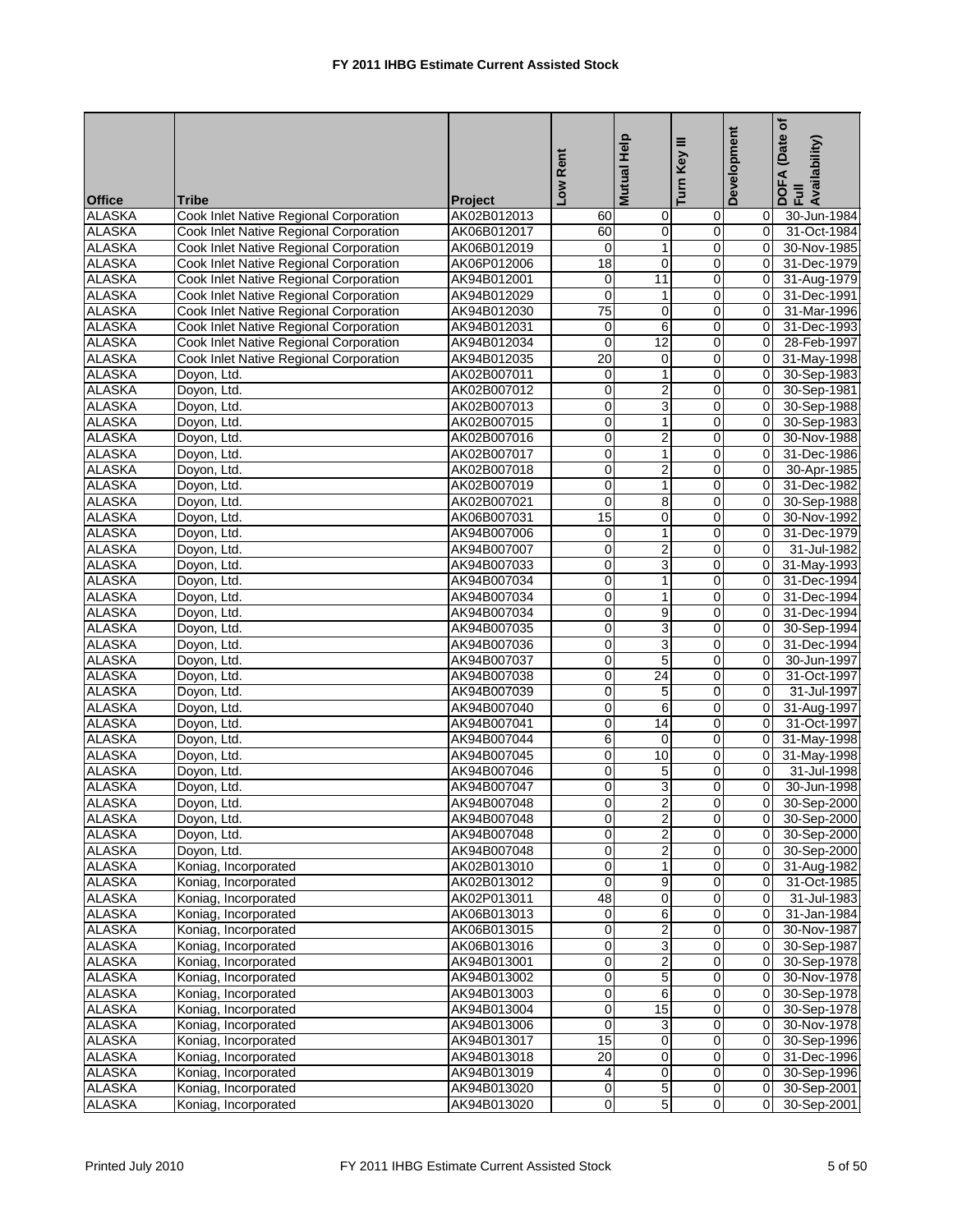|                                |                                                    |                            | Low Rent                | <b>Mutual Help</b> | Ξ<br>Turn Key           | Development | Date of<br>DOFA (Date<br>Full<br>Availability) |
|--------------------------------|----------------------------------------------------|----------------------------|-------------------------|--------------------|-------------------------|-------------|------------------------------------------------|
|                                |                                                    |                            |                         |                    |                         |             |                                                |
| <b>Office</b>                  | <b>Tribe</b>                                       | <b>Project</b>             |                         |                    |                         |             |                                                |
| <b>ALASKA</b><br><b>ALASKA</b> | Koniag, Incorporated                               | AK94B013021                | 3<br>$\pmb{0}$          | 0<br>$\mathbf{1}$  | 0<br>0                  | 0<br>0      | 30-Sep-2001<br>31-Dec-1981                     |
| <b>ALASKA</b>                  | <b>NANA Corporation</b><br><b>NANA Corporation</b> | AK02B006016<br>AK02B006022 | $\mathbf 0$             | 1                  | 0                       | $\Omega$    | 30-Nov-1981                                    |
| <b>ALASKA</b>                  | <b>NANA Corporation</b>                            | AK02B006023                | $\mathbf 0$             | $\mathbf{1}$       | 0                       | 0           | 31-Oct-1981                                    |
| <b>ALASKA</b>                  | <b>NANA Corporation</b>                            | AK02P006017                | 43                      | $\mathbf 0$        | $\mathbf 0$             | $\mathbf 0$ | 31-Mar-1983                                    |
| <b>ALASKA</b>                  | <b>NANA Corporation</b>                            | AK06B006029                | $\mathbf 0$             | 9                  | 0                       | $\Omega$    | 30-Nov-1986                                    |
| <b>ALASKA</b>                  | <b>NANA Corporation</b>                            | AK06B006030                | 0                       | $\overline{7}$     | 0                       | $\Omega$    | 31-Dec-1986                                    |
| <b>ALASKA</b>                  | <b>NANA Corporation</b>                            | AK06B006034                | $\mathbf 0$             | $\overline{17}$    | 0                       | $\mathbf 0$ | 28-Feb-1991                                    |
| <b>ALASKA</b>                  | <b>NANA Corporation</b>                            | AK06B006038                | $\mathbf 0$             | $\overline{7}$     | $\mathsf 0$             | 0           | 31-Dec-1991                                    |
| <b>ALASKA</b>                  | <b>NANA Corporation</b>                            | AK06B006039                | $\mathbf 0$             | 10                 | $\mathbf 0$             | 0           | 31-Dec-1991                                    |
| <b>ALASKA</b>                  | <b>NANA Corporation</b>                            | AK94B006040                | 20                      | 0                  | $\mathbf 0$             | 0           | 01-Oct-1994                                    |
| <b>ALASKA</b>                  | <b>NANA Corporation</b>                            | AK94B006042                | $\pmb{0}$               | 10                 | 0                       | $\mathbf 0$ | 30-Jun-1992                                    |
| <b>ALASKA</b>                  | <b>NANA Corporation</b>                            | AK94B006043                | $\mathbf 0$             | 9                  | 0                       | 0           | 31-Mar-1992                                    |
| <b>ALASKA</b>                  | <b>NANA Corporation</b>                            | AK94B006044                | $\overline{20}$         | $\mathbf 0$        | 0                       | 0           | 30-Sep-1994                                    |
| <b>ALASKA</b>                  | <b>NANA Corporation</b>                            | AK94B006045                | $\pmb{0}$               | 14                 | $\mathbf 0$             | $\mathbf 0$ | 30-Apr-1994                                    |
| <b>ALASKA</b>                  | <b>NANA Corporation</b>                            | AK94B006046                | $\mathbf 0$             | $\overline{21}$    | 0                       | 0           | 31-Aug-1995                                    |
| <b>ALASKA</b>                  | <b>NANA Corporation</b>                            | AK94B006047                | 0                       | 20                 | 0                       | $\Omega$    | 30-Sep-1996                                    |
| <b>ALASKA</b>                  | <b>NANA Corporation</b>                            | AK94B006048                | $\mathbf 0$             | 5                  | 0                       | 0           | 30-Nov-1995                                    |
| <b>ALASKA</b>                  | <b>NANA Corporation</b>                            | AK94B006049                | $\mathbf 0$             | 18                 | 0                       | 0           | 30-Apr-1998                                    |
| <b>ALASKA</b>                  | <b>NANA Corporation</b>                            | AK94B006050                | $\mathbf 0$             | 8                  | 0                       | $\Omega$    | 31-Mar-1998                                    |
| <b>ALASKA</b>                  | <b>NANA Corporation</b>                            | AK94B006051                | 0                       | $\overline{7}$     | 0                       | 0           | 31-Jan-2002                                    |
| <b>ALASKA</b>                  | <b>NANA Corporation</b>                            | AK94B006052                | 0                       | 16                 | $\mathbf 0$             | $\mathbf 0$ | 04-Apr-1998                                    |
| <b>ALASKA</b>                  | <b>NANA Corporation</b>                            | AK94B006054                | $\mathbf 0$             | 10                 | 0                       | 0           | 31-May-2002                                    |
| <b>ALASKA</b>                  | <b>NANA Corporation</b>                            | AK94B006055                | $\mathbf 0$             | 15                 | 0                       | 0           | 31-Aug-2002                                    |
| <b>ALASKA</b>                  | Tlingit-Haida Central Council                      | AK06B004024                | 12                      | 0                  | $\mathbf 0$             | 0           | 31-Jan-1982                                    |
| <b>ALASKA</b>                  | Tlingit-Haida Central Council                      | AK06B004025                | 12                      | $\mathbf 0$        | 0                       | 0           | 31-Jan-1982                                    |
| <b>ALASKA</b>                  | Tlingit-Haida Central Council                      | AK06B004026                | 12                      | $\mathbf 0$        | 0                       | 0           | 31-Jan-1982                                    |
| <b>ALASKA</b>                  | Tlingit-Haida Central Council                      | AK06B004027                | 9                       | 0                  | 0                       | $\mathbf 0$ | 31-Jan-1982                                    |
| <b>ALASKA</b>                  | Tlingit-Haida Central Council                      | AK06B004028                | 12                      | $\mathbf 0$        | $\mathsf 0$             | 0           | 31-Jan-1982                                    |
| <b>ALASKA</b>                  | Tlingit-Haida Central Council                      | AK06B004029                | $\pmb{0}$               | 15                 | $\mathbf 0$             | $\Omega$    | 28-Feb-1986                                    |
| <b>ALASKA</b>                  | Tlingit-Haida Central Council                      | AK06B004030                | 0                       | 14                 | 0                       | 0           | 31-Jul-1988                                    |
| <b>ALASKA</b>                  | Tlingit-Haida Central Council                      | AK06B004031                | $\pmb{0}$               | 18                 | 0                       | $\mathbf 0$ | 30-Jun-1988                                    |
| <b>ALASKA</b>                  | Tlingit-Haida Central Council                      | AK06B004032                | 10                      | $\mathbf 0$        | 0                       | $\mathbf 0$ | 30-Sep-1987                                    |
| <b>ALASKA</b>                  | Tlingit-Haida Central Council                      | AK06B004034                | 0                       | 25                 | 0                       | $\Omega$    | 31-Jul-1991                                    |
| <b>ALASKA</b>                  | Tlingit-Haida Central Council                      | AK06B004040                | $\overline{0}$          | 18                 | 0                       | $\mathbf 0$ | 29-Feb-1992                                    |
| <b>ALASKA</b>                  | Tlingit-Haida Central Council                      | AK06B004043                | 0                       | 13                 | $\mathbf 0$             | 0           | 30-Sep-1990                                    |
| <b>ALASKA</b>                  | Tlingit-Haida Central Council                      | AK94B004044                | 0                       | 20                 | 0                       | 0           | 31-Jan-1994                                    |
| <b>ALASKA</b>                  | Tlingit-Haida Central Council                      | AK94B004045                | $\overline{0}$          | 10                 | $\overline{0}$          | 0           | 22-Feb-1995                                    |
| <b>ALASKA</b>                  | Tlingit-Haida Central Council                      | AK94B004046                | 10                      | $\overline{0}$     | $\overline{\mathbf{0}}$ | 0           | 22-Feb-1995                                    |
| <b>ALASKA</b>                  | Tlingit-Haida Central Council                      | AK94B004047                | 0                       | 30                 | $\pmb{0}$               | 0           | 29-Mar-1997                                    |
| <b>ALASKA</b>                  | Tlingit-Haida Central Council                      | AK94B004048                | $\mathbf 0$             | 20                 | $\mathbf 0$             | 0           | 29-Oct-1995                                    |
| <b>ALASKA</b>                  | Tlingit-Haida Central Council                      | AK94B004049                | $\overline{20}$         | 0                  | $\mathbf 0$             | 0           | 29-Mar-1997                                    |
| <b>ALASKA</b>                  | <b>Tlingit-Haida Central Council</b>               | AK94B004050                | 0                       | $\overline{2}$     | 0                       | 0           | 31-Dec-1974                                    |
| <b>ALASKA</b>                  | Tlingit-Haida Central Council                      | AK94B004051                | 0                       | $\mathbf 5$        | $\pmb{0}$               | 0           | 31-Aug-1974                                    |
| <b>ALASKA</b>                  | Tlingit-Haida Central Council                      | AK94B004052                | $\overline{0}$          | $\mathbf{1}$       | $\pmb{0}$               | 0           | 30-Apr-1974                                    |
| <b>ALASKA</b>                  | <b>Tlingit-Haida Central Council</b>               | AK94B004053                | $\mathbf 0$             | $\overline{3}$     | 0                       | 0           | 31-Dec-1974                                    |
| <b>ALASKA</b>                  | Tlingit-Haida Central Council                      | AK94B004054                | 0                       | $\mathbf{1}$       | 0                       | $\mathbf 0$ | 31-Jan-1974                                    |
| <b>ALASKA</b>                  | <b>Tlingit-Haida Central Council</b>               | AK94B004055                | $\overline{0}$          | 2                  | $\overline{0}$          | $\mathbf 0$ | 31-Dec-1973                                    |
| <b>ALASKA</b>                  | Tlingit-Haida Central Council                      | AK94B004056                | $\pmb{0}$               | $\overline{2}$     | 0                       | 0           | 31-Mar-1975                                    |
| <b>ALASKA</b>                  | Tlingit-Haida Central Council                      | AK94B004057                | 0                       | 6                  | $\mathsf{O}\xspace$     | $\mathbf 0$ | 31-Oct-1975                                    |
| <b>ALASKA</b>                  | Tlingit-Haida Central Council                      | AK94B004058                | $\pmb{0}$               | $\overline{15}$    | 0                       | 0           | 31-May-1975                                    |
| <b>ALASKA</b>                  | Tlingit-Haida Central Council                      | AK94B004059                | $\overline{0}$          | $\mathbf{1}$       | $\mathbf 0$             | 0           | 31-Aug-1975                                    |
| <b>ALASKA</b>                  | Tlingit-Haida Central Council                      | AK94B004060                | 0                       | $\overline{c}$     | 0                       | $\mathbf 0$ | 30-Sep-1975                                    |
| <b>ALASKA</b>                  | Tlingit-Haida Central Council                      | AK94B004061                | 0                       | $\overline{7}$     | $\pmb{0}$               | $\mathbf 0$ | 30-Sep-1975                                    |
| <b>ALASKA</b>                  | Tlingit-Haida Central Council                      | AK94B004062                | $\pmb{0}$               | 3                  | $\mathbf 0$             | 0           | 30-Jun-1975                                    |
| <b>ALASKA</b>                  | Tlingit-Haida Central Council                      | AK94B004063                | $\mathbf 0$             | 4                  | $\mathbf 0$             | 0           | 30-Sep-1975                                    |
| <b>ALASKA</b>                  | Tlingit-Haida Central Council                      | AK94B004064                | $\overline{\mathsf{o}}$ | $\overline{2}$     | $\overline{0}$          | 0           | 31-May-1975                                    |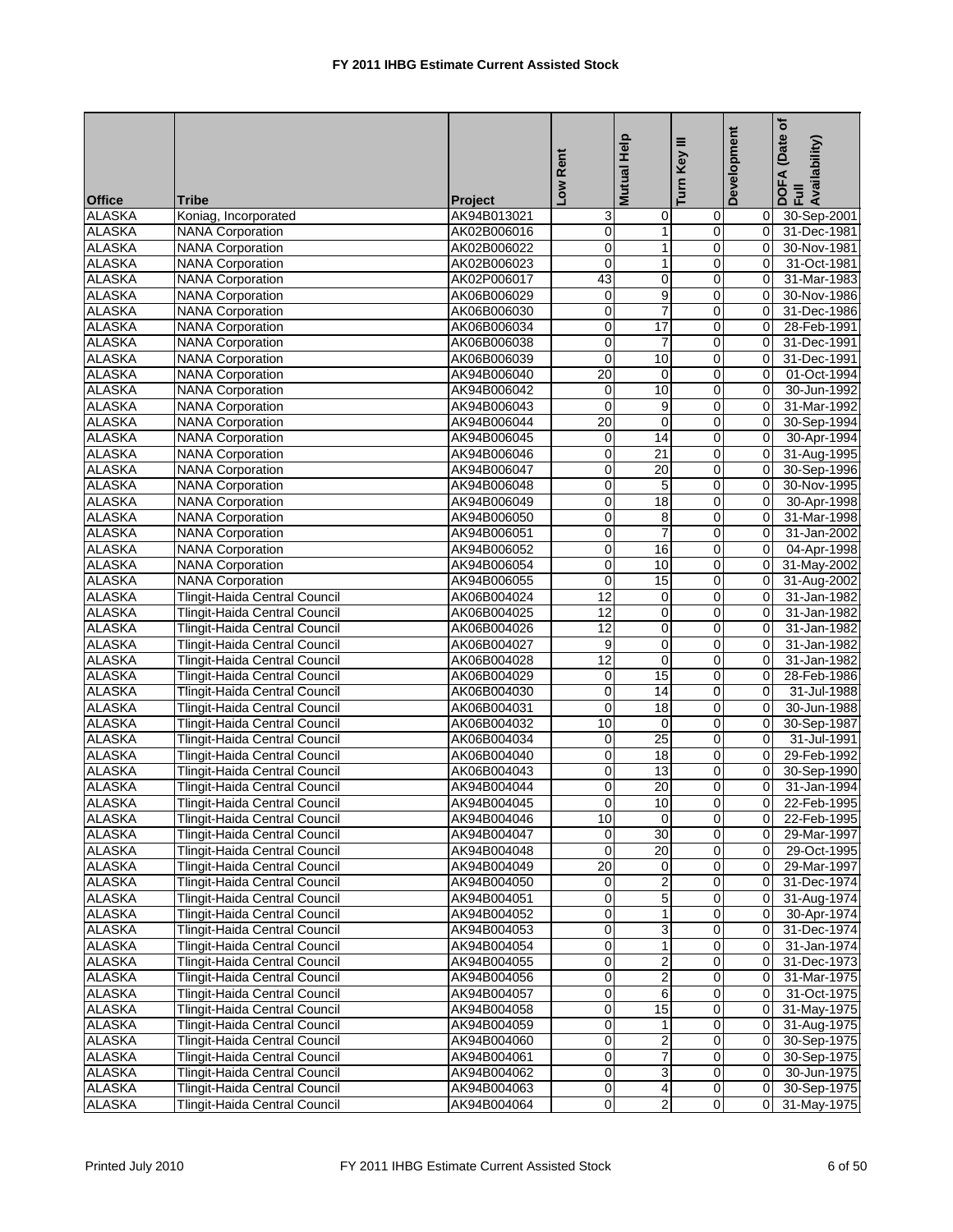| <b>Office</b> | <b>Tribe</b>                  | <b>Project</b> | ã     | 혈<br>Ξ          |  | ilability)<br>ᅀᅹ |
|---------------|-------------------------------|----------------|-------|-----------------|--|------------------|
| <b>ALASKA</b> | Tlingit-Haida Central Council | AK94B004065    | 0     | 20              |  | 28-Feb-1998      |
| <b>ALASKA</b> | Tlingit-Haida Central Council | AK94B004066    | 6     |                 |  | 31-Aug-1997      |
| <b>ALASKA</b> | Tlingit-Haida Central Council | AK94B004067    | 0     | 18 <sub>1</sub> |  | 30-Apr-1998      |
| <b>ALASKA</b> | Tlingit-Haida Central Council | AK94B004068    | 16    |                 |  | 31-Aug-1997      |
| <b>ALASKA</b> | Tlingit-Haida Central Council | AK94B004069    | 17    | 0               |  | 31-Jan-1999      |
| <b>ALASKA</b> | Tlingit-Haida Central Council | AK94B004070    | 20    |                 |  | 31-Aug-1999      |
| <b>ALASKA</b> | Tlingit-Haida Central Council | AK94B004071    | 3     |                 |  | 31-May-1975      |
| <b>ALASKA</b> | Tlingit-Haida Central Council | AK94B004072    | 20    |                 |  | 30-Jun-2000      |
| <b>ALASKA</b> | <b>TOTAL</b>                  |                | 1,171 | 2,558           |  |                  |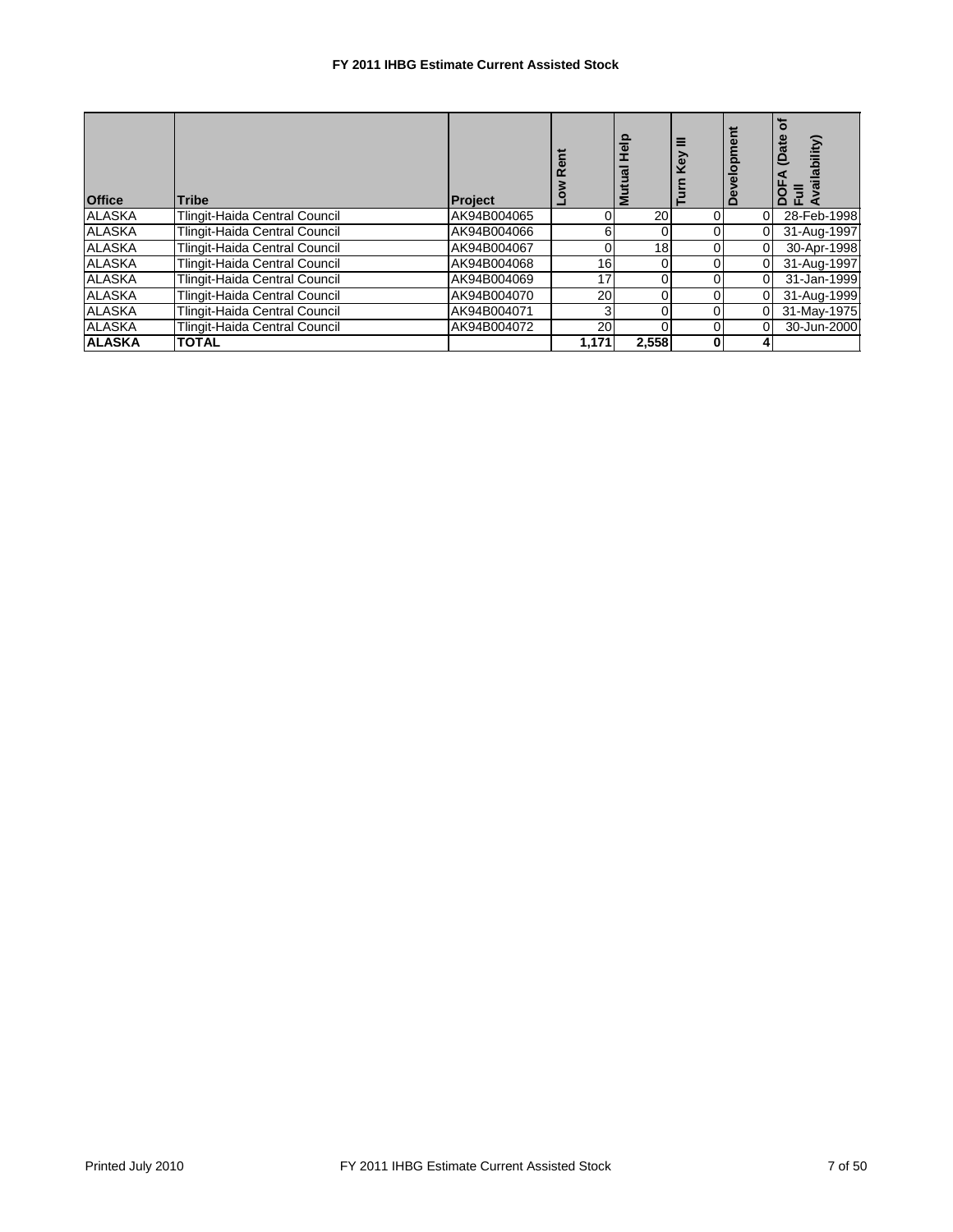|                |                                        |                | Low Rent        | Mutual Help     | ≡<br>Turn Key  | Development    | (Date of<br>DOFA (Date<br>Full<br>Availability) |
|----------------|----------------------------------------|----------------|-----------------|-----------------|----------------|----------------|-------------------------------------------------|
| <b>Office</b>  | <b>Tribe</b>                           | <b>Project</b> |                 |                 |                |                |                                                 |
| <b>CHICAGO</b> | Aroostook Band of Micmac               | ME93B034001    | 66              | 0               | $\overline{0}$ | 0              | 30-Mar-1997                                     |
| <b>CHICAGO</b> | Aroostook Band of Micmac               | ME93B034002    | 0               | $\overline{4}$  | $\mathbf 0$    | 0              | 31-Oct-2001                                     |
| <b>CHICAGO</b> | Aroostook Band of Micmac               | ME93B034002    | 0               | 1               | 0              | 0              | 30-Nov-2001                                     |
| <b>CHICAGO</b> | Aroostook Band of Micmac               | ME93B034002    | 0               | 4               | $\mathbf 0$    | $\Omega$       | 31-Dec-2001                                     |
| <b>CHICAGO</b> | Aroostook Band of Micmac               | ME93B034002    | 0               | 10              | 0              | 0              | 30-Sep-2002                                     |
| <b>CHICAGO</b> | Aroostook Band of Micmac               | ME93B034002    | $\mathbf 0$     | $\mathbf{1}$    | $\mathbf 0$    | $\mathbf 0$    | 30-Nov-2002                                     |
| <b>CHICAGO</b> | Aroostook Band of Micmac               | ME93B034002    | 0               | $\mathbf{1}$    | 0              | $\Omega$       | 30-Jun-2003                                     |
| <b>CHICAGO</b> | Aroostook Band of Micmac               | ME93B034002    | $\mathbf 0$     | 2               | 0              | 7              | 30-Dec-2003                                     |
| <b>CHICAGO</b> | <b>Bad River Band</b>                  | WI93B012001    | 14              | 0               | $\mathbf 0$    | 0              | 28-Feb-1967                                     |
| <b>CHICAGO</b> | <b>Bad River Band</b>                  | WI93B012004    | 40              | 0               | 0              | 0              | 31-Oct-1978                                     |
| <b>CHICAGO</b> | <b>Bad River Band</b>                  | WI93B012005    | 20              | 0               | $\overline{0}$ | $\Omega$       | 31-Oct-1985                                     |
| <b>CHICAGO</b> | <b>Bad River Band</b>                  | WI93B012006    | 35              | 0               | 0              | 0              | 29-Jan-1988                                     |
| <b>CHICAGO</b> | <b>Bad River Band</b>                  | WI93B012012    | 20              | $\mathbf 0$     | 0              | $\Omega$       | 31-Aug-1992                                     |
| <b>CHICAGO</b> | <b>Bad River Band</b>                  | WI93B012013    | 17              | 0               | 0              | $\Omega$       | 30-Nov-1995                                     |
| <b>CHICAGO</b> | <b>Bad River Band</b>                  | WI93B012014    | 0               | 5               | 0              | 0              | 30-Nov-1995                                     |
| <b>CHICAGO</b> | <b>Bad River Band</b>                  | WI93B012015    | 5               | $\pmb{0}$       | 0              | 0              | 30-Nov-1995                                     |
| <b>CHICAGO</b> | <b>Bad River Band</b>                  | WI93B012016    | 16              | 0               | 0              | $\Omega$       | 31-Dec-1995                                     |
| <b>CHICAGO</b> | <b>Bad River Band</b>                  | WI93B012017    | 0               | 5               | 0              | $\Omega$       | 28-Feb-1998                                     |
| <b>CHICAGO</b> | <b>Bad River Band</b>                  | WI93B012018    | 0               | $\mathbf{1}$    | 0              | 0              | 28-Feb-1998                                     |
| <b>CHICAGO</b> | <b>Bay Mills Indian Community</b>      | MI93B062002    | 23              | $\mathbf 0$     | 0              | 0              | 30-Sep-1982                                     |
| <b>CHICAGO</b> | Bay Mills Indian Community             | MI93B062004    | 0               | $\overline{9}$  | $\overline{0}$ | $\Omega$       | 28-Sep-1992                                     |
| <b>CHICAGO</b> | <b>Bay Mills Indian Community</b>      | MI93B062005    | 0               | 3               | 0              | $\mathbf 0$    | 10-Oct-1993                                     |
| <b>CHICAGO</b> | Bay Mills Indian Community             | MI93B062006    | 10              | 0               | 0              | $\Omega$       | 30-Jun-1994                                     |
| <b>CHICAGO</b> | <b>Bay Mills Indian Community</b>      | MI93B062007    | 0               | 5               | $\mathbf 0$    | $\overline{0}$ | 10-Oct-1994                                     |
| <b>CHICAGO</b> | <b>Bay Mills Indian Community</b>      | MI93B062008    | 0               | 10              | $\overline{0}$ | 0              | 29-Feb-1996                                     |
| <b>CHICAGO</b> | Bay Mills Indian Community             | MI93B062009    | $\overline{20}$ | 0               | $\mathbf 0$    | 0              | 30-Apr-1997                                     |
| <b>CHICAGO</b> | Bay Mills Indian Community             | MI93B062010    | $\mathbf 0$     | 22              | 0              | $\Omega$       | 01-Nov-1999                                     |
| <b>CHICAGO</b> | Bay Mills Indian Community             | MI93B062011    | 12              | 0               | 0              | $\Omega$       | 31-Dec-1997                                     |
| <b>CHICAGO</b> | Bay Mills Indian Community             | MI93B062012    | 0               | $\overline{22}$ | $\mathbf 0$    | 0              | 01-Nov-1999                                     |
| <b>CHICAGO</b> | Bay Mills Indian Community             | MI93B062013    | 0               | 21              | 0              | 0              | 01-Nov-1999                                     |
| <b>CHICAGO</b> | Boise Forte Band of Minnesota Chippewa | MN93B081001    | 1               | 2               | 0              | $\Omega$       | 01-Sep-1972                                     |
| <b>CHICAGO</b> | Boise Forte Band of Minnesota Chippewa | MN93B081002    | 8               | 0               | 0              | 0              | 01-May-1974                                     |
| <b>CHICAGO</b> | Boise Forte Band of Minnesota Chippewa | MN93B081003    | 5               | $\mathbf 0$     | 0              | $\Omega$       | 31-Oct-1974                                     |
| <b>CHICAGO</b> | Boise Forte Band of Minnesota Chippewa | MN93B081005    | 26              | 0               | 0              | $\Omega$       | 30-Nov-1979                                     |
| CHICAGO        | Boise Forte Band of Minnesota Chippewa | MN93B081006    | 8               | 0               | 0              | 0              | 30-Nov-1996                                     |
| <b>CHICAGO</b> | Catawba Indian Tribe                   | SC93B062001    | $\overline{24}$ | 0               | 0              | $\mathbf 0$    | 31-Aug-1998                                     |
| <b>CHICAGO</b> | Catawba Indian Tribe                   | SC93B062002    | 0               | 30              | 0              | $\Omega$       | 18-Jul-1998                                     |
| <b>CHICAGO</b> | Catawba Indian Tribe                   | SC93B062003    | $\overline{10}$ | $\Omega$        | $\Omega$       | 0              | 31-Aug-1998                                     |
| <b>CHICAGO</b> | Catawba Indian Tribe                   | SC93B062004    | $\mathbf 0$     | 10              | $\overline{0}$ | $\overline{0}$ | 01-Jul-1998                                     |
| <b>CHICAGO</b> | <b>Coharie State Tribe</b>             | NC93B171003    | 20              | 0               | $\Omega$       | 0              | 28-Apr-1993                                     |
| <b>CHICAGO</b> | Eastern Cherokee                       | NC93B041001    | $\overline{37}$ | $\mathbf 0$     | $\overline{0}$ | 0              | 31-Dec-1966                                     |
| <b>CHICAGO</b> | Eastern Cherokee                       | NC93B041008    | $\overline{25}$ | 0               | $\overline{0}$ | 0              | 30-Sep-1978                                     |
| <b>CHICAGO</b> | Eastern Cherokee                       | NC93B041009    | 0               | $\overline{2}$  | $\overline{0}$ | 0              | 30-Sep-1978                                     |
| <b>CHICAGO</b> | Eastern Cherokee                       | NC93B041010    | 0               | $\overline{34}$ | $\mathbf 0$    | $\mathbf 0$    | 28-Feb-1982                                     |
| <b>CHICAGO</b> | Eastern Cherokee                       | NC93B041012    | 0               | 6               | 0              | 0              | 31-Aug-1982                                     |
| <b>CHICAGO</b> | Eastern Cherokee                       | NC93B041013    | 0               | 4               | $\mathbf 0$    | 0              | 28-Feb-1983                                     |
| <b>CHICAGO</b> | Eastern Cherokee                       | NC93B041014    | 63              | 0               | $\mathbf 0$    | 0              | 28-Feb-1983                                     |
| <b>CHICAGO</b> | Eastern Cherokee                       | NC93B041015    | 0               | 1               | $\mathbf 0$    | 0              | 30-Sep-1984                                     |
| <b>CHICAGO</b> | Eastern Cherokee                       | NC93B041016    | 0               | 5               | $\overline{0}$ | 0              | 31-Jul-1986                                     |
| <b>CHICAGO</b> | Eastern Cherokee                       | NC93B041017    | 0               | $\overline{14}$ | $\overline{0}$ | 0              | 30-Jun-1987                                     |
| <b>CHICAGO</b> | Eastern Cherokee                       | NC93B041019    | 0               | 11              | $\overline{0}$ | 0              | 30-Jun-1987                                     |
| <b>CHICAGO</b> | Eastern Cherokee                       | NC93B041020    | $\pmb{0}$       | 13              | $\overline{0}$ | 0              | 30-Sep-1988                                     |
| <b>CHICAGO</b> | Eastern Cherokee                       | NC93B041021    | 0               | $\overline{31}$ | $\overline{0}$ | 0              | 31-Dec-1989                                     |
| <b>CHICAGO</b> | Eastern Cherokee                       | NC93B041022    | 0               | 29              | $\overline{0}$ | $\mathbf 0$    | 31-Oct-1991                                     |
| <b>CHICAGO</b> | Eastern Cherokee                       | NC93B041024    | 0               | 20              | $\overline{0}$ | 0              | 28-Feb-1993                                     |
| <b>CHICAGO</b> | Eastern Cherokee                       | NC93B041025    | 0               | 15              | $\overline{0}$ | 0              | 25-Oct-1995                                     |
| <b>CHICAGO</b> | Eastern Cherokee                       | NC93B041026    | 0               | 25              | $\overline{0}$ | 0              | 30-Apr-2001                                     |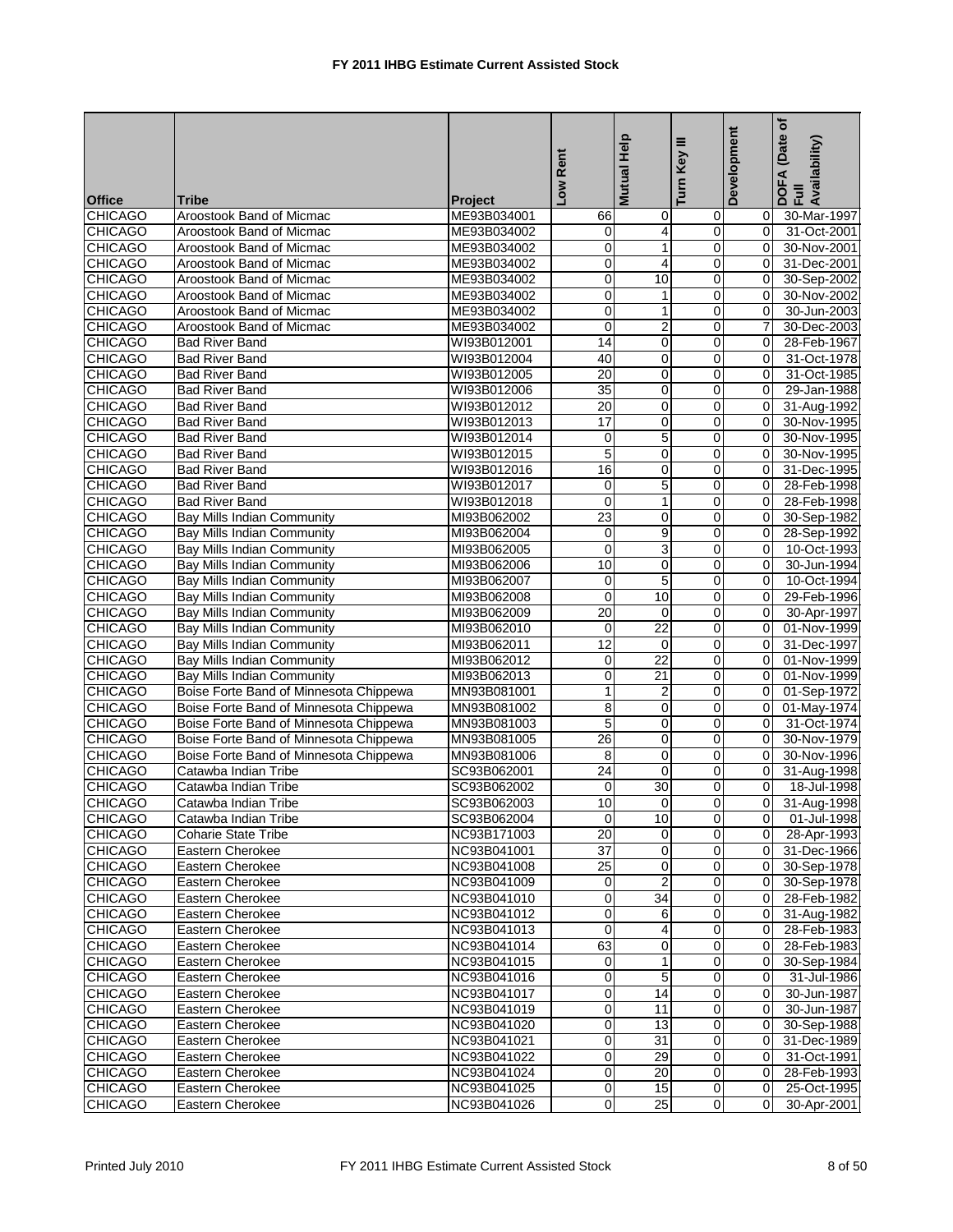| <b>Office</b>                    | <b>Tribe</b>                                                                     | Project                    | Low Rent                               | Mutual Help             | Ξ<br>Turn Key       | Development      | (Date of<br>DOFA (Date<br>Full<br>Availability) |
|----------------------------------|----------------------------------------------------------------------------------|----------------------------|----------------------------------------|-------------------------|---------------------|------------------|-------------------------------------------------|
| <b>CHICAGO</b>                   | Eastern Cherokee                                                                 | NC93B041027                | 15                                     | 0                       | 0                   | 6                | 31-Aug-2001                                     |
| <b>CHICAGO</b>                   | Eastern Cherokee                                                                 | NC93B041027                | 3                                      | 0                       | $\mathbf 0$         | $\mathbf 0$      | 06-Sep-2006                                     |
| <b>CHICAGO</b>                   | Eastern Cherokee                                                                 | NC93B041027                | 1                                      | $\mathbf 0$             | 0                   | 0                | 01-Sep-2007                                     |
| <b>CHICAGO</b>                   | Eastern Cherokee                                                                 | NC93B041028                | 0                                      | 23                      | 0                   | $\overline{0}$   | 31-Aug-2001                                     |
| <b>CHICAGO</b>                   | Eastern Cherokee                                                                 | NC93B041029                | 0                                      | 22                      | 0                   | 0                | 30-Nov-2001                                     |
| <b>CHICAGO</b>                   | Eastern Cherokee                                                                 | NC93B041030                | $\mathbf 0$                            | $\overline{24}$         | 0                   | $\mathbf{1}$     | 29-Oct-2003                                     |
| <b>CHICAGO</b>                   | Eastern Cherokee                                                                 | NC93B041030                | 0                                      | $\mathbf{1}$            | 0                   | $\Omega$         | 22-Dec-2004                                     |
| <b>CHICAGO</b>                   | Eastern Cherokee                                                                 | NC93B041030                | 0                                      | 7                       | 0                   | $\mathbf 0$      | 30-Dec-2005                                     |
| <b>CHICAGO</b>                   | <b>Eastern Cherokee</b>                                                          | NC93B041030                | $\overline{0}$                         | $\overline{2}$          | $\overline{0}$      | 0                | 07-Jul-2006                                     |
| <b>CHICAGO</b>                   | Eastern Cherokee                                                                 | NC93B041030                | 0                                      | 1                       | 0                   | 0                | 10-Oct-2006                                     |
| <b>CHICAGO</b>                   | Eastern Cherokee                                                                 | NC93B041030                | 0                                      | $\overline{2}$          | 0                   | $\Omega$         | 31-Jan-2007                                     |
| <b>CHICAGO</b>                   | Eastern Cherokee                                                                 | NC93B041030                | $\pmb{0}$                              | $\mathbf{1}$            | 0                   | 0                | 28-Feb-2007                                     |
| <b>CHICAGO</b>                   | Eastern Cherokee                                                                 | NC93B041030                | $\mathbf 0$                            | 1                       | 0                   | $\Omega$         | 28-Sep-2007                                     |
| <b>CHICAGO</b>                   | Fond Du Lac Band of Minnesota Chippewa                                           | MN93B015001                | 25                                     | $\pmb{0}$               | 0                   | $\Omega$         | 31-Aug-1967                                     |
| <b>CHICAGO</b>                   | Fond Du Lac Band of Minnesota Chippewa                                           | MN93B015003                | 35                                     | 0                       | 0                   | $\mathbf 0$      | 31-Dec-1982                                     |
| <b>CHICAGO</b>                   | Fond Du Lac Band of Minnesota Chippewa                                           | MN93B015005                | 47                                     | $\pmb{0}$               | 0                   | $\mathbf 0$      | 30-Nov-1983                                     |
| <b>CHICAGO</b>                   | Fond Du Lac Band of Minnesota Chippewa                                           | MN93B015007                | 11                                     | $\pmb{0}$               | 0                   | $\mathbf 0$      | 31-Aug-1984                                     |
| <b>CHICAGO</b>                   | Fond Du Lac Band of Minnesota Chippewa                                           | MN93B015008                | $\overline{20}$                        | 0                       | 0                   | 0                | 31-Mar-1985                                     |
| <b>CHICAGO</b>                   | Fond Du Lac Band of Minnesota Chippewa                                           | MN93B015009                | 23                                     | $\pmb{0}$               | 0                   | 0                | 31-Dec-1986                                     |
| <b>CHICAGO</b>                   | Fond Du Lac Band of Minnesota Chippewa                                           | MN93B015013                | 15                                     | 0                       | 0                   | $\mathbf 0$      | 30-Apr-1987                                     |
| <b>CHICAGO</b>                   | Fond Du Lac Band of Minnesota Chippewa                                           | MN93B015014                | 0                                      | $\overline{6}$          | 0                   | $\Omega$         | 31-Dec-1988                                     |
| <b>CHICAGO</b>                   | Fond Du Lac Band of Minnesota Chippewa                                           | MN93B015015                | 12                                     | 0                       | 0                   | $\mathbf 0$      | 31-Dec-1988                                     |
| <b>CHICAGO</b>                   | Fond Du Lac Band of Minnesota Chippewa                                           | MN93B015016                | 15                                     | $\mathbf 0$             | 0                   | $\Omega$         | 31-Dec-1991                                     |
| <b>CHICAGO</b>                   |                                                                                  |                            |                                        | 12                      |                     | $\Omega$         |                                                 |
|                                  | Fond Du Lac Band of Minnesota Chippewa                                           | MN93B015017                | 0                                      |                         | 0                   |                  | 30-Nov-1991                                     |
| <b>CHICAGO</b>                   | Fond Du Lac Band of Minnesota Chippewa<br>Fond Du Lac Band of Minnesota Chippewa | MN93B015018                | 0<br>$\mathbf 0$                       | 10<br>$\overline{14}$   | 0<br>0              | $\mathbf 0$<br>0 | 28-Feb-1994                                     |
| <b>CHICAGO</b><br><b>CHICAGO</b> | Fond Du Lac Band of Minnesota Chippewa                                           | MN93B015019                | 0                                      | 16                      | 0                   | $\Omega$         | 30-Apr-1996                                     |
|                                  |                                                                                  | MN93B015020                | $\overline{12}$                        |                         | 0                   | $\Omega$         | 31-Jan-1998<br>31-Jan-1998                      |
| <b>CHICAGO</b>                   | Fond Du Lac Band of Minnesota Chippewa                                           | MN93B015021                | 16                                     | 0                       |                     |                  |                                                 |
| <b>CHICAGO</b><br><b>CHICAGO</b> | Fond Du Lac Band of Minnesota Chippewa                                           | MN93B015022<br>MN93B015023 | 0                                      | $\pmb{0}$<br>12         | $\overline{0}$<br>0 | 0<br>9           | 16-Dec-1996<br>31-Dec-2000                      |
| <b>CHICAGO</b>                   | Fond Du Lac Band of Minnesota Chippewa                                           |                            | 0                                      | 6                       | 0                   | $\mathbf 0$      | 31-Dec-2001                                     |
| <b>CHICAGO</b>                   | Fond Du Lac Band of Minnesota Chippewa<br>Forest County Potawatami               | MN93B015023<br>WI93B035001 | $\overline{7}$                         | 0                       | 0                   | 0                | 01-Jun-1971                                     |
| <b>CHICAGO</b>                   | Forest County Potawatami                                                         | WI93B035004                | 0                                      | 15                      | 0                   | $\Omega$         | 31-May-1995                                     |
| <b>CHICAGO</b>                   |                                                                                  |                            |                                        |                         |                     | $\mathbf 0$      |                                                 |
|                                  | Forest County Potawatami                                                         | WI93B035005                | 0                                      | 8                       | 0                   |                  | 31-May-1995                                     |
| <b>CHICAGO</b><br><b>CHICAGO</b> | Forest County Potawatami<br>Forest County Potawatami                             | WI93B035006                | 0<br>$\overline{8}$                    | 14<br>0                 | 0<br>0              | 0<br>$\mathbf 0$ | 31-Jan-1997<br>31-Mar-1998                      |
| <b>CHICAGO</b>                   |                                                                                  | WI93B035007<br>WI93B035008 |                                        | 0                       | 0                   | 0                | 31-Jul-1999                                     |
| <b>CHICAGO</b>                   | Forest County Potawatami                                                         |                            | 6<br>0                                 | $\overline{4}$          | $\overline{0}$      | 0                | 31-Jul-1999                                     |
|                                  | Forest County Potawatami                                                         | WI93B035009                |                                        | $\overline{0}$          | $\overline{0}$      |                  |                                                 |
| <b>CHICAGO</b><br><b>CHICAGO</b> | Grand Portage Band of Minn. Chippewa                                             | MN93B175001                | 5                                      |                         | $\mathbf 0$         | $\mathbf 0$      | 31-Jan-1981                                     |
|                                  | Grand Portage Band of Minn. Chippewa                                             | MN93B175003                | 4                                      | 0                       |                     | 0<br>0           | 31-Dec-1983<br>30-Nov-1986                      |
| <b>CHICAGO</b>                   | Grand Portage Band of Minn. Chippewa<br>Grand Portage Band of Minn. Chippewa     | MN93B175004                | $\overline{\mathbf{4}}$<br>$\mathbf 0$ | $\pmb{0}$               | $\overline{0}$      |                  |                                                 |
| <b>CHICAGO</b><br><b>CHICAGO</b> | <b>Grand Traverse Band</b>                                                       | MN93B175005<br>MI93B197001 | $\overline{30}$                        | 8<br>0                  | $\overline{0}$<br>0 | 0<br>0           | 11-Oct-1995<br>31-May-1989                      |
| <b>CHICAGO</b>                   | <b>Grand Traverse Band</b>                                                       | MI93B197002                | 16                                     |                         | $\mathbf 0$         | 0                |                                                 |
|                                  |                                                                                  |                            |                                        | 0                       |                     | 0                | 31-Aug-1989<br>30-Apr-1995                      |
| <b>CHICAGO</b><br><b>CHICAGO</b> | <b>Grand Traverse Band</b>                                                       | MI93B197003                | 14<br>0                                | 0<br>$\overline{5}$     | 0<br>$\mathbf 0$    | 0                |                                                 |
| <b>CHICAGO</b>                   | <b>Grand Traverse Band</b><br><b>Grand Traverse Band</b>                         | MI93B197004<br>MI93B197005 | 0                                      | 5                       | $\mathbf 0$         | 0                | 31-Aug-1998<br>31-Aug-1998                      |
| <b>CHICAGO</b>                   | <b>Grand Traverse Band</b>                                                       |                            | 0                                      |                         | $\overline{0}$      | 0                | 31-Aug-2000                                     |
| <b>CHICAGO</b>                   | Haliwa-Saponi State Tribe                                                        | MI93B197006                | 30                                     | 4                       |                     |                  |                                                 |
|                                  |                                                                                  | NC93B171002                |                                        | $\pmb{0}$               | $\pmb{0}$           | 0                | 31-Mar-1991                                     |
| <b>CHICAGO</b>                   | Haliwa-Saponi State Tribe                                                        | NC93B171005                | 0                                      | 3                       | $\overline{0}$      | 0                | 31-Aug-1998                                     |
| <b>CHICAGO</b>                   | Hannahville Community                                                            | MI93B075001                | 15                                     | $\overline{\mathbf{0}}$ | 0                   | $\mathbf 0$      | 01-Jan-1971                                     |
| <b>CHICAGO</b>                   | Hannahville Community                                                            | MI93B075002                | 0                                      | 4                       | 0                   | 0                | 30-Sep-1996                                     |
| <b>CHICAGO</b>                   | Ho-Chunk Nation                                                                  | WI93B238001                | $\overline{21}$                        | 0                       | 0                   | 0                | 31-May-1971                                     |
| <b>CHICAGO</b>                   | Ho-Chunk Nation                                                                  | WI93B238002                | $\overline{51}$                        | 0                       | $\mathbf 0$         | 0                | 30-Jun-1983                                     |
| <b>CHICAGO</b>                   | Ho-Chunk Nation                                                                  | WI93B238003                | 10                                     | 0                       | 0                   | 0                | 31-Mar-1973                                     |
| <b>CHICAGO</b>                   | Ho-Chunk Nation                                                                  | WI93B238004                | 39                                     | $\overline{\mathbf{0}}$ | $\overline{0}$      | $\mathbf 0$      | 31-Mar-1978                                     |
| <b>CHICAGO</b>                   | Ho-Chunk Nation                                                                  | WI93B238005                | $\overline{20}$                        | $\overline{0}$          | $\overline{0}$      | $\overline{0}$   | 31-May-1973                                     |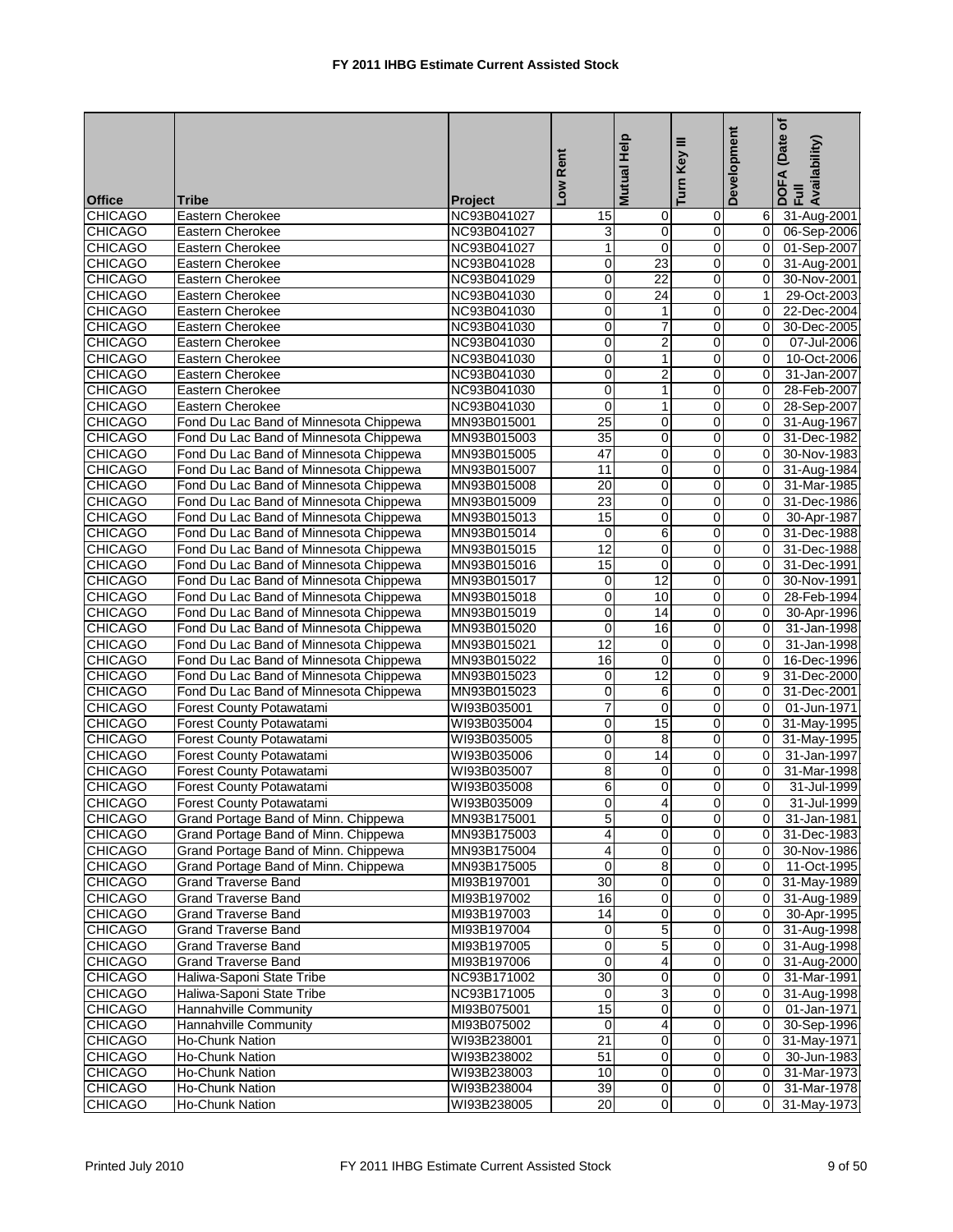| <b>Office</b>                    | <b>Tribe</b>                                                   |                               | Low Rent          | Mutual Help             | ≡<br>Key<br>Turn I  | Development      | (Date of<br>DOFA (Date<br>Full<br>Availability) |
|----------------------------------|----------------------------------------------------------------|-------------------------------|-------------------|-------------------------|---------------------|------------------|-------------------------------------------------|
| <b>CHICAGO</b>                   | Ho-Chunk Nation                                                | <b>Project</b><br>WI93B238008 |                   |                         |                     |                  |                                                 |
|                                  |                                                                |                               | 10<br>$\mathbf 0$ | 0<br>12                 | 0<br>$\overline{0}$ | 0<br>$\mathbf 0$ | 31-Jul-1971                                     |
| <b>CHICAGO</b><br><b>CHICAGO</b> | Ho-Chunk Nation<br>Ho-Chunk Nation                             | WI93B238009                   | $\mathbf 0$       | 5                       | 0                   | $\Omega$         | 28-Feb-1999                                     |
| <b>CHICAGO</b>                   | <b>Houlton Band of Maliseets</b>                               | WI93B238010<br>ME93B033001    | 40                | 0                       | $\mathbf 0$         | $\Omega$         | 28-Feb-1999<br>28-Feb-1994                      |
|                                  | <b>Houlton Band of Maliseets</b>                               |                               | 10                |                         | $\overline{0}$      | 0                | 31-Jan-1994                                     |
| <b>CHICAGO</b><br><b>CHICAGO</b> | Houlton Band of Maliseets                                      | ME93B033002<br>ME93B033003    | 15                | 0<br>$\pmb{0}$          | 0                   | $\mathbf 0$      | 15-Sep-2003                                     |
| <b>CHICAGO</b>                   | Houlton Band of Maliseets                                      | ME93B033004                   | 3                 | 0                       | 0                   | $\overline{2}$   | 15-Sep-2003                                     |
| <b>CHICAGO</b>                   | <b>Houlton Band of Maliseets</b>                               | ME93B033005                   | $\mathbf 0$       | 9                       | 0                   | 6                | 15-Sep-2003                                     |
| <b>CHICAGO</b>                   |                                                                |                               | 33                | 0                       | $\mathbf 0$         | $\mathbf 0$      |                                                 |
| <b>CHICAGO</b>                   | Keweenaw Bay Indian Community<br>Keweenaw Bay Indian Community | MI93B065001<br>MI93B065002    | 45                | 0                       | 0                   | 0                | 01-Dec-1972<br>30-Jun-1981                      |
| <b>CHICAGO</b>                   | Keweenaw Bay Indian Community                                  | MI93B065003                   | 50                | $\pmb{0}$               | $\mathbf 0$         | 0                | 28-Feb-1983                                     |
| <b>CHICAGO</b>                   | Keweenaw Bay Indian Community                                  | MI93B065004                   | 30                | 0                       | $\mathbf 0$         | $\mathbf 0$      | 30-Nov-1985                                     |
| <b>CHICAGO</b>                   | Keweenaw Bay Indian Community                                  | MI93B065005                   | 50                | $\mathbf 0$             | 0                   | $\Omega$         | 30-Nov-1985                                     |
| <b>CHICAGO</b>                   | Keweenaw Bay Indian Community                                  | MI93B065006                   | 0                 | $\overline{2}$          | 0                   | $\Omega$         | 30-Sep-1986                                     |
| <b>CHICAGO</b>                   | Keweenaw Bay Indian Community                                  | MI93B065009                   | 20                |                         | 0                   | $\mathbf 0$      | 31-Oct-1993                                     |
| <b>CHICAGO</b>                   |                                                                |                               | $\overline{20}$   | 0<br>$\pmb{0}$          | 0                   | $\mathbf 0$      | 31-Oct-1993                                     |
| <b>CHICAGO</b>                   | Keweenaw Bay Indian Community                                  | MI93B065010                   | 23                | 0                       | 0                   | $\Omega$         | 01-Oct-1970                                     |
|                                  | Lac Courte Oreilles<br><b>Lac Courte Oreilles</b>              | WI93B054001<br>WI93B054003    | 15                |                         |                     | $\Omega$         | 31-Oct-1974                                     |
| <b>CHICAGO</b>                   | <b>Lac Courte Oreilles</b>                                     |                               | 45                | 0                       | 0                   |                  |                                                 |
| <b>CHICAGO</b>                   |                                                                | WI93B054004                   |                   | 0                       | $\mathbf 0$         | 0                | 30-Jan-1979                                     |
| <b>CHICAGO</b>                   | <b>Lac Courte Oreilles</b>                                     | WI93B054005                   | 49                | $\mathbf 0$             | 0                   | 0                | 30-Nov-1980                                     |
| <b>CHICAGO</b>                   | Lac Courte Oreilles                                            | WI93B054006                   | $\mathbf 0$       | $\mathbf{1}$            | $\overline{0}$      | 0                | 30-Sep-1983                                     |
| <b>CHICAGO</b>                   | Lac Courte Oreilles                                            | WI93B054007                   | 34                | $\mathbf 0$             | 0                   | 0                | 30-Nov-1982                                     |
| <b>CHICAGO</b>                   | Lac Courte Oreilles                                            | WI93B054008                   | $\overline{24}$   | $\mathbf 0$             | 0                   | $\Omega$         | 31-Jul-1984                                     |
| <b>CHICAGO</b>                   | Lac Courte Oreilles                                            | WI93B054009                   | 20                | $\mathbf 0$             | 0                   | $\Omega$         | 28-Feb-1984                                     |
| <b>CHICAGO</b>                   | <b>Lac Courte Oreilles</b>                                     | WI93B054010                   | 10                | 0                       | $\overline{0}$      | 0                | 30-Sep-1985                                     |
| <b>CHICAGO</b>                   | Lac Courte Oreilles                                            | WI93B054011                   | 40                | $\pmb{0}$               | 0                   | $\mathbf 0$      | 31-Aug-1986                                     |
| <b>CHICAGO</b>                   | Lac Courte Oreilles                                            | WI93B054012                   | $\mathbf 0$       | $\mathbf{1}$            | 0                   | $\Omega$         | 31-Dec-1987                                     |
| <b>CHICAGO</b>                   | <b>Lac Courte Oreilles</b>                                     | WI93B054013                   | 20                | 0                       | 0                   | $\Omega$         | 31-Dec-1988                                     |
| <b>CHICAGO</b>                   | <b>Lac Courte Oreilles</b>                                     | WI93B054014                   | 0                 | $\mathbf{1}$            | $\mathbf 0$         | 0                | 30-Sep-1989                                     |
| <b>CHICAGO</b>                   | <b>Lac Courte Oreilles</b>                                     | WI93B054015                   | 0                 | $\overline{\mathbf{c}}$ | 0                   | 0                | 30-Nov-1992                                     |
| <b>CHICAGO</b>                   | Lac Courte Oreilles                                            | WI93B054016                   | $\overline{16}$   | $\overline{0}$          | 0                   | 0                | 31-Dec-1996                                     |
| <b>CHICAGO</b>                   | Lac Courte Oreilles                                            | WI93B054017                   | $\mathbf 0$       | $\mathbf{1}$            | $\overline{0}$      | $\mathbf 0$      | 20-Jun-1994                                     |
| <b>CHICAGO</b>                   | <b>Lac Courte Oreilles</b>                                     | WI93B054018                   | $\mathbf 0$       | 11                      | 0                   | $\Omega$         | 30-Sep-2000                                     |
| <b>CHICAGO</b>                   | Lac Courte Oreilles                                            | WI93B054019                   | 20                | $\mathbf 0$             | $\mathbf 0$         | $\overline{0}$   | 31-Aug-2001                                     |
| <b>CHICAGO</b>                   | Lac Courte Oreilles                                            | WI93B054019                   | 5                 | 0                       | $\overline{0}$      | 0                | 31-Dec-2001                                     |
| <b>CHICAGO</b>                   | Lac Courte Oreilles                                            | WI93B054021                   | 0                 | $\overline{3}$          | 0                   | $\mathbf 0$      | 30-Jan-1979                                     |
| <b>CHICAGO</b>                   | Lac Courte Oreilles                                            | WI93B054022                   | $\overline{7}$    | 0                       | 0                   | $\Omega$         | 31-Jan-1975                                     |
| <b>CHICAGO</b>                   | Lac Courte Oreilles                                            | WI93B054023                   | $\overline{12}$   | $\overline{0}$          | $\Omega$            | $\overline{0}$   | 11-Mar-1999                                     |
| <b>CHICAGO</b>                   | Lac Du Flambeau Band                                           | WI93B009001                   | $\overline{20}$   | $\overline{0}$          | $\overline{0}$      | $\overline{0}$   | 01-Jul-1966                                     |
| <b>CHICAGO</b>                   | Lac Du Flambeau Band                                           | WI93B009004                   | 17                | 0                       | $\mathbf 0$         | 0                | 30-Jan-1979                                     |
| <b>CHICAGO</b>                   | Lac Du Flambeau Band                                           | WI93B009005                   | $\overline{20}$   | $\overline{\mathbf{0}}$ | $\overline{0}$      | 0                | 31-Jan-1980                                     |
| <b>CHICAGO</b>                   | Lac Du Flambeau Band                                           | WI93B009006                   | $\overline{25}$   | 0                       | 0                   | 0                | 31-May-1982                                     |
| <b>CHICAGO</b>                   | Lac Du Flambeau Band                                           | WI93B009007                   | 48                | 0                       | 0                   | 0                | 29-Feb-1984                                     |
| <b>CHICAGO</b>                   | Lac Du Flambeau Band                                           | WI93B009008                   | $\overline{24}$   | 0                       | $\mathbf 0$         | 0                | 31-Jan-1985                                     |
| <b>CHICAGO</b>                   | Lac Du Flambeau Band                                           | WI93B009009                   | 17                | 0                       | 0                   | 0                | 28-Feb-1986                                     |
| <b>CHICAGO</b>                   | Lac Du Flambeau Band                                           | WI93B009013                   | 0                 | $\overline{2}$          | $\mathsf{O}\xspace$ | 0                | 31-May-1982                                     |
| <b>CHICAGO</b>                   | Lac Du Flambeau Band                                           | WI93B009014                   | 0                 | $\mathbf{1}$            | 0                   | 0                | 31-May-1982                                     |
| <b>CHICAGO</b>                   | Lac Du Flambeau Band                                           | WI93B009015                   | 13                | 0                       | $\mathbf 0$         | 0                | 30-Jun-1996                                     |
| <b>CHICAGO</b>                   | Lac Du Flambeau Band                                           | WI93B009016                   | 0                 | 3                       | $\mathsf 0$         | 0                | 30-Jun-1996                                     |
| <b>CHICAGO</b>                   | Lac Du Flambeau Band                                           | WI93B009017                   | 0                 | $\overline{\mathbf{c}}$ | 0                   | 0                | 01-Jan-1995                                     |
| <b>CHICAGO</b>                   | Lac Du Flambeau Band                                           | WI93B009018                   | 0                 | $\mathbf{1}$            | $\overline{0}$      | 0                | 31-Aug-1998                                     |
| <b>CHICAGO</b>                   | Lac Du Flambeau Band                                           | WI93B009019                   | $\boldsymbol{2}$  | 0                       | 0                   | 3                | 31-Aug-1998                                     |
| <b>CHICAGO</b>                   | Lac Vieux Desert Band                                          | MI93B085001                   | 15                | $\pmb{0}$               | 0                   | 0                | 01-Oct-1970                                     |
| <b>CHICAGO</b>                   | Lac Vieux Desert Band                                          | MI93B085002                   | $\overline{20}$   | 0                       | $\mathbf 0$         | $\mathbf 0$      | 31-Oct-1983                                     |
| <b>CHICAGO</b>                   | Lac Vieux Desert Band                                          | MI93B085003                   | 0                 | 8                       | 0                   | 0                | 30-Sep-1995                                     |
| <b>CHICAGO</b>                   | Leech Lake Band of Minnesota Chippewa                          | MN93B012002                   | 50                | $\overline{\mathbf{0}}$ | $\pmb{0}$           | 0                | 01-May-1967                                     |
| <b>CHICAGO</b>                   | Leech Lake Band of Minnesota Chippewa                          | MN93B012005                   | 15                | $\overline{0}$          | $\overline{0}$      | $\mathbf 0$      | 01-Dec-1967                                     |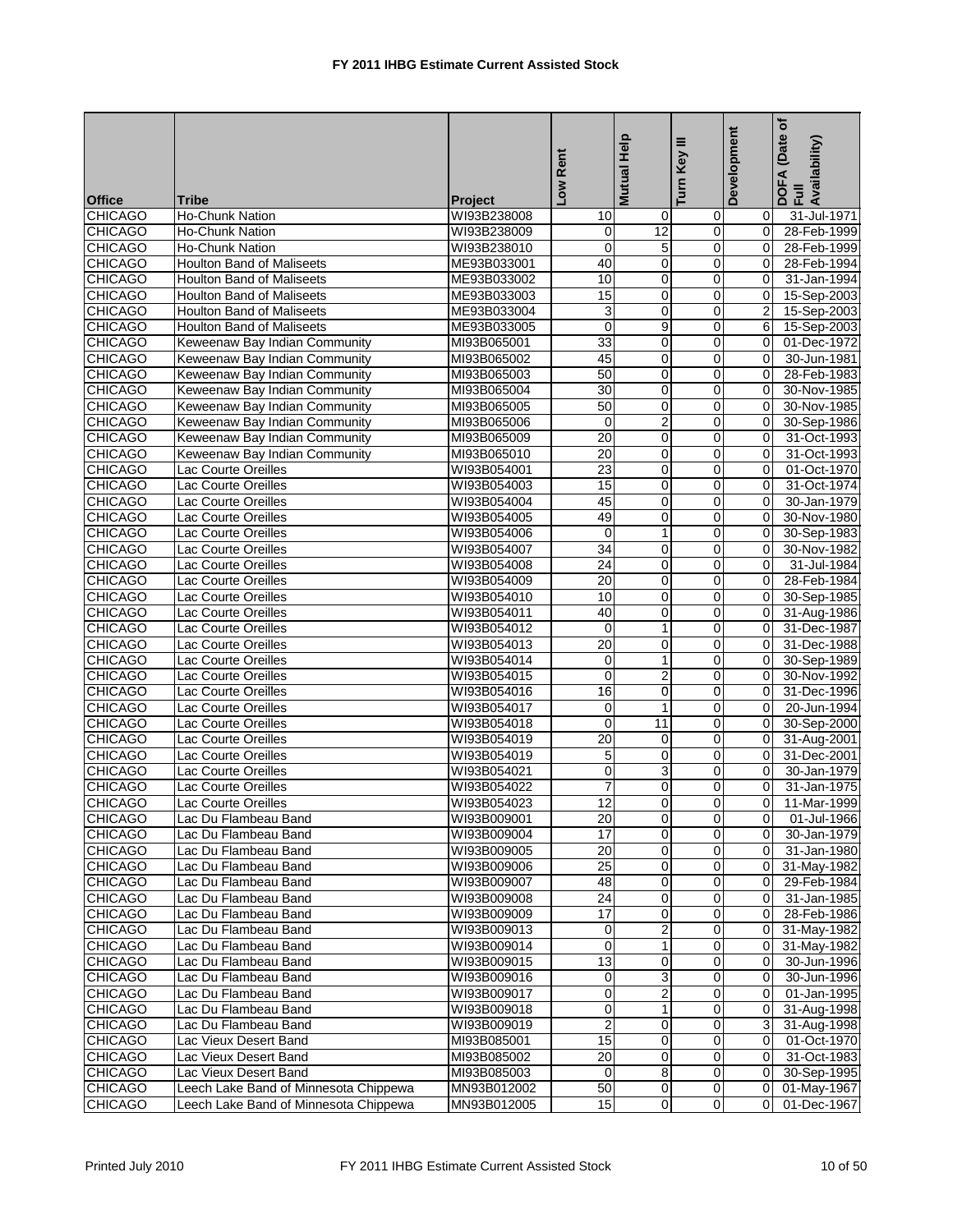|                |                                       |                |                  | <b>Mutual Help</b>      | ≡              | Development    | (Date of<br>DOFA (Date<br>Full<br>Availability) |
|----------------|---------------------------------------|----------------|------------------|-------------------------|----------------|----------------|-------------------------------------------------|
|                |                                       |                | Low Rent         |                         | Turn Key       |                |                                                 |
| <b>Office</b>  | <b>Tribe</b>                          | <b>Project</b> |                  |                         |                |                |                                                 |
| <b>CHICAGO</b> | Leech Lake Band of Minnesota Chippewa | MN93B012007    | 45               | 0                       | 0              | 0              | 31-Oct-1978                                     |
| <b>CHICAGO</b> | Leech Lake Band of Minnesota Chippewa | MN93B012008    | $\Omega$         | $\overline{4}$          | $\overline{0}$ | $\mathbf 0$    | 31-Oct-1978                                     |
| <b>CHICAGO</b> | Leech Lake Band of Minnesota Chippewa | MN93B012009    | 52               | 0                       | 0              | $\Omega$       | 31-Mar-1983                                     |
| <b>CHICAGO</b> | Leech Lake Band of Minnesota Chippewa | MN93B012010    | $\overline{0}$   | 4                       | 0              | $\Omega$       | 31-Mar-1983                                     |
| <b>CHICAGO</b> | Leech Lake Band of Minnesota Chippewa | MN93B012012    | 0                | 46                      | 0              | $\mathbf 0$    | 30-Sep-1986                                     |
| <b>CHICAGO</b> | Leech Lake Band of Minnesota Chippewa | MN93B012013    | 10               | 0                       | 0              | $\mathbf 0$    | 30-Sep-1985                                     |
| <b>CHICAGO</b> | Leech Lake Band of Minnesota Chippewa | MN93B012015    | 30               | 0                       | 0              | $\Omega$       | 31-Dec-1987                                     |
| <b>CHICAGO</b> | Leech Lake Band of Minnesota Chippewa | MN93B012016    | 41               | 0                       | 0              | $\mathbf 0$    | 28-Feb-1989                                     |
| <b>CHICAGO</b> | Leech Lake Band of Minnesota Chippewa | MN93B012017    | 10               | 0                       | $\mathbf 0$    | 0              | 31-Jul-1993                                     |
| <b>CHICAGO</b> | Leech Lake Band of Minnesota Chippewa | MN93B012018    | 20               | 0                       | 0              | $\mathbf 0$    | 30-Jun-1994                                     |
| <b>CHICAGO</b> | Leech Lake Band of Minnesota Chippewa | MN93B012019    | $\overline{20}$  | 0                       | 0              | $\Omega$       | 30-Apr-1996                                     |
| <b>CHICAGO</b> | Leech Lake Band of Minnesota Chippewa | MN93B012020    | 0                | 16                      | 0              | 0              | 30-Apr-1996                                     |
| <b>CHICAGO</b> | Leech Lake Band of Minnesota Chippewa | MN93B012021    | $\overline{20}$  | $\mathbf 0$             | 0              | $\Omega$       | 27-Feb-1998                                     |
| <b>CHICAGO</b> | Leech Lake Band of Minnesota Chippewa | MN93B012022    | 0                | 18                      | 0              | 0              | 29-May-1998                                     |
| <b>CHICAGO</b> | <b>Lower Sioux</b>                    | MN93B207002    | 15               | 0                       | 0              | $\mathbf 0$    | 31-Dec-1989                                     |
| <b>CHICAGO</b> | <b>Lower Sioux</b>                    | MN93B207003    | 8                | 0                       | 0              | 0              | 31-Dec-1986                                     |
| <b>CHICAGO</b> | Lower Sioux                           | MN93B207004    | 9                | 0                       | 0              | $\mathbf 0$    | 31-May-1987                                     |
| <b>CHICAGO</b> | <b>Lumbee State Tribe</b>             | NC93B171001    | 204              | 0                       | 0              | $\mathbf 0$    | 29-Feb-1988                                     |
| <b>CHICAGO</b> | Menominee Indian Tribe                | WI93B243001    | 147              | $\mathbf 0$             | 0              | 0              | 30-Sep-1984                                     |
| <b>CHICAGO</b> | Menominee Indian Tribe                | WI93B243004    | 0                | $\mathbf{1}$            | 0              | 0              | 30-Sep-1986                                     |
| <b>CHICAGO</b> | Menominee Indian Tribe                | WI93B243005    | 0                | 2                       | 0              | $\overline{0}$ | 30-Sep-1986                                     |
| <b>CHICAGO</b> | Menominee Indian Tribe                | WI93B243006    | 0                | $\overline{2}$          | 0              | 0              | 30-Jun-1988                                     |
| <b>CHICAGO</b> | Menominee Indian Tribe                | WI93B243008    | $\mathbf 0$      | $\overline{3}$          | 0              | 0              | 30-Sep-1990                                     |
| <b>CHICAGO</b> | Menominee Indian Tribe                | WI93B243009    | 12               | $\pmb{0}$               | 0              | $\overline{0}$ | 31-Jul-1990                                     |
| <b>CHICAGO</b> | Menominee Indian Tribe                | WI93B243010    | 45               | 0                       | 0              | $\mathbf 0$    | 30-Apr-1969                                     |
| <b>CHICAGO</b> | Menominee Indian Tribe                | WI93B243011    | 60               | $\pmb{0}$               | 0              | $\mathbf 0$    | 30-Apr-1974                                     |
| <b>CHICAGO</b> | Menominee Indian Tribe                | WI93B243012    | $\mathbf 0$      | $\mathbf{1}$            | 0              | $\Omega$       | 31-Jan-1991                                     |
| <b>CHICAGO</b> | Menominee Indian Tribe                | WI93B243014    | 14               | 0                       | 0              | $\Omega$       | 31-May-1996                                     |
| <b>CHICAGO</b> | Menominee Indian Tribe                | WI93B243015    | $\mathbf 0$      | 5                       | $\mathbf 0$    | 0              | 31-Dec-1996                                     |
| <b>CHICAGO</b> | Mille Lacs Band of Minnesota Chippewa | MN93B204001    | $\overline{29}$  | $\mathbf 0$             | 0              | 0              | 31-Mar-1983                                     |
| <b>CHICAGO</b> | Mille Lacs Band of Minnesota Chippewa | MN93B204002    | 0                | 15                      | 0              | 0              | 30-Sep-1986                                     |
| <b>CHICAGO</b> | Mille Lacs Band of Minnesota Chippewa | MN93B204003    | 19               | 0                       | 0              | 0              | 31-Aug-1995                                     |
| <b>CHICAGO</b> | Mille Lacs Band of Minnesota Chippewa | MN93B204004    | $\overline{24}$  | $\mathbf 0$             | 0              | 0              | 30-Jun-1996                                     |
| <b>CHICAGO</b> | Mille Lacs Band of Minnesota Chippewa | MN93B204005    | $\overline{37}$  | 0                       | 0              | $\Omega$       | 30-Jun-1997                                     |
| <b>CHICAGO</b> | Mississippi Choctaw Tribe             | MS93B092001    | 29               | 0                       | 0              | $\mathbf 0$    | 01-Jun-1970                                     |
| <b>CHICAGO</b> | Mississippi Choctaw Tribe             | MS93B092005    | 43               | $\pmb{0}$               | 0              | $\mathbf 0$    | 01-Apr-1975                                     |
| <b>CHICAGO</b> | Mississippi Choctaw Tribe             | MS93B092006    | 43               | $\mathbf 0$             | 0              | 0              | 30-Apr-1977                                     |
| <b>CHICAGO</b> | Mississippi Choctaw Tribe             | MS93B092007    | 85               | $\overline{0}$          | $\Omega$       | 0              | 31-Mar-1983                                     |
| <b>CHICAGO</b> | Mississippi Choctaw Tribe             | MS93B092008    | 0                | 24                      | $\overline{0}$ | $\overline{0}$ | 31-May-1985                                     |
| <b>CHICAGO</b> | Mississippi Choctaw Tribe             | MS93B092009    | 0                | 39                      | $\mathbf 0$    | 0              | 31-May-1985                                     |
| <b>CHICAGO</b> | Mississippi Choctaw Tribe             | MS93B092010    | 0                | 5                       | $\overline{0}$ | 0              | 28-Feb-1986                                     |
| <b>CHICAGO</b> | Mississippi Choctaw Tribe             | MS93B092012    | $\overline{0}$   | $\overline{13}$         | 0              | 0              | 31-Mar-1987                                     |
| <b>CHICAGO</b> | Mississippi Choctaw Tribe             | MS93B092013    | 0                | $\overline{17}$         | $\mathbf 0$    | 0              | 31-May-1988                                     |
| <b>CHICAGO</b> | Mississippi Choctaw Tribe             | MS93B092014    | $\pmb{0}$        | $\overline{28}$         | $\pmb{0}$      | 0              | 30-Sep-1989                                     |
| <b>CHICAGO</b> | Mississippi Choctaw Tribe             | MS93B092015    | $\pmb{0}$        | 30                      | 0              | 0              | 31-Dec-1990                                     |
| <b>CHICAGO</b> | Mississippi Choctaw Tribe             | MS93B092016    | $\overline{0}$   | 29                      | O              | 0              | 31-Jul-1992                                     |
| <b>CHICAGO</b> | Mississippi Choctaw Tribe             | MS93B092017    | $\boldsymbol{0}$ | 15                      | $\pmb{0}$      | 0              | 31-Aug-1993                                     |
| <b>CHICAGO</b> | Mississippi Choctaw Tribe             | MS93B092018    | $\pmb{0}$        | 17                      | 0              | 0              | 31-Mar-1995                                     |
| <b>CHICAGO</b> | Mississippi Choctaw Tribe             | MS93B092019    | $\pmb{0}$        | 12                      | $\pmb{0}$      | 0              | 31-Mar-1995                                     |
| <b>CHICAGO</b> | Mississippi Choctaw Tribe             | MS93B092020    | $\overline{30}$  | 0                       | $\mathbf 0$    | 0              | 31-Aug-1996                                     |
| <b>CHICAGO</b> | Mississippi Choctaw Tribe             | MS93B092021    | 0                | 49                      | $\pmb{0}$      | 0              | 30-Sep-1996                                     |
| <b>CHICAGO</b> | Mississippi Choctaw Tribe             | MS93B092023    | $\overline{22}$  | 0                       | 0              | 0              | 30-Sep-1996                                     |
| <b>CHICAGO</b> | Mississippi Choctaw Tribe             | MS93B092024    | $\pmb{0}$        | 41                      | $\mathbf 0$    | 0              | 31-May-1998                                     |
| <b>CHICAGO</b> | Mississippi Choctaw Tribe             | MS93B092025    | 0                | $\overline{39}$         | $\pmb{0}$      | 0              | 30-Apr-2000                                     |
| <b>CHICAGO</b> | Mississippi Choctaw Tribe             | MS93B092026    | 33               | 0                       | 0              | 0              | 29-Feb-2000                                     |
| <b>CHICAGO</b> | MOWA Band of Choctaw Indians          | AL93B205001    | 30               | $\overline{\mathbf{0}}$ | $\overline{0}$ | 0              | 31-Dec-1993                                     |
| <b>CHICAGO</b> | MOWA Band of Choctaw Indians          | AL93B205002    | $\overline{20}$  | $\overline{0}$          | $\overline{0}$ | 0              | 30-Oct-1994                                     |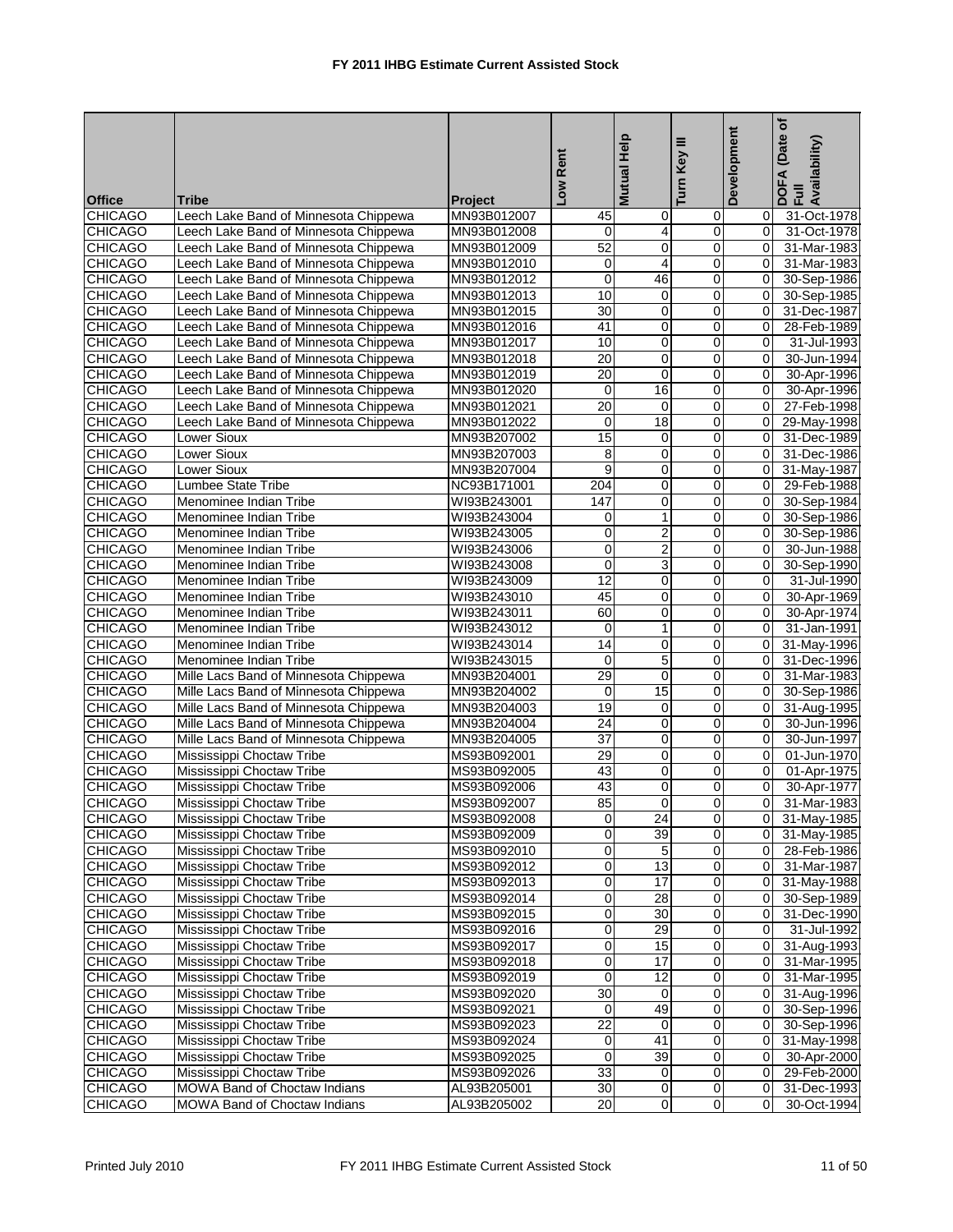|                |                                        |                |                  | <b>Mutual Help</b>      | ≡<br>Key       | Development    | (Date of<br>DOFA (Date<br>Full<br>Availability) |
|----------------|----------------------------------------|----------------|------------------|-------------------------|----------------|----------------|-------------------------------------------------|
|                |                                        |                | Low Rent         |                         | Turn I         |                |                                                 |
| <b>Office</b>  | <b>Tribe</b>                           | <b>Project</b> |                  |                         |                |                |                                                 |
| <b>CHICAGO</b> | MOWA Band of Choctaw Indians           | AL93B205003    | 0                | 15                      | $\overline{0}$ | 0              | 30-Jun-1996                                     |
| <b>CHICAGO</b> | <b>MOWA Band of Choctaw Indians</b>    | AL93B205004    | $\overline{2}$   | $\mathbf 0$             | $\mathbf 0$    | 14             | 09-Aug-1998                                     |
| <b>CHICAGO</b> | Narragansett Tribe                     | RI93B028001    | $\Omega$         | $\mathbf 0$             | 0              | 12             |                                                 |
| <b>CHICAGO</b> | Oneida Nation of New York              | NY93B445001    | 30               | 0                       | $\mathbf 0$    | $\mathbf 0$    | 30-Sep-1994                                     |
| <b>CHICAGO</b> | Oneida Tribe                           | WI93B010001    | 24               | 0                       | $\overline{0}$ | $\mathbf 0$    | 30-Apr-1967                                     |
| <b>CHICAGO</b> | Oneida Tribe                           | WI93B010003    | 40               | 0                       | 0              | $\mathbf 0$    | 31-May-1973                                     |
| <b>CHICAGO</b> | Oneida Tribe                           | WI93B010004    | 25               | 0                       | 0              | $\Omega$       | 31-May-1976                                     |
| <b>CHICAGO</b> | Oneida Tribe                           | WI93B010006    | 30               | 0                       | 0              | $\mathbf 0$    | 30-Sep-1979                                     |
| <b>CHICAGO</b> | Oneida Tribe                           | WI93B010008    | $\overline{50}$  | 0                       | $\mathbf 0$    | 0              | 30-Apr-1986                                     |
| <b>CHICAGO</b> | Oneida Tribe                           | WI93B010010    | 0                | $\overline{2}$          | 0              | 0              | 28-Feb-1993                                     |
| <b>CHICAGO</b> | Oneida Tribe                           | WI93B010012    | $\mathbf 0$      | 9                       | $\mathbf 0$    | $\Omega$       | 14-Jan-1997                                     |
| <b>CHICAGO</b> | Oneida Tribe                           | WI93B010013    | $\mathbf 0$      | 5                       | $\mathbf 0$    | $\mathbf 0$    | 26-Mar-1999                                     |
| <b>CHICAGO</b> | Oneida Tribe                           | WI93B010014    | $\overline{20}$  | $\mathbf 0$             | 0              | $\Omega$       | 31-Jan-1997                                     |
| <b>CHICAGO</b> | Oneida Tribe                           | WI93B010015    | 0                | $\overline{2}$          | $\overline{0}$ | $\Omega$       | 31-Jan-1997                                     |
| <b>CHICAGO</b> | Oneida Tribe                           | WI93B010016    | 5                | 0                       | $\overline{0}$ | 0              | 31-May-2000                                     |
| <b>CHICAGO</b> | Oneida Tribe                           | WI93B010017    | $\mathbf 0$      | $\mathbf{1}$            | 0              | $\mathbf 0$    | 31-Jan-2000                                     |
| <b>CHICAGO</b> | Passamaquody Indian Tribe              | ME93B014002    | $\mathbf 0$      | 0                       | 6              | $\Omega$       | 31-Jul-1977                                     |
| <b>CHICAGO</b> | Passamaquody Indian Tribe              | ME93B014003    | 16               | $\mathbf 0$             | 0              | $\mathbf 0$    | 31-May-1979                                     |
| <b>CHICAGO</b> | Passamaquody Indian Tribe              | ME93B014004    | $\overline{22}$  | 0                       | $\mathbf 0$    | 0              | 30-Sep-1981                                     |
| <b>CHICAGO</b> | Passamaquody Indian Tribe              | ME93B014005    | 28               | 0                       | 0              | 0              | 31-Jan-1983                                     |
| <b>CHICAGO</b> | Passamaquody Indian Tribe              | ME93B014008    | 10               | $\mathbf 0$             | $\overline{0}$ | $\Omega$       | 30-Nov-1990                                     |
| <b>CHICAGO</b> | Passamaquody Indian Tribe              | ME93B014009    | 0                | 20                      | $\overline{0}$ | 0              | 30-Nov-1990                                     |
| <b>CHICAGO</b> | Passamaquody Indian Tribe              | ME93B014010    | $\mathbf 0$      | 16                      | 0              | $\Omega$       | 30-Apr-1994                                     |
| <b>CHICAGO</b> | Passamaquody Indian Tribe              | ME93B014011    | 0                | 12                      | $\mathbf 0$    | $\overline{0}$ | 29-Jul-1999                                     |
| <b>CHICAGO</b> | Penobscot Tribe                        | ME93B012001    | 4                | 0                       | 7              | $\mathbf 0$    | 31-Jul-1977                                     |
| <b>CHICAGO</b> | Penobscot Tribe                        | ME93B012002    | 8                | 0                       | $\mathbf 0$    | $\mathbf 0$    | 30-Jun-1977                                     |
| <b>CHICAGO</b> | Penobscot Tribe                        | ME93B012003    | $\mathbf 0$      | 0                       | 12             | $\Omega$       | 30-Apr-1980                                     |
| <b>CHICAGO</b> | Penobscot Tribe                        | ME93B012004    | $\overline{22}$  | $\mathbf{1}$            | 0              | $\Omega$       | 31-Oct-1985                                     |
| <b>CHICAGO</b> | Penobscot Tribe                        | ME93B012006    | $\mathbf 0$      | 8                       | $\mathbf 0$    | 0              | 31-May-1992                                     |
| <b>CHICAGO</b> | Penobscot Tribe                        | ME93B012007    | 10               | 0                       | 0              | 0              | 30-Nov-1993                                     |
| <b>CHICAGO</b> | Penobscot Tribe                        | ME93B012008    | 10               | 0                       | 0              | 0              | 31-Jul-1995                                     |
| <b>CHICAGO</b> | <b>Pleasant Point</b>                  | ME93B013002    | 16               | 0                       | $\overline{0}$ | 0              | 29-Feb-1976                                     |
| <b>CHICAGO</b> | <b>Pleasant Point</b>                  | ME93B013008    | $\mathbf 0$      | 19                      | 0              | 0              | 30-Sep-1992                                     |
| <b>CHICAGO</b> | <b>Pleasant Point</b>                  | ME93B013009    | 15               | $\mathbf 0$             | $\mathbf 0$    | $\Omega$       | 31-Jul-1996                                     |
| <b>CHICAGO</b> | <b>Pleasant Point</b>                  | ME93B013010    |                  | 10                      | $\overline{0}$ | $\mathbf 0$    | 08-Feb-1995                                     |
| <b>CHICAGO</b> | <b>Pleasant Point</b>                  | ME93B013011    | 0<br>$\mathbf 0$ | 12                      | $\mathbf 0$    | $\mathbf 0$    | 30-Nov-1999                                     |
| <b>CHICAGO</b> | <b>Pleasant Point</b>                  | ME93B013012    | 20               | $\mathbf 0$             | $\Omega$       | $\Omega$       | 31-Aug-1997                                     |
|                |                                        |                | $\overline{0}$   | $\overline{14}$         | $\Omega$       | $\Omega$       | 30-Nov-1999                                     |
| <b>CHICAGO</b> | <b>Pleasant Point</b>                  | ME93B013013    |                  |                         |                |                |                                                 |
| <b>CHICAGO</b> | Poarch Band of Creek Indians           | AL93B204001    | $\overline{20}$  | $\overline{\mathbf{0}}$ | $\overline{0}$ | $\mathbf 0$    | 30-Sep-1987                                     |
| <b>CHICAGO</b> | Poarch Band of Creek Indians           | AL93B204002    | 30               | 0                       | $\overline{0}$ | 0              | 30-Sep-1987                                     |
| <b>CHICAGO</b> | Poarch Band of Creek Indians           | AL93B204004    | $\overline{20}$  | $\pmb{0}$               | $\overline{0}$ | 0              | 31-Aug-1989                                     |
| <b>CHICAGO</b> | Poarch Band of Creek Indians           | AL93B204005    | 15               | 0                       | $\overline{0}$ | 0              | 27-Feb-1995                                     |
| <b>CHICAGO</b> | Poarch Band of Creek Indians           | AL93B204006    | 10               | 0                       | $\overline{0}$ | 0              | 27-Feb-1995                                     |
| <b>CHICAGO</b> | Poarch Band of Creek Indians           | AL93B204007    | 0                | 7                       | $\mathbf 0$    | 0              | 01-Oct-1998                                     |
| <b>CHICAGO</b> | Poarch Band of Creek Indians           | AL93B204008    | 0                | 5                       | 0              | 0              | 01-Oct-1998                                     |
| <b>CHICAGO</b> | Poarch Band of Creek Indians           | AL93B204009    | 0                | 13                      | $\mathbf 0$    | 0              | 01-Dec-1998                                     |
| <b>CHICAGO</b> | Poarch Band of Creek Indians           | AL93B204010    | 0                | $\overline{7}$          | $\overline{0}$ | 0              | 01-Feb-1999                                     |
| <b>CHICAGO</b> | Poarch Band of Creek Indians           | AL93B204011    | 0                | $\overline{22}$         | $\overline{0}$ | 0              | 01-Sep-1999                                     |
| <b>CHICAGO</b> | Pokagon Band of Potawatomi             | MI93B200001    | $\pmb{0}$        | 15                      | 0              | 0              | 31-Aug-2004                                     |
| <b>CHICAGO</b> | <b>Prairie Island Sioux</b>            | MN93B207001    | 24               | 0                       | $\overline{0}$ | 0              | 30-Sep-1985                                     |
| <b>CHICAGO</b> | Red Cliff Band of Lake Superior Chippe | WI93B013001    | $\overline{20}$  | 0                       | $\overline{0}$ | 0              | 01-Dec-1967                                     |
| <b>CHICAGO</b> | Red Cliff Band of Lake Superior Chippe | WI93B013003    | 3                | $\boldsymbol{2}$        | $\overline{0}$ | 0              | 30-Nov-1971                                     |
| <b>CHICAGO</b> | Red Cliff Band of Lake Superior Chippe | WI93B013004    | 50               | 0                       | 0              | 0              | 31-Mar-1979                                     |
| <b>CHICAGO</b> | Red Cliff Band of Lake Superior Chippe | WI93B013005    | $\overline{26}$  | 1                       | $\mathbf 0$    | $\mathbf 0$    | 31-Oct-1984                                     |
| <b>CHICAGO</b> | Red Cliff Band of Lake Superior Chippe | WI93B013007    | 0                | 4                       | 0              | 0              | 30-Jun-1995                                     |
| <b>CHICAGO</b> | Red Cliff Band of Lake Superior Chippe | WI93B013008    | 0                | $\overline{2}$          | $\overline{0}$ | 0              | 31-Aug-1997                                     |
| <b>CHICAGO</b> | Red Cliff Band of Lake Superior Chippe | WI93B013009    | 18               | $\overline{0}$          | $\overline{0}$ | 0              | 31-Mar-1998                                     |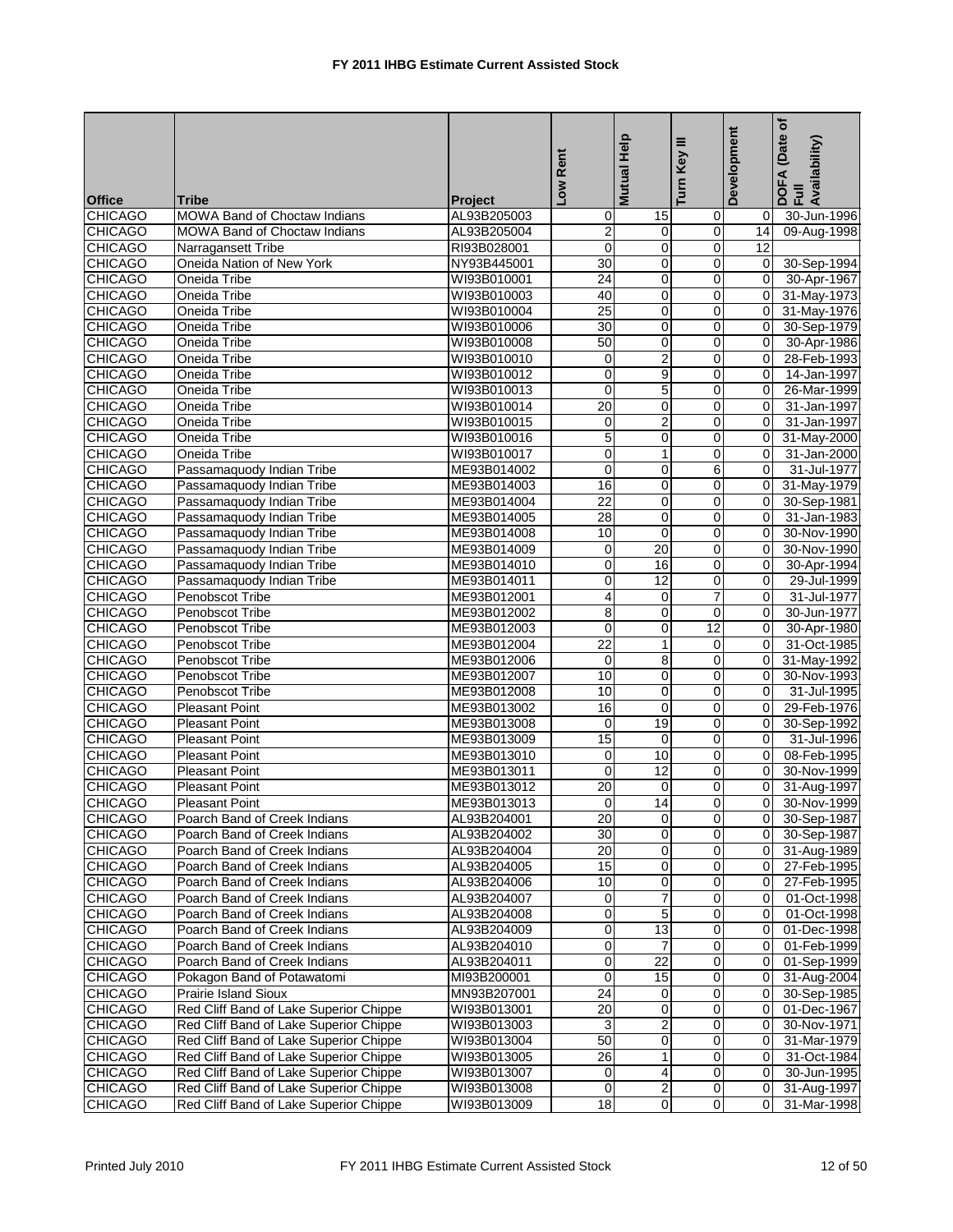| <b>Office</b>  | Tribe                     | Project     | Low Rent            | <b>Mutual Help</b> | Turn Key III     | Development    | ٔة<br>(Date<br>DOFA (Date<br>Full<br>Availability) |
|----------------|---------------------------|-------------|---------------------|--------------------|------------------|----------------|----------------------------------------------------|
| <b>CHICAGO</b> | Red Lake Band of Chippewa | MN93B016001 | 12                  | 0                  | 0                | 0              | 01-Sep-1967                                        |
| <b>CHICAGO</b> | Red Lake Band of Chippewa | MN93B016003 | 10                  | $\mathbf 0$        | $\pmb{0}$        | $\overline{0}$ | 01-Sep-1966                                        |
| <b>CHICAGO</b> | Red Lake Band of Chippewa | MN93B016004 | 10                  | $\overline{0}$     | $\mathbf 0$      | $\overline{0}$ | 01-Mar-1969                                        |
| <b>CHICAGO</b> | Red Lake Band of Chippewa | MN93B016011 | 17                  | $\mathbf 0$        | $\mathbf 0$      | 0              | 30-Apr-1980                                        |
| <b>CHICAGO</b> | Red Lake Band of Chippewa | MN93B016013 | 58                  | 0                  | $\mathbf 0$      | 0              | 31-Oct-1983                                        |
| <b>CHICAGO</b> | Red Lake Band of Chippewa | MN93B016014 | 20                  | $\mathbf 0$        | $\pmb{0}$        | 0              | 30-Aug-1984                                        |
| <b>CHICAGO</b> | Red Lake Band of Chippewa | MN93B016015 | 30                  | $\mathbf 0$        | $\mathbf 0$      | 0              | 31-Dec-1984                                        |
| <b>CHICAGO</b> | Red Lake Band of Chippewa | MN93B016021 | 0                   | $\overline{30}$    | $\mathbf 0$      | 0              | 31-Aug-1988                                        |
| <b>CHICAGO</b> | Red Lake Band of Chippewa | MN93B016022 | $\overline{0}$      | 30                 | $\pmb{0}$        | 0              | 31-Jan-1989                                        |
| <b>CHICAGO</b> | Red Lake Band of Chippewa | MN93B016023 | 0                   | $\overline{20}$    | $\mathbf 0$      | 0              | 30-Nov-1990                                        |
| <b>CHICAGO</b> | Red Lake Band of Chippewa | MN93B016024 | 31                  | 0                  | $\mathbf 0$      | 0              | 30-Sep-1993                                        |
| CHICAGO        | Red Lake Band of Chippewa | MN93B016025 | 10                  | $\mathbf 0$        | $\mathbf 0$      | 0              | 28-Feb-1994                                        |
| <b>CHICAGO</b> | Red Lake Band of Chippewa | MN93B016026 | 12                  | $\mathbf 0$        | $\mathbf 0$      | $\overline{0}$ | 30-Sep-1994                                        |
| <b>CHICAGO</b> | Red Lake Band of Chippewa | MN93B016027 | 44                  | 0                  | $\mathbf 0$      | 0              | 30-Nov-1995                                        |
| <b>CHICAGO</b> | Red Lake Band of Chippewa | MN93B016028 | $\mathbf 0$         | 20                 | $\mathbf 0$      | 0              | 01-May-1997                                        |
| <b>CHICAGO</b> | Red Lake Band of Chippewa | MN93B016029 | 40                  | $\mathbf 0$        | $\pmb{0}$        | $\pmb{0}$      | 01-Oct-1997                                        |
| <b>CHICAGO</b> | Sac & Fox Tribe           | IA93B112001 | 20                  | 0                  | $\mathbf 0$      | $\overline{0}$ | 30-Jun-1981                                        |
| <b>CHICAGO</b> | Saginaw Chippewa          | MI93B043002 | $\overline{12}$     | 0                  | $\mathbf 0$      | 0              | 30-Sep-1976                                        |
| <b>CHICAGO</b> | Saginaw Chippewa          | MI93B043003 | $\overline{20}$     | $\mathbf 0$        | $\mathbf 0$      | 0              | 31-Aug-1980                                        |
| <b>CHICAGO</b> | Saginaw Chippewa          | MI93B043004 | 8                   | 0                  | $\mathbf 0$      | 0              | 22-Nov-1992                                        |
| <b>CHICAGO</b> | Saginaw Chippewa          | MI93B043005 | 0                   | 1                  | $\mathbf 0$      | 0              | 30-Jun-1992                                        |
| <b>CHICAGO</b> | Saginaw Chippewa          | MI93B043006 | $\overline{0}$      | 3                  | $\pmb{0}$        | 0              | 31-Mar-1995                                        |
| <b>CHICAGO</b> | Saginaw Chippewa          | MI93B043007 | 9                   | $\overline{0}$     | $\mathbf 0$      | $\overline{0}$ | 30-Jun-1999                                        |
| <b>CHICAGO</b> | Saginaw Chippewa          | MI93B043008 | 3                   | 0                  | $\mathbf 0$      | $\mathbf{1}$   | 30-Jun-1999                                        |
| <b>CHICAGO</b> | Saginaw Chippewa          | MI93B043009 | 0                   | 4                  | $\mathbf 0$      | 0              | 23-Jun-1997                                        |
| <b>CHICAGO</b> | Saint Croix Chippewa      | WI93B062001 | $\overline{25}$     | 0                  | $\pmb{0}$        | 0              | 01-May-1973                                        |
| <b>CHICAGO</b> | Saint Croix Chippewa      | WI93B062003 | 30                  | 0                  | $\mathbf 0$      | $\overline{0}$ | 30-Nov-1982                                        |
| <b>CHICAGO</b> | Saint Croix Chippewa      | WI93B062004 | 10                  | 0                  | $\mathbf 0$      | $\overline{0}$ | 30-Jun-1984                                        |
| <b>CHICAGO</b> | Saint Croix Chippewa      | WI93B062005 | 10                  | 0                  | $\boldsymbol{0}$ | 0              | 30-Jun-1984                                        |
| <b>CHICAGO</b> | Saint Croix Chippewa      | WI93B062006 | 10                  | 0                  | $\mathbf 0$      | 0              | 31-Aug-1986                                        |
| <b>CHICAGO</b> | Saint Croix Chippewa      | WI93B062009 | $\overline{20}$     | 0                  | $\mathbf 0$      | 0              | 31-Jan-1992                                        |
| <b>CHICAGO</b> | Saint Croix Chippewa      | WI93B062010 | 38                  | 0                  | $\mathbf 0$      | 0              | 01-Dec-1973                                        |
| <b>CHICAGO</b> | Saint Croix Chippewa      | WI93B062011 | 10                  | $\overline{0}$     | $\overline{0}$   | $\overline{0}$ | 30-Apr-1994                                        |
| <b>CHICAGO</b> | Saint Croix Chippewa      | WI93B062012 | 0                   | 10                 | $\mathbf 0$      | 0              | 30-Sep-1997                                        |
| CHICAGO        | Saint Croix Chippewa      | WI93B062013 | 21                  | 0                  | $\mathbf 0$      | 0              | 30-Apr-1996                                        |
| <b>CHICAGO</b> | Saint Croix Chippewa      | WI93B062014 | 0                   | 15                 | $\pmb{0}$        | $\mathbf 0$    | 30-Apr-1996                                        |
| <b>CHICAGO</b> | Sault Ste. Marie Tribe    | MI93B149001 | 48                  | 0                  | $\mathbf 0$      | 0              | 31-Mar-1983                                        |
| <b>CHICAGO</b> | Sault Ste. Marie Tribe    | MI93B149003 | 40                  | $\overline{0}$     | $\overline{0}$   | $\overline{0}$ | 31-May-1983                                        |
| <b>CHICAGO</b> | Sault Ste. Marie Tribe    | MI93B149005 | 88                  | 0                  | $\overline{0}$   | 0              | 30-Sep-1984                                        |
| <b>CHICAGO</b> | Sault Ste. Marie Tribe    | MI93B149006 | $\overline{25}$     | 0                  | $\mathbf 0$      | 0l             | 30-Nov-1984                                        |
| <b>CHICAGO</b> | Sault Ste. Marie Tribe    | MI93B149007 | $\overline{12}$     | 0                  | $\mathbf 0$      | $\overline{0}$ | 31-Mar-1986                                        |
| <b>CHICAGO</b> | Sault Ste. Marie Tribe    | MI93B149008 | 9                   | 0                  | $\overline{0}$   | 0              | 31-Oct-1986                                        |
| <b>CHICAGO</b> | Sault Ste. Marie Tribe    | MI93B149009 | 11                  | $\mathbf 0$        | $\mathbf 0$      | 0              | 31-Oct-1986                                        |
| <b>CHICAGO</b> | Sault Ste. Marie Tribe    | MI93B149010 | 0                   | 18                 | $\mathbf 0$      | $\overline{0}$ | 31-Mar-1988                                        |
| <b>CHICAGO</b> | Sault Ste. Marie Tribe    | MI93B149012 | 20                  | 0                  | 0                | $\overline{0}$ | 30-Jun-1992                                        |
| <b>CHICAGO</b> | Sault Ste. Marie Tribe    | MI93B149013 | 10                  | 0                  | $\mathbf 0$      | $\overline{0}$ | 30-Nov-1992                                        |
| <b>CHICAGO</b> | Sault Ste. Marie Tribe    | MI93B149014 | 51                  | $\mathbf 0$        | $\mathbf 0$      | $\overline{0}$ | 30-Jun-1997                                        |
| <b>CHICAGO</b> | Sault Ste. Marie Tribe    | MI93B149015 | 39                  | 0                  | $\mathbf 0$      | 0              | 30-Jun-1997                                        |
| <b>CHICAGO</b> | Sault Ste. Marie Tribe    | MI93B149016 | 45                  | $\mathbf 0$        | $\pmb{0}$        | 0              | 30-Aug-1998                                        |
| <b>CHICAGO</b> | Sault Ste. Marie Tribe    | MI93B149017 | 0                   | 10                 | $\mathbf 0$      | $\overline{0}$ | 30-Sep-1996                                        |
| <b>CHICAGO</b> | Sault Ste. Marie Tribe    | MI93B149018 | 0                   | 4                  | $\mathbf 0$      | 0              | 01-Jan-1998                                        |
| CHICAGO        | Sault Ste. Marie Tribe    | MI93B149019 | 0                   | 5                  | $\mathbf 0$      | 0              | 31-Mar-2002                                        |
| <b>CHICAGO</b> | Sault Ste. Marie Tribe    | MI93B149019 | 0                   | $\overline{11}$    | 0                | $\mathbf 0$    | 31-Jul-2002                                        |
| <b>CHICAGO</b> | Sault Ste. Marie Tribe    | MI93B149019 | 0                   | 9                  | $\mathbf 0$      | 0              | 31-Oct-2002                                        |
| <b>CHICAGO</b> | Seminole Tribe            | FL93B059032 | $\mathsf{O}\xspace$ | 0                  | $\mathbf 0$      | 35             |                                                    |
| <b>CHICAGO</b> | Seneca Nation of New York | NY93B040001 | 25                  | $\mathbf 0$        | $\mathbf 0$      | 0              | 01-Dec-1964                                        |
| <b>CHICAGO</b> | Seneca Nation of New York | NY93B040002 | $\overline{17}$     | 0                  | $\overline{0}$   | $\overline{0}$ | 01-May-1967                                        |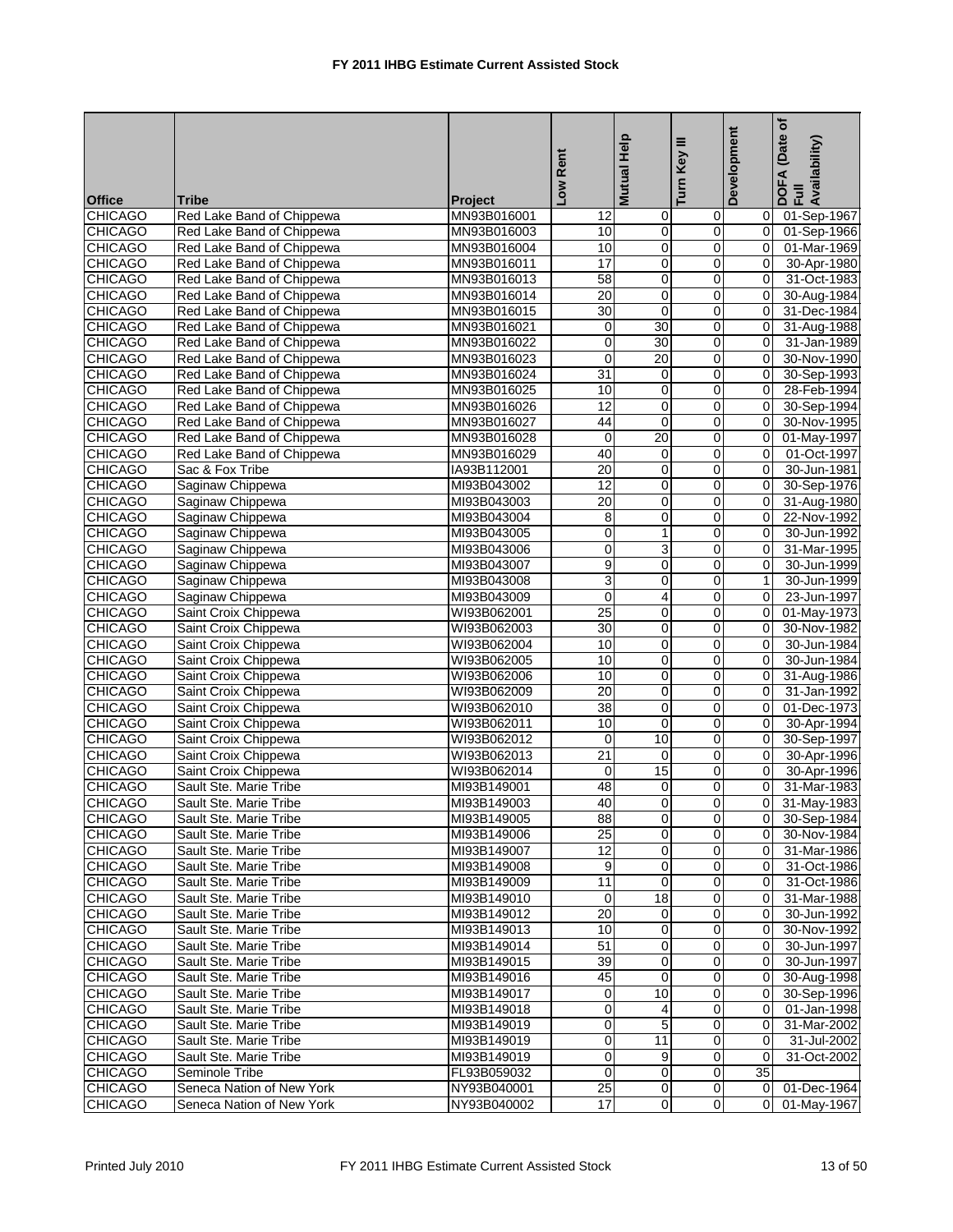|                |                                        |                |                          | Mutual Help     |                 | Development      | (Date of<br>DOFA (Date<br>Full<br>Availability) |
|----------------|----------------------------------------|----------------|--------------------------|-----------------|-----------------|------------------|-------------------------------------------------|
|                |                                        |                |                          |                 |                 |                  |                                                 |
|                |                                        |                | Low Rent                 |                 | Turn Key III    |                  |                                                 |
| <b>Office</b>  | <b>Tribe</b>                           | <b>Project</b> |                          |                 |                 |                  |                                                 |
| <b>CHICAGO</b> | Seneca Nation of New York              | NY93B040004    | 0                        | 0               | 2               | 0                | 16-Feb-1979                                     |
| <b>CHICAGO</b> | Seneca Nation of New York              | NY93B040005    | 40                       | $\pmb{0}$       | $\overline{0}$  | $\mathbf 0$      | 31-Oct-1981                                     |
| <b>CHICAGO</b> | Seneca Nation of New York              | NY93B040006    | $\mathbf 0$              | 0               | $\overline{38}$ | 0                | 31-May-1982                                     |
| <b>CHICAGO</b> | Seneca Nation of New York              | NY93B040007    | 51                       | 0               | $\mathbf 0$     | $\Omega$         | 31-Mar-1987                                     |
| <b>CHICAGO</b> | Seneca Nation of New York              | NY93B040009    | 28                       | $\mathbf 0$     | 0               | $\Omega$         | 31-Mar-1989                                     |
| <b>CHICAGO</b> | Seneca Nation of New York              | NY93B040010    | 12                       | 0               | 0               | 0                | 31-Jul-1997                                     |
| <b>CHICAGO</b> | Seneca Nation of New York              | NY93B040011    | $\overline{7}$           | $\mathbf 0$     | $\mathbf 0$     | $\Omega$         | 31-Jul-1997                                     |
| <b>CHICAGO</b> | Seneca Nation of New York              | NY93B040013    | 0                        | 10              | 0               | $\Omega$         | 31-Mar-2001                                     |
| <b>CHICAGO</b> | Seneca Nation of New York              | NY93B040014    | $\mathbf{1}$             | $\mathbf{1}$    | $\overline{0}$  | $\mathbf 0$      | 01-Jan-1997                                     |
| <b>CHICAGO</b> | Seneca Nation of New York              | NY93B040015    | $\mathbf 0$              | $\mathbf 0$     | 0               | 25               |                                                 |
| <b>CHICAGO</b> | Seneca Nation of New York              | <b>SA16</b>    | 10                       | 0               | 0               | $\mathbf 0$      | 22-Sep-1997                                     |
| <b>CHICAGO</b> | Sokagoan Chippewa Tribe                | WI93B036001    | 14                       | 0               | $\mathbf 0$     | $\mathbf 0$      | 01-Dec-1972                                     |
| <b>CHICAGO</b> | Sokagoan Chippewa Tribe                | WI93B036002    | $\overline{20}$          | 0               | 0               | 0                | 30-Jun-1980                                     |
| <b>CHICAGO</b> | Sokagoan Chippewa Tribe                | WI93B036003    | 10                       | 0               | $\mathbf 0$     | $\Omega$         | 28-Feb-1986                                     |
| <b>CHICAGO</b> | Sokagoan Chippewa Tribe                | WI93B036004    | 30                       | 0               | 0               | $\Omega$         | 30-Sep-1987                                     |
| <b>CHICAGO</b> | Sokagoan Chippewa Tribe                | WI93B036005    | $\mathbf 0$              | 11              | 0               | 0                | 31-Dec-1989                                     |
| <b>CHICAGO</b> | Sokagoan Chippewa Tribe                | WI93B036006    | 11                       | 0               | $\mathbf 0$     | $\mathbf 0$      | 30-Nov-1989                                     |
| <b>CHICAGO</b> | Sokagoan Chippewa Tribe                | WI93B036007    | 10                       | $\mathbf 0$     | 0               | $\Omega$         | 30-Jan-1994                                     |
| <b>CHICAGO</b> | Sokagoan Chippewa Tribe                | WI93B036008    | 10                       | 0               | $\overline{0}$  | 0                | 30-Aug-1994                                     |
| <b>CHICAGO</b> | Sokagoan Chippewa Tribe                | WI93B036009    | 0                        | 15              | 0               | $\Omega$         | 30-Jun-1997                                     |
| <b>CHICAGO</b> | Sokagoan Chippewa Tribe                | WI93B036010    | 15                       | 0               | $\mathbf 0$     | 0                | 31-Aug-2000                                     |
| <b>CHICAGO</b> | St. Regis Mohawk Tribe                 | NY93B436001    | $\mathbf 0$              | 32              | $\mathbf 0$     | 0                | 30-Sep-1987                                     |
| <b>CHICAGO</b> | St. Regis Mohawk Tribe                 | NY93B436003    | $\mathbf 0$              | $\overline{28}$ | 0               | $\mathbf 0$      | 31-Mar-1990                                     |
| <b>CHICAGO</b> | St. Regis Mohawk Tribe                 | NY93B436004    | 10                       | 0               | $\mathbf 0$     | $\Omega$         | 31-Mar-1990                                     |
| <b>CHICAGO</b> | St. Regis Mohawk Tribe                 | NY93B436005    | 17                       | $\mathbf 0$     | 0               | $\Omega$         | 28-Feb-1991                                     |
| <b>CHICAGO</b> | St. Regis Mohawk Tribe                 | NY93B436006    | 0                        | 16              | 0               | 0                | 24-Dec-1991                                     |
| <b>CHICAGO</b> | St. Regis Mohawk Tribe                 | NY93B436007    | $\mathbf 0$              | 16              | $\mathbf 0$     | $\mathbf 0$      | 28-Feb-1994                                     |
| <b>CHICAGO</b> | St. Regis Mohawk Tribe                 | NY93B436008    | $\mathbf 0$              | 18              | 0               | $\Omega$         | 28-Feb-1994                                     |
| <b>CHICAGO</b> | St. Regis Mohawk Tribe                 | NY93B436009    | 17                       | $\mathbf 0$     | $\overline{0}$  | 0                | 10-May-1995                                     |
| <b>CHICAGO</b> | St. Regis Mohawk Tribe                 | NY93B436010    | $\mathbf 0$              | 36              | 0               | 0                | 28-Feb-1995                                     |
| <b>CHICAGO</b> | St. Regis Mohawk Tribe                 | NY93B436011    | 0                        | 18              | 0               | 0                | 31-Jan-1997                                     |
| <b>CHICAGO</b> | St. Regis Mohawk Tribe                 | NY93B436012    | 19                       | 0               | $\mathbf 0$     | $\mathbf 0$      | 31-Dec-1999                                     |
| <b>CHICAGO</b> | St. Regis Mohawk Tribe                 | NY93B436012    | $\mathbf{1}$             | 0               | 0               | $\mathbf 0$      | 31-Dec-2000                                     |
| <b>CHICAGO</b> | St. Regis Mohawk Tribe                 | NY93B436013    | 29                       | 0               | $\mathbf 0$     | $\Omega$         | 31-Dec-1999                                     |
| <b>CHICAGO</b> | St. Regis Mohawk Tribe                 | NY93B436013    | 4                        | 0               | $\overline{0}$  | 0                | 31-Dec-2000                                     |
| <b>CHICAGO</b> | St. Regis Mohawk Tribe                 | NY93B436013    | 3                        | 0               | 0               | 0                | 31-Aug-2002                                     |
| <b>CHICAGO</b> | St. Regis Mohawk Tribe                 | NY93B436014    | 0                        | $\overline{7}$  | $\mathbf 0$     | 0                | 30-Apr-1997                                     |
| <b>CHICAGO</b> | Stockbridge-Munsee Tribe               | WI93B014001    | 18                       | $\Omega$        | $\Omega$        | $\Omega$         | 01-Sep-1967                                     |
| <b>CHICAGO</b> | Stockbridge-Munsee Tribe               | WI93B014004    | 6                        | $\pmb{0}$       | $\mathbf 0$     | 0                | 01-Dec-1972                                     |
| <b>CHICAGO</b> | Stockbridge-Munsee Tribe               | WI93B014007    | $\mathbf 0$              | $\mathbf 0$     | $\mathbf 0$     | 9                |                                                 |
| <b>CHICAGO</b> | Stockbridge-Munsee Tribe               | WI93B014009    | 0                        | 0               | $\pmb{0}$       | 10               |                                                 |
| <b>CHICAGO</b> | Stockbridge-Munsee Tribe               | WI93B014010    | 10                       | 0               | $\pmb{0}$       | $\boldsymbol{2}$ | 01-Jul-1998                                     |
| <b>CHICAGO</b> | Stockbridge-Munsee Tribe               | WI93B014011    | $\pmb{0}$                | $\mathbf{1}$    | $\pmb{0}$       | 0                | 01-Mar-1998                                     |
| <b>CHICAGO</b> | <b>Upper Sioux Indian Community</b>    | MN93B207006    | 0                        | 11              | $\mathbf 0$     | $\mathbf 0$      | 01-Dec-1999                                     |
| <b>CHICAGO</b> | <b>Upper Sioux Indian Community</b>    | MN93B207006    | 0                        | 4               | 0               | 0                | 01-Jan-2001                                     |
| <b>CHICAGO</b> | Waccamaw Siouan State Tribe            | NC93B171004    | $\overline{\mathcal{I}}$ | 0               | $\pmb{0}$       | 0                | 30-Sep-1998                                     |
| <b>CHICAGO</b> | <b>Wampanoag Tribe</b>                 | MA93B176001    | $\overline{18}$          | $\overline{0}$  | O               | 0                | 31-Mar-1996                                     |
| <b>CHICAGO</b> | <b>Wampanoag Tribe</b>                 | MA93B176002    | 0                        | 7               | $\mathbf 0$     | $\mathbf 0$      | 31-Dec-2000                                     |
| <b>CHICAGO</b> | <b>Wampanoag Tribe</b>                 | MA93B176003    | 6                        | 0               | 0               | 0                | 30-Sep-1998                                     |
| <b>CHICAGO</b> | <b>Wampanoag Tribe</b>                 | MA93B176003    | $\overline{c}$           | $\mathbf 0$     | $\mathbf 0$     | 0                | 31-Oct-2003                                     |
| <b>CHICAGO</b> | White Earth Band of Minnesota Chippewa | MN93B013001    | 50                       | 0               | $\pmb{0}$       | 0                | 01-Apr-1968                                     |
| <b>CHICAGO</b> | White Earth Band of Minnesota Chippewa | MN93B013005    | 15                       | 0               | $\pmb{0}$       | 0                | 01-Jan-1968                                     |
| <b>CHICAGO</b> | White Earth Band of Minnesota Chippewa | MN93B013006    | 50                       | 0               | $\pmb{0}$       | 0                | 30-Jul-1979                                     |
| <b>CHICAGO</b> | White Earth Band of Minnesota Chippewa | MN93B013008    | 8                        | 0               | $\mathbf 0$     | $\mathbf 0$      | 31-Oct-1981                                     |
| <b>CHICAGO</b> | White Earth Band of Minnesota Chippewa | MN93B013009    | 60                       | 0               | $\overline{0}$  | 0                | 30-Jun-1984                                     |
| <b>CHICAGO</b> | White Earth Band of Minnesota Chippewa | MN93B013010    | $\pmb{0}$                | 25              | $\pmb{0}$       | 0                | 28-Feb-1987                                     |
| <b>CHICAGO</b> | White Earth Band of Minnesota Chippewa | MN93B013013    | $\pmb{0}$                | 20              | $\overline{0}$  | 0                | 30-Sep-1988                                     |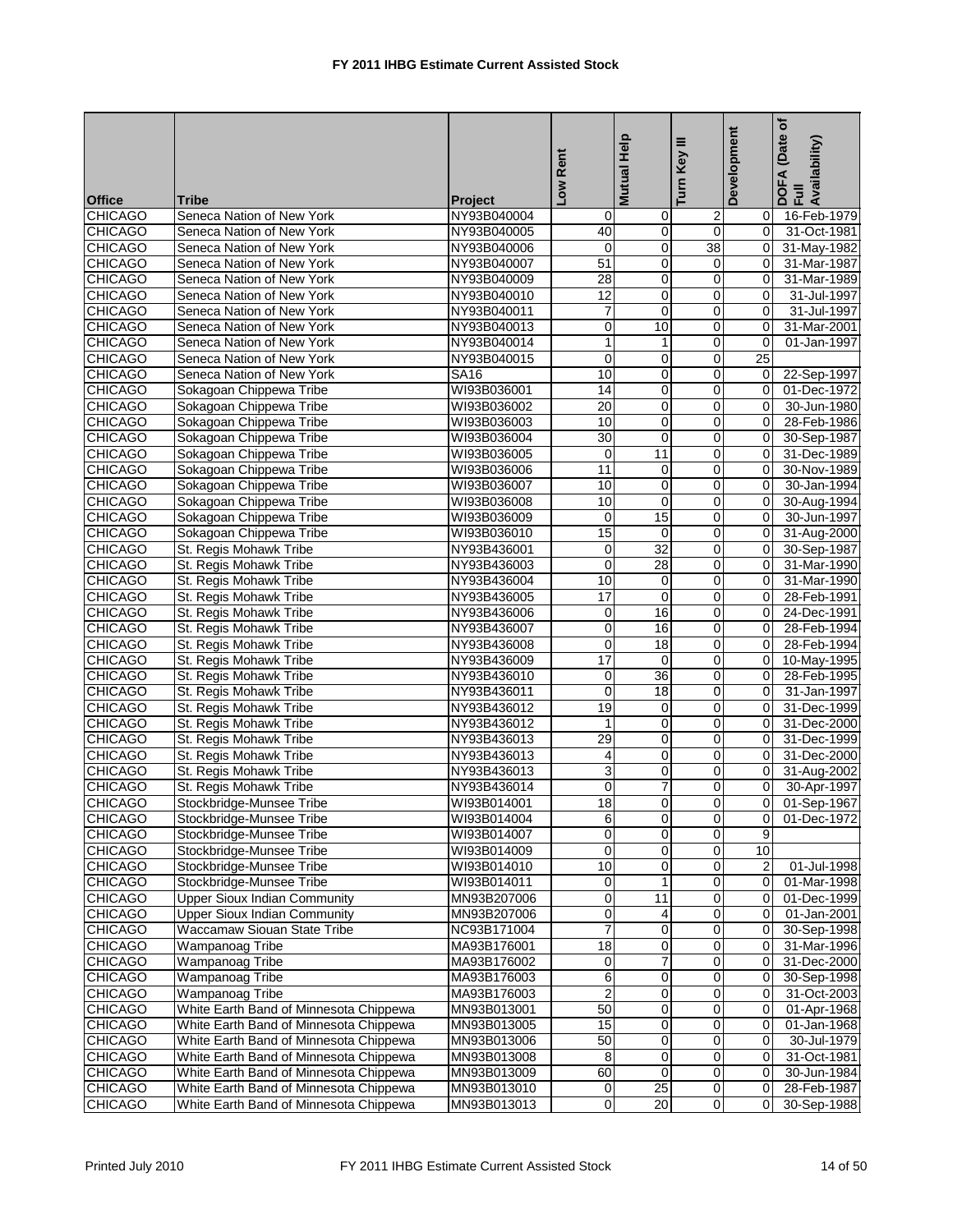| <b>Office</b>  | <b>Tribe</b>                           | <b>Project</b> | ទី    | Σ     |    |     | <b>ilability</b><br>≏<br>≏<br>ட |
|----------------|----------------------------------------|----------------|-------|-------|----|-----|---------------------------------|
| <b>CHICAGO</b> | White Earth Band of Minnesota Chippewa | MN93B013015    | 20    |       |    | 0   | 31-Dec-1990                     |
| <b>CHICAGO</b> | White Earth Band of Minnesota Chippewa | MN93B013016    | 20    |       |    |     | 31-Jan-1992                     |
| <b>CHICAGO</b> | White Earth Band of Minnesota Chippewa | MN93B013017    | 0     | 10    |    |     | 24-Feb-1995                     |
| <b>CHICAGO</b> | White Earth Band of Minnesota Chippewa | MN93B013018    | 0     | 10    |    |     | 24-Feb-1995                     |
| <b>CHICAGO</b> | White Earth Band of Minnesota Chippewa | MN93B013019    | 20    |       |    |     | 31-Dec-1995                     |
| <b>CHICAGO</b> | White Earth Band of Minnesota Chippewa | MN93B013020    | 0     | 22    |    |     | 30-Sep-1998                     |
| <b>CHICAGO</b> | White Earth Band of Minnesota Chippewa | MN93B013021    | 22    |       |    |     | 31-Jul-1998                     |
| <b>CHICAGO</b> | White Earth Band of Minnesota Chippewa | MN93B013022    |       |       |    | 25  |                                 |
| <b>CHICAGO</b> | <b>TOTAL</b>                           |                | 5,537 | 1,880 | 65 | 167 |                                 |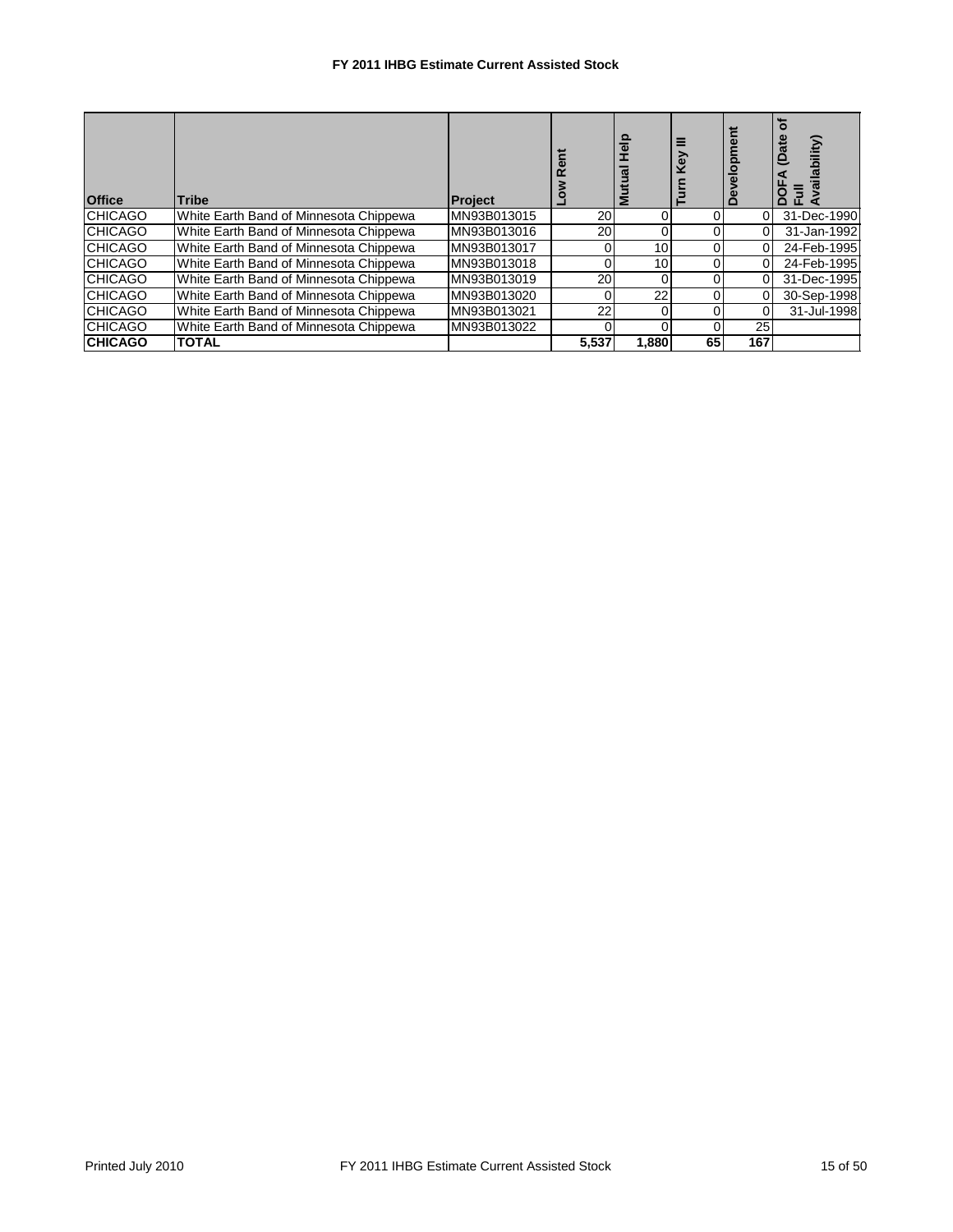|               |                             |                | Low Rent         | Mutual Help                    | ≡<br>Turn Key           | Development | Date of<br>DOFA (Date<br>Full<br>Availability) |
|---------------|-----------------------------|----------------|------------------|--------------------------------|-------------------------|-------------|------------------------------------------------|
|               |                             |                |                  |                                |                         |             |                                                |
| <b>Office</b> | <b>Tribe</b>                | <b>Project</b> |                  |                                |                         |             |                                                |
| <b>DENVER</b> | <b>Blackfeet Tribe</b>      | MT10B008001    | 50               | 0                              | 0                       | 0           | 31-Jan-1966                                    |
| <b>DENVER</b> | <b>Blackfeet Tribe</b>      | MT10B008002    | 0                | $\overline{c}$                 | 0                       | $\mathbf 0$ | 30-Apr-1972                                    |
| <b>DENVER</b> | <b>Blackfeet Tribe</b>      | MT10B008006    | 55               | 0                              | 0                       | $\Omega$    | 31-Mar-1971                                    |
| <b>DENVER</b> | <b>Blackfeet Tribe</b>      | MT10B008007    | 55               | $\mathbf 0$                    | $\mathbf 0$             | $\mathbf 0$ | 31-Dec-1973                                    |
| <b>DENVER</b> | <b>Blackfeet Tribe</b>      | MT10B008008    | 6                | 0                              | $\mathbf 0$             | 0           | 30-Jun-1977                                    |
| <b>DENVER</b> | <b>Blackfeet Tribe</b>      | MT10B008010    | $\mathbf 0$      | 3                              | 0                       | 0           | 30-Sep-1979                                    |
| <b>DENVER</b> | <b>Blackfeet Tribe</b>      | MT10B008011    | 14               | $\mathbf 0$                    | 0                       | $\Omega$    | 31-May-1977                                    |
| <b>DENVER</b> | <b>Blackfeet Tribe</b>      | MT10B008012    | $\overline{25}$  | 0                              | 0                       | 0           | 28-Feb-1975                                    |
| <b>DENVER</b> | <b>Blackfeet Tribe</b>      | MT10B008013    | 10               | $\mathbf 0$                    | 0                       | 0           | 31-May-1975                                    |
| <b>DENVER</b> | <b>Blackfeet Tribe</b>      | MT10B008014    | 43               | $\mathbf 0$                    | $\mathbf 0$             | $\mathbf 0$ | 30-Sep-1975                                    |
| <b>DENVER</b> | <b>Blackfeet Tribe</b>      | MT10B008015    | $\mathbf 0$      | 71                             | 0                       | $\Omega$    | 31-Jul-1979                                    |
| <b>DENVER</b> | <b>Blackfeet Tribe</b>      | MT10B008017    | $\mathbf 0$      | 53                             | 0                       | $\mathbf 0$ | 30-Sep-1980                                    |
| <b>DENVER</b> | <b>Blackfeet Tribe</b>      | MT10B008018    | 50               | 0                              | 0                       | $\mathbf 0$ | 31-Aug-1981                                    |
| <b>DENVER</b> | <b>Blackfeet Tribe</b>      | MT10B008019    | $\mathbf 0$      | $\overline{\mathbf{c}}$        | 0                       | 0           | 31-Jul-1981                                    |
| <b>DENVER</b> | <b>Blackfeet Tribe</b>      | MT10B008020    | 50               | $\mathbf 0$                    | $\mathbf 0$             | 0           | 31-Jul-1982                                    |
| <b>DENVER</b> | <b>Blackfeet Tribe</b>      | MT10B008021    | $\mathbf 0$      | $\overline{c}$                 | 0                       | 0           | 30-Jun-1982                                    |
| <b>DENVER</b> | <b>Blackfeet Tribe</b>      | MT10B008022    | 20               | $\mathbf 0$                    | 0                       | $\Omega$    | 31-Jan-1984                                    |
| <b>DENVER</b> | <b>Blackfeet Tribe</b>      | MT10B008023    | 20               | 0                              | 0                       | 0           | 31-Mar-1984                                    |
| <b>DENVER</b> | <b>Blackfeet Tribe</b>      | MT10B008024    | $\overline{25}$  | $\mathbf 0$                    | 0                       | 0           | 30-Nov-1981                                    |
| <b>DENVER</b> | <b>Blackfeet Tribe</b>      | MT10B008036    | 11               | $\mathbf 0$                    | $\mathbf 0$             | $\Omega$    | 31-Oct-1985                                    |
| <b>DENVER</b> | <b>Blackfeet Tribe</b>      | MT10B008037    | 10               | 0                              | 0                       | $\Omega$    | 30-Sep-1986                                    |
| <b>DENVER</b> | <b>Blackfeet Tribe</b>      | MT10B008045    | 50               | $\mathbf 0$                    | 0                       | $\mathbf 0$ | 31-Jul-1988                                    |
| <b>DENVER</b> | <b>Blackfeet Tribe</b>      | MT10B008046    | 50               | $\mathbf 0$                    | 0                       | 0           | 30-Sep-1988                                    |
| <b>DENVER</b> | <b>Blackfeet Tribe</b>      | MT91B008047    | $\mathbf 0$      | 24                             | $\mathbf 0$             | 0           | 31-Jan-1992                                    |
| <b>DENVER</b> | <b>Blackfeet Tribe</b>      | MT91B008048    | $\pmb{0}$        | 49                             | $\mathbf 0$             | $\mathbf 0$ | 29-Feb-1992                                    |
| <b>DENVER</b> | <b>Blackfeet Tribe</b>      | MT91B008049    | 10               | 0                              | 0                       | 0           | 30-Apr-1992                                    |
| <b>DENVER</b> | <b>Blackfeet Tribe</b>      | MT91B008050    | 50               | $\mathbf 0$                    | 0                       | 0           | 30-Nov-1994                                    |
| <b>DENVER</b> | <b>Blackfeet Tribe</b>      | MT91B008051    | 0                | 30                             | 0                       | $\mathbf 0$ | 30-Jun-1997                                    |
| <b>DENVER</b> | <b>Blackfeet Tribe</b>      | MT91B008052    | $\overline{25}$  | $\mathbf 0$                    | 0                       | 0           | 30-Jun-1995                                    |
| <b>DENVER</b> | <b>Blackfeet Tribe</b>      | MT91B008053    | $\mathbf 0$      | 49                             | $\mathbf 0$             | $\Omega$    | 30-Jun-1997                                    |
| <b>DENVER</b> | <b>Blackfeet Tribe</b>      | MT91B008055    | 20               | 0                              | $\mathbf 0$             | $\Omega$    | 31-Mar-2000                                    |
| <b>DENVER</b> | Cheyenne River Sioux        | SD10B005001    | 46               | 0                              | 0                       | 0           | 28-Feb-1966                                    |
| <b>DENVER</b> | <b>Cheyenne River Sioux</b> | SD10B005002    | 32               | $\mathbf 0$                    | 0                       | $\Omega$    | 31-Aug-1968                                    |
| <b>DENVER</b> | <b>Cheyenne River Sioux</b> | SD10B005004    | 156              | $\mathbf 0$                    | 0                       | 0           | 31-Dec-1974                                    |
| <b>DENVER</b> | Cheyenne River Sioux        | SD10B005005    | 68               | 0                              | 0                       | 0           | 31-May-1976                                    |
| <b>DENVER</b> | <b>Cheyenne River Sioux</b> | SD10B005008    | 53               | 0                              | 0                       | $\Omega$    | 30-Nov-1977                                    |
| <b>DENVER</b> | <b>Cheyenne River Sioux</b> | SD10B005009    | $\mathbf 0$      | $\mathbf{1}$<br>$\overline{0}$ | 0<br>$\overline{0}$     | 0<br>0      | 30-Sep-1977                                    |
| <b>DENVER</b> | <b>Cheyenne River Sioux</b> | SD10B005012    | 58               |                                |                         |             | 30-Sep-1981                                    |
| <b>DENVER</b> | <b>Cheyenne River Sioux</b> | SD10B005014    | 56<br>94         | $\overline{0}$                 | $\overline{\mathbf{0}}$ | 0           | 30-Sep-1980                                    |
| <b>DENVER</b> | <b>Cheyenne River Sioux</b> | SD10B005016    |                  | $\mathbf 0$                    | $\mathbf 0$             | 0           | 31-Dec-1986                                    |
| <b>DENVER</b> | <b>Cheyenne River Sioux</b> | SD10B005017    | 0                | 44                             | 0                       | 0           | 30-Sep-1987                                    |
| <b>DENVER</b> | Cheyenne River Sioux        | SD91B005020    | $\pmb{0}$        | 33                             | $\mathbf 0$             | 0           | 30-Sep-1994                                    |
| <b>DENVER</b> | Cheyenne River Sioux        | SD91B005021    | 15               | 0                              | 0                       | $\mathbf 0$ | 30-Jun-1994                                    |
| <b>DENVER</b> | <b>Cheyenne River Sioux</b> | SD91B005023    | $\boldsymbol{2}$ | 0                              | 0                       | 0           | 31-Aug-1976                                    |
| <b>DENVER</b> | <b>Cheyenne River Sioux</b> | SD91B005024    | 91               | $\mathbf 0$                    | $\overline{\mathbf{0}}$ | 0           | 30-Sep-1998                                    |
| <b>DENVER</b> | <b>Cheyenne River Sioux</b> | SD91B005025    | 0                | 26                             | 0                       | $\mathbf 0$ | 31-Dec-1974                                    |
| <b>DENVER</b> | <b>Cheyenne River Sioux</b> | SD91B005026    | $\overline{27}$  | $\mathbf 0$                    | 0                       | $\mathbf 0$ | 30-Apr-1999                                    |
| <b>DENVER</b> | Crow Creek Sioux            | SD10B004001    | 50               | 0                              | $\mathbf 0$             | $\mathbf 0$ | 30-Apr-1966                                    |
| <b>DENVER</b> | <b>Crow Creek Sioux</b>     | SD10B004002    | $\mathbf 0$      | $\mathbf{1}$                   | 0                       | 0           | 31-Jan-1970                                    |
| <b>DENVER</b> | <b>Crow Creek Sioux</b>     | SD10B004003    | $\overline{20}$  | 0                              | $\mathbf 0$             | $\mathbf 0$ | 30-Sep-1969                                    |
| <b>DENVER</b> | Crow Creek Sioux            | SD10B004004    | 6                | 0                              | 0                       | $\mathbf 0$ | 31-Aug-1972                                    |
| <b>DENVER</b> | Crow Creek Sioux            | SD10B004005    | $\pmb{0}$        | $\mathbf{1}$                   | $\mathbf 0$             | 0           | 30-Jun-1972                                    |
| <b>DENVER</b> | <b>Crow Creek Sioux</b>     | SD10B004006    | $\overline{36}$  | 0                              | 0                       | $\mathbf 0$ | 31-Dec-1973                                    |
| <b>DENVER</b> | <b>Crow Creek Sioux</b>     | SD10B004008    | 15               | 0                              | $\mathbf 0$             | 0           | 30-Nov-1976                                    |
| <b>DENVER</b> | Crow Creek Sioux            | SD10B004010    | $\overline{31}$  | 0                              | $\pmb{0}$               | 0           | 31-Jan-1981                                    |
| <b>DENVER</b> | Crow Creek Sioux            | SD91B004013    | 10               | $\mathbf 0$                    | 0<br>$\overline{0}$     |             | 30-Nov-1994                                    |
| <b>DENVER</b> | Crow Creek Sioux            | SD91B004014    | 0                | 10                             |                         | 0           | 30-Apr-1994                                    |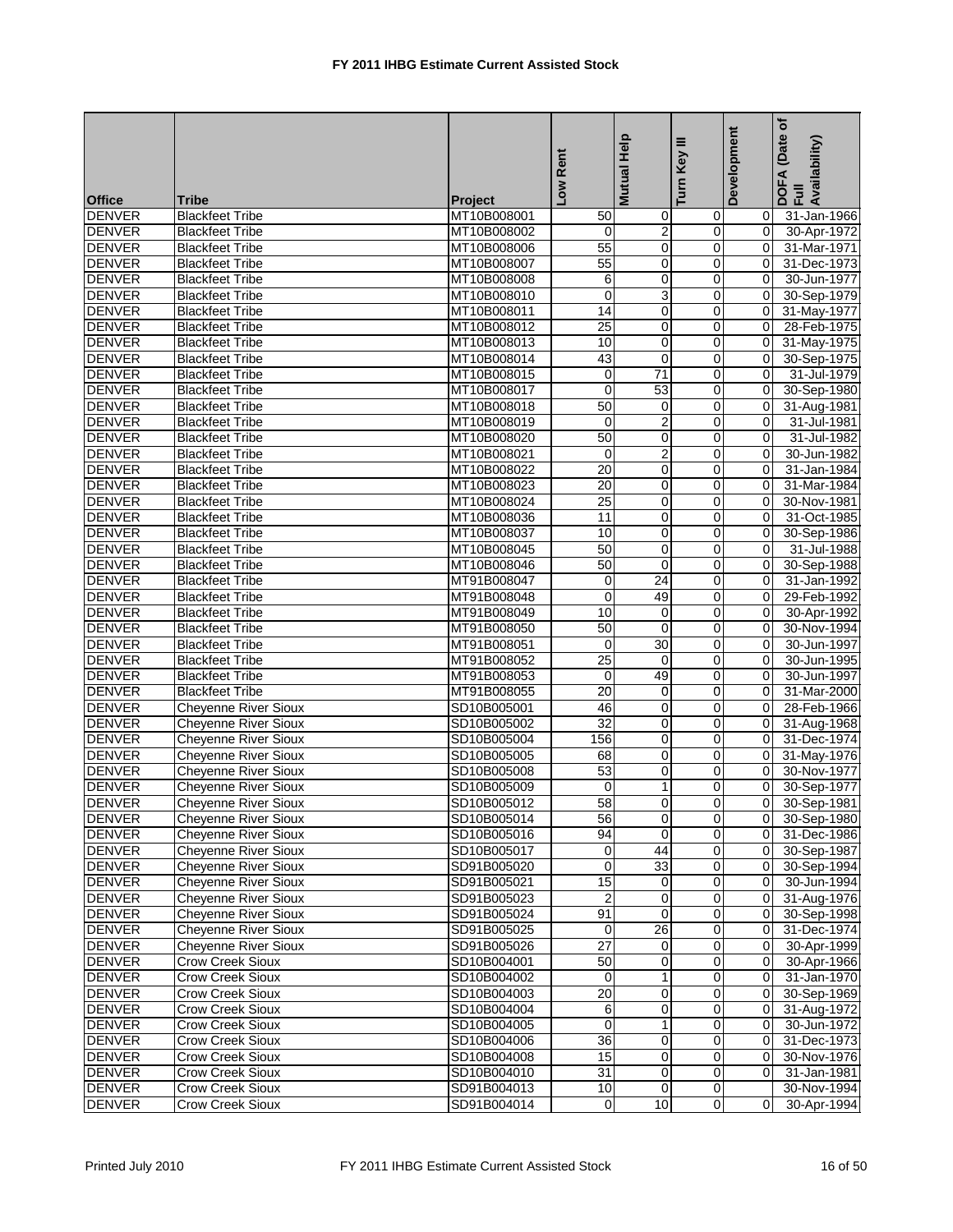|               |                                 |                |                         | <b>Mutual Help</b>      | ≡              | Development | Date of<br>DOFA (Date<br>Full<br>Availability) |
|---------------|---------------------------------|----------------|-------------------------|-------------------------|----------------|-------------|------------------------------------------------|
|               |                                 |                | Low Rent                |                         | Turn Key       |             |                                                |
| <b>Office</b> | <b>Tribe</b>                    | <b>Project</b> |                         |                         |                |             |                                                |
| <b>DENVER</b> | Crow Creek Sioux                | SD91B004015    | 0                       | 28                      | 0              | 0           | 31-Oct-1995                                    |
| <b>DENVER</b> | <b>Crow Creek Sioux</b>         | SD91B004016    | 10                      | 0                       | 0              | 0           | 31-Mar-1997                                    |
| <b>DENVER</b> | <b>Crow Creek Sioux</b>         | SD91B004017    | $\overline{20}$         | $\mathbf 0$             | 0              | $\Omega$    | 30-Jun-1998                                    |
| <b>DENVER</b> | Crow Tribe                      | MT10B014001    | 0                       | 4                       | $\mathbf 0$    |             | 30-Sep-1970                                    |
| <b>DENVER</b> | <b>Crow Tribe</b>               | MT10B014002    | $\pmb{0}$               | $\mathbf 0$             | 11             | $\mathbf 0$ | 28-Feb-1973                                    |
| <b>DENVER</b> | Crow Tribe                      | MT10B014003    | $\mathbf 0$             | 5                       | $\mathbf 0$    | 0           | 31-Dec-1973                                    |
| <b>DENVER</b> | Crow Tribe                      | MT10B014004    | 37                      | $\mathbf 0$             | 0              | 0           | 31-Dec-1973                                    |
| <b>DENVER</b> | <b>Crow Tribe</b>               | MT10B014005    | 0                       | 5                       | 0              | 0           | 31-Dec-1973                                    |
| <b>DENVER</b> | <b>Crow Tribe</b>               | MT10B014006    | 5                       | 0                       | 0              | 0           | 31-Dec-1973                                    |
| <b>DENVER</b> | <b>Crow Tribe</b>               | MT10B014007    | $\mathbf 0$             | 5                       | $\mathbf 0$    | $\Omega$    | 30-Nov-1979                                    |
| <b>DENVER</b> | Crow Tribe                      | MT10B014008    | 40                      | 0                       | 0              | 0           | 30-Nov-1979                                    |
| <b>DENVER</b> | <b>Crow Tribe</b>               | MT10B014009    | 14                      | 0                       | 0              | 0           | 31-Aug-1981                                    |
| <b>DENVER</b> | Crow Tribe                      | MT10B014010    | 44                      | $\mathbf 0$             | 0              | 0           | 31-Jul-1981                                    |
| <b>DENVER</b> | <b>Crow Tribe</b>               | MT10B014011    | 0                       | 49                      | 0              | 0           | 28-Feb-1987                                    |
| <b>DENVER</b> | <b>Crow Tribe</b>               | MT10B014012    | $\overline{\mathbf{4}}$ | $\mathbf 0$             | 0              | $\mathbf 0$ | 30-Sep-1980                                    |
| <b>DENVER</b> | Crow Tribe                      | MT10B014019    | 39                      | $\mathbf 0$             | 0              | 0           | 31-Oct-1985                                    |
| <b>DENVER</b> | Crow Tribe                      | MT10B014020    | 0                       | 43                      | 0              | 0           | 31-Dec-1985                                    |
| <b>DENVER</b> | <b>Crow Tribe</b>               | MT10B014022    | 0                       | 29                      | 0              | $\mathbf 0$ | 28-Feb-1987                                    |
| <b>DENVER</b> | <b>Crow Tribe</b>               | MT10B014023    | $\mathbf 0$             | 20                      | 0              | 0           | 31-Jan-1986                                    |
| <b>DENVER</b> | Crow Tribe                      | MT91B014024    | $\mathbf 0$             | 23                      | $\mathbf 0$    | $\Omega$    | 31-Jan-1996                                    |
| <b>DENVER</b> | Flandreau Santee Sioux          | SD10B049002    | 10                      | 0                       | $\mathbf 0$    | $\Omega$    | 31-Dec-1979                                    |
| <b>DENVER</b> | <b>Flandreau Santee Sioux</b>   | SD10B049003    | 10                      | 0                       | 0              | 0           | 31-Dec-1980                                    |
| <b>DENVER</b> | <b>Flandreau Santee Sioux</b>   | SD10B049005    | 15                      | $\mathbf 0$             | 0              | $\Omega$    | 30-Sep-1985                                    |
| <b>DENVER</b> | <b>Flandreau Santee Sioux</b>   | SD91B049007    | 15                      | $\mathbf 0$             | 0              | 0           | 24-Feb-1993                                    |
| <b>DENVER</b> | <b>Flandreau Santee Sioux</b>   | SD91B049008    | 0                       | 14                      | 0              | 0           | 31-Dec-1994                                    |
| <b>DENVER</b> | Fort Belknap Indian Community   | MT10B010001    | $\mathbf 0$             | 20                      | 0              | 0           | 31-Dec-1972                                    |
| <b>DENVER</b> | Fort Belknap Indian Community   | MT10B010002    | 0                       | $\overline{7}$          | 0              | 0           | 31-Mar-1967                                    |
| <b>DENVER</b> | Fort Belknap Indian Community   | MT10B010003    | 0                       | $\overline{12}$         | 0              | $\mathbf 0$ | 30-Sep-1968                                    |
| <b>DENVER</b> | Fort Belknap Indian Community   | MT10B010004    | $\mathbf 0$             | 16                      | 0              | 0           | 31-Jan-1971                                    |
| <b>DENVER</b> | Fort Belknap Indian Community   | MT10B010005    | 50                      | $\mathbf 0$             | $\mathbf 0$    | $\Omega$    | 31-Aug-1971                                    |
| <b>DENVER</b> | Fort Belknap Indian Community   | MT10B010006    | 0                       | 15                      | $\mathbf 0$    | 0           | 31-Mar-1974                                    |
| <b>DENVER</b> | Fort Belknap Indian Community   | MT10B010007    | 0                       | 16                      | 0              | $\mathbf 0$ | 30-Nov-1975                                    |
| DENVER        | Fort Belknap Indian Community   | MT10B010008    | $\mathbf 0$             | 14                      | 0              | $\Omega$    | 31-May-1976                                    |
| <b>DENVER</b> | Fort Belknap Indian Community   | MT10B010009    | 48                      | 0                       | 0              | 0           | 31-Dec-1976                                    |
| DENVER        | Fort Belknap Indian Community   | MT10B010012    | 16                      | 0                       | 0              | 0           | 30-Nov-1979                                    |
| <b>DENVER</b> | Fort Belknap Indian Community   | MT10B010014    | 20                      | 0                       | 0              | 0           | 30-Sep-1981                                    |
| <b>DENVER</b> | Fort Belknap Indian Community   | MT10B010015    | 10                      | 0                       | 0              | 0           | 30-Jun-1982                                    |
| <b>DENVER</b> | Fort Belknap Indian Community   | MT10B010016    | $\overline{10}$         | $\overline{0}$          | $\overline{0}$ | $\Omega$    | 30-Jun-1982                                    |
| <b>DENVER</b> | Fort Belknap Indian Community   | MT10B010019    | 14                      | $\overline{0}$          | $\pmb{0}$      | 0           | 30-Nov-1984                                    |
| <b>DENVER</b> | Fort Belknap Indian Community   | MT10B010020    | 10                      | $\mathbf 0$             | $\mathbf 0$    | 0           | 30-Nov-1984                                    |
| <b>DENVER</b> | Fort Belknap Indian Community   | MT10B010021    | 0                       | 31                      | 0              | 0           | 31-Jul-1986                                    |
| <b>DENVER</b> | Fort Belknap Indian Community   | MT10B010022    | $\mathbf 0$             | $\overline{35}$         | 0              | 0           | 30-Sep-1987                                    |
| <b>DENVER</b> | Fort Belknap Indian Community   | MT10B010023    | 24                      | 0                       | 0              | 0           | 31-Oct-1987                                    |
| <b>DENVER</b> | Fort Belknap Indian Community   | MT10B010028    | 0                       | $\overline{\mathbf{c}}$ | 0              | $\mathbf 0$ | 31-Aug-1971                                    |
| <b>DENVER</b> | Fort Belknap Indian Community   | MT10B010029    | $\overline{0}$          | $\overline{2}$          | 0              | 0           | 31-Aug-1971                                    |
| <b>DENVER</b> | Fort Belknap Indian Community   | MT91B010024    | $\pmb{0}$               | 24                      | 0              | 0           | 31-Aug-1994                                    |
| <b>DENVER</b> | Fort Belknap Indian Community   | MT91B010025    | 0                       | 24                      | 0              | 0           | 31-Jul-1994                                    |
| <b>DENVER</b> | Fort Belknap Indian Community   | MT91B010026    | $\overline{27}$         | 0                       | 0              | 0           | 31-Dec-1995                                    |
| <b>DENVER</b> | Fort Belknap Indian Community   | MT91B010027    | $\overline{20}$         | 0                       | 0              | 0           | 31-Jan-1996                                    |
| <b>DENVER</b> | Fort Peck Assiniboine and Sioux | MT10B009001    | $\overline{30}$         | $\mathbf 0$             | 0              | 0           | 31-Jul-1964                                    |
| <b>DENVER</b> | Fort Peck Assiniboine and Sioux | MT10B009002    | 26                      | 0                       | 0              | 0           | 30-Sep-1964                                    |
| <b>DENVER</b> | Fort Peck Assiniboine and Sioux | MT10B009004    | 0                       | $\mathbf{1}$            | 0              | 0           | $31 -$ Jul-1969                                |
| <b>DENVER</b> | Fort Peck Assiniboine and Sioux | MT10B009006    | 46                      | 0                       | 0              | $\mathbf 0$ | 30-Jun-1970                                    |
| <b>DENVER</b> | Fort Peck Assiniboine and Sioux | MT10B009007    | 0                       | 0                       | $\mathbf{1}$   | 0           | 31-Aug-1972                                    |
| <b>DENVER</b> | Fort Peck Assiniboine and Sioux | MT10B009008    | $\pmb{0}$               | 0                       | $\mathbf{1}$   | 0           | 31-Jan-1974                                    |
| <b>DENVER</b> | Fort Peck Assiniboine and Sioux | MT10B009010    | 10                      | 0                       | 0              | 0           | 30-Nov-1975                                    |
| <b>DENVER</b> | Fort Peck Assiniboine and Sioux | MT10B009011    | $\overline{17}$         | $\overline{0}$          | $\mathbf 0$    | 0           | 30-Jun-1978                                    |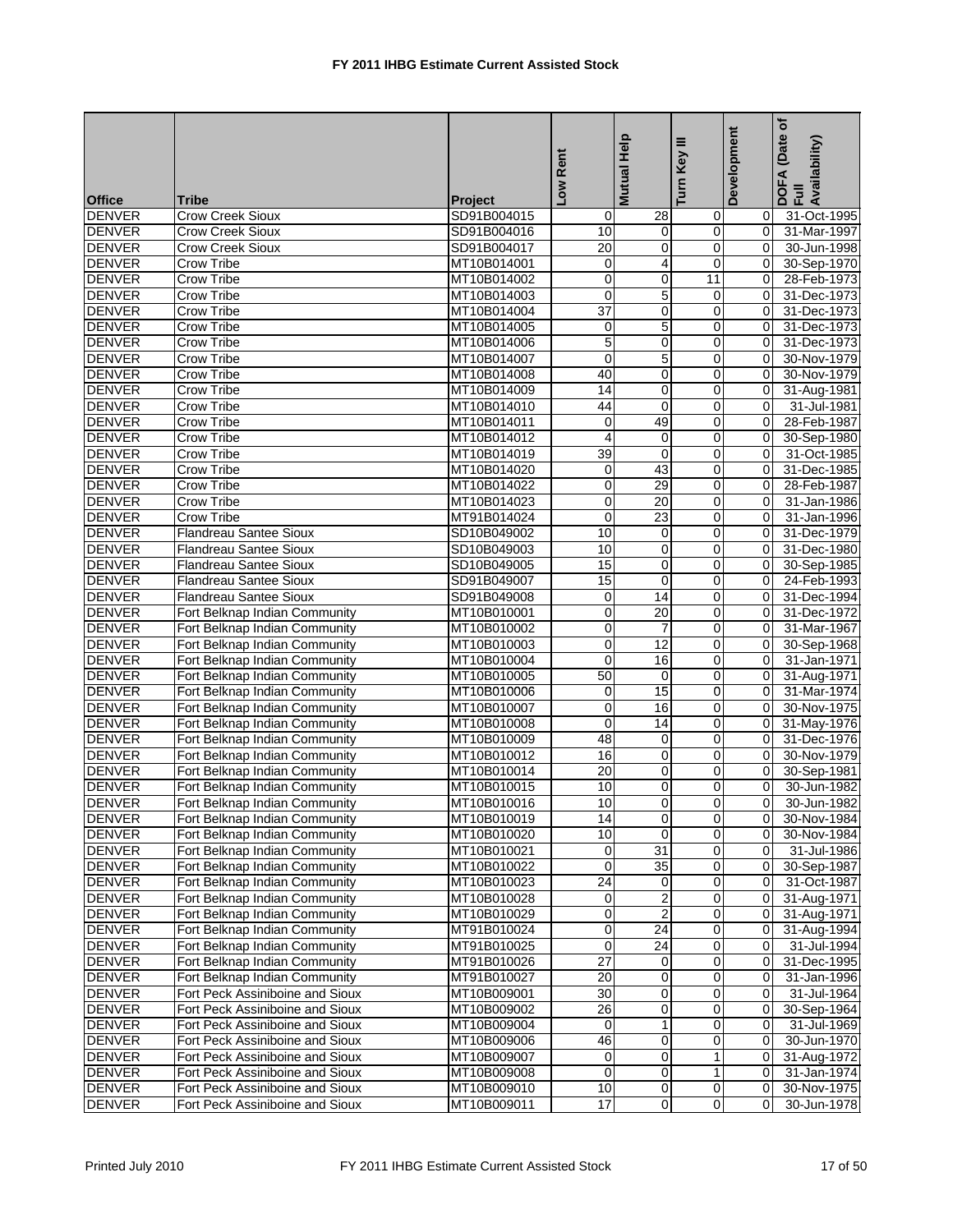| <b>Office</b> | Tribe                                 | <b>Project</b> | Low Rent                | <b>Mutual Help</b>      | Ξ<br>Turn Key  | Development    | ځ<br>(Date<br>DOFA (Date<br>Full<br>Availability) |
|---------------|---------------------------------------|----------------|-------------------------|-------------------------|----------------|----------------|---------------------------------------------------|
| <b>DENVER</b> | Fort Peck Assiniboine and Sioux       | MT10B009012    | 0                       | $\overline{\mathbf{c}}$ | $\mathbf 0$    | $\overline{0}$ | 30-Jun-1978                                       |
| <b>DENVER</b> | Fort Peck Assiniboine and Sioux       | MT10B009013    | 0                       | $\overline{5}$          | $\mathbf 0$    | $\overline{0}$ | 30-Sep-1979                                       |
| <b>DENVER</b> | Fort Peck Assiniboine and Sioux       | MT10B009014    | 48                      | $\overline{0}$          | $\mathbf 0$    | $\overline{0}$ | 31-May-1979                                       |
| <b>DENVER</b> | Fort Peck Assiniboine and Sioux       | MT10B009015    | 47                      | 0                       | $\mathbf 0$    | 0              | 31-Mar-1981                                       |
| <b>DENVER</b> | Fort Peck Assiniboine and Sioux       | MT10B009016    | 0                       | 3                       | $\mathbf 0$    | 0              | 30-May-1980                                       |
| <b>DENVER</b> | Fort Peck Assiniboine and Sioux       | MT10B009017    | $\mathbf 0$             | $\mathbf 1$             | $\mathbf 0$    | 0              | 31-Mar-1982                                       |
| <b>DENVER</b> | Fort Peck Assiniboine and Sioux       | MT10B009018    | 17                      | $\mathbf 0$             | $\mathbf 0$    | $\Omega$       | 28-Feb-1982                                       |
| <b>DENVER</b> | Fort Peck Assiniboine and Sioux       | MT10B009020    | 16                      | 0                       | 0              | 0              | 31-Mar-1983                                       |
| <b>DENVER</b> | Fort Peck Assiniboine and Sioux       | MT10B009021    | 60                      | $\mathbf 0$             | $\mathbf 0$    | 0              | 30-Jun-1983                                       |
| <b>DENVER</b> | Fort Peck Assiniboine and Sioux       | MT10B009022    | 0                       | 8                       | $\mathbf 0$    | 0              | 30-Sep-1983                                       |
| <b>DENVER</b> | Fort Peck Assiniboine and Sioux       | MT10B009025    | 39                      | $\mathbf 0$             | $\mathbf 0$    | 0              | 31-Dec-1985                                       |
| <b>DENVER</b> | Fort Peck Assiniboine and Sioux       | MT10B009026    | 0                       | $\overline{18}$         | $\mathbf 0$    | 0              | 31-May-1986                                       |
| <b>DENVER</b> | Fort Peck Assiniboine and Sioux       | MT10B009031    | 0                       | 60                      | $\mathbf 0$    | 0              | 30-Jun-1989                                       |
| <b>DENVER</b> | Fort Peck Assiniboine and Sioux       | MT10B009032    | 42                      | $\mathbf 0$             | $\mathbf 0$    | 0              | 31-Jul-1988                                       |
| <b>DENVER</b> | Fort Peck Assiniboine and Sioux       | MT91B009033    | 45                      | 0                       | $\mathbf 0$    | 0              | 31-Dec-1989                                       |
| <b>DENVER</b> | Fort Peck Assiniboine and Sioux       | MT91B009034    | 0                       | 42                      | $\mathbf 0$    | 0              | 30-Jun-1991                                       |
| <b>DENVER</b> | Fort Peck Assiniboine and Sioux       | MT91B009035    | 16                      | $\mathbf 0$             | $\mathbf 0$    | 0              | 30-Jun-1993                                       |
| <b>DENVER</b> | Fort Peck Assiniboine and Sioux       | MT91B009036    | $\overline{23}$         | $\mathbf 0$             | 0              | 0              | 30-Apr-1994                                       |
| <b>DENVER</b> | Fort Peck Assiniboine and Sioux       | MT91B009037    | 10                      | 0                       | $\mathbf 0$    | 0              | 30-Jun-1995                                       |
| <b>DENVER</b> | Fort Peck Assiniboine and Sioux       | MT91B009038    | 0                       | 1                       | $\mathbf 0$    | 0              | 31-Aug-1972                                       |
| <b>DENVER</b> | Fort Peck Assiniboine and Sioux       | MT91B009039    | $\overline{22}$         | 0                       | $\mathbf 0$    | 0              | 30-Jun-1995                                       |
| <b>DENVER</b> | Fort Peck Assiniboine and Sioux       | MT91B009040    | 0                       | $\overline{\mathbf{4}}$ | $\mathbf 0$    | 0              | 31-Oct-1980                                       |
| <b>DENVER</b> | Fort Peck Assiniboine and Sioux       | MT91B009041    | 0                       | 10                      | $\mathbf 0$    | $\Omega$       | 30-Jun-1978                                       |
| <b>DENVER</b> | Fort Peck Assiniboine and Sioux       | MT91B009042    | $\overline{0}$          | 1                       | $\mathbf 0$    | 0              | 31-Aug-1972                                       |
| <b>DENVER</b> | Fort Peck Assiniboine and Sioux       | MT91B009043    | 0                       | $\overline{\mathbf{c}}$ | $\mathbf 0$    | 0              | 31-Aug-1972                                       |
| <b>DENVER</b> | Fort Peck Assiniboine and Sioux       | MT91B009044    | 0                       | $\overline{11}$         | $\mathbf 0$    | 0              | 30-Jun-1970                                       |
| <b>DENVER</b> | Fort Peck Assiniboine and Sioux       | MT91B009046    | 0                       | $\overline{7}$          | $\mathbf 0$    | $\overline{0}$ | 30-Jun-1970                                       |
| <b>DENVER</b> | Fort Peck Assiniboine and Sioux       | MT91B009048    | 0                       | 4                       | 0              | 0              | 30-Jun-1970                                       |
| <b>DENVER</b> | Fort Peck Assiniboine and Sioux       | MT91B009049    | $\overline{20}$         | 0                       | $\mathbf 0$    | 0              | 31-Dec-1999                                       |
| <b>DENVER</b> | Ft. Berthold Affiliated Tribes        | ND10B005001    | 60                      | 0                       | 0              | 0              | 31-Dec-1967                                       |
| <b>DENVER</b> | Ft. Berthold Affiliated Tribes        | ND10B005003    | 20                      | 0                       | 0              | 0              | 30-Sep-1969                                       |
| <b>DENVER</b> | Ft. Berthold Affiliated Tribes        | ND10B005004    | 120                     | $\mathbf 0$             | $\mathbf 0$    | 0              | 30-Dec-1971                                       |
| <b>DENVER</b> | Ft. Berthold Affiliated Tribes        | ND10B005009    | 64                      | $\overline{0}$          | $\mathbf 0$    | $\overline{0}$ | 30-Jun-1980                                       |
| <b>DENVER</b> | Ft. Berthold Affiliated Tribes        | ND10B005010    | 0                       | 10                      | $\mathbf 0$    | 0              | 31-Dec-1983                                       |
| <b>DENVER</b> | Ft. Berthold Affiliated Tribes        | ND10B005011    | 39                      | 0                       | 0              | 0              | 31-Dec-1981                                       |
| <b>DENVER</b> | Ft. Berthold Affiliated Tribes        | ND10B005013    | 0                       | 30                      | $\mathbf 0$    | 0              | 31-Oct-1984                                       |
| <b>DENVER</b> | Ft. Berthold Affiliated Tribes        | ND10B005015    | 54                      | $\mathbf 0$             | $\mathbf 0$    | $\overline{0}$ | 30-Jul-1987                                       |
| <b>DENVER</b> | Ft. Berthold Affiliated Tribes        | ND10B005019    | $\overline{0}$          | 20                      | $\overline{0}$ | $\overline{0}$ | 31-Jan-1987                                       |
| <b>DENVER</b> | Ft. Berthold Affiliated Tribes        | ND91B005022    | $\overline{\mathsf{o}}$ | 47                      | $\mathbf 0$    | 0              | 31-Mar-1995                                       |
| <b>DENVER</b> | Ft. Berthold Affiliated Tribes        | ND91B005023    | 52                      | $\mathbf 0$             | $\mathbf 0$    | $\overline{0}$ | 31-Jan-1992                                       |
| <b>DENVER</b> | Ft. Berthold Affiliated Tribes        | ND91B005024    | 0                       | 20                      | $\mathbf 0$    | $\overline{0}$ | 31-Oct-1990                                       |
| <b>DENVER</b> | Ft. Berthold Affiliated Tribes        | ND91B005025    | 0                       | 34                      | $\overline{0}$ | $\overline{0}$ | 29-Feb-1992                                       |
| <b>DENVER</b> | Ft. Berthold Affiliated Tribes        | ND91B005026    | 0                       | $\overline{20}$         | $\mathbf 0$    | 0              | 31-Mar-1998                                       |
| <b>DENVER</b> | <b>Ft. Berthold Affiliated Tribes</b> | ND91B005027    | 0                       | 17                      | $\mathbf 0$    | $\overline{0}$ | 31-Mar-1998                                       |
| <b>DENVER</b> | Ft. Berthold Affiliated Tribes        | ND91B005028    | 0                       | 18                      | $\mathbf 0$    | 0              | 31-Mar-1998                                       |
| <b>DENVER</b> | <b>Goshute Reservation</b>            | NV99B015012    | $\overline{8}$          | $\mathbf 0$             | $\mathbf 0$    | $\overline{0}$ | 31-May-1986                                       |
| <b>DENVER</b> | <b>Goshute Reservation</b>            | NV99B015016    | 4                       | $\mathbf 0$             | $\mathbf 0$    | $\Omega$       | 30-Jun-1995                                       |
| <b>DENVER</b> | <b>Goshute Reservation</b>            | UT91B034001    | 15                      | 0                       | $\mathbf 0$    |                | 31-Dec-2000                                       |
| <b>DENVER</b> | Lower Brule Sioux                     | SD10B003003    | $\overline{20}$         | $\mathbf 0$             | $\mathbf 0$    | 0              | 31-Dec-1970                                       |
| <b>DENVER</b> | Lower Brule Sioux                     | SD10B003005    | 10                      | 0                       | $\mathbf 0$    | 0l             | 31-Dec-1974                                       |
| <b>DENVER</b> | Lower Brule Sioux                     | SD10B003007    | 19                      | 0                       | $\mathbf 0$    | $\overline{0}$ | 31-Mar-1977                                       |
| <b>DENVER</b> | Lower Brule Sioux                     | SD10B003009    | 24                      | 0                       | $\mathbf 0$    | 0              | 28-Feb-1980                                       |
| <b>DENVER</b> | Lower Brule Sioux                     | SD10B003011    | $\overline{10}$         | 0                       | 0              | $\Omega$       | 30-Sep-1981                                       |
| <b>DENVER</b> | Lower Brule Sioux                     | SD10B003014    | $\overline{12}$         | $\mathbf 0$             | $\mathbf 0$    | $\overline{0}$ | 31-Oct-1985                                       |
| <b>DENVER</b> | Lower Brule Sioux                     | SD91B003017    | 0                       | 20                      | $\mathbf 0$    | 0              | 31-Dec-1990                                       |
| <b>DENVER</b> | Lower Brule Sioux                     | SD91B003018    | 10                      | 0                       | $\mathbf 0$    | 0              | 31-Jul-1990                                       |
| <b>DENVER</b> | Lower Brule Sioux                     | SD91B003019    | $\overline{29}$         | 0                       | $\mathbf 0$    | $\Omega$       | 30-Nov-1995                                       |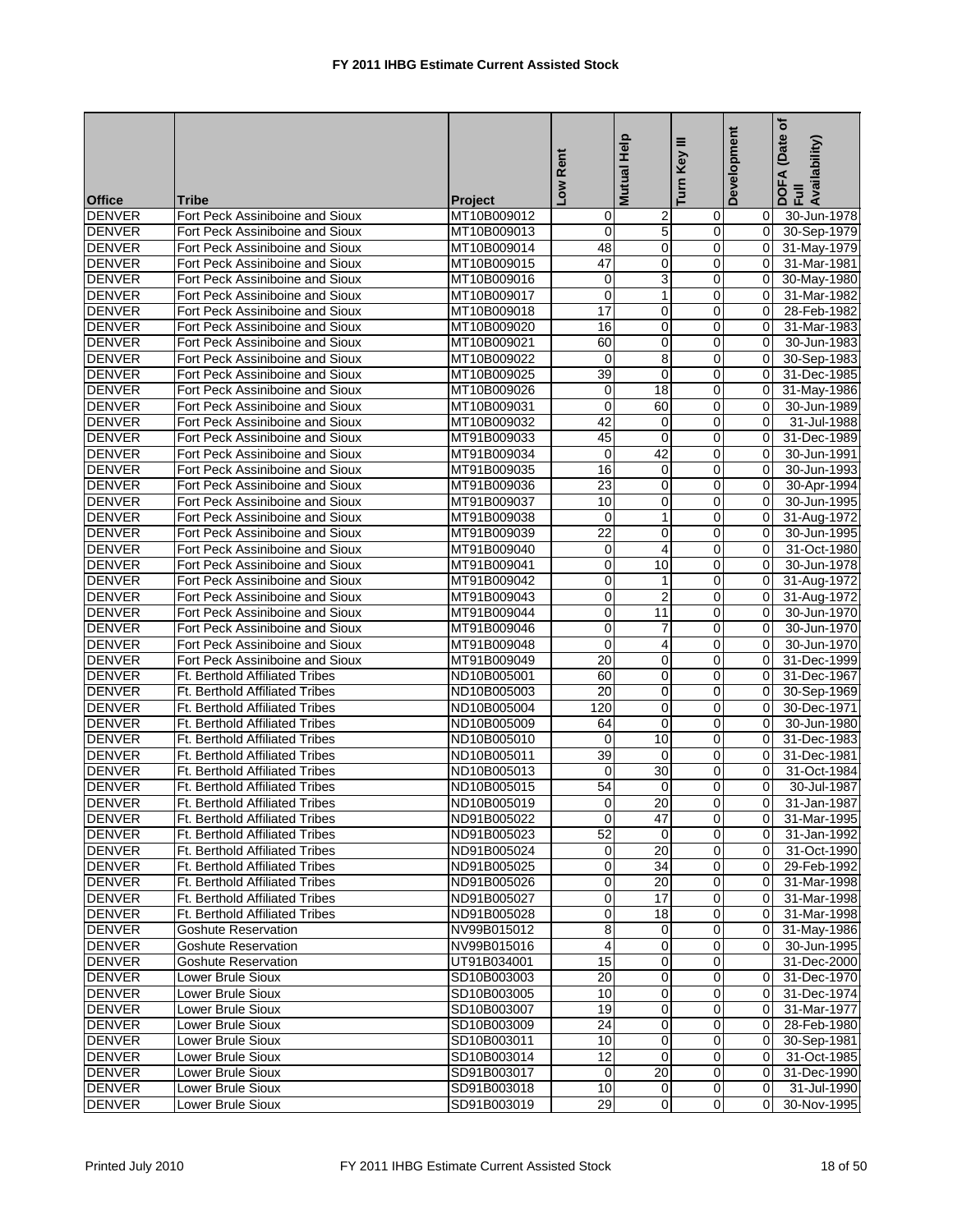| Mutual Help<br>Ξ                                                                                                                                                            | Development | Date of<br>DOFA (Date<br>Full<br>Availability) |
|-----------------------------------------------------------------------------------------------------------------------------------------------------------------------------|-------------|------------------------------------------------|
|                                                                                                                                                                             |             |                                                |
| Low Rent<br>Turn Key                                                                                                                                                        |             |                                                |
| <b>Office</b><br><b>Tribe</b><br><b>Project</b><br><b>DENVER</b><br>SD91B003020<br><b>Lower Brule Sioux</b><br>19<br>0<br>0                                                 | 0           | 30-Nov-1996                                    |
| 19<br>0<br><b>DENVER</b><br>Lower Brule Sioux<br>SD91B003021<br>0                                                                                                           | $\mathbf 0$ | 31-Dec-1999                                    |
| <b>DENVER</b><br>$\overline{7}$<br>0<br>Lower Brule Sioux<br>SD91B003022<br>$\mathbf 0$                                                                                     | $\Omega$    | 30-Jun-2000                                    |
| <b>DENVER</b><br>WY91B018001<br>0<br>20<br>$\mathbf 0$<br>Northern Arapahoe                                                                                                 | 0           | 31-Dec-1996                                    |
| $\overline{0}$<br><b>DENVER</b><br>17<br>$\mathbf 0$<br>Northern Arapahoe<br>WY91B018002                                                                                    | 1           | 30-Sep-1999                                    |
| 42<br>0<br><b>DENVER</b><br>Northern Arapahoe<br>WY91B018004<br>0                                                                                                           | 0           | 31-Aug-1972                                    |
| <b>DENVER</b><br>0<br>1<br>0<br>Northern Arapahoe<br>WY91B018005                                                                                                            | $\Omega$    | 30-May-1974                                    |
| $\mathbf 0$<br><b>DENVER</b><br>WY91B018007<br>0<br>Northern Arapahoe<br>1                                                                                                  | $\mathbf 0$ | 31-Dec-1979                                    |
| $\overline{2}$<br>$\mathsf 0$<br><b>DENVER</b><br>WY91B018009<br>$\mathbf 0$<br>Northern Arapahoe                                                                           | 0           | 30-Sep-1987                                    |
| $\pmb{0}$<br>5<br><b>DENVER</b><br>WY91B018010<br>$\mathbf 0$<br>Northern Arapahoe                                                                                          | 0           | 31-May-1988                                    |
| $\mathbf 0$<br><b>DENVER</b><br>Northern Arapahoe<br>WY91B018011<br>$\mathbf{1}$<br>0                                                                                       | $\Omega$    | 31-Jul-1990                                    |
| 12<br>$\pmb{0}$<br>0<br><b>DENVER</b><br>WY91B018012<br>Northern Arapahoe                                                                                                   | $\mathbf 0$ | 30-Jun-1995                                    |
| $\overline{28}$<br>0<br><b>DENVER</b><br>WY91B018014<br>$\mathbf 0$<br>Northern Arapahoe                                                                                    | $\mathbf 0$ | 31-Aug-1978                                    |
| <b>DENVER</b><br>WY91B018015<br>23<br>$\mathbf 0$<br>0<br>Northern Arapahoe                                                                                                 | 0           | 30-Nov-1983                                    |
| <b>DENVER</b><br>WY91B018016<br>23<br>0<br>$\mathbf 0$<br>Northern Arapahoe                                                                                                 | 0           | 31-Dec-1984                                    |
| <b>DENVER</b><br>40<br>$\mathbf 0$<br>0<br>Northern Arapahoe<br>WY91B018017                                                                                                 | 0           | 31-Mar-1986                                    |
| <b>DENVER</b><br>10<br>0<br>0<br>Northern Arapahoe<br>WY91B018018                                                                                                           | $\Omega$    | 30-Sep-1991                                    |
| 40<br><b>DENVER</b><br>Northern Cheyenne<br>0<br>0<br>MT10B012005                                                                                                           | 0           | 30-Jun-1973                                    |
| $\overline{5}$<br>$\mathsf 0$<br><b>DENVER</b><br>$\mathbf 0$<br>Northern Cheyenne<br>MT10B012011                                                                           | 0           | 31-Oct-1979                                    |
| $\overline{c}$<br><b>DENVER</b><br>Northern Cheyenne<br>MT10B012012<br>$\mathbf 0$<br>$\mathbf 0$                                                                           | $\Omega$    | 30-Nov-1979                                    |
| <b>DENVER</b><br>Northern Cheyenne<br>MT10B012013<br>14<br>0<br>0                                                                                                           | $\mathbf 0$ | 31-May-1981                                    |
| $\overline{3}$<br><b>DENVER</b><br>0<br>Northern Cheyenne<br>MT10B012014<br>$\mathbf 0$                                                                                     | $\mathbf 0$ | 30-Nov-1981                                    |
| 94<br>$\mathbf 0$<br>0<br><b>DENVER</b><br>Northern Cheyenne<br>MT10B012020                                                                                                 | 0           | 31-Mar-1984                                    |
| <b>DENVER</b><br>20<br>0<br>Northern Cheyenne<br>MT10B012024<br>0                                                                                                           | 0           | 31-Aug-1986                                    |
| $\overline{35}$<br>$\mathbf 0$<br><b>DENVER</b><br>Northern Cheyenne<br>MT91B012009<br>$\mathbf 0$                                                                          | 0           | 31-Aug-1978                                    |
| 30<br>0<br><b>DENVER</b><br>Northern Cheyenne<br>MT91B012025<br>$\mathbf 0$                                                                                                 | 0           | 30-Nov-1990                                    |
| <b>DENVER</b><br>45<br>0<br>Northern Cheyenne<br>MT91B012026<br>$\mathbf 0$                                                                                                 | $\Omega$    | 30-Nov-1990                                    |
| 15<br><b>DENVER</b><br>Northern Cheyenne<br>MT91B012027<br>0<br>0                                                                                                           | $\mathbf 0$ | 29-Feb-1996                                    |
| $\overline{37}$<br><b>DENVER</b><br>0<br>Northern Cheyenne<br>MT91B012028<br>0                                                                                              | 0           | 31-Dec-1991                                    |
| <b>DENVER</b><br>Northern Cheyenne<br>MT91B012029<br>18<br>$\mathbf 0$<br>$\mathbf 0$                                                                                       | 0           | 31-May-2001                                    |
| NW Band of Shoshone Nation<br>15<br><b>DENVER</b><br>UT91B033001<br>0<br>0                                                                                                  | $\mathbf 0$ | 30-Nov-1999                                    |
| 51<br>0<br>0<br><b>DENVER</b><br>Oglala Sioux of Pine Ridge Reservation<br>SD10B001001                                                                                      | 0           | 30-Sep-1963                                    |
| Oglala Sioux of Pine Ridge Reservation<br>$\overline{23}$<br>$\mathbf 0$<br>0<br><b>DENVER</b><br>SD10B001002                                                               | $\mathbf 0$ | 30-Sep-1964                                    |
| <b>DENVER</b><br>Oglala Sioux of Pine Ridge Reservation<br>76<br>$\mathbf 0$<br>0<br>SD10B001003                                                                            | 0           | 30-Jun-1966                                    |
| Oglala Sioux of Pine Ridge Reservation<br>50<br>0<br>0<br><b>DENVER</b><br>SD10B001004                                                                                      | 0           | 30-Sep-1970                                    |
| 243<br>Oglala Sioux of Pine Ridge Reservation<br>SD10B001005<br>$\mathbf 0$<br>0<br><b>DENVER</b>                                                                           | 0           | 31-Mar-1974                                    |
| <b>DENVER</b><br>99<br>0<br>0<br>Oglala Sioux of Pine Ridge Reservation<br>SD10B001006                                                                                      | $\Omega$    | 31-Dec-1974                                    |
| 195<br>$\overline{0}$<br>$\overline{0}$<br><b>DENVER</b><br>Oglala Sioux of Pine Ridge Reservation<br>SD10B001008                                                           | 0           | 31-May-1973                                    |
| Oglala Sioux of Pine Ridge Reservation<br>$\overline{0}$<br><b>DENVER</b><br>20<br>0<br>SD10B001015                                                                         | 0           | 31-Mar-1981                                    |
| 50<br>0<br>$\mathbf 0$<br><b>DENVER</b><br>Oglala Sioux of Pine Ridge Reservation<br>SD10B001016                                                                            | 0           | 31-Dec-1979                                    |
| <b>DENVER</b><br>Oglala Sioux of Pine Ridge Reservation<br>SD10B001019<br>25<br>0<br>0                                                                                      | 0           | 31-Oct-1987                                    |
| 30<br>0<br>0<br><b>DENVER</b><br>Oglala Sioux of Pine Ridge Reservation<br>SD10B001020                                                                                      | 0           | 31-May-1988                                    |
| Oglala Sioux of Pine Ridge Reservation<br>0<br>20<br>0<br><b>DENVER</b><br>SD10B001021                                                                                      | $\mathbf 0$ | 31-Jan-1985                                    |
| Oglala Sioux of Pine Ridge Reservation<br><b>DENVER</b><br>SD10B001022<br>0<br>21<br>0                                                                                      | 0           | 31-May-1986                                    |
| <b>DENVER</b><br>Oglala Sioux of Pine Ridge Reservation<br>SD10B001023<br>30<br>0<br>0                                                                                      | 0           | 31-May-1988                                    |
| $\overline{13}$<br><b>DENVER</b><br>Oglala Sioux of Pine Ridge Reservation<br>SD10B001024<br>0<br>0                                                                         | 0           | 31-Oct-1978                                    |
| $\overline{24}$<br>$\mathbf 0$<br><b>DENVER</b><br>Oglala Sioux of Pine Ridge Reservation<br>0<br>SD10B001027                                                               | $\mathbf 0$ | 31-Dec-1981                                    |
| 70<br>0<br><b>DENVER</b><br>Oglala Sioux of Pine Ridge Reservation<br>SD91B001028<br>0                                                                                      | 0           | 31-Aug-1991                                    |
| 30<br>0<br><b>DENVER</b><br>Oglala Sioux of Pine Ridge Reservation<br>SD91B001029<br>0<br>$\mathbf 0$                                                                       | 0           | 30-Apr-1991                                    |
| Oglala Sioux of Pine Ridge Reservation<br>40<br>0<br><b>DENVER</b><br>SD91B001030                                                                                           | 0           | 30-Jun-1994<br>30-Jun-1991                     |
| <b>DENVER</b><br>Oglala Sioux of Pine Ridge Reservation<br>SD91B001031<br>25<br>0<br>0<br>45<br>0<br><b>DENVER</b><br>Oglala Sioux of Pine Ridge Reservation<br>$\mathbf 0$ | 0<br>0      |                                                |
| SD91B001032<br>40<br>Oglala Sioux of Pine Ridge Reservation<br>$\mathbf 0$<br>0<br><b>DENVER</b>                                                                            | 0           | 31-Mar-1995<br>31-Jul-1996                     |
| SD91B001033<br><b>DENVER</b><br>Oglala Sioux of Pine Ridge Reservation<br>SD91B001034<br>0<br>40<br>0                                                                       | 0           | 30-Sep-1998                                    |
| <b>DENVER</b><br>Oglala Sioux of Pine Ridge Reservation<br>40<br>$\mathbf 0$<br>0<br>SD91B001035                                                                            | 0           | 30-Jun-1997                                    |
| <b>DENVER</b><br>Oglala Sioux of Pine Ridge Reservation<br>SD91B001036<br>25<br>0<br>0                                                                                      | 0           | 31-Aug-1998                                    |
| $\overline{20}$<br>$\mathbf 0$<br><b>DENVER</b><br>Oglala Sioux of Pine Ridge Reservation<br>SD91B001037<br>$\overline{0}$                                                  | 0           | 30-Jun-1997                                    |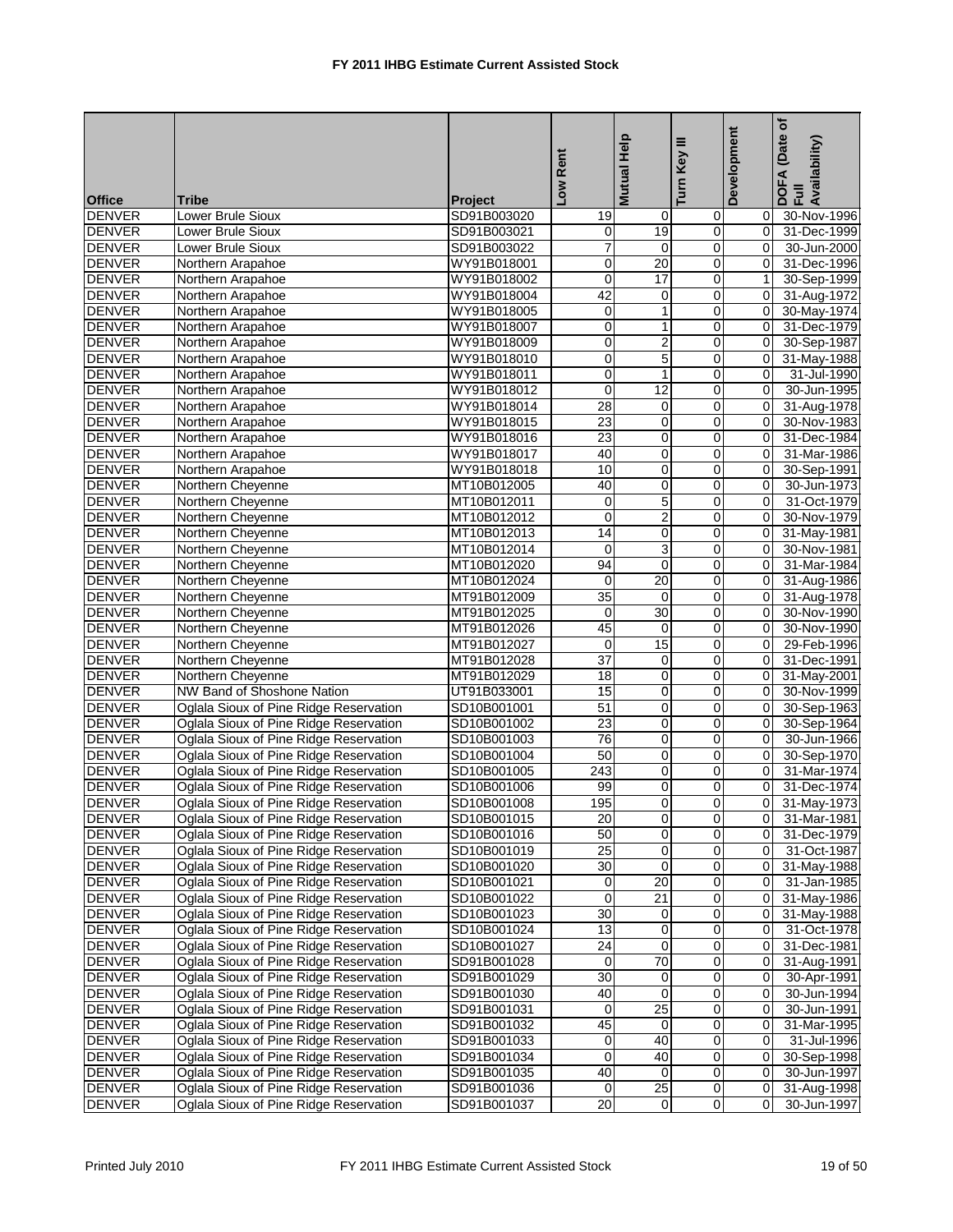|               |                                        |                | Low Rent         | <b>Mutual Help</b> | Ξ<br>Key<br>Turn l | Development    | Date of<br>DOFA (Date<br>Full<br>Availability) |
|---------------|----------------------------------------|----------------|------------------|--------------------|--------------------|----------------|------------------------------------------------|
| <b>Office</b> | <b>Tribe</b>                           | <b>Project</b> |                  |                    |                    |                |                                                |
| <b>DENVER</b> | Oglala Sioux of Pine Ridge Reservation | SD91B001038    | 0                | 18                 | 0                  | 0              | 20-Feb-2001                                    |
| <b>DENVER</b> | Oglala Sioux of Pine Ridge Reservation | SD91B001039    | 54               | 0                  | 0                  | 6              | 31-Dec-2001                                    |
| <b>DENVER</b> | Omaha Tribe                            | NE10B013001    | 23               | $\mathbf 0$        | 0                  | 0              | 30-Jun-1965                                    |
| <b>DENVER</b> | Omaha Tribe                            | NE10B013002    | 33               | 0                  | 0                  | $\overline{0}$ | 31-May-1971                                    |
| <b>DENVER</b> | Omaha Tribe                            | NE10B013003    | 65               | 0                  | 0                  | $\mathbf 0$    | 31-Jul-1974                                    |
| <b>DENVER</b> | Omaha Tribe                            | NE10B013004    | 70               | $\pmb{0}$          | $\mathsf 0$        | $\mathbf 0$    | 30-Sep-1980                                    |
| <b>DENVER</b> | Omaha Tribe                            | NE10B013005    | 0                | $\overline{c}$     | 0                  | $\Omega$       | 30-Jun-1981                                    |
| <b>DENVER</b> | Omaha Tribe                            | NE10B013006    | $\mathbf 0$      | 1                  | 0                  | $\Omega$       | 30-Apr-1987                                    |
| <b>DENVER</b> | Omaha Tribe                            | NE10B013007    | 0                | 5                  | $\mathsf 0$        | $\mathbf 0$    | 30-Apr-1988                                    |
| <b>DENVER</b> | Ponca Tribe of Nebraska                | NE91B183001    | 12               | $\mathbf 0$        | 0                  | 0              | 30-Jun-1997                                    |
| <b>DENVER</b> | Ponca Tribe of Nebraska                | NE91B183002    | 0                | 6                  | 0                  | $\Omega$       | 31-Dec-1996                                    |
| <b>DENVER</b> | Ponca Tribe of Nebraska                | NE91B183003    | 4                | $\mathbf 0$        | 0                  | 0              | 30-Jun-1997                                    |
| <b>DENVER</b> | Ponca Tribe of Nebraska                | NE91B183004    | $\mathbf 0$      | $\overline{11}$    | 0                  | 0              | 31-Dec-1996                                    |
| <b>DENVER</b> | Ponca Tribe of Nebraska                | NE91B183005    | $\overline{22}$  | $\mathbf 0$        | 0                  | 0              | 31-Dec-1996                                    |
| <b>DENVER</b> | Ponca Tribe of Nebraska                | NE91B183006    | 0                | 18                 | 0                  | 0              | 31-Dec-1996                                    |
| <b>DENVER</b> | Rocky Boy Chippewa-Cree                | MT10B011001    | $\boldsymbol{0}$ | 6                  | 0                  | 0              | 31-May-1969                                    |
| <b>DENVER</b> | Rocky Boy Chippewa-Cree                | MT10B011002    | $\mathbf 0$      | $\overline{2}$     | 0                  | $\Omega$       | 31-Dec-1967                                    |
| <b>DENVER</b> | Rocky Boy Chippewa-Cree                | MT10B011003    | 0                | 6                  | $\mathbf 0$        | 0              | 30-Sep-1971                                    |
| <b>DENVER</b> | Rocky Boy Chippewa-Cree                | MT10B011004    | $\mathbf 0$      | 9                  | $\mathsf 0$        | 0              | 31-May-1972                                    |
| <b>DENVER</b> | Rocky Boy Chippewa-Cree                | MT10B011005    | 0                | $\overline{2}$     | 0                  | 0              | 30-Nov-1971                                    |
| <b>DENVER</b> | Rocky Boy Chippewa-Cree                | MT10B011006    | 0                | $\overline{3}$     | 0                  | $\overline{0}$ | 31-Oct-1970                                    |
| <b>DENVER</b> | Rocky Boy Chippewa-Cree                | MT10B011007    | 30               | $\mathbf 0$        | 0                  | 0              | 31-Dec-1971                                    |
| <b>DENVER</b> | Rocky Boy Chippewa-Cree                | MT10B011008    | $\mathbf 0$      | 26                 | 0                  | 0              | 31-Oct-1974                                    |
| <b>DENVER</b> | Rocky Boy Chippewa-Cree                | MT10B011009    | 0                | 12                 | 0                  | $\Omega$       | 30-Nov-1974                                    |
| <b>DENVER</b> | Rocky Boy Chippewa-Cree                | MT10B011010    | 0                | 7                  | 0                  | 0              | 30-May-1976                                    |
| <b>DENVER</b> | Rocky Boy Chippewa-Cree                | MT10B011011    | $\mathbf 0$      | 9                  | 0                  | 0              | 31-Jul-1977                                    |
| <b>DENVER</b> | Rocky Boy Chippewa-Cree                | MT10B011012    | 40               | 0                  | 0                  | $\Omega$       | 30-Jan-1980                                    |
| <b>DENVER</b> | Rocky Boy Chippewa-Cree                | MT10B011013    | 36               | 0                  | 0                  | $\Omega$       | 31-May-1986                                    |
| <b>DENVER</b> | Rocky Boy Chippewa-Cree                | MT91B011021    | 43               | 0                  | 0                  | 0              | 30-Sep-1990                                    |
| <b>DENVER</b> | Rocky Boy Chippewa-Cree                | MT91B011022    | $\mathbf 0$      | $\overline{22}$    | 0                  | 0              | 30-Sep-1990                                    |
| <b>DENVER</b> | Rocky Boy Chippewa-Cree                | MT91B011023    | 15               | 0                  | 0                  | 0              | 30-Aug-1994                                    |
| <b>DENVER</b> | Rocky Boy Chippewa-Cree                | MT91B011024    | 45               | 0                  | 0                  | 0              | 31-Oct-1995                                    |
| <b>DENVER</b> | Rocky Boy Chippewa-Cree                | MT91B011025    | 20               | $\mathbf 0$        | 0                  | 0              | 31-Oct-1995                                    |
| <b>DENVER</b> | Rocky Boy Chippewa-Cree                | MT91B011026    | 40               | 0                  | 0                  | 0              | 31-Dec-1996                                    |
| <b>DENVER</b> | Rocky Boy Chippewa-Cree                | MT91B011027    | 5                | 0                  | 0                  | 0              | 30-Aug-1994                                    |
| <b>DENVER</b> | Rocky Boy Chippewa-Cree                | MT91B011028    | $\overline{22}$  | 0                  | 0                  | $\mathbf 0$    | 31-Mar-1999                                    |
| <b>DENVER</b> | Rosebud Sioux                          | SD10B002001    | 38               | 0                  | 0                  | 0              | 31-Dec-1966                                    |
| <b>DENVER</b> | <b>Rosebud Sioux</b>                   | SD10B002002    | $\overline{14}$  | $\Omega$           | $\Omega$           | $\overline{0}$ | 31-Dec-1966                                    |
| <b>DENVER</b> | Rosebud Sioux                          | SD10B002003    | 26               | $\overline{0}$     | $\mathbf 0$        | $\overline{0}$ | 31-Dec-1966                                    |
| <b>DENVER</b> | Rosebud Sioux                          | SD10B002004    | 14               | $\mathbf 0$        | 0                  | 0              | 31-Dec-1966                                    |
| <b>DENVER</b> | Rosebud Sioux                          | SD10B002007    | 62               | $\overline{0}$     | $\overline{0}$     | 0              | 30-Nov-1978                                    |
| <b>DENVER</b> | Rosebud Sioux                          | SD10B002008    | 0                | $\overline{2}$     | $\overline{0}$     | 0              | 30-Nov-1978                                    |
| <b>DENVER</b> | Rosebud Sioux                          | SD10B002009    | 90               | 0                  | 0                  | 0              | 30-Sep-1978                                    |
| <b>DENVER</b> | Rosebud Sioux                          | SD10B002011    | 80               | 0                  | 0                  | 0              | 30-Sep-1979                                    |
| <b>DENVER</b> | Rosebud Sioux                          | SD10B002012    | 0                | $\overline{c}$     | $\mathbf 0$        | 0              | 30-Apr-1980                                    |
| <b>DENVER</b> | Rosebud Sioux                          | SD10B002013    | 60               | 0                  | $\mathbf 0$        | 0              | 30-Sep-1980                                    |
| <b>DENVER</b> | <b>Rosebud Sioux</b>                   | SD10B002014    | 120              | 0                  | 0                  | 0              | 31-Dec-1979                                    |
| <b>DENVER</b> | Rosebud Sioux                          | SD10B002015    | 0                | 3                  | 0                  | 0              | 31-Dec-1979                                    |
| <b>DENVER</b> | Rosebud Sioux                          | SD10B002016    | 31               | 0                  | $\mathbf 0$        | 0              | 31-Aug-1985                                    |
| <b>DENVER</b> | Rosebud Sioux                          | SD10B002017    | 48               | $\mathbf 0$        | 0                  | 0              | 30-Sep-1985                                    |
| <b>DENVER</b> | Rosebud Sioux                          | SD10B002018    | $\mathbf 0$      | $\overline{12}$    | $\overline{0}$     | 0              | 31-Jul-1986                                    |
| <b>DENVER</b> | Rosebud Sioux                          | SD10B002019    | $\mathbf 0$      | 11                 | 0                  | 0              | 31-Aug-1986                                    |
| <b>DENVER</b> | Rosebud Sioux                          | SD10B002020    | 132              | $\mathbf 0$        | 0                  | 0              | 28-Feb-1986                                    |
| <b>DENVER</b> | Rosebud Sioux                          | SD10B002021    | $\pmb{0}$        | 28                 | $\mathbf 0$        | 0              | 30-Sep-1986                                    |
| <b>DENVER</b> | Rosebud Sioux                          | SD91B002026    | 0                | 41                 | $\mathbf 0$        | 0              | 30-Sep-1989                                    |
| <b>DENVER</b> | Rosebud Sioux                          | SD91B002027    | $\overline{70}$  | $\mathbf 0$        | $\mathbf 0$        | 0              | 31-Mar-1990                                    |
| <b>DENVER</b> | Rosebud Sioux                          | SD91B002028    | $\pmb{0}$        | $\overline{30}$    | $\mathbf 0$        | 0              | 31-Jan-1990                                    |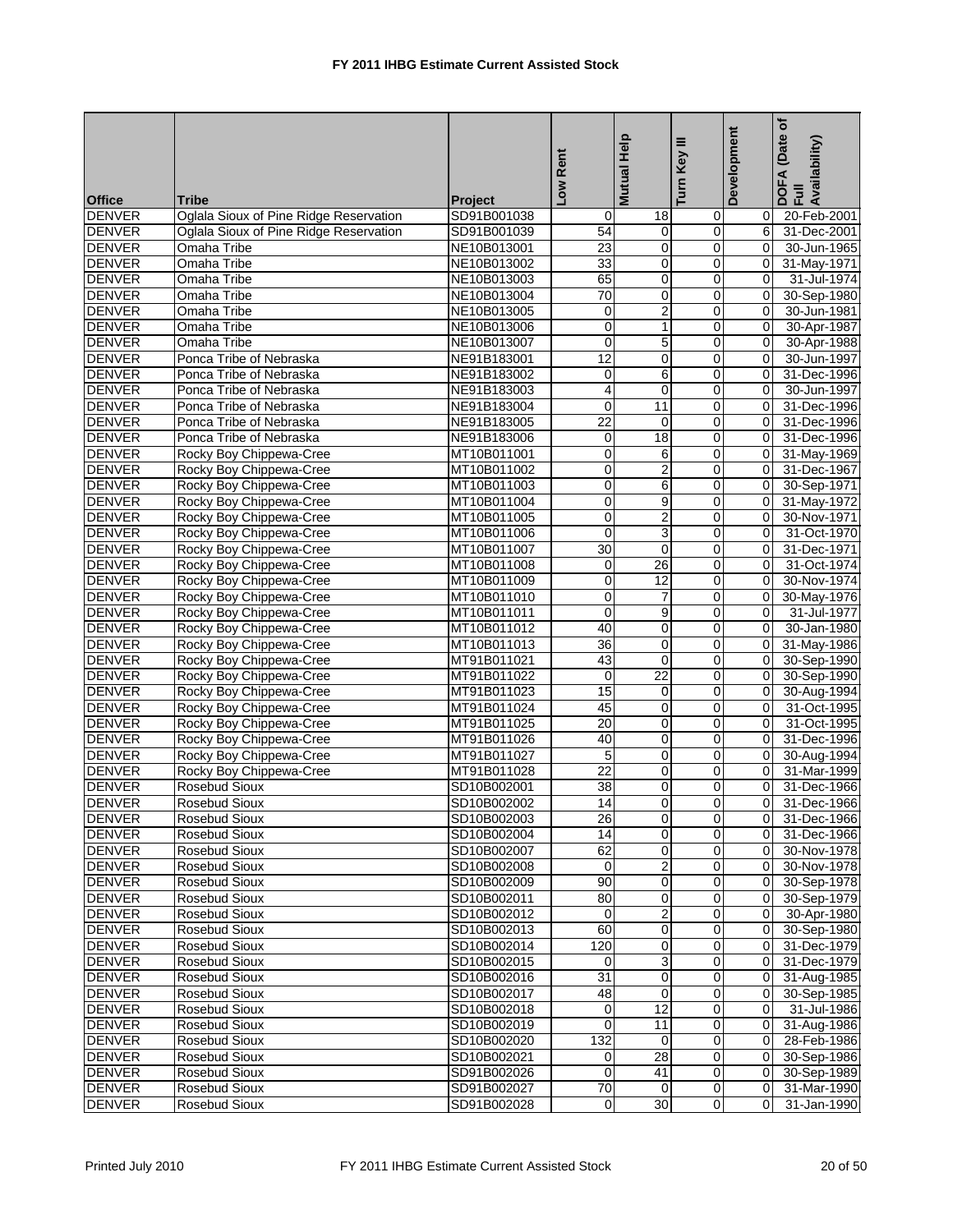|                                |                                                          |                            | Low Rent        | <b>Mutual Help</b>   | ≡<br>Turn Key       | Development    | Date of<br>DOFA (Date<br>Full<br>Availability) |
|--------------------------------|----------------------------------------------------------|----------------------------|-----------------|----------------------|---------------------|----------------|------------------------------------------------|
|                                |                                                          |                            |                 |                      |                     |                |                                                |
| <b>Office</b>                  | <b>Tribe</b>                                             | <b>Project</b>             |                 |                      |                     |                |                                                |
| <b>DENVER</b>                  | Rosebud Sioux                                            | SD91B002029                | 0               | 20                   | 0                   | 0              | 30-Jun-1993                                    |
| <b>DENVER</b>                  | Rosebud Sioux                                            | SD91B002030                | 20              | $\mathbf 0$          | 0                   | 0              | 31-May-1992                                    |
| <b>DENVER</b>                  | Rosebud Sioux                                            | SD91B002031                | 0               | $\overline{20}$      | 0                   | $\mathbf 0$    | 31-Aug-1996                                    |
| <b>DENVER</b>                  | Rosebud Sioux                                            | SD91B002032                | $\mathbf 0$     | 28                   | $\mathbf 0$         | $\mathbf 0$    | 31-Aug-1999                                    |
| <b>DENVER</b>                  | <b>Rosebud Sioux</b>                                     | SD91B002033                | 15              | $\mathbf 0$          | 0                   | 0              | 30-Sep-1999                                    |
| <b>DENVER</b>                  | Rosebud Sioux                                            | SD91B002034                | $\mathbf 0$     | 12                   | 0                   | 0              | 30-Sep-1999                                    |
| <b>DENVER</b>                  | Salish and Kootenai Tribes                               | MT10B013003                | 40              | $\mathbf 0$          | 0                   | $\Omega$       | 30-Nov-1974                                    |
| <b>DENVER</b>                  | Salish and Kootenai Tribes                               | MT10B013005                | 7               | $\mathbf 0$          | 0                   | 0              | 30-Jun-1976                                    |
| <b>DENVER</b>                  | Salish and Kootenai Tribes                               | MT10B013006                | $\overline{7}$  | 0                    | 0                   | 0              | 31-Aug-1976                                    |
| <b>DENVER</b>                  | Salish and Kootenai Tribes                               | MT10B013007                | 22              | 0                    | $\mathbf 0$         | $\Omega$       | 31-Oct-1976                                    |
| <b>DENVER</b>                  | Salish and Kootenai Tribes                               | MT10B013008                | 9               | 0                    | 0                   | $\Omega$       | 30-Jun-1977                                    |
| <b>DENVER</b>                  | Salish and Kootenai Tribes                               | MT10B013009                | 20              | 0                    | 0                   | 0              | 30-Sep-1977                                    |
| <b>DENVER</b>                  | Salish and Kootenai Tribes                               | MT10B013010                | $\overline{35}$ | $\mathbf 0$          | 0                   | 0              | 31-Aug-1978                                    |
| <b>DENVER</b>                  | Salish and Kootenai Tribes                               | MT10B013011                | 0               | $\mathbf{1}$         | 0                   | $\overline{0}$ | 31-Jul-1979                                    |
| <b>DENVER</b>                  | Salish and Kootenai Tribes                               | MT10B013013                | $\mathbf 0$     | $\mathbf{1}$         | 0                   | 0              | 30-Sep-1979                                    |
| <b>DENVER</b><br><b>DENVER</b> | Salish and Kootenai Tribes                               | MT10B013014<br>MT10B013015 | 10              | 0<br>$\mathbf{1}$    | 0<br>0              | 0<br>$\Omega$  | 30-May-1979                                    |
|                                | Salish and Kootenai Tribes<br>Salish and Kootenai Tribes | MT10B013017                | 0<br>0          | 1                    | 0                   | 0              | 30-Sep-1980                                    |
| <b>DENVER</b><br><b>DENVER</b> | Salish and Kootenai Tribes                               | MT10B013018                | 40              | 0                    | 0                   | 0              | 28-Feb-1981<br>28-Feb-1981                     |
| <b>DENVER</b>                  |                                                          | MT10B013019                | 6               | $\mathbf 0$          | $\mathbf 0$         | $\Omega$       | 30-Jun-1981                                    |
| <b>DENVER</b>                  | Salish and Kootenai Tribes<br>Salish and Kootenai Tribes | MT10B013020                | 27              | $\mathbf 0$          | $\mathbf 0$         | $\Omega$       | 30-Nov-1981                                    |
| <b>DENVER</b>                  | Salish and Kootenai Tribes                               | MT10B013022                | 4               | 0                    | 0                   | 0              | 31-Aug-1982                                    |
| <b>DENVER</b>                  | Salish and Kootenai Tribes                               | MT10B013023                | 57              | $\mathbf 0$          | 0                   | $\Omega$       | 30-Nov-1983                                    |
| <b>DENVER</b>                  | Salish and Kootenai Tribes                               | MT10B013024                | 0               | 4                    | 0                   | 0              | 30-Nov-1985                                    |
| <b>DENVER</b>                  | Salish and Kootenai Tribes                               | MT10B013025                | 20              | 0                    | $\mathbf 0$         | 0              | 31-Oct-1984                                    |
| <b>DENVER</b>                  | Salish and Kootenai Tribes                               | MT10B013026                | $\mathbf 0$     | $\overline{4}$       | 0                   | 0              | 31-Oct-1986                                    |
| <b>DENVER</b>                  | Salish and Kootenai Tribes                               | MT10B013027                | 5               | $\mathbf 0$          | 0                   | $\Omega$       | 30-Apr-1987                                    |
| <b>DENVER</b>                  | Salish and Kootenai Tribes                               | MT10B013028                | $\overline{31}$ | 0                    | 0                   | $\mathbf 0$    | 30-Jun-1986                                    |
| <b>DENVER</b>                  | Salish and Kootenai Tribes                               | MT10B013029                | $\mathbf 0$     | 5                    | 0                   | 0              | 31-Mar-1989                                    |
| <b>DENVER</b>                  | Salish and Kootenai Tribes                               | MT91B013030                | 28              | $\mathbf 0$          | $\mathbf 0$         | 0              | 30-Jun-1989                                    |
| <b>DENVER</b>                  | Salish and Kootenai Tribes                               | MT91B013031                | 36              | 0                    | $\mathbf 0$         | 0              | 30-Jun-1990                                    |
| <b>DENVER</b>                  | Salish and Kootenai Tribes                               | MT91B013032                | $\mathbf 0$     | $\overline{4}$       | 0                   | 0              | 31-Jan-1991                                    |
| <b>DENVER</b>                  | Salish and Kootenai Tribes                               | MT91B013033                | $\mathbf 0$     | 5                    | 0                   | $\Omega$       | 31-Dec-1991                                    |
| <b>DENVER</b>                  | Salish and Kootenai Tribes                               | MT91B013034                | 0               | 5                    | 0                   | 0              | 02-Oct-1996                                    |
| <b>DENVER</b>                  | Salish and Kootenai Tribes                               | MT91B013037                | 0               | $\overline{13}$      | 0                   | 0              | 30-Sep-1998                                    |
| <b>DENVER</b>                  | Salish and Kootenai Tribes                               | MT91B013038                | 10              | 0                    | 0                   | 0              | 30-Sep-1998                                    |
| <b>DENVER</b>                  | Santee Sioux Tribe                                       | NE10B105001                | 36              | 0                    | 0                   | 0              | 31-Oct-1971                                    |
| <b>DENVER</b>                  | <b>Santee Sioux Tribe</b>                                | NE10B105002                | 30              | $\overline{0}$       | $\overline{0}$      | 0              | 31-Jan-1974                                    |
| <b>DENVER</b>                  | Santee Sioux Tribe                                       | NE10B105003                | 10              | $\overline{0}$       | $\mathbf 0$         | 0              | 30-Sep-1977                                    |
| <b>DENVER</b>                  | Santee Sioux Tribe                                       | NE10B105005                | 10              | 0                    | 0                   | 0              | 31-Oct-1984                                    |
| <b>DENVER</b>                  | Santee Sioux Tribe                                       | NE91B105006                | 15              | 0                    | 0                   | 0              | 30-Jun-1994                                    |
| <b>DENVER</b>                  | Santee Sioux Tribe                                       | NE91B105007                | 0               | 5                    | $\mathbf 0$         | 0              | 01-Jul-1995                                    |
| <b>DENVER</b>                  | Santee Sioux Tribe                                       | NE91B105008                | 0               | 15                   | 0                   | 0              | 30-Jun-1999                                    |
| <b>DENVER</b>                  | Shoshone Tribe of the Wind River Reser                   | WY91B019003                | 0               | $\overline{c}$       | 0                   | 0              | 31-Dec-1979                                    |
| <b>DENVER</b>                  | Shoshone Tribe of the Wind River Reser                   | WY91B019005                | $\overline{0}$  | 12                   | $\mathbf 0$         | 0              | 30-Sep-1987                                    |
| <b>DENVER</b>                  | Shoshone Tribe of the Wind River Reser                   | WY91B019006                | 0               | 22                   | 0                   | 0              | 30-Jun-1988                                    |
| <b>DENVER</b>                  | Shoshone Tribe of the Wind River Reser                   | WY91B019007                | $\mathbf 0$     | 10                   | 0                   | $\Omega$       | 31-Jul-1990                                    |
| <b>DENVER</b>                  | Shoshone Tribe of the Wind River Reser                   | WY91B019008                | $\mathbf 0$     | 11                   | 0                   | $\mathbf 0$    | 30-Jun-1995                                    |
| <b>DENVER</b>                  | Shoshone Tribe of the Wind River Reser                   | WY91B019009                | 20              | 0                    | 0                   | 0              | 31-Mar-1967                                    |
| <b>DENVER</b>                  | Shoshone Tribe of the Wind River Reser                   | WY91B019010                | 20              | 0                    | $\mathbf 0$         | 0              | 31-Aug-1972                                    |
| <b>DENVER</b>                  | Shoshone Tribe of the Wind River Reser                   | WY91B019011                | 28              | 0                    | 0                   | 0              | 31-Aug-1978                                    |
| <b>DENVER</b>                  | Shoshone Tribe of the Wind River Reser                   | WY91B019012                | 22              | 0                    | $\mathbf 0$         | 0              | 31-Oct-1983                                    |
| <b>DENVER</b>                  | Shoshone Tribe of the Wind River Reser                   | WY91B019013                | $\overline{35}$ | $\mathbf 0$          | 0                   | 0              | 31-Mar-1986                                    |
| <b>DENVER</b>                  | Shoshone Tribe of the Wind River Reser                   | WY91B019014                | 10              | 0                    | 0                   | 0              | 30-Sep-1991                                    |
| <b>DENVER</b>                  | Shoshone Tribe of the Wind River Reser                   | WY91B019015                | 0               | $\overline{28}$      | $\mathbf 0$         | 0              | 31-Aug-2000                                    |
| <b>DENVER</b>                  | Shoshone Tribe of the Wind River Reser                   | WY91B019016                | $\mathbf 0$     | 15<br>$\overline{0}$ | 0<br>$\overline{0}$ | 0<br>0         | 30-Apr-2002                                    |
| <b>DENVER</b>                  | Sisseton-Wahpeton Sioux                                  | SD10B015001                | 100             |                      |                     |                | 30-Jun-1971                                    |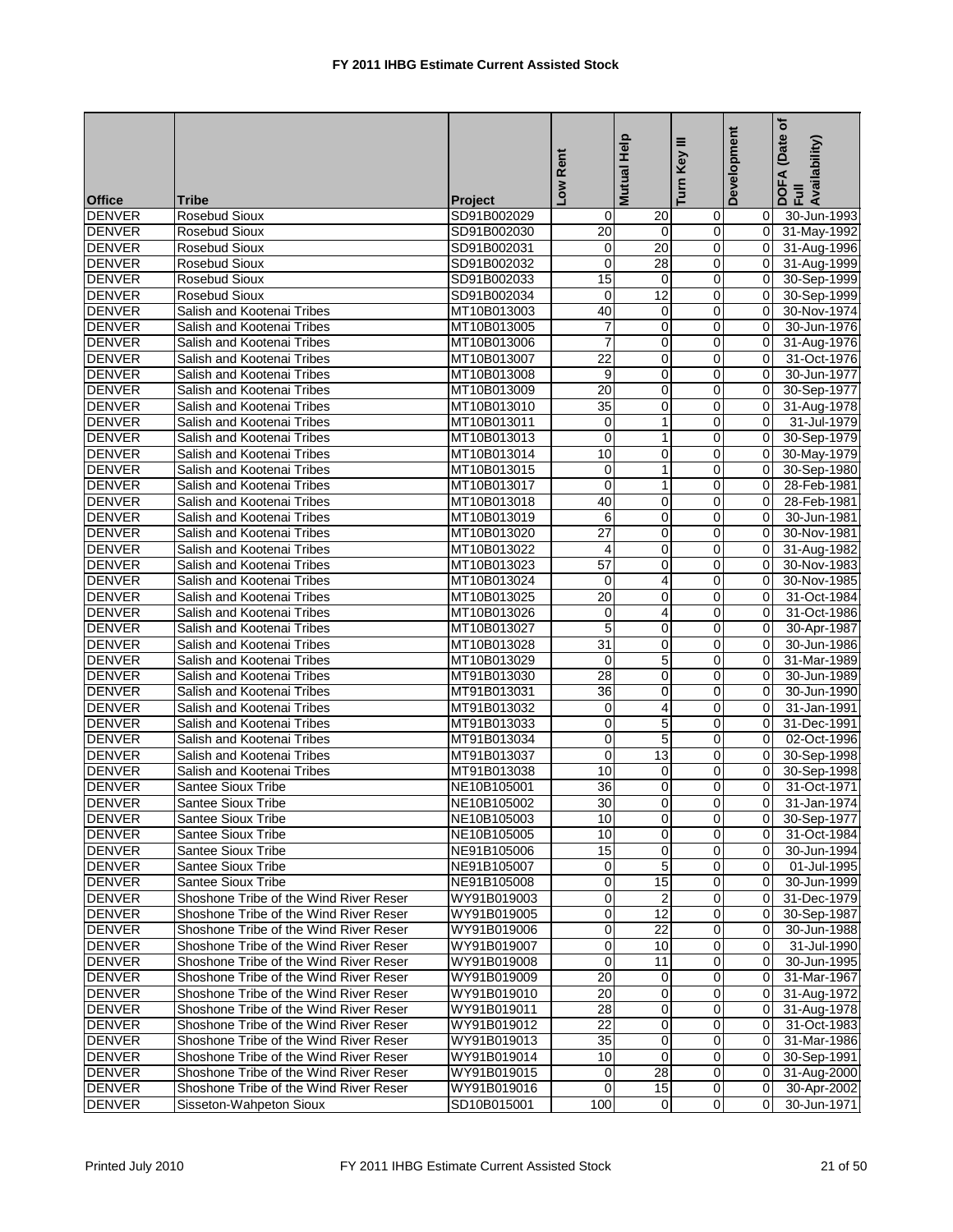|               |                            |                | Low Rent        | <b>Mutual Help</b> | Ξ<br>Turn Key           | Development    | Date of<br>DOFA (Date<br>Full<br>Availability) |
|---------------|----------------------------|----------------|-----------------|--------------------|-------------------------|----------------|------------------------------------------------|
| <b>Office</b> | <b>Tribe</b>               | <b>Project</b> |                 |                    |                         |                |                                                |
| <b>DENVER</b> | Sisseton-Wahpeton Sioux    | SD10B015002    | 80              | 0                  | 0                       | 0              | 31-Jul-1972                                    |
| <b>DENVER</b> | Sisseton-Wahpeton Sioux    | SD10B015003    | 60              | 0                  | 0                       | 0              | 31-Jul-1973                                    |
| <b>DENVER</b> | Sisseton-Wahpeton Sioux    | SD10B015004    | $\overline{35}$ | $\mathbf 0$        | 0                       | 0              | 31-Mar-1976                                    |
| <b>DENVER</b> | Sisseton-Wahpeton Sioux    | SD10B015007    | 90              | 0                  | 0                       | 0              | 31-Oct-1978                                    |
| <b>DENVER</b> | Sisseton-Wahpeton Sioux    | SD10B015008    | 55              | 0                  | 0                       | $\mathbf 0$    | 30-Sep-1979                                    |
| <b>DENVER</b> | Sisseton-Wahpeton Sioux    | SD10B015010    | 58              | $\pmb{0}$          | 0                       | $\mathbf 0$    | 30-Oct-1980                                    |
| <b>DENVER</b> | Sisseton-Wahpeton Sioux    | SD10B015017    | 0               | 3                  | 0                       | $\Omega$       | 31-Oct-1988                                    |
| <b>DENVER</b> | Sisseton-Wahpeton Sioux    | SD91B015018    | $\mathbf 0$     | 20                 | $\mathbf 0$             | $\Omega$       | 31-Dec-1992                                    |
| <b>DENVER</b> | Sisseton-Wahpeton Sioux    | SD91B015019    | $\mathbf 0$     | $\overline{27}$    | 0                       | 3              | 31-May-1997                                    |
| <b>DENVER</b> | Southern Ute Tribe         | CO10B010003    | $\overline{25}$ | 0                  | 0                       | $\mathbf 0$    | 31-Aug-1970                                    |
| <b>DENVER</b> | Southern Ute Tribe         | CO10B010004    | 40              | 0                  | 0                       | 0              | 28-Feb-1977                                    |
| <b>DENVER</b> | Southern Ute Tribe         | CO10B010006    | 16              | 0                  | $\mathbf 0$             | 0              | 30-Jun-1978                                    |
| <b>DENVER</b> | Southern Ute Tribe         | CO10B010008    | 20              | $\mathbf 0$        | 0                       | 0              | 31-Oct-1981                                    |
| <b>DENVER</b> | Southern Ute Tribe         | CO10B010009    | $\mathbf 0$     | $\overline{7}$     | 0                       | $\Omega$       | 28-Feb-1986                                    |
| <b>DENVER</b> | Southern Ute Tribe         | CO10B010010    | $\mathbf 0$     | 11                 | 0                       | $\mathbf 0$    | 31-Dec-1987                                    |
| <b>DENVER</b> | Southern Ute Tribe         | CO91B010011    | 10              | $\mathbf 0$        | 0                       | $\mathbf 0$    | 31-Oct-1990                                    |
| <b>DENVER</b> | Southern Ute Tribe         | CO91B010012    | 0               | 14                 | $\mathbf 0$             | $\Omega$       | 31-Oct-1990                                    |
| <b>DENVER</b> | Southern Ute Tribe         | CO91B010013    | $\mathbf 0$     | 13                 | 0                       | $\mathbf 0$    | 31-Aug-1994                                    |
| <b>DENVER</b> | Southern Ute Tribe         | CO91B010014    | $\pmb{0}$       | $\overline{20}$    | 0                       | $\mathbf 0$    | 30-Sep-1995                                    |
| <b>DENVER</b> | Spirit Lake Sioux Tribe    | ND10B008001    | 60              | 0                  | 0                       | 0              | 31-Oct-1968                                    |
| <b>DENVER</b> | Spirit Lake Sioux Tribe    | ND10B008004    | 48              | 0                  | 0                       | $\Omega$       | 31-Aug-1974                                    |
| <b>DENVER</b> | Spirit Lake Sioux Tribe    | ND10B008005    | 27              | 0                  | 0                       | 0              | 31-May-1972                                    |
| <b>DENVER</b> | Spirit Lake Sioux Tribe    | ND10B008007    | $\overline{20}$ | $\mathbf 0$        | 0                       | $\Omega$       | 30-Nov-1977                                    |
| <b>DENVER</b> | Spirit Lake Sioux Tribe    | ND10B008008    | 50              | 0                  | 0                       | $\Omega$       | 31-Aug-1979                                    |
| <b>DENVER</b> | Spirit Lake Sioux Tribe    | ND10B008009    | 50              | 0                  | 0                       | $\mathbf 0$    | 30-Jun-1981                                    |
| <b>DENVER</b> | Spirit Lake Sioux Tribe    | ND10B008010    | 14              | 0                  | 0                       | 0              | 31-Jan-1985                                    |
| <b>DENVER</b> | Spirit Lake Sioux Tribe    | ND10B008011    | 14              | $\mathbf 0$        | $\mathbf 0$             | $\Omega$       | 31-Jan-1985                                    |
| <b>DENVER</b> | Spirit Lake Sioux Tribe    | ND10B008012    | $\overline{25}$ | $\mathbf 0$        | 0                       | 0              | 31-Jul-1987                                    |
| <b>DENVER</b> | Spirit Lake Sioux Tribe    | ND10B008013    | $\pmb{0}$       | 40                 | 0                       | 0              | 31-Aug-1987                                    |
| <b>DENVER</b> | Spirit Lake Sioux Tribe    | ND91B008014    | 20              | $\mathbf 0$        | 0                       | $\mathbf 0$    | 31-Jan-1993                                    |
| <b>DENVER</b> | Spirit Lake Sioux Tribe    | ND91B008015    | $\mathbf 0$     | 14                 | 0                       | $\mathbf{1}$   | 29-Sep-1997                                    |
| <b>DENVER</b> | <b>Standing Rock Sioux</b> | SD10B006001    | 56              | 0                  | 0                       | 0              | 31-Jan-1965                                    |
| <b>DENVER</b> | <b>Standing Rock Sioux</b> | SD10B006002    | 109             | $\mathbf 0$        | 0                       | $\Omega$       | 31-Aug-1971                                    |
| <b>DENVER</b> | <b>Standing Rock Sioux</b> | SD10B006003    | 10              | 0                  | 0                       | $\Omega$       | 31-Aug-1974                                    |
| <b>DENVER</b> | <b>Standing Rock Sioux</b> | SD10B006005    | 85              | 0                  | 0                       | $\mathbf 0$    | 30-Nov-1974                                    |
| <b>DENVER</b> | <b>Standing Rock Sioux</b> | SD10B006007    | 64              | $\pmb{0}$          | 0                       | 0              | 31-Dec-1975                                    |
| <b>DENVER</b> | <b>Standing Rock Sioux</b> | SD10B006008    | 84              | 0                  | 0                       | $\Omega$       | 30-Sep-1973                                    |
| <b>DENVER</b> | <b>Standing Rock Sioux</b> | SD10B006009    | $\overline{10}$ | $\Omega$           | $\Omega$                | 0              | 28-Feb-1977                                    |
| <b>DENVER</b> | <b>Standing Rock Sioux</b> | SD10B006012    | 50              | $\overline{0}$     | $\overline{0}$          | $\overline{0}$ | 31-May-1979                                    |
| <b>DENVER</b> | <b>Standing Rock Sioux</b> | SD10B006013    | 15              | 0                  | 0                       | 0              | 30-Oct-1981                                    |
| <b>DENVER</b> | <b>Standing Rock Sioux</b> | SD10B006014    | 19              | 0                  | $\pmb{0}$               | 0              | 31-Dec-1980                                    |
| <b>DENVER</b> | <b>Standing Rock Sioux</b> | SD10B006016    | 5               | 0                  | 0                       | 0              | 30-Jun-1985                                    |
| <b>DENVER</b> | <b>Standing Rock Sioux</b> | SD10B006021    | $\overline{39}$ | 0                  | 0                       | 0              | 30-Sep-1986                                    |
| <b>DENVER</b> | <b>Standing Rock Sioux</b> | SD10B006022    | $\overline{26}$ | $\mathbf 0$        | 0                       | 0              | 31-Jul-1987                                    |
| <b>DENVER</b> | <b>Standing Rock Sioux</b> | SD10B006023    | 0               | 38                 | $\pmb{0}$               | 0              | 29-Feb-1988                                    |
| <b>DENVER</b> | <b>Standing Rock Sioux</b> | SD91B006024    | $\overline{0}$  | 28                 | $\overline{0}$          | 0              | 31-Dec-1990                                    |
| <b>DENVER</b> | <b>Standing Rock Sioux</b> | SD91B006025    | $\overline{0}$  | 20                 | $\mathbf 0$             | 0              | 31-Mar-1995                                    |
| <b>DENVER</b> | <b>Standing Rock Sioux</b> | SD91B006026    | 0               | 40                 | 0                       | $\mathbf 0$    | 31-Dec-1999                                    |
| <b>DENVER</b> | <b>Standing Rock Sioux</b> | SD91B006028    | $\pmb{0}$       | 0                  | $\pmb{0}$               | 24             |                                                |
| <b>DENVER</b> | <b>Standing Rock Sioux</b> | SD91B006029    | $\overline{24}$ | 0                  | 0                       | 0              | 31-Oct-1997                                    |
| <b>DENVER</b> | <b>Standing Rock Sioux</b> | SD91B006030    | $\pmb{0}$       | $\overline{20}$    | $\pmb{0}$               | 0              | 31-Dec-1999                                    |
| <b>DENVER</b> | <b>Standing Rock Sioux</b> | SD91B006031    | $\mathbf{1}$    | $\mathbf 0$        | 0                       | 0              | 31-Jan-1997                                    |
| <b>DENVER</b> | <b>Standing Rock Sioux</b> | SD91B006032    | $\pmb{0}$       | 40                 | 0                       | 0              | 31-Dec-1997                                    |
| <b>DENVER</b> | <b>Standing Rock Sioux</b> | SD91B006033    | $\overline{0}$  | 19                 | 0                       | $\mathbf 0$    | 30-Mar-1999                                    |
| <b>DENVER</b> | <b>Standing Rock Sioux</b> | SD91B006034    | $\pmb{0}$       | 0                  | $\mathbf 0$             | 6              |                                                |
| <b>DENVER</b> | <b>Standing Rock Sioux</b> | SD91B006035    | $\overline{0}$  | 17                 | $\overline{\mathbf{0}}$ | 16             | 30-Jun-1999                                    |
| <b>DENVER</b> | <b>Standing Rock Sioux</b> | SD91B006036    | $\overline{0}$  | $\overline{0}$     | $\overline{0}$          | 33             |                                                |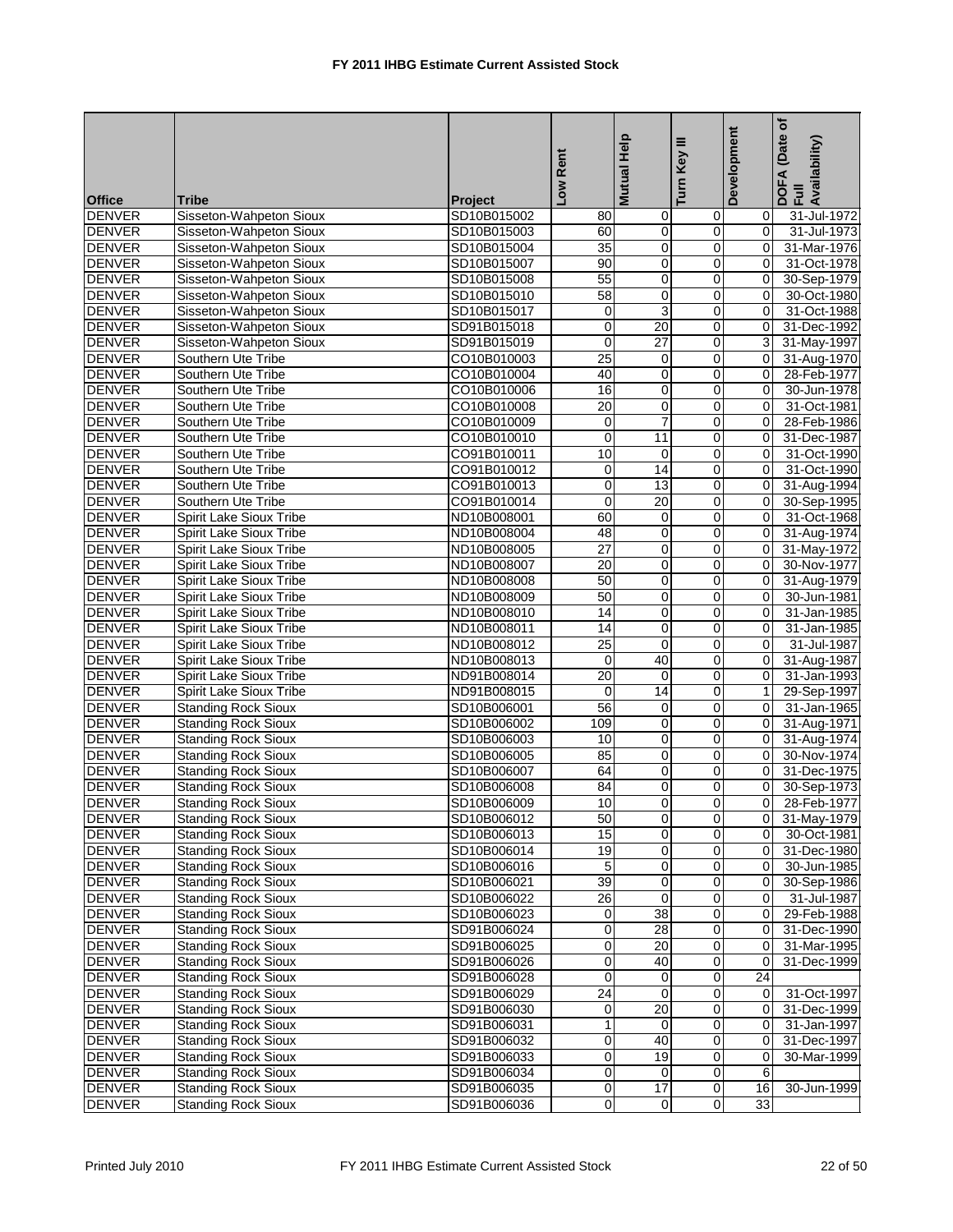|               |                                  |                | Low Rent        | Mutual Help             | Ξ<br>Turn Key  | Development    | (Date of<br>DOFA (Date<br>Full<br>Availability) |
|---------------|----------------------------------|----------------|-----------------|-------------------------|----------------|----------------|-------------------------------------------------|
| <b>Office</b> | <b>Tribe</b>                     | <b>Project</b> |                 |                         |                |                |                                                 |
| <b>DENVER</b> | Turtle Mountain Band of Chippewa | ND10B006001    | 57              | 0                       | 0              | 0              | 31-Aug-1967                                     |
| <b>DENVER</b> | Turtle Mountain Band of Chippewa | ND10B006002    | 40              | 0                       | $\overline{0}$ | 0              | 31-Oct-1967                                     |
| <b>DENVER</b> | Turtle Mountain Band of Chippewa | ND10B006003    | $\overline{28}$ | $\mathbf 0$             | 0              | $\Omega$       | 31-Dec-1968                                     |
| <b>DENVER</b> | Turtle Mountain Band of Chippewa | ND10B006006    | 70              | 0                       | 0              | $\overline{0}$ | 30-Nov-1974                                     |
| <b>DENVER</b> | Turtle Mountain Band of Chippewa | ND10B006008    | 47              | 1                       | 0              | $\mathbf 0$    | 30-Apr-1977                                     |
| <b>DENVER</b> | Turtle Mountain Band of Chippewa | ND10B006010    | 49              | 0                       | 0              | $\mathbf 0$    | 30-Sep-1978                                     |
| <b>DENVER</b> | Turtle Mountain Band of Chippewa | ND10B006012    | 41              | $\mathbf 0$             | 0              | $\Omega$       | 31-Mar-1980                                     |
| <b>DENVER</b> | Turtle Mountain Band of Chippewa | ND10B006013    | $\overline{50}$ | 0                       | 0              | $\Omega$       | 31-Jul-1981                                     |
| <b>DENVER</b> | Turtle Mountain Band of Chippewa | ND10B006014    | 19              | 0                       | $\mathbf 0$    | 0              | 30-Apr-1982                                     |
| <b>DENVER</b> | Turtle Mountain Band of Chippewa | ND10B006015    | 30              | $\mathbf 0$             | 0              | 0              | 31-Dec-1983                                     |
| DENVER        | Turtle Mountain Band of Chippewa | ND10B006017    | $\overline{72}$ | 0                       | $\mathbf 0$    | 0              | 30-Sep-1983                                     |
| <b>DENVER</b> | Turtle Mountain Band of Chippewa | ND10B006018    | $\mathbf 0$     | 15                      | 0              | 0              | 31-Dec-1984                                     |
| <b>DENVER</b> | Turtle Mountain Band of Chippewa | ND10B006022    | $\overline{37}$ | $\mathbf 0$             | 0              | 0              | 30-Sep-1985                                     |
| <b>DENVER</b> | Turtle Mountain Band of Chippewa | ND10B006023    | 0               | 23                      | 0              | $\Omega$       | 30-Jun-1986                                     |
| <b>DENVER</b> | Turtle Mountain Band of Chippewa | ND10B006024    | 24              | 0                       | 0              | $\mathbf 0$    | 31-Oct-1986                                     |
| <b>DENVER</b> | Turtle Mountain Band of Chippewa | ND10B006025    | $\mathbf 0$     | 13                      | 0              | $\mathbf 0$    | 31-Dec-1986                                     |
| <b>DENVER</b> | Turtle Mountain Band of Chippewa | ND10B006027    | 0               | 46                      | 0              | $\Omega$       | 31-Oct-1987                                     |
| <b>DENVER</b> | Turtle Mountain Band of Chippewa | ND10B006028    | 88              | $\mathbf 0$             | 0              | 0              | 31-Dec-1987                                     |
| <b>DENVER</b> | Turtle Mountain Band of Chippewa | ND10B006030    | 0               | $\overline{25}$         | 0              | 0              | 30-Sep-1987                                     |
| <b>DENVER</b> | Turtle Mountain Band of Chippewa | ND10B006031    | 40              | $\mathbf 0$             | 0              | 0              | 31-Jan-1989                                     |
| <b>DENVER</b> | Turtle Mountain Band of Chippewa | ND10B006032    | 0               | $\overline{36}$         | $\overline{0}$ | $\Omega$       | 31-Mar-1989                                     |
| <b>DENVER</b> | Turtle Mountain Band of Chippewa | ND10B006034    | 0               | 3                       | 0              | 0              | 30-Apr-1982                                     |
| <b>DENVER</b> | Turtle Mountain Band of Chippewa | ND10B042001    | $\overline{2}$  | $\mathbf 0$             | 0              | $\Omega$       | 30-Sep-1976                                     |
| <b>DENVER</b> | Turtle Mountain Band of Chippewa | ND10B042003    | 4               | 0                       | 0              | $\overline{0}$ | 30-Jun-1977                                     |
| <b>DENVER</b> | Turtle Mountain Band of Chippewa | ND10B042004    | 0               | 3                       | 0              | 0              | 30-Jun-1977                                     |
| <b>DENVER</b> | Turtle Mountain Band of Chippewa | ND10B068001    | $\overline{7}$  | $\pmb{0}$               | 0              | 0              | 31-Jul-1980                                     |
| <b>DENVER</b> | Turtle Mountain Band of Chippewa | ND10B068002    | 0               | $\mathbf{1}$            | 0              | $\Omega$       | 31-Jul-1980                                     |
| <b>DENVER</b> | Turtle Mountain Band of Chippewa | ND10B068003    | 10              | 0                       | 0              | 0              | 31-Jul-1980                                     |
| <b>DENVER</b> | Turtle Mountain Band of Chippewa | ND10B068004    | 0               | $\overline{2}$          | $\mathbf 0$    | 0              | 31-Jul-1980                                     |
| <b>DENVER</b> | Turtle Mountain Band of Chippewa | ND10B068005    | 5               | 0                       | 0              | 0              | 30-Sep-1981                                     |
| DENVER        | Turtle Mountain Band of Chippewa | ND10B068006    | 0               | $\overline{2}$          | 0              | 0              | 31-Dec-1981                                     |
| <b>DENVER</b> | Turtle Mountain Band of Chippewa | ND10B068007    | 20              | 0                       | 0              | 0              | 28-Feb-1985                                     |
| DENVER        | Turtle Mountain Band of Chippewa | ND10B068008    | $\mathbf 0$     | $\overline{14}$         | 0              | $\Omega$       | 31-Mar-1985                                     |
| <b>DENVER</b> | Turtle Mountain Band of Chippewa | ND91B006033    | 0               | 42                      | 0              | $\Omega$       | 30-Nov-1989                                     |
| <b>DENVER</b> | Turtle Mountain Band of Chippewa | ND91B006035    | 0               | 14                      | 0              | 0              | 31-May-1994                                     |
| <b>DENVER</b> | Turtle Mountain Band of Chippewa | ND91B006036    | 17              | 0                       | 0              | $\mathbf 0$    | 30-Sep-1993                                     |
| <b>DENVER</b> | Turtle Mountain Band of Chippewa | ND91B006037    | 0               | 4                       | 0              | $\Omega$       | 28-Feb-1994                                     |
| <b>DENVER</b> | Turtle Mountain Band of Chippewa | ND91B006038    | 32              | Ō                       | $\Omega$       | 0              | 31-May-1996                                     |
| <b>DENVER</b> | Turtle Mountain Band of Chippewa | ND91B006039    | 0               | $\overline{\mathbf{r}}$ | $\overline{0}$ | $\overline{0}$ | 31-Oct-1996                                     |
| <b>DENVER</b> | Turtle Mountain Band of Chippewa | ND91B006041    | $\mathbf{1}$    | 9                       | $\mathbf 0$    | 0              | 30-Sep-1978                                     |
| <b>DENVER</b> | Turtle Mountain Band of Chippewa | ND91B006042    | $\overline{5}$  | $\pmb{0}$               | $\overline{0}$ | 0              | 31-Jul-1997                                     |
| <b>DENVER</b> | Turtle Mountain Band of Chippewa | ND91B006043    | $\pmb{0}$       | 1                       | $\overline{0}$ | 0              | 31-Aug-1995                                     |
| <b>DENVER</b> | Turtle Mountain Band of Chippewa | ND91B006044    | $\mathbf{1}$    | 5                       | $\mathbf 0$    | 0              | 31-May-1996                                     |
| <b>DENVER</b> | Turtle Mountain Band of Chippewa | ND91B006045    | 0               | 16                      | $\mathbf 0$    | $\mathbf{1}$   | 30-Jun-2001                                     |
| <b>DENVER</b> | Turtle Mountain Band of Chippewa | ND91B006046    | 3               | 4                       | 0              | 0              | 31-May-1996                                     |
| <b>DENVER</b> | Uintah & Ouray Ute Indian Tribe  | UT10B001006    | 40              | 0                       | $\mathbf 0$    | 0              | 30-Nov-1974                                     |
| DENVER        | Uintah & Ouray Ute Indian Tribe  | UT10B001008    | $\overline{30}$ | 0                       | $\mathbf 0$    | $\mathbf 0$    | 30-Sep-1978                                     |
| <b>DENVER</b> | Uintah & Ouray Ute Indian Tribe  | UT10B001010    | 20              | 0                       | $\overline{0}$ | 0              | 30-Sep-1982                                     |
| <b>DENVER</b> | Uintah & Ouray Ute Indian Tribe  | UT10B001012    | $\pmb{0}$       | 4                       | $\pmb{0}$      | 0              | 30-Apr-1985                                     |
| DENVER        | Uintah & Ouray Ute Indian Tribe  | UT91B001015    | 0               | $\overline{24}$         | $\overline{0}$ | 0              | 31-Jul-1990                                     |
| <b>DENVER</b> | Uintah & Ouray Ute Indian Tribe  | UT91B001016    | 19              | $\mathbf 0$             | $\overline{0}$ | 0              | 30-Sep-1995                                     |
| <b>DENVER</b> | Uintah & Ouray Ute Indian Tribe  | UT91B001017    | $\pmb{0}$       | $\overline{14}$         | 0              | 0              | 31-Dec-1995                                     |
| <b>DENVER</b> | Utah Paiute Tribe                | UT10B010005    | 0               | $\overline{\mathbf{c}}$ | $\mathbf 0$    | 0              | 31-Dec-1980                                     |
| <b>DENVER</b> | Utah Paiute Tribe                | UT10B010006    | $\overline{24}$ | 0                       | $\mathbf 0$    | 0              | 31-Dec-1988                                     |
| DENVER        | Utah Paiute Tribe                | UT91B010007    | 32              | 0                       | 0              | 0              | 31-Jul-1988                                     |
| <b>DENVER</b> | Utah Paiute Tribe                | UT91B010008    | $\overline{20}$ | $\overline{\mathbf{0}}$ | $\overline{0}$ | 0              | 30-Nov-1992                                     |
| DENVER        | Utah Paiute Tribe                | UT91B010010    | $\overline{18}$ | $\overline{\mathbf{0}}$ | $\overline{0}$ | 0              | 30-Sep-1993                                     |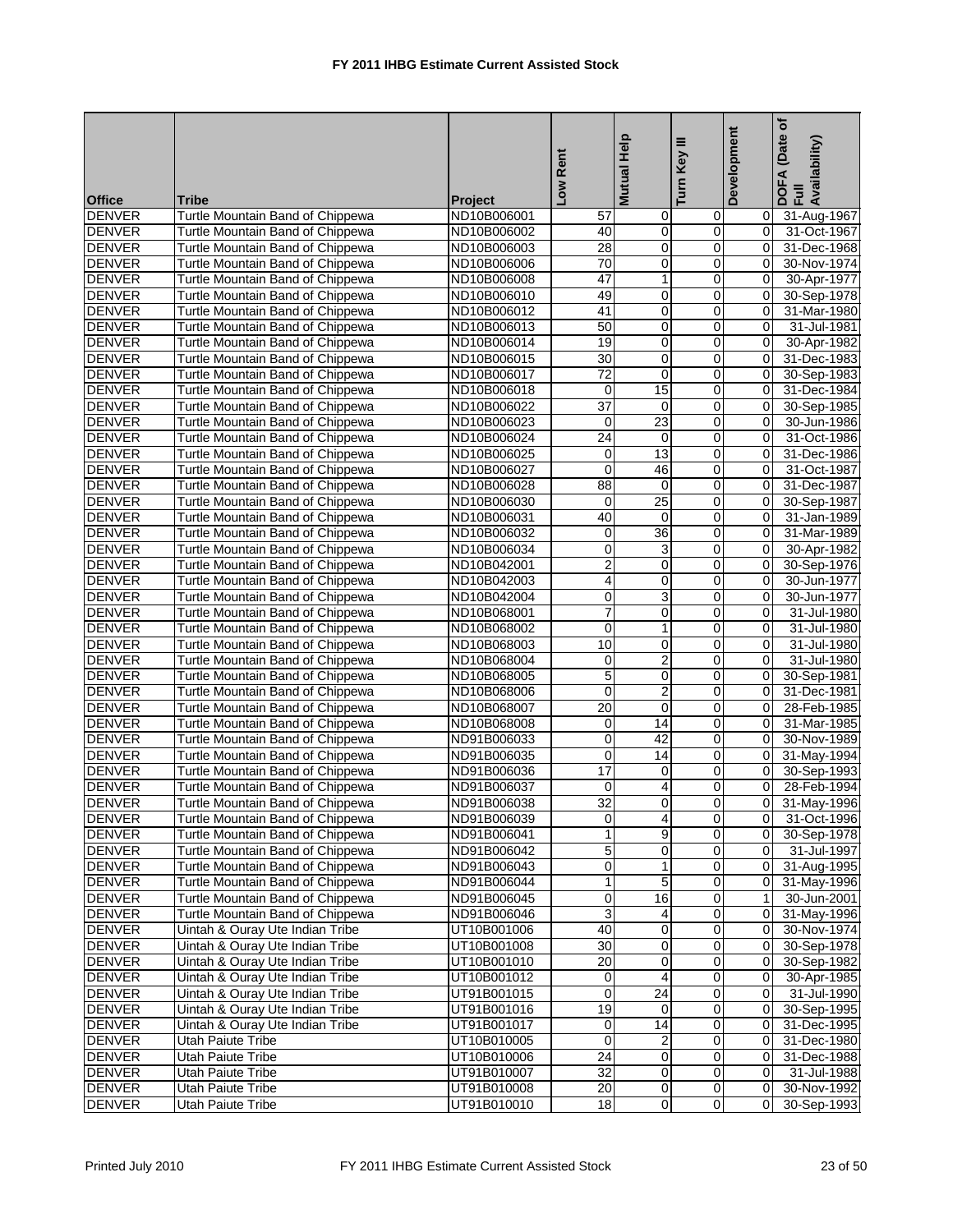| <b>Office</b> | Tribe                     | Project     | Low Rent        | Mutual Help     | Ξ<br>Turn Key    | Development    | (Date of<br>Availability)<br>DOFA |
|---------------|---------------------------|-------------|-----------------|-----------------|------------------|----------------|-----------------------------------|
| <b>DENVER</b> | Utah Paiute Tribe         | UT91B010011 | 14              | $\mathbf 0$     | 0                | 0              | 30-Sep-1995                       |
| <b>DENVER</b> | <b>Utah Paiute Tribe</b>  | UT91B010012 | 13              | $\mathbf 0$     | $\overline{0}$   | 0              | 01-Dec-1996                       |
| <b>DENVER</b> | <b>Utah Paiute Tribe</b>  | UT91B010013 | $\mathbf{1}$    | $\mathbf 0$     | $\mathbf 0$      | 0              | 31-Dec-1980                       |
| <b>DENVER</b> | <b>Utah Paiute Tribe</b>  | UT91B010015 | $\mathbf{1}$    | $\mathbf 0$     | $\mathsf 0$      | $\overline{0}$ | 31-Oct-1976                       |
| <b>DENVER</b> | <b>Utah Paiute Tribe</b>  | UT91B010017 | 11              | $\mathbf 0$     | $\mathsf 0$      | 0              | 30-Sep-1997                       |
| <b>DENVER</b> | <b>Utah Paiute Tribe</b>  | UT91B010017 | $\,$ 5 $\,$     | $\mathbf 0$     | 0                | 0              | 31-Oct-1999                       |
| <b>DENVER</b> | <b>Utah Paiute Tribe</b>  | UT91B010018 | $\Omega$        | $\mathbf{1}$    | $\Omega$         | $\Omega$       | 31-Dec-1988                       |
| <b>DENVER</b> | <b>Utah Paiute Tribe</b>  | UT91B010020 | $\mathbf{1}$    | $\mathbf 0$     | 0                | 0              | 31-Jul-1988                       |
| <b>DENVER</b> | <b>Utah Paiute Tribe</b>  | UT91B010021 | 20              | $\Omega$        | $\Omega$         | $\Omega$       | 30-Sep-2002                       |
| <b>DENVER</b> | Ute Mountain Tribe        | CO10B047003 | 16              | $\mathbf 0$     | 0                | $\mathbf 0$    | 31-Oct-1978                       |
| <b>DENVER</b> | <b>Ute Mountain Tribe</b> | CO10B047004 | 15              | $\mathbf 0$     | $\mathbf 0$      | $\Omega$       | 30-Jun-1979                       |
| <b>DENVER</b> | <b>Ute Mountain Tribe</b> | CO10B047005 | $\mathbf 0$     | 19              | $\mathbf 0$      | $\Omega$       | 31-May-1986                       |
| <b>DENVER</b> | <b>Ute Mountain Tribe</b> | CO10B047007 | $\overline{0}$  | 16              | $\overline{0}$   | $\mathbf 0$    | 30-Nov-1987                       |
| <b>DENVER</b> | <b>Ute Mountain Tribe</b> | CO91B047008 | $\mathbf 0$     | 20              | $\mathbf 0$      | $\Omega$       | 30-Jun-1989                       |
| <b>DENVER</b> | Ute Mountain Tribe        | CO91B047009 | 10              | $\mathbf 0$     | $\boldsymbol{0}$ | $\Omega$       | 31-Jul-1990                       |
| <b>DENVER</b> | Ute Mountain Tribe        | CO91B047010 | 20              | $\mathbf 0$     | $\mathbf 0$      | 0              | 31-Jul-1990                       |
| <b>DENVER</b> | Ute Mountain Tribe        | CO91B047011 | $\mathbf 0$     | 10              | 0                | $\Omega$       | 31-Oct-1991                       |
| <b>DENVER</b> | <b>Ute Mountain Tribe</b> | CO91B047012 | 16              | $\mathbf 0$     | $\overline{0}$   | 0              | 31-Oct-1991                       |
| <b>DENVER</b> | Ute Mountain Tribe        | CO91B047013 | 20              | $\mathbf 0$     | 0                | 0              | 31-Dec-1992                       |
| <b>DENVER</b> | Ute Mountain Tribe        | CO91B047014 | 20              | $\mathbf 0$     | 0                | 0              | 30-Nov-1993                       |
| <b>DENVER</b> | Ute Mountain Tribe        | CO91B047015 | $\mathbf 0$     | 15              | $\overline{0}$   | $\Omega$       | 30-Nov-1993                       |
| <b>DENVER</b> | <b>Ute Mountain Tribe</b> | CO91B047016 | 13              | $\mathbf 0$     | 0                | 0              | 30-Nov-1994                       |
| <b>DENVER</b> | Ute Mountain Tribe        | CO91B047017 | $\overline{20}$ | $\overline{0}$  | $\overline{0}$   | $\overline{0}$ | 31-Jul-1996                       |
| <b>DENVER</b> | Winnebago Tribe           | NE10B045001 | 30              | $\mathbf 0$     | 0                | 0              | 28-Feb-1966                       |
| <b>DENVER</b> | Winnebago Tribe           | NE10B045003 | $\overline{77}$ | $\overline{0}$  | $\overline{0}$   | $\Omega$       | 31-Jan-1974                       |
| <b>DENVER</b> | Winnebago Tribe           | NE10B045007 | $\pmb{0}$       | 3               | $\overline{0}$   | 0              | 31-Jan-1980                       |
| <b>DENVER</b> | Winnebago Tribe           | NE10B045008 | $\overline{35}$ | $\mathbf 0$     | 0                | $\Omega$       | 31-Aug-1980                       |
| <b>DENVER</b> | Winnebago Tribe           | NE10B045009 | $\mathbf 0$     | $\overline{20}$ | 0                | $\overline{0}$ | 30-Jun-1987                       |
| <b>DENVER</b> | Winnebago Tribe           | NE10B045011 | $\overline{21}$ | $\mathbf 0$     | 0                | $\Omega$       | 31-May-1989                       |
| <b>DENVER</b> | Winnebago Tribe           | NE91B045012 | 0               | 10              | 0                | $\overline{0}$ | 31-Jul-1991                       |
| <b>DENVER</b> | Winnebago Tribe           | NE91B045013 | $\overline{7}$  | $\Omega$        | 0                | $\Omega$       | 31-Jan-1991                       |
| <b>DENVER</b> | Winnebago Tribe           | NE91B045015 | $\mathbf 0$     | 15              | 0                | $\mathbf 0$    | 31-Jan-1999                       |
| <b>DENVER</b> | Yankton Sioux             | SD10B012001 | 100             | $\mathbf 0$     | 0                | 0              | 31-Dec-1971                       |
| <b>DENVER</b> | <b>Yankton Sioux</b>      | SD10B012002 | 30              | $\mathbf 0$     | $\mathsf 0$      | $\mathbf 0$    | 31-Jul-1976                       |
| <b>DENVER</b> | <b>Yankton Sioux</b>      | SD10B012004 | $\overline{21}$ | $\overline{0}$  | $\overline{0}$   | $\mathbf 0$    | 30-Sep-1979                       |
| <b>DENVER</b> | Yankton Sioux             | SD10B012007 | 24              | $\overline{0}$  | 0                | 0              | 31-Dec-1980                       |
| <b>DENVER</b> | Yankton Sioux             | SD10B012008 | 17              | $\mathbf 0$     | $\mathsf 0$      | 0              | 31-Jul-1981                       |
| <b>DENVER</b> | Yankton Sioux             | SD91B012013 | 18              | $\mathbf 0$     | 0                | 0              | 31-Mar-1993                       |
| <b>DENVER</b> | <b>Yankton Sioux</b>      | SD91B012014 | 18              | $\mathbf 0$     | $\mathbf 0$      | 0              | 31-Jul-1994                       |
| <b>DENVER</b> | Yankton Sioux             | SD91B012015 | $\mathbf 0$     | 20              | 0                | $\mathbf 0$    | 28-Feb-1995                       |
| <b>DENVER</b> | <b>Yankton Sioux</b>      | SD91B012016 | $\mathbf 0$     | 27              | 0                | $\overline{0}$ | 08-Sep-1997                       |
| <b>DENVER</b> | <b>Yankton Sioux</b>      | SD91B012017 | 23              | $\mathbf 0$     | $\mathsf 0$      | 0              | 10-Nov-1997                       |
| <b>DENVER</b> | <b>Yankton Sioux</b>      | SD91B012018 | $\mathbf 0$     | $\mathbf{1}$    | $\mathbf 0$      | $\Omega$       | 08-Sep-1997                       |
| <b>DENVER</b> | <b>TOTAL</b>              |             | 9,927           | 3,087           | 13               | 91             |                                   |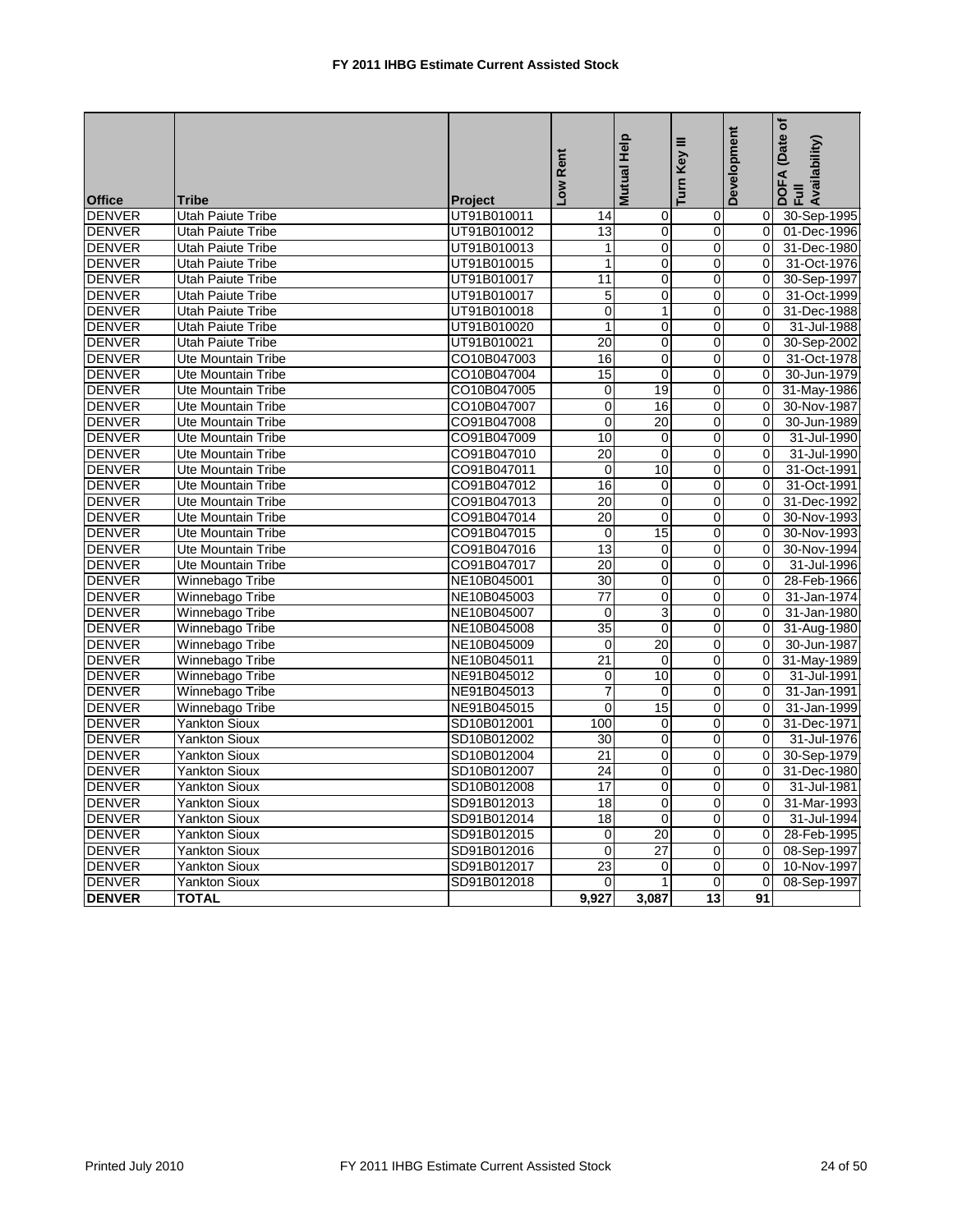| <b>Office</b>   | Tribe                  | Project     | Low Rent        | Mutual Help     | ≡<br>Turn Key    | Development    | ð<br>(Date<br>DOFA (Date<br>Full<br>Availability) |
|-----------------|------------------------|-------------|-----------------|-----------------|------------------|----------------|---------------------------------------------------|
| <b>OKLAHOMA</b> | Absentee-Shawnee       | OK56B091011 | 0               | 8               | $\mathbf 0$      | 0              | 31-Mar-1982                                       |
| <b>OKLAHOMA</b> | Absentee-Shawnee       | OK56B091012 | 25              | $\mathbf 0$     | $\overline{0}$   | 0              | 30-Jun-1981                                       |
| <b>OKLAHOMA</b> | Absentee-Shawnee       | OK56B091013 | 0               | $\overline{14}$ | $\mathbf 0$      | $\overline{0}$ | 31-Oct-1981                                       |
| <b>OKLAHOMA</b> | Absentee-Shawnee       | OK56B091015 | $\overline{25}$ | $\mathbf 0$     | $\mathbf 0$      | 0              | 30-Apr-1982                                       |
| <b>OKLAHOMA</b> | Absentee-Shawnee       | OK95B091006 | 73              | $\pmb{0}$       | $\pmb{0}$        | 0              | 31-Mar-1979                                       |
| <b>OKLAHOMA</b> | Absentee-Shawnee       | OK95B091007 | 0               | $\overline{2}$  | $\mathbf 0$      | $\mathbf 0$    | 30-Oct-1979                                       |
| <b>OKLAHOMA</b> | Absentee-Shawnee       | OK95B091008 | 0               | 12              | $\mathbf 0$      | 0              | 30-Sep-1982                                       |
| <b>OKLAHOMA</b> | Absentee-Shawnee       | OK95B091009 | 0               | 5               | $\mathbf 0$      | 0              | 31-Dec-1980                                       |
| <b>OKLAHOMA</b> | Absentee-Shawnee       | OK95B091010 | 25              | $\mathbf 0$     | $\mathbf 0$      | 0              | 30-Sep-1979                                       |
| <b>OKLAHOMA</b> | Absentee-Shawnee       | OK95B091014 | 25              | $\mathbf 0$     | $\pmb{0}$        | $\overline{0}$ | 31-Aug-1982                                       |
| <b>OKLAHOMA</b> | Absentee-Shawnee       | OK95B091016 | 0               | 12              | 0                | 0              | 31-Mar-1984                                       |
| <b>OKLAHOMA</b> | Absentee-Shawnee       | OK95B091017 | 0               | 9               | $\pmb{0}$        | 0              | 30-Jun-1984                                       |
| <b>OKLAHOMA</b> | Absentee-Shawnee       | OK95B091018 | $\overline{0}$  | $\overline{9}$  | $\mathbf 0$      | 0              | 31-Mar-1986                                       |
| <b>OKLAHOMA</b> | Absentee-Shawnee       | OK95B091019 | 0               | 6               | $\mathbf 0$      | 0              | 30-Nov-1984                                       |
| <b>OKLAHOMA</b> | Absentee-Shawnee       | OK95B091020 | $\overline{0}$  | $\overline{3}$  | $\pmb{0}$        | 0              | 31-Jul-1984                                       |
| <b>OKLAHOMA</b> | Absentee-Shawnee       | OK95B091021 | $\overline{0}$  | 10              | $\mathbf 0$      | 0              | 30-Sep-1987                                       |
| <b>OKLAHOMA</b> | Absentee-Shawnee       | OK95B091023 | $\overline{0}$  | 6               | $\mathbf 0$      | 0              | 31-Aug-1986                                       |
| <b>OKLAHOMA</b> | Absentee-Shawnee       | OK95B091024 | 0               | $\overline{13}$ | $\mathbf 0$      | 0              | 31-May-1987                                       |
| <b>OKLAHOMA</b> | Absentee-Shawnee       | OK95B091025 | $\overline{0}$  | 9               | $\mathbf 0$      | 0              | 31-Mar-1989                                       |
| <b>OKLAHOMA</b> | Absentee-Shawnee       | OK95B091026 | 0               | 10              | $\pmb{0}$        | 0              | 30-Nov-1989                                       |
| <b>OKLAHOMA</b> | Absentee-Shawnee       | OK95B091027 | 0               | 5               | 0                | 0              | 31-Mar-1990                                       |
| <b>OKLAHOMA</b> | Absentee-Shawnee       | OK95B091028 | $\overline{0}$  | 6               | $\pmb{0}$        | 0              | 31-Dec-1990                                       |
| <b>OKLAHOMA</b> | Absentee-Shawnee       | OK95B091029 | $\overline{0}$  | $\overline{13}$ | $\mathbf 0$      | 0              | 31-Jul-1992                                       |
| <b>OKLAHOMA</b> | Absentee-Shawnee       | OK95B091030 | $\overline{0}$  | 16              | $\mathbf 0$      | 0              | 31-Jul-1995                                       |
| <b>OKLAHOMA</b> | Absentee-Shawnee       | OK95B091031 | 0               | 12              | $\pmb{0}$        | 0              | 31-Dec-1993                                       |
| <b>OKLAHOMA</b> | Absentee-Shawnee       | OK95B091032 | $\overline{20}$ | $\overline{7}$  | $\mathbf 0$      | 0              | 30-Nov-1995                                       |
| <b>OKLAHOMA</b> | Absentee-Shawnee       | OK95B091033 | 0               | 14              | $\mathbf 0$      | 0              | 30-Nov-1996                                       |
| <b>OKLAHOMA</b> | Absentee-Shawnee       | OK95B091034 | 0               | $\overline{14}$ | $\mathbf 0$      | 0              | 31-Jan-1995                                       |
| <b>OKLAHOMA</b> | Absentee-Shawnee       | OK95B091035 | $\overline{0}$  | 18              | $\boldsymbol{0}$ | 0              | 31-Oct-1995                                       |
| <b>OKLAHOMA</b> | Absentee-Shawnee       | OK95B091036 | $\overline{0}$  | 23              | $\mathbf 0$      | $\overline{0}$ | 30-Jan-1999                                       |
| <b>OKLAHOMA</b> | Absentee-Shawnee       | OK95B091037 | 0               | 25              | $\mathbf 0$      | 0              | 31-Mar-2000                                       |
| <b>OKLAHOMA</b> | Absentee-Shawnee       | OK95B091038 | $\overline{0}$  | $\overline{24}$ | $\pmb{0}$        | 0              | 30-Apr-1999                                       |
| <b>OKLAHOMA</b> | Absentee-Shawnee       | OK95B091039 | $\overline{0}$  | 23              | $\mathbf 0$      | $\overline{0}$ | 30-Apr-2001                                       |
| <b>OKLAHOMA</b> | Absentee-Shawnee       | OK95B091040 | 0               | 24              | $\mathbf 0$      | 0              | 30-Apr-1999                                       |
| OKLAHOMA        | Alabama-Coushatta      | TX95B338005 | 0               | 10              | $\pmb{0}$        | 0              | 28-Feb-1993                                       |
| <b>OKLAHOMA</b> | Alabama-Coushatta      | TX95B338006 | 0               | 10              | $\mathbf 0$      | 0              | 30-Jun-1995                                       |
| <b>OKLAHOMA</b> | Alabama-Coushatta      | TX95B338007 | 0               | 30              | $\mathbf 0$      | 0              | 31-Dec-1998                                       |
| <b>OKLAHOMA</b> | Apache Tribe           | OK95B128002 | Ō               | 19              | $\overline{0}$   | 0              | 30-Apr-1991                                       |
| <b>OKLAHOMA</b> | Apache Tribe           | OK95B128003 | 0               | 9               | $\overline{0}$   | 01             | 30-Nov-1990                                       |
| <b>OKLAHOMA</b> | Apache Tribe           | OK95B128004 | 0               | 9               | $\mathbf 0$      | $\overline{0}$ | 30-Nov-1991                                       |
| <b>OKLAHOMA</b> | Apache Tribe           | OK95B128005 | 0               | 19              | $\mathbf 0$      | $\overline{0}$ | 30-Sep-1987                                       |
| <b>OKLAHOMA</b> | Apache Tribe           | OK95B128006 | $\mathbf 0$     | 20              | $\mathbf 0$      | $\overline{0}$ | 30-Sep-1994                                       |
| <b>OKLAHOMA</b> | Apache Tribe           | OK95B128010 | 0               | 36              | $\mathbf 0$      | $\overline{0}$ | 31-Mar-1998                                       |
| <b>OKLAHOMA</b> | Apache Tribe           | OK95B128011 | 0               | 18              | $\mathbf 0$      | 0              | 30-Nov-1996                                       |
| <b>OKLAHOMA</b> | Caddo Tribe            | OK95B077002 | $\overline{20}$ | 0               | $\overline{0}$   | $\overline{0}$ | 31-May-1972                                       |
| <b>OKLAHOMA</b> | Caddo Tribe            | OK95B077007 | 0               | 1               | $\mathbf 0$      | $\mathbf 0$    | 31-Oct-1987                                       |
| <b>OKLAHOMA</b> | Caddo Tribe            | OK95B077008 | 0               | 1               | $\mathbf 0$      | $\Omega$       | 31-Jan-1991                                       |
| <b>OKLAHOMA</b> | Caddo Tribe            | OK95B077010 | 0               | $\overline{0}$  | $\mathbf 0$      | 9              |                                                   |
| <b>OKLAHOMA</b> | Cherokee Nation        | OK56B045041 | 50              | $\mathbf 0$     | $\mathbf 0$      | $\overline{0}$ | 31-Jul-1982                                       |
| <b>OKLAHOMA</b> | <b>Cherokee Nation</b> | OK56B045047 | 32              | $\mathbf 0$     | $\mathbf 0$      | $\overline{0}$ | 31-Mar-1981                                       |
| <b>OKLAHOMA</b> | <b>Cherokee Nation</b> | OK56B045048 | 40              | 0               | $\mathbf 0$      | 0              | 31-Dec-1981                                       |
| <b>OKLAHOMA</b> | Cherokee Nation        | OK56B045050 | 0               | 9               | $\mathbf 0$      | $\overline{0}$ | 31-Mar-1983                                       |
| <b>OKLAHOMA</b> | <b>Cherokee Nation</b> | OK56B045052 | 25              | 0               | $\mathbf 0$      | $\overline{0}$ | 30-Nov-1981                                       |
| <b>OKLAHOMA</b> | <b>Cherokee Nation</b> | OK56B045054 | 50              | 0               | $\mathbf 0$      | 0              | 31-Jan-1983                                       |
| <b>OKLAHOMA</b> | <b>Cherokee Nation</b> | OK56B045055 | 50              | $\mathbf 0$     | $\overline{0}$   | $\overline{0}$ | 31-Oct-1981                                       |
| <b>OKLAHOMA</b> | <b>Cherokee Nation</b> | OK56B045056 | 0               | $\overline{7}$  | $\mathbf 0$      | 0              | 31-Jan-1983                                       |
| <b>OKLAHOMA</b> | <b>Cherokee Nation</b> | OK56B045057 | $\overline{0}$  | 4               | $\overline{0}$   | $\overline{0}$ | 31-Jan-1983                                       |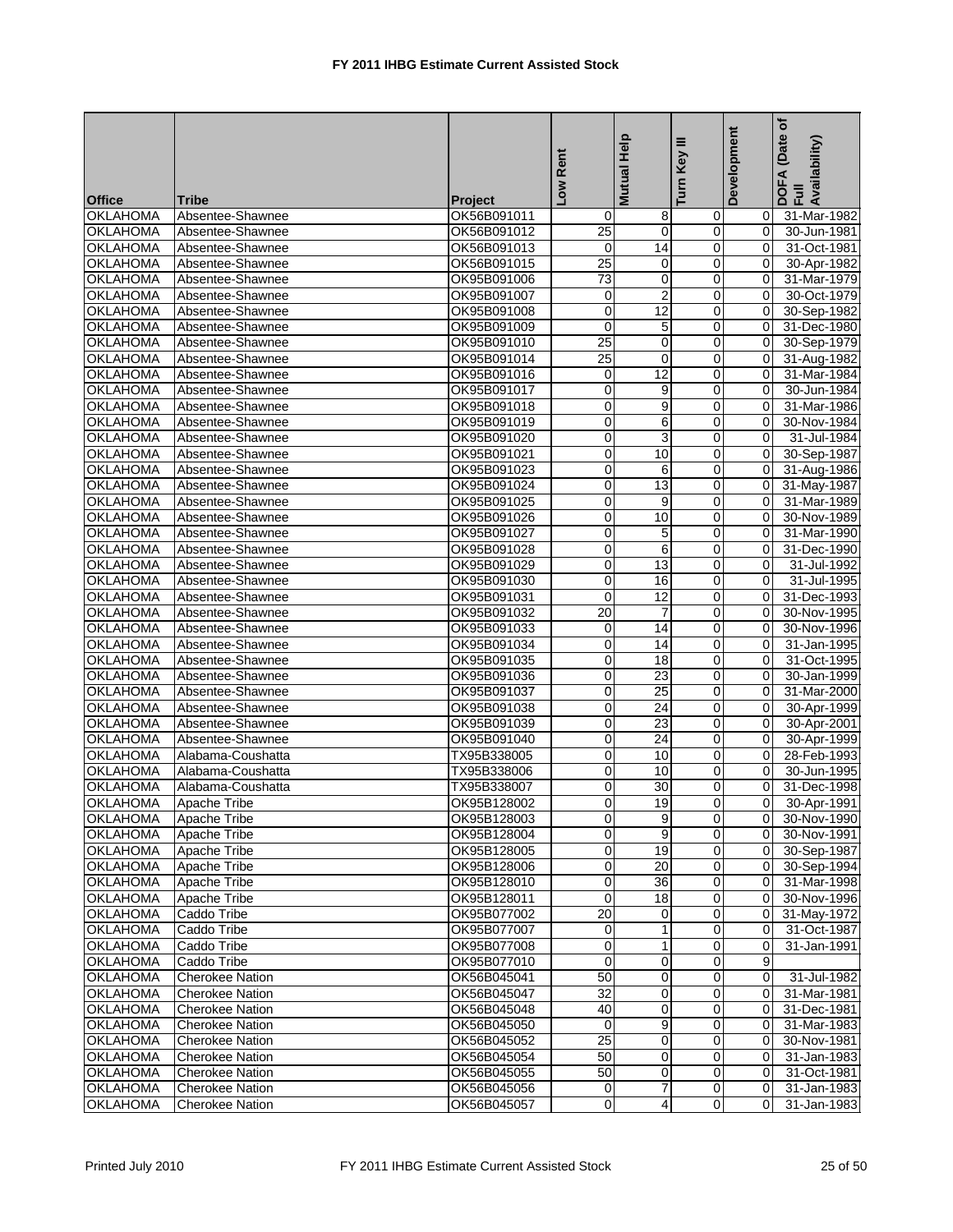| <b>Office</b>   | Tribe                  | Project     | Low Rent        | <b>Mutual Help</b>      | Ξ<br>Turn Key  | Development    | ð<br>(Date<br>DOFA (Date<br>Full<br>Availability) |
|-----------------|------------------------|-------------|-----------------|-------------------------|----------------|----------------|---------------------------------------------------|
| <b>OKLAHOMA</b> | <b>Cherokee Nation</b> | OK56B045058 | 0               | 6                       | $\mathbf 0$    | 0              | 30-Sep-1982                                       |
| <b>OKLAHOMA</b> | <b>Cherokee Nation</b> | OK95B045001 | 24              | $\mathbf 0$             | $\overline{0}$ | $\mathbf 0$    | 30-Jun-1968                                       |
| <b>OKLAHOMA</b> | <b>Cherokee Nation</b> | OK95B045002 | $\overline{16}$ | 0                       | $\mathbf 0$    | 0              | 31-Aug-1969                                       |
| <b>OKLAHOMA</b> | <b>Cherokee Nation</b> | OK95B045005 | 40              | 0                       | $\mathbf 0$    | 0              | 30-Jun-1971                                       |
| <b>OKLAHOMA</b> | <b>Cherokee Nation</b> | OK95B045016 | 80              | $\pmb{0}$               | $\pmb{0}$      | 0              | 31-Aug-1972                                       |
| <b>OKLAHOMA</b> | <b>Cherokee Nation</b> | OK95B045024 | 29              | 0                       | $\mathbf 0$    | $\mathbf 0$    | 31-Jul-1974                                       |
| <b>OKLAHOMA</b> | Cherokee Nation        | OK95B045025 | 19              | 0                       | $\mathbf 0$    | 0              | 30-Nov-1974                                       |
| <b>OKLAHOMA</b> | <b>Cherokee Nation</b> | OK95B045026 | 19              | 0                       | $\mathbf 0$    | 0              | 30-Nov-1974                                       |
| <b>OKLAHOMA</b> | <b>Cherokee Nation</b> | OK95B045030 | 50              | 0                       | $\mathbf 0$    | 0              | 30-Sep-1977                                       |
| <b>OKLAHOMA</b> | <b>Cherokee Nation</b> | OK95B045032 | 20              | $\mathbf 0$             | $\mathbf 0$    | $\overline{0}$ | 31-Jan-1978                                       |
| <b>OKLAHOMA</b> | <b>Cherokee Nation</b> | OK95B045033 | 0               | 5                       | 0              | 0              | 31-Dec-1977                                       |
| <b>OKLAHOMA</b> | Cherokee Nation        | OK95B045034 | 0               | 1                       | $\pmb{0}$      | 0              | 31-Dec-1979                                       |
| <b>OKLAHOMA</b> | <b>Cherokee Nation</b> | OK95B045035 | 50              | 0                       | $\mathbf 0$    | 0              | 30-Sep-1977                                       |
| <b>OKLAHOMA</b> | <b>Cherokee Nation</b> | OK95B045036 | 0               | $\overline{\mathbf{c}}$ | $\mathbf 0$    | 0              | 31-Dec-1979                                       |
| <b>OKLAHOMA</b> | <b>Cherokee Nation</b> | OK95B045037 | 25              | 0                       | $\pmb{0}$      | 0              | 31-Dec-1978                                       |
| <b>OKLAHOMA</b> | <b>Cherokee Nation</b> | OK95B045038 | $\overline{25}$ | $\overline{0}$          | $\mathbf 0$    | $\mathbf 0$    | 31-Dec-1979                                       |
| <b>OKLAHOMA</b> | <b>Cherokee Nation</b> | OK95B045039 | 30              | 0                       | $\mathbf 0$    | 0              | 31-Jan-1981                                       |
| <b>OKLAHOMA</b> | <b>Cherokee Nation</b> | OK95B045040 | 46              | 0                       | $\mathbf 0$    | 0              | 31-Mar-1981                                       |
| <b>OKLAHOMA</b> | <b>Cherokee Nation</b> | OK95B045042 | $\overline{25}$ | 0                       | $\mathbf 0$    | 0              | 31-Oct-1980                                       |
| <b>OKLAHOMA</b> | <b>Cherokee Nation</b> | OK95B045043 | 50              | $\mathbf 0$             | $\mathbf 0$    | $\overline{0}$ | 31-Aug-1980                                       |
| <b>OKLAHOMA</b> | <b>Cherokee Nation</b> | OK95B045044 | 49              | 0                       | 0              | 0              | 30-Nov-1980                                       |
| <b>OKLAHOMA</b> | Cherokee Nation        | OK95B045045 | $\overline{24}$ | $\overline{0}$          | $\pmb{0}$      | 0              | 31-Aug-1980                                       |
| <b>OKLAHOMA</b> | <b>Cherokee Nation</b> | OK95B045046 | 60              | $\overline{0}$          | $\mathbf 0$    | 0              | 31-Jan-1981                                       |
| <b>OKLAHOMA</b> | <b>Cherokee Nation</b> | OK95B045049 | 0               | 4                       | $\mathbf 0$    | 0              | 31-Oct-1980                                       |
| <b>OKLAHOMA</b> | <b>Cherokee Nation</b> | OK95B045053 | 0               | 25                      | $\pmb{0}$      | 0              | 30-Sep-1981                                       |
| <b>OKLAHOMA</b> | <b>Cherokee Nation</b> | OK95B045059 | 0               | $\overline{20}$         | $\mathbf 0$    | 0              | 31-Oct-1984                                       |
| <b>OKLAHOMA</b> | <b>Cherokee Nation</b> | OK95B045060 | 0               | 10                      | $\overline{0}$ | 0              | 28-Feb-1986                                       |
| <b>OKLAHOMA</b> | <b>Cherokee Nation</b> | OK95B045061 | 0               | 10                      | $\mathbf 0$    | 0              | 30-Sep-1986                                       |
| <b>OKLAHOMA</b> | Cherokee Nation        | OK95B045062 | $\overline{0}$  | 13                      | $\pmb{0}$      | 0              | 30-Nov-1986                                       |
| <b>OKLAHOMA</b> | <b>Cherokee Nation</b> | OK95B045063 | $\mathbf 0$     | $\overline{7}$          | $\mathbf 0$    | $\mathbf 0$    | 30-Sep-1986                                       |
| OKLAHOMA        | <b>Cherokee Nation</b> | OK95B045064 | 0               | 16                      | $\mathbf 0$    | 0              | 31-Oct-1987                                       |
| <b>OKLAHOMA</b> | Cherokee Nation        | OK95B045065 | 0               | 5                       | $\pmb{0}$      | 0              | 31-Oct-1984                                       |
| <b>OKLAHOMA</b> | <b>Cherokee Nation</b> | OK95B045066 | $\overline{0}$  | $\overline{18}$         | $\mathbf 0$    | 0              | 28-Feb-1987                                       |
| <b>OKLAHOMA</b> | <b>Cherokee Nation</b> | OK95B045067 | 0               | 24                      | $\mathbf 0$    | 0              | 29-Feb-1988                                       |
| OKLAHOMA        | <b>Cherokee Nation</b> | OK95B045068 | 0               | 21                      | $\mathbf 0$    | 0              | 31-Mar-1988                                       |
| <b>OKLAHOMA</b> | <b>Cherokee Nation</b> | OK95B045069 | 0               | 8                       | $\mathbf 0$    | $\mathbf 0$    | 31-Mar-1988                                       |
| <b>OKLAHOMA</b> | <b>Cherokee Nation</b> | OK95B045070 | 0               | $\overline{\mathbf{c}}$ | $\mathbf 0$    | 0              | 30-Sep-1986                                       |
| <b>OKLAHOMA</b> | <b>Cherokee Nation</b> | OK95B045071 | $\overline{0}$  | 7                       | $\overline{0}$ | $\overline{0}$ | 30-Sep-1986                                       |
| <b>OKLAHOMA</b> | <b>Cherokee Nation</b> | OK95B045072 | 0               | 18                      | $\mathbf 0$    | 01             | 30-Sep-1988                                       |
| <b>OKLAHOMA</b> | <b>Cherokee Nation</b> | OK95B045073 | 0               | 19                      | $\mathbf 0$    | $\Omega$       | 30-Sep-1988                                       |
| <b>OKLAHOMA</b> | <b>Cherokee Nation</b> | OK95B045074 | 0               | 5                       | 0              | $\overline{0}$ | 30-Sep-1988                                       |
| <b>OKLAHOMA</b> | <b>Cherokee Nation</b> | OK95B045075 | 0               | 44                      | $\mathbf 0$    | 0              | 30-Sep-1989                                       |
| <b>OKLAHOMA</b> | <b>Cherokee Nation</b> | OK95B045076 | 0               | 61                      | $\mathbf 0$    | $\overline{0}$ | 30-Apr-1992                                       |
| <b>OKLAHOMA</b> | <b>Cherokee Nation</b> | OK95B045077 | 0               | 4                       | $\mathbf 0$    | 0              | 30-Apr-1990                                       |
| <b>OKLAHOMA</b> | <b>Cherokee Nation</b> | OK95B045078 | 0               | $\overline{39}$         | $\overline{0}$ | $\overline{0}$ | 31-Dec-1993                                       |
| <b>OKLAHOMA</b> | <b>Cherokee Nation</b> | OK95B045079 | 0               | 34                      | $\mathbf 0$    | $\mathbf 0$    | 31-Oct-1993                                       |
| <b>OKLAHOMA</b> | <b>Cherokee Nation</b> | OK95B045080 | 0               | 17                      | $\mathbf 0$    | 0              | 30-Apr-1994                                       |
| <b>OKLAHOMA</b> | <b>Cherokee Nation</b> | OK95B045081 | 0               | 24                      | $\mathbf 0$    | $\overline{0}$ | 31-May-1994                                       |
| <b>OKLAHOMA</b> | <b>Cherokee Nation</b> | OK95B045082 | 0               | 116                     | $\mathbf 0$    | 0              | 30-Apr-1995                                       |
| <b>OKLAHOMA</b> | <b>Cherokee Nation</b> | OK95B045083 | 48              | $\Omega$                | $\mathbf 0$    | $\overline{0}$ | 30-Nov-1995                                       |
| <b>OKLAHOMA</b> | <b>Cherokee Nation</b> | OK95B045085 | 0               | 116                     | 0              | 0              | 30-Apr-1996                                       |
| <b>OKLAHOMA</b> | <b>Cherokee Nation</b> | OK95B045086 | 0               | 151                     | $\pmb{0}$      | $\overline{0}$ | 25-Mar-1998                                       |
| <b>OKLAHOMA</b> | <b>Cherokee Nation</b> | OK95B045087 | 0               | 16                      | $\mathbf 0$    | $\overline{0}$ | 31-Dec-1999                                       |
| <b>OKLAHOMA</b> | <b>Cherokee Nation</b> | OK95B045088 | 0               | 48                      | 0              | 0              | 31-Dec-2000                                       |
| <b>OKLAHOMA</b> | <b>Cherokee Nation</b> | OK95B144001 | 25              | 0                       | $\overline{0}$ | $\overline{0}$ | 30-Sep-1980                                       |
| <b>OKLAHOMA</b> | <b>Cherokee Nation</b> | OK95B144002 | 0               | 8                       | $\mathbf 0$    | 0              | 31-Jan-1981                                       |
| <b>OKLAHOMA</b> | <b>Cherokee Nation</b> | OK95B144003 | $\overline{0}$  | 5                       | $\overline{0}$ | $\overline{0}$ | 30-Apr-1990                                       |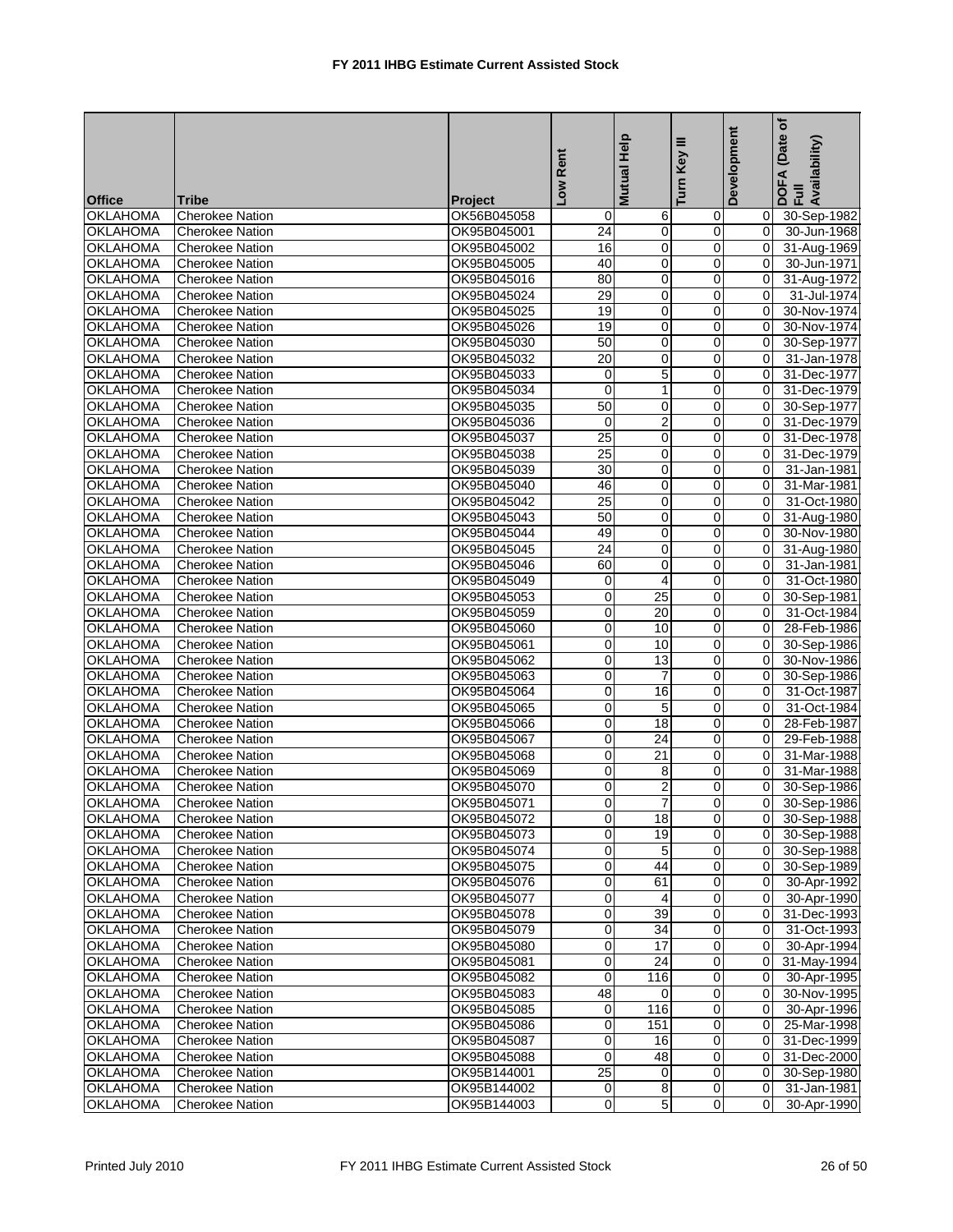| <b>Office</b>   | Tribe                   | <b>Project</b> | Low Rent        | <b>Mutual Help</b>      | Ξ<br>Turn Key    | Development    | (Date of<br>DOFA (Date<br>Full<br>Availability) |
|-----------------|-------------------------|----------------|-----------------|-------------------------|------------------|----------------|-------------------------------------------------|
| <b>OKLAHOMA</b> | <b>Cherokee Nation</b>  | OK95B144004    | 0               | 6                       | $\mathbf 0$      | $\overline{0}$ | 31-Aug-1989                                     |
| <b>OKLAHOMA</b> | <b>Cherokee Nation</b>  | OK95B144006    | 0               | $\mathbf{1}$            | $\overline{0}$   | $\overline{0}$ | 31-May-1990                                     |
| <b>OKLAHOMA</b> | <b>Cherokee Nation</b>  | OK95B144007    | $\overline{0}$  | 5                       | $\mathbf 0$      | $\overline{0}$ | 30-Jun-1993                                     |
| <b>OKLAHOMA</b> | <b>Cherokee Nation</b>  | OK95B144008    | 0               | 11                      | $\mathbf 0$      | 0              | 30-Sep-1993                                     |
| <b>OKLAHOMA</b> | <b>Cherokee Nation</b>  | OK95B144009    | 0               | $\overline{12}$         | $\pmb{0}$        | $\pmb{0}$      | 30-Sep-1995                                     |
| <b>OKLAHOMA</b> | <b>Cherokee Nation</b>  | OK95B144010    | $\overline{0}$  | 15                      | $\mathbf 0$      | $\mathbf 0$    | 20-Jul-1997                                     |
| <b>OKLAHOMA</b> | <b>Cherokee Nation</b>  | OK95B144011    | 16              | $\mathbf 0$             | $\mathbf 0$      | 0              | 20-Nov-1997                                     |
| <b>OKLAHOMA</b> | <b>Cherokee Nation</b>  | OK95B144012    | $\overline{36}$ | 0                       | $\mathbf 0$      | 0              | 30-Sep-1998                                     |
| <b>OKLAHOMA</b> | Cheyenne-Arapaho Tribes | OK95B100001    | 0               | 11                      | $\mathbf 0$      | 0              | 28-Feb-1975                                     |
| <b>OKLAHOMA</b> | Cheyenne-Arapaho Tribes | OK95B100002    | 0               | $\overline{12}$         | $\pmb{0}$        | $\mathbf 0$    | 28-Feb-1975                                     |
| <b>OKLAHOMA</b> | Cheyenne-Arapaho Tribes | OK95B100003    | 0               | 69                      | 0                | 0              | 30-Sep-1979                                     |
| OKLAHOMA        | Cheyenne-Arapaho Tribes | OK95B100004    | 0               | $\overline{7}$          | $\pmb{0}$        | 0              | 31-Jul-1981                                     |
| <b>OKLAHOMA</b> | Cheyenne-Arapaho Tribes | OK95B100005    | 0               | $\overline{23}$         | $\mathbf 0$      | $\overline{0}$ | 30-Oct-1987                                     |
| <b>OKLAHOMA</b> | Cheyenne-Arapaho Tribes | OK95B100006    | 0               | 25                      | $\mathbf 0$      | 0              | 31-Aug-1989                                     |
| <b>OKLAHOMA</b> | Cheyenne-Arapaho Tribes | OK95B100007    | 0               | 20                      | $\overline{0}$   | $\overline{0}$ | 30-Apr-1992                                     |
| <b>OKLAHOMA</b> | Cheyenne-Arapaho Tribes | OK95B100008    | 0               | 9                       | $\boldsymbol{0}$ | $\overline{0}$ | 31-Jul-1993                                     |
| <b>OKLAHOMA</b> | Cheyenne-Arapaho Tribes | OK95B100009    | 0               | 10                      | $\mathbf 0$      | 0              | 13-May-1996                                     |
| <b>OKLAHOMA</b> | Cheyenne-Arapaho Tribes | OK95B100010    | 0               | $\overline{21}$         | $\mathbf 0$      | 0              | 30-Dec-1997                                     |
| <b>OKLAHOMA</b> | Cheyenne-Arapaho Tribes | OK95B100012    | 0               | 30                      | $\mathbf 0$      | 0              | 28-Feb-1999                                     |
| <b>OKLAHOMA</b> | Chickasaw               | OK56B047041    | 0               | $\overline{\mathbf{c}}$ | $\pmb{0}$        | $\mathbf 0$    | 31-Oct-1982                                     |
| <b>OKLAHOMA</b> | Chickasaw               | OK56B047042    | 0               | $\overline{4}$          | 0                | 0              | 30-Apr-1982                                     |
| <b>OKLAHOMA</b> | Chickasaw               | OK56B047044    | 0               | 10                      | $\pmb{0}$        | $\overline{0}$ | 31-May-1985                                     |
| <b>OKLAHOMA</b> | Chickasaw               | OK56B047045    | 0               | 5                       | $\mathbf 0$      | $\overline{0}$ | 30-Sep-1984                                     |
| <b>OKLAHOMA</b> | Chickasaw               | OK95B047002    | $\overline{24}$ | 0                       | $\mathbf 0$      | 0              | 30-Nov-1970                                     |
| <b>OKLAHOMA</b> | Chickasaw               | OK95B047004    | 64              | 0                       | $\pmb{0}$        | 0              | 31-Dec-1971                                     |
| <b>OKLAHOMA</b> | Chickasaw               | OK95B047006    | 100             | 0                       | $\mathbf 0$      | 0              | 31-Oct-1971                                     |
| <b>OKLAHOMA</b> | Chickasaw               | OK95B047008    | 97              | 0                       | $\mathbf 0$      | 0              | 28-Feb-1975                                     |
| <b>OKLAHOMA</b> | Chickasaw               | OK95B047010    | 100             | 0                       | $\mathbf 0$      | 0              | 28-Feb-1973                                     |
| <b>OKLAHOMA</b> | Chickasaw               | OK95B047011    | $\overline{25}$ | 0                       | $\boldsymbol{0}$ | 0              | 30-Jun-1973                                     |
| <b>OKLAHOMA</b> | Chickasaw               | OK95B047013    | 30              | $\mathbf 0$             | $\mathbf 0$      | $\mathbf 0$    | 31-Oct-1972                                     |
| OKLAHOMA        | Chickasaw               | OK95B047014    | 22              | $\mathbf 0$             | $\mathbf 0$      | 0              | 31-Oct-1972                                     |
| <b>OKLAHOMA</b> | Chickasaw               | OK95B047029    | 0               | 10                      | $\pmb{0}$        | 0              | 31-Dec-1980                                     |
| <b>OKLAHOMA</b> | Chickasaw               | OK95B047031    | 0               | $\mathbf{1}$            | $\mathbf 0$      | $\overline{0}$ | 28-Feb-1979                                     |
| <b>OKLAHOMA</b> | Chickasaw               | OK95B047032    | 0               | 1                       | $\mathbf 0$      | 0              | 31-Aug-1979                                     |
| OKLAHOMA        | Chickasaw               | OK95B047033    | 40              | $\pmb{0}$               | $\pmb{0}$        | $\overline{0}$ | 31-May-1979                                     |
| <b>OKLAHOMA</b> | Chickasaw               | OK95B047034    | 0               | 3                       | $\mathbf 0$      | $\mathbf 0$    | 30-Apr-1981                                     |
| <b>OKLAHOMA</b> | Chickasaw               | OK95B047035    | 0               | 7                       | $\mathbf 0$      | 0              | 31-Dec-1980                                     |
| <b>OKLAHOMA</b> | Chickasaw               | OK95B047036    | 90              | 0                       | $\overline{0}$   | $\overline{0}$ | 30-Sep-1981                                     |
| <b>OKLAHOMA</b> | Chickasaw               | OK95B047037    | 60              | 0                       | $\overline{0}$   | 0              | 30-Sep-1980                                     |
| <b>OKLAHOMA</b> | Chickasaw               | OK95B047038    | 50              | $\mathbf 0$             | $\mathbf 0$      | $\overline{0}$ | 30-Jun-1983                                     |
| <b>OKLAHOMA</b> | Chickasaw               | OK95B047039    | 0               | 4                       | 0                | $\overline{0}$ | 30-Apr-1980                                     |
| <b>OKLAHOMA</b> | Chickasaw               | OK95B047040    | 0               | 11                      | $\mathbf 0$      | $\overline{0}$ | 31-May-1984                                     |
| <b>OKLAHOMA</b> | Chickasaw               | OK95B047046    | 0               | 6                       | $\mathbf 0$      | $\overline{0}$ | 30-Sep-1986                                     |
| <b>OKLAHOMA</b> | Chickasaw               | OK95B047047    | 0               | 10                      | $\mathbf 0$      | 0              | 31-Jul-1986                                     |
| <b>OKLAHOMA</b> | Chickasaw               | OK95B047048    | 0               | 12                      | $\overline{0}$   | $\overline{0}$ | 30-Sep-1986                                     |
| <b>OKLAHOMA</b> | Chickasaw               | OK95B047049    | 0               | 15                      | $\mathbf 0$      | $\mathbf 0$    | 30-Apr-1987                                     |
| <b>OKLAHOMA</b> | Chickasaw               | OK95B047052    | 0               | 5                       | $\mathbf 0$      | $\Omega$       | 31-Aug-1984                                     |
| <b>OKLAHOMA</b> | Chickasaw               | OK95B047053    | 0               | 10                      | $\mathbf 0$      | $\overline{0}$ | 31-May-1987                                     |
| <b>OKLAHOMA</b> | Chickasaw               | OK95B047054    | 0               | 14                      | $\mathbf 0$      | 0              | 31-Aug-1987                                     |
| <b>OKLAHOMA</b> | Chickasaw               | OK95B047055    | 0               | 8                       | $\mathbf 0$      | $\overline{0}$ | 31-Aug-1987                                     |
| <b>OKLAHOMA</b> | Chickasaw               | OK95B047056    | 0               | 3                       | 0                | 0              | 31-Aug-1987                                     |
| <b>OKLAHOMA</b> | Chickasaw               | OK95B047057    | 0               | $\overline{9}$          | $\mathbf 0$      | $\overline{0}$ | 31-Jul-1986                                     |
| <b>OKLAHOMA</b> | Chickasaw               | OK95B047058    | 0               | 15                      | $\mathbf 0$      | $\overline{0}$ | 30-Sep-1988                                     |
| <b>OKLAHOMA</b> | Chickasaw               | OK95B047059    | 0               | 25                      | $\mathbf 0$      | 0              | 30-Apr-1989                                     |
| <b>OKLAHOMA</b> | Chickasaw               | OK95B047060    | 0               | 15                      | $\overline{0}$   | $\overline{0}$ | 30-Apr-1990                                     |
| <b>OKLAHOMA</b> | Chickasaw               | OK95B047061    | 0               | 12                      | $\mathbf 0$      | 0              | 31-Mar-1991                                     |
| <b>OKLAHOMA</b> | Chickasaw               | OK95B047062    | 0               | 14                      | $\overline{0}$   | $\overline{0}$ | 31-Dec-1989                                     |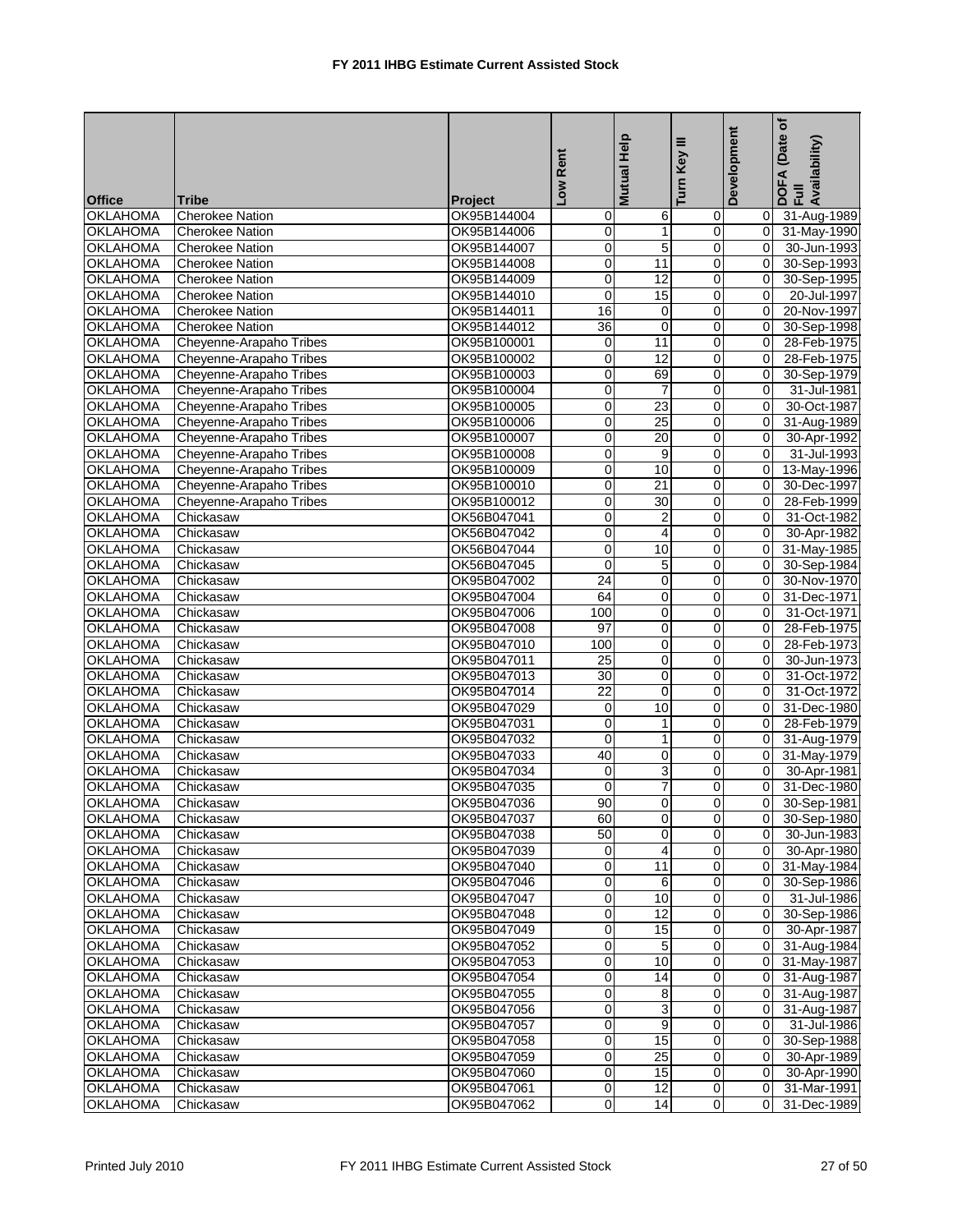| <b>OKLAHOMA</b><br>Chickasaw<br>OK95B047063<br>31-Jan-1992<br>0<br>22<br>$\mathbf 0$<br>0<br>0<br>23<br>$\mathbf 0$<br>0<br><b>OKLAHOMA</b><br>OK95B047064<br>31-Oct-1992<br>Chickasaw<br>0<br>0<br><b>OKLAHOMA</b><br>OK95B047065<br>8<br>$\overline{0}$<br>30-Apr-1992<br>Chickasaw<br>0<br>15<br>$\mathbf 0$<br>0<br><b>OKLAHOMA</b><br>Chickasaw<br>OK95B047066<br>30-Jun-1995<br>0<br>8<br>$\mathbf 0$<br>0<br><b>OKLAHOMA</b><br>Chickasaw<br>OK95B047067<br>31-Mar-1993<br>0<br>19<br><b>OKLAHOMA</b><br>$\mathbf 0$<br>0<br>Chickasaw<br>OK95B047068<br>25-Mar-1996<br>0<br>$\mathbf 0$<br>0<br><b>OKLAHOMA</b><br>Chickasaw<br>OK95B047069<br>26<br>31-Oct-1995<br>$\overline{23}$<br><b>OKLAHOMA</b><br>OK95B047070<br>0<br>$\mathbf 0$<br>0<br>31-Mar-1996<br>Chickasaw<br>$\overline{0}$<br>$\overline{21}$<br>$\pmb{0}$<br><b>OKLAHOMA</b><br>OK95B047071<br>0<br>Chickasaw<br>31-Mar-1996<br>0<br>$\overline{0}$<br><b>OKLAHOMA</b><br>21<br>$\overline{0}$<br>29-Feb-1996<br>Chickasaw<br>OK95B047072<br>0<br>0<br><b>OKLAHOMA</b><br>OK95B047073<br>21<br>30-Jun-1997<br>Chickasaw<br>$\mathbf 0$<br>0<br>18<br><b>OKLAHOMA</b><br>OK95B047074<br>$\mathbf 0$<br>0<br>30-Nov-1996<br>Chickasaw<br><b>OKLAHOMA</b><br>0<br>$\overline{23}$<br>0<br>OK95B047075<br>$\mathbf 0$<br>28-Feb-1997<br>Chickasaw<br>0<br>$\mathbf 0$<br>0<br><b>OKLAHOMA</b><br>OK95B047076<br>30-Jun-1983<br>Chickasaw<br>4<br>0<br>7<br>$\mathbf 0$<br><b>OKLAHOMA</b><br>Chickasaw<br>OK95B047077<br>0<br>31-Mar-1998<br>0<br>0<br><b>OKLAHOMA</b><br>$\mathbf 0$<br>Chitimacha Tribe<br>LA95B244001<br>1<br>30-Jun-1988<br>0<br>4<br>$\mathbf 0$<br>0<br><b>OKLAHOMA</b><br>LA95B244002<br>31-Jul-1992<br>Chitimacha Tribe<br>0<br>6<br>$\mathbf 0$<br><b>OKLAHOMA</b><br>LA95B244003<br>0<br>31-Mar-1994<br>Chitimacha Tribe<br>0<br>10<br>$\mathbf 0$<br><b>OKLAHOMA</b><br>LA95B244004<br>0<br>Chitimacha Tribe<br>31-Dec-1995<br>0<br>$\overline{0}$<br>$\Omega$<br><b>OKLAHOMA</b><br><b>Choctaw Nation</b><br>OK56B049050<br>$\mathbf{1}$<br>31-Mar-1983<br>0<br>3<br>0<br><b>OKLAHOMA</b><br><b>Choctaw Nation</b><br>OK56B049055<br>$\mathbf 0$<br>30-Sep-1983<br>$\overline{0}$<br>1<br>$\mathbf 0$<br>0<br><b>OKLAHOMA</b><br>OK56B049056<br>Choctaw Nation<br>31-Oct-1983<br>$\overline{0}$<br><b>OKLAHOMA</b><br>0<br>5<br>$\mathbf 0$<br>OK56B049057<br>31-May-1984<br><b>Choctaw Nation</b><br>3<br>0<br>$\mathbf 0$<br>0<br><b>OKLAHOMA</b><br><b>Choctaw Nation</b><br>OK56B049058<br>30-Jun-1983<br>30<br>$\mathbf 0$<br>$\mathbf 0$<br><b>OKLAHOMA</b><br><b>Choctaw Nation</b><br>OK95B049002<br>0<br>31-Dec-1969<br>$\overline{14}$<br>0<br><b>OKLAHOMA</b><br>$\overline{0}$<br>$\mathbf 0$<br>28-Feb-1971<br>OK95B049009<br><b>Choctaw Nation</b><br>20<br>0<br>$\mathbf 0$<br>0<br><b>OKLAHOMA</b><br><b>Choctaw Nation</b><br>OK95B049010<br>31-Aug-1971<br>$\overline{12}$<br>0<br>$\mathbf 0$<br>0<br><b>OKLAHOMA</b><br><b>Choctaw Nation</b><br>OK95B049011<br>31-Dec-1971<br>$\overline{24}$<br>$\overline{0}$<br>$\pmb{0}$<br><b>OKLAHOMA</b><br>OK95B049014<br>0<br>31-Jul-1971<br>Choctaw Nation<br>16<br>0<br>$\mathbf 0$<br>0<br><b>OKLAHOMA</b><br>Choctaw Nation<br>OK95B049016<br>31-Dec-1971<br>30<br>0<br>OKLAHOMA<br>0<br>0<br>Choctaw Nation<br>OK95B049020<br>30-Apr-1974<br>1<br>$\mathbf 0$<br>0<br><b>OKLAHOMA</b><br>0<br>30-Jun-1979<br><b>Choctaw Nation</b><br>OK95B049034<br><b>OKLAHOMA</b><br>0<br>$\mathbf 0$<br>0<br>OK95B049059<br>4<br>31-May-1985<br><b>Choctaw Nation</b><br>0<br>$\mathbf 0$<br>0<br><b>OKLAHOMA</b><br><b>Choctaw Nation</b><br>OK95B049060<br>11<br>30-Sep-1986<br>28<br>0<br>$\mathbf 0$<br>0<br>OKLAHOMA<br><b>Choctaw Nation</b><br>OK95B049061<br>31-Dec-1986<br>0<br><b>OKLAHOMA</b><br>$\overline{7}$<br>$\mathbf 0$<br>$\overline{0}$<br>OK95B049062<br><b>Choctaw Nation</b><br>0<br><b>OKLAHOMA</b><br><b>Choctaw Nation</b><br>OK95B049063<br>10<br>0<br>0<br>30-Apr-1986<br>$\overline{0}$<br>9<br>$\overline{0}$<br>$\overline{0}$<br><b>OKLAHOMA</b><br>OK95B049064<br><b>Choctaw Nation</b><br><b>OKLAHOMA</b><br><b>Choctaw Nation</b><br>OK95B049065<br>$\overline{0}$<br>9<br>$\overline{0}$<br>31-Jan-1987<br>01<br>0<br>3<br><b>OKLAHOMA</b><br>OK95B049066<br>$\mathbf 0$<br>$\overline{0}$<br>31-Jan-1987<br><b>Choctaw Nation</b><br>0<br>$\overline{7}$<br><b>OKLAHOMA</b><br>$\mathbf 0$<br>$\overline{0}$<br><b>Choctaw Nation</b><br>OK95B049067<br>0<br>11<br>$\mathbf 0$<br><b>OKLAHOMA</b><br>31-Dec-1987<br><b>Choctaw Nation</b><br>OK95B049068<br>0<br><b>OKLAHOMA</b><br>0<br>13<br>$\mathbf 0$<br>0<br><b>Choctaw Nation</b><br>OK95B049069<br>0<br>5<br>$\mathbf 0$<br><b>OKLAHOMA</b><br><b>Choctaw Nation</b><br>OK95B049070<br>0<br>$\overline{0}$<br><b>OKLAHOMA</b><br><b>Choctaw Nation</b><br>OK95B049071<br>0<br>10<br>$\overline{0}$<br>30-Sep-1988<br>0<br>10<br>$\mathbf 0$<br>$\overline{0}$<br><b>OKLAHOMA</b><br>OK95B049072<br>30-Sep-1988<br><b>Choctaw Nation</b><br>0<br><b>OKLAHOMA</b><br>11<br>$\mathbf 0$<br>0<br>31-Dec-1988<br><b>Choctaw Nation</b><br>OK95B049073<br><b>OKLAHOMA</b><br>0<br>$\overline{0}$<br><b>Choctaw Nation</b><br>OK95B049074<br>6<br>0<br>17<br>0<br>$\mathbf 0$<br><b>OKLAHOMA</b><br>OK95B049075<br>$\mathbf 0$<br>30-Apr-1989<br><b>Choctaw Nation</b><br>0<br>$\Omega$<br><b>OKLAHOMA</b><br><b>Choctaw Nation</b><br>OK95B049076<br>16<br>$\mathbf 0$<br>30-Sep-1989<br>0<br><b>OKLAHOMA</b><br>12<br>$\mathbf 0$<br>$\overline{0}$<br><b>Choctaw Nation</b><br>OK95B049077<br>0<br>14<br>$\mathbf 0$<br><b>OKLAHOMA</b><br>0<br><b>Choctaw Nation</b><br>OK95B049078<br>31-Aug-1990<br><b>OKLAHOMA</b><br>0<br>13<br>$\mathbf 0$<br>0<br><b>Choctaw Nation</b><br>OK95B049079<br>0<br><b>OKLAHOMA</b><br><b>Choctaw Nation</b><br>OK95B049080<br>16<br>$\mathbf 0$<br>$\overline{0}$<br>30-Nov-1990<br>14<br><b>OKLAHOMA</b><br><b>Choctaw Nation</b><br>$\overline{0}$<br>$\overline{0}$<br>$\overline{0}$<br>31-May-1991<br>OK95B049081 | <b>Office</b> | <b>Tribe</b> | Project | Low Rent | <b>Mutual Help</b> | Turn Key III | Development | ځ<br>(Date<br>DOFA (Date<br>Full<br>Availability) |
|--------------------------------------------------------------------------------------------------------------------------------------------------------------------------------------------------------------------------------------------------------------------------------------------------------------------------------------------------------------------------------------------------------------------------------------------------------------------------------------------------------------------------------------------------------------------------------------------------------------------------------------------------------------------------------------------------------------------------------------------------------------------------------------------------------------------------------------------------------------------------------------------------------------------------------------------------------------------------------------------------------------------------------------------------------------------------------------------------------------------------------------------------------------------------------------------------------------------------------------------------------------------------------------------------------------------------------------------------------------------------------------------------------------------------------------------------------------------------------------------------------------------------------------------------------------------------------------------------------------------------------------------------------------------------------------------------------------------------------------------------------------------------------------------------------------------------------------------------------------------------------------------------------------------------------------------------------------------------------------------------------------------------------------------------------------------------------------------------------------------------------------------------------------------------------------------------------------------------------------------------------------------------------------------------------------------------------------------------------------------------------------------------------------------------------------------------------------------------------------------------------------------------------------------------------------------------------------------------------------------------------------------------------------------------------------------------------------------------------------------------------------------------------------------------------------------------------------------------------------------------------------------------------------------------------------------------------------------------------------------------------------------------------------------------------------------------------------------------------------------------------------------------------------------------------------------------------------------------------------------------------------------------------------------------------------------------------------------------------------------------------------------------------------------------------------------------------------------------------------------------------------------------------------------------------------------------------------------------------------------------------------------------------------------------------------------------------------------------------------------------------------------------------------------------------------------------------------------------------------------------------------------------------------------------------------------------------------------------------------------------------------------------------------------------------------------------------------------------------------------------------------------------------------------------------------------------------------------------------------------------------------------------------------------------------------------------------------------------------------------------------------------------------------------------------------------------------------------------------------------------------------------------------------------------------------------------------------------------------------------------------------------------------------------------------------------------------------------------------------------------------------------------------------------------------------------------------------------------------------------------------------------------------------------------------------------------------------------------------------------------------------------------------------------------------------------------------------------------------------------------------------------------------------------------------------------------------------------------------------------------------------------------------------------------------------------------------------------------------------------------------------------------------------------------------------------------------------------------------------------------------------------------------------------------------------------------------------------------------------------------------------------------------------------------------------------------------------------------------------------------------------------------------------------------------------------------------------------------------------------------------------------------------------------------------------------------------------------------------------------------------------|---------------|--------------|---------|----------|--------------------|--------------|-------------|---------------------------------------------------|
|                                                                                                                                                                                                                                                                                                                                                                                                                                                                                                                                                                                                                                                                                                                                                                                                                                                                                                                                                                                                                                                                                                                                                                                                                                                                                                                                                                                                                                                                                                                                                                                                                                                                                                                                                                                                                                                                                                                                                                                                                                                                                                                                                                                                                                                                                                                                                                                                                                                                                                                                                                                                                                                                                                                                                                                                                                                                                                                                                                                                                                                                                                                                                                                                                                                                                                                                                                                                                                                                                                                                                                                                                                                                                                                                                                                                                                                                                                                                                                                                                                                                                                                                                                                                                                                                                                                                                                                                                                                                                                                                                                                                                                                                                                                                                                                                                                                                                                                                                                                                                                                                                                                                                                                                                                                                                                                                                                                                                                                                                                                                                                                                                                                                                                                                                                                                                                                                                                                                                                                                              |               |              |         |          |                    |              |             |                                                   |
|                                                                                                                                                                                                                                                                                                                                                                                                                                                                                                                                                                                                                                                                                                                                                                                                                                                                                                                                                                                                                                                                                                                                                                                                                                                                                                                                                                                                                                                                                                                                                                                                                                                                                                                                                                                                                                                                                                                                                                                                                                                                                                                                                                                                                                                                                                                                                                                                                                                                                                                                                                                                                                                                                                                                                                                                                                                                                                                                                                                                                                                                                                                                                                                                                                                                                                                                                                                                                                                                                                                                                                                                                                                                                                                                                                                                                                                                                                                                                                                                                                                                                                                                                                                                                                                                                                                                                                                                                                                                                                                                                                                                                                                                                                                                                                                                                                                                                                                                                                                                                                                                                                                                                                                                                                                                                                                                                                                                                                                                                                                                                                                                                                                                                                                                                                                                                                                                                                                                                                                                              |               |              |         |          |                    |              |             |                                                   |
|                                                                                                                                                                                                                                                                                                                                                                                                                                                                                                                                                                                                                                                                                                                                                                                                                                                                                                                                                                                                                                                                                                                                                                                                                                                                                                                                                                                                                                                                                                                                                                                                                                                                                                                                                                                                                                                                                                                                                                                                                                                                                                                                                                                                                                                                                                                                                                                                                                                                                                                                                                                                                                                                                                                                                                                                                                                                                                                                                                                                                                                                                                                                                                                                                                                                                                                                                                                                                                                                                                                                                                                                                                                                                                                                                                                                                                                                                                                                                                                                                                                                                                                                                                                                                                                                                                                                                                                                                                                                                                                                                                                                                                                                                                                                                                                                                                                                                                                                                                                                                                                                                                                                                                                                                                                                                                                                                                                                                                                                                                                                                                                                                                                                                                                                                                                                                                                                                                                                                                                                              |               |              |         |          |                    |              |             |                                                   |
|                                                                                                                                                                                                                                                                                                                                                                                                                                                                                                                                                                                                                                                                                                                                                                                                                                                                                                                                                                                                                                                                                                                                                                                                                                                                                                                                                                                                                                                                                                                                                                                                                                                                                                                                                                                                                                                                                                                                                                                                                                                                                                                                                                                                                                                                                                                                                                                                                                                                                                                                                                                                                                                                                                                                                                                                                                                                                                                                                                                                                                                                                                                                                                                                                                                                                                                                                                                                                                                                                                                                                                                                                                                                                                                                                                                                                                                                                                                                                                                                                                                                                                                                                                                                                                                                                                                                                                                                                                                                                                                                                                                                                                                                                                                                                                                                                                                                                                                                                                                                                                                                                                                                                                                                                                                                                                                                                                                                                                                                                                                                                                                                                                                                                                                                                                                                                                                                                                                                                                                                              |               |              |         |          |                    |              |             |                                                   |
|                                                                                                                                                                                                                                                                                                                                                                                                                                                                                                                                                                                                                                                                                                                                                                                                                                                                                                                                                                                                                                                                                                                                                                                                                                                                                                                                                                                                                                                                                                                                                                                                                                                                                                                                                                                                                                                                                                                                                                                                                                                                                                                                                                                                                                                                                                                                                                                                                                                                                                                                                                                                                                                                                                                                                                                                                                                                                                                                                                                                                                                                                                                                                                                                                                                                                                                                                                                                                                                                                                                                                                                                                                                                                                                                                                                                                                                                                                                                                                                                                                                                                                                                                                                                                                                                                                                                                                                                                                                                                                                                                                                                                                                                                                                                                                                                                                                                                                                                                                                                                                                                                                                                                                                                                                                                                                                                                                                                                                                                                                                                                                                                                                                                                                                                                                                                                                                                                                                                                                                                              |               |              |         |          |                    |              |             |                                                   |
|                                                                                                                                                                                                                                                                                                                                                                                                                                                                                                                                                                                                                                                                                                                                                                                                                                                                                                                                                                                                                                                                                                                                                                                                                                                                                                                                                                                                                                                                                                                                                                                                                                                                                                                                                                                                                                                                                                                                                                                                                                                                                                                                                                                                                                                                                                                                                                                                                                                                                                                                                                                                                                                                                                                                                                                                                                                                                                                                                                                                                                                                                                                                                                                                                                                                                                                                                                                                                                                                                                                                                                                                                                                                                                                                                                                                                                                                                                                                                                                                                                                                                                                                                                                                                                                                                                                                                                                                                                                                                                                                                                                                                                                                                                                                                                                                                                                                                                                                                                                                                                                                                                                                                                                                                                                                                                                                                                                                                                                                                                                                                                                                                                                                                                                                                                                                                                                                                                                                                                                                              |               |              |         |          |                    |              |             |                                                   |
|                                                                                                                                                                                                                                                                                                                                                                                                                                                                                                                                                                                                                                                                                                                                                                                                                                                                                                                                                                                                                                                                                                                                                                                                                                                                                                                                                                                                                                                                                                                                                                                                                                                                                                                                                                                                                                                                                                                                                                                                                                                                                                                                                                                                                                                                                                                                                                                                                                                                                                                                                                                                                                                                                                                                                                                                                                                                                                                                                                                                                                                                                                                                                                                                                                                                                                                                                                                                                                                                                                                                                                                                                                                                                                                                                                                                                                                                                                                                                                                                                                                                                                                                                                                                                                                                                                                                                                                                                                                                                                                                                                                                                                                                                                                                                                                                                                                                                                                                                                                                                                                                                                                                                                                                                                                                                                                                                                                                                                                                                                                                                                                                                                                                                                                                                                                                                                                                                                                                                                                                              |               |              |         |          |                    |              |             |                                                   |
|                                                                                                                                                                                                                                                                                                                                                                                                                                                                                                                                                                                                                                                                                                                                                                                                                                                                                                                                                                                                                                                                                                                                                                                                                                                                                                                                                                                                                                                                                                                                                                                                                                                                                                                                                                                                                                                                                                                                                                                                                                                                                                                                                                                                                                                                                                                                                                                                                                                                                                                                                                                                                                                                                                                                                                                                                                                                                                                                                                                                                                                                                                                                                                                                                                                                                                                                                                                                                                                                                                                                                                                                                                                                                                                                                                                                                                                                                                                                                                                                                                                                                                                                                                                                                                                                                                                                                                                                                                                                                                                                                                                                                                                                                                                                                                                                                                                                                                                                                                                                                                                                                                                                                                                                                                                                                                                                                                                                                                                                                                                                                                                                                                                                                                                                                                                                                                                                                                                                                                                                              |               |              |         |          |                    |              |             |                                                   |
|                                                                                                                                                                                                                                                                                                                                                                                                                                                                                                                                                                                                                                                                                                                                                                                                                                                                                                                                                                                                                                                                                                                                                                                                                                                                                                                                                                                                                                                                                                                                                                                                                                                                                                                                                                                                                                                                                                                                                                                                                                                                                                                                                                                                                                                                                                                                                                                                                                                                                                                                                                                                                                                                                                                                                                                                                                                                                                                                                                                                                                                                                                                                                                                                                                                                                                                                                                                                                                                                                                                                                                                                                                                                                                                                                                                                                                                                                                                                                                                                                                                                                                                                                                                                                                                                                                                                                                                                                                                                                                                                                                                                                                                                                                                                                                                                                                                                                                                                                                                                                                                                                                                                                                                                                                                                                                                                                                                                                                                                                                                                                                                                                                                                                                                                                                                                                                                                                                                                                                                                              |               |              |         |          |                    |              |             |                                                   |
|                                                                                                                                                                                                                                                                                                                                                                                                                                                                                                                                                                                                                                                                                                                                                                                                                                                                                                                                                                                                                                                                                                                                                                                                                                                                                                                                                                                                                                                                                                                                                                                                                                                                                                                                                                                                                                                                                                                                                                                                                                                                                                                                                                                                                                                                                                                                                                                                                                                                                                                                                                                                                                                                                                                                                                                                                                                                                                                                                                                                                                                                                                                                                                                                                                                                                                                                                                                                                                                                                                                                                                                                                                                                                                                                                                                                                                                                                                                                                                                                                                                                                                                                                                                                                                                                                                                                                                                                                                                                                                                                                                                                                                                                                                                                                                                                                                                                                                                                                                                                                                                                                                                                                                                                                                                                                                                                                                                                                                                                                                                                                                                                                                                                                                                                                                                                                                                                                                                                                                                                              |               |              |         |          |                    |              |             |                                                   |
|                                                                                                                                                                                                                                                                                                                                                                                                                                                                                                                                                                                                                                                                                                                                                                                                                                                                                                                                                                                                                                                                                                                                                                                                                                                                                                                                                                                                                                                                                                                                                                                                                                                                                                                                                                                                                                                                                                                                                                                                                                                                                                                                                                                                                                                                                                                                                                                                                                                                                                                                                                                                                                                                                                                                                                                                                                                                                                                                                                                                                                                                                                                                                                                                                                                                                                                                                                                                                                                                                                                                                                                                                                                                                                                                                                                                                                                                                                                                                                                                                                                                                                                                                                                                                                                                                                                                                                                                                                                                                                                                                                                                                                                                                                                                                                                                                                                                                                                                                                                                                                                                                                                                                                                                                                                                                                                                                                                                                                                                                                                                                                                                                                                                                                                                                                                                                                                                                                                                                                                                              |               |              |         |          |                    |              |             |                                                   |
|                                                                                                                                                                                                                                                                                                                                                                                                                                                                                                                                                                                                                                                                                                                                                                                                                                                                                                                                                                                                                                                                                                                                                                                                                                                                                                                                                                                                                                                                                                                                                                                                                                                                                                                                                                                                                                                                                                                                                                                                                                                                                                                                                                                                                                                                                                                                                                                                                                                                                                                                                                                                                                                                                                                                                                                                                                                                                                                                                                                                                                                                                                                                                                                                                                                                                                                                                                                                                                                                                                                                                                                                                                                                                                                                                                                                                                                                                                                                                                                                                                                                                                                                                                                                                                                                                                                                                                                                                                                                                                                                                                                                                                                                                                                                                                                                                                                                                                                                                                                                                                                                                                                                                                                                                                                                                                                                                                                                                                                                                                                                                                                                                                                                                                                                                                                                                                                                                                                                                                                                              |               |              |         |          |                    |              |             |                                                   |
|                                                                                                                                                                                                                                                                                                                                                                                                                                                                                                                                                                                                                                                                                                                                                                                                                                                                                                                                                                                                                                                                                                                                                                                                                                                                                                                                                                                                                                                                                                                                                                                                                                                                                                                                                                                                                                                                                                                                                                                                                                                                                                                                                                                                                                                                                                                                                                                                                                                                                                                                                                                                                                                                                                                                                                                                                                                                                                                                                                                                                                                                                                                                                                                                                                                                                                                                                                                                                                                                                                                                                                                                                                                                                                                                                                                                                                                                                                                                                                                                                                                                                                                                                                                                                                                                                                                                                                                                                                                                                                                                                                                                                                                                                                                                                                                                                                                                                                                                                                                                                                                                                                                                                                                                                                                                                                                                                                                                                                                                                                                                                                                                                                                                                                                                                                                                                                                                                                                                                                                                              |               |              |         |          |                    |              |             |                                                   |
|                                                                                                                                                                                                                                                                                                                                                                                                                                                                                                                                                                                                                                                                                                                                                                                                                                                                                                                                                                                                                                                                                                                                                                                                                                                                                                                                                                                                                                                                                                                                                                                                                                                                                                                                                                                                                                                                                                                                                                                                                                                                                                                                                                                                                                                                                                                                                                                                                                                                                                                                                                                                                                                                                                                                                                                                                                                                                                                                                                                                                                                                                                                                                                                                                                                                                                                                                                                                                                                                                                                                                                                                                                                                                                                                                                                                                                                                                                                                                                                                                                                                                                                                                                                                                                                                                                                                                                                                                                                                                                                                                                                                                                                                                                                                                                                                                                                                                                                                                                                                                                                                                                                                                                                                                                                                                                                                                                                                                                                                                                                                                                                                                                                                                                                                                                                                                                                                                                                                                                                                              |               |              |         |          |                    |              |             |                                                   |
|                                                                                                                                                                                                                                                                                                                                                                                                                                                                                                                                                                                                                                                                                                                                                                                                                                                                                                                                                                                                                                                                                                                                                                                                                                                                                                                                                                                                                                                                                                                                                                                                                                                                                                                                                                                                                                                                                                                                                                                                                                                                                                                                                                                                                                                                                                                                                                                                                                                                                                                                                                                                                                                                                                                                                                                                                                                                                                                                                                                                                                                                                                                                                                                                                                                                                                                                                                                                                                                                                                                                                                                                                                                                                                                                                                                                                                                                                                                                                                                                                                                                                                                                                                                                                                                                                                                                                                                                                                                                                                                                                                                                                                                                                                                                                                                                                                                                                                                                                                                                                                                                                                                                                                                                                                                                                                                                                                                                                                                                                                                                                                                                                                                                                                                                                                                                                                                                                                                                                                                                              |               |              |         |          |                    |              |             |                                                   |
|                                                                                                                                                                                                                                                                                                                                                                                                                                                                                                                                                                                                                                                                                                                                                                                                                                                                                                                                                                                                                                                                                                                                                                                                                                                                                                                                                                                                                                                                                                                                                                                                                                                                                                                                                                                                                                                                                                                                                                                                                                                                                                                                                                                                                                                                                                                                                                                                                                                                                                                                                                                                                                                                                                                                                                                                                                                                                                                                                                                                                                                                                                                                                                                                                                                                                                                                                                                                                                                                                                                                                                                                                                                                                                                                                                                                                                                                                                                                                                                                                                                                                                                                                                                                                                                                                                                                                                                                                                                                                                                                                                                                                                                                                                                                                                                                                                                                                                                                                                                                                                                                                                                                                                                                                                                                                                                                                                                                                                                                                                                                                                                                                                                                                                                                                                                                                                                                                                                                                                                                              |               |              |         |          |                    |              |             |                                                   |
|                                                                                                                                                                                                                                                                                                                                                                                                                                                                                                                                                                                                                                                                                                                                                                                                                                                                                                                                                                                                                                                                                                                                                                                                                                                                                                                                                                                                                                                                                                                                                                                                                                                                                                                                                                                                                                                                                                                                                                                                                                                                                                                                                                                                                                                                                                                                                                                                                                                                                                                                                                                                                                                                                                                                                                                                                                                                                                                                                                                                                                                                                                                                                                                                                                                                                                                                                                                                                                                                                                                                                                                                                                                                                                                                                                                                                                                                                                                                                                                                                                                                                                                                                                                                                                                                                                                                                                                                                                                                                                                                                                                                                                                                                                                                                                                                                                                                                                                                                                                                                                                                                                                                                                                                                                                                                                                                                                                                                                                                                                                                                                                                                                                                                                                                                                                                                                                                                                                                                                                                              |               |              |         |          |                    |              |             |                                                   |
|                                                                                                                                                                                                                                                                                                                                                                                                                                                                                                                                                                                                                                                                                                                                                                                                                                                                                                                                                                                                                                                                                                                                                                                                                                                                                                                                                                                                                                                                                                                                                                                                                                                                                                                                                                                                                                                                                                                                                                                                                                                                                                                                                                                                                                                                                                                                                                                                                                                                                                                                                                                                                                                                                                                                                                                                                                                                                                                                                                                                                                                                                                                                                                                                                                                                                                                                                                                                                                                                                                                                                                                                                                                                                                                                                                                                                                                                                                                                                                                                                                                                                                                                                                                                                                                                                                                                                                                                                                                                                                                                                                                                                                                                                                                                                                                                                                                                                                                                                                                                                                                                                                                                                                                                                                                                                                                                                                                                                                                                                                                                                                                                                                                                                                                                                                                                                                                                                                                                                                                                              |               |              |         |          |                    |              |             |                                                   |
|                                                                                                                                                                                                                                                                                                                                                                                                                                                                                                                                                                                                                                                                                                                                                                                                                                                                                                                                                                                                                                                                                                                                                                                                                                                                                                                                                                                                                                                                                                                                                                                                                                                                                                                                                                                                                                                                                                                                                                                                                                                                                                                                                                                                                                                                                                                                                                                                                                                                                                                                                                                                                                                                                                                                                                                                                                                                                                                                                                                                                                                                                                                                                                                                                                                                                                                                                                                                                                                                                                                                                                                                                                                                                                                                                                                                                                                                                                                                                                                                                                                                                                                                                                                                                                                                                                                                                                                                                                                                                                                                                                                                                                                                                                                                                                                                                                                                                                                                                                                                                                                                                                                                                                                                                                                                                                                                                                                                                                                                                                                                                                                                                                                                                                                                                                                                                                                                                                                                                                                                              |               |              |         |          |                    |              |             |                                                   |
|                                                                                                                                                                                                                                                                                                                                                                                                                                                                                                                                                                                                                                                                                                                                                                                                                                                                                                                                                                                                                                                                                                                                                                                                                                                                                                                                                                                                                                                                                                                                                                                                                                                                                                                                                                                                                                                                                                                                                                                                                                                                                                                                                                                                                                                                                                                                                                                                                                                                                                                                                                                                                                                                                                                                                                                                                                                                                                                                                                                                                                                                                                                                                                                                                                                                                                                                                                                                                                                                                                                                                                                                                                                                                                                                                                                                                                                                                                                                                                                                                                                                                                                                                                                                                                                                                                                                                                                                                                                                                                                                                                                                                                                                                                                                                                                                                                                                                                                                                                                                                                                                                                                                                                                                                                                                                                                                                                                                                                                                                                                                                                                                                                                                                                                                                                                                                                                                                                                                                                                                              |               |              |         |          |                    |              |             |                                                   |
|                                                                                                                                                                                                                                                                                                                                                                                                                                                                                                                                                                                                                                                                                                                                                                                                                                                                                                                                                                                                                                                                                                                                                                                                                                                                                                                                                                                                                                                                                                                                                                                                                                                                                                                                                                                                                                                                                                                                                                                                                                                                                                                                                                                                                                                                                                                                                                                                                                                                                                                                                                                                                                                                                                                                                                                                                                                                                                                                                                                                                                                                                                                                                                                                                                                                                                                                                                                                                                                                                                                                                                                                                                                                                                                                                                                                                                                                                                                                                                                                                                                                                                                                                                                                                                                                                                                                                                                                                                                                                                                                                                                                                                                                                                                                                                                                                                                                                                                                                                                                                                                                                                                                                                                                                                                                                                                                                                                                                                                                                                                                                                                                                                                                                                                                                                                                                                                                                                                                                                                                              |               |              |         |          |                    |              |             |                                                   |
|                                                                                                                                                                                                                                                                                                                                                                                                                                                                                                                                                                                                                                                                                                                                                                                                                                                                                                                                                                                                                                                                                                                                                                                                                                                                                                                                                                                                                                                                                                                                                                                                                                                                                                                                                                                                                                                                                                                                                                                                                                                                                                                                                                                                                                                                                                                                                                                                                                                                                                                                                                                                                                                                                                                                                                                                                                                                                                                                                                                                                                                                                                                                                                                                                                                                                                                                                                                                                                                                                                                                                                                                                                                                                                                                                                                                                                                                                                                                                                                                                                                                                                                                                                                                                                                                                                                                                                                                                                                                                                                                                                                                                                                                                                                                                                                                                                                                                                                                                                                                                                                                                                                                                                                                                                                                                                                                                                                                                                                                                                                                                                                                                                                                                                                                                                                                                                                                                                                                                                                                              |               |              |         |          |                    |              |             |                                                   |
|                                                                                                                                                                                                                                                                                                                                                                                                                                                                                                                                                                                                                                                                                                                                                                                                                                                                                                                                                                                                                                                                                                                                                                                                                                                                                                                                                                                                                                                                                                                                                                                                                                                                                                                                                                                                                                                                                                                                                                                                                                                                                                                                                                                                                                                                                                                                                                                                                                                                                                                                                                                                                                                                                                                                                                                                                                                                                                                                                                                                                                                                                                                                                                                                                                                                                                                                                                                                                                                                                                                                                                                                                                                                                                                                                                                                                                                                                                                                                                                                                                                                                                                                                                                                                                                                                                                                                                                                                                                                                                                                                                                                                                                                                                                                                                                                                                                                                                                                                                                                                                                                                                                                                                                                                                                                                                                                                                                                                                                                                                                                                                                                                                                                                                                                                                                                                                                                                                                                                                                                              |               |              |         |          |                    |              |             |                                                   |
|                                                                                                                                                                                                                                                                                                                                                                                                                                                                                                                                                                                                                                                                                                                                                                                                                                                                                                                                                                                                                                                                                                                                                                                                                                                                                                                                                                                                                                                                                                                                                                                                                                                                                                                                                                                                                                                                                                                                                                                                                                                                                                                                                                                                                                                                                                                                                                                                                                                                                                                                                                                                                                                                                                                                                                                                                                                                                                                                                                                                                                                                                                                                                                                                                                                                                                                                                                                                                                                                                                                                                                                                                                                                                                                                                                                                                                                                                                                                                                                                                                                                                                                                                                                                                                                                                                                                                                                                                                                                                                                                                                                                                                                                                                                                                                                                                                                                                                                                                                                                                                                                                                                                                                                                                                                                                                                                                                                                                                                                                                                                                                                                                                                                                                                                                                                                                                                                                                                                                                                                              |               |              |         |          |                    |              |             |                                                   |
|                                                                                                                                                                                                                                                                                                                                                                                                                                                                                                                                                                                                                                                                                                                                                                                                                                                                                                                                                                                                                                                                                                                                                                                                                                                                                                                                                                                                                                                                                                                                                                                                                                                                                                                                                                                                                                                                                                                                                                                                                                                                                                                                                                                                                                                                                                                                                                                                                                                                                                                                                                                                                                                                                                                                                                                                                                                                                                                                                                                                                                                                                                                                                                                                                                                                                                                                                                                                                                                                                                                                                                                                                                                                                                                                                                                                                                                                                                                                                                                                                                                                                                                                                                                                                                                                                                                                                                                                                                                                                                                                                                                                                                                                                                                                                                                                                                                                                                                                                                                                                                                                                                                                                                                                                                                                                                                                                                                                                                                                                                                                                                                                                                                                                                                                                                                                                                                                                                                                                                                                              |               |              |         |          |                    |              |             |                                                   |
|                                                                                                                                                                                                                                                                                                                                                                                                                                                                                                                                                                                                                                                                                                                                                                                                                                                                                                                                                                                                                                                                                                                                                                                                                                                                                                                                                                                                                                                                                                                                                                                                                                                                                                                                                                                                                                                                                                                                                                                                                                                                                                                                                                                                                                                                                                                                                                                                                                                                                                                                                                                                                                                                                                                                                                                                                                                                                                                                                                                                                                                                                                                                                                                                                                                                                                                                                                                                                                                                                                                                                                                                                                                                                                                                                                                                                                                                                                                                                                                                                                                                                                                                                                                                                                                                                                                                                                                                                                                                                                                                                                                                                                                                                                                                                                                                                                                                                                                                                                                                                                                                                                                                                                                                                                                                                                                                                                                                                                                                                                                                                                                                                                                                                                                                                                                                                                                                                                                                                                                                              |               |              |         |          |                    |              |             |                                                   |
|                                                                                                                                                                                                                                                                                                                                                                                                                                                                                                                                                                                                                                                                                                                                                                                                                                                                                                                                                                                                                                                                                                                                                                                                                                                                                                                                                                                                                                                                                                                                                                                                                                                                                                                                                                                                                                                                                                                                                                                                                                                                                                                                                                                                                                                                                                                                                                                                                                                                                                                                                                                                                                                                                                                                                                                                                                                                                                                                                                                                                                                                                                                                                                                                                                                                                                                                                                                                                                                                                                                                                                                                                                                                                                                                                                                                                                                                                                                                                                                                                                                                                                                                                                                                                                                                                                                                                                                                                                                                                                                                                                                                                                                                                                                                                                                                                                                                                                                                                                                                                                                                                                                                                                                                                                                                                                                                                                                                                                                                                                                                                                                                                                                                                                                                                                                                                                                                                                                                                                                                              |               |              |         |          |                    |              |             |                                                   |
|                                                                                                                                                                                                                                                                                                                                                                                                                                                                                                                                                                                                                                                                                                                                                                                                                                                                                                                                                                                                                                                                                                                                                                                                                                                                                                                                                                                                                                                                                                                                                                                                                                                                                                                                                                                                                                                                                                                                                                                                                                                                                                                                                                                                                                                                                                                                                                                                                                                                                                                                                                                                                                                                                                                                                                                                                                                                                                                                                                                                                                                                                                                                                                                                                                                                                                                                                                                                                                                                                                                                                                                                                                                                                                                                                                                                                                                                                                                                                                                                                                                                                                                                                                                                                                                                                                                                                                                                                                                                                                                                                                                                                                                                                                                                                                                                                                                                                                                                                                                                                                                                                                                                                                                                                                                                                                                                                                                                                                                                                                                                                                                                                                                                                                                                                                                                                                                                                                                                                                                                              |               |              |         |          |                    |              |             |                                                   |
|                                                                                                                                                                                                                                                                                                                                                                                                                                                                                                                                                                                                                                                                                                                                                                                                                                                                                                                                                                                                                                                                                                                                                                                                                                                                                                                                                                                                                                                                                                                                                                                                                                                                                                                                                                                                                                                                                                                                                                                                                                                                                                                                                                                                                                                                                                                                                                                                                                                                                                                                                                                                                                                                                                                                                                                                                                                                                                                                                                                                                                                                                                                                                                                                                                                                                                                                                                                                                                                                                                                                                                                                                                                                                                                                                                                                                                                                                                                                                                                                                                                                                                                                                                                                                                                                                                                                                                                                                                                                                                                                                                                                                                                                                                                                                                                                                                                                                                                                                                                                                                                                                                                                                                                                                                                                                                                                                                                                                                                                                                                                                                                                                                                                                                                                                                                                                                                                                                                                                                                                              |               |              |         |          |                    |              |             |                                                   |
|                                                                                                                                                                                                                                                                                                                                                                                                                                                                                                                                                                                                                                                                                                                                                                                                                                                                                                                                                                                                                                                                                                                                                                                                                                                                                                                                                                                                                                                                                                                                                                                                                                                                                                                                                                                                                                                                                                                                                                                                                                                                                                                                                                                                                                                                                                                                                                                                                                                                                                                                                                                                                                                                                                                                                                                                                                                                                                                                                                                                                                                                                                                                                                                                                                                                                                                                                                                                                                                                                                                                                                                                                                                                                                                                                                                                                                                                                                                                                                                                                                                                                                                                                                                                                                                                                                                                                                                                                                                                                                                                                                                                                                                                                                                                                                                                                                                                                                                                                                                                                                                                                                                                                                                                                                                                                                                                                                                                                                                                                                                                                                                                                                                                                                                                                                                                                                                                                                                                                                                                              |               |              |         |          |                    |              |             |                                                   |
|                                                                                                                                                                                                                                                                                                                                                                                                                                                                                                                                                                                                                                                                                                                                                                                                                                                                                                                                                                                                                                                                                                                                                                                                                                                                                                                                                                                                                                                                                                                                                                                                                                                                                                                                                                                                                                                                                                                                                                                                                                                                                                                                                                                                                                                                                                                                                                                                                                                                                                                                                                                                                                                                                                                                                                                                                                                                                                                                                                                                                                                                                                                                                                                                                                                                                                                                                                                                                                                                                                                                                                                                                                                                                                                                                                                                                                                                                                                                                                                                                                                                                                                                                                                                                                                                                                                                                                                                                                                                                                                                                                                                                                                                                                                                                                                                                                                                                                                                                                                                                                                                                                                                                                                                                                                                                                                                                                                                                                                                                                                                                                                                                                                                                                                                                                                                                                                                                                                                                                                                              |               |              |         |          |                    |              |             |                                                   |
|                                                                                                                                                                                                                                                                                                                                                                                                                                                                                                                                                                                                                                                                                                                                                                                                                                                                                                                                                                                                                                                                                                                                                                                                                                                                                                                                                                                                                                                                                                                                                                                                                                                                                                                                                                                                                                                                                                                                                                                                                                                                                                                                                                                                                                                                                                                                                                                                                                                                                                                                                                                                                                                                                                                                                                                                                                                                                                                                                                                                                                                                                                                                                                                                                                                                                                                                                                                                                                                                                                                                                                                                                                                                                                                                                                                                                                                                                                                                                                                                                                                                                                                                                                                                                                                                                                                                                                                                                                                                                                                                                                                                                                                                                                                                                                                                                                                                                                                                                                                                                                                                                                                                                                                                                                                                                                                                                                                                                                                                                                                                                                                                                                                                                                                                                                                                                                                                                                                                                                                                              |               |              |         |          |                    |              |             |                                                   |
|                                                                                                                                                                                                                                                                                                                                                                                                                                                                                                                                                                                                                                                                                                                                                                                                                                                                                                                                                                                                                                                                                                                                                                                                                                                                                                                                                                                                                                                                                                                                                                                                                                                                                                                                                                                                                                                                                                                                                                                                                                                                                                                                                                                                                                                                                                                                                                                                                                                                                                                                                                                                                                                                                                                                                                                                                                                                                                                                                                                                                                                                                                                                                                                                                                                                                                                                                                                                                                                                                                                                                                                                                                                                                                                                                                                                                                                                                                                                                                                                                                                                                                                                                                                                                                                                                                                                                                                                                                                                                                                                                                                                                                                                                                                                                                                                                                                                                                                                                                                                                                                                                                                                                                                                                                                                                                                                                                                                                                                                                                                                                                                                                                                                                                                                                                                                                                                                                                                                                                                                              |               |              |         |          |                    |              |             |                                                   |
|                                                                                                                                                                                                                                                                                                                                                                                                                                                                                                                                                                                                                                                                                                                                                                                                                                                                                                                                                                                                                                                                                                                                                                                                                                                                                                                                                                                                                                                                                                                                                                                                                                                                                                                                                                                                                                                                                                                                                                                                                                                                                                                                                                                                                                                                                                                                                                                                                                                                                                                                                                                                                                                                                                                                                                                                                                                                                                                                                                                                                                                                                                                                                                                                                                                                                                                                                                                                                                                                                                                                                                                                                                                                                                                                                                                                                                                                                                                                                                                                                                                                                                                                                                                                                                                                                                                                                                                                                                                                                                                                                                                                                                                                                                                                                                                                                                                                                                                                                                                                                                                                                                                                                                                                                                                                                                                                                                                                                                                                                                                                                                                                                                                                                                                                                                                                                                                                                                                                                                                                              |               |              |         |          |                    |              |             |                                                   |
|                                                                                                                                                                                                                                                                                                                                                                                                                                                                                                                                                                                                                                                                                                                                                                                                                                                                                                                                                                                                                                                                                                                                                                                                                                                                                                                                                                                                                                                                                                                                                                                                                                                                                                                                                                                                                                                                                                                                                                                                                                                                                                                                                                                                                                                                                                                                                                                                                                                                                                                                                                                                                                                                                                                                                                                                                                                                                                                                                                                                                                                                                                                                                                                                                                                                                                                                                                                                                                                                                                                                                                                                                                                                                                                                                                                                                                                                                                                                                                                                                                                                                                                                                                                                                                                                                                                                                                                                                                                                                                                                                                                                                                                                                                                                                                                                                                                                                                                                                                                                                                                                                                                                                                                                                                                                                                                                                                                                                                                                                                                                                                                                                                                                                                                                                                                                                                                                                                                                                                                                              |               |              |         |          |                    |              |             |                                                   |
|                                                                                                                                                                                                                                                                                                                                                                                                                                                                                                                                                                                                                                                                                                                                                                                                                                                                                                                                                                                                                                                                                                                                                                                                                                                                                                                                                                                                                                                                                                                                                                                                                                                                                                                                                                                                                                                                                                                                                                                                                                                                                                                                                                                                                                                                                                                                                                                                                                                                                                                                                                                                                                                                                                                                                                                                                                                                                                                                                                                                                                                                                                                                                                                                                                                                                                                                                                                                                                                                                                                                                                                                                                                                                                                                                                                                                                                                                                                                                                                                                                                                                                                                                                                                                                                                                                                                                                                                                                                                                                                                                                                                                                                                                                                                                                                                                                                                                                                                                                                                                                                                                                                                                                                                                                                                                                                                                                                                                                                                                                                                                                                                                                                                                                                                                                                                                                                                                                                                                                                                              |               |              |         |          |                    |              |             | 31-Jul-1985                                       |
|                                                                                                                                                                                                                                                                                                                                                                                                                                                                                                                                                                                                                                                                                                                                                                                                                                                                                                                                                                                                                                                                                                                                                                                                                                                                                                                                                                                                                                                                                                                                                                                                                                                                                                                                                                                                                                                                                                                                                                                                                                                                                                                                                                                                                                                                                                                                                                                                                                                                                                                                                                                                                                                                                                                                                                                                                                                                                                                                                                                                                                                                                                                                                                                                                                                                                                                                                                                                                                                                                                                                                                                                                                                                                                                                                                                                                                                                                                                                                                                                                                                                                                                                                                                                                                                                                                                                                                                                                                                                                                                                                                                                                                                                                                                                                                                                                                                                                                                                                                                                                                                                                                                                                                                                                                                                                                                                                                                                                                                                                                                                                                                                                                                                                                                                                                                                                                                                                                                                                                                                              |               |              |         |          |                    |              |             |                                                   |
|                                                                                                                                                                                                                                                                                                                                                                                                                                                                                                                                                                                                                                                                                                                                                                                                                                                                                                                                                                                                                                                                                                                                                                                                                                                                                                                                                                                                                                                                                                                                                                                                                                                                                                                                                                                                                                                                                                                                                                                                                                                                                                                                                                                                                                                                                                                                                                                                                                                                                                                                                                                                                                                                                                                                                                                                                                                                                                                                                                                                                                                                                                                                                                                                                                                                                                                                                                                                                                                                                                                                                                                                                                                                                                                                                                                                                                                                                                                                                                                                                                                                                                                                                                                                                                                                                                                                                                                                                                                                                                                                                                                                                                                                                                                                                                                                                                                                                                                                                                                                                                                                                                                                                                                                                                                                                                                                                                                                                                                                                                                                                                                                                                                                                                                                                                                                                                                                                                                                                                                                              |               |              |         |          |                    |              |             | 31-Jan-1987                                       |
|                                                                                                                                                                                                                                                                                                                                                                                                                                                                                                                                                                                                                                                                                                                                                                                                                                                                                                                                                                                                                                                                                                                                                                                                                                                                                                                                                                                                                                                                                                                                                                                                                                                                                                                                                                                                                                                                                                                                                                                                                                                                                                                                                                                                                                                                                                                                                                                                                                                                                                                                                                                                                                                                                                                                                                                                                                                                                                                                                                                                                                                                                                                                                                                                                                                                                                                                                                                                                                                                                                                                                                                                                                                                                                                                                                                                                                                                                                                                                                                                                                                                                                                                                                                                                                                                                                                                                                                                                                                                                                                                                                                                                                                                                                                                                                                                                                                                                                                                                                                                                                                                                                                                                                                                                                                                                                                                                                                                                                                                                                                                                                                                                                                                                                                                                                                                                                                                                                                                                                                                              |               |              |         |          |                    |              |             |                                                   |
|                                                                                                                                                                                                                                                                                                                                                                                                                                                                                                                                                                                                                                                                                                                                                                                                                                                                                                                                                                                                                                                                                                                                                                                                                                                                                                                                                                                                                                                                                                                                                                                                                                                                                                                                                                                                                                                                                                                                                                                                                                                                                                                                                                                                                                                                                                                                                                                                                                                                                                                                                                                                                                                                                                                                                                                                                                                                                                                                                                                                                                                                                                                                                                                                                                                                                                                                                                                                                                                                                                                                                                                                                                                                                                                                                                                                                                                                                                                                                                                                                                                                                                                                                                                                                                                                                                                                                                                                                                                                                                                                                                                                                                                                                                                                                                                                                                                                                                                                                                                                                                                                                                                                                                                                                                                                                                                                                                                                                                                                                                                                                                                                                                                                                                                                                                                                                                                                                                                                                                                                              |               |              |         |          |                    |              |             |                                                   |
|                                                                                                                                                                                                                                                                                                                                                                                                                                                                                                                                                                                                                                                                                                                                                                                                                                                                                                                                                                                                                                                                                                                                                                                                                                                                                                                                                                                                                                                                                                                                                                                                                                                                                                                                                                                                                                                                                                                                                                                                                                                                                                                                                                                                                                                                                                                                                                                                                                                                                                                                                                                                                                                                                                                                                                                                                                                                                                                                                                                                                                                                                                                                                                                                                                                                                                                                                                                                                                                                                                                                                                                                                                                                                                                                                                                                                                                                                                                                                                                                                                                                                                                                                                                                                                                                                                                                                                                                                                                                                                                                                                                                                                                                                                                                                                                                                                                                                                                                                                                                                                                                                                                                                                                                                                                                                                                                                                                                                                                                                                                                                                                                                                                                                                                                                                                                                                                                                                                                                                                                              |               |              |         |          |                    |              |             | 30-Nov-1987                                       |
|                                                                                                                                                                                                                                                                                                                                                                                                                                                                                                                                                                                                                                                                                                                                                                                                                                                                                                                                                                                                                                                                                                                                                                                                                                                                                                                                                                                                                                                                                                                                                                                                                                                                                                                                                                                                                                                                                                                                                                                                                                                                                                                                                                                                                                                                                                                                                                                                                                                                                                                                                                                                                                                                                                                                                                                                                                                                                                                                                                                                                                                                                                                                                                                                                                                                                                                                                                                                                                                                                                                                                                                                                                                                                                                                                                                                                                                                                                                                                                                                                                                                                                                                                                                                                                                                                                                                                                                                                                                                                                                                                                                                                                                                                                                                                                                                                                                                                                                                                                                                                                                                                                                                                                                                                                                                                                                                                                                                                                                                                                                                                                                                                                                                                                                                                                                                                                                                                                                                                                                                              |               |              |         |          |                    |              |             |                                                   |
|                                                                                                                                                                                                                                                                                                                                                                                                                                                                                                                                                                                                                                                                                                                                                                                                                                                                                                                                                                                                                                                                                                                                                                                                                                                                                                                                                                                                                                                                                                                                                                                                                                                                                                                                                                                                                                                                                                                                                                                                                                                                                                                                                                                                                                                                                                                                                                                                                                                                                                                                                                                                                                                                                                                                                                                                                                                                                                                                                                                                                                                                                                                                                                                                                                                                                                                                                                                                                                                                                                                                                                                                                                                                                                                                                                                                                                                                                                                                                                                                                                                                                                                                                                                                                                                                                                                                                                                                                                                                                                                                                                                                                                                                                                                                                                                                                                                                                                                                                                                                                                                                                                                                                                                                                                                                                                                                                                                                                                                                                                                                                                                                                                                                                                                                                                                                                                                                                                                                                                                                              |               |              |         |          |                    |              |             | 31-Jul-1988                                       |
|                                                                                                                                                                                                                                                                                                                                                                                                                                                                                                                                                                                                                                                                                                                                                                                                                                                                                                                                                                                                                                                                                                                                                                                                                                                                                                                                                                                                                                                                                                                                                                                                                                                                                                                                                                                                                                                                                                                                                                                                                                                                                                                                                                                                                                                                                                                                                                                                                                                                                                                                                                                                                                                                                                                                                                                                                                                                                                                                                                                                                                                                                                                                                                                                                                                                                                                                                                                                                                                                                                                                                                                                                                                                                                                                                                                                                                                                                                                                                                                                                                                                                                                                                                                                                                                                                                                                                                                                                                                                                                                                                                                                                                                                                                                                                                                                                                                                                                                                                                                                                                                                                                                                                                                                                                                                                                                                                                                                                                                                                                                                                                                                                                                                                                                                                                                                                                                                                                                                                                                                              |               |              |         |          |                    |              |             | 30-Apr-1986                                       |
|                                                                                                                                                                                                                                                                                                                                                                                                                                                                                                                                                                                                                                                                                                                                                                                                                                                                                                                                                                                                                                                                                                                                                                                                                                                                                                                                                                                                                                                                                                                                                                                                                                                                                                                                                                                                                                                                                                                                                                                                                                                                                                                                                                                                                                                                                                                                                                                                                                                                                                                                                                                                                                                                                                                                                                                                                                                                                                                                                                                                                                                                                                                                                                                                                                                                                                                                                                                                                                                                                                                                                                                                                                                                                                                                                                                                                                                                                                                                                                                                                                                                                                                                                                                                                                                                                                                                                                                                                                                                                                                                                                                                                                                                                                                                                                                                                                                                                                                                                                                                                                                                                                                                                                                                                                                                                                                                                                                                                                                                                                                                                                                                                                                                                                                                                                                                                                                                                                                                                                                                              |               |              |         |          |                    |              |             |                                                   |
|                                                                                                                                                                                                                                                                                                                                                                                                                                                                                                                                                                                                                                                                                                                                                                                                                                                                                                                                                                                                                                                                                                                                                                                                                                                                                                                                                                                                                                                                                                                                                                                                                                                                                                                                                                                                                                                                                                                                                                                                                                                                                                                                                                                                                                                                                                                                                                                                                                                                                                                                                                                                                                                                                                                                                                                                                                                                                                                                                                                                                                                                                                                                                                                                                                                                                                                                                                                                                                                                                                                                                                                                                                                                                                                                                                                                                                                                                                                                                                                                                                                                                                                                                                                                                                                                                                                                                                                                                                                                                                                                                                                                                                                                                                                                                                                                                                                                                                                                                                                                                                                                                                                                                                                                                                                                                                                                                                                                                                                                                                                                                                                                                                                                                                                                                                                                                                                                                                                                                                                                              |               |              |         |          |                    |              |             |                                                   |
|                                                                                                                                                                                                                                                                                                                                                                                                                                                                                                                                                                                                                                                                                                                                                                                                                                                                                                                                                                                                                                                                                                                                                                                                                                                                                                                                                                                                                                                                                                                                                                                                                                                                                                                                                                                                                                                                                                                                                                                                                                                                                                                                                                                                                                                                                                                                                                                                                                                                                                                                                                                                                                                                                                                                                                                                                                                                                                                                                                                                                                                                                                                                                                                                                                                                                                                                                                                                                                                                                                                                                                                                                                                                                                                                                                                                                                                                                                                                                                                                                                                                                                                                                                                                                                                                                                                                                                                                                                                                                                                                                                                                                                                                                                                                                                                                                                                                                                                                                                                                                                                                                                                                                                                                                                                                                                                                                                                                                                                                                                                                                                                                                                                                                                                                                                                                                                                                                                                                                                                                              |               |              |         |          |                    |              |             |                                                   |
|                                                                                                                                                                                                                                                                                                                                                                                                                                                                                                                                                                                                                                                                                                                                                                                                                                                                                                                                                                                                                                                                                                                                                                                                                                                                                                                                                                                                                                                                                                                                                                                                                                                                                                                                                                                                                                                                                                                                                                                                                                                                                                                                                                                                                                                                                                                                                                                                                                                                                                                                                                                                                                                                                                                                                                                                                                                                                                                                                                                                                                                                                                                                                                                                                                                                                                                                                                                                                                                                                                                                                                                                                                                                                                                                                                                                                                                                                                                                                                                                                                                                                                                                                                                                                                                                                                                                                                                                                                                                                                                                                                                                                                                                                                                                                                                                                                                                                                                                                                                                                                                                                                                                                                                                                                                                                                                                                                                                                                                                                                                                                                                                                                                                                                                                                                                                                                                                                                                                                                                                              |               |              |         |          |                    |              |             | 31-Jan-1989                                       |
|                                                                                                                                                                                                                                                                                                                                                                                                                                                                                                                                                                                                                                                                                                                                                                                                                                                                                                                                                                                                                                                                                                                                                                                                                                                                                                                                                                                                                                                                                                                                                                                                                                                                                                                                                                                                                                                                                                                                                                                                                                                                                                                                                                                                                                                                                                                                                                                                                                                                                                                                                                                                                                                                                                                                                                                                                                                                                                                                                                                                                                                                                                                                                                                                                                                                                                                                                                                                                                                                                                                                                                                                                                                                                                                                                                                                                                                                                                                                                                                                                                                                                                                                                                                                                                                                                                                                                                                                                                                                                                                                                                                                                                                                                                                                                                                                                                                                                                                                                                                                                                                                                                                                                                                                                                                                                                                                                                                                                                                                                                                                                                                                                                                                                                                                                                                                                                                                                                                                                                                                              |               |              |         |          |                    |              |             |                                                   |
|                                                                                                                                                                                                                                                                                                                                                                                                                                                                                                                                                                                                                                                                                                                                                                                                                                                                                                                                                                                                                                                                                                                                                                                                                                                                                                                                                                                                                                                                                                                                                                                                                                                                                                                                                                                                                                                                                                                                                                                                                                                                                                                                                                                                                                                                                                                                                                                                                                                                                                                                                                                                                                                                                                                                                                                                                                                                                                                                                                                                                                                                                                                                                                                                                                                                                                                                                                                                                                                                                                                                                                                                                                                                                                                                                                                                                                                                                                                                                                                                                                                                                                                                                                                                                                                                                                                                                                                                                                                                                                                                                                                                                                                                                                                                                                                                                                                                                                                                                                                                                                                                                                                                                                                                                                                                                                                                                                                                                                                                                                                                                                                                                                                                                                                                                                                                                                                                                                                                                                                                              |               |              |         |          |                    |              |             |                                                   |
|                                                                                                                                                                                                                                                                                                                                                                                                                                                                                                                                                                                                                                                                                                                                                                                                                                                                                                                                                                                                                                                                                                                                                                                                                                                                                                                                                                                                                                                                                                                                                                                                                                                                                                                                                                                                                                                                                                                                                                                                                                                                                                                                                                                                                                                                                                                                                                                                                                                                                                                                                                                                                                                                                                                                                                                                                                                                                                                                                                                                                                                                                                                                                                                                                                                                                                                                                                                                                                                                                                                                                                                                                                                                                                                                                                                                                                                                                                                                                                                                                                                                                                                                                                                                                                                                                                                                                                                                                                                                                                                                                                                                                                                                                                                                                                                                                                                                                                                                                                                                                                                                                                                                                                                                                                                                                                                                                                                                                                                                                                                                                                                                                                                                                                                                                                                                                                                                                                                                                                                                              |               |              |         |          |                    |              |             | 31-Dec-1989                                       |
|                                                                                                                                                                                                                                                                                                                                                                                                                                                                                                                                                                                                                                                                                                                                                                                                                                                                                                                                                                                                                                                                                                                                                                                                                                                                                                                                                                                                                                                                                                                                                                                                                                                                                                                                                                                                                                                                                                                                                                                                                                                                                                                                                                                                                                                                                                                                                                                                                                                                                                                                                                                                                                                                                                                                                                                                                                                                                                                                                                                                                                                                                                                                                                                                                                                                                                                                                                                                                                                                                                                                                                                                                                                                                                                                                                                                                                                                                                                                                                                                                                                                                                                                                                                                                                                                                                                                                                                                                                                                                                                                                                                                                                                                                                                                                                                                                                                                                                                                                                                                                                                                                                                                                                                                                                                                                                                                                                                                                                                                                                                                                                                                                                                                                                                                                                                                                                                                                                                                                                                                              |               |              |         |          |                    |              |             |                                                   |
|                                                                                                                                                                                                                                                                                                                                                                                                                                                                                                                                                                                                                                                                                                                                                                                                                                                                                                                                                                                                                                                                                                                                                                                                                                                                                                                                                                                                                                                                                                                                                                                                                                                                                                                                                                                                                                                                                                                                                                                                                                                                                                                                                                                                                                                                                                                                                                                                                                                                                                                                                                                                                                                                                                                                                                                                                                                                                                                                                                                                                                                                                                                                                                                                                                                                                                                                                                                                                                                                                                                                                                                                                                                                                                                                                                                                                                                                                                                                                                                                                                                                                                                                                                                                                                                                                                                                                                                                                                                                                                                                                                                                                                                                                                                                                                                                                                                                                                                                                                                                                                                                                                                                                                                                                                                                                                                                                                                                                                                                                                                                                                                                                                                                                                                                                                                                                                                                                                                                                                                                              |               |              |         |          |                    |              |             | 30-Jun-1990                                       |
|                                                                                                                                                                                                                                                                                                                                                                                                                                                                                                                                                                                                                                                                                                                                                                                                                                                                                                                                                                                                                                                                                                                                                                                                                                                                                                                                                                                                                                                                                                                                                                                                                                                                                                                                                                                                                                                                                                                                                                                                                                                                                                                                                                                                                                                                                                                                                                                                                                                                                                                                                                                                                                                                                                                                                                                                                                                                                                                                                                                                                                                                                                                                                                                                                                                                                                                                                                                                                                                                                                                                                                                                                                                                                                                                                                                                                                                                                                                                                                                                                                                                                                                                                                                                                                                                                                                                                                                                                                                                                                                                                                                                                                                                                                                                                                                                                                                                                                                                                                                                                                                                                                                                                                                                                                                                                                                                                                                                                                                                                                                                                                                                                                                                                                                                                                                                                                                                                                                                                                                                              |               |              |         |          |                    |              |             |                                                   |
|                                                                                                                                                                                                                                                                                                                                                                                                                                                                                                                                                                                                                                                                                                                                                                                                                                                                                                                                                                                                                                                                                                                                                                                                                                                                                                                                                                                                                                                                                                                                                                                                                                                                                                                                                                                                                                                                                                                                                                                                                                                                                                                                                                                                                                                                                                                                                                                                                                                                                                                                                                                                                                                                                                                                                                                                                                                                                                                                                                                                                                                                                                                                                                                                                                                                                                                                                                                                                                                                                                                                                                                                                                                                                                                                                                                                                                                                                                                                                                                                                                                                                                                                                                                                                                                                                                                                                                                                                                                                                                                                                                                                                                                                                                                                                                                                                                                                                                                                                                                                                                                                                                                                                                                                                                                                                                                                                                                                                                                                                                                                                                                                                                                                                                                                                                                                                                                                                                                                                                                                              |               |              |         |          |                    |              |             |                                                   |
| 0<br>$\Omega$<br><b>OKLAHOMA</b><br>6<br>$\overline{0}$<br><b>Choctaw Nation</b><br>OK95B049082                                                                                                                                                                                                                                                                                                                                                                                                                                                                                                                                                                                                                                                                                                                                                                                                                                                                                                                                                                                                                                                                                                                                                                                                                                                                                                                                                                                                                                                                                                                                                                                                                                                                                                                                                                                                                                                                                                                                                                                                                                                                                                                                                                                                                                                                                                                                                                                                                                                                                                                                                                                                                                                                                                                                                                                                                                                                                                                                                                                                                                                                                                                                                                                                                                                                                                                                                                                                                                                                                                                                                                                                                                                                                                                                                                                                                                                                                                                                                                                                                                                                                                                                                                                                                                                                                                                                                                                                                                                                                                                                                                                                                                                                                                                                                                                                                                                                                                                                                                                                                                                                                                                                                                                                                                                                                                                                                                                                                                                                                                                                                                                                                                                                                                                                                                                                                                                                                                              |               |              |         |          |                    |              |             | 30-Sep-1991                                       |
| $\Omega$<br><b>OKLAHOMA</b><br><b>Choctaw Nation</b><br>OK95B049083<br>0<br>16<br>$\mathbf 0$                                                                                                                                                                                                                                                                                                                                                                                                                                                                                                                                                                                                                                                                                                                                                                                                                                                                                                                                                                                                                                                                                                                                                                                                                                                                                                                                                                                                                                                                                                                                                                                                                                                                                                                                                                                                                                                                                                                                                                                                                                                                                                                                                                                                                                                                                                                                                                                                                                                                                                                                                                                                                                                                                                                                                                                                                                                                                                                                                                                                                                                                                                                                                                                                                                                                                                                                                                                                                                                                                                                                                                                                                                                                                                                                                                                                                                                                                                                                                                                                                                                                                                                                                                                                                                                                                                                                                                                                                                                                                                                                                                                                                                                                                                                                                                                                                                                                                                                                                                                                                                                                                                                                                                                                                                                                                                                                                                                                                                                                                                                                                                                                                                                                                                                                                                                                                                                                                                                |               |              |         |          |                    |              |             | 31-May-1992                                       |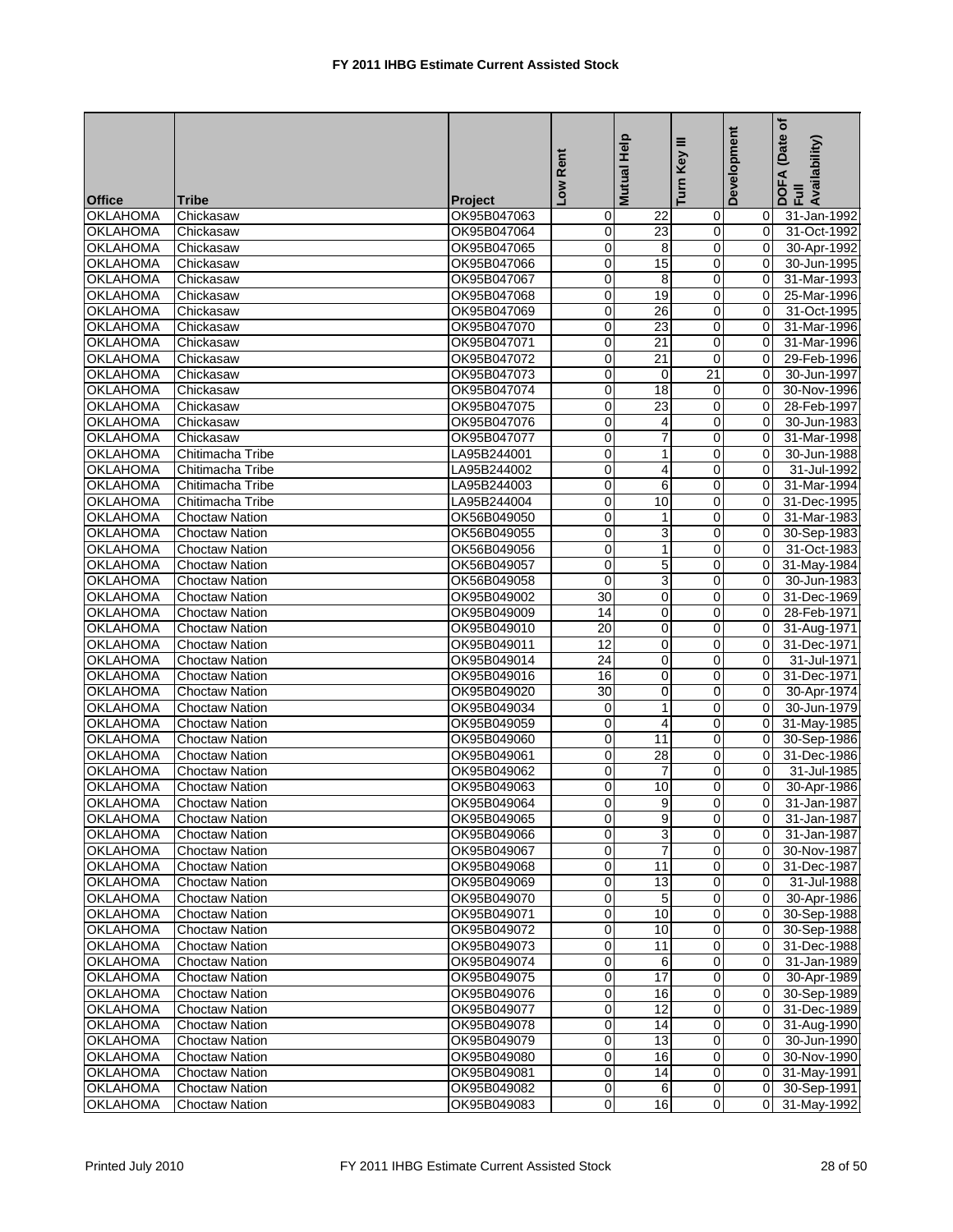|                 |                                   |                | Low Rent        | Mutual Help             | ≡<br>Turn Key  | Development    | Date of<br>DOFA (Date<br>Full<br>Availability) |
|-----------------|-----------------------------------|----------------|-----------------|-------------------------|----------------|----------------|------------------------------------------------|
| <b>Office</b>   | <b>Tribe</b>                      | <b>Project</b> |                 |                         |                |                |                                                |
| <b>OKLAHOMA</b> | <b>Choctaw Nation</b>             | OK95B049084    | 0               | 17                      | $\overline{0}$ | 0              | 31-Mar-1993                                    |
| <b>OKLAHOMA</b> | Choctaw Nation                    | OK95B049085    | 0               | $\overline{74}$         | $\overline{0}$ | $\mathbf 0$    | 30-Apr-1995                                    |
| <b>OKLAHOMA</b> | <b>Choctaw Nation</b>             | OK95B049086    | 0               | 42                      | 0              | $\mathbf 0$    | 31-Aug-1996                                    |
| <b>OKLAHOMA</b> | <b>Choctaw Nation</b>             | OK95B049087    | 0               | 39                      | 0              | 0              | 31-Mar-1997                                    |
| <b>OKLAHOMA</b> | Choctaw Nation                    | OK95B049088    | $\pmb{0}$       | 37                      | $\overline{0}$ | 0              | 31-Jul-1997                                    |
| <b>OKLAHOMA</b> | <b>Choctaw Nation</b>             | OK95B049089    | 0               | 20                      | 0              | $\mathbf 0$    | 30-Sep-1997                                    |
| <b>OKLAHOMA</b> | <b>Choctaw Nation</b>             | OK95B049090    | 0               | 43                      | $\overline{0}$ | $\Omega$       | 31-Mar-1998                                    |
| <b>OKLAHOMA</b> | Choctaw Nation                    | OK95B049091    | $\mathbf 0$     | 46                      | $\overline{0}$ | 0              | 28-Feb-1999                                    |
| <b>OKLAHOMA</b> | <b>Choctaw Nation</b>             | OK95B049092    | $\mathbf 0$     | 46                      | 0              | 0              | 28-Feb-1999                                    |
| <b>OKLAHOMA</b> | <b>Choctaw Nation</b>             | OK95B049093    | $\mathbf 0$     | 50                      | 0              | $\Omega$       | 31-Dec-1999                                    |
| <b>OKLAHOMA</b> | <b>Choctaw Nation</b>             | OK95B049094    | 0               | 49                      | 0              | $\Omega$       | 30-Apr-2000                                    |
| <b>OKLAHOMA</b> | Choctaw Nation                    | OK95B049095    | $\mathbf 0$     | 33                      | $\mathbf 0$    | 0              | 31-Aug-2000                                    |
| <b>OKLAHOMA</b> | Citizen Band Potawatomi Tribe     | OK95B091022    | $\overline{25}$ | $\mathbf 0$             | 0              | $\Omega$       | 31-Jul-1987                                    |
| <b>OKLAHOMA</b> | Comanche Tribe                    | OK95B110006    | 0               | 8                       | 0              | $\overline{0}$ | 30-Apr-1980                                    |
| <b>OKLAHOMA</b> | Comanche Tribe                    | OK95B110007    | $\pmb{0}$       | 12                      | 0              | 0              | 30-Nov-1982                                    |
| <b>OKLAHOMA</b> | Comanche Tribe                    | OK95B110008    | 0               | 5                       | 0              | $\Omega$       | 31-Jul-1983                                    |
| <b>OKLAHOMA</b> | Comanche Tribe                    | OK95B110009    | 0               | $\overline{\mathbf{4}}$ | $\overline{0}$ | $\Omega$       | 30-Jun-1982                                    |
| <b>OKLAHOMA</b> | Comanche Tribe                    | OK95B110011    | $\mathbf 0$     | 20                      | $\overline{0}$ | 0              | 30-Nov-1987                                    |
| <b>OKLAHOMA</b> | Comanche Tribe                    | OK95B110012    | 0               | 10                      | 0              | 0              | 30-Jun-1990                                    |
| <b>OKLAHOMA</b> | Comanche Tribe                    | OK95B110013    | $\mathbf 0$     | 9                       | 0              | $\Omega$       | 31-Jul-1991                                    |
| <b>OKLAHOMA</b> | Comanche Tribe                    | OK95B110014    | 55              | 0                       | 0              | $\Omega$       | 30-Apr-1997                                    |
| <b>OKLAHOMA</b> | Comanche Tribe                    | OK95B110015    | $\mathbf 0$     | 36                      | 0              | 0              | 31-Dec-1998                                    |
| <b>OKLAHOMA</b> | Comanche Tribe                    | OK95B110016    | $\mathbf 0$     | 44                      | 0              | 1              | 30-Sep-1998                                    |
| <b>OKLAHOMA</b> | Comanche Tribe                    | OK95B110017    | 45              | 0                       | 0              | 0              | 30-Jun-1999                                    |
| <b>OKLAHOMA</b> | Comanche Tribe                    | OK95B110018    | 40              | 0                       | $\overline{0}$ | 0              | 30-Jun-1999                                    |
| <b>OKLAHOMA</b> | Coushatta Tribe                   | LA95B260001    | $\mathbf 0$     | 16                      | 0              | $\Omega$       | 30-Jun-1995                                    |
| <b>OKLAHOMA</b> | Coushatta Tribe                   | LA95B260002    | $\mathbf 0$     | $\mathbf 0$             | $\overline{0}$ | 19             |                                                |
| <b>OKLAHOMA</b> | Delaware Nation of West Oklahoma  | OK95B170001    | 0               | 13                      | $\overline{0}$ | 0              | 09-Sep-2004                                    |
| <b>OKLAHOMA</b> | <b>Eastern Shawnee Tribe</b>      | OK95B167001    | 0               | 12                      | 0              | 0              | 30-Mar-2000                                    |
| <b>OKLAHOMA</b> | Fort Sill Apache Tribe            | OK95B159001    | $\mathbf 0$     | 15                      | 0              | $\Omega$       | 31-Aug-2000                                    |
| <b>OKLAHOMA</b> | Iowa Tribe of Kansas and Nebraska | KS95B067003    | 46              | 0                       | 0              | $\Omega$       | 31-Mar-1980                                    |
| <b>OKLAHOMA</b> | Iowa Tribe of Kansas and Nebraska | KS95B067005    | $\pmb{0}$       | 11                      | 0              | $\mathbf 0$    | 28-Feb-1986                                    |
| <b>OKLAHOMA</b> | Iowa Tribe of Kansas and Nebraska | KS95B067006    | 0               | 10                      | 0              | 0              | 29-Feb-2000                                    |
| <b>OKLAHOMA</b> | Iowa Tribe of Oklahoma            | OK95B161001    | 0               | 5                       | 0              | $\overline{0}$ | 15-Jul-1997                                    |
| <b>OKLAHOMA</b> | Kaw Tribe                         | OK95B145001    | $\mathbf 0$     | 17                      | $\overline{0}$ | 0              | 31-Aug-1985                                    |
| <b>OKLAHOMA</b> | <b>Kaw Tribe</b>                  | OK95B145002    | 0               | $\overline{13}$         | 0              | $\Omega$       | 30-Sep-1988                                    |
| <b>OKLAHOMA</b> | <b>Kaw Tribe</b>                  | OK95B145003    | 0               | 9                       | $\overline{0}$ | 0              | 30-Sep-1990                                    |
| <b>OKLAHOMA</b> | <b>Kaw Tribe</b>                  | OK95B145004    | $\overline{0}$  | 9                       | $\overline{0}$ | 0              | 29-Feb-1992                                    |
| <b>OKLAHOMA</b> | <b>Kaw Tribe</b>                  | OK95B145005    | $\mathbf 0$     | 8                       | $\overline{0}$ | 0              | 30-Jun-1993                                    |
| <b>OKLAHOMA</b> | Kaw Tribe                         | OK95B145006    | 0               | 18                      | $\overline{0}$ | 0              | 31-Mar-1995                                    |
| <b>OKLAHOMA</b> | <b>Kaw Tribe</b>                  | OK95B145007    | $\mathbf 0$     | 10                      | $\mathbf 0$    | 0              | 31-Mar-1999                                    |
| <b>OKLAHOMA</b> | Kickapoo Tribe                    | KS95B048003    | 46              | 0                       | $\mathbf 0$    | 0              | 30-Jun-1980                                    |
| <b>OKLAHOMA</b> | Kickapoo Tribe                    | KS95B048004    | $\overline{25}$ | $\mathbf 0$             | 0              | 0              | 30-Jun-1980                                    |
| <b>OKLAHOMA</b> | Kickapoo Tribe                    | KS95B048006    | 0               | 18                      | $\mathbf 0$    | 0              | 28-Feb-2000                                    |
| <b>OKLAHOMA</b> | Kickapoo Tribe of Oklahoma        | OK95B158001    | $\overline{9}$  | 0                       | $\mathbf 0$    | 6              | 01-Sep-2004                                    |
| <b>OKLAHOMA</b> | Kickapoo Tribe of Oklahoma        | OK95B158002    | 9               | $\mathbf 0$             | $\mathbf 0$    | 6              | 01-Sep-2004                                    |
| <b>OKLAHOMA</b> | Kiowa Tribe                       | OK56B098004    | 0               | $\overline{17}$         | $\mathbf 0$    | 0              | 31-Dec-1985                                    |
| <b>OKLAHOMA</b> | Kiowa Tribe                       | OK95B098002    | $\overline{0}$  | 4                       | $\overline{0}$ | $\overline{0}$ | 31-Jul-1983                                    |
|                 |                                   |                |                 |                         |                |                |                                                |
| <b>OKLAHOMA</b> | Kiowa Tribe                       | OK95B098006    | $\pmb{0}$       | 13                      | $\mathbf 0$    | 0              | 30-Sep-1987                                    |
| <b>OKLAHOMA</b> | Kiowa Tribe                       | OK95B098007    | 0               | 13                      | $\mathbf 0$    | $\overline{0}$ | 31-Jul-1991                                    |
| <b>OKLAHOMA</b> | Kiowa Tribe                       | OK95B098008    | $\mathbf 0$     | 16                      | $\overline{0}$ | 0              | 31-Jul-1991                                    |
| <b>OKLAHOMA</b> | Kiowa Tribe                       | OK95B098009    | $\overline{0}$  | 8                       | $\mathbf 0$    | $\mathbf 0$    | 30-Apr-1994                                    |
| <b>OKLAHOMA</b> | Kiowa Tribe                       | OK95B098010    | 0               | 8                       | 0              | 0              | 26-Feb-1993                                    |
| <b>OKLAHOMA</b> | Kiowa Tribe                       | OK95B098011    | $\mathbf 0$     | 13                      | $\mathbf 0$    | $\mathbf 0$    | 30-Sep-1996                                    |
| <b>OKLAHOMA</b> | Kiowa Tribe                       | OK95B098012    | 21              | 0                       | $\overline{0}$ | 0              | 30-Apr-1997                                    |
| <b>OKLAHOMA</b> | Modoc Tribe                       | OK95B165001    | 15              | $\mathbf 0$             | $\overline{0}$ | 0              | 30-Sep-1998                                    |
| <b>OKLAHOMA</b> | Muscogee (Creek) Nation           | OK56B051031    | $\mathbf 0$     | $\mathbf{1}$            | $\overline{0}$ | $\overline{0}$ | 31-Mar-1981                                    |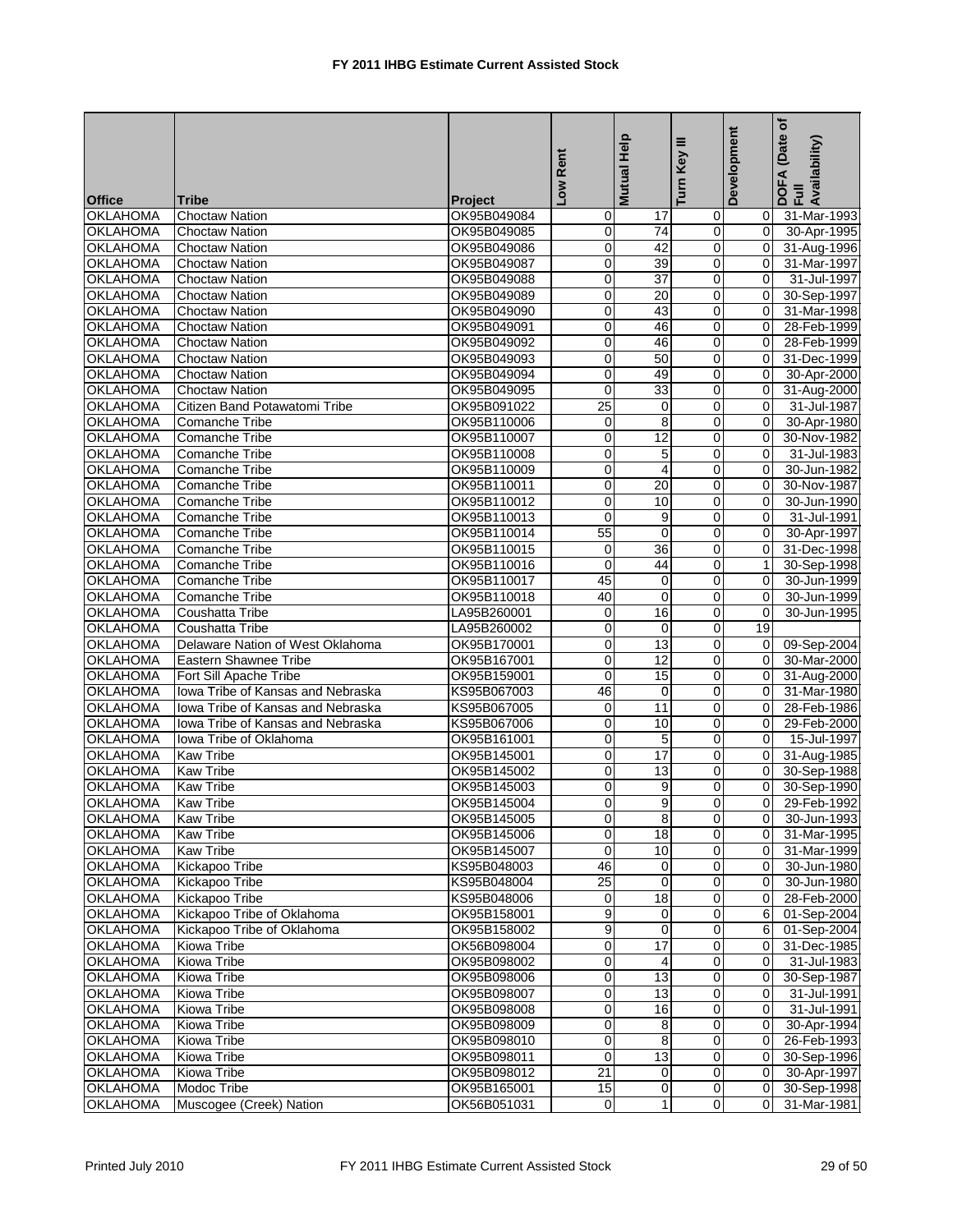| <b>Office</b>   | <b>Tribe</b>            | <b>Project</b> | Low Rent            | <b>Mutual Help</b> | Turn Key III   | Development    | ð<br>(Date<br>DOFA (Date<br>Full<br>Availability) |
|-----------------|-------------------------|----------------|---------------------|--------------------|----------------|----------------|---------------------------------------------------|
| <b>OKLAHOMA</b> | Muscogee (Creek) Nation | OK56B051032    | 0                   | 4                  | $\mathbf 0$    | 0              | 31-Jan-1981                                       |
| <b>OKLAHOMA</b> | Muscogee (Creek) Nation | OK56B051035    | 0                   | $\overline{2}$     | $\overline{0}$ | $\overline{0}$ | 30-Sep-1981                                       |
| <b>OKLAHOMA</b> | Muscogee (Creek) Nation | OK56B051037    | $\overline{0}$      | $\overline{1}$     | $\mathbf 0$    | $\overline{0}$ | 30-Jun-1982                                       |
| <b>OKLAHOMA</b> | Muscogee (Creek) Nation | OK95B051001    | 20                  | 0                  | $\mathbf 0$    | $\overline{0}$ | 30-May-1969                                       |
| <b>OKLAHOMA</b> | Muscogee (Creek) Nation | OK95B051006    | 28                  | 0                  | $\mathbf 0$    | $\overline{0}$ | 30-Jun-1971                                       |
| <b>OKLAHOMA</b> | Muscogee (Creek) Nation | OK95B051007    | 30                  | $\overline{0}$     | $\pmb{0}$      | $\overline{0}$ | 30-Apr-1973                                       |
| <b>OKLAHOMA</b> | Muscogee (Creek) Nation | OK95B051008    | 70                  | $\mathbf 0$        | $\overline{0}$ | $\overline{0}$ | 30-Apr-1973                                       |
| <b>OKLAHOMA</b> | Muscogee (Creek) Nation | OK95B051012    | $\overline{70}$     | $\mathbf 0$        | $\mathbf 0$    | $\overline{0}$ | 31-Jul-1974                                       |
| <b>OKLAHOMA</b> | Muscogee (Creek) Nation | OK95B051017    | 0                   | $\mathbf 1$        | $\pmb{0}$      | $\overline{0}$ | 31-Aug-1978                                       |
| <b>OKLAHOMA</b> | Muscogee (Creek) Nation | OK95B051018    | 0                   | $\mathbf{1}$       | $\mathbf 0$    | $\overline{0}$ | 31-Oct-1977                                       |
| <b>OKLAHOMA</b> | Muscogee (Creek) Nation | OK95B051019    | 50                  | 0                  | $\mathbf 0$    | $\overline{0}$ | 31-Jan-1980                                       |
| <b>OKLAHOMA</b> | Muscogee (Creek) Nation | OK95B051020    | 0                   | 3                  | $\mathbf 0$    | $\overline{0}$ | 31-Jan-1980                                       |
| <b>OKLAHOMA</b> | Muscogee (Creek) Nation | OK95B051021    | 0                   | 4                  | $\mathbf 0$    | $\overline{0}$ | 31-Oct-1979                                       |
| <b>OKLAHOMA</b> | Muscogee (Creek) Nation | OK95B051022    | 0                   | 13                 | $\mathbf 0$    | 0              | 29-Feb-1980                                       |
| <b>OKLAHOMA</b> | Muscogee (Creek) Nation | OK95B051023    | 50                  | 0                  | $\mathbf 0$    | $\overline{0}$ | 30-Jun-1980                                       |
| <b>OKLAHOMA</b> | Muscogee (Creek) Nation | OK95B051024    | 0                   | $\mathbf 1$        | $\pmb{0}$      | $\overline{0}$ | 31-Jul-1980                                       |
| <b>OKLAHOMA</b> | Muscogee (Creek) Nation | OK95B051025    | 0                   | $\overline{2}$     | $\mathbf 0$    | $\overline{0}$ | 30-Nov-1980                                       |
| <b>OKLAHOMA</b> | Muscogee (Creek) Nation | OK95B051026    | 0                   | $\overline{2}$     | $\mathbf 0$    | 0              | 31-Oct-1980                                       |
| <b>OKLAHOMA</b> | Muscogee (Creek) Nation | OK95B051041    | 0                   | $\overline{2}$     | $\pmb{0}$      | $\overline{0}$ | 31-Dec-1984                                       |
| <b>OKLAHOMA</b> | Muscogee (Creek) Nation | OK95B051042    | 0                   | 3                  | $\mathbf 0$    | $\overline{0}$ | 31-Jan-1985                                       |
| <b>OKLAHOMA</b> | Muscogee (Creek) Nation | OK95B051043    | 0                   | 1                  | $\mathbf 0$    | $\overline{0}$ | 30-Sep-1985                                       |
| OKLAHOMA        | Muscogee (Creek) Nation | OK95B051044    | 0                   | $\overline{2}$     | $\mathbf 0$    | $\overline{0}$ | 30-Sep-1985                                       |
| <b>OKLAHOMA</b> | Muscogee (Creek) Nation | OK95B051045    | 0                   | $\overline{4}$     | $\mathbf 0$    | $\overline{0}$ | 30-Jun-1986                                       |
| <b>OKLAHOMA</b> | Muscogee (Creek) Nation | OK95B051046    | 0                   | $\overline{7}$     | $\mathbf 0$    | 0              | 30-Sep-1986                                       |
| <b>OKLAHOMA</b> | Muscogee (Creek) Nation | OK95B051047    | 0                   | 13                 | $\mathbf 0$    | $\overline{0}$ | 31-Aug-1987                                       |
| <b>OKLAHOMA</b> | Muscogee (Creek) Nation | OK95B051048    | 0                   | 10                 | $\pmb{0}$      | $\overline{0}$ | 31-Aug-1987                                       |
| <b>OKLAHOMA</b> | Muscogee (Creek) Nation | OK95B051049    | 0                   | 9                  | $\overline{0}$ | $\overline{0}$ | 31-Jan-1988                                       |
| <b>OKLAHOMA</b> | Muscogee (Creek) Nation | OK95B051050    | 0                   | 19                 | $\mathbf 0$    | 0              | 31-Mar-1988                                       |
| OKLAHOMA        | Muscogee (Creek) Nation | OK95B051051    | 0                   | 9                  | $\pmb{0}$      | 0              | 31-Dec-1987                                       |
| <b>OKLAHOMA</b> | Muscogee (Creek) Nation | OK95B051052    | 0                   | 12                 | $\mathbf 0$    | $\overline{0}$ | 31-Aug-1988                                       |
| <b>OKLAHOMA</b> | Muscogee (Creek) Nation | OK95B051053    | 0                   | 20                 | $\mathbf 0$    | $\overline{0}$ | 31-Jul-1989                                       |
| <b>OKLAHOMA</b> | Muscogee (Creek) Nation | OK95B051054    | 0                   | 19                 | $\overline{0}$ | $\overline{0}$ | 31-Jul-1989                                       |
| <b>OKLAHOMA</b> | Muscogee (Creek) Nation | OK95B051055    | 0                   | 8                  | $\overline{0}$ | $\overline{0}$ | 31-Jan-1989                                       |
| <b>OKLAHOMA</b> | Muscogee (Creek) Nation | OK95B051056    | 0                   | $\overline{2}$     | $\mathbf 0$    | 0              | 31-Jan-1986                                       |
| <b>OKLAHOMA</b> | Muscogee (Creek) Nation | OK95B051057    | 0                   | 6                  | $\mathbf 0$    | $\overline{0}$ | 30-Sep-1986                                       |
| <b>OKLAHOMA</b> | Muscogee (Creek) Nation | OK95B051058    | $\mathsf{O}\xspace$ | 11                 | $\pmb{0}$      | $\pmb{0}$      | 31-Mar-1991                                       |
| <b>OKLAHOMA</b> | Muscogee (Creek) Nation | OK95B051059    | 0                   | 9                  | $\overline{0}$ | 0              | 30-Sep-1989                                       |
| <b>OKLAHOMA</b> | Muscogee (Creek) Nation | OK95B051060    | $\overline{0}$      | $\overline{4}$     | $\overline{0}$ | $\overline{0}$ | 30-Oct-1989                                       |
| <b>OKLAHOMA</b> | Muscogee (Creek) Nation | OK95B051061    | 0                   | 10                 | $\pmb{0}$      | 0              | 31-Oct-1991                                       |
| <b>OKLAHOMA</b> | Muscogee (Creek) Nation | OK95B051062    | 0                   | 17                 | $\pmb{0}$      | $\overline{0}$ | 30-Nov-1993                                       |
| <b>OKLAHOMA</b> | Muscogee (Creek) Nation | OK95B051063    | 0                   | 11                 | $\mathbf 0$    | $\overline{0}$ | 31-Aug-1993                                       |
| <b>OKLAHOMA</b> | Muscogee (Creek) Nation | OK95B051064    | 0                   | $\overline{7}$     | $\overline{0}$ | $\overline{0}$ | 31-Jan-1991                                       |
| <b>OKLAHOMA</b> | Muscogee (Creek) Nation | OK95B051065    | 0                   | $\overline{12}$    | $\mathbf 0$    | 0              | 30-Jun-1994                                       |
| <b>OKLAHOMA</b> | Muscogee (Creek) Nation | OK95B051066    | 0                   | 37                 | $\mathbf 0$    | 0              | 30-Jun-1995                                       |
| <b>OKLAHOMA</b> | Muscogee (Creek) Nation | OK95B051067    | 0                   | 45                 | $\pmb{0}$      | $\overline{0}$ | 31-Jul-1996                                       |
| <b>OKLAHOMA</b> | Muscogee (Creek) Nation | OK95B051068    | $\overline{0}$      | 41                 | $\pmb{0}$      | $\overline{0}$ | 30-Sep-1997                                       |
| <b>OKLAHOMA</b> | Muscogee (Creek) Nation | OK95B051069    | 0                   | 18                 | $\mathbf 0$    | $\overline{0}$ | 31-Aug-1996                                       |
| <b>OKLAHOMA</b> | Muscogee (Creek) Nation | OK95B051070    | 0                   | 9                  | $\mathbf 0$    | 0              | 30-Sep-1999                                       |
| <b>OKLAHOMA</b> | Osage Tribe             | OK56B127006    | $\overline{0}$      | $\overline{5}$     | $\pmb{0}$      | $\overline{0}$ | 31-Mar-1984                                       |
| <b>OKLAHOMA</b> | <b>Osage Tribe</b>      | OK95B127003    | 0                   | $\overline{2}$     | $\mathbf 0$    | $\overline{0}$ | 31-Mar-1982                                       |
| <b>OKLAHOMA</b> | Osage Tribe             | OK95B127004    | 0                   | $\overline{24}$    | $\pmb{0}$      | 0              | 30-Jun-1982                                       |
| OKLAHOMA        | Osage Tribe             | OK95B127007    | 0                   | $\sqrt{5}$         | $\pmb{0}$      | $\overline{0}$ | 30-Sep-1985                                       |
| <b>OKLAHOMA</b> | <b>Osage Tribe</b>      | OK95B127008    | 0                   | $\overline{17}$    | $\mathbf 0$    | 0              | 31-Dec-1986                                       |
| <b>OKLAHOMA</b> | Osage Tribe             | OK95B127009    | 0                   | 9                  | $\mathbf 0$    | 0              | 30-Sep-1987                                       |
| <b>OKLAHOMA</b> | Osage Tribe             | OK95B127010    | 0                   | 27                 | $\mathbf 0$    | $\overline{0}$ | 30-Apr-1989                                       |
| <b>OKLAHOMA</b> | Osage Tribe             | OK95B127011    | 0                   | 20                 | $\overline{0}$ | $\overline{0}$ | 31-Jul-1989                                       |
| <b>OKLAHOMA</b> | <b>Osage Tribe</b>      | OK95B127012    | 0                   | $\overline{7}$     | $\overline{0}$ | $\overline{0}$ | 31-May-1989                                       |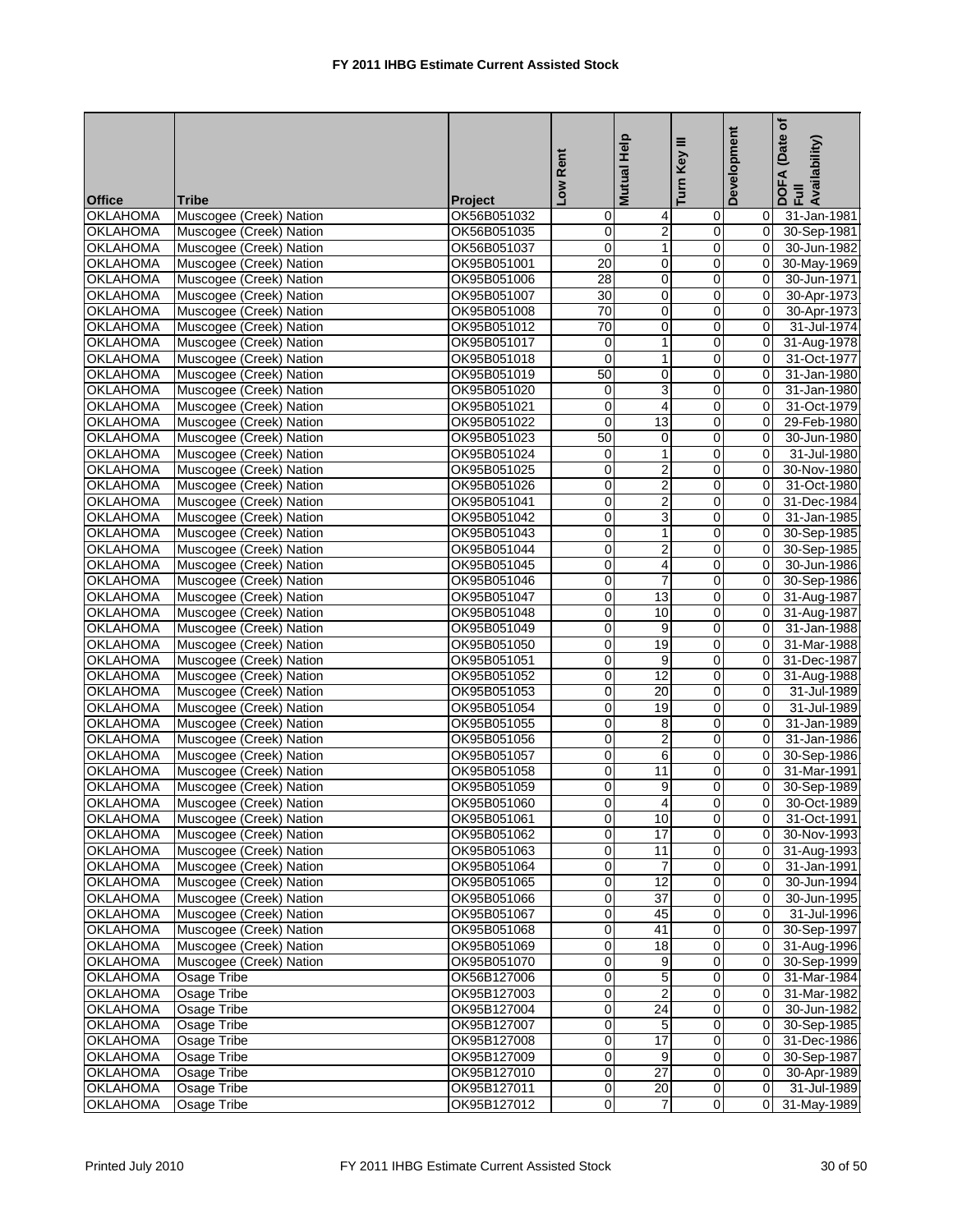| <b>Office</b>   | Tribe                          | Project     | Low Rent        | <b>Mutual Help</b> | Ξ<br>Turn Key    | Development    | ð<br>(Date<br>DOFA (Date<br>Full<br>Availability) |
|-----------------|--------------------------------|-------------|-----------------|--------------------|------------------|----------------|---------------------------------------------------|
| <b>OKLAHOMA</b> | Osage Tribe                    | OK95B127013 | 0               | $\overline{c}$     | $\mathbf 0$      | $\overline{0}$ | 31-Jul-1992                                       |
| <b>OKLAHOMA</b> | Osage Tribe                    | OK95B127014 | 0               | 6                  | $\overline{0}$   | 0              | 31-Mar-1994                                       |
| <b>OKLAHOMA</b> | Osage Tribe                    | OK95B127015 | $\overline{0}$  | $\overline{5}$     | $\mathbf 0$      | 0              | 30-Jun-1995                                       |
| <b>OKLAHOMA</b> | Osage Tribe                    | OK95B127016 | $\overline{0}$  | 4                  | $\mathbf 0$      | 0              | 31-Dec-1993                                       |
| <b>OKLAHOMA</b> | Osage Tribe                    | OK95B127017 | 0               | 9                  | $\pmb{0}$        | 0              | 30-Jun-1999                                       |
| <b>OKLAHOMA</b> | Otoe-Missouria Tribe           | OK95B114002 | 49              | $\mathbf 0$        | $\mathbf 0$      | $\mathbf 0$    | 30-Apr-1981                                       |
| <b>OKLAHOMA</b> | Pawnee Tribe                   | OK56B094004 | 25              | 0                  | $\mathbf 0$      | 0              | 30-Jun-1982                                       |
| <b>OKLAHOMA</b> | Pawnee Tribe                   | OK95B094008 | 0               | 3                  | $\mathbf 0$      | 0              | 31-Jul-1995                                       |
| <b>OKLAHOMA</b> | Pawnee Tribe                   | OK95B094009 | 0               | $\overline{5}$     | $\pmb{0}$        | 0              | 31-Mar-1996                                       |
| <b>OKLAHOMA</b> | Peoria Tribe                   | OK56B143004 | $\overline{0}$  | $\overline{7}$     | $\pmb{0}$        | 0              | 31-Mar-1984                                       |
| <b>OKLAHOMA</b> | Peoria Tribe                   | OK95B143001 | 123             | $\mathbf 0$        | 0                | 0              | 29-Feb-1980                                       |
| <b>OKLAHOMA</b> | Peoria Tribe                   | OK95B143002 | 0               | $\overline{22}$    | $\mathbf 0$      | 0              | 28-Feb-1981                                       |
| <b>OKLAHOMA</b> | Peoria Tribe                   | OK95B143003 | 0               | 3                  | $\mathbf 0$      | $\overline{0}$ | 30-Nov-1982                                       |
| <b>OKLAHOMA</b> | Peoria Tribe                   | OK95B143005 | 0               | 8                  | $\mathbf 0$      | 0              | 30-Apr-1986                                       |
| <b>OKLAHOMA</b> | Peoria Tribe                   | OK95B143006 | 0               | $\overline{7}$     | $\pmb{0}$        | $\overline{0}$ | 30-Jun-1987                                       |
| <b>OKLAHOMA</b> | Peoria Tribe                   | OK95B143007 | 0               | 10                 | $\boldsymbol{0}$ | $\overline{0}$ | 30-Sep-1987                                       |
| <b>OKLAHOMA</b> | Peoria Tribe                   | OK95B143008 | 0               | 12                 | $\mathbf 0$      | 0              | 31-Mar-1989                                       |
| <b>OKLAHOMA</b> | Peoria Tribe                   | OK95B143009 | 0               | 11                 | $\mathbf 0$      | 0              | 30-Apr-1990                                       |
| <b>OKLAHOMA</b> | Peoria Tribe                   | OK95B143010 | 0               | 13                 | $\mathbf 0$      | 0              | 29-Feb-1992                                       |
| <b>OKLAHOMA</b> | Peoria Tribe                   |             | 0               |                    |                  | $\overline{0}$ |                                                   |
|                 |                                | OK95B143011 |                 | $\overline{7}$     | $\pmb{0}$        |                | 30-Apr-1990                                       |
| <b>OKLAHOMA</b> | Peoria Tribe                   | OK95B143012 | 0               | 16                 | 0                | 0              | 31-Jul-1993                                       |
| <b>OKLAHOMA</b> | Peoria Tribe                   | OK95B143013 | 0               | 4                  | $\pmb{0}$        | 0              | 31-Mar-1994                                       |
| <b>OKLAHOMA</b> | Peoria Tribe                   | OK95B143014 | $\overline{0}$  | 8                  | $\mathbf 0$      | 0              | 30-Jun-1995                                       |
| <b>OKLAHOMA</b> | Peoria Tribe                   | OK95B143015 | 0               | 16                 | $\mathbf 0$      | 0              | 28-Feb-1996                                       |
| <b>OKLAHOMA</b> | Peoria Tribe                   | OK95B143016 | 0               | 17                 | $\pmb{0}$        | 0              | 30-Sep-1998                                       |
| <b>OKLAHOMA</b> | Peoria Tribe                   | OK95B143016 | $\mathbf 0$     | $\overline{2}$     | $\mathbf 0$      | $\overline{0}$ | 28-Feb-1999                                       |
| <b>OKLAHOMA</b> | Ponca Tribe                    | OK95B054002 | 10              | $\mathbf 0$        | $\mathbf 0$      | 0              | 30-Sep-1971                                       |
| <b>OKLAHOMA</b> | Ponca Tribe                    | OK95B054005 | $\overline{25}$ | $\mathbf 0$        | $\mathbf 0$      | $\overline{0}$ | 31-Jul-1974                                       |
| <b>OKLAHOMA</b> | Ponca Tribe                    | OK95B054007 | 0               | 15                 | $\boldsymbol{0}$ | 0              | 30-Apr-1990                                       |
| <b>OKLAHOMA</b> | Prairie Band of Potawatomi     | KS95B084003 | 13              | 0                  | $\mathbf 0$      | 0              | 31-Aug-1984                                       |
| <b>OKLAHOMA</b> | Sac and Fox of Missouri        | KS16B151001 | 19              | $\mathbf 0$        | 0                | 0              | 30-Jun-1986                                       |
| <b>OKLAHOMA</b> | Sac and Fox of Missouri        | KS16B151002 | 0               | $\overline{19}$    | $\mathbf 0$      | 0              | 28-Feb-1990                                       |
| <b>OKLAHOMA</b> | Sac and Fox of Missouri        | KS95B151003 | 0               | 8                  | $\mathbf 0$      | $\overline{0}$ | 31-Jul-1999                                       |
| <b>OKLAHOMA</b> | Sac and Fox of Missouri        | KS95B151004 | 10              | 0                  | $\mathbf 0$      |                | 31-Jan-2007                                       |
| OKLAHOMA        | Sac and Fox Tribe              | OK95B090002 | $\overline{20}$ | $\mathbf 0$        | $\mathbf 0$      | 0              | 31-Jul-1975                                       |
| <b>OKLAHOMA</b> | Sac and Fox Tribe              | OK95B090011 | $\overline{24}$ | $\Omega$           | $\mathbf 0$      | $\Omega$       | 31-Jul-1979                                       |
| <b>OKLAHOMA</b> | Sac and Fox Tribe              | OK95B090013 | 0               | 17                 | $\mathbf 0$      | 0              | 31-Aug-1986                                       |
| <b>OKLAHOMA</b> | Sac and Fox Tribe              | OK95B090014 | Ō               | 6                  | $\overline{0}$   | $\overline{0}$ | 31-Aug-1986                                       |
| <b>OKLAHOMA</b> | Sac and Fox Tribe              | OK95B090015 | 0               | 16                 | $\overline{0}$   | 0              | 30-Sep-1988                                       |
| <b>OKLAHOMA</b> | Sac and Fox Tribe              | OK95B090017 | 0               | 18                 | $\mathbf 0$      | $\overline{0}$ | 31-Jul-1990                                       |
| <b>OKLAHOMA</b> | Sac and Fox Tribe              | OK95B090018 | 0               | 4                  | $\mathbf 0$      | $\overline{0}$ | 29-Feb-1992                                       |
| <b>OKLAHOMA</b> | Sac and Fox Tribe              | OK95B090019 | 0               | $\overline{5}$     | $\mathbf 0$      | $\overline{0}$ | 31-Dec-1991                                       |
| <b>OKLAHOMA</b> | Sac and Fox Tribe              | OK95B090020 | 0               | $\overline{9}$     | $\mathbf 0$      | $\overline{0}$ | 30-Sep-1993                                       |
| <b>OKLAHOMA</b> | Sac and Fox Tribe              | OK95B090021 | 0               | 9                  | $\mathbf 0$      | 0              | 31-Jan-1995                                       |
| <b>OKLAHOMA</b> | Sac and Fox Tribe              | OK95B090022 | $\overline{30}$ | $\mathbf 0$        | $\overline{0}$   | $\overline{0}$ | 31-Dec-1997                                       |
| <b>OKLAHOMA</b> | Seminole Nation                | OK95B093005 | $\overline{25}$ | 0                  | $\mathbf 0$      | 0              | 31-May-1981                                       |
| <b>OKLAHOMA</b> | Seminole Nation                | OK95B093006 | 0               | 5                  | $\mathbf 0$      | $\overline{0}$ | 30-Sep-1982                                       |
| <b>OKLAHOMA</b> | Seminole Nation                | OK95B093007 | 0               | 4                  | $\mathbf 0$      | $\overline{0}$ | 30-Sep-1984                                       |
| <b>OKLAHOMA</b> | Seminole Nation                | OK95B093008 | 0               | 17                 | $\mathbf 0$      | 0              | 28-Feb-1994                                       |
| <b>OKLAHOMA</b> | Seminole Nation                | OK95B093009 | 0               | 10                 | $\mathbf 0$      | $\overline{0}$ | 31-Oct-1992                                       |
| <b>OKLAHOMA</b> | Seminole Nation                | OK95B093010 | 0               | 22                 | 0                | 0              | 31-Mar-1996                                       |
| <b>OKLAHOMA</b> | Seminole Nation                | OK95B093011 | 8               | $\mathbf 0$        | $\pmb{0}$        | $\overline{0}$ | 31-Oct-1997                                       |
| <b>OKLAHOMA</b> | <b>Seminole Nation</b>         | OK95B093013 | 0               | 3                  | $\mathbf 0$      | $\overline{0}$ | 30-Dec-1998                                       |
| <b>OKLAHOMA</b> | Texas Band of Kickapoo Indians | TX95B558001 | $\overline{20}$ | 0                  | $\mathbf 0$      | 0              | 31-Dec-1995                                       |
| <b>OKLAHOMA</b> | Tonkawa Tribe                  | OK56B141002 | $\mathbf 0$     | 10                 | $\overline{0}$   | $\overline{0}$ | 29-Feb-1984                                       |
| <b>OKLAHOMA</b> | Tonkawa Tribe                  | OK95B141001 | 50              | $\mathbf 0$        | $\mathbf 0$      | 0              | 31-Mar-1980                                       |
| <b>OKLAHOMA</b> | Tonkawa Tribe                  | OK95B141003 | $\overline{0}$  | 10                 | $\overline{0}$   | $\overline{0}$ | 31-Mar-1987                                       |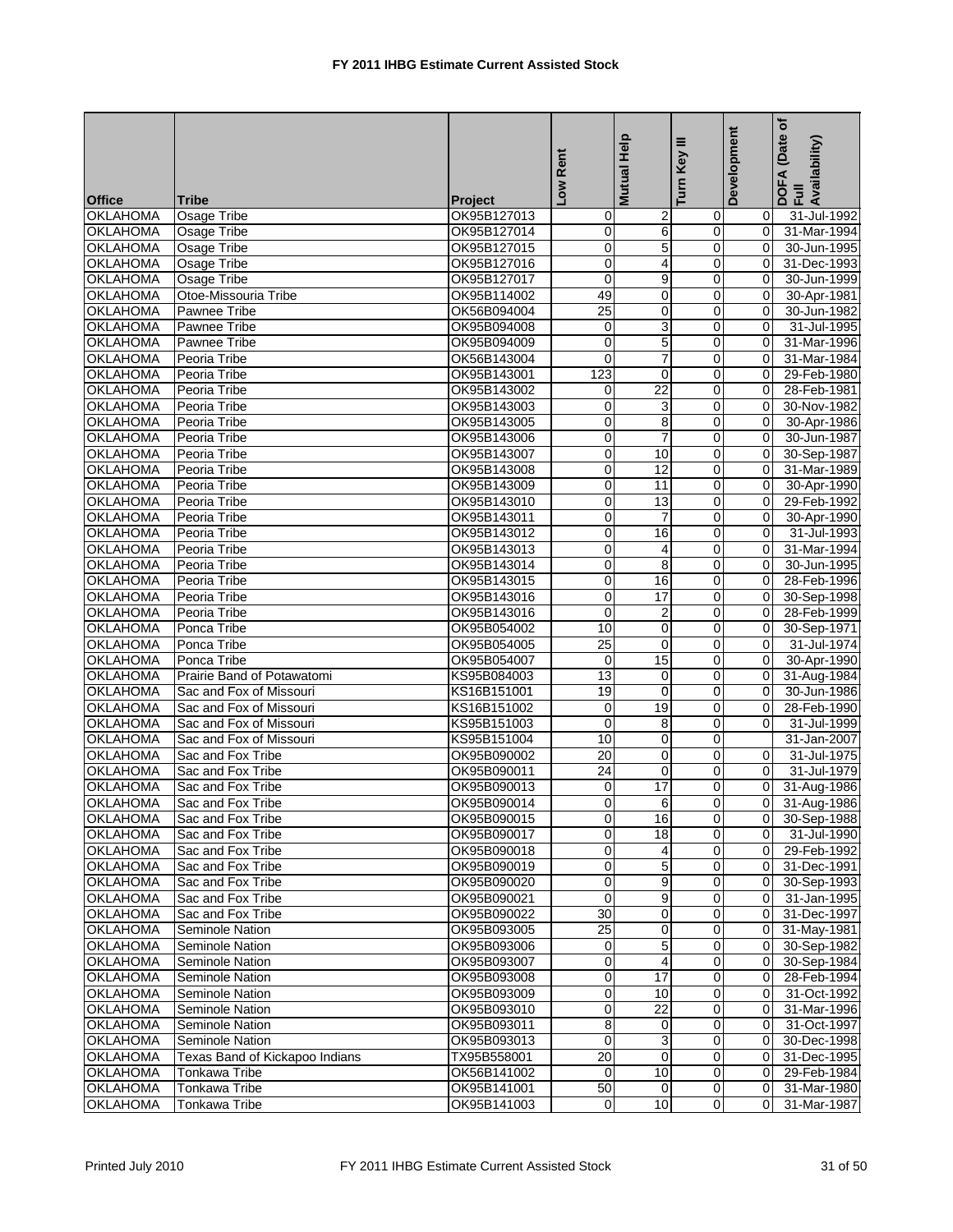| <b>Office</b>   | <b>Tribe</b>           | <b>Project</b> | Rent<br>ō | Help<br><u>nai</u><br>Σ | δ  | velopr | ailability)<br>ದ<br>$\mathbf{P}$<br>$\circ$<br>$\Box$ $\Box$ $\triangle$ |
|-----------------|------------------------|----------------|-----------|-------------------------|----|--------|--------------------------------------------------------------------------|
| <b>OKLAHOMA</b> | Tonkawa Tribe          | OK95B141004    | 0         | 12                      |    |        | 30-Jul-2002                                                              |
| <b>OKLAHOMA</b> | Wichita Tribe          | OK95B157001    | 0         | 19                      |    |        | 30-Jun-1997                                                              |
| <b>OKLAHOMA</b> | Wichita Tribe          | OK95B157002    | 0         | 40                      |    |        | 30-Jul-1998                                                              |
| <b>OKLAHOMA</b> | Wichita Tribe          | OK95B157003    | 40        | 0                       |    |        | 31-Mar-1998                                                              |
| <b>OKLAHOMA</b> | <b>Wyandotte Tribe</b> | OK95B162001    | 0         | 15                      |    |        | 31-Jul-2000                                                              |
| <b>OKLAHOMA</b> | <b>TOTAL</b>           |                | 3,259     | 4,490                   | 21 | 41     |                                                                          |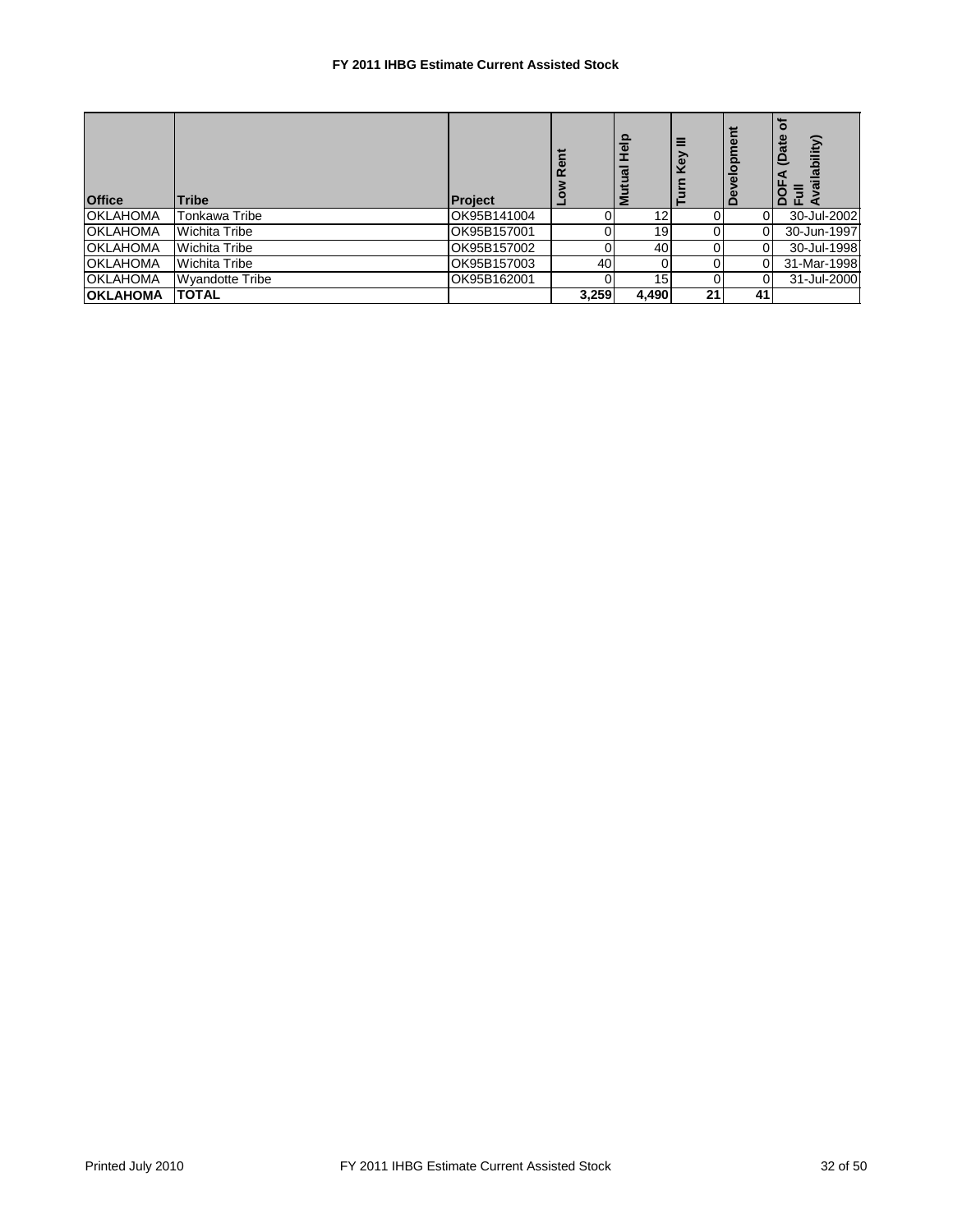|                                  |                                        |                            | Low Rent         | Mutual Help       | ≡<br>Turn Key           | Development                | (Date of<br>DOFA (Date<br>Full<br>Availability) |
|----------------------------------|----------------------------------------|----------------------------|------------------|-------------------|-------------------------|----------------------------|-------------------------------------------------|
|                                  |                                        |                            |                  |                   |                         |                            |                                                 |
| <b>Office</b>                    | <b>Tribe</b>                           | <b>Project</b>             |                  |                   |                         |                            |                                                 |
| <b>PHOENIX</b>                   | Acoma Pueblo                           | NM99B079001                | 0                | 1                 | 0                       | 0                          | 31-May-1973                                     |
| <b>PHOENIX</b><br><b>PHOENIX</b> | Acoma Pueblo<br>Acoma Pueblo           | NM99B079003                | 0<br>$\mathbf 0$ | $\mathbf{1}$<br>1 | 0<br>0                  | $\mathbf 0$<br>$\mathbf 0$ | 30-Sep-1980                                     |
| <b>PHOENIX</b>                   | Acoma Pueblo                           | NM99B079004<br>NM99B079006 | $\mathbf 0$      | $\mathbf{1}$      | $\mathbf 0$             | 0                          | 29-Feb-1984                                     |
| <b>PHOENIX</b>                   | Acoma Pueblo                           |                            | $\overline{0}$   | 29                | 0                       | $\mathbf 0$                | 29-Feb-1984                                     |
| <b>PHOENIX</b>                   | Acoma Pueblo                           | NM99B079007<br>NM99B079008 | 14               | $\mathbf 0$       | 0                       | 0                          | 31-Oct-1999<br>30-Apr-2002                      |
| <b>PHOENIX</b>                   | Acoma Pueblo                           | NM99B079009                | 1                | 0                 | 0                       | 0                          | 30-Nov-2002                                     |
| <b>PHOENIX</b>                   | Acoma Pueblo                           | NM99B079010                | 0                | 3                 | 0                       | $\mathbf 0$                | 30-Apr-2002                                     |
| <b>PHOENIX</b>                   | Acoma Pueblo                           | NM99B079011                | 0                | $\overline{4}$    | 0                       | 0                          | 30-Apr-2002                                     |
| <b>PHOENIX</b>                   | Acoma Pueblo                           | NM99B079012                | $\mathbf 0$      | $\overline{20}$   | $\mathbf 0$             | $\Omega$                   | 30-Apr-2002                                     |
| <b>PHOENIX</b>                   | Acoma Pueblo                           | NM99B079013                | 20               | 0                 | $\mathbf 0$             | 0                          | 30-Apr-2002                                     |
| <b>PHOENIX</b>                   | Ak-Chin                                | AZ99B042001                | 19               | 0                 | 0                       | 0                          | 29-Feb-1992                                     |
| <b>PHOENIX</b>                   | Ak-Chin                                | AZ99B042002                | 12               | $\mathbf 0$       | 0                       | $\Omega$                   | 30-Jun-1992                                     |
| <b>PHOENIX</b>                   | Berry Creek Rancheria                  | CA99B130017                | 15               | $\mathbf 0$       | 0                       | 0                          | 31-Oct-1992                                     |
| <b>PHOENIX</b>                   | Berry Creek Rancheria                  | CA99B130018                | 0                | $\overline{3}$    | $\mathbf 0$             | $\mathbf 0$                | 31-Oct-1992                                     |
| <b>PHOENIX</b>                   | Berry Creek Rancheria                  | CA99B130021                | $\mathbf 0$      | 3                 | 0                       | 0                          | 31-Dec-1995                                     |
| <b>PHOENIX</b>                   | <b>Berry Creek Rancheria</b>           | CA99B130023                | 8                | 0                 | 0                       | 0                          | 31-Dec-1995                                     |
| <b>PHOENIX</b>                   | <b>Big Pine Band</b>                   | CA99B098004                | 4                | 0                 | 0                       | 0                          | 31-Mar-1982                                     |
| <b>PHOENIX</b>                   | <b>Big Pine Band</b>                   | CA99B098005                | 4                | $\mathbf 0$       | 0                       | 0                          | 31-Mar-1979                                     |
| <b>PHOENIX</b>                   | <b>Big Pine Band</b>                   | CA99B098008                | $\overline{2}$   | 0                 | $\mathbf 0$             | $\Omega$                   | 29-Feb-1984                                     |
| <b>PHOENIX</b>                   | <b>Big Pine Band</b>                   | CA99B098010                | $\overline{2}$   | 0                 | 0                       | $\Omega$                   | 30-Nov-1987                                     |
| <b>PHOENIX</b>                   | <b>Big Pine Band</b>                   | CA99B098013                | $\pmb{0}$        | $\mathbf{1}$      | 0                       | 0                          | 30-Apr-1993                                     |
| <b>PHOENIX</b>                   | <b>Big Pine Band</b>                   | CA99B098014                | $\mathbf 0$      | $\overline{12}$   | 0                       | 0                          | 31-May-2001                                     |
| <b>PHOENIX</b>                   | <b>Bridgeport Paiute Indian Colony</b> | CA99B098006                | 21               | $\mathbf 0$       | $\mathbf 0$             | 0                          | 31-Oct-1980                                     |
| <b>PHOENIX</b>                   | Cahuilla Band                          | CA99B080052                | $\mathbf 0$      | 11                | $\mathbf 0$             | 0                          | 31-Dec-1993                                     |
| <b>PHOENIX</b>                   | Campo Band                             | CA99B150001                | 15               | 0                 | 0                       | 0                          | 30-Sep-1991                                     |
| <b>PHOENIX</b>                   | Campo Band                             | CA99B150003                | 18               | 0                 | 0                       | $\Omega$                   | 01-Apr-1998                                     |
| <b>PHOENIX</b>                   | Campo Band                             | CA99B150004                | 0                | 9                 | 0                       | $\mathbf 0$                | 01-Apr-1998                                     |
| <b>PHOENIX</b>                   | Capitan Grande Band                    | CA99B080058                | $\mathbf 0$      | 11                | 0                       | 0                          | 31-May-1995                                     |
| <b>PHOENIX</b>                   | Chemehuevi                             | CA99B133001                | $\overline{25}$  | $\pmb{0}$         | $\mathbf 0$             | $\Omega$                   | 30-Nov-1988                                     |
| <b>PHOENIX</b>                   | Chemehuevi                             | CA99B133002                | $\mathbf 0$      | 6                 | 0                       | $\mathbf 0$                | 30-Sep-1980                                     |
| <b>PHOENIX</b>                   | Chemehuevi                             | CA99B133003                | 10               | 0                 | 0                       | 0                          | 30-Sep-1980                                     |
| <b>PHOENIX</b>                   | Chemehuevi                             | CA99B133004                | $\mathbf 0$      | 15                | 0                       | $\Omega$                   | 31-Oct-1988                                     |
| <b>PHOENIX</b>                   | Chemehuevi                             | CA99B133005                | 10               | 0                 | 0                       | $\Omega$                   | 31-Oct-1988                                     |
| <b>PHOENIX</b>                   | Chemehuevi                             | CA99B133008                | 10               | 0                 | $\mathbf 0$             | 10                         | 31-May-2002                                     |
| <b>PHOENIX</b>                   | Chicken Ranch Rancheria                | CA99B129021                | $\mathbf 0$      | 3                 | 0                       | $\Omega$                   | 30-Apr-2002                                     |
| <b>PHOENIX</b>                   | Cochiti Pueblo                         | NM99B084004                | 0                | 26                | 0                       | $\Omega$                   | 31-May-1998                                     |
| PHOENIX                          | Cochiti Pueblo                         | NM99B084005                | $\overline{10}$  | $\Omega$          | $\overline{0}$          | $\overline{0}$             | 31-May-1998                                     |
| PHOENIX                          | Cochiti Pueblo                         | NM99B084006                | $\overline{0}$   | 3                 | $\overline{\mathbf{0}}$ | 0                          | 31-May-1998                                     |
| <b>PHOENIX</b>                   | Cochiti Pueblo                         | NM99B084007                | $\mathbf{1}$     | $\mathbf 0$       | $\pmb{0}$               | $\mathbf 0$                | 31-May-1998                                     |
| <b>PHOENIX</b>                   | Cocopah Tribe                          | AZ99B020003                | 32               | 0                 | 0                       | $\mathbf 0$                | 31-Oct-1980                                     |
| <b>PHOENIX</b>                   | Cocopah Tribe                          | AZ99B020004                | 15               | $\mathbf 0$       | $\mathbf 0$             | 0                          | 31-Jul-1992                                     |
| PHOENIX                          | <b>Cocopah Tribe</b>                   | AZ99B020005                | $\overline{28}$  | 0                 | 0                       | $\mathbf 0$                | 31-Oct-1998                                     |
| <b>PHOENIX</b>                   | Cold Springs Rancheria                 | CA99B129004                | 11               | $\mathbf 0$       | 0                       | 0                          | 30-Sep-1982                                     |
| <b>PHOENIX</b>                   | Cold Springs Rancheria                 | CA99B129009                | 8                | 0                 | 0                       | 0                          | 31-Dec-1987                                     |
| <b>PHOENIX</b>                   | Cold Springs Rancheria                 | CA99B129011                | 10               | 0                 | $\mathbf 0$             | 0                          | 31-Dec-1987                                     |
| <b>PHOENIX</b>                   | Cold Springs Rancheria                 | CA99B129019                | 1                | 0                 | 0                       | $\mathbf 0$                | 30-Sep-1982                                     |
| <b>PHOENIX</b>                   | Cold Springs Rancheria                 | CA99B129021                | $\mathbf 0$      | 12                | 0                       | $\mathbf 0$                | 30-Nov-2001                                     |
| <b>PHOENIX</b>                   | Cold Springs Rancheria                 | CA99B129022                | $\overline{2}$   | 0                 | 0                       | 18                         | 22-Apr-2005                                     |
| <b>PHOENIX</b>                   | Colorado River Indian Tribes           | AZ99B018005                | 50               | 0                 | 0                       | 0                          | 31-Aug-1972                                     |
| PHOENIX                          | Colorado River Indian Tribes           | AZ99B018006                | 99               | 0                 | 0                       | 0                          | 30-Nov-1973                                     |
| <b>PHOENIX</b>                   | Colorado River Indian Tribes           | AZ99B018007                | $\overline{25}$  | 0                 | $\mathbf 0$             | 0                          | 31-Oct-1975                                     |
| <b>PHOENIX</b>                   | Colorado River Indian Tribes           | AZ99B018009                | $\mathbf 0$      | $\overline{7}$    | 0                       | 0                          | 30-Jun-1980                                     |
| <b>PHOENIX</b>                   | Colorado River Indian Tribes           | AZ99B018010                | 50               | $\boldsymbol{0}$  | 0                       | 0                          | 31-Oct-1982                                     |
| <b>PHOENIX</b>                   | Colorado River Indian Tribes           | AZ99B018011                | 0                | 11                | $\pmb{0}$               | 0                          | 28-Feb-1982                                     |
| <b>PHOENIX</b>                   | Colorado River Indian Tribes           | AZ99B018013                | 0                | 54                | 0                       | 0                          | 31-Dec-1986                                     |
| <b>PHOENIX</b>                   | Colorado River Indian Tribes           | AZ99B018014                | 0                | $\overline{23}$   | $\overline{0}$          | 0                          | 31-Mar-1990                                     |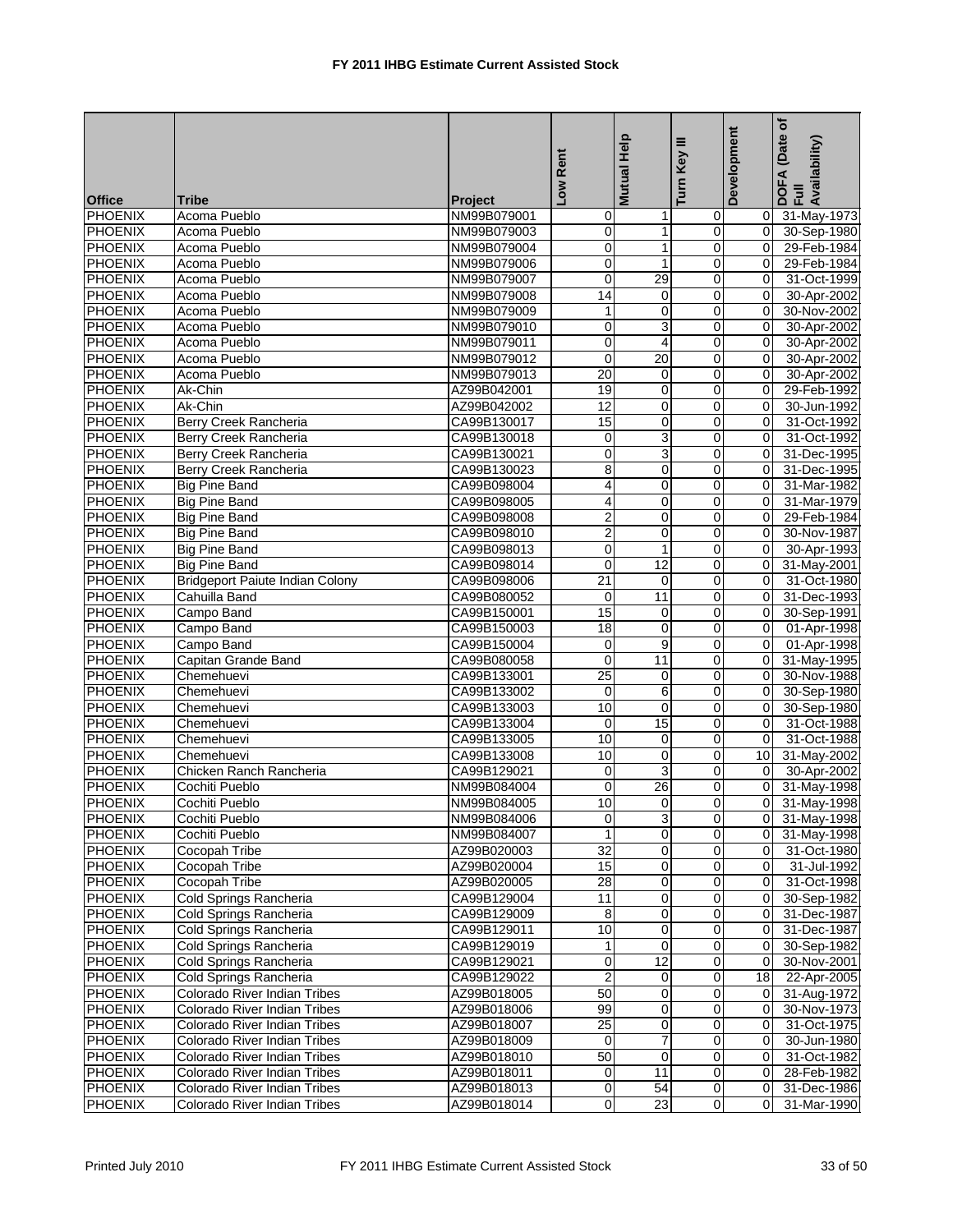| <b>Office</b>  | <b>Tribe</b>                                      | <b>Project</b>             | Low Rent             | <b>Mutual Help</b>      | ≡<br>Turn Key       | Development    | Date of<br>DOFA (Date<br>Full<br>Availability) |
|----------------|---------------------------------------------------|----------------------------|----------------------|-------------------------|---------------------|----------------|------------------------------------------------|
| PHOENIX        | <b>Colorado River Indian Tribes</b>               | AZ99B018015                | 0                    | 16                      | 0                   | 0              | 31-Jan-1992                                    |
| PHOENIX        | Colorado River Indian Tribes                      | AZ99B018016                | $\pmb{0}$            | 15                      | $\overline{0}$      | $\mathbf 0$    | 30-Apr-1993                                    |
| <b>PHOENIX</b> | Colorado River Indian Tribes                      | AZ99B018017                | $\mathbf 0$          | $\overline{11}$         | 0                   | $\Omega$       | 31-Dec-1971                                    |
| <b>PHOENIX</b> | Coyote Valley Band                                | CA99B097007                | 15                   | 0                       | $\mathbf 0$         | 0              | 28-Feb-1987                                    |
| <b>PHOENIX</b> |                                                   |                            | 15                   | 0                       | 0                   | 0              | 28-Feb-1987                                    |
| <b>PHOENIX</b> | Coyote Valley Band<br>Duck Valley Shoshone-Paiute | CA99B097009<br>NV99B006005 | $\mathbf 0$          | $\mathbf{1}$            | 0                   | 0              | 28-Feb-1979                                    |
| PHOENIX        | Duck Valley Shoshone-Paiute                       | NV99B006008                | 19                   | 0                       | 0                   | $\Omega$       | 30-Sep-1982                                    |
| <b>PHOENIX</b> | Duck Valley Shoshone-Paiute                       | NV99B006010                | 0                    | 3                       | 0                   | $\Omega$       | 31-Jan-1985                                    |
| <b>PHOENIX</b> | Duck Valley Shoshone-Paiute                       | NV99B006011                | 19                   | $\pmb{0}$               | $\mathbf 0$         | 0              | 01-Jul-1986                                    |
| PHOENIX        | Duck Valley Shoshone-Paiute                       | NV99B006012                | 0                    | 11                      | 0                   | 0              | 01-Jul-1986                                    |
| <b>PHOENIX</b> | Duck Valley Shoshone-Paiute                       | NV99B006013                | $\overline{25}$      | $\mathbf 0$             | $\mathbf 0$         | $\Omega$       | 18-Mar-1996                                    |
| PHOENIX        | Duck Valley Shoshone-Paiute                       | NV99B006014                | $\mathbf 0$          | 23                      | $\mathbf 0$         | 0              | 09-Jun-1997                                    |
| PHOENIX        | Duck Valley Shoshone-Paiute                       | NV99B006015                | 12                   | 0                       | 0                   | $\Omega$       | 02-Dec-1998                                    |
| <b>PHOENIX</b> | Duck Valley Shoshone-Paiute                       | NV99B006016                | 0                    | $\mathbf{1}$            | 0                   | $\Omega$       | 30-Sep-1982                                    |
| PHOENIX        | Duckwater Shoshone                                | NV99B015010                | 8                    | 0                       | 0                   | $\mathbf 0$    | 31-Dec-1985                                    |
| PHOENIX        | Duckwater Shoshone                                | NV99B015015                | 10                   | $\pmb{0}$               | 0                   | $\mathbf 0$    | 31-Dec-1986                                    |
| PHOENIX        | Ely Shoshone                                      | NV99B015008                | 10                   | 0                       | 0                   | $\Omega$       | 31-Oct-1985                                    |
| <b>PHOENIX</b> | <b>Ely Shoshone</b>                               | NV99B015014                | $\overline{18}$      | 0                       | 0                   | $\Omega$       | 31-Oct-1985                                    |
| <b>PHOENIX</b> | Ely Shoshone                                      | NV99B015016                | $\overline{3}$       | $\pmb{0}$               | $\mathbf 0$         | 0              | 30-Sep-2000                                    |
| PHOENIX        | Enterprise Rancheria                              | CA99B160001                | $\mathbf 0$          | 16                      | $\mathbf 0$         | 0              | 09-Oct-2009                                    |
| <b>PHOENIX</b> | Fallon Paiute-Shoshone                            | NV99B011006                | 22                   | $\mathbf 0$             | $\mathbf 0$         | $\overline{0}$ | 30-Apr-1989                                    |
| PHOENIX        | Fallon Paiute-Shoshone                            | NV99B011007                | 0                    | 19                      | $\mathbf 0$         | 0              | 30-Sep-1989                                    |
| <b>PHOENIX</b> | Fallon Paiute-Shoshone                            | NV99B011008                | $\mathbf 0$          | 15                      | 0                   | 0              | 31-May-1992                                    |
| PHOENIX        | Fallon Paiute-Shoshone                            | NV99B011009                | 15                   | 0                       | $\mathbf 0$         | 0              | 31-May-1992                                    |
| PHOENIX        | Fallon Paiute-Shoshone                            |                            |                      | 15                      |                     |                |                                                |
| <b>PHOENIX</b> |                                                   | NV99B011010                | 0<br>$\overline{20}$ | 0                       | $\overline{0}$<br>0 | 0<br>0         | 31-May-1992<br>31-Jan-1995                     |
| PHOENIX        | Fallon Paiute-Shoshone<br>Fallon Paiute-Shoshone  | NV99B011011<br>NV99B011012 | 0                    | 15                      | 0                   | $\Omega$       | 31-Jan-1995                                    |
| <b>PHOENIX</b> | Fort Bidwell                                      | CA99B083001                | $\overline{2}$       | 0                       | 0                   | $\Omega$       | 31-Oct-1975                                    |
| <b>PHOENIX</b> | Fort Bidwell                                      |                            | $\overline{6}$       | 0                       | $\mathbf 0$         | $\mathbf 0$    | 31-Oct-1982                                    |
| PHOENIX        | Fort Bidwell                                      | CA99B083005<br>CA99B083006 | 0                    | 8                       | 0                   | 0              | 31-Oct-1982                                    |
| <b>PHOENIX</b> | <b>Fort Bidwell</b>                               | CA99B603004                | 10                   | 0                       | 0                   | 0              | 28-Oct-1999                                    |
| PHOENIX        | Fort Independence                                 | CA99B098007                | 0                    | 6                       | $\mathbf 0$         | $\mathbf 0$    | 29-Feb-1984                                    |
| <b>PHOENIX</b> | Fort Independence                                 | CA99B098008                | $\mathbf{1}$         | $\mathbf 0$             | 0                   | $\Omega$       | 29-Feb-1984                                    |
| <b>PHOENIX</b> | Fort Independence                                 | CA99B098009                | 0                    | $\overline{2}$          | $\mathbf 0$         | $\Omega$       | 30-Nov-1987                                    |
| PHOENIX        | Fort Independence                                 |                            | 0                    | 1                       | $\overline{0}$      | $\mathbf 0$    | 30-Sep-1991                                    |
| PHOENIX        | Fort Independence                                 | CA99B098012<br>CA99B098013 | $\pmb{0}$            | $\overline{2}$          | 0                   | $\mathbf 0$    | 30-Apr-1993                                    |
| PHOENIX        | Fort Independence                                 | CA99B604001                | $\mathbf 0$          | $\overline{c}$          | $\mathbf 0$         | $\Omega$       | 31-Jul-2000                                    |
| PHOENIX        |                                                   | CA99B100003                | $\overline{10}$      | Ō                       | $\Omega$            | 0              | 30-Apr-1982                                    |
| <b>PHOENIX</b> | Fort Mojave Tribe<br>Fort Mojave Tribe            | CA99B100004                | 50                   | $\pmb{0}$               | $\overline{0}$      | $\overline{0}$ | 31-May-1987                                    |
| <b>PHOENIX</b> | Fort Mojave Tribe                                 | CA99B100006                | $\overline{2}$       | 0                       | $\mathbf 0$         | 0              | 30-Jun-1985                                    |
| <b>PHOENIX</b> | Fort Mojave Tribe                                 | CA99B100007                | 19                   | $\overline{\mathbf{0}}$ | $\overline{0}$      | $\Omega$       | 31-Jul-1987                                    |
| PHOENIX        | Fort Mojave Tribe                                 | CA99B100008                | $\overline{25}$      | $\mathbf 0$             | $\overline{0}$      | 0              | 30-Apr-1987                                    |
| <b>PHOENIX</b> | Fort Mojave Tribe                                 | CA99B100009                | 4                    | 0                       | $\overline{0}$      | 0              | 31-Aug-1978                                    |
| <b>PHOENIX</b> | Gila River                                        | AZ99B015005                | 10                   | 0                       | $\mathbf 0$         | $\mathbf 0$    | 30-Jun-1973                                    |
| PHOENIX        | Gila River                                        | AZ99B015006                | 80                   | 0                       | $\mathbf 0$         | 0              | 28-Feb-1974                                    |
| <b>PHOENIX</b> | Gila River                                        | AZ99B015007                | 10                   | $\overline{\mathbf{0}}$ | $\mathbf 0$         | 0              | 02-Oct-1973                                    |
| PHOENIX        | Gila River                                        | AZ99B015009                | $\mathbf 0$          | $\mathbf{1}$            | $\mathbf 0$         | 0              | 30-Apr-1979                                    |
| PHOENIX        | Gila River                                        | AZ99B015010                | 20                   | 0                       | $\mathbf 0$         | $\mathbf 0$    | 31-Jul-1980                                    |
| <b>PHOENIX</b> | Gila River                                        | AZ99B015011                | 30                   | $\pmb{0}$               | $\overline{0}$      | 0              | 30-Sep-1978                                    |
| <b>PHOENIX</b> | Gila River                                        | AZ99B015012                | 0                    | $\boldsymbol{2}$        | $\overline{0}$      | 0              | 31-Jan-1980                                    |
| <b>PHOENIX</b> |                                                   | AZ99B015013                |                      | $\overline{\mathbf{0}}$ |                     | 0              |                                                |
| PHOENIX        | Gila River<br>Gila River                          | AZ99B015014                | 20<br>30             | $\pmb{0}$               | $\overline{0}$<br>0 | $\mathbf 0$    | 31-Jan-1981<br>31-Jul-1979                     |
| PHOENIX        | Gila River                                        | AZ99B015015                | 50                   | 0                       | $\mathbf 0$         | 0              | 30-Jun-1980                                    |
| <b>PHOENIX</b> | Gila River                                        | AZ99B015016                | $\overline{30}$      | $\pmb{0}$               | $\mathbf 0$         | $\mathbf 0$    | 31-Aug-1980                                    |
| PHOENIX        | Gila River                                        | AZ99B015017                | 20                   | 0                       | 0                   | 0              | 31-Jan-1980                                    |
| <b>PHOENIX</b> | Gila River                                        | AZ99B015018                | $\mathbf 0$          | $\overline{a}$          | $\overline{0}$      | $\mathbf 0$    | 30-Jun-1982                                    |
| PHOENIX        | Gila River                                        | AZ99B015019                | $\overline{20}$      | 0                       | $\overline{0}$      |                | 0 31-Aug-1982                                  |
|                |                                                   |                            |                      |                         |                     |                |                                                |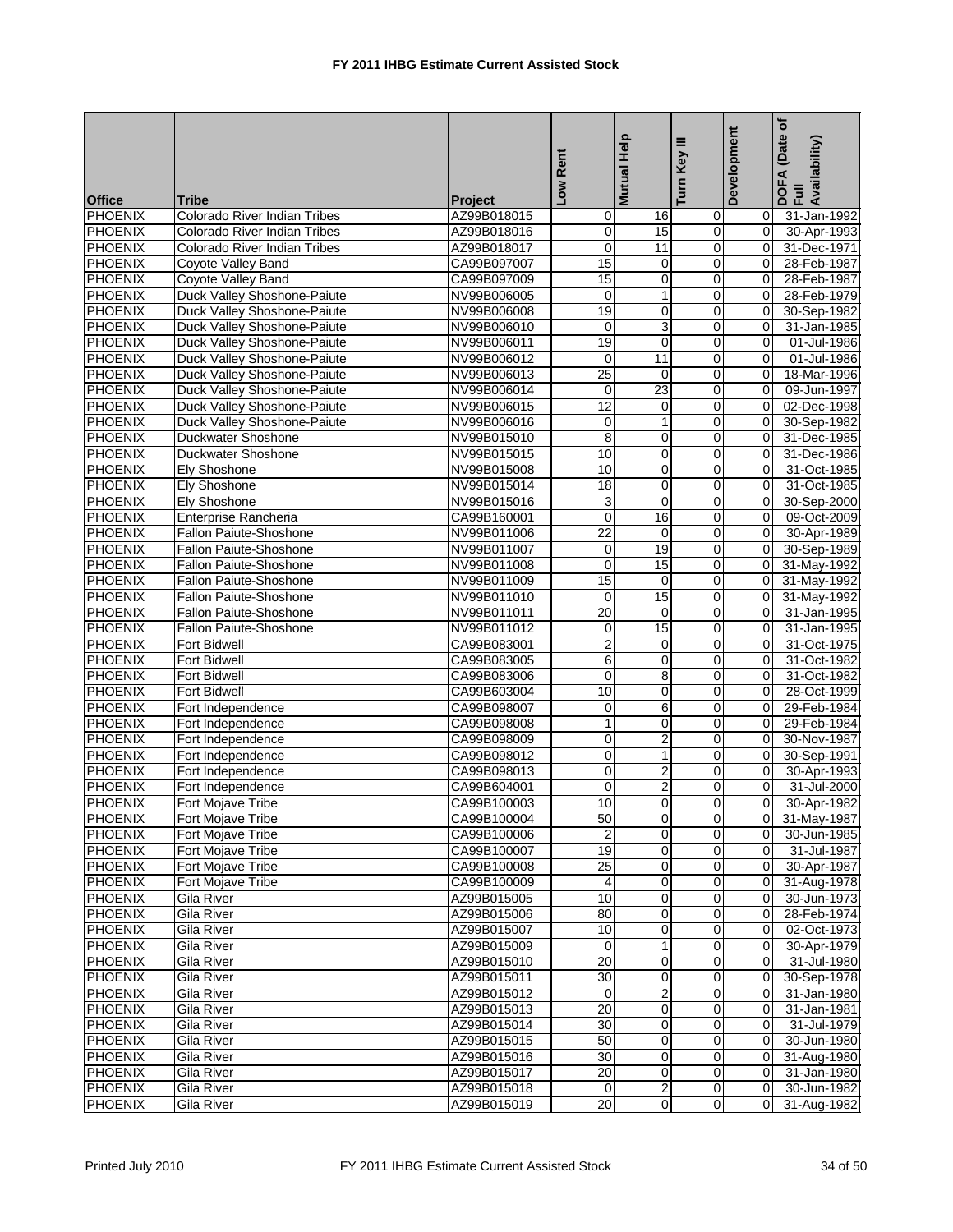|                          |                              |                               | Low Rent        | Mutual Help             | ≡<br>Turn Key           | Development      | (Date of<br>DOFA (Date<br>Full<br>Availability) |
|--------------------------|------------------------------|-------------------------------|-----------------|-------------------------|-------------------------|------------------|-------------------------------------------------|
|                          |                              |                               |                 |                         |                         |                  |                                                 |
| <b>Office</b><br>PHOENIX | <b>Tribe</b><br>Gila River   | <b>Project</b><br>AZ99B015020 |                 |                         |                         |                  | 31-Oct-1986                                     |
| <b>PHOENIX</b>           | Gila River                   | AZ99B015021                   | 71<br>60        | 0<br>$\mathbf 0$        | 0<br>0                  | 0<br>$\mathbf 0$ | 30-Apr-1987                                     |
| <b>PHOENIX</b>           | Gila River                   | AZ99B015022                   | $\mathbf 0$     | 9                       | 0                       | $\Omega$         | 30-Apr-1987                                     |
| <b>PHOENIX</b>           | <b>Gila River</b>            | AZ99B015023                   | 9               | 0                       | $\mathbf 0$             | 0                | 31-Jan-1987                                     |
| <b>PHOENIX</b>           | <b>Gila River</b>            | AZ99B015024                   | 64              | 0                       | $\mathbf 0$             | 0                | 31-Dec-1987                                     |
| <b>PHOENIX</b>           | <b>Gila River</b>            | AZ99B015025                   | $\mathbf 0$     | 17                      | 0                       | 0                | 30-Jun-1988                                     |
| PHOENIX                  | <b>Gila River</b>            | AZ99B015026                   | $\mathbf 0$     | $\overline{2}$          | 0                       | 0                | 31-Oct-1986                                     |
| <b>PHOENIX</b>           | <b>Gila River</b>            | AZ99B015027                   | 0               | 5                       | 0                       | 0                | 31-Oct-1986                                     |
| <b>PHOENIX</b>           | Gila River                   | AZ99B015028                   | $\mathbf 0$     | 16                      | 0                       | 0                | 30-Jun-1988                                     |
| <b>PHOENIX</b>           | <b>Gila River</b>            | AZ99B015029                   | $\mathbf 0$     | 20                      | $\mathbf 0$             | $\Omega$         | 31-May-1988                                     |
| <b>PHOENIX</b>           | <b>Gila River</b>            | AZ99B015030                   | $\overline{38}$ | 0                       | 0                       | 0                | 31-Mar-1988                                     |
| <b>PHOENIX</b>           | Gila River                   | AZ99B015031                   | $\mathbf 0$     | 23                      | 0                       | 0                | 30-Sep-1992                                     |
| <b>PHOENIX</b>           | <b>Gila River</b>            | AZ99B015032                   | $\overline{20}$ | $\mathbf 0$             | 0                       | $\Omega$         | 31-Jul-1993                                     |
| <b>PHOENIX</b>           | <b>Gila River</b>            | AZ99B015033                   | 94              | $\mathbf 0$             | 0                       | 0                | 31-Jan-1991                                     |
| <b>PHOENIX</b>           | Gila River                   | AZ99B015034                   | 10              | $\mathbf 0$             | $\mathbf 0$             | 0                | 31-Jul-1993                                     |
| <b>PHOENIX</b>           | Grindstone Rancheria         | CA99B083001                   | $\mathbf 0$     | $\mathbf{1}$            | 0                       | 0                | 31-Oct-1975                                     |
| PHOENIX                  | Grindstone Rancheria         | CA99B083009                   | 12              | 0                       | 0                       | 0                | 30-Jun-1995                                     |
| <b>PHOENIX</b>           | Grindstone Rancheria         | CA99B083013                   | 16              | 0                       | 0                       | 0                | 31-Mar-1997                                     |
| <b>PHOENIX</b>           | Grindstone Rancheria         | CA99B083015                   | $\mathsf 3$     | $\mathbf 0$             | 0                       | 0                | 31-Mar-1997                                     |
| <b>PHOENIX</b>           | Guidiville Rancheria         | CA99B130026                   | 18              | $\mathbf 0$             | $\mathbf 0$             | 1                | 01-Jan-2001                                     |
| <b>PHOENIX</b>           | Hoopa Valley                 | CA99B090002                   | $\overline{30}$ | 0                       | 0                       | $\mathbf 0$      | 31-May-1980                                     |
| <b>PHOENIX</b>           | Hoopa Valley                 | CA99B090004                   | $\mathbf 0$     | 39                      | 0                       | $\mathbf 0$      | 31-Oct-1985                                     |
| <b>PHOENIX</b>           | Hoopa Valley                 | CA99B090005                   | $\mathbf 0$     | 10                      | 0                       | $\Omega$         | 31-Oct-1987                                     |
| <b>PHOENIX</b>           | Hoopa Valley                 | CA99B090008                   | $\mathbf 0$     | 28                      | $\mathbf 0$             | $\mathbf 0$      | 31-May-1992                                     |
| <b>PHOENIX</b>           | Hoopa Valley                 | CA99B090009                   | $\overline{0}$  | 17                      | $\mathbf 0$             | 0                | 28-Feb-1993                                     |
| <b>PHOENIX</b>           | <b>Hoopa Valley</b>          | CA99B090010                   | $\mathbf 0$     | 40                      | 0                       | 0                | 30-Sep-1994                                     |
| PHOENIX                  | <b>Hoopa Valley</b>          | CA99B090011                   | 0               | 29                      | 0                       | $\Omega$         | 01-Apr-1998                                     |
| <b>PHOENIX</b>           | Hoopa Valley                 | CA99B090012                   | $\overline{21}$ | 0                       | 0                       | $\mathbf 0$      | 30-Sep-1997                                     |
| <b>PHOENIX</b>           | <b>Hoopa Valley</b>          | CA99B090013                   | $\pmb{0}$       | 20                      | 0                       | 0                | 30-Sep-1997                                     |
| <b>PHOENIX</b>           | Hopi                         | AZ99B027007                   | $\pmb{0}$       | 15                      | $\mathbf 0$             | $\Omega$         | 31-Aug-1980                                     |
| <b>PHOENIX</b>           | Hopi                         | AZ99B027011                   | 0               | 88                      | 0                       | 0                | 30-Sep-1984                                     |
| <b>PHOENIX</b>           | Hopi                         | AZ99B027015                   | $\pmb{0}$       | $\overline{32}$         | 0                       | $\mathbf 0$      | 30-Nov-1991                                     |
| <b>PHOENIX</b>           | Hopi                         | AZ99B027016                   | $\overline{20}$ | $\mathbf 0$             | 0                       | $\Omega$         | 31-Mar-1993                                     |
| <b>PHOENIX</b>           | Hopi                         | AZ99B027017                   | 0               | 15                      | 0                       | 0                | 31-Mar-1997                                     |
| <b>PHOENIX</b>           | Hopi                         | AZ99B027018                   | $\overline{13}$ | 0                       | 0                       | 0                | 31-Dec-1997                                     |
| PHOENIX                  | <b>Hopland Rancheria</b>     | CA99B130008                   | 10              | 0                       | 0                       | 0                | 31-Mar-1988                                     |
| <b>PHOENIX</b>           | <b>Hopland Rancheria</b>     | CA99B130010                   | 10              | 0                       | 0                       | 0                | 29-Feb-1988                                     |
| PHOENIX                  | Hualapai                     | AZ99B017002                   | $\Omega$        | $\overline{4}$          | $\overline{0}$          | $\Omega$         | 30-Sep-1973                                     |
| <b>PHOENIX</b>           | Hualapai                     | AZ99B017003                   | $\mathbf 0$     | $\overline{7}$          | $\overline{\mathbf{0}}$ | 0                | 31-Mar-1981                                     |
| <b>PHOENIX</b>           | Hualapai                     | AZ99B017004                   | 30              | $\overline{0}$          | 0                       | 0                | 31-Jul-1981                                     |
| <b>PHOENIX</b>           | Hualapai                     | AZ99B017007                   | 20              | 0                       | 0                       | 0                | 30-Apr-1987                                     |
| PHOENIX                  | Hualapai                     | AZ99B017008                   | 10              | 0                       | 0                       | 0                | 31-Mar-1988                                     |
| PHOENIX                  | Hualapai                     | AZ99B017009                   | $\mathbf 0$     | 14                      | 0                       | 0                | 31-Mar-1988                                     |
| <b>PHOENIX</b>           | Hualapai                     | AZ99B017010                   | $\overline{20}$ | $\mathbf 0$             | 0                       | 0                | 31-Jul-1989                                     |
| <b>PHOENIX</b>           | Hualapai                     | AZ99B017011                   | 0               | 10                      | 0                       | 0                | 31-Oct-1991                                     |
| <b>PHOENIX</b>           | Hualapai                     | AZ99B017012                   | $\overline{25}$ | 0                       | 0                       | 0                | 30-Aug-1991                                     |
| <b>PHOENIX</b>           | Hualapai                     | AZ99B017013                   | $\overline{30}$ | $\mathbf 0$             | 0                       | $\mathbf 0$      | 30-Sep-1994                                     |
| <b>PHOENIX</b>           | Hualapai                     | AZ99B017014                   | 0               | 28                      | 0                       | $\mathbf 0$      | 31-Dec-1995                                     |
| <b>PHOENIX</b>           | Isleta Pueblo                | NM99B081001                   | $\pmb{0}$       | 1                       | 0                       | 0                | 31-Mar-1970                                     |
| <b>PHOENIX</b>           | Isleta Pueblo                | NM99B081005                   | 0               | $\mathbf{1}$            | $\mathbf 0$             | $\mathbf 0$      | 31-Oct-1974                                     |
| <b>PHOENIX</b>           | Isleta Pueblo                | NM99B081008                   | 3               | 23                      | 0                       | 0                | 30-Nov-1998                                     |
| <b>PHOENIX</b>           | Isleta Pueblo                | NM99B081009                   | $\overline{25}$ | 0                       | $\mathbf 0$             | 0                | 30-Nov-1998                                     |
| <b>PHOENIX</b>           | Isleta Pueblo                | NM99B081010                   | $\overline{2}$  | $\mathbf 0$             | 0                       | 0                | 30-Nov-1998                                     |
| <b>PHOENIX</b>           | Isleta Pueblo                | NM99B081011                   |                 |                         | 0                       | 0                |                                                 |
| <b>PHOENIX</b>           |                              |                               | 0<br>$\pmb{0}$  | $\overline{\mathbf{c}}$ | $\mathbf 0$             |                  | 30-Nov-1998                                     |
| <b>PHOENIX</b>           | Jemez Pueblo<br>Jemez Pueblo | NM99B080002<br>NM99B080003    | 0               | 3<br>$\overline{23}$    | $\overline{0}$          | 0<br>0           | 31-Oct-1980<br>31-Oct-1996                      |
| <b>PHOENIX</b>           | Jemez Pueblo                 | NM99B080004                   | 0               | $\overline{2}$          | $\overline{0}$          | $\Omega$         | 31-Dec-1998                                     |
|                          |                              |                               |                 |                         |                         |                  |                                                 |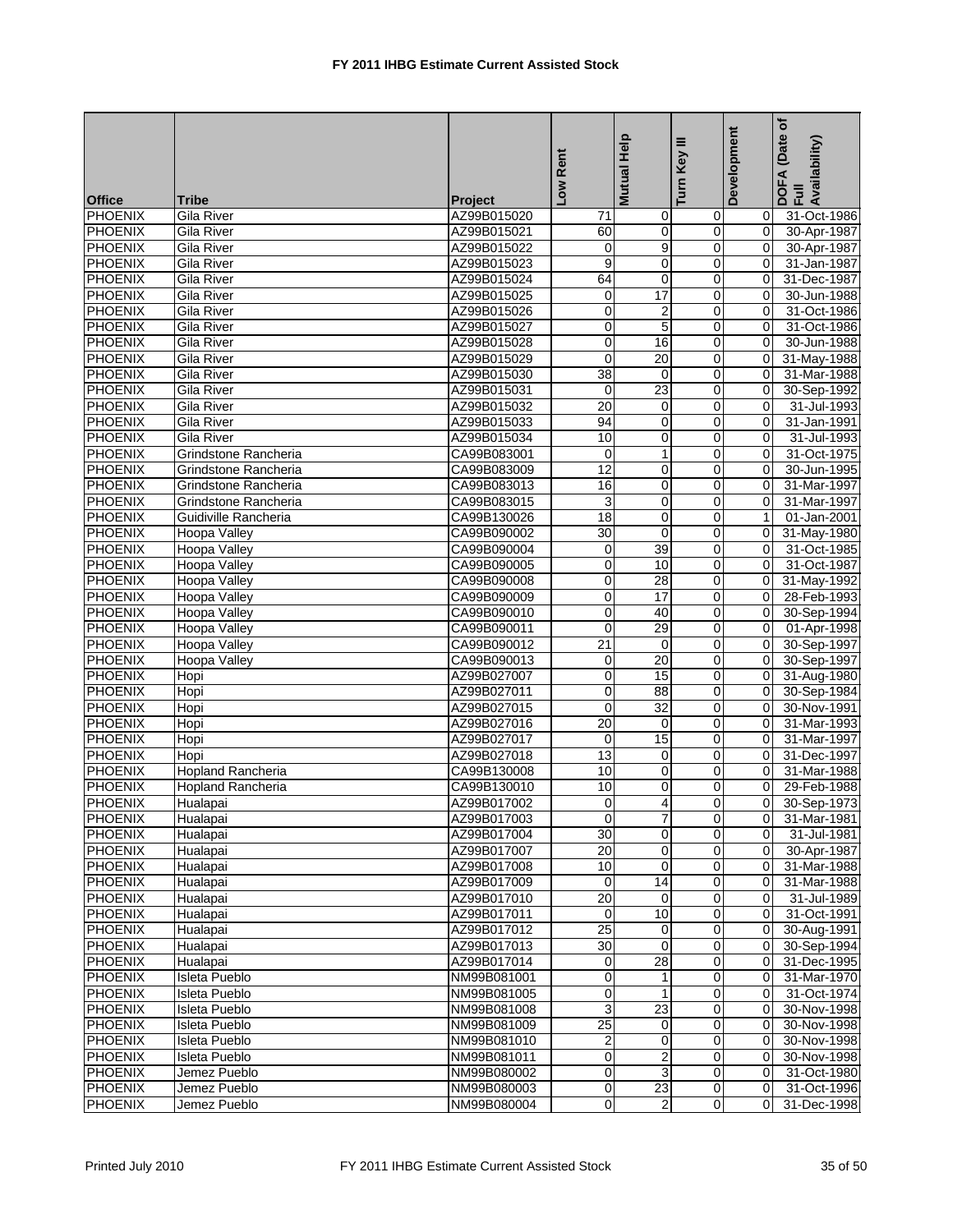| Low Rent<br>Turn Key<br><b>Office</b><br><b>Tribe</b><br><b>Project</b><br><b>PHOENIX</b><br>NM99B014001<br>31-Jul-1966<br>Jicarilla Reservation<br>3<br>22<br>0<br>0<br><b>PHOENIX</b><br>29<br>$\mathbf{1}$<br>0<br>0<br>Jicarilla Reservation<br>NM99B014008<br>30-Sep-1981<br><b>PHOENIX</b><br>$\overline{55}$<br>Jicarilla Reservation<br>NM99B014009<br>1<br>0<br>$\Omega$<br>30-Nov-1981<br><b>PHOENIX</b><br>9<br>$\mathbf 0$<br>Jicarilla Reservation<br>NM99B014010<br>0<br>0<br>30-Sep-1987<br>$\overline{0}$<br>12<br><b>PHOENIX</b><br>$\mathbf 0$<br>Jicarilla Reservation<br>NM99B014011<br>$\mathbf 0$<br>31-Dec-1987<br>3<br><b>PHOENIX</b><br>$\mathbf 0$<br>0<br>30-Nov-1986<br>Jicarilla Reservation<br>NM99B014012<br>0<br>PHOENIX<br>$\mathbf 0$<br>8<br>0<br>31-May-1991<br>Jicarilla Reservation<br>NM99B014013<br>0<br><b>PHOENIX</b><br>Jicarilla Reservation<br>0<br>0<br>$\mathbf 0$<br>30-Nov-1981<br>NM99B014014<br>4<br>$\overline{32}$<br><b>PHOENIX</b><br>Jicarilla Reservation<br>0<br>0<br>31-Oct-1996<br>NM99B014015<br>0<br><b>PHOENIX</b><br>Jicarilla Reservation<br>$\mathbf 0$<br>$\mathbf{1}$<br>$\mathbf 0$<br>30-Nov-1986<br>NM99B014016<br>$\Omega$<br><b>PHOENIX</b><br>13<br>Kaibab Band of Paiute<br>AZ99B024003<br>0<br>0<br>$\mathbf 0$<br>30-Sep-1982<br><b>PHOENIX</b><br>8<br>0<br>0<br>Kaibab Band of Paiute<br>AZ99B024004<br>$\mathbf 0$<br>31-Jan-1987<br>$\overline{5}$<br><b>PHOENIX</b><br>0<br>0<br>Kaibab Band of Paiute<br>AZ99B024005<br>0<br>31-Jan-1987<br><b>PHOENIX</b><br>4<br>$\mathbf 0$<br>0<br>Kaibab Band of Paiute<br>AZ99B024006<br>0<br>31-Dec-1986<br>$\overline{5}$<br>$\pmb{0}$<br><b>PHOENIX</b><br>AZ99B024007<br>0<br>Kaibab Band of Paiute<br>$\mathbf 0$<br>31-Jan-1992<br><b>PHOENIX</b><br>13<br>Kaibab Band of Paiute<br>AZ99B024008<br>0<br>0<br>0<br>30-Sep-1997<br><b>PHOENIX</b><br>$\overline{c}$<br>AZ99B024009<br>0<br>$\Omega$<br>31-Aug-1970<br>Kaibab Band of Paiute<br>$\mathbf 0$<br><b>PHOENIX</b><br>63<br>0<br>0<br>$\mathbf 0$<br>31-May-1992<br>Karuk<br>CA99B134003<br>17<br><b>PHOENIX</b><br>$\mathbf 0$<br>0<br>Karuk<br>CA99B134004<br>0<br>31-May-1993<br><b>PHOENIX</b><br>15<br>0<br>$\mathbf 0$<br>Karuk<br>CA99B134005<br>$\Omega$<br>31-Mar-1997<br><b>PHOENIX</b><br>5<br>31-Mar-1997<br>Karuk<br>CA99B134006<br>0<br>0<br>0<br><b>PHOENIX</b><br>$\pmb{0}$<br>16<br>0<br>Karuk<br>CA99B134007<br>0<br>31-May-2001<br><b>PHOENIX</b><br>16<br>0<br>Karuk<br>CA99B134008<br>$\mathbf 0$<br>$\mathbf 0$<br>30-Sep-2003<br><b>PHOENIX</b><br>20<br>$\mathbf 0$<br>0<br>0<br>31-May-2001<br>Karuk<br>CA99B134009<br><b>PHOENIX</b><br>10<br>0<br>0<br>Karuk<br>CA99B134010<br>0<br>01-Aug-2004<br><b>PHOENIX</b><br>Karuk<br>CA99B134010<br>14<br>$\mathbf 0$<br>0<br>0<br>01-Sep-2005<br><b>PHOENIX</b><br>23<br>0<br>$\Omega$<br>29-Feb-1988<br>La Jolla Band<br>CA99B080027<br>0<br><b>PHOENIX</b><br>$\overline{2}$<br>CA99B080057<br>0<br>$\mathbf 0$<br>31-Oct-1995<br>La Jolla Band<br>0<br>$\pmb{0}$<br>10<br><b>PHOENIX</b><br>0<br>31-Oct-1995<br>La Jolla Band<br>CA99B080062<br>$\mathbf 0$<br><b>PHOENIX</b><br>$\mathbf 0$<br>0<br>$\mathbf 0$<br>12<br>La Jolla Band<br>CA99B080071<br><b>PHOENIX</b><br>Laguna Pueblo<br>NM99B012001<br>10<br>0<br>0<br>28-Feb-1967<br>0<br>29<br>0<br>0<br><b>PHOENIX</b><br>Laguna Pueblo<br>NM99B012002<br>$\mathbf 0$<br>28-Feb-1967<br><b>PHOENIX</b><br>$\overline{2}$<br>Laguna Pueblo<br>NM99B012006<br>$\mathbf 0$<br>0<br>0<br>31-Mar-1979<br><b>PHOENIX</b><br>Laguna Pueblo<br>$\mathbf 0$<br>32<br>0<br>NM99B012008<br>0<br>30-Nov-1997<br><b>PHOENIX</b><br>Laguna Pueblo<br>NM99B012009<br>10<br>0<br>0<br>31-Dec-2004<br>0<br><b>PHOENIX</b><br>$\mathbf 0$<br>Laguna Pueblo<br>NM99B012010<br>4<br>0<br>0<br>30-Sep-1999<br><b>PHOENIX</b><br>30<br>0<br>0<br>31-Dec-2004<br>Laguna Pueblo<br>NM99B012011<br>0<br><b>PHOENIX</b><br>31<br>$\overline{0}$<br>$\overline{0}$<br>0<br>31-Jul-1985<br>Laytonville Rancheria<br>CA99B130001<br><b>PHOENIX</b><br>$\boldsymbol{2}$<br>Laytonville Rancheria<br>CA99B130025<br>$\mathbf 0$<br>$\pmb{0}$<br>31-Jul-1985<br>0<br>PHOENIX<br>$\overline{36}$<br>0<br>0<br>Lone Pine Paiute-Shoshone<br>CA99B098003<br>30-Sep-1997<br>0<br><b>PHOENIX</b><br>Lone Pine Paiute-Shoshone<br>CA99B098004<br>5<br>31-Mar-1982<br>0<br>0<br>0<br>3<br>$\mathbf 0$<br>PHOENIX<br>0<br>31-Mar-1979<br>Lone Pine Paiute-Shoshone<br>CA99B098005<br>0<br>$\mathbf 0$<br>PHOENIX<br>Lone Pine Paiute-Shoshone<br>0<br>CA99B098007<br>0<br>29-Feb-1984<br>$\overline{2}$<br><b>PHOENIX</b><br>Lone Pine Paiute-Shoshone<br>CA99B098010<br>0<br>0<br>0<br>30-Nov-1987<br><b>PHOENIX</b><br>$\boldsymbol{2}$<br>Lone Pine Paiute-Shoshone<br>CA99B098012<br>$\pmb{0}$<br>0<br>30-Sep-1991<br>0<br>$\mathbf{1}$<br><b>PHOENIX</b><br>$\mathbf 0$<br>Lone Pine Paiute-Shoshone<br>CA99B098013<br>0<br>30-Apr-1993<br>0<br><b>PHOENIX</b><br>$\mathbf{1}$<br>0<br>Lone Pine Paiute-Shoshone<br>CA99B098017<br>0<br>30-Nov-1987<br>0<br><b>PHOENIX</b><br>29<br>Manchester Point Arena Rancheria<br>0<br>CA99B130004<br>0<br>0<br>29-Feb-1988<br>0<br><b>PHOENIX</b><br>Manchester Point Arena Rancheria<br>CA99B130006<br>$\mathbf 0$<br>29-Feb-1988<br>4<br>0<br><b>PHOENIX</b><br>9<br>0<br>0<br>Manchester Point Arena Rancheria<br>CA99B130016<br>30-Jun-1992<br>0<br><b>PHOENIX</b><br>Mesa Grande Band<br>CA99B148001<br>14<br>01-Mar-1996<br>0<br>0<br>0<br>$\mathbf 0$<br>PHOENIX<br>8<br>0<br>31-Aug-1999<br>Mesa Grande Band<br>CA99B148002<br>0<br>54<br><b>PHOENIX</b><br>$\mathbf 0$<br>0<br>31-Mar-1966<br><b>Mescalero Reservation</b><br>NM99B013001<br>0<br><b>PHOENIX</b><br>31-Mar-1977<br><b>Mescalero Reservation</b><br>NM99B013003<br>36<br>0<br>0<br>$\mathbf 0$<br><b>PHOENIX</b><br>NM99B013004<br>55<br>0<br>$\mathbf 0$<br>31-Mar-1979<br><b>Mescalero Reservation</b><br>0<br>13<br><b>PHOENIX</b><br><b>Mescalero Reservation</b><br>NM99B013005<br>0<br>$\overline{0}$<br>30-Apr-1979<br>0<br><b>PHOENIX</b><br>$\overline{12}$<br>$\overline{0}$<br>$\overline{0}$<br>30-Sep-1980<br><b>Mescalero Reservation</b><br>NM99B013006 |  |  | Mutual Help | ≡ | Development | (Date of<br>DOFA (Date<br>Full<br>Availability) |
|---------------------------------------------------------------------------------------------------------------------------------------------------------------------------------------------------------------------------------------------------------------------------------------------------------------------------------------------------------------------------------------------------------------------------------------------------------------------------------------------------------------------------------------------------------------------------------------------------------------------------------------------------------------------------------------------------------------------------------------------------------------------------------------------------------------------------------------------------------------------------------------------------------------------------------------------------------------------------------------------------------------------------------------------------------------------------------------------------------------------------------------------------------------------------------------------------------------------------------------------------------------------------------------------------------------------------------------------------------------------------------------------------------------------------------------------------------------------------------------------------------------------------------------------------------------------------------------------------------------------------------------------------------------------------------------------------------------------------------------------------------------------------------------------------------------------------------------------------------------------------------------------------------------------------------------------------------------------------------------------------------------------------------------------------------------------------------------------------------------------------------------------------------------------------------------------------------------------------------------------------------------------------------------------------------------------------------------------------------------------------------------------------------------------------------------------------------------------------------------------------------------------------------------------------------------------------------------------------------------------------------------------------------------------------------------------------------------------------------------------------------------------------------------------------------------------------------------------------------------------------------------------------------------------------------------------------------------------------------------------------------------------------------------------------------------------------------------------------------------------------------------------------------------------------------------------------------------------------------------------------------------------------------------------------------------------------------------------------------------------------------------------------------------------------------------------------------------------------------------------------------------------------------------------------------------------------------------------------------------------------------------------------------------------------------------------------------------------------------------------------------------------------------------------------------------------------------------------------------------------------------------------------------------------------------------------------------------------------------------------------------------------------------------------------------------------------------------------------------------------------------------------------------------------------------------------------------------------------------------------------------------------------------------------------------------------------------------------------------------------------------------------------------------------------------------------------------------------------------------------------------------------------------------------------------------------------------------------------------------------------------------------------------------------------------------------------------------------------------------------------------------------------------------------------------------------------------------------------------------------------------------------------------------------------------------------------------------------------------------------------------------------------------------------------------------------------------------------------------------------------------------------------------------------------------------------------------------------------------------------------------------------------------------------------------------------------------------------------------------------------------------------------------------------------------------------------------------------------------------------------------------------------------------------------------------------------------------------------------------------------------------------------------------------------------------------------------------------------------------------------------------------------------------------------------------------------------------------------------------------------------------------------------------------------------------------------------------------------------------------------------------------------------------------------------------------------------------------------------------------------------------------------------------------------|--|--|-------------|---|-------------|-------------------------------------------------|
|                                                                                                                                                                                                                                                                                                                                                                                                                                                                                                                                                                                                                                                                                                                                                                                                                                                                                                                                                                                                                                                                                                                                                                                                                                                                                                                                                                                                                                                                                                                                                                                                                                                                                                                                                                                                                                                                                                                                                                                                                                                                                                                                                                                                                                                                                                                                                                                                                                                                                                                                                                                                                                                                                                                                                                                                                                                                                                                                                                                                                                                                                                                                                                                                                                                                                                                                                                                                                                                                                                                                                                                                                                                                                                                                                                                                                                                                                                                                                                                                                                                                                                                                                                                                                                                                                                                                                                                                                                                                                                                                                                                                                                                                                                                                                                                                                                                                                                                                                                                                                                                                                                                                                                                                                                                                                                                                                                                                                                                                                                                                                                                                                                                                                                                                                                                                                                                                                                                                                                                                                                                                                                                                                                           |  |  |             |   |             |                                                 |
|                                                                                                                                                                                                                                                                                                                                                                                                                                                                                                                                                                                                                                                                                                                                                                                                                                                                                                                                                                                                                                                                                                                                                                                                                                                                                                                                                                                                                                                                                                                                                                                                                                                                                                                                                                                                                                                                                                                                                                                                                                                                                                                                                                                                                                                                                                                                                                                                                                                                                                                                                                                                                                                                                                                                                                                                                                                                                                                                                                                                                                                                                                                                                                                                                                                                                                                                                                                                                                                                                                                                                                                                                                                                                                                                                                                                                                                                                                                                                                                                                                                                                                                                                                                                                                                                                                                                                                                                                                                                                                                                                                                                                                                                                                                                                                                                                                                                                                                                                                                                                                                                                                                                                                                                                                                                                                                                                                                                                                                                                                                                                                                                                                                                                                                                                                                                                                                                                                                                                                                                                                                                                                                                                                           |  |  |             |   |             |                                                 |
|                                                                                                                                                                                                                                                                                                                                                                                                                                                                                                                                                                                                                                                                                                                                                                                                                                                                                                                                                                                                                                                                                                                                                                                                                                                                                                                                                                                                                                                                                                                                                                                                                                                                                                                                                                                                                                                                                                                                                                                                                                                                                                                                                                                                                                                                                                                                                                                                                                                                                                                                                                                                                                                                                                                                                                                                                                                                                                                                                                                                                                                                                                                                                                                                                                                                                                                                                                                                                                                                                                                                                                                                                                                                                                                                                                                                                                                                                                                                                                                                                                                                                                                                                                                                                                                                                                                                                                                                                                                                                                                                                                                                                                                                                                                                                                                                                                                                                                                                                                                                                                                                                                                                                                                                                                                                                                                                                                                                                                                                                                                                                                                                                                                                                                                                                                                                                                                                                                                                                                                                                                                                                                                                                                           |  |  |             |   |             |                                                 |
|                                                                                                                                                                                                                                                                                                                                                                                                                                                                                                                                                                                                                                                                                                                                                                                                                                                                                                                                                                                                                                                                                                                                                                                                                                                                                                                                                                                                                                                                                                                                                                                                                                                                                                                                                                                                                                                                                                                                                                                                                                                                                                                                                                                                                                                                                                                                                                                                                                                                                                                                                                                                                                                                                                                                                                                                                                                                                                                                                                                                                                                                                                                                                                                                                                                                                                                                                                                                                                                                                                                                                                                                                                                                                                                                                                                                                                                                                                                                                                                                                                                                                                                                                                                                                                                                                                                                                                                                                                                                                                                                                                                                                                                                                                                                                                                                                                                                                                                                                                                                                                                                                                                                                                                                                                                                                                                                                                                                                                                                                                                                                                                                                                                                                                                                                                                                                                                                                                                                                                                                                                                                                                                                                                           |  |  |             |   |             |                                                 |
|                                                                                                                                                                                                                                                                                                                                                                                                                                                                                                                                                                                                                                                                                                                                                                                                                                                                                                                                                                                                                                                                                                                                                                                                                                                                                                                                                                                                                                                                                                                                                                                                                                                                                                                                                                                                                                                                                                                                                                                                                                                                                                                                                                                                                                                                                                                                                                                                                                                                                                                                                                                                                                                                                                                                                                                                                                                                                                                                                                                                                                                                                                                                                                                                                                                                                                                                                                                                                                                                                                                                                                                                                                                                                                                                                                                                                                                                                                                                                                                                                                                                                                                                                                                                                                                                                                                                                                                                                                                                                                                                                                                                                                                                                                                                                                                                                                                                                                                                                                                                                                                                                                                                                                                                                                                                                                                                                                                                                                                                                                                                                                                                                                                                                                                                                                                                                                                                                                                                                                                                                                                                                                                                                                           |  |  |             |   |             |                                                 |
|                                                                                                                                                                                                                                                                                                                                                                                                                                                                                                                                                                                                                                                                                                                                                                                                                                                                                                                                                                                                                                                                                                                                                                                                                                                                                                                                                                                                                                                                                                                                                                                                                                                                                                                                                                                                                                                                                                                                                                                                                                                                                                                                                                                                                                                                                                                                                                                                                                                                                                                                                                                                                                                                                                                                                                                                                                                                                                                                                                                                                                                                                                                                                                                                                                                                                                                                                                                                                                                                                                                                                                                                                                                                                                                                                                                                                                                                                                                                                                                                                                                                                                                                                                                                                                                                                                                                                                                                                                                                                                                                                                                                                                                                                                                                                                                                                                                                                                                                                                                                                                                                                                                                                                                                                                                                                                                                                                                                                                                                                                                                                                                                                                                                                                                                                                                                                                                                                                                                                                                                                                                                                                                                                                           |  |  |             |   |             |                                                 |
|                                                                                                                                                                                                                                                                                                                                                                                                                                                                                                                                                                                                                                                                                                                                                                                                                                                                                                                                                                                                                                                                                                                                                                                                                                                                                                                                                                                                                                                                                                                                                                                                                                                                                                                                                                                                                                                                                                                                                                                                                                                                                                                                                                                                                                                                                                                                                                                                                                                                                                                                                                                                                                                                                                                                                                                                                                                                                                                                                                                                                                                                                                                                                                                                                                                                                                                                                                                                                                                                                                                                                                                                                                                                                                                                                                                                                                                                                                                                                                                                                                                                                                                                                                                                                                                                                                                                                                                                                                                                                                                                                                                                                                                                                                                                                                                                                                                                                                                                                                                                                                                                                                                                                                                                                                                                                                                                                                                                                                                                                                                                                                                                                                                                                                                                                                                                                                                                                                                                                                                                                                                                                                                                                                           |  |  |             |   |             |                                                 |
|                                                                                                                                                                                                                                                                                                                                                                                                                                                                                                                                                                                                                                                                                                                                                                                                                                                                                                                                                                                                                                                                                                                                                                                                                                                                                                                                                                                                                                                                                                                                                                                                                                                                                                                                                                                                                                                                                                                                                                                                                                                                                                                                                                                                                                                                                                                                                                                                                                                                                                                                                                                                                                                                                                                                                                                                                                                                                                                                                                                                                                                                                                                                                                                                                                                                                                                                                                                                                                                                                                                                                                                                                                                                                                                                                                                                                                                                                                                                                                                                                                                                                                                                                                                                                                                                                                                                                                                                                                                                                                                                                                                                                                                                                                                                                                                                                                                                                                                                                                                                                                                                                                                                                                                                                                                                                                                                                                                                                                                                                                                                                                                                                                                                                                                                                                                                                                                                                                                                                                                                                                                                                                                                                                           |  |  |             |   |             |                                                 |
|                                                                                                                                                                                                                                                                                                                                                                                                                                                                                                                                                                                                                                                                                                                                                                                                                                                                                                                                                                                                                                                                                                                                                                                                                                                                                                                                                                                                                                                                                                                                                                                                                                                                                                                                                                                                                                                                                                                                                                                                                                                                                                                                                                                                                                                                                                                                                                                                                                                                                                                                                                                                                                                                                                                                                                                                                                                                                                                                                                                                                                                                                                                                                                                                                                                                                                                                                                                                                                                                                                                                                                                                                                                                                                                                                                                                                                                                                                                                                                                                                                                                                                                                                                                                                                                                                                                                                                                                                                                                                                                                                                                                                                                                                                                                                                                                                                                                                                                                                                                                                                                                                                                                                                                                                                                                                                                                                                                                                                                                                                                                                                                                                                                                                                                                                                                                                                                                                                                                                                                                                                                                                                                                                                           |  |  |             |   |             |                                                 |
|                                                                                                                                                                                                                                                                                                                                                                                                                                                                                                                                                                                                                                                                                                                                                                                                                                                                                                                                                                                                                                                                                                                                                                                                                                                                                                                                                                                                                                                                                                                                                                                                                                                                                                                                                                                                                                                                                                                                                                                                                                                                                                                                                                                                                                                                                                                                                                                                                                                                                                                                                                                                                                                                                                                                                                                                                                                                                                                                                                                                                                                                                                                                                                                                                                                                                                                                                                                                                                                                                                                                                                                                                                                                                                                                                                                                                                                                                                                                                                                                                                                                                                                                                                                                                                                                                                                                                                                                                                                                                                                                                                                                                                                                                                                                                                                                                                                                                                                                                                                                                                                                                                                                                                                                                                                                                                                                                                                                                                                                                                                                                                                                                                                                                                                                                                                                                                                                                                                                                                                                                                                                                                                                                                           |  |  |             |   |             |                                                 |
|                                                                                                                                                                                                                                                                                                                                                                                                                                                                                                                                                                                                                                                                                                                                                                                                                                                                                                                                                                                                                                                                                                                                                                                                                                                                                                                                                                                                                                                                                                                                                                                                                                                                                                                                                                                                                                                                                                                                                                                                                                                                                                                                                                                                                                                                                                                                                                                                                                                                                                                                                                                                                                                                                                                                                                                                                                                                                                                                                                                                                                                                                                                                                                                                                                                                                                                                                                                                                                                                                                                                                                                                                                                                                                                                                                                                                                                                                                                                                                                                                                                                                                                                                                                                                                                                                                                                                                                                                                                                                                                                                                                                                                                                                                                                                                                                                                                                                                                                                                                                                                                                                                                                                                                                                                                                                                                                                                                                                                                                                                                                                                                                                                                                                                                                                                                                                                                                                                                                                                                                                                                                                                                                                                           |  |  |             |   |             |                                                 |
|                                                                                                                                                                                                                                                                                                                                                                                                                                                                                                                                                                                                                                                                                                                                                                                                                                                                                                                                                                                                                                                                                                                                                                                                                                                                                                                                                                                                                                                                                                                                                                                                                                                                                                                                                                                                                                                                                                                                                                                                                                                                                                                                                                                                                                                                                                                                                                                                                                                                                                                                                                                                                                                                                                                                                                                                                                                                                                                                                                                                                                                                                                                                                                                                                                                                                                                                                                                                                                                                                                                                                                                                                                                                                                                                                                                                                                                                                                                                                                                                                                                                                                                                                                                                                                                                                                                                                                                                                                                                                                                                                                                                                                                                                                                                                                                                                                                                                                                                                                                                                                                                                                                                                                                                                                                                                                                                                                                                                                                                                                                                                                                                                                                                                                                                                                                                                                                                                                                                                                                                                                                                                                                                                                           |  |  |             |   |             |                                                 |
|                                                                                                                                                                                                                                                                                                                                                                                                                                                                                                                                                                                                                                                                                                                                                                                                                                                                                                                                                                                                                                                                                                                                                                                                                                                                                                                                                                                                                                                                                                                                                                                                                                                                                                                                                                                                                                                                                                                                                                                                                                                                                                                                                                                                                                                                                                                                                                                                                                                                                                                                                                                                                                                                                                                                                                                                                                                                                                                                                                                                                                                                                                                                                                                                                                                                                                                                                                                                                                                                                                                                                                                                                                                                                                                                                                                                                                                                                                                                                                                                                                                                                                                                                                                                                                                                                                                                                                                                                                                                                                                                                                                                                                                                                                                                                                                                                                                                                                                                                                                                                                                                                                                                                                                                                                                                                                                                                                                                                                                                                                                                                                                                                                                                                                                                                                                                                                                                                                                                                                                                                                                                                                                                                                           |  |  |             |   |             |                                                 |
|                                                                                                                                                                                                                                                                                                                                                                                                                                                                                                                                                                                                                                                                                                                                                                                                                                                                                                                                                                                                                                                                                                                                                                                                                                                                                                                                                                                                                                                                                                                                                                                                                                                                                                                                                                                                                                                                                                                                                                                                                                                                                                                                                                                                                                                                                                                                                                                                                                                                                                                                                                                                                                                                                                                                                                                                                                                                                                                                                                                                                                                                                                                                                                                                                                                                                                                                                                                                                                                                                                                                                                                                                                                                                                                                                                                                                                                                                                                                                                                                                                                                                                                                                                                                                                                                                                                                                                                                                                                                                                                                                                                                                                                                                                                                                                                                                                                                                                                                                                                                                                                                                                                                                                                                                                                                                                                                                                                                                                                                                                                                                                                                                                                                                                                                                                                                                                                                                                                                                                                                                                                                                                                                                                           |  |  |             |   |             |                                                 |
|                                                                                                                                                                                                                                                                                                                                                                                                                                                                                                                                                                                                                                                                                                                                                                                                                                                                                                                                                                                                                                                                                                                                                                                                                                                                                                                                                                                                                                                                                                                                                                                                                                                                                                                                                                                                                                                                                                                                                                                                                                                                                                                                                                                                                                                                                                                                                                                                                                                                                                                                                                                                                                                                                                                                                                                                                                                                                                                                                                                                                                                                                                                                                                                                                                                                                                                                                                                                                                                                                                                                                                                                                                                                                                                                                                                                                                                                                                                                                                                                                                                                                                                                                                                                                                                                                                                                                                                                                                                                                                                                                                                                                                                                                                                                                                                                                                                                                                                                                                                                                                                                                                                                                                                                                                                                                                                                                                                                                                                                                                                                                                                                                                                                                                                                                                                                                                                                                                                                                                                                                                                                                                                                                                           |  |  |             |   |             |                                                 |
|                                                                                                                                                                                                                                                                                                                                                                                                                                                                                                                                                                                                                                                                                                                                                                                                                                                                                                                                                                                                                                                                                                                                                                                                                                                                                                                                                                                                                                                                                                                                                                                                                                                                                                                                                                                                                                                                                                                                                                                                                                                                                                                                                                                                                                                                                                                                                                                                                                                                                                                                                                                                                                                                                                                                                                                                                                                                                                                                                                                                                                                                                                                                                                                                                                                                                                                                                                                                                                                                                                                                                                                                                                                                                                                                                                                                                                                                                                                                                                                                                                                                                                                                                                                                                                                                                                                                                                                                                                                                                                                                                                                                                                                                                                                                                                                                                                                                                                                                                                                                                                                                                                                                                                                                                                                                                                                                                                                                                                                                                                                                                                                                                                                                                                                                                                                                                                                                                                                                                                                                                                                                                                                                                                           |  |  |             |   |             |                                                 |
|                                                                                                                                                                                                                                                                                                                                                                                                                                                                                                                                                                                                                                                                                                                                                                                                                                                                                                                                                                                                                                                                                                                                                                                                                                                                                                                                                                                                                                                                                                                                                                                                                                                                                                                                                                                                                                                                                                                                                                                                                                                                                                                                                                                                                                                                                                                                                                                                                                                                                                                                                                                                                                                                                                                                                                                                                                                                                                                                                                                                                                                                                                                                                                                                                                                                                                                                                                                                                                                                                                                                                                                                                                                                                                                                                                                                                                                                                                                                                                                                                                                                                                                                                                                                                                                                                                                                                                                                                                                                                                                                                                                                                                                                                                                                                                                                                                                                                                                                                                                                                                                                                                                                                                                                                                                                                                                                                                                                                                                                                                                                                                                                                                                                                                                                                                                                                                                                                                                                                                                                                                                                                                                                                                           |  |  |             |   |             |                                                 |
|                                                                                                                                                                                                                                                                                                                                                                                                                                                                                                                                                                                                                                                                                                                                                                                                                                                                                                                                                                                                                                                                                                                                                                                                                                                                                                                                                                                                                                                                                                                                                                                                                                                                                                                                                                                                                                                                                                                                                                                                                                                                                                                                                                                                                                                                                                                                                                                                                                                                                                                                                                                                                                                                                                                                                                                                                                                                                                                                                                                                                                                                                                                                                                                                                                                                                                                                                                                                                                                                                                                                                                                                                                                                                                                                                                                                                                                                                                                                                                                                                                                                                                                                                                                                                                                                                                                                                                                                                                                                                                                                                                                                                                                                                                                                                                                                                                                                                                                                                                                                                                                                                                                                                                                                                                                                                                                                                                                                                                                                                                                                                                                                                                                                                                                                                                                                                                                                                                                                                                                                                                                                                                                                                                           |  |  |             |   |             |                                                 |
|                                                                                                                                                                                                                                                                                                                                                                                                                                                                                                                                                                                                                                                                                                                                                                                                                                                                                                                                                                                                                                                                                                                                                                                                                                                                                                                                                                                                                                                                                                                                                                                                                                                                                                                                                                                                                                                                                                                                                                                                                                                                                                                                                                                                                                                                                                                                                                                                                                                                                                                                                                                                                                                                                                                                                                                                                                                                                                                                                                                                                                                                                                                                                                                                                                                                                                                                                                                                                                                                                                                                                                                                                                                                                                                                                                                                                                                                                                                                                                                                                                                                                                                                                                                                                                                                                                                                                                                                                                                                                                                                                                                                                                                                                                                                                                                                                                                                                                                                                                                                                                                                                                                                                                                                                                                                                                                                                                                                                                                                                                                                                                                                                                                                                                                                                                                                                                                                                                                                                                                                                                                                                                                                                                           |  |  |             |   |             |                                                 |
|                                                                                                                                                                                                                                                                                                                                                                                                                                                                                                                                                                                                                                                                                                                                                                                                                                                                                                                                                                                                                                                                                                                                                                                                                                                                                                                                                                                                                                                                                                                                                                                                                                                                                                                                                                                                                                                                                                                                                                                                                                                                                                                                                                                                                                                                                                                                                                                                                                                                                                                                                                                                                                                                                                                                                                                                                                                                                                                                                                                                                                                                                                                                                                                                                                                                                                                                                                                                                                                                                                                                                                                                                                                                                                                                                                                                                                                                                                                                                                                                                                                                                                                                                                                                                                                                                                                                                                                                                                                                                                                                                                                                                                                                                                                                                                                                                                                                                                                                                                                                                                                                                                                                                                                                                                                                                                                                                                                                                                                                                                                                                                                                                                                                                                                                                                                                                                                                                                                                                                                                                                                                                                                                                                           |  |  |             |   |             |                                                 |
|                                                                                                                                                                                                                                                                                                                                                                                                                                                                                                                                                                                                                                                                                                                                                                                                                                                                                                                                                                                                                                                                                                                                                                                                                                                                                                                                                                                                                                                                                                                                                                                                                                                                                                                                                                                                                                                                                                                                                                                                                                                                                                                                                                                                                                                                                                                                                                                                                                                                                                                                                                                                                                                                                                                                                                                                                                                                                                                                                                                                                                                                                                                                                                                                                                                                                                                                                                                                                                                                                                                                                                                                                                                                                                                                                                                                                                                                                                                                                                                                                                                                                                                                                                                                                                                                                                                                                                                                                                                                                                                                                                                                                                                                                                                                                                                                                                                                                                                                                                                                                                                                                                                                                                                                                                                                                                                                                                                                                                                                                                                                                                                                                                                                                                                                                                                                                                                                                                                                                                                                                                                                                                                                                                           |  |  |             |   |             |                                                 |
|                                                                                                                                                                                                                                                                                                                                                                                                                                                                                                                                                                                                                                                                                                                                                                                                                                                                                                                                                                                                                                                                                                                                                                                                                                                                                                                                                                                                                                                                                                                                                                                                                                                                                                                                                                                                                                                                                                                                                                                                                                                                                                                                                                                                                                                                                                                                                                                                                                                                                                                                                                                                                                                                                                                                                                                                                                                                                                                                                                                                                                                                                                                                                                                                                                                                                                                                                                                                                                                                                                                                                                                                                                                                                                                                                                                                                                                                                                                                                                                                                                                                                                                                                                                                                                                                                                                                                                                                                                                                                                                                                                                                                                                                                                                                                                                                                                                                                                                                                                                                                                                                                                                                                                                                                                                                                                                                                                                                                                                                                                                                                                                                                                                                                                                                                                                                                                                                                                                                                                                                                                                                                                                                                                           |  |  |             |   |             |                                                 |
|                                                                                                                                                                                                                                                                                                                                                                                                                                                                                                                                                                                                                                                                                                                                                                                                                                                                                                                                                                                                                                                                                                                                                                                                                                                                                                                                                                                                                                                                                                                                                                                                                                                                                                                                                                                                                                                                                                                                                                                                                                                                                                                                                                                                                                                                                                                                                                                                                                                                                                                                                                                                                                                                                                                                                                                                                                                                                                                                                                                                                                                                                                                                                                                                                                                                                                                                                                                                                                                                                                                                                                                                                                                                                                                                                                                                                                                                                                                                                                                                                                                                                                                                                                                                                                                                                                                                                                                                                                                                                                                                                                                                                                                                                                                                                                                                                                                                                                                                                                                                                                                                                                                                                                                                                                                                                                                                                                                                                                                                                                                                                                                                                                                                                                                                                                                                                                                                                                                                                                                                                                                                                                                                                                           |  |  |             |   |             |                                                 |
|                                                                                                                                                                                                                                                                                                                                                                                                                                                                                                                                                                                                                                                                                                                                                                                                                                                                                                                                                                                                                                                                                                                                                                                                                                                                                                                                                                                                                                                                                                                                                                                                                                                                                                                                                                                                                                                                                                                                                                                                                                                                                                                                                                                                                                                                                                                                                                                                                                                                                                                                                                                                                                                                                                                                                                                                                                                                                                                                                                                                                                                                                                                                                                                                                                                                                                                                                                                                                                                                                                                                                                                                                                                                                                                                                                                                                                                                                                                                                                                                                                                                                                                                                                                                                                                                                                                                                                                                                                                                                                                                                                                                                                                                                                                                                                                                                                                                                                                                                                                                                                                                                                                                                                                                                                                                                                                                                                                                                                                                                                                                                                                                                                                                                                                                                                                                                                                                                                                                                                                                                                                                                                                                                                           |  |  |             |   |             |                                                 |
|                                                                                                                                                                                                                                                                                                                                                                                                                                                                                                                                                                                                                                                                                                                                                                                                                                                                                                                                                                                                                                                                                                                                                                                                                                                                                                                                                                                                                                                                                                                                                                                                                                                                                                                                                                                                                                                                                                                                                                                                                                                                                                                                                                                                                                                                                                                                                                                                                                                                                                                                                                                                                                                                                                                                                                                                                                                                                                                                                                                                                                                                                                                                                                                                                                                                                                                                                                                                                                                                                                                                                                                                                                                                                                                                                                                                                                                                                                                                                                                                                                                                                                                                                                                                                                                                                                                                                                                                                                                                                                                                                                                                                                                                                                                                                                                                                                                                                                                                                                                                                                                                                                                                                                                                                                                                                                                                                                                                                                                                                                                                                                                                                                                                                                                                                                                                                                                                                                                                                                                                                                                                                                                                                                           |  |  |             |   |             |                                                 |
|                                                                                                                                                                                                                                                                                                                                                                                                                                                                                                                                                                                                                                                                                                                                                                                                                                                                                                                                                                                                                                                                                                                                                                                                                                                                                                                                                                                                                                                                                                                                                                                                                                                                                                                                                                                                                                                                                                                                                                                                                                                                                                                                                                                                                                                                                                                                                                                                                                                                                                                                                                                                                                                                                                                                                                                                                                                                                                                                                                                                                                                                                                                                                                                                                                                                                                                                                                                                                                                                                                                                                                                                                                                                                                                                                                                                                                                                                                                                                                                                                                                                                                                                                                                                                                                                                                                                                                                                                                                                                                                                                                                                                                                                                                                                                                                                                                                                                                                                                                                                                                                                                                                                                                                                                                                                                                                                                                                                                                                                                                                                                                                                                                                                                                                                                                                                                                                                                                                                                                                                                                                                                                                                                                           |  |  |             |   |             |                                                 |
|                                                                                                                                                                                                                                                                                                                                                                                                                                                                                                                                                                                                                                                                                                                                                                                                                                                                                                                                                                                                                                                                                                                                                                                                                                                                                                                                                                                                                                                                                                                                                                                                                                                                                                                                                                                                                                                                                                                                                                                                                                                                                                                                                                                                                                                                                                                                                                                                                                                                                                                                                                                                                                                                                                                                                                                                                                                                                                                                                                                                                                                                                                                                                                                                                                                                                                                                                                                                                                                                                                                                                                                                                                                                                                                                                                                                                                                                                                                                                                                                                                                                                                                                                                                                                                                                                                                                                                                                                                                                                                                                                                                                                                                                                                                                                                                                                                                                                                                                                                                                                                                                                                                                                                                                                                                                                                                                                                                                                                                                                                                                                                                                                                                                                                                                                                                                                                                                                                                                                                                                                                                                                                                                                                           |  |  |             |   |             |                                                 |
|                                                                                                                                                                                                                                                                                                                                                                                                                                                                                                                                                                                                                                                                                                                                                                                                                                                                                                                                                                                                                                                                                                                                                                                                                                                                                                                                                                                                                                                                                                                                                                                                                                                                                                                                                                                                                                                                                                                                                                                                                                                                                                                                                                                                                                                                                                                                                                                                                                                                                                                                                                                                                                                                                                                                                                                                                                                                                                                                                                                                                                                                                                                                                                                                                                                                                                                                                                                                                                                                                                                                                                                                                                                                                                                                                                                                                                                                                                                                                                                                                                                                                                                                                                                                                                                                                                                                                                                                                                                                                                                                                                                                                                                                                                                                                                                                                                                                                                                                                                                                                                                                                                                                                                                                                                                                                                                                                                                                                                                                                                                                                                                                                                                                                                                                                                                                                                                                                                                                                                                                                                                                                                                                                                           |  |  |             |   |             |                                                 |
|                                                                                                                                                                                                                                                                                                                                                                                                                                                                                                                                                                                                                                                                                                                                                                                                                                                                                                                                                                                                                                                                                                                                                                                                                                                                                                                                                                                                                                                                                                                                                                                                                                                                                                                                                                                                                                                                                                                                                                                                                                                                                                                                                                                                                                                                                                                                                                                                                                                                                                                                                                                                                                                                                                                                                                                                                                                                                                                                                                                                                                                                                                                                                                                                                                                                                                                                                                                                                                                                                                                                                                                                                                                                                                                                                                                                                                                                                                                                                                                                                                                                                                                                                                                                                                                                                                                                                                                                                                                                                                                                                                                                                                                                                                                                                                                                                                                                                                                                                                                                                                                                                                                                                                                                                                                                                                                                                                                                                                                                                                                                                                                                                                                                                                                                                                                                                                                                                                                                                                                                                                                                                                                                                                           |  |  |             |   |             |                                                 |
|                                                                                                                                                                                                                                                                                                                                                                                                                                                                                                                                                                                                                                                                                                                                                                                                                                                                                                                                                                                                                                                                                                                                                                                                                                                                                                                                                                                                                                                                                                                                                                                                                                                                                                                                                                                                                                                                                                                                                                                                                                                                                                                                                                                                                                                                                                                                                                                                                                                                                                                                                                                                                                                                                                                                                                                                                                                                                                                                                                                                                                                                                                                                                                                                                                                                                                                                                                                                                                                                                                                                                                                                                                                                                                                                                                                                                                                                                                                                                                                                                                                                                                                                                                                                                                                                                                                                                                                                                                                                                                                                                                                                                                                                                                                                                                                                                                                                                                                                                                                                                                                                                                                                                                                                                                                                                                                                                                                                                                                                                                                                                                                                                                                                                                                                                                                                                                                                                                                                                                                                                                                                                                                                                                           |  |  |             |   |             |                                                 |
|                                                                                                                                                                                                                                                                                                                                                                                                                                                                                                                                                                                                                                                                                                                                                                                                                                                                                                                                                                                                                                                                                                                                                                                                                                                                                                                                                                                                                                                                                                                                                                                                                                                                                                                                                                                                                                                                                                                                                                                                                                                                                                                                                                                                                                                                                                                                                                                                                                                                                                                                                                                                                                                                                                                                                                                                                                                                                                                                                                                                                                                                                                                                                                                                                                                                                                                                                                                                                                                                                                                                                                                                                                                                                                                                                                                                                                                                                                                                                                                                                                                                                                                                                                                                                                                                                                                                                                                                                                                                                                                                                                                                                                                                                                                                                                                                                                                                                                                                                                                                                                                                                                                                                                                                                                                                                                                                                                                                                                                                                                                                                                                                                                                                                                                                                                                                                                                                                                                                                                                                                                                                                                                                                                           |  |  |             |   |             |                                                 |
|                                                                                                                                                                                                                                                                                                                                                                                                                                                                                                                                                                                                                                                                                                                                                                                                                                                                                                                                                                                                                                                                                                                                                                                                                                                                                                                                                                                                                                                                                                                                                                                                                                                                                                                                                                                                                                                                                                                                                                                                                                                                                                                                                                                                                                                                                                                                                                                                                                                                                                                                                                                                                                                                                                                                                                                                                                                                                                                                                                                                                                                                                                                                                                                                                                                                                                                                                                                                                                                                                                                                                                                                                                                                                                                                                                                                                                                                                                                                                                                                                                                                                                                                                                                                                                                                                                                                                                                                                                                                                                                                                                                                                                                                                                                                                                                                                                                                                                                                                                                                                                                                                                                                                                                                                                                                                                                                                                                                                                                                                                                                                                                                                                                                                                                                                                                                                                                                                                                                                                                                                                                                                                                                                                           |  |  |             |   |             |                                                 |
|                                                                                                                                                                                                                                                                                                                                                                                                                                                                                                                                                                                                                                                                                                                                                                                                                                                                                                                                                                                                                                                                                                                                                                                                                                                                                                                                                                                                                                                                                                                                                                                                                                                                                                                                                                                                                                                                                                                                                                                                                                                                                                                                                                                                                                                                                                                                                                                                                                                                                                                                                                                                                                                                                                                                                                                                                                                                                                                                                                                                                                                                                                                                                                                                                                                                                                                                                                                                                                                                                                                                                                                                                                                                                                                                                                                                                                                                                                                                                                                                                                                                                                                                                                                                                                                                                                                                                                                                                                                                                                                                                                                                                                                                                                                                                                                                                                                                                                                                                                                                                                                                                                                                                                                                                                                                                                                                                                                                                                                                                                                                                                                                                                                                                                                                                                                                                                                                                                                                                                                                                                                                                                                                                                           |  |  |             |   |             |                                                 |
|                                                                                                                                                                                                                                                                                                                                                                                                                                                                                                                                                                                                                                                                                                                                                                                                                                                                                                                                                                                                                                                                                                                                                                                                                                                                                                                                                                                                                                                                                                                                                                                                                                                                                                                                                                                                                                                                                                                                                                                                                                                                                                                                                                                                                                                                                                                                                                                                                                                                                                                                                                                                                                                                                                                                                                                                                                                                                                                                                                                                                                                                                                                                                                                                                                                                                                                                                                                                                                                                                                                                                                                                                                                                                                                                                                                                                                                                                                                                                                                                                                                                                                                                                                                                                                                                                                                                                                                                                                                                                                                                                                                                                                                                                                                                                                                                                                                                                                                                                                                                                                                                                                                                                                                                                                                                                                                                                                                                                                                                                                                                                                                                                                                                                                                                                                                                                                                                                                                                                                                                                                                                                                                                                                           |  |  |             |   |             |                                                 |
|                                                                                                                                                                                                                                                                                                                                                                                                                                                                                                                                                                                                                                                                                                                                                                                                                                                                                                                                                                                                                                                                                                                                                                                                                                                                                                                                                                                                                                                                                                                                                                                                                                                                                                                                                                                                                                                                                                                                                                                                                                                                                                                                                                                                                                                                                                                                                                                                                                                                                                                                                                                                                                                                                                                                                                                                                                                                                                                                                                                                                                                                                                                                                                                                                                                                                                                                                                                                                                                                                                                                                                                                                                                                                                                                                                                                                                                                                                                                                                                                                                                                                                                                                                                                                                                                                                                                                                                                                                                                                                                                                                                                                                                                                                                                                                                                                                                                                                                                                                                                                                                                                                                                                                                                                                                                                                                                                                                                                                                                                                                                                                                                                                                                                                                                                                                                                                                                                                                                                                                                                                                                                                                                                                           |  |  |             |   |             |                                                 |
|                                                                                                                                                                                                                                                                                                                                                                                                                                                                                                                                                                                                                                                                                                                                                                                                                                                                                                                                                                                                                                                                                                                                                                                                                                                                                                                                                                                                                                                                                                                                                                                                                                                                                                                                                                                                                                                                                                                                                                                                                                                                                                                                                                                                                                                                                                                                                                                                                                                                                                                                                                                                                                                                                                                                                                                                                                                                                                                                                                                                                                                                                                                                                                                                                                                                                                                                                                                                                                                                                                                                                                                                                                                                                                                                                                                                                                                                                                                                                                                                                                                                                                                                                                                                                                                                                                                                                                                                                                                                                                                                                                                                                                                                                                                                                                                                                                                                                                                                                                                                                                                                                                                                                                                                                                                                                                                                                                                                                                                                                                                                                                                                                                                                                                                                                                                                                                                                                                                                                                                                                                                                                                                                                                           |  |  |             |   |             |                                                 |
|                                                                                                                                                                                                                                                                                                                                                                                                                                                                                                                                                                                                                                                                                                                                                                                                                                                                                                                                                                                                                                                                                                                                                                                                                                                                                                                                                                                                                                                                                                                                                                                                                                                                                                                                                                                                                                                                                                                                                                                                                                                                                                                                                                                                                                                                                                                                                                                                                                                                                                                                                                                                                                                                                                                                                                                                                                                                                                                                                                                                                                                                                                                                                                                                                                                                                                                                                                                                                                                                                                                                                                                                                                                                                                                                                                                                                                                                                                                                                                                                                                                                                                                                                                                                                                                                                                                                                                                                                                                                                                                                                                                                                                                                                                                                                                                                                                                                                                                                                                                                                                                                                                                                                                                                                                                                                                                                                                                                                                                                                                                                                                                                                                                                                                                                                                                                                                                                                                                                                                                                                                                                                                                                                                           |  |  |             |   |             |                                                 |
|                                                                                                                                                                                                                                                                                                                                                                                                                                                                                                                                                                                                                                                                                                                                                                                                                                                                                                                                                                                                                                                                                                                                                                                                                                                                                                                                                                                                                                                                                                                                                                                                                                                                                                                                                                                                                                                                                                                                                                                                                                                                                                                                                                                                                                                                                                                                                                                                                                                                                                                                                                                                                                                                                                                                                                                                                                                                                                                                                                                                                                                                                                                                                                                                                                                                                                                                                                                                                                                                                                                                                                                                                                                                                                                                                                                                                                                                                                                                                                                                                                                                                                                                                                                                                                                                                                                                                                                                                                                                                                                                                                                                                                                                                                                                                                                                                                                                                                                                                                                                                                                                                                                                                                                                                                                                                                                                                                                                                                                                                                                                                                                                                                                                                                                                                                                                                                                                                                                                                                                                                                                                                                                                                                           |  |  |             |   |             |                                                 |
|                                                                                                                                                                                                                                                                                                                                                                                                                                                                                                                                                                                                                                                                                                                                                                                                                                                                                                                                                                                                                                                                                                                                                                                                                                                                                                                                                                                                                                                                                                                                                                                                                                                                                                                                                                                                                                                                                                                                                                                                                                                                                                                                                                                                                                                                                                                                                                                                                                                                                                                                                                                                                                                                                                                                                                                                                                                                                                                                                                                                                                                                                                                                                                                                                                                                                                                                                                                                                                                                                                                                                                                                                                                                                                                                                                                                                                                                                                                                                                                                                                                                                                                                                                                                                                                                                                                                                                                                                                                                                                                                                                                                                                                                                                                                                                                                                                                                                                                                                                                                                                                                                                                                                                                                                                                                                                                                                                                                                                                                                                                                                                                                                                                                                                                                                                                                                                                                                                                                                                                                                                                                                                                                                                           |  |  |             |   |             |                                                 |
|                                                                                                                                                                                                                                                                                                                                                                                                                                                                                                                                                                                                                                                                                                                                                                                                                                                                                                                                                                                                                                                                                                                                                                                                                                                                                                                                                                                                                                                                                                                                                                                                                                                                                                                                                                                                                                                                                                                                                                                                                                                                                                                                                                                                                                                                                                                                                                                                                                                                                                                                                                                                                                                                                                                                                                                                                                                                                                                                                                                                                                                                                                                                                                                                                                                                                                                                                                                                                                                                                                                                                                                                                                                                                                                                                                                                                                                                                                                                                                                                                                                                                                                                                                                                                                                                                                                                                                                                                                                                                                                                                                                                                                                                                                                                                                                                                                                                                                                                                                                                                                                                                                                                                                                                                                                                                                                                                                                                                                                                                                                                                                                                                                                                                                                                                                                                                                                                                                                                                                                                                                                                                                                                                                           |  |  |             |   |             |                                                 |
|                                                                                                                                                                                                                                                                                                                                                                                                                                                                                                                                                                                                                                                                                                                                                                                                                                                                                                                                                                                                                                                                                                                                                                                                                                                                                                                                                                                                                                                                                                                                                                                                                                                                                                                                                                                                                                                                                                                                                                                                                                                                                                                                                                                                                                                                                                                                                                                                                                                                                                                                                                                                                                                                                                                                                                                                                                                                                                                                                                                                                                                                                                                                                                                                                                                                                                                                                                                                                                                                                                                                                                                                                                                                                                                                                                                                                                                                                                                                                                                                                                                                                                                                                                                                                                                                                                                                                                                                                                                                                                                                                                                                                                                                                                                                                                                                                                                                                                                                                                                                                                                                                                                                                                                                                                                                                                                                                                                                                                                                                                                                                                                                                                                                                                                                                                                                                                                                                                                                                                                                                                                                                                                                                                           |  |  |             |   |             |                                                 |
|                                                                                                                                                                                                                                                                                                                                                                                                                                                                                                                                                                                                                                                                                                                                                                                                                                                                                                                                                                                                                                                                                                                                                                                                                                                                                                                                                                                                                                                                                                                                                                                                                                                                                                                                                                                                                                                                                                                                                                                                                                                                                                                                                                                                                                                                                                                                                                                                                                                                                                                                                                                                                                                                                                                                                                                                                                                                                                                                                                                                                                                                                                                                                                                                                                                                                                                                                                                                                                                                                                                                                                                                                                                                                                                                                                                                                                                                                                                                                                                                                                                                                                                                                                                                                                                                                                                                                                                                                                                                                                                                                                                                                                                                                                                                                                                                                                                                                                                                                                                                                                                                                                                                                                                                                                                                                                                                                                                                                                                                                                                                                                                                                                                                                                                                                                                                                                                                                                                                                                                                                                                                                                                                                                           |  |  |             |   |             |                                                 |
|                                                                                                                                                                                                                                                                                                                                                                                                                                                                                                                                                                                                                                                                                                                                                                                                                                                                                                                                                                                                                                                                                                                                                                                                                                                                                                                                                                                                                                                                                                                                                                                                                                                                                                                                                                                                                                                                                                                                                                                                                                                                                                                                                                                                                                                                                                                                                                                                                                                                                                                                                                                                                                                                                                                                                                                                                                                                                                                                                                                                                                                                                                                                                                                                                                                                                                                                                                                                                                                                                                                                                                                                                                                                                                                                                                                                                                                                                                                                                                                                                                                                                                                                                                                                                                                                                                                                                                                                                                                                                                                                                                                                                                                                                                                                                                                                                                                                                                                                                                                                                                                                                                                                                                                                                                                                                                                                                                                                                                                                                                                                                                                                                                                                                                                                                                                                                                                                                                                                                                                                                                                                                                                                                                           |  |  |             |   |             |                                                 |
|                                                                                                                                                                                                                                                                                                                                                                                                                                                                                                                                                                                                                                                                                                                                                                                                                                                                                                                                                                                                                                                                                                                                                                                                                                                                                                                                                                                                                                                                                                                                                                                                                                                                                                                                                                                                                                                                                                                                                                                                                                                                                                                                                                                                                                                                                                                                                                                                                                                                                                                                                                                                                                                                                                                                                                                                                                                                                                                                                                                                                                                                                                                                                                                                                                                                                                                                                                                                                                                                                                                                                                                                                                                                                                                                                                                                                                                                                                                                                                                                                                                                                                                                                                                                                                                                                                                                                                                                                                                                                                                                                                                                                                                                                                                                                                                                                                                                                                                                                                                                                                                                                                                                                                                                                                                                                                                                                                                                                                                                                                                                                                                                                                                                                                                                                                                                                                                                                                                                                                                                                                                                                                                                                                           |  |  |             |   |             |                                                 |
|                                                                                                                                                                                                                                                                                                                                                                                                                                                                                                                                                                                                                                                                                                                                                                                                                                                                                                                                                                                                                                                                                                                                                                                                                                                                                                                                                                                                                                                                                                                                                                                                                                                                                                                                                                                                                                                                                                                                                                                                                                                                                                                                                                                                                                                                                                                                                                                                                                                                                                                                                                                                                                                                                                                                                                                                                                                                                                                                                                                                                                                                                                                                                                                                                                                                                                                                                                                                                                                                                                                                                                                                                                                                                                                                                                                                                                                                                                                                                                                                                                                                                                                                                                                                                                                                                                                                                                                                                                                                                                                                                                                                                                                                                                                                                                                                                                                                                                                                                                                                                                                                                                                                                                                                                                                                                                                                                                                                                                                                                                                                                                                                                                                                                                                                                                                                                                                                                                                                                                                                                                                                                                                                                                           |  |  |             |   |             |                                                 |
|                                                                                                                                                                                                                                                                                                                                                                                                                                                                                                                                                                                                                                                                                                                                                                                                                                                                                                                                                                                                                                                                                                                                                                                                                                                                                                                                                                                                                                                                                                                                                                                                                                                                                                                                                                                                                                                                                                                                                                                                                                                                                                                                                                                                                                                                                                                                                                                                                                                                                                                                                                                                                                                                                                                                                                                                                                                                                                                                                                                                                                                                                                                                                                                                                                                                                                                                                                                                                                                                                                                                                                                                                                                                                                                                                                                                                                                                                                                                                                                                                                                                                                                                                                                                                                                                                                                                                                                                                                                                                                                                                                                                                                                                                                                                                                                                                                                                                                                                                                                                                                                                                                                                                                                                                                                                                                                                                                                                                                                                                                                                                                                                                                                                                                                                                                                                                                                                                                                                                                                                                                                                                                                                                                           |  |  |             |   |             |                                                 |
|                                                                                                                                                                                                                                                                                                                                                                                                                                                                                                                                                                                                                                                                                                                                                                                                                                                                                                                                                                                                                                                                                                                                                                                                                                                                                                                                                                                                                                                                                                                                                                                                                                                                                                                                                                                                                                                                                                                                                                                                                                                                                                                                                                                                                                                                                                                                                                                                                                                                                                                                                                                                                                                                                                                                                                                                                                                                                                                                                                                                                                                                                                                                                                                                                                                                                                                                                                                                                                                                                                                                                                                                                                                                                                                                                                                                                                                                                                                                                                                                                                                                                                                                                                                                                                                                                                                                                                                                                                                                                                                                                                                                                                                                                                                                                                                                                                                                                                                                                                                                                                                                                                                                                                                                                                                                                                                                                                                                                                                                                                                                                                                                                                                                                                                                                                                                                                                                                                                                                                                                                                                                                                                                                                           |  |  |             |   |             |                                                 |
|                                                                                                                                                                                                                                                                                                                                                                                                                                                                                                                                                                                                                                                                                                                                                                                                                                                                                                                                                                                                                                                                                                                                                                                                                                                                                                                                                                                                                                                                                                                                                                                                                                                                                                                                                                                                                                                                                                                                                                                                                                                                                                                                                                                                                                                                                                                                                                                                                                                                                                                                                                                                                                                                                                                                                                                                                                                                                                                                                                                                                                                                                                                                                                                                                                                                                                                                                                                                                                                                                                                                                                                                                                                                                                                                                                                                                                                                                                                                                                                                                                                                                                                                                                                                                                                                                                                                                                                                                                                                                                                                                                                                                                                                                                                                                                                                                                                                                                                                                                                                                                                                                                                                                                                                                                                                                                                                                                                                                                                                                                                                                                                                                                                                                                                                                                                                                                                                                                                                                                                                                                                                                                                                                                           |  |  |             |   |             |                                                 |
|                                                                                                                                                                                                                                                                                                                                                                                                                                                                                                                                                                                                                                                                                                                                                                                                                                                                                                                                                                                                                                                                                                                                                                                                                                                                                                                                                                                                                                                                                                                                                                                                                                                                                                                                                                                                                                                                                                                                                                                                                                                                                                                                                                                                                                                                                                                                                                                                                                                                                                                                                                                                                                                                                                                                                                                                                                                                                                                                                                                                                                                                                                                                                                                                                                                                                                                                                                                                                                                                                                                                                                                                                                                                                                                                                                                                                                                                                                                                                                                                                                                                                                                                                                                                                                                                                                                                                                                                                                                                                                                                                                                                                                                                                                                                                                                                                                                                                                                                                                                                                                                                                                                                                                                                                                                                                                                                                                                                                                                                                                                                                                                                                                                                                                                                                                                                                                                                                                                                                                                                                                                                                                                                                                           |  |  |             |   |             |                                                 |
|                                                                                                                                                                                                                                                                                                                                                                                                                                                                                                                                                                                                                                                                                                                                                                                                                                                                                                                                                                                                                                                                                                                                                                                                                                                                                                                                                                                                                                                                                                                                                                                                                                                                                                                                                                                                                                                                                                                                                                                                                                                                                                                                                                                                                                                                                                                                                                                                                                                                                                                                                                                                                                                                                                                                                                                                                                                                                                                                                                                                                                                                                                                                                                                                                                                                                                                                                                                                                                                                                                                                                                                                                                                                                                                                                                                                                                                                                                                                                                                                                                                                                                                                                                                                                                                                                                                                                                                                                                                                                                                                                                                                                                                                                                                                                                                                                                                                                                                                                                                                                                                                                                                                                                                                                                                                                                                                                                                                                                                                                                                                                                                                                                                                                                                                                                                                                                                                                                                                                                                                                                                                                                                                                                           |  |  |             |   |             |                                                 |
|                                                                                                                                                                                                                                                                                                                                                                                                                                                                                                                                                                                                                                                                                                                                                                                                                                                                                                                                                                                                                                                                                                                                                                                                                                                                                                                                                                                                                                                                                                                                                                                                                                                                                                                                                                                                                                                                                                                                                                                                                                                                                                                                                                                                                                                                                                                                                                                                                                                                                                                                                                                                                                                                                                                                                                                                                                                                                                                                                                                                                                                                                                                                                                                                                                                                                                                                                                                                                                                                                                                                                                                                                                                                                                                                                                                                                                                                                                                                                                                                                                                                                                                                                                                                                                                                                                                                                                                                                                                                                                                                                                                                                                                                                                                                                                                                                                                                                                                                                                                                                                                                                                                                                                                                                                                                                                                                                                                                                                                                                                                                                                                                                                                                                                                                                                                                                                                                                                                                                                                                                                                                                                                                                                           |  |  |             |   |             |                                                 |
|                                                                                                                                                                                                                                                                                                                                                                                                                                                                                                                                                                                                                                                                                                                                                                                                                                                                                                                                                                                                                                                                                                                                                                                                                                                                                                                                                                                                                                                                                                                                                                                                                                                                                                                                                                                                                                                                                                                                                                                                                                                                                                                                                                                                                                                                                                                                                                                                                                                                                                                                                                                                                                                                                                                                                                                                                                                                                                                                                                                                                                                                                                                                                                                                                                                                                                                                                                                                                                                                                                                                                                                                                                                                                                                                                                                                                                                                                                                                                                                                                                                                                                                                                                                                                                                                                                                                                                                                                                                                                                                                                                                                                                                                                                                                                                                                                                                                                                                                                                                                                                                                                                                                                                                                                                                                                                                                                                                                                                                                                                                                                                                                                                                                                                                                                                                                                                                                                                                                                                                                                                                                                                                                                                           |  |  |             |   |             |                                                 |
|                                                                                                                                                                                                                                                                                                                                                                                                                                                                                                                                                                                                                                                                                                                                                                                                                                                                                                                                                                                                                                                                                                                                                                                                                                                                                                                                                                                                                                                                                                                                                                                                                                                                                                                                                                                                                                                                                                                                                                                                                                                                                                                                                                                                                                                                                                                                                                                                                                                                                                                                                                                                                                                                                                                                                                                                                                                                                                                                                                                                                                                                                                                                                                                                                                                                                                                                                                                                                                                                                                                                                                                                                                                                                                                                                                                                                                                                                                                                                                                                                                                                                                                                                                                                                                                                                                                                                                                                                                                                                                                                                                                                                                                                                                                                                                                                                                                                                                                                                                                                                                                                                                                                                                                                                                                                                                                                                                                                                                                                                                                                                                                                                                                                                                                                                                                                                                                                                                                                                                                                                                                                                                                                                                           |  |  |             |   |             |                                                 |
|                                                                                                                                                                                                                                                                                                                                                                                                                                                                                                                                                                                                                                                                                                                                                                                                                                                                                                                                                                                                                                                                                                                                                                                                                                                                                                                                                                                                                                                                                                                                                                                                                                                                                                                                                                                                                                                                                                                                                                                                                                                                                                                                                                                                                                                                                                                                                                                                                                                                                                                                                                                                                                                                                                                                                                                                                                                                                                                                                                                                                                                                                                                                                                                                                                                                                                                                                                                                                                                                                                                                                                                                                                                                                                                                                                                                                                                                                                                                                                                                                                                                                                                                                                                                                                                                                                                                                                                                                                                                                                                                                                                                                                                                                                                                                                                                                                                                                                                                                                                                                                                                                                                                                                                                                                                                                                                                                                                                                                                                                                                                                                                                                                                                                                                                                                                                                                                                                                                                                                                                                                                                                                                                                                           |  |  |             |   |             |                                                 |
|                                                                                                                                                                                                                                                                                                                                                                                                                                                                                                                                                                                                                                                                                                                                                                                                                                                                                                                                                                                                                                                                                                                                                                                                                                                                                                                                                                                                                                                                                                                                                                                                                                                                                                                                                                                                                                                                                                                                                                                                                                                                                                                                                                                                                                                                                                                                                                                                                                                                                                                                                                                                                                                                                                                                                                                                                                                                                                                                                                                                                                                                                                                                                                                                                                                                                                                                                                                                                                                                                                                                                                                                                                                                                                                                                                                                                                                                                                                                                                                                                                                                                                                                                                                                                                                                                                                                                                                                                                                                                                                                                                                                                                                                                                                                                                                                                                                                                                                                                                                                                                                                                                                                                                                                                                                                                                                                                                                                                                                                                                                                                                                                                                                                                                                                                                                                                                                                                                                                                                                                                                                                                                                                                                           |  |  |             |   |             |                                                 |
|                                                                                                                                                                                                                                                                                                                                                                                                                                                                                                                                                                                                                                                                                                                                                                                                                                                                                                                                                                                                                                                                                                                                                                                                                                                                                                                                                                                                                                                                                                                                                                                                                                                                                                                                                                                                                                                                                                                                                                                                                                                                                                                                                                                                                                                                                                                                                                                                                                                                                                                                                                                                                                                                                                                                                                                                                                                                                                                                                                                                                                                                                                                                                                                                                                                                                                                                                                                                                                                                                                                                                                                                                                                                                                                                                                                                                                                                                                                                                                                                                                                                                                                                                                                                                                                                                                                                                                                                                                                                                                                                                                                                                                                                                                                                                                                                                                                                                                                                                                                                                                                                                                                                                                                                                                                                                                                                                                                                                                                                                                                                                                                                                                                                                                                                                                                                                                                                                                                                                                                                                                                                                                                                                                           |  |  |             |   |             |                                                 |
|                                                                                                                                                                                                                                                                                                                                                                                                                                                                                                                                                                                                                                                                                                                                                                                                                                                                                                                                                                                                                                                                                                                                                                                                                                                                                                                                                                                                                                                                                                                                                                                                                                                                                                                                                                                                                                                                                                                                                                                                                                                                                                                                                                                                                                                                                                                                                                                                                                                                                                                                                                                                                                                                                                                                                                                                                                                                                                                                                                                                                                                                                                                                                                                                                                                                                                                                                                                                                                                                                                                                                                                                                                                                                                                                                                                                                                                                                                                                                                                                                                                                                                                                                                                                                                                                                                                                                                                                                                                                                                                                                                                                                                                                                                                                                                                                                                                                                                                                                                                                                                                                                                                                                                                                                                                                                                                                                                                                                                                                                                                                                                                                                                                                                                                                                                                                                                                                                                                                                                                                                                                                                                                                                                           |  |  |             |   |             |                                                 |
|                                                                                                                                                                                                                                                                                                                                                                                                                                                                                                                                                                                                                                                                                                                                                                                                                                                                                                                                                                                                                                                                                                                                                                                                                                                                                                                                                                                                                                                                                                                                                                                                                                                                                                                                                                                                                                                                                                                                                                                                                                                                                                                                                                                                                                                                                                                                                                                                                                                                                                                                                                                                                                                                                                                                                                                                                                                                                                                                                                                                                                                                                                                                                                                                                                                                                                                                                                                                                                                                                                                                                                                                                                                                                                                                                                                                                                                                                                                                                                                                                                                                                                                                                                                                                                                                                                                                                                                                                                                                                                                                                                                                                                                                                                                                                                                                                                                                                                                                                                                                                                                                                                                                                                                                                                                                                                                                                                                                                                                                                                                                                                                                                                                                                                                                                                                                                                                                                                                                                                                                                                                                                                                                                                           |  |  |             |   |             |                                                 |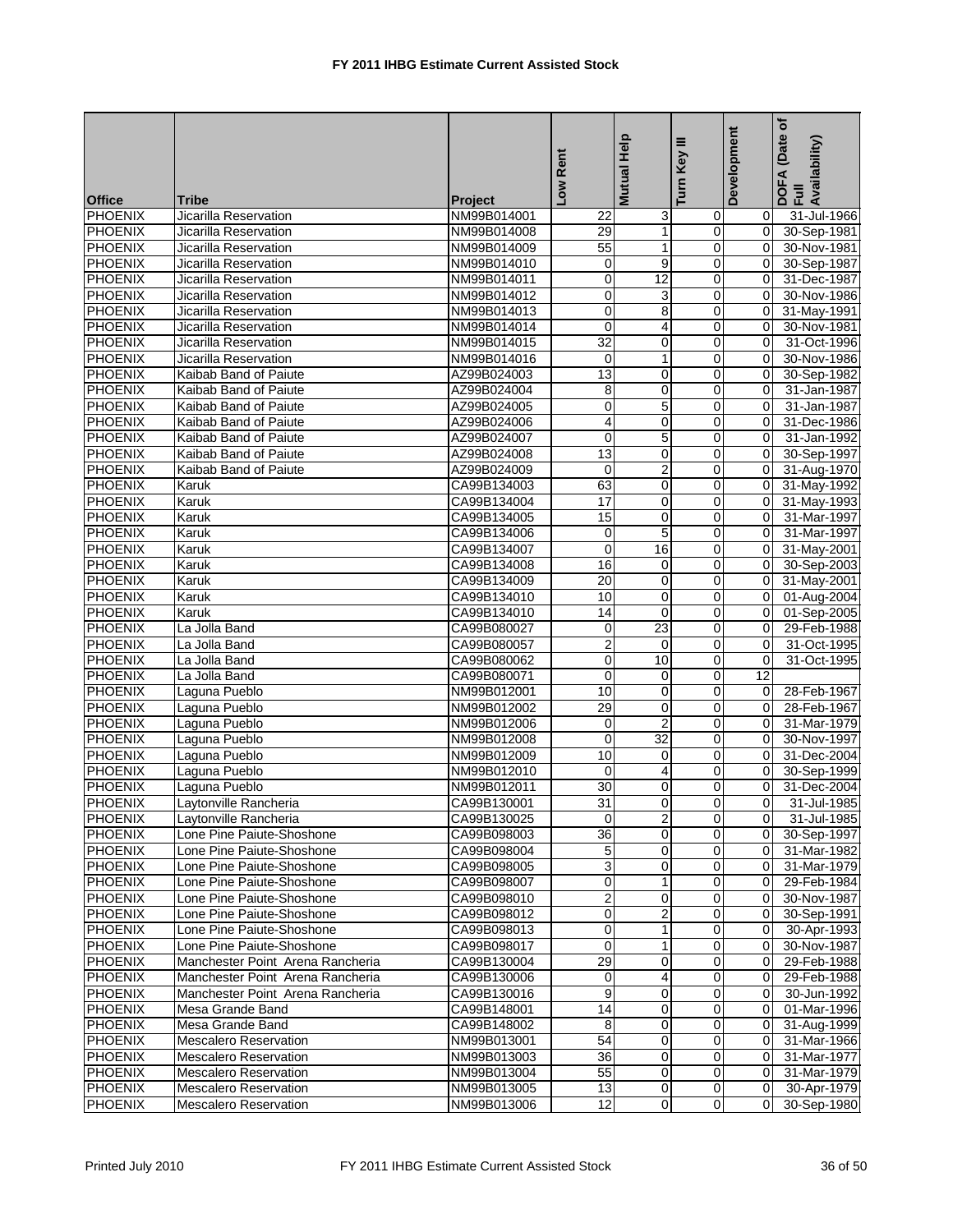| <b>Office</b>  | Tribe                        | <b>Project</b> | Low Rent            | <b>Mutual Help</b>      | Ξ<br>Turn Key  | Development             | ځ<br>(Date<br>DOFA (Date<br>Full<br>Availability) |
|----------------|------------------------------|----------------|---------------------|-------------------------|----------------|-------------------------|---------------------------------------------------|
| <b>PHOENIX</b> | <b>Mescalero Reservation</b> | NM99B013007    | 26                  | 0                       | $\mathbf 0$    | 0                       | 30-Nov-1981                                       |
| <b>PHOENIX</b> | <b>Mescalero Reservation</b> | NM99B013008    | 25                  | $\mathbf 0$             | $\mathbf 0$    | $\overline{0}$          | 31-Mar-1984                                       |
| <b>PHOENIX</b> | <b>Mescalero Reservation</b> | NM99B013010    | $\mathbf 0$         | $\mathbf{1}$            | $\mathbf 0$    | $\overline{0}$          | 31-May-1988                                       |
| <b>PHOENIX</b> | <b>Mescalero Reservation</b> | NM99B013011    | 25                  | 0                       | $\mathbf 0$    | $\overline{0}$          | 31-May-1988                                       |
| <b>PHOENIX</b> | <b>Mescalero Reservation</b> | NM99B013012    | 25                  | 0                       | $\mathbf 0$    | $\overline{0}$          | 31-May-1988                                       |
| <b>PHOENIX</b> | <b>Mescalero Reservation</b> | NM99B013014    | 40                  | $\mathbf 0$             | $\mathbf 0$    | $\overline{0}$          | 31-May-1993                                       |
| <b>PHOENIX</b> | Moapa Band of Paiute         | NV99B014003    | $\mathbf 0$         | $\overline{2}$          | $\overline{0}$ | $\overline{0}$          | 30-Sep-1978                                       |
| <b>PHOENIX</b> | Moapa Band of Paiute         | NV99B014004    | 39                  | $\mathbf 0$             | 0              | 0                       | 31-May-1982                                       |
| <b>PHOENIX</b> | Mooretown Rancheria          | CA99B130019    | 20                  | $\pmb{0}$               | $\pmb{0}$      | $\overline{0}$          | 31-Aug-1996                                       |
| <b>PHOENIX</b> | Mooretown Rancheria          | CA99B130020    | $\mathbf 0$         | $\overline{\mathbf{c}}$ | $\mathbf 0$    | $\overline{0}$          | 31-Aug-1996                                       |
| <b>PHOENIX</b> | Mooretown Rancheria          | CA99B130022    | 20                  | $\mathbf 0$             | $\mathbf 0$    | $\mathbf 0$             | 31-Aug-1996                                       |
| <b>PHOENIX</b> | Morongo Band of Cahuilla     | CA99B080022    | 0                   | 18                      | $\mathbf 0$    | 0                       | 30-Jun-1987                                       |
| <b>PHOENIX</b> | Morongo Band of Cahuilla     | CA99B080043    | 0                   | 30                      | $\mathbf 0$    | $\overline{0}$          | 30-Apr-1989                                       |
| <b>PHOENIX</b> | Morongo Band of Cahuilla     | CA99B080050    | 0                   | 18                      | $\mathbf 0$    | 0                       | 30-Jun-1992                                       |
| <b>PHOENIX</b> | Morongo Band of Cahuilla     | CA99B080061    | 0                   | 0                       | $\mathbf 0$    | 2                       | 07-May-1996                                       |
| <b>PHOENIX</b> | Morongo Band of Cahuilla     | CA99B080064    | 0                   | $\mathbf 0$             | $\pmb{0}$      | $\overline{\mathbf{4}}$ |                                                   |
| <b>PHOENIX</b> | Nambe Pueblo                 | NM99B040011    | 0                   | 17                      | $\mathbf 0$    | $\mathbf 0$             | 30-Sep-1980                                       |
| <b>PHOENIX</b> | Nambe Pueblo                 | NM99B040013    | 0                   | $\overline{7}$          | 0              | 0                       | 30-Sep-1980                                       |
| <b>PHOENIX</b> | Nambe Pueblo                 | NM99B040017    | 0                   | 14                      | $\pmb{0}$      | $\overline{0}$          | 30-Apr-1984                                       |
| <b>PHOENIX</b> | Nambe Pueblo                 | NM99B040018    | 0                   | 5                       | $\mathbf 0$    | 0                       | 31-Jul-1987                                       |
| <b>PHOENIX</b> | Nambe Pueblo                 | NM99B040023    | 0                   | $\overline{5}$          | $\mathbf 0$    | 0                       | 30-Apr-1989                                       |
| <b>PHOENIX</b> | Nambe Pueblo                 | NM99B040024    | 0                   | $\overline{22}$         | $\mathbf 0$    | 0                       | 31-Oct-1988                                       |
| <b>PHOENIX</b> | Nambe Pueblo                 | NM99B040027    | 0                   | $\overline{14}$         | $\mathbf 0$    | $\overline{0}$          | 28-Feb-1995                                       |
| <b>PHOENIX</b> | Nambe Pueblo                 | NM99B040030    | 20                  | 0                       | $\mathbf 0$    | 0                       | 31-Jul-1999                                       |
| <b>PHOENIX</b> | Navajo Nation                | AZ99B012001    | 60                  | 0                       | $\mathbf 0$    | 0                       | 31-Dec-1968                                       |
| <b>PHOENIX</b> | Navajo Nation                | AZ99B012002    | 49                  | $\mathbf 0$             | $\pmb{0}$      | 0                       | 30-Apr-1968                                       |
| <b>PHOENIX</b> | Navajo Nation                | AZ99B012003    | 110                 | $\mathbf 0$             | $\mathbf 0$    | $\mathbf 0$             | 30-Apr-1968                                       |
| <b>PHOENIX</b> | Navajo Nation                | AZ99B012004    | 40                  | $\mathbf 0$             | 0              | 0                       | 30-Nov-1967                                       |
| PHOENIX        | Navajo Nation                | AZ99B012005    | 50                  | 0                       | $\pmb{0}$      | 0                       | 31-Jan-1967                                       |
| <b>PHOENIX</b> | Navajo Nation                | AZ99B012012    | 50                  | 0                       | $\mathbf 0$    | 0                       | 31-Jan-1971                                       |
| <b>PHOENIX</b> | Navajo Nation                | AZ99B012038    | 10                  | 0                       | $\mathbf 0$    | 0                       | 30-Dec-1974                                       |
| <b>PHOENIX</b> | Navajo Nation                | AZ99B012039    | 10                  | $\mathbf 0$             | $\mathbf 0$    | 0                       | 31-Dec-1975                                       |
| <b>PHOENIX</b> | Navajo Nation                | AZ99B012040    | 10                  | 0                       | $\mathbf 0$    | $\overline{0}$          | 30-Jun-1976                                       |
| <b>PHOENIX</b> | Navajo Nation                | AZ99B012043    | 45                  | 0                       | $\mathbf 0$    | 0                       | 30-Apr-1979                                       |
| PHOENIX        | Navajo Nation                | AZ99B012048    | 10                  | 0                       | $\mathbf 0$    | $\overline{0}$          | 31-Oct-1978                                       |
| <b>PHOENIX</b> | Navajo Nation                | AZ99B012050    | 40                  | $\pmb{0}$               | $\pmb{0}$      | 0                       | 31-Aug-1983                                       |
| <b>PHOENIX</b> | Navajo Nation                | AZ99B012057    | 150                 | 0                       | $\mathbf 0$    | 0                       | 30-Apr-1987                                       |
| <b>PHOENIX</b> | Navajo Nation                | AZ99B012058    | $\overline{37}$     | $\overline{0}$          | $\overline{0}$ | $\overline{0}$          | 31-May-1983                                       |
| <b>PHOENIX</b> | Navajo Nation                | AZ99B012059    | 30                  | 0                       | $\pmb{0}$      | 0                       | 31-Dec-1982                                       |
| <b>PHOENIX</b> | Navajo Nation                | AZ99B012060    | 10                  | 0                       | $\pmb{0}$      | $\overline{0}$          | 30-Nov-1982                                       |
| <b>PHOENIX</b> | Navajo Nation                | AZ99B012061    | 6                   | 0                       | $\mathbf 0$    | 0                       | 31-Aug-1982                                       |
| <b>PHOENIX</b> | Navajo Nation                | AZ99B012062    | 129                 | $\boldsymbol{0}$        | $\Omega$       | $\overline{0}$          | 30-Nov-1983                                       |
| <b>PHOENIX</b> | Navajo Nation                | AZ99B012063    | $\overline{88}$     | 0                       | $\mathbf 0$    | 0                       | 31-Mar-1984                                       |
| <b>PHOENIX</b> | Navajo Nation                | AZ99B012067    | 64                  | 0                       | $\pmb{0}$      | 0                       | 30-Nov-1982                                       |
| <b>PHOENIX</b> | Navajo Nation                | AZ99B012070    | 0                   | 1                       | $\pmb{0}$      | 0                       | 30-Sep-1982                                       |
| <b>PHOENIX</b> | Navajo Nation                | AZ99B012073    | 15                  | $\mathbf 0$             | $\pmb{0}$      | 0                       | 31-Oct-1983                                       |
| <b>PHOENIX</b> | Navajo Nation                | AZ99B012082    | 50                  | 0                       | $\mathbf 0$    | 0                       | 30-Sep-1986                                       |
| <b>PHOENIX</b> | Navajo Nation                | AZ99B012083    | 70                  | $\mathbf 0$             | $\mathbf 0$    | 0                       | 31-Aug-1985                                       |
| <b>PHOENIX</b> | Navajo Nation                | AZ99B012084    | 0                   | 34                      | $\pmb{0}$      | 0                       | 31-May-1985                                       |
| <b>PHOENIX</b> | Navajo Nation                | AZ99B012085    | 50                  | 0                       | $\pmb{0}$      | $\overline{0}$          | 31-Aug-1986                                       |
| <b>PHOENIX</b> | Navajo Nation                | AZ99B012086    | 50                  | 0                       | $\pmb{0}$      | 0                       | 31-Aug-1986                                       |
| <b>PHOENIX</b> | Navajo Nation                | AZ99B012087    | 50                  | 0                       | $\pmb{0}$      | 0                       | 30-Sep-1986                                       |
| <b>PHOENIX</b> | Navajo Nation                | AZ99B012088    | 0                   | 43                      | $\mathbf 0$    | 0                       | 30-Sep-1985                                       |
| <b>PHOENIX</b> | Navajo Nation                | AZ99B012089    | 0                   | 12                      | $\mathbf 0$    | 0                       | 31-May-1985                                       |
| <b>PHOENIX</b> | Navajo Nation                | AZ99B012090    | 0                   | 44                      | $\mathbf 0$    | $\overline{0}$          | 31-Oct-1987                                       |
| <b>PHOENIX</b> | Navajo Nation                | AZ99B012091    | $\mathsf{O}\xspace$ | 16                      | $\pmb{0}$      | $\overline{0}$          | 31-Mar-1986                                       |
| <b>PHOENIX</b> | Navajo Nation                | AZ99B012093    | 40                  | 0                       | $\Omega$       | $\overline{0}$          | 31-Aug-1985                                       |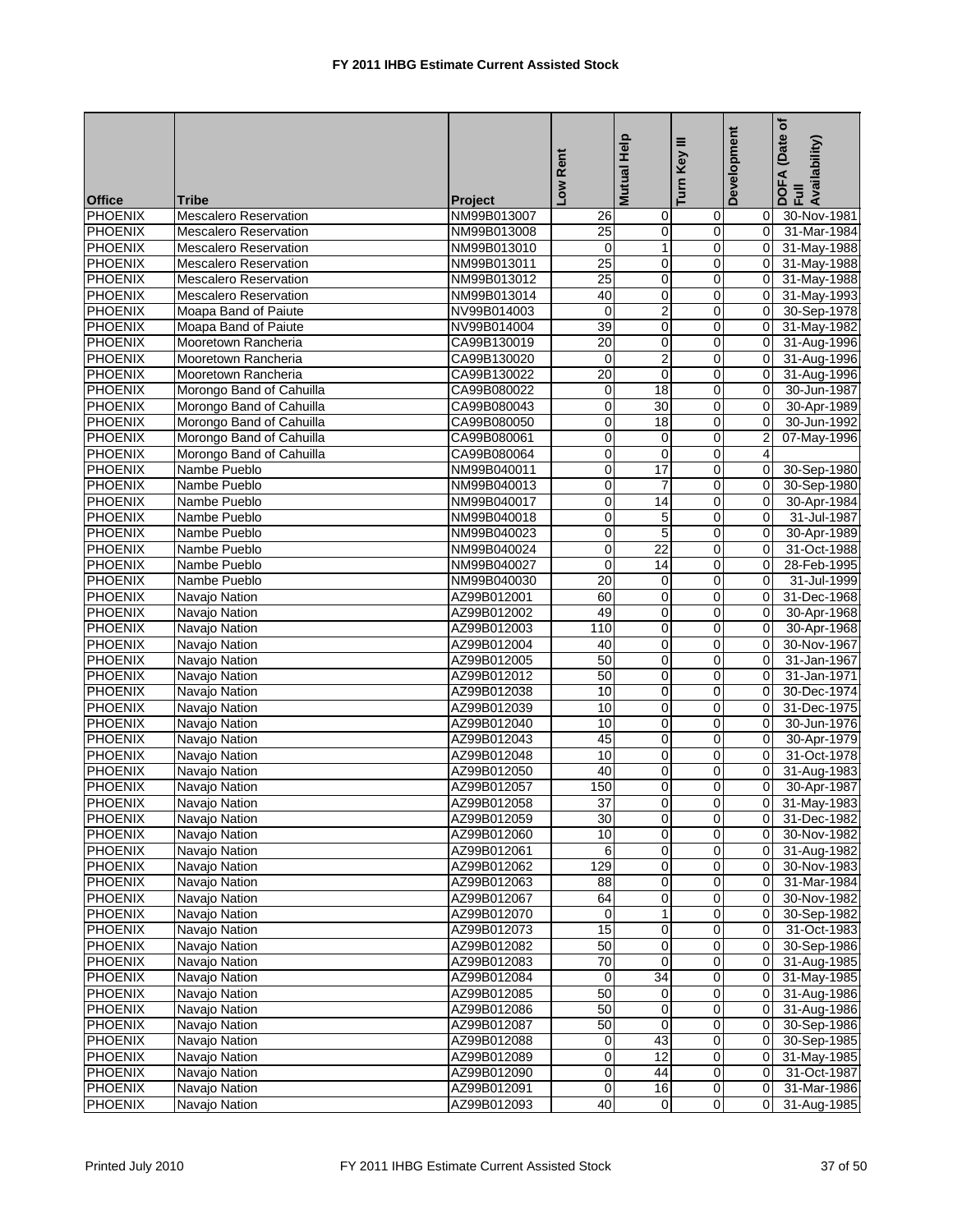|                |               |             | Low Rent         | <b>Mutual Help</b> | Turn Key III            | Development         | Date of<br>DOFA (Date<br>Full<br>Availability) |
|----------------|---------------|-------------|------------------|--------------------|-------------------------|---------------------|------------------------------------------------|
| <b>Office</b>  | <b>Tribe</b>  | Project     |                  |                    |                         |                     |                                                |
| <b>PHOENIX</b> | Navajo Nation | AZ99B012094 | 0                | 28                 | 0                       | 0                   | 30-Nov-1987                                    |
| <b>PHOENIX</b> | Navajo Nation | AZ99B012095 | $\mathbf 0$      | 26                 | 0                       | 0                   | 30-Jun-1987                                    |
| <b>PHOENIX</b> | Navajo Nation | AZ99B012096 | 0                | $\overline{22}$    | 0                       | $\Omega$            | 31-Oct-1987                                    |
| <b>PHOENIX</b> | Navajo Nation | AZ99B012097 | $\pmb{0}$        | 15                 | 0                       | $\mathbf 0$         | 31-Dec-1987                                    |
| <b>PHOENIX</b> | Navajo Nation | AZ99B012098 | 33               | $\mathbf 0$        | 0                       | 0                   | 31-Oct-1987                                    |
| <b>PHOENIX</b> | Navajo Nation | AZ99B012099 | $\mathbf 0$      | 15                 | 0                       | $\mathbf 0$         | 31-May-1988                                    |
| <b>PHOENIX</b> | Navajo Nation | AZ99B012100 | 0                | 22                 | 0                       | 0                   | 29-Feb-1988                                    |
| <b>PHOENIX</b> | Navajo Nation | AZ99B012101 | 0                | 14                 | 0                       | 0                   | 30-Jun-1988                                    |
| <b>PHOENIX</b> | Navajo Nation | AZ99B012102 | $\boldsymbol{0}$ | 12                 | $\pmb{0}$               | $\mathbf 0$         | 31-Dec-1987                                    |
| <b>PHOENIX</b> | Navajo Nation | AZ99B012103 | 65               | $\mathbf 0$        | 0                       | 0                   | 31-May-1991                                    |
| <b>PHOENIX</b> | Navajo Nation | AZ99B012104 | 0                | 13                 | 0                       | 0                   | 30-Sep-1990                                    |
| <b>PHOENIX</b> | Navajo Nation | AZ99B012105 | $\,0\,$          | 14                 | 0                       | 0                   | 30-Sep-1990                                    |
| <b>PHOENIX</b> | Navajo Nation | AZ99B012106 | 0                | 32                 | 0                       | 0                   | 31-Dec-1990                                    |
| <b>PHOENIX</b> | Navajo Nation | AZ99B012107 | $\,0\,$          | 15                 | 0                       | 0                   | 31-May-1991                                    |
| <b>PHOENIX</b> | Navajo Nation | AZ99B012108 | $\overline{0}$   | 35                 | 0                       | 0                   | 31-May-1991                                    |
| <b>PHOENIX</b> | Navajo Nation | AZ99B012109 | $\mathbf 0$      | $\overline{25}$    | 0                       | 0                   | 30-Sep-1990                                    |
| <b>PHOENIX</b> | Navajo Nation | AZ99B012110 | $\pmb{0}$        | 6                  | 0                       | 0                   | 30-Sep-1990                                    |
| <b>PHOENIX</b> | Navajo Nation | AZ99B012111 | 0                | 33                 | 0                       | 0                   | 30-Sep-1990                                    |
| <b>PHOENIX</b> | Navajo Nation | AZ99B012112 | $\overline{0}$   | $\overline{14}$    | 0                       | 0                   | 31-May-1992                                    |
| <b>PHOENIX</b> | Navajo Nation | AZ99B012113 | $\overline{25}$  | $\mathbf 0$        | 0                       | 0                   | 31-May-1992                                    |
| <b>PHOENIX</b> | Navajo Nation | AZ99B012114 | 0                | 34                 | 0                       | 0                   | 30-Apr-1992                                    |
| <b>PHOENIX</b> | Navajo Nation | AZ99B012115 | $\overline{0}$   | 11                 | 0                       | 0                   | 31-Mar-1992                                    |
| <b>PHOENIX</b> | Navajo Nation | AZ99B012116 | 0                | 16                 | 0                       | 0                   | 30-Nov-1991                                    |
| <b>PHOENIX</b> | Navajo Nation | AZ99B012117 | $\mathbf 0$      | 18                 | 0                       | $\mathbf 0$         | 31-Dec-1991                                    |
| <b>PHOENIX</b> | Navajo Nation | AZ99B012118 | 15               | $\mathbf 0$        | 0                       | 0                   | 30-Nov-1991                                    |
| <b>PHOENIX</b> | Navajo Nation | AZ99B012119 | $\mathbf 0$      | $\overline{22}$    | 0                       | $\Omega$            | 30-Nov-1992                                    |
| <b>PHOENIX</b> | Navajo Nation | AZ99B012120 | 0                | 31                 | 0                       | 0                   | 30-Apr-1992                                    |
| <b>PHOENIX</b> | Navajo Nation | AZ99B012121 | 0                | 18                 | 0                       | 0                   | 31-Mar-1992                                    |
| <b>PHOENIX</b> | Navajo Nation | AZ99B012122 | 10               | $\pmb{0}$          | $\overline{0}$          | 0                   | 31-Mar-1992                                    |
| <b>PHOENIX</b> | Navajo Nation | AZ99B012123 | $\pmb{0}$        | 12                 | 0                       | $\Omega$            | 31-Dec-1991                                    |
| <b>PHOENIX</b> | Navajo Nation | AZ99B012124 | 10               | 0                  | 0                       | 0                   | 31-Dec-1991                                    |
| <b>PHOENIX</b> | Navajo Nation | AZ99B012125 | 0                | $\overline{22}$    | 0                       | 0                   | 30-Nov-1992                                    |
| <b>PHOENIX</b> | Navajo Nation | AZ99B012126 | 28               | 0                  | 0                       | 0                   | 30-Nov-1992                                    |
| <b>PHOENIX</b> | Navajo Nation | AZ99B012127 | 0                | $\overline{18}$    | $\mathbf 0$             | $\Omega$            | 31-Jul-1994                                    |
| <b>PHOENIX</b> | Navajo Nation | AZ99B012128 | $\overline{0}$   | $\overline{30}$    | 0                       | 0                   | 30-Apr-1994                                    |
| PHOENIX        | Navajo Nation | AZ99B012129 | $\pmb{0}$        | $\overline{13}$    | 0                       | 0                   | 31-Jul-1994                                    |
| PHOENIX        | Navajo Nation | AZ99B012130 | 0                | 11                 | 0                       | 0                   | 31-May-1995                                    |
| <b>PHOENIX</b> | Navajo Nation | AZ99B012131 | 0                | $\overline{7}$     | $\overline{0}$          | 0                   | 31-Oct-1994                                    |
| <b>PHOENIX</b> | Navajo Nation | AZ99B012132 | 20               | $\overline{0}$     | $\overline{0}$          | 0                   | 31-May-1995                                    |
| <b>PHOENIX</b> | Navajo Nation | AZ99B012133 | 19               | 0                  | $\mathbf 0$             | 0                   | 31-Oct-1994                                    |
| PHOENIX        | Navajo Nation | AZ99B012134 | 19               | 0                  | $\overline{0}$          | 0                   | 31-Jul-1994                                    |
| <b>PHOENIX</b> | Navajo Nation | AZ99B012135 | 19               | 0                  | $\pmb{0}$               | 0                   | 31-Jul-1994                                    |
| <b>PHOENIX</b> | Navajo Nation | AZ99B012136 | 0                | 30                 | $\overline{0}$          | 0                   | 31-Mar-1995                                    |
| <b>PHOENIX</b> | Navajo Nation | AZ99B012137 | 0                | $\overline{24}$    | $\pmb{0}$               | $\mathbf 0$         | 31-Oct-1996                                    |
| <b>PHOENIX</b> | Navajo Nation | AZ99B012138 | 16               | 0                  | 0                       | 0                   | 31-Oct-1996                                    |
| <b>PHOENIX</b> | Navajo Nation | AZ99B012139 | 0                | $\overline{25}$    | 0                       | $\mathbf 0$         | 31-Oct-1996                                    |
| <b>PHOENIX</b> | Navajo Nation | AZ99B012140 | 0                | 12                 | 0                       | $\mathbf 0$         | 30-Sep-1996                                    |
| <b>PHOENIX</b> | Navajo Nation | AZ99B012141 | $\pmb{0}$        | 10                 | 0                       | 0                   | 31-May-1997                                    |
| <b>PHOENIX</b> | Navajo Nation | AZ99B012142 | $\pmb{0}$        | 14                 | $\pmb{0}$               | 0                   | 30-Nov-1998                                    |
| PHOENIX        | Navajo Nation | AZ99B012143 | $\pmb{0}$        | 17                 | $\overline{\mathbf{0}}$ | $\mathbf 0$         | 31-Oct-1996                                    |
| PHOENIX        | Navajo Nation | AZ99B012144 | 15               | 0                  | 0                       | $\mathbf 0$         | 31-May-1997                                    |
| <b>PHOENIX</b> | Navajo Nation | AZ99B012145 | 6                | 0                  | 0                       | 0                   | 30-Nov-1998                                    |
| PHOENIX        | Navajo Nation | AZ99B012146 | 0                | 12                 | 0                       | 0                   | 31-May-1997                                    |
| <b>PHOENIX</b> | Navajo Nation | AZ99B012147 | 15               | 0                  | $\pmb{0}$               | 0                   | 31-May-1997                                    |
| <b>PHOENIX</b> | Navajo Nation | AZ99B012148 | 0                | 58                 | $\mathbf 0$             | $\mathsf{O}\xspace$ | 31-May-1998                                    |
| PHOENIX        | Navajo Nation | AZ99B012149 | 20               | 0                  | 0                       | 0                   | 31-May-1998                                    |
| <b>PHOENIX</b> | Navajo Nation | AZ99B012150 | 40               | $\overline{0}$     | $\overline{0}$          | 0                   | 31-May-1998                                    |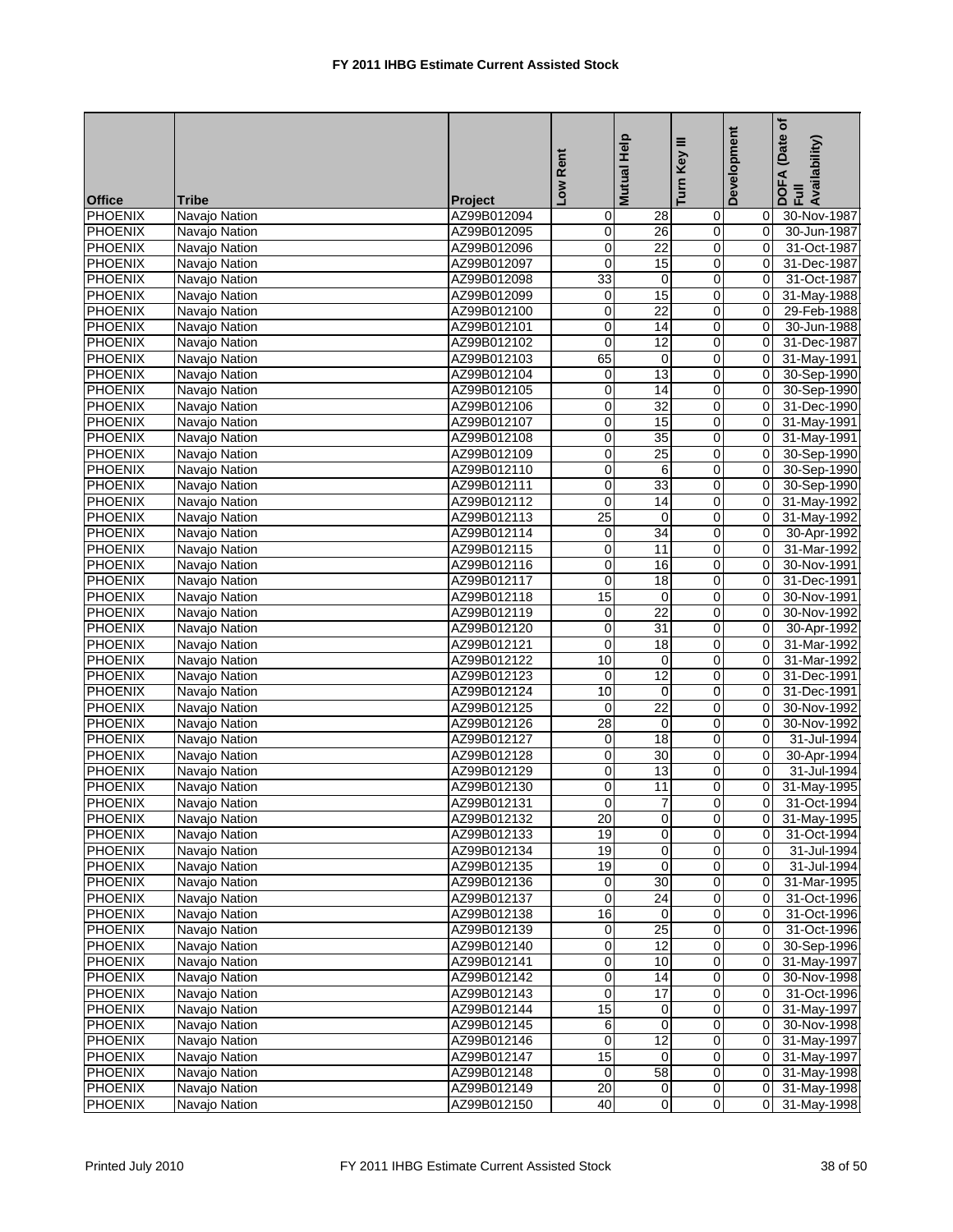|                |               |             |                         | Mutual Help             | Ξ                   | Development    | Date of<br>DOFA (Date<br>Full<br>Availability) |
|----------------|---------------|-------------|-------------------------|-------------------------|---------------------|----------------|------------------------------------------------|
|                |               |             | Low Rent                |                         | Turn Key            |                |                                                |
| <b>Office</b>  | <b>Tribe</b>  | Project     |                         |                         |                     |                |                                                |
| <b>PHOENIX</b> | Navajo Nation | AZ99B012151 | 40                      | 0                       | 0                   | 0              | 30-Sep-1997                                    |
| PHOENIX        | Navajo Nation | AZ99B012152 | 0                       | 8                       | $\mathbf 0$         | $\mathbf 0$    | 30-Apr-1999                                    |
| <b>PHOENIX</b> | Navajo Nation | AZ99B012153 | 0                       | $\overline{25}$         | 0                   | 0              | 31-Jan-1999                                    |
| PHOENIX        | Navajo Nation | AZ99B012154 | 0                       | 64                      | 0                   | 0              | 31-Mar-1999                                    |
| <b>PHOENIX</b> | Navajo Nation | AZ99B012155 | $\pmb{0}$               | 20                      | $\mathbf 0$         | 0              | 28-Feb-2000                                    |
| <b>PHOENIX</b> | Navajo Nation | AZ99B012156 | $\mathbf 0$             | 30                      | 0                   | $\mathbf 0$    | 28-Feb-2000                                    |
| <b>PHOENIX</b> | Navajo Nation | AZ99B012157 | 0                       | $\mathbf 0$             | $\mathbf 0$         | 10             |                                                |
| <b>PHOENIX</b> | Navajo Nation | AZ99B012158 | $\mathbf 0$             | 10                      | $\overline{0}$      | 0              | 28-Feb-2000                                    |
| <b>PHOENIX</b> | Navajo Nation | AZ99B012159 | $\pmb{0}$               | $\mathbf 0$             | 0                   | 15             |                                                |
| PHOENIX        | Navajo Nation | AZ99B012160 | 10                      | $\pmb{0}$               | $\pmb{0}$           | $\mathbf 0$    | 31-Mar-2001                                    |
| PHOENIX        | Navajo Nation | AZ99B012161 | $\overline{54}$         | 0                       | 0                   | $\Omega$       | 31-Mar-1997                                    |
| PHOENIX        | Navajo Nation | AZ99B012162 | 0                       | 10                      | $\mathbf 0$         | 0              | 31-Oct-2001                                    |
| <b>PHOENIX</b> | Navajo Nation | AZ99B012163 | 0                       | $\overline{13}$         | 0                   | 2              | 30-Jun-2001                                    |
| PHOENIX        | Navajo Nation | AZ99B012164 | 0                       | 25                      | 0                   | $\Omega$       | 30-Jun-2001                                    |
| PHOENIX        | Navajo Nation | AZ99B012165 | $\overline{0}$          | $\overline{20}$         | $\mathbf 0$         | 0              | 30-Jun-2001                                    |
| <b>PHOENIX</b> | Navajo Nation | AZ99B012166 | $\mathbf 0$             | $\overline{25}$         | 0                   | 0              | 30-Nov-1998                                    |
| <b>PHOENIX</b> | Navajo Nation | NM99B015001 | 60                      | $\mathbf 0$             | $\mathbf 0$         | $\overline{0}$ | 30-Nov-1965                                    |
| <b>PHOENIX</b> | Navajo Nation | NM99B015002 | 59                      | 0                       | $\overline{0}$      | 0              | 30-Sep-1976                                    |
| <b>PHOENIX</b> | Navajo Nation | NM99B015003 | 19                      | $\mathbf 0$             | 0                   | 0              | 31-Oct-1966                                    |
| PHOENIX        | Navajo Nation | NM99B015004 | 30                      | $\overline{0}$          | 0                   | $\Omega$       | 31-Oct-1966                                    |
| PHOENIX        | Navajo Nation | NM99B015005 | 19                      | 0                       | 0                   | $\Omega$       | 31-Jan-1967                                    |
| PHOENIX        | Navajo Nation | NM99B015006 | 100                     | 0                       | $\mathbf 0$         | $\mathbf 0$    | 30-Apr-1968                                    |
| <b>PHOENIX</b> | Navajo Nation | NM99B015012 | 50                      | 0                       | 0                   | 0              | 30-Apr-1971                                    |
| PHOENIX        | Navajo Nation | NM99B015013 | 60                      | 0                       | 0                   | 0              | 30-Jun-1973                                    |
| <b>PHOENIX</b> | Navajo Nation | NM99B015014 | 20                      | $\mathbf 0$             | $\mathbf 0$         | 0              | 31-Oct-1972                                    |
| <b>PHOENIX</b> | Navajo Nation | NM99B015024 | 10                      | 0                       | 0                   | 0              | 28-Feb-1975                                    |
| <b>PHOENIX</b> | Navajo Nation | NM99B015028 | 20                      | 0                       | $\mathbf 0$         | $\Omega$       | 30-Sep-1975                                    |
| <b>PHOENIX</b> | Navajo Nation | NM99B015030 | $\overline{30}$         | 0                       | $\overline{0}$      | 0              | 30-Jun-1975                                    |
| <b>PHOENIX</b> | Navajo Nation | NM99B015032 | 150                     | 0                       | 0                   | 0              | 31-Jul-1979                                    |
| PHOENIX        | Navajo Nation | NM99B015036 | 105                     | $\pmb{0}$               | 0                   | $\mathbf 0$    | 31-Aug-1979                                    |
| PHOENIX        | Navajo Nation | NM99B015039 | 90                      | 0                       | 0                   | 0              | 30-Sep-1980                                    |
| PHOENIX        | Navajo Nation | NM99B015040 | $\overline{74}$         | 0                       | $\mathbf 0$         | 0              | 30-Apr-1983                                    |
| <b>PHOENIX</b> | Navajo Nation | NM99B015041 | 100                     | 0                       | 0                   | 0              | 30-Apr-1984                                    |
| PHOENIX        | Navajo Nation | NM99B015042 | 20                      | 0                       | 0                   | $\overline{0}$ | 28-Feb-1983                                    |
| <b>PHOENIX</b> | Navajo Nation | NM99B015043 | 0                       | $\overline{7}$          | $\mathbf 0$         | 0              | 31-Jan-1984                                    |
| PHOENIX        | Navajo Nation | NM99B015044 | $\overline{20}$         | 0                       | 0                   | $\Omega$       | 30-Jun-1983                                    |
| <b>PHOENIX</b> | Navajo Nation | NM99B015045 | 10                      | $\pmb{0}$               | $\mathbf 0$         | $\Omega$       | 30-Nov-1983                                    |
| <b>PHOENIX</b> | Navajo Nation | NM99B015046 | $\overline{25}$         | $\overline{0}$          | $\overline{0}$      | 0              | 31-Jan-1983                                    |
| <b>PHOENIX</b> | Navajo Nation | NM99B015047 | 50                      | $\overline{\mathbf{0}}$ | $\overline{0}$      | 0              | 31-Dec-1983                                    |
| PHOENIX        | Navajo Nation | NM99B015048 | 100                     | $\mathbf 0$             | $\overline{0}$      | 0              | 31-Jan-1984                                    |
| <b>PHOENIX</b> | Navajo Nation | NM99B015049 | 51                      | 0                       | $\overline{0}$      | $\mathbf 0$    | 29-Feb-1984                                    |
| PHOENIX        | Navajo Nation | NM99B015052 | 4                       | 0                       | $\mathbf 0$         | 0              | 30-Apr-1984                                    |
| PHOENIX        | Navajo Nation | NM99B015053 | 0                       | 24                      | 0                   | 0              | 31-Mar-1986                                    |
| <b>PHOENIX</b> | Navajo Nation | NM99B015054 | 0                       | 13                      | $\pmb{0}$           | 0              | 31-Jan-1985                                    |
| PHOENIX        | Navajo Nation | NM99B015055 | 59                      | $\mathbf 0$             | 0                   | 0              | 31-Jan-1986                                    |
| <b>PHOENIX</b> | Navajo Nation | NM99B015056 | 0                       | 29                      | $\mathbf 0$         | 0              | 31-Mar-1987                                    |
| <b>PHOENIX</b> | Navajo Nation | NM99B015057 | 0                       | 35                      | $\mathbf 0$         | 0              | 30-Jun-1987                                    |
| <b>PHOENIX</b> | Navajo Nation | NM99B015058 | $\overline{0}$          | 12                      | $\overline{0}$      | $\mathbf 0$    | 31-Aug-1987                                    |
| <b>PHOENIX</b> | Navajo Nation | NM99B015059 | $\pmb{0}$               | 5                       | $\pmb{0}$           | 0              | 31-Dec-1984                                    |
| <b>PHOENIX</b> | Navajo Nation | NM99B015060 | 0                       | $\overline{21}$         | $\mathsf{O}\xspace$ | 0              | 31-Aug-1987                                    |
| <b>PHOENIX</b> | Navajo Nation | NM99B015061 | $\overline{21}$         | 0                       | $\overline{0}$      | 0              | 31-Mar-1987                                    |
| PHOENIX        | Navajo Nation | NM99B015062 | $\pmb{0}$               | $\overline{25}$         | $\mathbf 0$         | 0              | 30-Jun-1987                                    |
| PHOENIX        | Navajo Nation | NM99B015063 | 0                       | 9                       | 0                   | 0              | 31-Jul-1987                                    |
| <b>PHOENIX</b> | Navajo Nation | NM99B015064 | $\pmb{0}$               | 21                      | $\pmb{0}$           | 0              | 31-Oct-1987                                    |
| PHOENIX        | Navajo Nation | NM99B015065 | $\overline{0}$          | 19                      | 0                   | 0              | 31-Dec-1987                                    |
| PHOENIX        | Navajo Nation | NM99B015066 | 0                       | 12                      | $\overline{0}$      | 0              | 31-Oct-1990                                    |
| <b>PHOENIX</b> | Navajo Nation | NM99B015067 | $\overline{\mathsf{o}}$ | $\overline{22}$         | $\overline{0}$      | $\Omega$       | 31-Mar-1991                                    |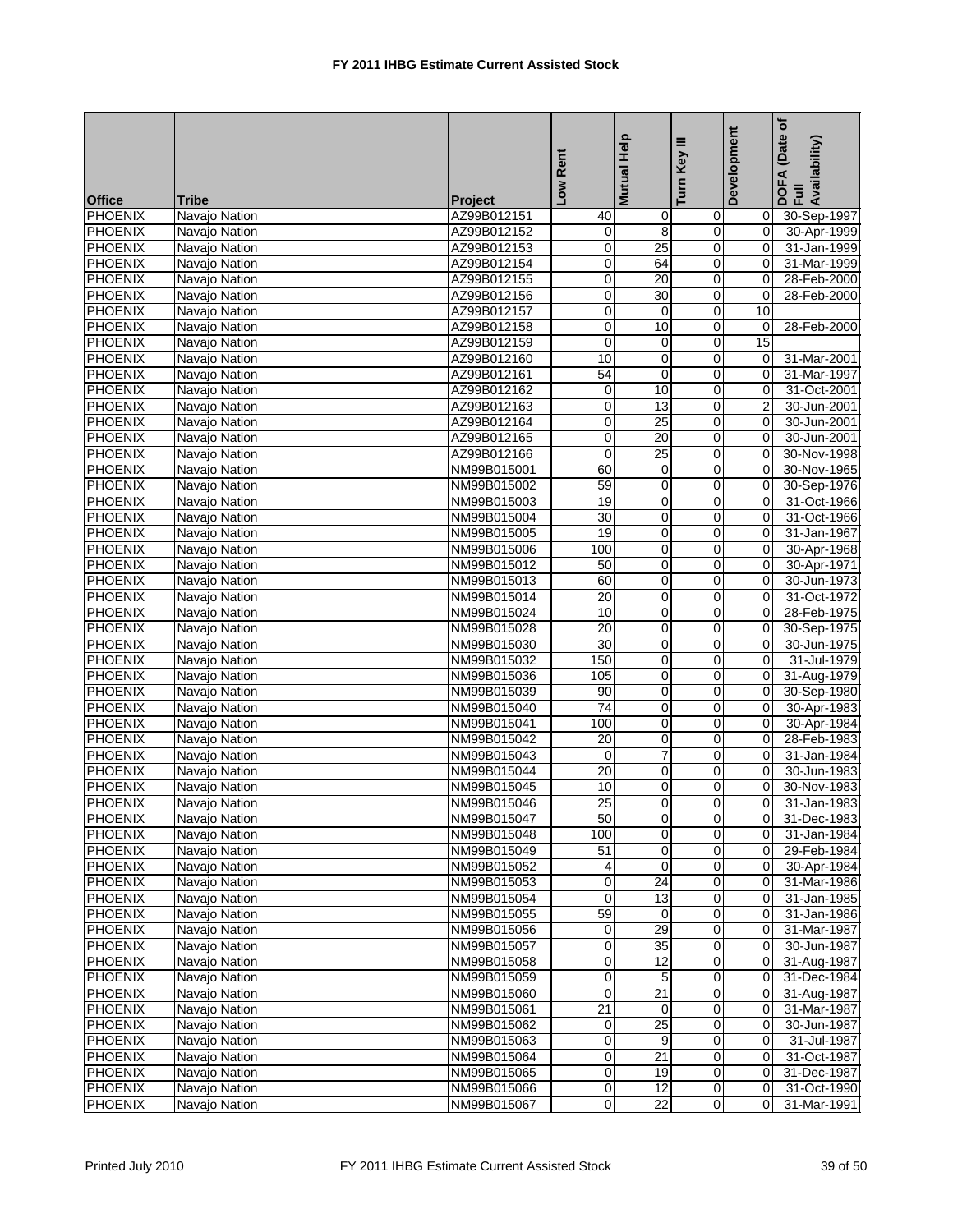|                           |                                |                            | Low Rent        | <b>Mutual Help</b> | Turn Key III   | Development | Date of<br>DOFA (Date<br>Full<br>Availability) |
|---------------------------|--------------------------------|----------------------------|-----------------|--------------------|----------------|-------------|------------------------------------------------|
|                           |                                |                            |                 |                    |                |             |                                                |
| <b>Office</b>             | <b>Tribe</b>                   | Project                    |                 |                    |                |             |                                                |
| PHOENIX<br><b>PHOENIX</b> | Navajo Nation                  | NM99B015068                | 0<br>0          | 65<br>37           | 0<br>0         | 0<br>0      | 30-Sep-1990<br>31-Mar-1991                     |
| <b>PHOENIX</b>            | Navajo Nation                  | NM99B015069                | 0               | 13                 | 0              | 0           | 30-Sep-1990                                    |
| <b>PHOENIX</b>            | Navajo Nation                  | NM99B015070                | $\overline{0}$  | 40                 |                | 0           | 31-Oct-1990                                    |
| <b>PHOENIX</b>            | Navajo Nation<br>Navajo Nation | NM99B015071<br>NM99B015072 | $\pmb{0}$       | 16                 | 0<br>$\pmb{0}$ | 0           | 31-Dec-1991                                    |
| <b>PHOENIX</b>            | Navajo Nation                  | NM99B015073                | 10              | $\mathbf 0$        | 0              | 0           | 31-Dec-1991                                    |
| <b>PHOENIX</b>            | Navajo Nation                  | NM99B015074                | 0               | 13                 | 0              | 0           | 30-Nov-1991                                    |
| <b>PHOENIX</b>            | Navajo Nation                  | NM99B015075                | 10              | 0                  | 0              | 0           | 30-Nov-1991                                    |
| <b>PHOENIX</b>            | Navajo Nation                  | NM99B015076                | $\mathbf 0$     | 19                 | $\pmb{0}$      | $\mathbf 0$ | 31-Dec-1991                                    |
| <b>PHOENIX</b>            | Navajo Nation                  | NM99B015077                | 35              | 0                  | $\mathbf 0$    | $\Omega$    | 31-Dec-1991                                    |
| <b>PHOENIX</b>            | Navajo Nation                  | NM99B015078                | 0               | 11                 | 0              | $\Omega$    | 31-Mar-1992                                    |
| <b>PHOENIX</b>            | Navajo Nation                  | NM99B015079                | $\overline{20}$ | 0                  | 0              | 0           | 31-Mar-1992                                    |
| <b>PHOENIX</b>            | Navajo Nation                  | NM99B015080                | $\overline{20}$ | $\mathbf 0$        | 0              | 0           | 31-Aug-1991                                    |
| <b>PHOENIX</b>            | Navajo Nation                  | NM99B015081                | 0               | 10                 | 0              | 0           | 30-Nov-1991                                    |
| <b>PHOENIX</b>            | Navajo Nation                  | NM99B015082                | 10              | $\mathbf 0$        | 0              | 0           | 30-Nov-1991                                    |
| <b>PHOENIX</b>            | Navajo Nation                  | NM99B015083                | $\mathbf 0$     | 18                 | 0              | 0           | 30-Nov-1991                                    |
| <b>PHOENIX</b>            | Navajo Nation                  | NM99B015084                | $\mathbf 0$     | 22                 | 0              | 0           | 30-Nov-1991                                    |
| <b>PHOENIX</b>            | Navajo Nation                  | NM99B015085                | 10              | 0                  | 0              | 0           | 30-Nov-1991                                    |
| <b>PHOENIX</b>            | Navajo Nation                  | NM99B015086                | $\mathbf 0$     | 14                 | 0              | $\mathbf 0$ | 31-Jan-1994                                    |
| <b>PHOENIX</b>            | Navajo Nation                  | NM99B015087                | 20              | $\mathbf 0$        | 0              | 0           | 31-Dec-1993                                    |
| <b>PHOENIX</b>            | Navajo Nation                  | NM99B015088                | 0               | $\overline{5}$     | 0              | $\mathbf 0$ | 31-Aug-1992                                    |
| <b>PHOENIX</b>            | Navajo Nation                  | NM99B015089                | 18              | 0                  | 0              | 0           | 31-Aug-1992                                    |
| <b>PHOENIX</b>            | Navajo Nation                  | NM99B015090                | 0               | $\overline{25}$    | 0              | 0           | 30-Nov-1993                                    |
| <b>PHOENIX</b>            | Navajo Nation                  | NM99B015091                | $\mathbf 0$     | 14                 | 0              | $\mathbf 0$ | 30-Nov-1993                                    |
| <b>PHOENIX</b>            | Navajo Nation                  | NM99B015092                | $\overline{0}$  | 20                 | 0              | 0           | 31-Mar-1994                                    |
| <b>PHOENIX</b>            | Navajo Nation                  | NM99B015093                | $\mathbf 0$     | 16                 | 0              | 0           | 31-Jan-1994                                    |
| <b>PHOENIX</b>            | Navajo Nation                  | NM99B015094                | 18              | $\mathbf 0$        | 0              | 0           | 31-Jan-1994                                    |
| <b>PHOENIX</b>            | Navajo Nation                  | NM99B015095                | 17              | 0                  | 0              | $\mathbf 0$ | 31-Mar-1994                                    |
| <b>PHOENIX</b>            | Navajo Nation                  | NM99B015096                | $\overline{20}$ | $\overline{0}$     | 0              | $\mathbf 0$ | 31-Dec-1993                                    |
| <b>PHOENIX</b>            | Navajo Nation                  | NM99B015097                | $\overline{0}$  | 24                 | 0              | 0           | 31-Jan-1995                                    |
| <b>PHOENIX</b>            | Navajo Nation                  | NM99B015098                | 0               | 39                 | 0              | 0           | 30-Nov-1994                                    |
| <b>PHOENIX</b>            | Navajo Nation                  | NM99B015099                | $\pmb{0}$       | $\overline{25}$    | 0              | 0           | 28-Feb-1997                                    |
| <b>PHOENIX</b>            | Navajo Nation                  | NM99B015100                | 0               | $\overline{7}$     | 0              | 0           | 31-Oct-1996                                    |
| <b>PHOENIX</b>            | Navajo Nation                  | NM99B015101                | 0               | 9                  | $\mathbf 0$    | $\Omega$    | 31-Oct-1996                                    |
| <b>PHOENIX</b>            | Navajo Nation                  | NM99B015102                | $\overline{0}$  | 20                 | 0              | 0           | 31-May-1996                                    |
| <b>PHOENIX</b>            | Navajo Nation                  | NM99B015103                | $\mathbf 0$     | $\overline{25}$    | 0              | 0           | 30-Sep-1996                                    |
| <b>PHOENIX</b>            | Navajo Nation                  | NM99B015104                | 11              | 0                  | 0              | 0           | 31-Oct-1996                                    |
| PHOENIX                   | Navajo Nation                  | NM99B015105                | 9               | $\overline{0}$     | $\overline{0}$ | 0           | 31-Oct-1996                                    |
| <b>PHOENIX</b>            | Navajo Nation                  | NM99B015106                | 20              | $\overline{0}$     | $\overline{0}$ | 0           | 31-May-1996                                    |
| <b>PHOENIX</b>            | Navajo Nation                  | NM99B015107                | 14              | $\mathbf 0$        | 0              | $\mathbf 0$ | 30-Sep-1996                                    |
| PHOENIX                   | Navajo Nation                  | NM99B015108                | 0               | 9                  | 0              | $\mathbf 0$ | 30-Sep-1996                                    |
| <b>PHOENIX</b>            | Navajo Nation                  | NM99B015109                | 14              | 0                  | 0              | 0           | 30-Jun-1996                                    |
| <b>PHOENIX</b>            | Navajo Nation                  | NM99B015110                | 10              | 0                  | 0              | 0           | 30-Apr-1996                                    |
| <b>PHOENIX</b>            | Navajo Nation                  | NM99B015111                | 0               | $\overline{7}$     | $\pmb{0}$      | $\mathbf 0$ | 30-Apr-1996                                    |
| <b>PHOENIX</b>            | Navajo Nation                  | NM99B015112                | $\overline{0}$  | $\overline{37}$    | 0              | $\mathbf 0$ | 31-May-1998                                    |
| <b>PHOENIX</b>            | Navajo Nation                  | NM99B015113                | $\pmb{0}$       | $\overline{77}$    | 0              | $\mathbf 0$ | 30-Sep-1998                                    |
| <b>PHOENIX</b>            | Navajo Nation                  | NM99B015114                | $\pmb{0}$       | 18                 | 0              | $\mathbf 0$ | 30-Sep-1980                                    |
| <b>PHOENIX</b>            | Navajo Nation                  | NM99B015115                | $\pmb{0}$       | 20                 | 0              | 0           | 31-Dec-1999                                    |
| <b>PHOENIX</b>            | Navajo Nation                  | NM99B015116                | $\pmb{0}$       | 15                 | $\pmb{0}$      | 0           | 30-Nov-1999                                    |
| PHOENIX                   | Navajo Nation                  | NM99B015117                | 0               | 10                 | 0              | $\mathbf 0$ | 30-Nov-1999                                    |
| PHOENIX                   | Navajo Nation                  | NM99B015118                | $\mathbf 0$     | 10                 | 0              | $\mathbf 0$ | 28-Feb-1999                                    |
| <b>PHOENIX</b>            | Navajo Nation                  | NM99B015119                | $\overline{0}$  | 15                 | 0              | 0           | 28-Feb-1999                                    |
| PHOENIX                   | Navajo Nation                  | NM99B015120                | 0               | 11                 | 0              | 0           | 30-Sep-2000                                    |
| <b>PHOENIX</b>            | Navajo Nation                  | NM99B015121                | 0               | 10                 | 0              | $\mathbf 0$ | 31-Dec-1999                                    |
| <b>PHOENIX</b>            | Navajo Nation                  | NM99B015122                | $\pmb{0}$       | 20                 | 0              | 0           | 30-Nov-2000                                    |
| PHOENIX                   | Navajo Nation                  | NM99B015123                | 0               | 29                 | 0              | 0           | 31-Dec-2000                                    |
| <b>PHOENIX</b>            | Navajo Nation                  | NM99B015124                | 0               | 15                 | $\overline{0}$ | 0           | 30-Nov-2000                                    |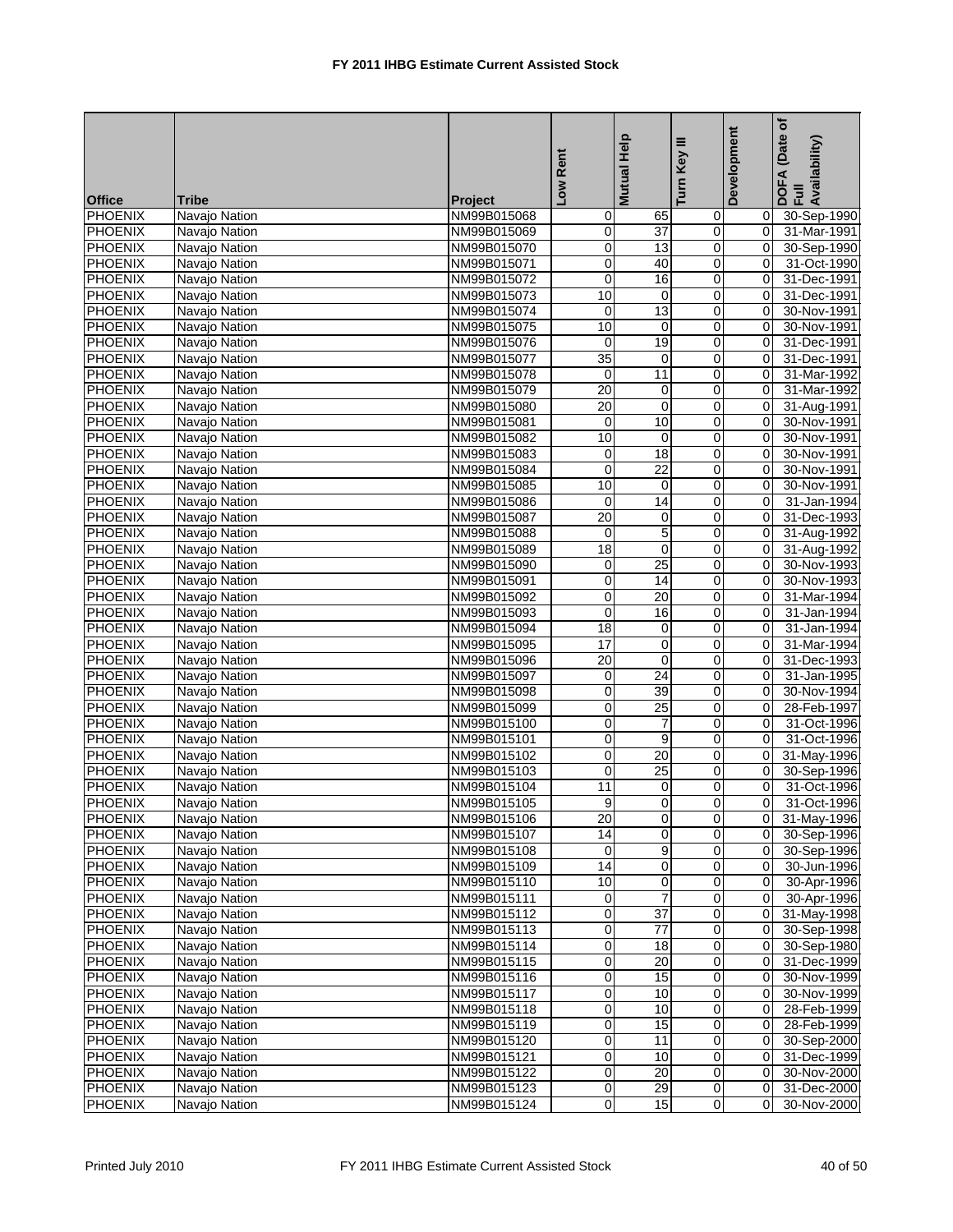|                |                                  |                | Low Rent        | <b>Mutual Help</b> | Ξ<br>Turn Key  | Development    | Date of<br>DOFA (Date<br>Full<br>Availability) |
|----------------|----------------------------------|----------------|-----------------|--------------------|----------------|----------------|------------------------------------------------|
| <b>Office</b>  | <b>Tribe</b>                     | <b>Project</b> |                 |                    |                |                |                                                |
| <b>PHOENIX</b> | Navajo Nation                    | NM99B015125    | 20              | 0                  | 0              | 0              | 31-Mar-2002                                    |
| PHOENIX        | Navajo Nation                    | NM99B015126    | $\mathbf 0$     | 6                  | 0              | $\mathbf 0$    | 30-Jun-2001                                    |
| <b>PHOENIX</b> | Navajo Nation                    | NM99B015127    | $\overline{18}$ | $\mathbf 0$        | 0              | $\Omega$       | 30-Jun-2001                                    |
| <b>PHOENIX</b> | Navajo Nation                    | NM99B015128    | 0               | 30                 | $\pmb{0}$      | $\Omega$       | 30-Jun-2001                                    |
| <b>PHOENIX</b> | Navajo Nation                    | UT99B005002    | $\overline{0}$  | 21                 | $\mathbf 0$    | 0              | 31-Aug-1985                                    |
| <b>PHOENIX</b> | Navajo Nation                    | UT99B005003    | $\mathbf 0$     | 20                 | 0              | $\mathbf 0$    | 28-Feb-1986                                    |
| <b>PHOENIX</b> | Navajo Nation                    | UT99B005004    | 0               | 14                 | 0              | 0              | 31-Oct-1987                                    |
| <b>PHOENIX</b> | Ohkay Owingeh (San Juan Pueblo)  | NM99B083005    | 0               | $\overline{2}$     | 0              | $\mathbf 0$    | 30-Sep-1980                                    |
| <b>PHOENIX</b> | Ohkay Owingeh (San Juan Pueblo)  | NM99B083006    | $\pmb{0}$       | $\overline{2}$     | $\mathsf 0$    | 0              | 31-May-1983                                    |
| <b>PHOENIX</b> | Ohkay Owingeh (San Juan Pueblo)  | NM99B083007    | $\pmb{0}$       | 15                 | $\mathbf 0$    | $\mathbf 0$    | 31-May-1989                                    |
| <b>PHOENIX</b> | Ohkay Owingeh (San Juan Pueblo)  | NM99B083008    | $\mathbf 0$     | $\mathbf{1}$       | 0              | 0              | 31-Jul-1996                                    |
| <b>PHOENIX</b> | Ohkay Owingeh (San Juan Pueblo)  | NM99B083009    | 23              | 0                  | 0              | 0              | 31-Dec-1997                                    |
| <b>PHOENIX</b> | Ohkay Owingeh (San Juan Pueblo)  | NM99B083010    | 3               | $\mathbf 0$        | 0              | $\Omega$       | 30-Nov-2005                                    |
| <b>PHOENIX</b> | Paiute-Shoshone of Bishop Colony | CA99B098002    | 0               | 39                 | 0              | 0              | 31-Mar-1979                                    |
| <b>PHOENIX</b> | Paiute-Shoshone of Bishop Colony | CA99B098004    | $\overline{9}$  | 0                  | $\mathbf 0$    | 0              | 31-Mar-1982                                    |
| <b>PHOENIX</b> | Paiute-Shoshone of Bishop Colony | CA99B098005    | 6               | 0                  | 0              | $\Omega$       | 31-Mar-1979                                    |
| <b>PHOENIX</b> | Paiute-Shoshone of Bishop Colony | CA99B098008    | 4               | $\mathbf 0$        | 0              | $\Omega$       | 29-Feb-1984                                    |
| <b>PHOENIX</b> | Paiute-Shoshone of Bishop Colony | CA99B098009    | 0               | $\overline{17}$    | 0              | 0              | 30-Nov-1987                                    |
| <b>PHOENIX</b> | Paiute-Shoshone of Bishop Colony | CA99B098010    | $\overline{3}$  | $\mathbf 0$        | $\mathsf 0$    | $\mathbf 0$    | 30-Nov-1987                                    |
| <b>PHOENIX</b> | Paiute-Shoshone of Bishop Colony | CA99B098011    | $\overline{7}$  | $\mathbf 0$        | 0              | $\Omega$       | 30-Sep-1991                                    |
| <b>PHOENIX</b> | Paiute-Shoshone of Bishop Colony | CA99B098012    | $\mathbf 0$     | 10                 | 0              | $\Omega$       | 30-Sep-1991                                    |
| <b>PHOENIX</b> | Paiute-Shoshone of Bishop Colony | CA99B098013    | $\pmb{0}$       | 13                 | 0              | 0              | 30-Apr-1993                                    |
| <b>PHOENIX</b> | Paiute-Shoshone of Bishop Colony | CA99B098015    | 0               | 5                  | 0              | $\Omega$       | 15-Jun-1994                                    |
| <b>PHOENIX</b> | Paiute-Shoshone of Bishop Colony | CA99B098016    | $\mathbf 0$     | 5                  | 0              | 0              | 30-Nov-1987                                    |
| <b>PHOENIX</b> | Paiute-Shoshone of Bishop Colony | CA99B605001    | $\overline{0}$  | $\overline{5}$     | 0              | 0              | 30-Sep-2002                                    |
| <b>PHOENIX</b> | Paiute-Shoshone of Bishop Colony | CA99B605001    | $\mathbf 0$     | 6                  | 0              | $\mathbf 0$    | 30-Apr-2005                                    |
| <b>PHOENIX</b> | Pala Band                        | CA99B080039    | $\mathbf 0$     | 18                 | 0              | $\Omega$       | 30-Jun-1989                                    |
| <b>PHOENIX</b> | Pala Band                        | CA99B080053    | $\overline{12}$ | 0                  | 0              | 0              | 30-Nov-1994                                    |
| <b>PHOENIX</b> | Pascua Yaqui Tribe               | AZ99B040001    | 48              | $\mathbf 0$        | 0              | 0              | 31-Oct-1981                                    |
| <b>PHOENIX</b> | Pascua Yaqui Tribe               | AZ99B040002    | $\mathbf 0$     | $\overline{c}$     | $\mathbf 0$    | $\Omega$       | 31-Mar-1983                                    |
| <b>PHOENIX</b> | Pascua Yaqui Tribe               | AZ99B040003    | 40              | 0                  | 0              | 0              | 30-Apr-1986                                    |
| <b>PHOENIX</b> | Pascua Yaqui Tribe               | AZ99B040004    | 50              | 0                  | $\mathsf 0$    | $\mathbf 0$    | 31-Dec-1986                                    |
| <b>PHOENIX</b> | Pascua Yaqui Tribe               | AZ99B040005    | $\mathbf 0$     | $\overline{5}$     | 0              | $\mathbf 0$    | 31-May-1987                                    |
| <b>PHOENIX</b> | Pascua Yaqui Tribe               | AZ99B040006    | 50              | $\mathbf 0$        | 0              | $\Omega$       | 30-Jun-1987                                    |
| <b>PHOENIX</b> | Pascua Yaqui Tribe               | AZ99B040007    | 79              | 0                  | 0              | 0              | 31-Dec-1987                                    |
| <b>PHOENIX</b> | Pascua Yaqui Tribe               | AZ99B040008    | 0               | 3                  | 0              | 0              | 30-Nov-1987                                    |
| <b>PHOENIX</b> | Pascua Yaqui Tribe               | AZ99B040009    | 0               | 4                  | 0              | $\Omega$       | 30-Nov-1991                                    |
| PHOENIX        | Pascua Yaqui Tribe               | AZ99B040010    | $\overline{0}$  | 1 <sup>1</sup>     | $\overline{0}$ | $\Omega$       | 30-Nov-1991                                    |
| PHOENIX        | Pascua Yaqui Tribe               | AZ99B040011    | 43              | $\overline{0}$     | $\overline{0}$ | 0              | 30-Apr-1992                                    |
| PHOENIX        | Pascua Yaqui Tribe               | AZ99B040012    | $\Omega$        | $\mathbf{1}$       | $\mathbf 0$    | $\overline{0}$ | 31-Mar-1995                                    |
| <b>PHOENIX</b> | Pascua Yaqui Tribe               | AZ99B040013    | 20              | 0                  | 0              | 0              | 31-Mar-1995                                    |
| PHOENIX        | Pascua Yaqui Tribe               | AZ99B040014    | $\mathbf 0$     | 21                 | $\mathbf 0$    | 0              | 28-Feb-1998                                    |
| PHOENIX        | Pascua Yaqui Tribe               | AZ99B040015    | 40              | 0                  | 0              | 0              | 28-Feb-1998                                    |
| <b>PHOENIX</b> | Pauma Band                       | CA99B080025    | 0               | 1                  | $\pmb{0}$      | 0              | 30-Nov-1973                                    |
| <b>PHOENIX</b> | Pauma Band                       | CA99B080038    | $\overline{0}$  | $\mathbf{1}$       | $\pmb{0}$      | 0              | 30-Sep-1989                                    |
| <b>PHOENIX</b> | Pauma Band                       | CA99B080063    | 0               | $\overline{5}$     | 0              | 0              | 30-Apr-1995                                    |
| <b>PHOENIX</b> | Picayune Rancheria               | CA99B159001    | $\overline{12}$ | 0                  | 0              | 5              | 31-Dec-1999                                    |
| <b>PHOENIX</b> | Picayune Rancheria               | CA99B159001    | 3               | 0                  | 0              | 0              | 08-Feb-2003                                    |
| <b>PHOENIX</b> | Picayune Rancheria               | CA99B159002    | $\pmb{0}$       | $\mathbf 0$        | 0              | 8              |                                                |
| <b>PHOENIX</b> | Picuris Pueblo                   | NM99B040015    | $\overline{0}$  | 17                 | $\overline{0}$ | $\mathbf 0$    | 31-Dec-1984                                    |
| PHOENIX        | Pinoleville Rancheria            | CA99B130024    | 5               | 0                  | 0              | 14             | 01-Sep-2006                                    |
| PHOENIX        | Pojoaque Pueblo                  | NM99B040014    | $\overline{0}$  | $\overline{12}$    | $\mathbf 0$    | $\pmb{0}$      | 30-Sep-1984                                    |
| PHOENIX        | Pojoaque Pueblo                  | NM99B040021    | $\mathbf 0$     | 5                  | 0              | 0              | 31-May-1987                                    |
| <b>PHOENIX</b> | Pojoaque Pueblo                  | NM99B040022    | $\overline{0}$  | 10                 | 0              | $\mathbf 0$    | 30-Apr-1989                                    |
| <b>PHOENIX</b> | Pojoaque Pueblo                  | NM99B040023    | $\pmb{0}$       | $\,$ 5 $\,$        | $\pmb{0}$      | $\mathbf 0$    | 30-Apr-1989                                    |
| <b>PHOENIX</b> | Pojoaque Pueblo                  | NM99B040025    | $\pmb{0}$       | 3                  | 0              | $\mathbf 0$    | 30-Apr-1992                                    |
| PHOENIX        | Pyramid Lake Paiute              | NV99B004003    | $\overline{0}$  | $\mathbf{1}$       | $\overline{0}$ | 0              | 30-Sep-1978                                    |
|                |                                  |                |                 |                    |                |                |                                                |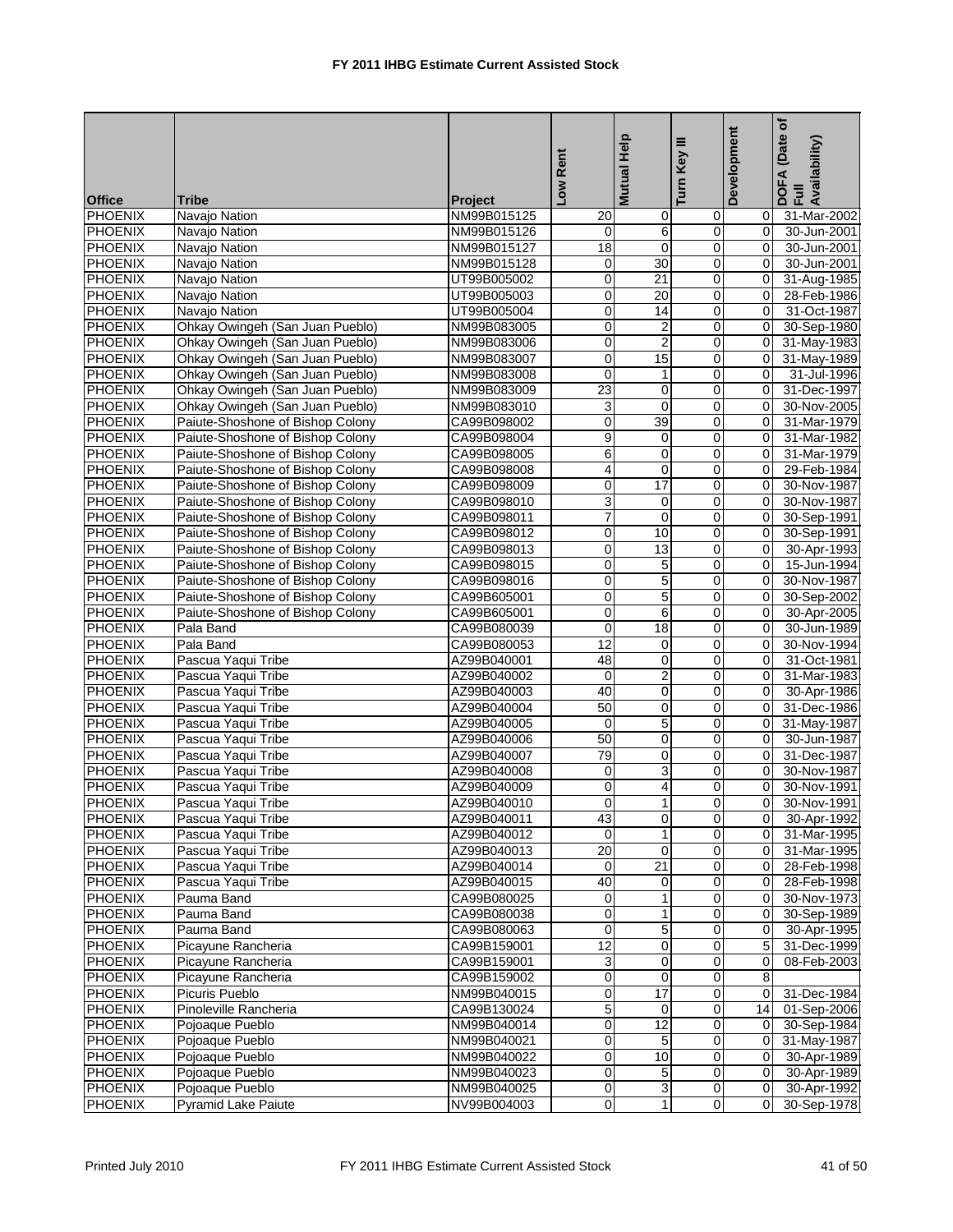|                |                            |                | Low Rent         | Mutual Help     | Ξ<br><b>Key</b>     | Development    | Date of<br>DOFA (Date<br>Full<br>Availability) |
|----------------|----------------------------|----------------|------------------|-----------------|---------------------|----------------|------------------------------------------------|
| <b>Office</b>  | <b>Tribe</b>               | <b>Project</b> |                  |                 | Turn I              |                |                                                |
| <b>PHOENIX</b> | <b>Pyramid Lake Paiute</b> | NV99B004005    | 20               | 0               | 0                   | $\mathbf 0$    | 31-Aug-1980                                    |
| <b>PHOENIX</b> | Pyramid Lake Paiute        | NV99B004006    | 36               | $\mathbf 0$     | $\mathbf 0$         | $\mathbf 0$    | 31-Jul-1981                                    |
| <b>PHOENIX</b> | Pyramid Lake Paiute        | NV99B004007    | 0                | 6               | 0                   | $\Omega$       | 31-Jul-1982                                    |
| <b>PHOENIX</b> | Pyramid Lake Paiute        | NV99B004009    | 0                | 50              | 0                   | $\overline{0}$ | 31-Dec-1991                                    |
| <b>PHOENIX</b> | <b>Pyramid Lake Paiute</b> | NV99B004010    | $\mathbf 0$      | 35              | $\mathbf 0$         | $\mathbf 0$    | 31-May-1995                                    |
| <b>PHOENIX</b> | Pyramid Lake Paiute        | NV99B004011    | $\pmb{0}$        | $\overline{25}$ | $\mathsf{O}\xspace$ | $\mathbf 0$    | 30-Apr-1997                                    |
| <b>PHOENIX</b> | <b>Pyramid Lake Paiute</b> | NV99B004013    | $\mathbf 0$      | $\overline{2}$  | 0                   | $\Omega$       | 31-Mar-1998                                    |
| <b>PHOENIX</b> | Quartz Valley Rancheria    | CA99B083011    | 10               | 0               | $\mathbf 0$         | $\mathbf 0$    | 04-May-2004                                    |
| <b>PHOENIX</b> | Quartz Valley Rancheria    | CA99B083012    | 0                | $\overline{5}$  | 0                   | $\mathbf 0$    | 04-May-2004                                    |
| <b>PHOENIX</b> | Quartz Valley Rancheria    | CA99B083014    | $\mathbf{1}$     | $\mathbf 0$     | 0                   | $\mathbf 0$    | 31-Dec-1997                                    |
| <b>PHOENIX</b> | Quartz Valley Rancheria    | CA99B083017    | 10               | 0               | $\mathbf 0$         | $\mathbf 0$    | 30-Nov-2000                                    |
| <b>PHOENIX</b> | Quechan Tribe              | CA99B054005    | $\mathbf 0$      | 4               | $\mathbf 0$         | 0              | 31-Oct-1979                                    |
| <b>PHOENIX</b> | Quechan Tribe              | CA99B054006    | 39               | $\mathbf 0$     | 0                   | $\Omega$       | 31-Jul-1982                                    |
| <b>PHOENIX</b> | Quechan Tribe              | CA99B054007    | 0                | $\overline{4}$  | 0                   | $\overline{0}$ | 31-Aug-1982                                    |
| <b>PHOENIX</b> | Quechan Tribe              | CA99B054012    | $\mathbf 0$      | 29              | 0                   | $\mathbf 0$    | 31-Jul-1990                                    |
| <b>PHOENIX</b> | Quechan Tribe              | CA99B054013    | $\mathbf 0$      | $\overline{37}$ | $\pmb{0}$           | $\mathbf 0$    | 31-Aug-1993                                    |
| <b>PHOENIX</b> | Quechan Tribe              | CA99B054014    | 20               | $\mathbf 0$     | $\mathbf 0$         | $\Omega$       | 30-Nov-1994                                    |
| <b>PHOENIX</b> | Quechan Tribe              | CA99B054015    | 20               | $\mathbf 0$     | 0                   | $\Omega$       | 12-Jun-1997                                    |
| <b>PHOENIX</b> | Quechan Tribe              | CA99B054017    | $\overline{22}$  | 0               | 0                   | 0              | 30-Jun-1999                                    |
| <b>PHOENIX</b> | Redwood Valley Rancheria   | CA99B130009    | $\mathbf 0$      | $\mathbf{1}$    | 0                   | 0              | 31-May-1990                                    |
| <b>PHOENIX</b> | Redwood Valley Rancheria   | CA99B130011    | $\boldsymbol{9}$ | 0               | 0                   | 0              | 31-May-1990                                    |
| <b>PHOENIX</b> | Reno-Sparks Colony         | NV99B012003    | 29               | 0               | $\mathbf 0$         | 0              | 30-Sep-1974                                    |
| <b>PHOENIX</b> | Reno-Sparks Colony         | NV99B012006    | $\mathbf 0$      | 4               | 0                   | $\Omega$       | 31-Oct-1985                                    |
| <b>PHOENIX</b> | Reno-Sparks Colony         | NV99B012007    | $\overline{20}$  | $\mathbf 0$     | 0                   | $\overline{0}$ | 31-Jul-1991                                    |
| <b>PHOENIX</b> | Reno-Sparks Colony         | NV99B012008    | 0                | 57              | 0                   | 0              | 30-Sep-1991                                    |
| <b>PHOENIX</b> | Reno-Sparks Colony         | NV99B012009    | $\pmb{0}$        | 17              | $\mathbf 0$         | $\mathbf 0$    | 30-Sep-1991                                    |
| <b>PHOENIX</b> | Reno-Sparks Colony         | NV99B012010    | $\mathbf 0$      | 20              | $\mathbf 0$         | $\Omega$       | 14-Jun-1995                                    |
| <b>PHOENIX</b> | Reno-Sparks Colony         | NV99B012011    | 0                | 1               | 0                   | 0              | 06-May-1996                                    |
| <b>PHOENIX</b> | Reno-Sparks Colony         | NV99B012012    | 29               | 0               | 0                   | $\mathbf 0$    | 30-Apr-1997                                    |
| PHOENIX        | <b>Rincon Reservation</b>  | CA99B080010    | $\mathbf 0$      | $\mathbf{1}$    | 0                   | 0              | 30-Jun-1981                                    |
| <b>PHOENIX</b> | <b>Rincon Reservation</b>  | CA99B080025    | $\pmb{0}$        | $\overline{3}$  | 0                   | $\Omega$       | 30-Jun-1987                                    |
| <b>PHOENIX</b> | Rincon Reservation         | CA99B080038    | $\pmb{0}$        | $\mathbf{1}$    | $\mathbf 0$         | 0              | 30-Sep-1989                                    |
| <b>PHOENIX</b> | <b>Rincon Reservation</b>  | CA99B080049    | $\mathbf 0$      | $\overline{18}$ | 0                   | $\Omega$       | 31-Jul-1991                                    |
| <b>PHOENIX</b> | <b>Rincon Reservation</b>  | CA99B080054    | 9                | 0               | $\mathbf 0$         | $\overline{0}$ | 30-Apr-1994                                    |
| <b>PHOENIX</b> | <b>Rincon Reservation</b>  | CA99B080061    | 0                | 1               | 0                   | 0              | 07-May-1996                                    |
| <b>PHOENIX</b> | <b>Rincon Reservation</b>  | CA99B080065    | $\overline{0}$   | 10              | $\mathbf 0$         | 0              | 31-Jan-1996                                    |
| PHOENIX        | <b>Rincon Reservation</b>  | CA99B080066    | 6                | $\mathbf 0$     | 0                   | $\Omega$       | 31-Jan-1996                                    |
| <b>PHOENIX</b> | Robinson Rancheria         | CA99B130003    | $\Omega$         | $\overline{20}$ | $\overline{0}$      | $\overline{0}$ | 28-Feb-1988                                    |
| <b>PHOENIX</b> | Robinson Rancheria         | CA99B130005    | 11               | $\overline{0}$  | O                   | 0              | 30-Apr-1988                                    |
| <b>PHOENIX</b> | Robinson Rancheria         | CA99B130007    | 0                | 10              | 0                   | 0              | 31-Mar-1988                                    |
| <b>PHOENIX</b> | Round Valley Rancheria     | CA99B097001    | 0                | $\overline{38}$ | 0                   | $\mathbf 0$    | 31-Aug-1978                                    |
| <b>PHOENIX</b> | Round Valley Rancheria     | CA99B097002    | $\overline{29}$  | $\mathbf 0$     | 0                   | 0              | 31-Aug-1978                                    |
| <b>PHOENIX</b> | Round Valley Rancheria     | CA99B097004    | $\mathbf 0$      | $\overline{22}$ | 0                   | 0              | 31-Aug-1981                                    |
| <b>PHOENIX</b> | Round Valley Rancheria     | CA99B097005    | $\overline{22}$  | 0               | 0                   | $\mathbf 0$    | 31-Aug-1981                                    |
| <b>PHOENIX</b> | Salt River Plma-Maricopa   | AZ99B014002    | 0                | 4               | $\pmb{0}$           | 0              | 31-Dec-1974                                    |
| <b>PHOENIX</b> | Salt River Plma-Maricopa   | AZ99B014004    | $\overline{0}$   | 30              | $\overline{0}$      | 0              | 28-Feb-1979                                    |
| <b>PHOENIX</b> | Salt River Plma-Maricopa   | AZ99B014005    | $\pmb{0}$        | 13              | 0                   | $\mathbf 0$    | 28-Feb-1979                                    |
| <b>PHOENIX</b> | Salt River Plma-Maricopa   | AZ99B014006    | 0                | $\overline{22}$ | 0                   | 0              | 30-Sep-1979                                    |
| <b>PHOENIX</b> | Salt River Plma-Maricopa   | AZ99B014007    | $\overline{25}$  | 0               | 0                   | 0              | 30-Jun-1980                                    |
| <b>PHOENIX</b> | Salt River Plma-Maricopa   | AZ99B014008    | 0                | 11              | 0                   | 0              | 31-Jul-1981                                    |
| <b>PHOENIX</b> | Salt River Plma-Maricopa   | AZ99B014009    | 60               | 0               | 0                   | 0              | 30-Sep-1980                                    |
| <b>PHOENIX</b> | Salt River Plma-Maricopa   | AZ99B014011    | $\overline{28}$  | $\mathbf 0$     | 0                   | 0              | 31-Jan-1986                                    |
| <b>PHOENIX</b> | Salt River Plma-Maricopa   | AZ99B014013    | $\mathbf 0$      | 32              | 0                   | 0              | 31-Jan-1989                                    |
| <b>PHOENIX</b> | Salt River Plma-Maricopa   | AZ99B014014    | $\pmb{0}$        | $\overline{11}$ | 0                   | 0              | 31-Jul-1990                                    |
| <b>PHOENIX</b> | Salt River Plma-Maricopa   | AZ99B014015    | $\pmb{0}$        | 15              | 0                   | 0              | 31-Oct-1991                                    |
| <b>PHOENIX</b> | Salt River Plma-Maricopa   | AZ99B014016    | $\pmb{0}$        | 19              | $\pmb{0}$           | 0              | 31-May-1993                                    |
| <b>PHOENIX</b> | Salt River Plma-Maricopa   | AZ99B014017    | 40               | 0               | 0                   | 0              | 31-Oct-1995                                    |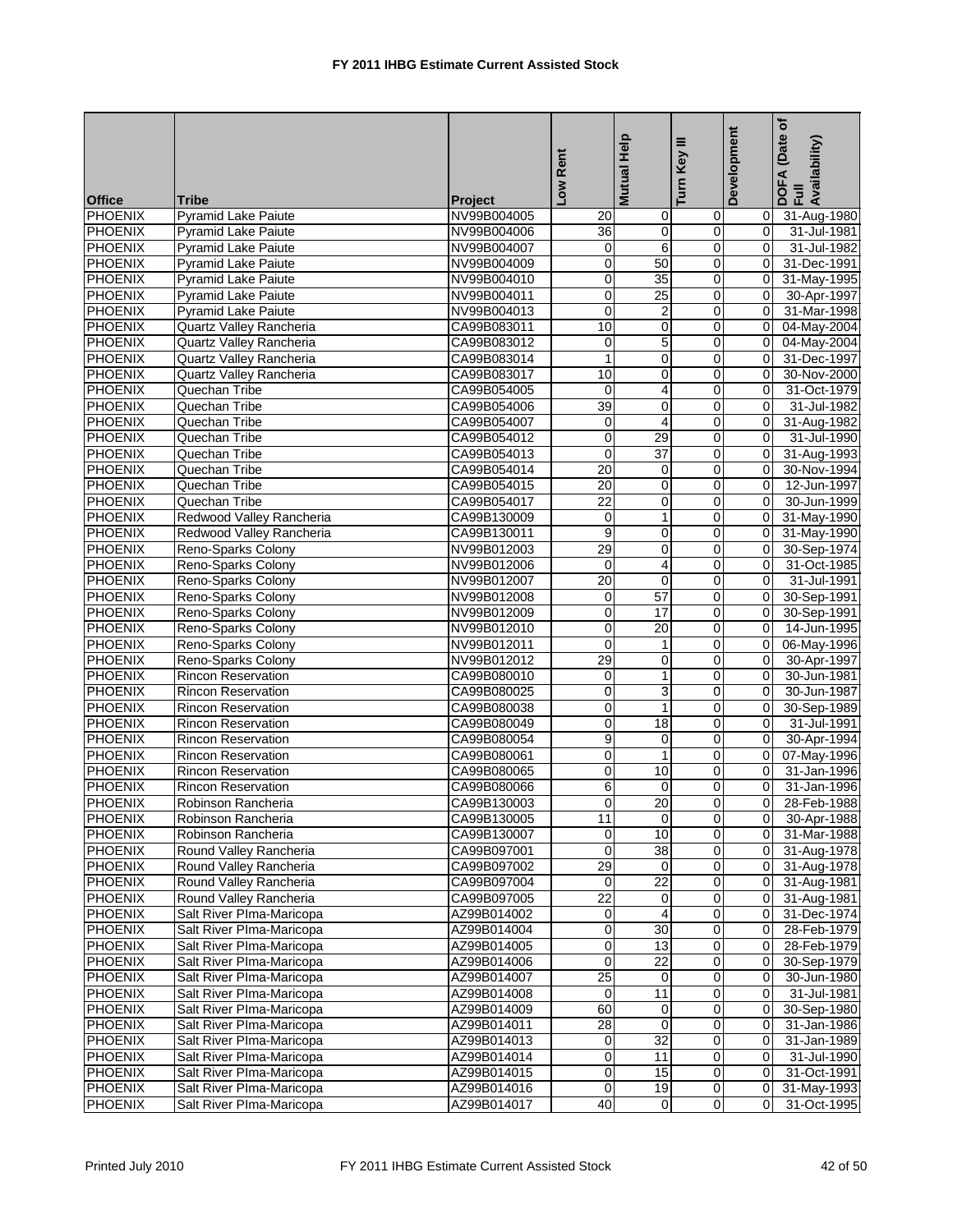| <b>Office</b>             | Tribe                      | <b>Project</b>             | Low Rent        | <b>Mutual Help</b> | Ξ<br>Turn Key  | Development    | ځ<br>(Date<br>DOFA (Date<br>Full<br>Availability) |
|---------------------------|----------------------------|----------------------------|-----------------|--------------------|----------------|----------------|---------------------------------------------------|
| <b>PHOENIX</b>            | Salt River Plma-Maricopa   | AZ99B014018                | 20              | 0                  | $\mathbf 0$    | 0              | 09-Feb-1999                                       |
| <b>PHOENIX</b>            | San Carlos Apache          | AZ99B011012                | 0               | $\mathbf{1}$       | $\mathbf 0$    | $\overline{0}$ | 30-Sep-1979                                       |
| <b>PHOENIX</b>            | San Carlos Apache          | AZ99B011013                | $\overline{0}$  | $\overline{2}$     | $\mathbf 0$    | $\overline{0}$ | 31-Jan-1980                                       |
| <b>PHOENIX</b>            | San Carlos Apache          | AZ99B011015                | $\pmb{0}$       | $\mathbf{1}$       | $\mathbf 0$    | 0              | 31-Oct-1979                                       |
| <b>PHOENIX</b>            | San Carlos Apache          | AZ99B011016                | 99              | 1                  | $\mathbf 0$    | 0              | 30-Jul-1980                                       |
| <b>PHOENIX</b>            | San Carlos Apache          | AZ99B011017                | $\overline{20}$ | $\overline{0}$     | $\mathbf 0$    | 0              | 31-Dec-1981                                       |
| <b>PHOENIX</b>            | San Carlos Apache          | AZ99B011018                | 0               | 160                | $\mathbf 0$    | 0              | 31-May-1987                                       |
| <b>PHOENIX</b>            | San Carlos Apache          | AZ99B011019                | 4               | 0                  | 0              | 0              | 30-Apr-1983                                       |
| <b>PHOENIX</b>            | San Carlos Apache          | AZ99B011020                | 50              | 0                  | $\pmb{0}$      | $\overline{0}$ | 30-Nov-1987                                       |
| <b>PHOENIX</b>            | San Carlos Apache          | AZ99B011021                | 50              | 0                  | $\mathbf 0$    | $\overline{0}$ | 30-Nov-1987                                       |
| <b>PHOENIX</b>            | San Carlos Apache          | AZ99B011022                | 60              | 0                  | $\mathbf 0$    | 0              | 30-Nov-1987                                       |
| <b>PHOENIX</b>            | San Carlos Apache          | AZ99B011023                | $\overline{20}$ | $\overline{0}$     | $\mathbf 0$    | 0              | 30-Nov-1987                                       |
| <b>PHOENIX</b>            | San Carlos Apache          | AZ99B011024                | 0               | 54                 | $\mathbf 0$    | $\overline{0}$ | 30-Jun-1990                                       |
| <b>PHOENIX</b>            | San Carlos Apache          | AZ99B011025                | $\overline{73}$ | $\overline{7}$     | $\mathbf 0$    | 0              | 30-Nov-1992                                       |
| <b>PHOENIX</b>            | San Carlos Apache          | AZ99B011026                | 0               | 20                 | $\mathbf 0$    | 0              | 31-Jan-1994                                       |
| <b>PHOENIX</b>            | San Carlos Apache          | AZ99B011027                | $\overline{38}$ | $\overline{2}$     | $\pmb{0}$      | 0              | 30-Nov-1994                                       |
| <b>PHOENIX</b>            | San Carlos Apache          | AZ99B011029                | 0               | 8                  | $\mathbf 0$    | 0              | 01-Jan-2000                                       |
| <b>PHOENIX</b>            | San Carlos Apache          | AZ99B011030                | $\overline{2}$  | $\mathbf 0$        | 0              | 0              | 01-Jan-2000                                       |
| PHOENIX                   | San Ildefonso Pueblo       | NM99B040006                | 0               | 1                  | $\pmb{0}$      | 0              | 31-Aug-1978                                       |
| <b>PHOENIX</b>            | San Ildefonso Pueblo       | NM99B040012                | 0               | $\overline{2}$     | $\mathbf 0$    | $\overline{0}$ | 28-Feb-1981                                       |
| <b>PHOENIX</b>            | San Ildefonso Pueblo       |                            |                 | 10                 | $\mathbf 0$    | $\overline{0}$ |                                                   |
|                           | San Ildefonso Pueblo       | NM99B040020<br>NM99B040022 | 0               | $\boldsymbol{9}$   | $\mathbf 0$    | $\overline{0}$ | 31-May-1987                                       |
| PHOENIX<br><b>PHOENIX</b> | San Ildefonso Pueblo       | NM99B040026                | 0<br>0          | 19                 | $\mathbf 0$    | $\overline{0}$ | 30-Apr-1989                                       |
|                           |                            |                            |                 |                    |                |                | 31-Dec-1994                                       |
| <b>PHOENIX</b>            | San Ildefonso Pueblo       | NM99B040029                | 20              | $\mathbf 0$        | $\mathbf 0$    | 0              | 31-Jan-2000                                       |
| <b>PHOENIX</b>            | San Pasqual Band           | CA99B080042                | 0               | 28                 | $\mathbf 0$    | 0              | 31-Jul-1989                                       |
| <b>PHOENIX</b>            | San Pasqual Band           | CA99B080055                | 10              | $\mathbf 0$        | $\pmb{0}$      | $\overline{0}$ | 31-May-1993                                       |
| <b>PHOENIX</b>            | San Pasqual Band           | CA99B080059                | $\mathbf 0$     | 21                 | $\mathbf 0$    | 0              | 31-Oct-1995                                       |
| <b>PHOENIX</b>            | San Pasqual Band           | CA99B080072                | 11              | 0                  | 0              | 0              | 28-Nov-1995                                       |
| PHOENIX                   | San Rosa Band of Cahuilla  | CA99B080061                | 0               | $\mathbf{1}$       | $\pmb{0}$      | 0              | 30-May-1995                                       |
| <b>PHOENIX</b>            | San Rosa Band of Cahuilla  | CA99B080069                | 0               | 3                  | $\mathbf 0$    | $\overline{0}$ | 30-May-1995                                       |
| <b>PHOENIX</b>            | San Rosa Band of Cahuilla  | CA99B080070                | $\overline{0}$  | 0                  | $\mathbf 0$    | 3              |                                                   |
| <b>PHOENIX</b>            | Sandia Pueblo              | NM99B031067                | 0               | $\overline{19}$    | $\mathbf 0$    | $\overline{0}$ | 30-Sep-1995                                       |
| <b>PHOENIX</b>            | Sandia Pueblo              | NM99B031080                | $\overline{1}$  | $\mathbf 0$        | $\mathbf 0$    | $\overline{0}$ | 30-Sep-1995                                       |
| <b>PHOENIX</b>            | Sandia Pueblo              | NM99B087012                | 0               | $\overline{2}$     | $\mathbf 0$    | 0              | 31-Jan-2000                                       |
| PHOENIX                   | Santa Ana Pueblo           | NM99B087013                | 6               | 0                  | $\mathbf 0$    | 0              | 30-Nov-1999                                       |
| <b>PHOENIX</b>            | Santa Clara Pueblo         | NM99B082004                | 0               | $\overline{3}$     | $\pmb{0}$      | $\mathbf 0$    | 31-Jul-1980                                       |
| <b>PHOENIX</b>            | Santa Clara Pueblo         | NM99B082005                | 0               | 8                  | $\overline{0}$ | $\overline{0}$ | 30-Nov-1987                                       |
| <b>PHOENIX</b>            | Santa Clara Pueblo         | NM99B082006                | Ō               | 40                 | $\overline{0}$ | $\overline{0}$ | 31-Mar-1992                                       |
| <b>PHOENIX</b>            | Santa Clara Pueblo         | NM99B082007                | O               | 18                 | $\pmb{0}$      | 0              | 31-Mar-1992                                       |
| <b>PHOENIX</b>            | Santa Clara Pueblo         | NM99B082008                | 0               | $\overline{13}$    | $\pmb{0}$      | $\overline{0}$ | 31-Dec-2004                                       |
| <b>PHOENIX</b>            | Santa Clara Pueblo         | NM99B082009                | $\overline{22}$ | $\mathbf 0$        | $\mathbf 0$    | $\overline{0}$ | 31-Dec-2004                                       |
| <b>PHOENIX</b>            | Santa Rosa Rancheria       | CA99B129001                | 23              | 0                  | $\Omega$       | $\overline{0}$ | 31-Jul-1982                                       |
| <b>PHOENIX</b>            | Santa Rosa Rancheria       | CA99B129007                | $\overline{20}$ | $\overline{0}$     | $\mathbf 0$    | 0              | 31-Dec-1987                                       |
| <b>PHOENIX</b>            | Santa Rosa Rancheria       | CA99B129015                | 0               | 1                  | $\mathbf 0$    | $\overline{0}$ | 31-Jul-1982                                       |
| <b>PHOENIX</b>            | Santa Rosa Rancheria       | CA99B129018                | 0               | 1                  | $\pmb{0}$      | $\overline{0}$ | 31-Dec-1987                                       |
| <b>PHOENIX</b>            | Santa Ynez Band of Chumash | CA99B080026                | $\pmb{0}$       | 1                  | $\pmb{0}$      | $\overline{0}$ | 31-Aug-1989                                       |
| <b>PHOENIX</b>            | Santo Domingo Pueblo       | NM99B078001                | 32              | $\mathbf 0$        | $\mathbf 0$    | $\Omega$       | 30-Sep-1998                                       |
| <b>PHOENIX</b>            | Santo Domingo Pueblo       | NM99B078002                | 0               | 38                 | $\mathbf 0$    | 10             | 30-Sep-1998                                       |
| <b>PHOENIX</b>            | Santo Domingo Pueblo       | NM99B078003                | 0               | 3                  | $\pmb{0}$      | 0              | 30-Nov-2004                                       |
| <b>PHOENIX</b>            | Sherwood Valley Rancheria  | CA99B130014                | 18              | 0                  | $\pmb{0}$      | 0              | 30-Apr-1993                                       |
| <b>PHOENIX</b>            | Sherwood Valley Rancheria  | CA99B130015                | 0               | 6                  | $\pmb{0}$      | $\mathbf 0$    | 30-Apr-1993                                       |
| PHOENIX                   | Sherwood Valley Rancheria  | CA99B130027                | 0               | 0                  | $\pmb{0}$      | 15             |                                                   |
| <b>PHOENIX</b>            | Soboba Band                | CA99B080016                | 0               | 1                  | $\mathbf 0$    | $\mathbf 0$    | 31-Jul-1980                                       |
| <b>PHOENIX</b>            | Soboba Band                | CA99B080047                | 0               | $\overline{2}$     | $\mathbf 0$    | 0              | 30-Apr-1991                                       |
| <b>PHOENIX</b>            | Soboba Band                | CA99B080051                | 0               | 10                 | $\mathbf 0$    | $\overline{0}$ | 31-Jul-1992                                       |
| <b>PHOENIX</b>            | Soboba Band                | CA99B080067                | 0               | $\overline{7}$     | $\pmb{0}$      | $\overline{0}$ | 30-May-1995                                       |
| <b>PHOENIX</b>            | Soboba Band                | CA99B080068                | 5               | $\mathbf 0$        | $\overline{0}$ | $\overline{0}$ | 30-May-1995                                       |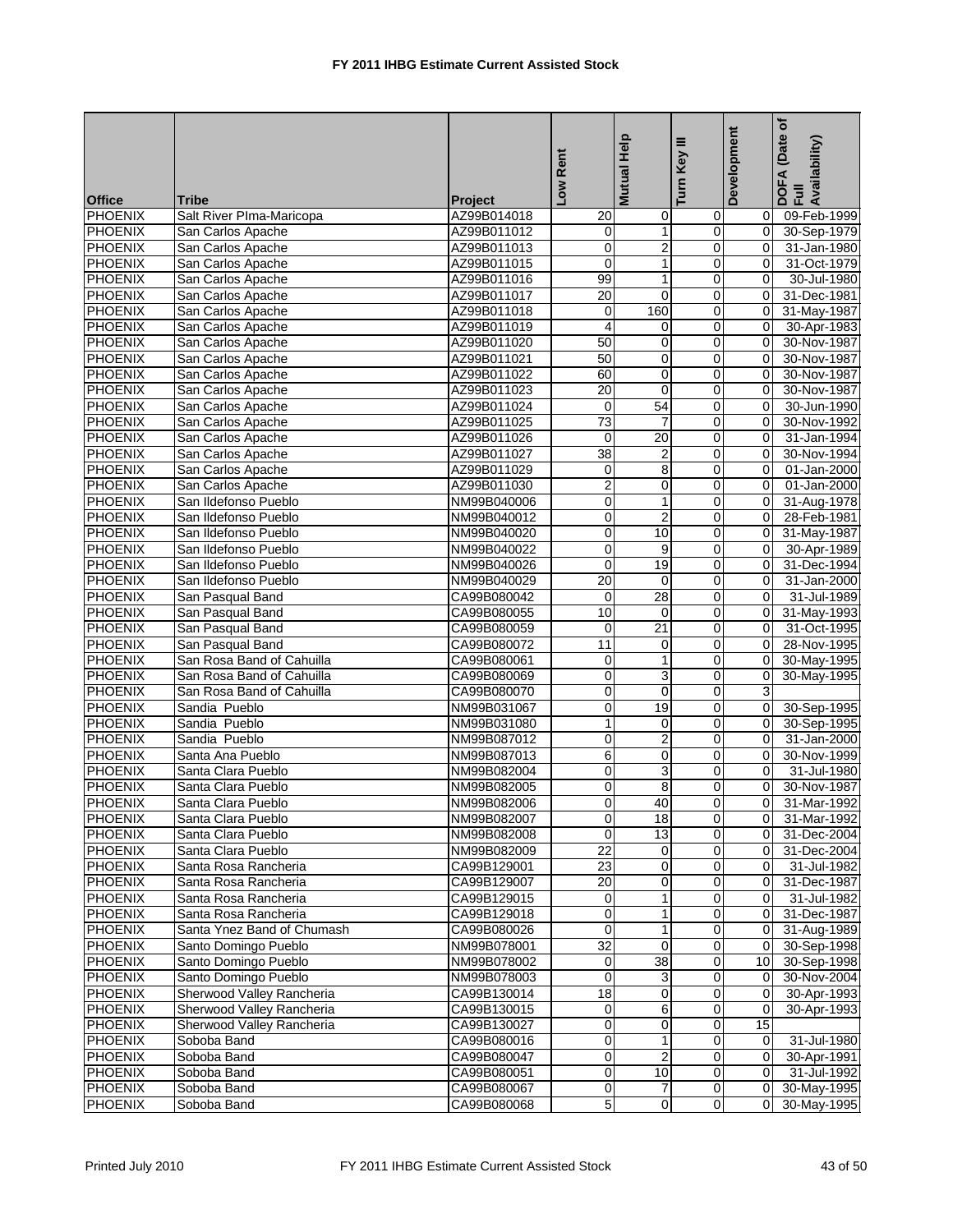| <b>PHOENIX</b><br>Soboba Band<br>CA99B080073<br>30-Jun-1998<br>8<br>0<br>0<br>0<br>$\overline{3}$<br>0<br>$\mathbf 0$<br><b>PHOENIX</b><br>$\overline{0}$<br>Susanville Rancheria<br>CA99B083002<br>$\overline{0}$<br><b>PHOENIX</b><br>0<br>$\overline{21}$<br>$\mathbf 0$<br>Susanville Rancheria<br>CA99B083004<br>31-May-1984<br>25<br><b>PHOENIX</b><br>$\mathbf 0$<br>0<br>30-Sep-1993<br>Susanville Rancheria<br>CA99B083008<br>0<br>$\mathbf 0$<br>$\pmb{0}$<br><b>PHOENIX</b><br>6<br>0<br>Susanville Rancheria<br>CA99B083010<br>31-Dec-1995<br>$\pmb{0}$<br>44<br>$\mathbf 0$<br><b>PHOENIX</b><br>$\mathbf 0$<br><b>Taos Pueblo</b><br>NM99B040016<br><b>PHOENIX</b><br>Taos Pueblo<br>0<br>55<br>$\mathbf 0$<br>0<br>NM99B040018<br><b>PHOENIX</b><br>0<br>$\mathbf 0$<br>0<br>Taos Pueblo<br>10<br>NM99B040022<br>0<br>$\overline{2}$<br>$\mathbf 0$<br><b>PHOENIX</b><br>0<br>Te-Moak<br>NV99B016003<br>10<br>$\mathbf 0$<br>$\pmb{0}$<br>$\mathbf 0$<br><b>PHOENIX</b><br>NV99B016004<br>Te-Moak<br><b>PHOENIX</b><br>49<br>0<br>Te-Moak<br>NV99B016005<br>$\mathbf 0$<br>0<br>$\overline{20}$<br>$\pmb{0}$<br>0<br>0<br><b>PHOENIX</b><br>Te-Moak<br>NV99B016006<br>36<br><b>PHOENIX</b><br>0<br>$\mathbf 0$<br>0<br>Te-Moak<br>NV99B016008<br><b>PHOENIX</b><br>NV99B016009<br>0<br>43<br>$\mathbf 0$<br>0<br>Te-Moak<br>$\pmb{0}$<br>$\pmb{0}$<br><b>PHOENIX</b><br>11<br>$\overline{0}$<br>Te-Moak<br>NV99B016010<br>28<br>$\mathbf 0$<br>$\mathbf 0$<br><b>PHOENIX</b><br>NV99B016011<br>Te-Moak<br>$\mathbf 0$<br><b>PHOENIX</b><br><b>Tesuque Pueblo</b><br>0<br>$\overline{4}$<br>$\mathbf 0$<br>0<br>NM99B040018<br><b>PHOENIX</b><br>0<br>8<br>$\mathbf 0$<br>Tesuque Pueblo<br>0<br>NM99B040025<br>0<br>10<br><b>PHOENIX</b><br><b>Tesuque Pueblo</b><br>$\mathbf 0$<br>0<br>NM99B040028<br><b>PHOENIX</b><br>0<br>$\pmb{0}$<br>$\overline{0}$<br>Tohono O'Odham Nation<br>AZ99B026001<br>1<br><b>PHOENIX</b><br>0<br>0<br>Tohono O'Odham Nation<br>AZ99B026005<br>1<br>0<br>31-Jan-1974<br>0<br>$\mathbf{1}$<br>$\pmb{0}$<br><b>PHOENIX</b><br>0<br>Tohono O'Odham Nation<br>AZ99B026006<br><b>PHOENIX</b><br>Tohono O'Odham Nation<br>10<br>0<br>$\mathbf 0$<br>0<br>AZ99B026008<br>$\overline{2}$<br><b>PHOENIX</b><br>Tohono O'Odham Nation<br>AZ99B026009<br>0<br>$\mathbf 0$<br>0<br>30-Sep-1978<br>$\pmb{0}$<br><b>PHOENIX</b><br>0<br>$\mathbf{1}$<br>0<br>30-Jun-1972<br>Tohono O'Odham Nation<br>AZ99B026011<br>50<br>$\mathbf 0$<br><b>PHOENIX</b><br>Tohono O'Odham Nation<br>AZ99B026012<br>$\mathbf 0$<br>$\mathbf 0$<br>31-May-1974<br>8<br><b>PHOENIX</b><br>Tohono O'Odham Nation<br>0<br>$\mathbf 0$<br>0<br>AZ99B026016<br><b>PHOENIX</b><br>0<br>$\overline{27}$<br>$\mathbf 0$<br>$\overline{0}$<br>Tohono O'Odham Nation<br>AZ99B026019<br>12<br>$\boldsymbol{0}$<br><b>PHOENIX</b><br>Tohono O'Odham Nation<br>AZ99B026020<br>$\mathbf 0$<br>0<br>52<br>$\mathbf 0$<br><b>PHOENIX</b><br>Tohono O'Odham Nation<br>AZ99B026021<br>0<br>$\mathbf 0$<br><b>PHOENIX</b><br>Tohono O'Odham Nation<br>50<br>0<br>0<br>AZ99B026022<br>$\mathbf 0$<br>29<br>$\pmb{0}$<br>0<br>0<br><b>PHOENIX</b><br>Tohono O'Odham Nation<br>AZ99B026023<br><b>PHOENIX</b><br>Tohono O'Odham Nation<br>0<br>47<br>$\mathbf 0$<br>0<br>AZ99B026024<br><b>PHOENIX</b><br>Tohono O'Odham Nation<br>AZ99B026025<br>0<br>6<br>$\mathbf 0$<br>0<br>$\pmb{0}$<br><b>PHOENIX</b><br>0<br>31<br>0<br>Tohono O'Odham Nation<br>AZ99B026026<br>$\overline{32}$<br><b>PHOENIX</b><br>Tohono O'Odham Nation<br>0<br>$\mathbf 0$<br>$\Omega$<br>AZ99B026028<br><b>PHOENIX</b><br>Tohono O'Odham Nation<br>AZ99B026029<br>0<br>10<br>$\mathbf 0$<br>0<br>$\overline{0}$<br>62<br><b>PHOENIX</b><br>$\overline{0}$<br>$\overline{0}$<br>Tohono O'Odham Nation<br>AZ99B026030<br><b>PHOENIX</b><br>$\overline{0}$<br>$\overline{0}$<br>Tohono O'Odham Nation<br>AZ99B026031<br>19<br>0<br><b>PHOENIX</b><br>0<br>113<br>$\mathbf 0$<br>$\overline{0}$<br>Tohono O'Odham Nation<br>AZ99B026032<br>10<br>22<br><b>PHOENIX</b><br>Torres-Martinez Band of Cahuilla<br>CA99B080035<br>$\mathbf 0$<br>0 | <b>Office</b>  | Tribe                            | Project     | Low Rent     | <b>Mutual Help</b> | Ξ<br>Turn Key | Development | (Date of<br>DOFA (Date<br>Full<br>Availability) |
|--------------------------------------------------------------------------------------------------------------------------------------------------------------------------------------------------------------------------------------------------------------------------------------------------------------------------------------------------------------------------------------------------------------------------------------------------------------------------------------------------------------------------------------------------------------------------------------------------------------------------------------------------------------------------------------------------------------------------------------------------------------------------------------------------------------------------------------------------------------------------------------------------------------------------------------------------------------------------------------------------------------------------------------------------------------------------------------------------------------------------------------------------------------------------------------------------------------------------------------------------------------------------------------------------------------------------------------------------------------------------------------------------------------------------------------------------------------------------------------------------------------------------------------------------------------------------------------------------------------------------------------------------------------------------------------------------------------------------------------------------------------------------------------------------------------------------------------------------------------------------------------------------------------------------------------------------------------------------------------------------------------------------------------------------------------------------------------------------------------------------------------------------------------------------------------------------------------------------------------------------------------------------------------------------------------------------------------------------------------------------------------------------------------------------------------------------------------------------------------------------------------------------------------------------------------------------------------------------------------------------------------------------------------------------------------------------------------------------------------------------------------------------------------------------------------------------------------------------------------------------------------------------------------------------------------------------------------------------------------------------------------------------------------------------------------------------------------------------------------------------------------------------------------------------------------------------------------------------------------------------------------------------------------------------------------------------------------------------------------------------------------------------------------------------------------------------------------------------------------------------------------------------------------------------------------------------------------------------------------------------------------------------------------------------------------------------------------------------------------------------------------------------------------------------------------------------------------------------------------------------------------------------------------------------------------------------------------------------------------------------------------------------------------------------------------------------------------------------------------|----------------|----------------------------------|-------------|--------------|--------------------|---------------|-------------|-------------------------------------------------|
|                                                                                                                                                                                                                                                                                                                                                                                                                                                                                                                                                                                                                                                                                                                                                                                                                                                                                                                                                                                                                                                                                                                                                                                                                                                                                                                                                                                                                                                                                                                                                                                                                                                                                                                                                                                                                                                                                                                                                                                                                                                                                                                                                                                                                                                                                                                                                                                                                                                                                                                                                                                                                                                                                                                                                                                                                                                                                                                                                                                                                                                                                                                                                                                                                                                                                                                                                                                                                                                                                                                                                                                                                                                                                                                                                                                                                                                                                                                                                                                                                                                                                                              |                |                                  |             |              |                    |               |             |                                                 |
|                                                                                                                                                                                                                                                                                                                                                                                                                                                                                                                                                                                                                                                                                                                                                                                                                                                                                                                                                                                                                                                                                                                                                                                                                                                                                                                                                                                                                                                                                                                                                                                                                                                                                                                                                                                                                                                                                                                                                                                                                                                                                                                                                                                                                                                                                                                                                                                                                                                                                                                                                                                                                                                                                                                                                                                                                                                                                                                                                                                                                                                                                                                                                                                                                                                                                                                                                                                                                                                                                                                                                                                                                                                                                                                                                                                                                                                                                                                                                                                                                                                                                                              |                |                                  |             |              |                    |               |             | 30-Jun-1980                                     |
|                                                                                                                                                                                                                                                                                                                                                                                                                                                                                                                                                                                                                                                                                                                                                                                                                                                                                                                                                                                                                                                                                                                                                                                                                                                                                                                                                                                                                                                                                                                                                                                                                                                                                                                                                                                                                                                                                                                                                                                                                                                                                                                                                                                                                                                                                                                                                                                                                                                                                                                                                                                                                                                                                                                                                                                                                                                                                                                                                                                                                                                                                                                                                                                                                                                                                                                                                                                                                                                                                                                                                                                                                                                                                                                                                                                                                                                                                                                                                                                                                                                                                                              |                |                                  |             |              |                    |               |             |                                                 |
|                                                                                                                                                                                                                                                                                                                                                                                                                                                                                                                                                                                                                                                                                                                                                                                                                                                                                                                                                                                                                                                                                                                                                                                                                                                                                                                                                                                                                                                                                                                                                                                                                                                                                                                                                                                                                                                                                                                                                                                                                                                                                                                                                                                                                                                                                                                                                                                                                                                                                                                                                                                                                                                                                                                                                                                                                                                                                                                                                                                                                                                                                                                                                                                                                                                                                                                                                                                                                                                                                                                                                                                                                                                                                                                                                                                                                                                                                                                                                                                                                                                                                                              |                |                                  |             |              |                    |               |             |                                                 |
|                                                                                                                                                                                                                                                                                                                                                                                                                                                                                                                                                                                                                                                                                                                                                                                                                                                                                                                                                                                                                                                                                                                                                                                                                                                                                                                                                                                                                                                                                                                                                                                                                                                                                                                                                                                                                                                                                                                                                                                                                                                                                                                                                                                                                                                                                                                                                                                                                                                                                                                                                                                                                                                                                                                                                                                                                                                                                                                                                                                                                                                                                                                                                                                                                                                                                                                                                                                                                                                                                                                                                                                                                                                                                                                                                                                                                                                                                                                                                                                                                                                                                                              |                |                                  |             |              |                    |               |             |                                                 |
|                                                                                                                                                                                                                                                                                                                                                                                                                                                                                                                                                                                                                                                                                                                                                                                                                                                                                                                                                                                                                                                                                                                                                                                                                                                                                                                                                                                                                                                                                                                                                                                                                                                                                                                                                                                                                                                                                                                                                                                                                                                                                                                                                                                                                                                                                                                                                                                                                                                                                                                                                                                                                                                                                                                                                                                                                                                                                                                                                                                                                                                                                                                                                                                                                                                                                                                                                                                                                                                                                                                                                                                                                                                                                                                                                                                                                                                                                                                                                                                                                                                                                                              |                |                                  |             |              |                    |               |             | 31-Mar-1985                                     |
|                                                                                                                                                                                                                                                                                                                                                                                                                                                                                                                                                                                                                                                                                                                                                                                                                                                                                                                                                                                                                                                                                                                                                                                                                                                                                                                                                                                                                                                                                                                                                                                                                                                                                                                                                                                                                                                                                                                                                                                                                                                                                                                                                                                                                                                                                                                                                                                                                                                                                                                                                                                                                                                                                                                                                                                                                                                                                                                                                                                                                                                                                                                                                                                                                                                                                                                                                                                                                                                                                                                                                                                                                                                                                                                                                                                                                                                                                                                                                                                                                                                                                                              |                |                                  |             |              |                    |               |             | 31-Jul-1987                                     |
|                                                                                                                                                                                                                                                                                                                                                                                                                                                                                                                                                                                                                                                                                                                                                                                                                                                                                                                                                                                                                                                                                                                                                                                                                                                                                                                                                                                                                                                                                                                                                                                                                                                                                                                                                                                                                                                                                                                                                                                                                                                                                                                                                                                                                                                                                                                                                                                                                                                                                                                                                                                                                                                                                                                                                                                                                                                                                                                                                                                                                                                                                                                                                                                                                                                                                                                                                                                                                                                                                                                                                                                                                                                                                                                                                                                                                                                                                                                                                                                                                                                                                                              |                |                                  |             |              |                    |               |             | 30-Apr-1989                                     |
|                                                                                                                                                                                                                                                                                                                                                                                                                                                                                                                                                                                                                                                                                                                                                                                                                                                                                                                                                                                                                                                                                                                                                                                                                                                                                                                                                                                                                                                                                                                                                                                                                                                                                                                                                                                                                                                                                                                                                                                                                                                                                                                                                                                                                                                                                                                                                                                                                                                                                                                                                                                                                                                                                                                                                                                                                                                                                                                                                                                                                                                                                                                                                                                                                                                                                                                                                                                                                                                                                                                                                                                                                                                                                                                                                                                                                                                                                                                                                                                                                                                                                                              |                |                                  |             |              |                    |               |             | 31-Dec-1980                                     |
|                                                                                                                                                                                                                                                                                                                                                                                                                                                                                                                                                                                                                                                                                                                                                                                                                                                                                                                                                                                                                                                                                                                                                                                                                                                                                                                                                                                                                                                                                                                                                                                                                                                                                                                                                                                                                                                                                                                                                                                                                                                                                                                                                                                                                                                                                                                                                                                                                                                                                                                                                                                                                                                                                                                                                                                                                                                                                                                                                                                                                                                                                                                                                                                                                                                                                                                                                                                                                                                                                                                                                                                                                                                                                                                                                                                                                                                                                                                                                                                                                                                                                                              |                |                                  |             |              |                    |               |             | 30-Nov-1980                                     |
|                                                                                                                                                                                                                                                                                                                                                                                                                                                                                                                                                                                                                                                                                                                                                                                                                                                                                                                                                                                                                                                                                                                                                                                                                                                                                                                                                                                                                                                                                                                                                                                                                                                                                                                                                                                                                                                                                                                                                                                                                                                                                                                                                                                                                                                                                                                                                                                                                                                                                                                                                                                                                                                                                                                                                                                                                                                                                                                                                                                                                                                                                                                                                                                                                                                                                                                                                                                                                                                                                                                                                                                                                                                                                                                                                                                                                                                                                                                                                                                                                                                                                                              |                |                                  |             |              |                    |               |             | 28-Feb-1982                                     |
|                                                                                                                                                                                                                                                                                                                                                                                                                                                                                                                                                                                                                                                                                                                                                                                                                                                                                                                                                                                                                                                                                                                                                                                                                                                                                                                                                                                                                                                                                                                                                                                                                                                                                                                                                                                                                                                                                                                                                                                                                                                                                                                                                                                                                                                                                                                                                                                                                                                                                                                                                                                                                                                                                                                                                                                                                                                                                                                                                                                                                                                                                                                                                                                                                                                                                                                                                                                                                                                                                                                                                                                                                                                                                                                                                                                                                                                                                                                                                                                                                                                                                                              |                |                                  |             |              |                    |               |             | 28-Feb-1982                                     |
|                                                                                                                                                                                                                                                                                                                                                                                                                                                                                                                                                                                                                                                                                                                                                                                                                                                                                                                                                                                                                                                                                                                                                                                                                                                                                                                                                                                                                                                                                                                                                                                                                                                                                                                                                                                                                                                                                                                                                                                                                                                                                                                                                                                                                                                                                                                                                                                                                                                                                                                                                                                                                                                                                                                                                                                                                                                                                                                                                                                                                                                                                                                                                                                                                                                                                                                                                                                                                                                                                                                                                                                                                                                                                                                                                                                                                                                                                                                                                                                                                                                                                                              |                |                                  |             |              |                    |               |             | 31-Aug-1986                                     |
|                                                                                                                                                                                                                                                                                                                                                                                                                                                                                                                                                                                                                                                                                                                                                                                                                                                                                                                                                                                                                                                                                                                                                                                                                                                                                                                                                                                                                                                                                                                                                                                                                                                                                                                                                                                                                                                                                                                                                                                                                                                                                                                                                                                                                                                                                                                                                                                                                                                                                                                                                                                                                                                                                                                                                                                                                                                                                                                                                                                                                                                                                                                                                                                                                                                                                                                                                                                                                                                                                                                                                                                                                                                                                                                                                                                                                                                                                                                                                                                                                                                                                                              |                |                                  |             |              |                    |               |             | 31-Aug-1988                                     |
|                                                                                                                                                                                                                                                                                                                                                                                                                                                                                                                                                                                                                                                                                                                                                                                                                                                                                                                                                                                                                                                                                                                                                                                                                                                                                                                                                                                                                                                                                                                                                                                                                                                                                                                                                                                                                                                                                                                                                                                                                                                                                                                                                                                                                                                                                                                                                                                                                                                                                                                                                                                                                                                                                                                                                                                                                                                                                                                                                                                                                                                                                                                                                                                                                                                                                                                                                                                                                                                                                                                                                                                                                                                                                                                                                                                                                                                                                                                                                                                                                                                                                                              |                |                                  |             |              |                    |               |             | 28-Feb-1989                                     |
|                                                                                                                                                                                                                                                                                                                                                                                                                                                                                                                                                                                                                                                                                                                                                                                                                                                                                                                                                                                                                                                                                                                                                                                                                                                                                                                                                                                                                                                                                                                                                                                                                                                                                                                                                                                                                                                                                                                                                                                                                                                                                                                                                                                                                                                                                                                                                                                                                                                                                                                                                                                                                                                                                                                                                                                                                                                                                                                                                                                                                                                                                                                                                                                                                                                                                                                                                                                                                                                                                                                                                                                                                                                                                                                                                                                                                                                                                                                                                                                                                                                                                                              |                |                                  |             |              |                    |               |             | 28-Feb-1998                                     |
|                                                                                                                                                                                                                                                                                                                                                                                                                                                                                                                                                                                                                                                                                                                                                                                                                                                                                                                                                                                                                                                                                                                                                                                                                                                                                                                                                                                                                                                                                                                                                                                                                                                                                                                                                                                                                                                                                                                                                                                                                                                                                                                                                                                                                                                                                                                                                                                                                                                                                                                                                                                                                                                                                                                                                                                                                                                                                                                                                                                                                                                                                                                                                                                                                                                                                                                                                                                                                                                                                                                                                                                                                                                                                                                                                                                                                                                                                                                                                                                                                                                                                                              |                |                                  |             |              |                    |               |             | 31-Jul-1987                                     |
|                                                                                                                                                                                                                                                                                                                                                                                                                                                                                                                                                                                                                                                                                                                                                                                                                                                                                                                                                                                                                                                                                                                                                                                                                                                                                                                                                                                                                                                                                                                                                                                                                                                                                                                                                                                                                                                                                                                                                                                                                                                                                                                                                                                                                                                                                                                                                                                                                                                                                                                                                                                                                                                                                                                                                                                                                                                                                                                                                                                                                                                                                                                                                                                                                                                                                                                                                                                                                                                                                                                                                                                                                                                                                                                                                                                                                                                                                                                                                                                                                                                                                                              |                |                                  |             |              |                    |               |             | 30-Apr-1992                                     |
|                                                                                                                                                                                                                                                                                                                                                                                                                                                                                                                                                                                                                                                                                                                                                                                                                                                                                                                                                                                                                                                                                                                                                                                                                                                                                                                                                                                                                                                                                                                                                                                                                                                                                                                                                                                                                                                                                                                                                                                                                                                                                                                                                                                                                                                                                                                                                                                                                                                                                                                                                                                                                                                                                                                                                                                                                                                                                                                                                                                                                                                                                                                                                                                                                                                                                                                                                                                                                                                                                                                                                                                                                                                                                                                                                                                                                                                                                                                                                                                                                                                                                                              |                |                                  |             |              |                    |               |             | 28-Feb-1995                                     |
|                                                                                                                                                                                                                                                                                                                                                                                                                                                                                                                                                                                                                                                                                                                                                                                                                                                                                                                                                                                                                                                                                                                                                                                                                                                                                                                                                                                                                                                                                                                                                                                                                                                                                                                                                                                                                                                                                                                                                                                                                                                                                                                                                                                                                                                                                                                                                                                                                                                                                                                                                                                                                                                                                                                                                                                                                                                                                                                                                                                                                                                                                                                                                                                                                                                                                                                                                                                                                                                                                                                                                                                                                                                                                                                                                                                                                                                                                                                                                                                                                                                                                                              |                |                                  |             |              |                    |               |             | 31-May-1974                                     |
|                                                                                                                                                                                                                                                                                                                                                                                                                                                                                                                                                                                                                                                                                                                                                                                                                                                                                                                                                                                                                                                                                                                                                                                                                                                                                                                                                                                                                                                                                                                                                                                                                                                                                                                                                                                                                                                                                                                                                                                                                                                                                                                                                                                                                                                                                                                                                                                                                                                                                                                                                                                                                                                                                                                                                                                                                                                                                                                                                                                                                                                                                                                                                                                                                                                                                                                                                                                                                                                                                                                                                                                                                                                                                                                                                                                                                                                                                                                                                                                                                                                                                                              |                |                                  |             |              |                    |               |             |                                                 |
|                                                                                                                                                                                                                                                                                                                                                                                                                                                                                                                                                                                                                                                                                                                                                                                                                                                                                                                                                                                                                                                                                                                                                                                                                                                                                                                                                                                                                                                                                                                                                                                                                                                                                                                                                                                                                                                                                                                                                                                                                                                                                                                                                                                                                                                                                                                                                                                                                                                                                                                                                                                                                                                                                                                                                                                                                                                                                                                                                                                                                                                                                                                                                                                                                                                                                                                                                                                                                                                                                                                                                                                                                                                                                                                                                                                                                                                                                                                                                                                                                                                                                                              |                |                                  |             |              |                    |               |             | 31-Jul-1976                                     |
|                                                                                                                                                                                                                                                                                                                                                                                                                                                                                                                                                                                                                                                                                                                                                                                                                                                                                                                                                                                                                                                                                                                                                                                                                                                                                                                                                                                                                                                                                                                                                                                                                                                                                                                                                                                                                                                                                                                                                                                                                                                                                                                                                                                                                                                                                                                                                                                                                                                                                                                                                                                                                                                                                                                                                                                                                                                                                                                                                                                                                                                                                                                                                                                                                                                                                                                                                                                                                                                                                                                                                                                                                                                                                                                                                                                                                                                                                                                                                                                                                                                                                                              |                |                                  |             |              |                    |               |             | 30-Sep-1978                                     |
|                                                                                                                                                                                                                                                                                                                                                                                                                                                                                                                                                                                                                                                                                                                                                                                                                                                                                                                                                                                                                                                                                                                                                                                                                                                                                                                                                                                                                                                                                                                                                                                                                                                                                                                                                                                                                                                                                                                                                                                                                                                                                                                                                                                                                                                                                                                                                                                                                                                                                                                                                                                                                                                                                                                                                                                                                                                                                                                                                                                                                                                                                                                                                                                                                                                                                                                                                                                                                                                                                                                                                                                                                                                                                                                                                                                                                                                                                                                                                                                                                                                                                                              |                |                                  |             |              |                    |               |             |                                                 |
|                                                                                                                                                                                                                                                                                                                                                                                                                                                                                                                                                                                                                                                                                                                                                                                                                                                                                                                                                                                                                                                                                                                                                                                                                                                                                                                                                                                                                                                                                                                                                                                                                                                                                                                                                                                                                                                                                                                                                                                                                                                                                                                                                                                                                                                                                                                                                                                                                                                                                                                                                                                                                                                                                                                                                                                                                                                                                                                                                                                                                                                                                                                                                                                                                                                                                                                                                                                                                                                                                                                                                                                                                                                                                                                                                                                                                                                                                                                                                                                                                                                                                                              |                |                                  |             |              |                    |               |             |                                                 |
|                                                                                                                                                                                                                                                                                                                                                                                                                                                                                                                                                                                                                                                                                                                                                                                                                                                                                                                                                                                                                                                                                                                                                                                                                                                                                                                                                                                                                                                                                                                                                                                                                                                                                                                                                                                                                                                                                                                                                                                                                                                                                                                                                                                                                                                                                                                                                                                                                                                                                                                                                                                                                                                                                                                                                                                                                                                                                                                                                                                                                                                                                                                                                                                                                                                                                                                                                                                                                                                                                                                                                                                                                                                                                                                                                                                                                                                                                                                                                                                                                                                                                                              |                |                                  |             |              |                    |               |             |                                                 |
|                                                                                                                                                                                                                                                                                                                                                                                                                                                                                                                                                                                                                                                                                                                                                                                                                                                                                                                                                                                                                                                                                                                                                                                                                                                                                                                                                                                                                                                                                                                                                                                                                                                                                                                                                                                                                                                                                                                                                                                                                                                                                                                                                                                                                                                                                                                                                                                                                                                                                                                                                                                                                                                                                                                                                                                                                                                                                                                                                                                                                                                                                                                                                                                                                                                                                                                                                                                                                                                                                                                                                                                                                                                                                                                                                                                                                                                                                                                                                                                                                                                                                                              |                |                                  |             |              |                    |               |             | 30-Sep-1980                                     |
|                                                                                                                                                                                                                                                                                                                                                                                                                                                                                                                                                                                                                                                                                                                                                                                                                                                                                                                                                                                                                                                                                                                                                                                                                                                                                                                                                                                                                                                                                                                                                                                                                                                                                                                                                                                                                                                                                                                                                                                                                                                                                                                                                                                                                                                                                                                                                                                                                                                                                                                                                                                                                                                                                                                                                                                                                                                                                                                                                                                                                                                                                                                                                                                                                                                                                                                                                                                                                                                                                                                                                                                                                                                                                                                                                                                                                                                                                                                                                                                                                                                                                                              |                |                                  |             |              |                    |               |             | 30-Jun-1981                                     |
|                                                                                                                                                                                                                                                                                                                                                                                                                                                                                                                                                                                                                                                                                                                                                                                                                                                                                                                                                                                                                                                                                                                                                                                                                                                                                                                                                                                                                                                                                                                                                                                                                                                                                                                                                                                                                                                                                                                                                                                                                                                                                                                                                                                                                                                                                                                                                                                                                                                                                                                                                                                                                                                                                                                                                                                                                                                                                                                                                                                                                                                                                                                                                                                                                                                                                                                                                                                                                                                                                                                                                                                                                                                                                                                                                                                                                                                                                                                                                                                                                                                                                                              |                |                                  |             |              |                    |               |             | 28-Feb-1983                                     |
|                                                                                                                                                                                                                                                                                                                                                                                                                                                                                                                                                                                                                                                                                                                                                                                                                                                                                                                                                                                                                                                                                                                                                                                                                                                                                                                                                                                                                                                                                                                                                                                                                                                                                                                                                                                                                                                                                                                                                                                                                                                                                                                                                                                                                                                                                                                                                                                                                                                                                                                                                                                                                                                                                                                                                                                                                                                                                                                                                                                                                                                                                                                                                                                                                                                                                                                                                                                                                                                                                                                                                                                                                                                                                                                                                                                                                                                                                                                                                                                                                                                                                                              |                |                                  |             |              |                    |               |             | 31-May-1983                                     |
|                                                                                                                                                                                                                                                                                                                                                                                                                                                                                                                                                                                                                                                                                                                                                                                                                                                                                                                                                                                                                                                                                                                                                                                                                                                                                                                                                                                                                                                                                                                                                                                                                                                                                                                                                                                                                                                                                                                                                                                                                                                                                                                                                                                                                                                                                                                                                                                                                                                                                                                                                                                                                                                                                                                                                                                                                                                                                                                                                                                                                                                                                                                                                                                                                                                                                                                                                                                                                                                                                                                                                                                                                                                                                                                                                                                                                                                                                                                                                                                                                                                                                                              |                |                                  |             |              |                    |               |             | 30-Jun-1986                                     |
|                                                                                                                                                                                                                                                                                                                                                                                                                                                                                                                                                                                                                                                                                                                                                                                                                                                                                                                                                                                                                                                                                                                                                                                                                                                                                                                                                                                                                                                                                                                                                                                                                                                                                                                                                                                                                                                                                                                                                                                                                                                                                                                                                                                                                                                                                                                                                                                                                                                                                                                                                                                                                                                                                                                                                                                                                                                                                                                                                                                                                                                                                                                                                                                                                                                                                                                                                                                                                                                                                                                                                                                                                                                                                                                                                                                                                                                                                                                                                                                                                                                                                                              |                |                                  |             |              |                    |               |             | 30-Jun-1986                                     |
|                                                                                                                                                                                                                                                                                                                                                                                                                                                                                                                                                                                                                                                                                                                                                                                                                                                                                                                                                                                                                                                                                                                                                                                                                                                                                                                                                                                                                                                                                                                                                                                                                                                                                                                                                                                                                                                                                                                                                                                                                                                                                                                                                                                                                                                                                                                                                                                                                                                                                                                                                                                                                                                                                                                                                                                                                                                                                                                                                                                                                                                                                                                                                                                                                                                                                                                                                                                                                                                                                                                                                                                                                                                                                                                                                                                                                                                                                                                                                                                                                                                                                                              |                |                                  |             |              |                    |               |             | 30-Nov-1987                                     |
|                                                                                                                                                                                                                                                                                                                                                                                                                                                                                                                                                                                                                                                                                                                                                                                                                                                                                                                                                                                                                                                                                                                                                                                                                                                                                                                                                                                                                                                                                                                                                                                                                                                                                                                                                                                                                                                                                                                                                                                                                                                                                                                                                                                                                                                                                                                                                                                                                                                                                                                                                                                                                                                                                                                                                                                                                                                                                                                                                                                                                                                                                                                                                                                                                                                                                                                                                                                                                                                                                                                                                                                                                                                                                                                                                                                                                                                                                                                                                                                                                                                                                                              |                |                                  |             |              |                    |               |             | 30-Jun-1987                                     |
|                                                                                                                                                                                                                                                                                                                                                                                                                                                                                                                                                                                                                                                                                                                                                                                                                                                                                                                                                                                                                                                                                                                                                                                                                                                                                                                                                                                                                                                                                                                                                                                                                                                                                                                                                                                                                                                                                                                                                                                                                                                                                                                                                                                                                                                                                                                                                                                                                                                                                                                                                                                                                                                                                                                                                                                                                                                                                                                                                                                                                                                                                                                                                                                                                                                                                                                                                                                                                                                                                                                                                                                                                                                                                                                                                                                                                                                                                                                                                                                                                                                                                                              |                |                                  |             |              |                    |               |             | 31-Mar-1989                                     |
|                                                                                                                                                                                                                                                                                                                                                                                                                                                                                                                                                                                                                                                                                                                                                                                                                                                                                                                                                                                                                                                                                                                                                                                                                                                                                                                                                                                                                                                                                                                                                                                                                                                                                                                                                                                                                                                                                                                                                                                                                                                                                                                                                                                                                                                                                                                                                                                                                                                                                                                                                                                                                                                                                                                                                                                                                                                                                                                                                                                                                                                                                                                                                                                                                                                                                                                                                                                                                                                                                                                                                                                                                                                                                                                                                                                                                                                                                                                                                                                                                                                                                                              |                |                                  |             |              |                    |               |             | 31-Mar-1989                                     |
|                                                                                                                                                                                                                                                                                                                                                                                                                                                                                                                                                                                                                                                                                                                                                                                                                                                                                                                                                                                                                                                                                                                                                                                                                                                                                                                                                                                                                                                                                                                                                                                                                                                                                                                                                                                                                                                                                                                                                                                                                                                                                                                                                                                                                                                                                                                                                                                                                                                                                                                                                                                                                                                                                                                                                                                                                                                                                                                                                                                                                                                                                                                                                                                                                                                                                                                                                                                                                                                                                                                                                                                                                                                                                                                                                                                                                                                                                                                                                                                                                                                                                                              |                |                                  |             |              |                    |               |             | 31-Dec-1991                                     |
|                                                                                                                                                                                                                                                                                                                                                                                                                                                                                                                                                                                                                                                                                                                                                                                                                                                                                                                                                                                                                                                                                                                                                                                                                                                                                                                                                                                                                                                                                                                                                                                                                                                                                                                                                                                                                                                                                                                                                                                                                                                                                                                                                                                                                                                                                                                                                                                                                                                                                                                                                                                                                                                                                                                                                                                                                                                                                                                                                                                                                                                                                                                                                                                                                                                                                                                                                                                                                                                                                                                                                                                                                                                                                                                                                                                                                                                                                                                                                                                                                                                                                                              |                |                                  |             |              |                    |               |             | 30-Apr-1992                                     |
|                                                                                                                                                                                                                                                                                                                                                                                                                                                                                                                                                                                                                                                                                                                                                                                                                                                                                                                                                                                                                                                                                                                                                                                                                                                                                                                                                                                                                                                                                                                                                                                                                                                                                                                                                                                                                                                                                                                                                                                                                                                                                                                                                                                                                                                                                                                                                                                                                                                                                                                                                                                                                                                                                                                                                                                                                                                                                                                                                                                                                                                                                                                                                                                                                                                                                                                                                                                                                                                                                                                                                                                                                                                                                                                                                                                                                                                                                                                                                                                                                                                                                                              |                |                                  |             |              |                    |               |             | 31-Mar-1994                                     |
|                                                                                                                                                                                                                                                                                                                                                                                                                                                                                                                                                                                                                                                                                                                                                                                                                                                                                                                                                                                                                                                                                                                                                                                                                                                                                                                                                                                                                                                                                                                                                                                                                                                                                                                                                                                                                                                                                                                                                                                                                                                                                                                                                                                                                                                                                                                                                                                                                                                                                                                                                                                                                                                                                                                                                                                                                                                                                                                                                                                                                                                                                                                                                                                                                                                                                                                                                                                                                                                                                                                                                                                                                                                                                                                                                                                                                                                                                                                                                                                                                                                                                                              |                |                                  |             |              |                    |               |             | 30-Jan-1999                                     |
|                                                                                                                                                                                                                                                                                                                                                                                                                                                                                                                                                                                                                                                                                                                                                                                                                                                                                                                                                                                                                                                                                                                                                                                                                                                                                                                                                                                                                                                                                                                                                                                                                                                                                                                                                                                                                                                                                                                                                                                                                                                                                                                                                                                                                                                                                                                                                                                                                                                                                                                                                                                                                                                                                                                                                                                                                                                                                                                                                                                                                                                                                                                                                                                                                                                                                                                                                                                                                                                                                                                                                                                                                                                                                                                                                                                                                                                                                                                                                                                                                                                                                                              |                |                                  |             |              |                    |               |             | 29-Feb-1988                                     |
|                                                                                                                                                                                                                                                                                                                                                                                                                                                                                                                                                                                                                                                                                                                                                                                                                                                                                                                                                                                                                                                                                                                                                                                                                                                                                                                                                                                                                                                                                                                                                                                                                                                                                                                                                                                                                                                                                                                                                                                                                                                                                                                                                                                                                                                                                                                                                                                                                                                                                                                                                                                                                                                                                                                                                                                                                                                                                                                                                                                                                                                                                                                                                                                                                                                                                                                                                                                                                                                                                                                                                                                                                                                                                                                                                                                                                                                                                                                                                                                                                                                                                                              | <b>PHOENIX</b> | Torres-Martinez Band of Cahuilla | CA99B080045 | $\mathbf{1}$ | $\Omega$           | $\mathbf 0$   | 0           | 30-Apr-1989                                     |
| 0<br>3<br>$\mathbf 0$<br>$\overline{0}$<br><b>PHOENIX</b><br>CA99B099001<br>Tule River Indian Tribe                                                                                                                                                                                                                                                                                                                                                                                                                                                                                                                                                                                                                                                                                                                                                                                                                                                                                                                                                                                                                                                                                                                                                                                                                                                                                                                                                                                                                                                                                                                                                                                                                                                                                                                                                                                                                                                                                                                                                                                                                                                                                                                                                                                                                                                                                                                                                                                                                                                                                                                                                                                                                                                                                                                                                                                                                                                                                                                                                                                                                                                                                                                                                                                                                                                                                                                                                                                                                                                                                                                                                                                                                                                                                                                                                                                                                                                                                                                                                                                                          |                |                                  |             |              |                    |               |             | 31-May-1979                                     |
| <b>PHOENIX</b><br>0<br>8<br>$\mathbf 0$<br>Tule River Indian Tribe<br>CA99B099002<br>0                                                                                                                                                                                                                                                                                                                                                                                                                                                                                                                                                                                                                                                                                                                                                                                                                                                                                                                                                                                                                                                                                                                                                                                                                                                                                                                                                                                                                                                                                                                                                                                                                                                                                                                                                                                                                                                                                                                                                                                                                                                                                                                                                                                                                                                                                                                                                                                                                                                                                                                                                                                                                                                                                                                                                                                                                                                                                                                                                                                                                                                                                                                                                                                                                                                                                                                                                                                                                                                                                                                                                                                                                                                                                                                                                                                                                                                                                                                                                                                                                       |                |                                  |             |              |                    |               |             | 30-Jun-1988                                     |
| 7<br>$\overline{0}$<br><b>PHOENIX</b><br>0<br>$\overline{0}$<br>Tule River Indian Tribe<br>CA99B099003                                                                                                                                                                                                                                                                                                                                                                                                                                                                                                                                                                                                                                                                                                                                                                                                                                                                                                                                                                                                                                                                                                                                                                                                                                                                                                                                                                                                                                                                                                                                                                                                                                                                                                                                                                                                                                                                                                                                                                                                                                                                                                                                                                                                                                                                                                                                                                                                                                                                                                                                                                                                                                                                                                                                                                                                                                                                                                                                                                                                                                                                                                                                                                                                                                                                                                                                                                                                                                                                                                                                                                                                                                                                                                                                                                                                                                                                                                                                                                                                       |                |                                  |             |              |                    |               |             | 30-Jun-1988                                     |
| 19<br>$\mathbf 0$<br>$\mathbf 0$<br><b>PHOENIX</b><br>Tule River Indian Tribe<br>CA99B099006<br>$\mathbf 0$                                                                                                                                                                                                                                                                                                                                                                                                                                                                                                                                                                                                                                                                                                                                                                                                                                                                                                                                                                                                                                                                                                                                                                                                                                                                                                                                                                                                                                                                                                                                                                                                                                                                                                                                                                                                                                                                                                                                                                                                                                                                                                                                                                                                                                                                                                                                                                                                                                                                                                                                                                                                                                                                                                                                                                                                                                                                                                                                                                                                                                                                                                                                                                                                                                                                                                                                                                                                                                                                                                                                                                                                                                                                                                                                                                                                                                                                                                                                                                                                  |                |                                  |             |              |                    |               |             | 29-Mar-1996                                     |
| <b>PHOENIX</b><br>19<br>$\mathbf 0$<br>Tule River Indian Tribe<br>CA99B099007<br>0<br>0                                                                                                                                                                                                                                                                                                                                                                                                                                                                                                                                                                                                                                                                                                                                                                                                                                                                                                                                                                                                                                                                                                                                                                                                                                                                                                                                                                                                                                                                                                                                                                                                                                                                                                                                                                                                                                                                                                                                                                                                                                                                                                                                                                                                                                                                                                                                                                                                                                                                                                                                                                                                                                                                                                                                                                                                                                                                                                                                                                                                                                                                                                                                                                                                                                                                                                                                                                                                                                                                                                                                                                                                                                                                                                                                                                                                                                                                                                                                                                                                                      |                |                                  |             |              |                    |               |             | 29-Mar-1996                                     |
| 35<br><b>PHOENIX</b><br>Tule River Indian Tribe<br>$\mathbf 0$<br>0<br>CA99B099009<br>0                                                                                                                                                                                                                                                                                                                                                                                                                                                                                                                                                                                                                                                                                                                                                                                                                                                                                                                                                                                                                                                                                                                                                                                                                                                                                                                                                                                                                                                                                                                                                                                                                                                                                                                                                                                                                                                                                                                                                                                                                                                                                                                                                                                                                                                                                                                                                                                                                                                                                                                                                                                                                                                                                                                                                                                                                                                                                                                                                                                                                                                                                                                                                                                                                                                                                                                                                                                                                                                                                                                                                                                                                                                                                                                                                                                                                                                                                                                                                                                                                      |                |                                  |             |              |                    |               |             | 10-Feb-2004                                     |
| 11<br>$\mathbf 0$<br><b>PHOENIX</b><br>Tuolumne Band of Me-Wuk Indians<br>CA99B129005<br>0<br>0                                                                                                                                                                                                                                                                                                                                                                                                                                                                                                                                                                                                                                                                                                                                                                                                                                                                                                                                                                                                                                                                                                                                                                                                                                                                                                                                                                                                                                                                                                                                                                                                                                                                                                                                                                                                                                                                                                                                                                                                                                                                                                                                                                                                                                                                                                                                                                                                                                                                                                                                                                                                                                                                                                                                                                                                                                                                                                                                                                                                                                                                                                                                                                                                                                                                                                                                                                                                                                                                                                                                                                                                                                                                                                                                                                                                                                                                                                                                                                                                              |                |                                  |             |              |                    |               |             | 31-Jul-1982                                     |
| $\overline{7}$<br>$\pmb{0}$<br><b>PHOENIX</b><br>$\overline{0}$<br>Tuolumne Band of Me-Wuk Indians<br>CA99B129006<br>$\mathbf 0$                                                                                                                                                                                                                                                                                                                                                                                                                                                                                                                                                                                                                                                                                                                                                                                                                                                                                                                                                                                                                                                                                                                                                                                                                                                                                                                                                                                                                                                                                                                                                                                                                                                                                                                                                                                                                                                                                                                                                                                                                                                                                                                                                                                                                                                                                                                                                                                                                                                                                                                                                                                                                                                                                                                                                                                                                                                                                                                                                                                                                                                                                                                                                                                                                                                                                                                                                                                                                                                                                                                                                                                                                                                                                                                                                                                                                                                                                                                                                                             |                |                                  |             |              |                    |               |             | 31-Jul-1982                                     |
| 3<br><b>PHOENIX</b><br>Tuolumne Band of Me-Wuk Indians<br>CA99B129012<br>$\mathbf 0$<br>0<br>0                                                                                                                                                                                                                                                                                                                                                                                                                                                                                                                                                                                                                                                                                                                                                                                                                                                                                                                                                                                                                                                                                                                                                                                                                                                                                                                                                                                                                                                                                                                                                                                                                                                                                                                                                                                                                                                                                                                                                                                                                                                                                                                                                                                                                                                                                                                                                                                                                                                                                                                                                                                                                                                                                                                                                                                                                                                                                                                                                                                                                                                                                                                                                                                                                                                                                                                                                                                                                                                                                                                                                                                                                                                                                                                                                                                                                                                                                                                                                                                                               |                |                                  |             |              |                    |               |             | 31-May-1999                                     |
| 0<br>10<br>$\mathbf 0$<br><b>PHOENIX</b><br>0<br>Tuolumne Band of Me-Wuk Indians<br>CA99B129013                                                                                                                                                                                                                                                                                                                                                                                                                                                                                                                                                                                                                                                                                                                                                                                                                                                                                                                                                                                                                                                                                                                                                                                                                                                                                                                                                                                                                                                                                                                                                                                                                                                                                                                                                                                                                                                                                                                                                                                                                                                                                                                                                                                                                                                                                                                                                                                                                                                                                                                                                                                                                                                                                                                                                                                                                                                                                                                                                                                                                                                                                                                                                                                                                                                                                                                                                                                                                                                                                                                                                                                                                                                                                                                                                                                                                                                                                                                                                                                                              |                |                                  |             |              |                    |               |             | 31-May-1999                                     |
| 0<br>$\overline{0}$<br><b>PHOENIX</b><br>Tuolumne Band of Me-Wuk Indians<br>CA99B129014<br>$\mathbf 0$<br>1                                                                                                                                                                                                                                                                                                                                                                                                                                                                                                                                                                                                                                                                                                                                                                                                                                                                                                                                                                                                                                                                                                                                                                                                                                                                                                                                                                                                                                                                                                                                                                                                                                                                                                                                                                                                                                                                                                                                                                                                                                                                                                                                                                                                                                                                                                                                                                                                                                                                                                                                                                                                                                                                                                                                                                                                                                                                                                                                                                                                                                                                                                                                                                                                                                                                                                                                                                                                                                                                                                                                                                                                                                                                                                                                                                                                                                                                                                                                                                                                  |                |                                  |             |              |                    |               |             | 31-Jul-1982                                     |
| Tuolumne Band of Me-Wuk Indians<br>0<br>$\mathbf 0$<br><b>PHOENIX</b><br>CA99B129015<br>1<br>0                                                                                                                                                                                                                                                                                                                                                                                                                                                                                                                                                                                                                                                                                                                                                                                                                                                                                                                                                                                                                                                                                                                                                                                                                                                                                                                                                                                                                                                                                                                                                                                                                                                                                                                                                                                                                                                                                                                                                                                                                                                                                                                                                                                                                                                                                                                                                                                                                                                                                                                                                                                                                                                                                                                                                                                                                                                                                                                                                                                                                                                                                                                                                                                                                                                                                                                                                                                                                                                                                                                                                                                                                                                                                                                                                                                                                                                                                                                                                                                                               |                |                                  |             |              |                    |               |             | 31-Jul-1982                                     |
| $\overline{0}$<br><b>PHOENIX</b><br>9<br>Viejas Group of Capitan Grande<br>0<br>$\overline{0}$<br>CA99B080056                                                                                                                                                                                                                                                                                                                                                                                                                                                                                                                                                                                                                                                                                                                                                                                                                                                                                                                                                                                                                                                                                                                                                                                                                                                                                                                                                                                                                                                                                                                                                                                                                                                                                                                                                                                                                                                                                                                                                                                                                                                                                                                                                                                                                                                                                                                                                                                                                                                                                                                                                                                                                                                                                                                                                                                                                                                                                                                                                                                                                                                                                                                                                                                                                                                                                                                                                                                                                                                                                                                                                                                                                                                                                                                                                                                                                                                                                                                                                                                                |                |                                  |             |              |                    |               |             | 30-Nov-1993                                     |
| 0<br>5<br>$\mathbf 0$<br><b>PHOENIX</b><br>Viejas Group of Capitan Grande<br>CA99B080060<br>$\mathbf 0$                                                                                                                                                                                                                                                                                                                                                                                                                                                                                                                                                                                                                                                                                                                                                                                                                                                                                                                                                                                                                                                                                                                                                                                                                                                                                                                                                                                                                                                                                                                                                                                                                                                                                                                                                                                                                                                                                                                                                                                                                                                                                                                                                                                                                                                                                                                                                                                                                                                                                                                                                                                                                                                                                                                                                                                                                                                                                                                                                                                                                                                                                                                                                                                                                                                                                                                                                                                                                                                                                                                                                                                                                                                                                                                                                                                                                                                                                                                                                                                                      |                |                                  |             |              |                    |               |             | 31-Oct-1995                                     |
| 7<br>$\overline{0}$<br>$\overline{0}$<br>0<br><b>PHOENIX</b><br><b>Walker River Paiute Tribe</b><br>NV99B008005                                                                                                                                                                                                                                                                                                                                                                                                                                                                                                                                                                                                                                                                                                                                                                                                                                                                                                                                                                                                                                                                                                                                                                                                                                                                                                                                                                                                                                                                                                                                                                                                                                                                                                                                                                                                                                                                                                                                                                                                                                                                                                                                                                                                                                                                                                                                                                                                                                                                                                                                                                                                                                                                                                                                                                                                                                                                                                                                                                                                                                                                                                                                                                                                                                                                                                                                                                                                                                                                                                                                                                                                                                                                                                                                                                                                                                                                                                                                                                                              |                |                                  |             |              |                    |               |             | 31-Oct-1981                                     |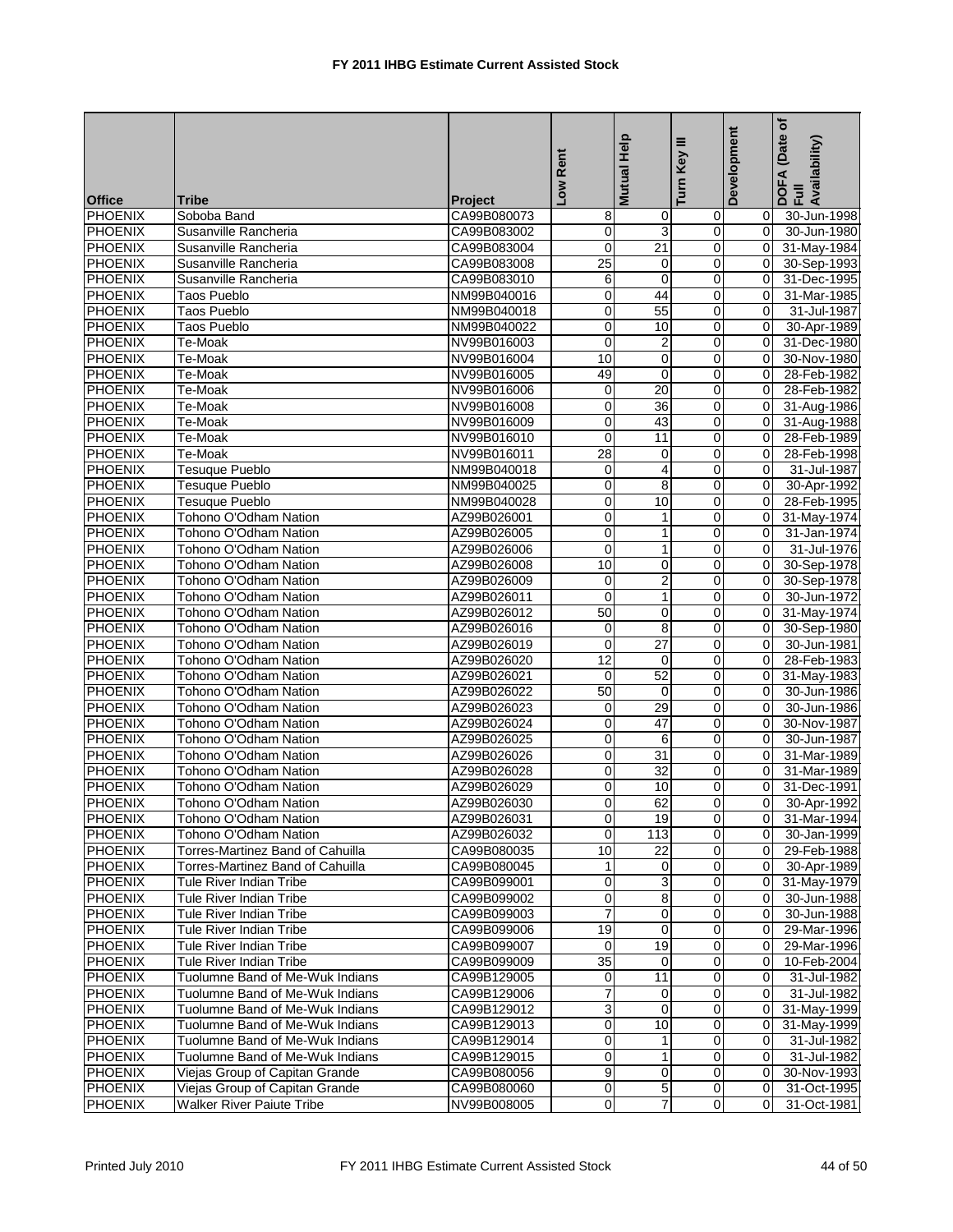|                |                                     |                | Low Rent        | <b>Mutual Help</b> | Ξ<br>Key<br>Turn | Development    | (Date of<br>DOFA (Date<br>Full<br>Availability) |
|----------------|-------------------------------------|----------------|-----------------|--------------------|------------------|----------------|-------------------------------------------------|
| <b>Office</b>  | <b>Tribe</b>                        | <b>Project</b> |                 |                    |                  |                |                                                 |
| <b>PHOENIX</b> | Walker River Paiute Tribe           | NV99B008006    | 10              | 0                  | 0                | 0              | 31-Mar-1982                                     |
| <b>PHOENIX</b> | <b>Walker River Paiute Tribe</b>    | NV99B008007    | 0               | $\overline{7}$     | 0                | 0              | 30-Jul-1982                                     |
| <b>PHOENIX</b> | <b>Walker River Paiute Tribe</b>    | NV99B008008    | $\mathbf 0$     | $\overline{24}$    | 0                | 0              | 31-Oct-1986                                     |
| <b>PHOENIX</b> | <b>Walker River Paiute Tribe</b>    | NV99B008009    | 10              | $\pmb{0}$          | 0                | 0              | 31-Oct-1986                                     |
| <b>PHOENIX</b> | <b>Walker River Paiute Tribe</b>    | NV99B008010    | 0               | 15                 | 0                | 0              | 31-May-1988                                     |
| <b>PHOENIX</b> | Walker River Paiute Tribe           | NV99B008011    | $\mathbf 0$     | $\overline{20}$    | 0                | $\mathbf 0$    | 31-Dec-1992                                     |
| <b>PHOENIX</b> | <b>Walker River Paiute Tribe</b>    | NV99B008012    | $\mathbf 0$     | 15                 | 0                | $\Omega$       | 31-Dec-1992                                     |
| <b>PHOENIX</b> | <b>Walker River Paiute Tribe</b>    | NV99B008013    | 13              | 0                  | $\mathbf 0$      | $\Omega$       | 30-Sep-1994                                     |
| <b>PHOENIX</b> | <b>Walker River Paiute Tribe</b>    | NV99B008014    | 13              | $\mathbf 0$        | 0                | $\mathbf 0$    | 30-Sep-1994                                     |
| <b>PHOENIX</b> | <b>Walker River Paiute Tribe</b>    | NV99B008015    | 22              | 0                  | 0                | 0              | 30-Nov-2001                                     |
| <b>PHOENIX</b> | <b>Washoe Tribe</b>                 | NV99B003007    | 15              | $\mathbf 0$        | $\mathbf 0$      | $\Omega$       | 31-Jul-1980                                     |
| <b>PHOENIX</b> | Washoe Tribe                        | NV99B003008    | $\mathbf 0$     | 45                 | 0                | $\mathbf 0$    | 30-Jun-1984                                     |
| PHOENIX        | <b>Washoe Tribe</b>                 | NV99B003009    | $\overline{25}$ | $\mathbf 0$        | 0                | 0              | 30-Jun-1984                                     |
| <b>PHOENIX</b> | Washoe Tribe                        | NV99B003010    | 40              | $\mathbf 0$        | 0                | $\Omega$       | 31-Jul-1989                                     |
| <b>PHOENIX</b> | <b>Washoe Tribe</b>                 | NV99B003011    | 0               | 25                 | 0                | $\mathbf 0$    | 31-May-1989                                     |
| <b>PHOENIX</b> | Washoe Tribe                        | NV99B003012    | $\mathbf 0$     | 20                 | 0                | $\mathbf 0$    | 29-Feb-1992                                     |
| PHOENIX        | <b>Washoe Tribe</b>                 | NV99B003013    | $\mathbf 0$     | 20                 | $\mathbf 0$      | $\Omega$       | 30-Sep-1995                                     |
| <b>PHOENIX</b> | White Mountain Apache (Fort Apache) | AZ99B016007    | 35              | 0                  | $\mathbf 0$      | $\Omega$       | 30-Jun-1971                                     |
| <b>PHOENIX</b> | White Mountain Apache (Fort Apache) | AZ99B016017    | 65              | 0                  | 0                | 0              | 31-Dec-1972                                     |
| <b>PHOENIX</b> | White Mountain Apache (Fort Apache) | AZ99B016025    | $\mathbf 0$     | $\overline{2}$     | 0                | 0              | 31-Mar-1980                                     |
| <b>PHOENIX</b> | White Mountain Apache (Fort Apache) | AZ99B016026    | 30              | 0                  | 0                | $\Omega$       | 31-Dec-1979                                     |
| <b>PHOENIX</b> | White Mountain Apache (Fort Apache) | AZ99B016027    | 48              | 0                  | 0                | 0              | 31-Aug-1980                                     |
| <b>PHOENIX</b> | White Mountain Apache (Fort Apache) | AZ99B016028    | $\mathbf 0$     | $\mathbf{1}$       | 0                | $\Omega$       | 31-Aug-1980                                     |
| <b>PHOENIX</b> | White Mountain Apache (Fort Apache) | AZ99B016029    | 50              | 0                  | 0                | $\Omega$       | 28-Feb-1981                                     |
| PHOENIX        | White Mountain Apache (Fort Apache) | AZ99B016030    | 0               | 70                 | 0                | $\mathbf 0$    | 31-Jul-1986                                     |
| <b>PHOENIX</b> | White Mountain Apache (Fort Apache) | AZ99B016031    | $\overline{5}$  | 0                  | 0                | 0              | 31-May-1986                                     |
| <b>PHOENIX</b> | White Mountain Apache (Fort Apache) | AZ99B016034    | 40              | $\mathbf 0$        | 0                | $\Omega$       | 31-Oct-1987                                     |
| <b>PHOENIX</b> | White Mountain Apache (Fort Apache) | AZ99B016036    | 50              | 0                  | 0                | $\Omega$       | 31-Jan-1988                                     |
| <b>PHOENIX</b> | White Mountain Apache (Fort Apache) | AZ99B016037    | $\mathbf 0$     | 36                 | 0                | $\mathbf 0$    | 31-Oct-1987                                     |
| PHOENIX        | White Mountain Apache (Fort Apache) | AZ99B016038    | 50              | $\mathbf 0$        | 0                | 0              | 31-Jan-1988                                     |
| <b>PHOENIX</b> | White Mountain Apache (Fort Apache) | AZ99B016039    | 0               | 40                 | 0                | $\Omega$       | 30-Jun-1988                                     |
| <b>PHOENIX</b> | White Mountain Apache (Fort Apache) | AZ99B016040    | $\mathbf 0$     | 18                 | 0                | $\mathbf 0$    | 31-Oct-1988                                     |
| <b>PHOENIX</b> | White Mountain Apache (Fort Apache) | AZ99B016042    | $\mathbf 0$     | $\overline{36}$    | 0                | 0              | 31-Oct-1988                                     |
| <b>PHOENIX</b> | White Mountain Apache (Fort Apache) | AZ99B016043    | 0               | 68                 | 0                | 0              | 31-Oct-1991                                     |
| <b>PHOENIX</b> | White Mountain Apache (Fort Apache) | AZ99B016044    | 0               | 19                 | 0                | 0              | 31-Oct-1991                                     |
| <b>PHOENIX</b> | White Mountain Apache (Fort Apache) | AZ99B016045    | $\mathbf 0$     | 36                 | 0                | $\Omega$       | 31-Oct-1991                                     |
| PHOENIX        | White Mountain Apache (Fort Apache) | AZ99B016046    | 20              | $\mathbf 0$        | $\Omega$         | 0              | 30-Apr-1993                                     |
| <b>PHOENIX</b> | White Mountain Apache (Fort Apache) | AZ99B016047    | $\overline{0}$  | $\overline{18}$    | $\Omega$         | $\overline{0}$ | 30-Apr-1993                                     |
| <b>PHOENIX</b> | White Mountain Apache (Fort Apache) | AZ99B016048    | $\overline{75}$ | $\overline{0}$     | $\overline{0}$   | $\overline{0}$ | 31-Jul-1994                                     |
| <b>PHOENIX</b> | White Mountain Apache (Fort Apache) | AZ99B016049    | 0               | $\overline{72}$    | 0                | 0              | 31-Jul-1994                                     |
| <b>PHOENIX</b> | White Mountain Apache (Fort Apache) | AZ99B016050    | $\overline{75}$ | 0                  | 0                | 0              | 31-May-1997                                     |
| <b>PHOENIX</b> | White Mountain Apache (Fort Apache) | AZ99B016051    | $\pmb{0}$       | 84                 | 0                | 0              | 30-Apr-1998                                     |
| <b>PHOENIX</b> | Yavapai-Apache (Camp Verde)         | AZ99B022004    | $\mathbf{1}$    | 0                  | 0                | 0              | 28-Feb-1983                                     |
| <b>PHOENIX</b> | Yavapai-Apache (Camp Verde)         | AZ99B022006    | 15              | $\mathbf 0$        | 0                | 0              | 31-Jul-1986                                     |
| <b>PHOENIX</b> | Yavapai-Apache (Camp Verde)         | AZ99B022007    | 20              | 0                  | 0                | 0              | 30-Jun-1986                                     |
| <b>PHOENIX</b> | Yavapai-Apache (Camp Verde)         | AZ99B022008    | $\,0\,$         | 9                  | $\overline{0}$   | 0              | 31-Mar-1987                                     |
| <b>PHOENIX</b> | Yavapai-Apache (Camp Verde)         | AZ99B022009    | $\mathbf 0$     | 16                 | 0                | $\mathbf 0$    | 30-Jun-1988                                     |
| <b>PHOENIX</b> | Yavapai-Apache (Camp Verde)         | AZ99B022010    | 15              | 0                  | 0                | 0              | 31-May-1991                                     |
| <b>PHOENIX</b> | Yavapai-Apache (Camp Verde)         | AZ99B022011    | $\mathbf 0$     | 9                  | $\pmb{0}$        | 0              | 31-May-1992                                     |
| <b>PHOENIX</b> | Yavapai-Apache (Camp Verde)         | AZ99B022012    | $\overline{13}$ | 0                  | 0                |                | 30-Sep-1997                                     |
| PHOENIX        | Yerington Paiute Tribe              | NV99B010005    | $\overline{14}$ | 0                  | 0                | 0              | 30-Jun-1980                                     |
| <b>PHOENIX</b> | Yerington Paiute Tribe              | NV99B010007    | $\pmb{0}$       | $\overline{15}$    | 0                | 0              | 30-Nov-1987                                     |
| <b>PHOENIX</b> | Yerington Paiute Tribe              | NV99B010008    | $\mathbf 0$     | 8                  | 0                | 0              | 30-Nov-1987                                     |
| <b>PHOENIX</b> | <b>Yerington Paiute Tribe</b>       | NV99B010009    | $\overline{0}$  | 8                  | 0                | 0              | 31-Mar-1988                                     |
| <b>PHOENIX</b> | Yerington Paiute Tribe              | NV99B010010    | $\pmb{0}$       | 8                  | 0                | 0              | 30-Sep-1989                                     |
| <b>PHOENIX</b> | Yerington Paiute Tribe              | NV99B010011    | $\overline{0}$  | $\overline{5}$     | $\pmb{0}$        | 0              | 30-Sep-1992                                     |
| <b>PHOENIX</b> | Yomba Shoshone Tribe                | NV99B020001    | $\overline{22}$ | 0                  | $\mathbf 0$      | 0              | 30-Jun-1981                                     |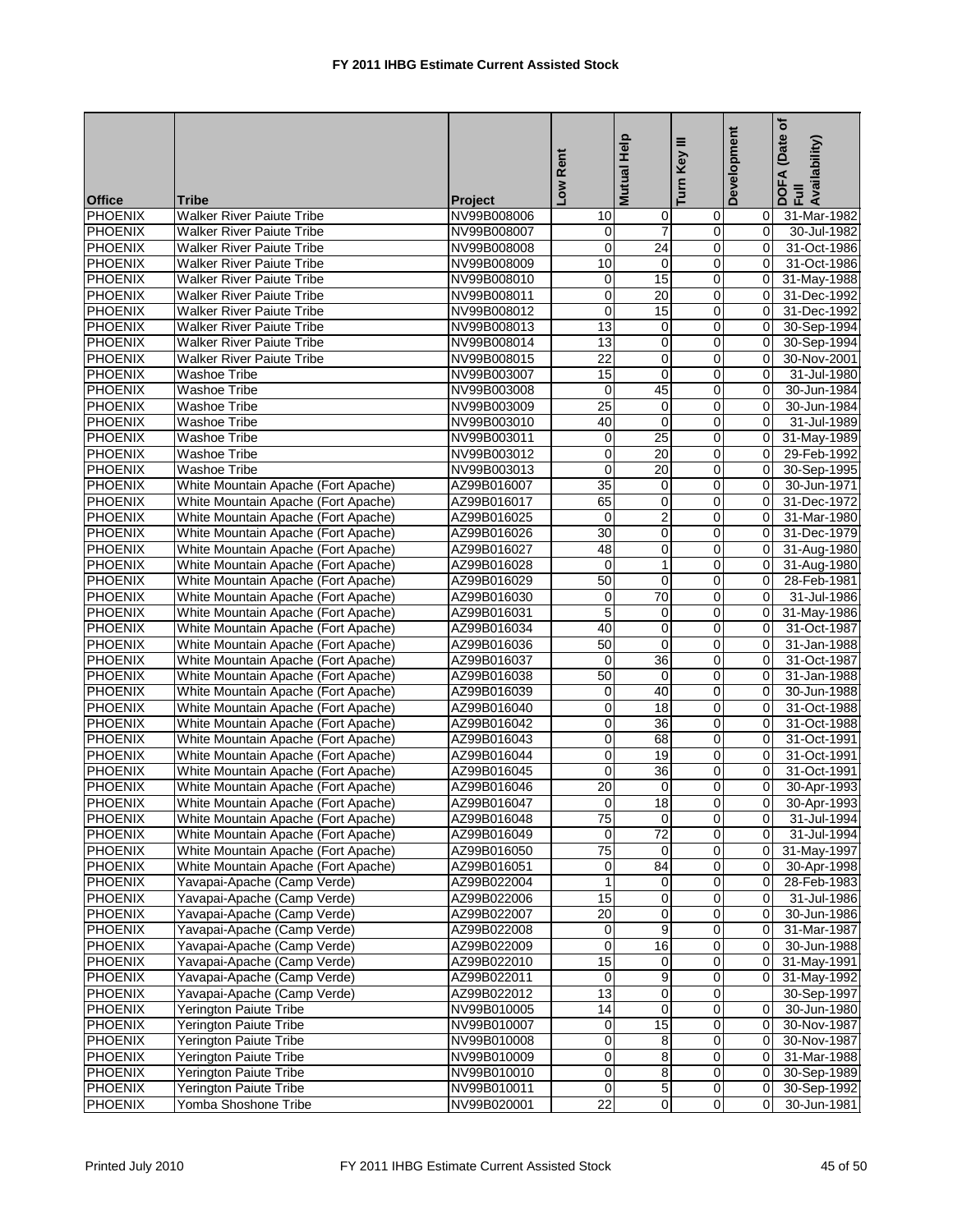| <b>Office</b>  | <b>Tribe</b>          | Project     | -ow Rent        | Mutual Help     | Turn Key III    | Development    | Date of<br>Availability)<br>DOFA<br>Full |
|----------------|-----------------------|-------------|-----------------|-----------------|-----------------|----------------|------------------------------------------|
| PHOENIX        | Ysleta Del Sur        | TX99B429001 | $\mathbf 0$     | 3               | $\overline{0}$  | 0              | 31-Aug-1976                              |
| PHOENIX        | <b>Ysleta Del Sur</b> | TX99B429002 | $\Omega$        | $\mathbf{1}$    | $\Omega$        | $\Omega$       | 31-Oct-1977                              |
| <b>PHOENIX</b> | <b>Ysleta Del Sur</b> | TX99B429003 | 0               | $\overline{24}$ | 0               | $\Omega$       | 04-Jan-1999                              |
| PHOENIX        | <b>Yurok Tribe</b>    | CA99B158001 | 11              | 0               | 0               | 3              | 31-Dec-2001                              |
| PHOENIX        | <b>Yurok Tribe</b>    | CA99B158001 | 1               | 0               | 0               | 0              | 05-Jul-2007                              |
| PHOENIX        | <b>Yurok Tribe</b>    | CA99B158002 | $\overline{7}$  | $\mathbf 0$     | 0               | $\mathbf 0$    | 30-Sep-2004                              |
| <b>PHOENIX</b> | <b>Yurok Tribe</b>    | CA99B158002 | $\overline{25}$ | $\mathbf 0$     | $\overline{0}$  | $\mathbf 0$    | 19-Jun-2009                              |
| PHOENIX        | <b>Yurok Tribe</b>    | CA99B158003 | $\overline{0}$  | $\mathbf{1}$    | 0               | $\Omega$       | 16-Apr-2001                              |
| PHOENIX        | <b>Yurok Tribe</b>    | CA99B158003 | $\pmb{0}$       | $\overline{2}$  | 0               | $\Omega$       | 12-Jun-2001                              |
| <b>PHOENIX</b> | <b>Yurok Tribe</b>    | CA99B158003 | $\mathbf 0$     | $\mathbf{1}$    | 0               | $\overline{0}$ | 10-Jul-2001                              |
| <b>PHOENIX</b> | <b>Yurok Tribe</b>    | CA99B158003 | $\mathbf 0$     | 1               | $\Omega$        | $\Omega$       | 31-Dec-2001                              |
| PHOENIX        | <b>Yurok Tribe</b>    | CA99B158003 | $\overline{0}$  | $\mathbf{1}$    | $\overline{0}$  | $\mathbf 0$    | 31-Aug-2002                              |
| <b>PHOENIX</b> | <b>Yurok Tribe</b>    | CA99B158003 | $\overline{0}$  | $\overline{2}$  | 0               | 0              | 30-Sep-2002                              |
| PHOENIX        | <b>Yurok Tribe</b>    | CA99B158003 | $\overline{0}$  | $\mathbf{1}$    | 0               | 0              | 18-Mar-2004                              |
| <b>PHOENIX</b> | <b>Yurok Tribe</b>    | CA99B158003 | 0               | $\mathbf{1}$    | 0               | $\Omega$       | 04-May-2004                              |
| PHOENIX        | <b>Yurok Tribe</b>    | CA99B158003 | $\mathbf 0$     | $\overline{2}$  | 0               | 0              | 30-Sep-2005                              |
| <b>PHOENIX</b> | <b>Yurok Tribe</b>    | CA99B158003 | $\pmb{0}$       | 19              | 0               | $\mathbf 0$    | 30-Sep-2009                              |
| <b>PHOENIX</b> | Zia Pueblo            | NM99B031061 | $\overline{0}$  | 10              | $\overline{0}$  | $\overline{0}$ | 30-Nov-1987                              |
| PHOENIX        | Zia Pueblo            | NM99B031062 | $\pmb{0}$       | $\overline{2}$  | 0               | $\Omega$       | 30-Nov-1987                              |
| PHOENIX        | Zia Pueblo            | NM99B031068 | $\mathbf 0$     | $\overline{21}$ | $\Omega$        | $\Omega$       | 30-Jun-1996                              |
| PHOENIX        | Zuni Tribe            | NM99B019001 | 0               | $\mathbf{1}$    | $\Omega$        | $\Omega$       | 28-Feb-1970                              |
| <b>PHOENIX</b> | Zuni Tribe            | NM99B019003 | 0               | $\mathbf 0$     | 6               | $\mathbf 0$    | 31-Aug-1970                              |
| <b>PHOENIX</b> | Zuni Tribe            | NM99B019004 | $\overline{0}$  | $\mathbf{1}$    | $\overline{0}$  | 0              | 28-Feb-1971                              |
| PHOENIX        | Zuni Tribe            | NM99B019005 | $\overline{2}$  | $\mathbf 0$     | $\overline{4}$  | $\overline{0}$ | 31-Oct-1972                              |
| PHOENIX        | Zuni Tribe            | NM99B019006 | $\Omega$        | 15              | 0               | $\Omega$       | 31-May-1972                              |
| <b>PHOENIX</b> | Zuni Tribe            | NM99B019008 | 50              | 0               | 0               | $\Omega$       | 31-Mar-1977                              |
| <b>PHOENIX</b> | Zuni Tribe            | NM99B019009 | 74              | 0               | 0               | $\Omega$       | 28-Feb-1982                              |
| <b>PHOENIX</b> | Zuni Tribe            | NM99B019010 | $\mathbf 0$     | 6               | 0               | $\mathbf 0$    | 30-Jun-1982                              |
| <b>PHOENIX</b> | Zuni Tribe            | NM99B019011 | 3               | $\Omega$        | 0               | 0              | 30-Sep-1982                              |
| PHOENIX        | Zuni Tribe            | NM99B019012 | $\Omega$        | 38              | $\Omega$        | 0              | 31-Jul-1986                              |
| PHOENIX        | Zuni Tribe            | NM99B019013 | 40              | $\mathbf 0$     | $\overline{0}$  | 0              | 31-Jul-1986                              |
| PHOENIX        | Zuni Tribe            | NM99B019015 | 22              | $\mathbf 0$     | 0               | 0              | 31-Dec-1997                              |
| <b>PHOENIX</b> | Zuni Tribe            | NM99B019016 | 0               | 5               | $\overline{0}$  | $\mathbf 0$    | 30-Apr-2007                              |
| PHOENIX        | Zuni Tribe            | NM99B019017 | 5               | $\Omega$        | $\Omega$        | 0              | 30-Apr-2007                              |
| <b>PHOENIX</b> | <b>TOTAL</b>          |             | 9,263           | 6,733           | $\overline{10}$ | 132            |                                          |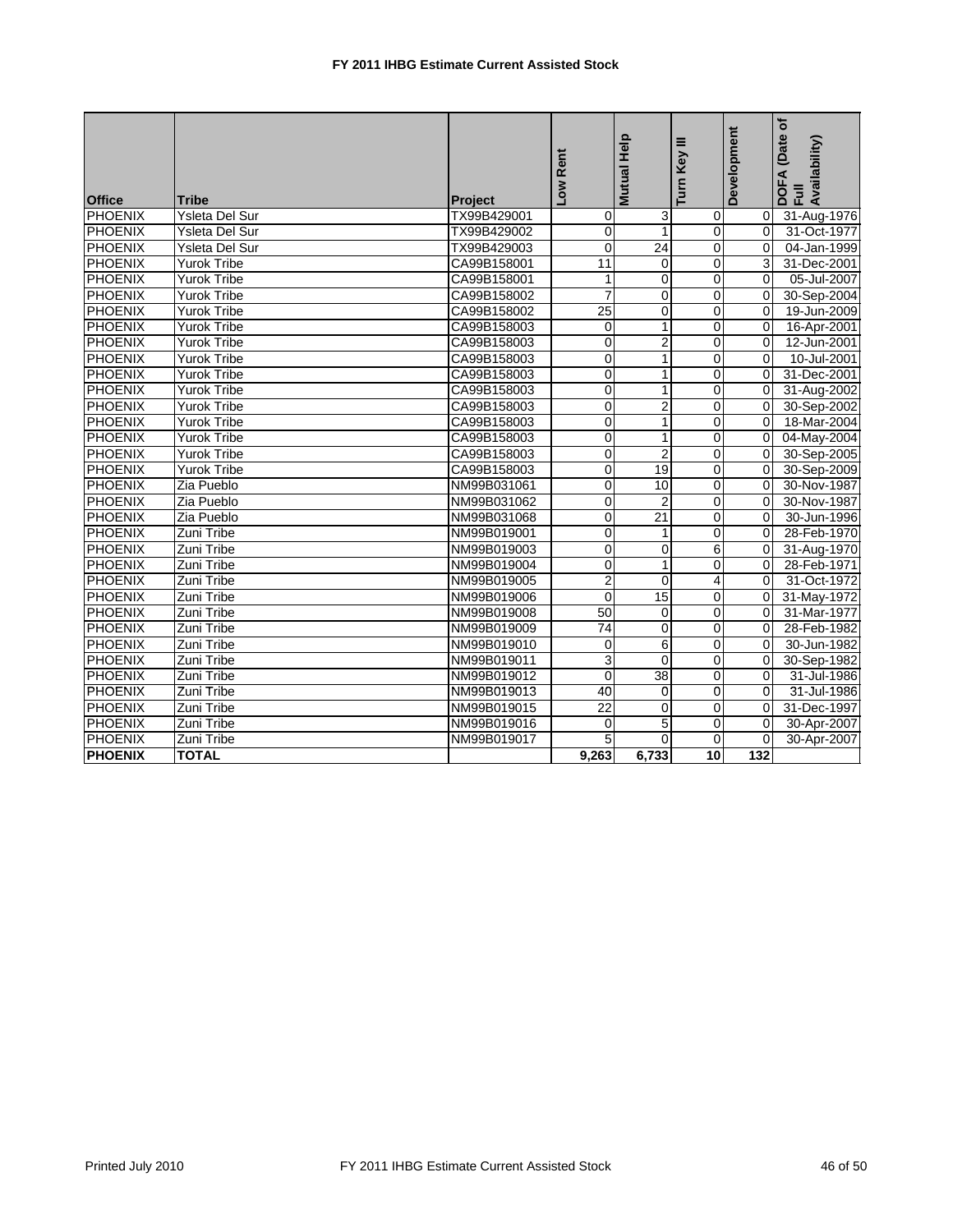| <b>Office</b>                    | Tribe                                                    | Project                    | Low Rent       | <b>Mutual Help</b>      | Ξ<br>Turn Key              | Development          | ð<br>(Date<br>DOFA (Date<br>Full<br>Availability) |
|----------------------------------|----------------------------------------------------------|----------------------------|----------------|-------------------------|----------------------------|----------------------|---------------------------------------------------|
| <b>SEATTLE</b>                   | <b>Burns Paiute Colony</b>                               | OR97B039001                | 0              | 18                      | $\mathbf 0$                | $\overline{0}$       | 31-Mar-1999                                       |
| <b>SEATTLE</b>                   | <b>Chehalis Confederated Tribes</b>                      | WA19B048002                | 29             | $\mathbf 0$             | $\overline{0}$             | 0                    | 30-Nov-1983                                       |
| <b>SEATTLE</b>                   | <b>Chehalis Confederated Tribes</b>                      | WA97B048001                | 0              | $\overline{\mathbf{c}}$ | 0                          | $\overline{0}$       | 28-Feb-1978                                       |
| <b>SEATTLE</b>                   | <b>Chehalis Confederated Tribes</b>                      | WA97B048003                | 21             | 0                       | $\mathbf 0$                | 0                    | 30-Jun-1987                                       |
| <b>SEATTLE</b>                   | <b>Chehalis Confederated Tribes</b>                      | WA97B048005                | 0              | $\overline{\mathbf{4}}$ | $\pmb{0}$                  | 0                    | 25-Nov-1997                                       |
| <b>SEATTLE</b>                   | <b>Chehalis Confederated Tribes</b>                      | WA97B048007                | 0              | $\overline{2}$          | $\mathbf 0$                | 0                    | 31-Jan-2000                                       |
| <b>SEATTLE</b>                   | <b>Chehalis Confederated Tribes</b>                      | WA97B048008                | 5              | $\mathbf 0$             | $\mathbf 0$                | 0                    | 29-Feb-2008                                       |
| <b>SEATTLE</b>                   | Coeur D'Alene Tribe                                      | ID16B007008                | 0              | $\overline{37}$         | 0                          | 0                    | 31-Aug-1984                                       |
| <b>SEATTLE</b>                   | Coeur D'Alene Tribe                                      | ID16B007009                | 16             | $\mathbf 0$             | $\mathbf 0$                | 0                    | 30-Apr-1984                                       |
| <b>SEATTLE</b>                   | Coeur D'Alene Tribe                                      | ID16B007010                | 0              | 19                      | $\mathbf 0$                | $\overline{0}$       | 31-Aug-1984                                       |
| <b>SEATTLE</b>                   | Coeur D'Alene Tribe                                      | ID97B007006                | 45             | $\mathbf 0$             | 0                          | 0                    | 30-Sep-1981                                       |
| <b>SEATTLE</b>                   | Coeur D'Alene Tribe                                      | ID97B007013                | 0              | $\overline{13}$         | $\pmb{0}$                  | 0                    | 31-Aug-1984                                       |
| <b>SEATTLE</b>                   | Coeur D'Alene Tribe                                      | ID97B007015                | 11             | $\mathbf 0$             | $\mathbf 0$                | $\overline{0}$       | 31-Mar-1990                                       |
| <b>SEATTLE</b>                   | Coeur D'Alene Tribe                                      | ID97B007016                | 0              | 10                      | $\mathbf 0$                | 0                    | 31-May-1990                                       |
| <b>SEATTLE</b>                   | Coeur D'Alene Tribe                                      | ID97B007018                | $\mathbf 0$    | 15                      | $\pmb{0}$                  | $\overline{0}$       | 31-Aug-1994                                       |
| <b>SEATTLE</b>                   | Coeur D'Alene Tribe                                      | ID97B007021                | 9              | $\mathbf 0$             | $\mathbf 0$                | $\mathbf{1}$         | 31-Dec-1998                                       |
| <b>SEATTLE</b>                   | Coeur D'Alene Tribe                                      | ID97B007022                | 0              | 19                      | $\mathbf 0$                | $\mathbf{1}$         | 31-Dec-1998                                       |
| <b>SEATTLE</b>                   | Coeur D'Alene Tribe                                      | ID97B007025                | 5              | 0                       | $\mathbf 0$                | 0                    | 31-Dec-1998                                       |
| <b>SEATTLE</b>                   | <b>Colville Confederated Tribes</b>                      | WA19B043007                | 48             | $\overline{2}$          | $\mathbf 0$                | 0                    | 31-Dec-1980                                       |
| <b>SEATTLE</b>                   | <b>Colville Confederated Tribes</b>                      | WA19B043008                | $\overline{0}$ | $\overline{2}$          | $\mathbf 0$                | $\mathbf 0$          | 30-Apr-1981                                       |
| <b>SEATTLE</b>                   | <b>Colville Confederated Tribes</b>                      | WA19B043009                | 56             | $\overline{c}$          | 0                          | 0                    | 30-Jun-1982                                       |
| <b>SEATTLE</b>                   | <b>Colville Confederated Tribes</b>                      | WA97B043002                | 43             | 1                       | $\pmb{0}$                  | 0                    | 30-Jun-1977                                       |
| <b>SEATTLE</b>                   | <b>Colville Confederated Tribes</b>                      | WA97B043003                | 30             | 1                       | $\mathbf 0$                | 0                    | 31-Aug-1978                                       |
| <b>SEATTLE</b>                   | <b>Colville Confederated Tribes</b>                      | WA97B043004                | 0              | 5                       | $\mathbf 0$                | 0                    | 31-Jan-1979                                       |
| <b>SEATTLE</b>                   | <b>Colville Confederated Tribes</b>                      | WA97B043005                | 40             | $\overline{2}$          | $\pmb{0}$                  | 0                    | 31-Jan-1980                                       |
| <b>SEATTLE</b>                   | <b>Colville Confederated Tribes</b>                      | WA97B043006                | 0              | 1                       | $\mathbf 0$                | $\mathbf 0$          | 31-Jan-1980                                       |
| <b>SEATTLE</b>                   | <b>Colville Confederated Tribes</b>                      | WA97B043012                | 61             | $\overline{c}$          | $\mathbf 0$                | 0                    | 30-Jun-1983                                       |
| <b>SEATTLE</b>                   | <b>Colville Confederated Tribes</b>                      | WA97B043014                | 0              | 15                      | $\mathbf 0$                | 0                    | 31-May-1986                                       |
| <b>SEATTLE</b>                   | <b>Colville Confederated Tribes</b>                      | WA97B043017                | 0              | 8                       | $\mathbf 0$                | 0                    | 31-Mar-1999                                       |
| <b>SEATTLE</b>                   | Coos Bay Confederated Tribes                             | OR97B036001                | 15             | $\mathbf 0$             | $\mathbf 0$                | 0                    | 28-Feb-2001                                       |
| <b>SEATTLE</b>                   | Coquille Indian Tribe                                    | OR97B038001                | 50             | $\mathbf 0$             | 0                          | 0                    | 30-Jun-1997                                       |
| <b>SEATTLE</b>                   | Coquille Indian Tribe                                    | OR97B038002                | 0              | 18                      | $\mathbf 0$                | 0                    | 30-Jun-1997                                       |
| <b>SEATTLE</b>                   | Fort Hall Shoshone-Bannock                               | ID16B009005                | 0              | 6                       | $\mathbf 0$                | 0                    | 31-Jan-1984                                       |
| <b>SEATTLE</b>                   | Fort Hall Shoshone-Bannock                               | ID16B009006                | 19             | 0                       | $\mathbf 0$                | 0                    | 31-Mar-1983                                       |
| <b>SEATTLE</b>                   | Fort Hall Shoshone-Bannock                               | ID97B009003                | 60             | $\mathbf 0$             | $\mathbf 0$                | 0                    | 31-Oct-1975                                       |
| <b>SEATTLE</b>                   | Fort Hall Shoshone-Bannock                               | ID97B009004                | 0<br>0         | 1                       | $\mathbf 0$<br>$\mathbf 0$ | $\Omega$<br>0        | 30-Jun-1980                                       |
| <b>SEATTLE</b><br><b>SEATTLE</b> | Fort Hall Shoshone-Bannock<br>Fort Hall Shoshone-Bannock | ID97B009009<br>ID97B009010 | 15             | 29<br>0                 | $\overline{0}$             | $\overline{0}$       | 31-Aug-1992<br>30-Sep-1991                        |
|                                  |                                                          | ID97B009011                |                | $\overline{28}$         | $\mathbf 0$                |                      |                                                   |
| <b>SEATTLE</b><br><b>SEATTLE</b> | Fort Hall Shoshone-Bannock<br>Fort Hall Shoshone-Bannock | ID97B009014                | 0<br>5         | $\mathbf 0$             | $\mathbf 0$                | ΟI<br>$\overline{0}$ | 31-May-1994<br>31-Oct-2000                        |
| <b>SEATTLE</b>                   | Fort Hall Shoshone-Bannock                               | ID97B009015                | 0              | 5                       | 0                          | $\overline{0}$       | 31-May-2001                                       |
| <b>SEATTLE</b>                   | Fort Hall Shoshone-Bannock                               | ID97B009016                | 5              | $\mathbf 0$             | $\mathbf 0$                | $\overline{0}$       | 31-May-2001                                       |
| <b>SEATTLE</b>                   | <b>Grand Ronde</b>                                       | OR97B040001                | 15             | 0                       | $\mathbf 0$                | $\overline{0}$       | 31-Aug-2000                                       |
| <b>SEATTLE</b>                   | <b>Grand Ronde</b>                                       | OR97B040002                | 5              | 0                       | $\mathbf 0$                | 0                    | 31-Aug-2000                                       |
| <b>SEATTLE</b>                   | Hoh Indian Tribe                                         | WA19B052006                | $\overline{0}$ | $\overline{3}$          | $\overline{0}$             | $\overline{0}$       | 30-Nov-1983                                       |
| <b>SEATTLE</b>                   | Hoh Indian Tribe                                         | WA97B052032                | 4              | 0                       | $\mathbf 0$                | $\overline{0}$       | 01-Feb-1997                                       |
| <b>SEATTLE</b>                   | Kalispel Indian Community                                | WA97B037009                | 0              | 3                       | $\mathbf 0$                | $\overline{0}$       | 30-Nov-1990                                       |
| <b>SEATTLE</b>                   | Kalispel Indian Community                                | WA97B037012                | 0              | 9                       | $\mathbf 0$                | $\overline{0}$       | 31-Dec-1996                                       |
| <b>SEATTLE</b>                   | Kalispel Indian Community                                | WA97B600371                | 4              | $\mathbf 0$             | $\mathbf 0$                | 0                    | 30-Sep-2000                                       |
| <b>SEATTLE</b>                   | Kalispel Indian Community                                | WA97B600372                | 0              | 3                       | $\pmb{0}$                  | $\overline{0}$       | 30-Sep-2000                                       |
| <b>SEATTLE</b>                   | Klamath Indian Tribe                                     | OR97B037001                | 0              | 0                       | 0                          | $\overline{3}$       | 31-Mar-1997                                       |
| <b>SEATTLE</b>                   | Klamath Indian Tribe                                     | OR97B037004                | 0              | $\overline{5}$          | $\overline{\mathbf{0}}$    | $\overline{0}$       | 28-Feb-1999                                       |
| <b>SEATTLE</b>                   | Klamath Indian Tribe                                     | OR97B037005                | 6              | 0                       | $\mathbf 0$                | $\overline{0}$       | 28-Feb-1999                                       |
| <b>SEATTLE</b>                   | Kootenai Tribe                                           | ID97B022001                | 0              | 8                       | $\mathbf 0$                | 0                    | 28-Feb-1986                                       |
| <b>SEATTLE</b>                   | Lower Elwha Tribal Community                             | WA97B050004                | $\mathbf 0$    | 10                      | $\overline{0}$             | $\overline{0}$       | 16-Apr-1994                                       |
| <b>SEATTLE</b>                   | Lower Elwha Tribal Community                             | WA97B050005                | 0              | 10                      | $\mathbf 0$                | $\mathbf 0$          | 30-Apr-1994                                       |
| <b>SEATTLE</b>                   | Lower Elwha Tribal Community                             | WA97B050007                | $\overline{0}$ | 21                      | $\overline{0}$             | $\Omega$             | 30-Apr-1994                                       |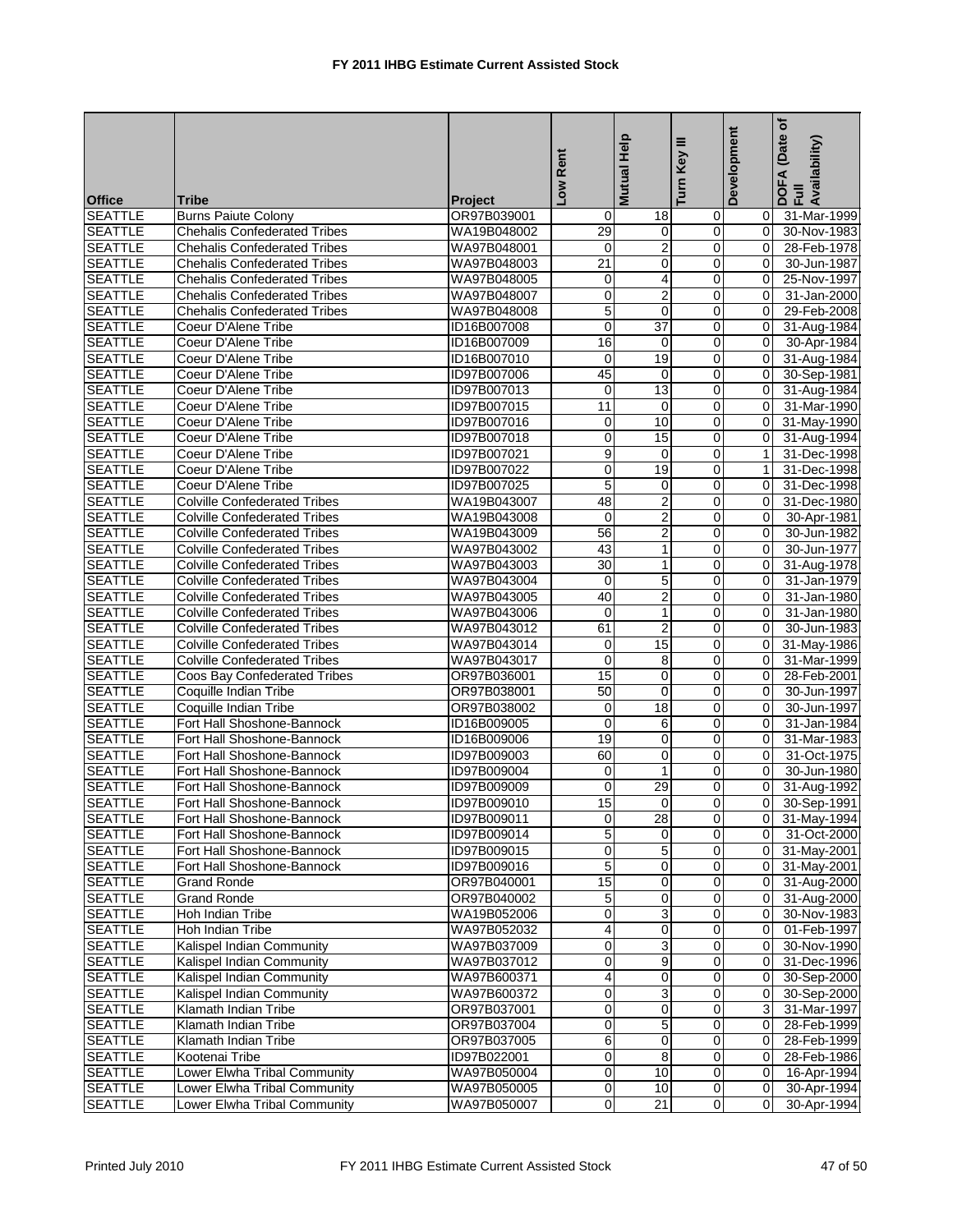| Low Rent                                                                                                          | Mutual Help                   | Turn Key III               | Development                      | ৳<br>(Date<br>DOFA (Date<br>Full<br>Availability) |
|-------------------------------------------------------------------------------------------------------------------|-------------------------------|----------------------------|----------------------------------|---------------------------------------------------|
| <b>Office</b><br>Tribe<br>Project                                                                                 |                               |                            |                                  |                                                   |
| <b>SEATTLE</b><br>Lower Elwha Tribal Community<br>WA97B050009<br>0                                                | 21                            | 0                          | $\overline{0}$<br>$\overline{0}$ | 31-Aug-1996                                       |
| 5<br><b>SEATTLE</b><br>Lower Elwha Tribal Community<br>WA97B050011<br>$\mathbf 0$<br>Lower Elwha Tribal Community | $\mathbf 0$<br>$\overline{5}$ | $\pmb{0}$<br>$\mathbf 0$   | 0                                | 31-Jul-1999                                       |
| <b>SEATTLE</b><br>WA97B050012                                                                                     | $\mathbf 0$                   |                            | $\mathbf 0$                      | 31-Jul-1999                                       |
| <b>SEATTLE</b><br>25<br>Lummi Tribe<br>WA97B028004<br>$\overline{35}$<br>Lummi Tribe                              | $\mathbf 0$                   | $\mathbf 0$<br>$\mathbf 0$ | 0                                | 30-Apr-1975<br>30-Jun-1989                        |
| <b>SEATTLE</b><br>WA97B028007<br>WA97B028011<br>0                                                                 | $\overline{25}$               | $\mathbf 0$                | 0                                |                                                   |
| <b>SEATTLE</b><br>Lummi Tribe<br>15<br><b>SEATTLE</b><br>Lummi Tribe<br>WA97B028012                               | $\mathbf 0$                   | $\pmb{0}$                  | $\overline{0}$                   | 31-Aug-1995<br>31-Mar-1996                        |
| <b>SEATTLE</b><br>Lummi Tribe<br>WA97B028013<br>0                                                                 | $\overline{32}$               | $\overline{0}$             | 0                                | 30-Sep-1996                                       |
| 20<br><b>SEATTLE</b><br>Lummi Tribe<br>WA97B028014                                                                | $\mathbf 0$                   | $\mathbf 0$                | 0                                | 30-Mar-1997                                       |
| 0<br><b>SEATTLE</b><br>Lummi Tribe<br>WA97B028015                                                                 | 40                            | $\mathbf 0$                | 0                                | 30-Sep-1998                                       |
| 0<br><b>SEATTLE</b><br>Lummi Tribe<br>WA97B028023                                                                 | 5                             | $\mathbf 0$                | 0                                | 31-Dec-1998                                       |
| $\overline{22}$<br><b>SEATTLE</b><br>Makah Indian Tribe<br>WA19B029004                                            | 0                             | $\pmb{0}$                  | $\overline{0}$                   | 31-Mar-1982                                       |
| 0<br><b>SEATTLE</b><br>Makah Indian Tribe<br>WA97B029010                                                          | $\overline{7}$                | $\mathbf 0$                | 0                                | 31-Jan-1995                                       |
| <b>SEATTLE</b><br>18<br>Makah Indian Tribe<br>WA97B029013                                                         | $\mathbf 0$                   | $\mathbf 0$                | 0                                | 31-Dec-1996                                       |
| <b>SEATTLE</b><br>5<br><b>Makah Indian Tribe</b><br>WA97B029014                                                   | $\overline{0}$                | $\mathbf 0$                | 0                                | 30-Nov-1999                                       |
| 40<br><b>SEATTLE</b><br>Muckleshoot Indian Tribe<br>WA97B040001                                                   | 0                             | $\boldsymbol{0}$           | 0                                | 31-Dec-1980                                       |
| 24<br><b>SEATTLE</b><br>WA97B040003<br>Muckleshoot Indian Tribe                                                   | $\mathbf 0$                   | $\mathbf 0$                | $\overline{0}$                   | 30-Sep-1998                                       |
| <b>SEATTLE</b><br>Muckleshoot Indian Tribe<br>WA97B040004<br>40                                                   | $\mathbf 0$                   | $\mathbf 0$                | 0                                | 28-Sep-2007                                       |
| 60<br><b>SEATTLE</b><br>Nez Perce Tribe<br>ID97B008007                                                            | $\mathbf 0$                   | $\mathbf 0$                | 0                                | 30-Sep-1977                                       |
| <b>SEATTLE</b><br>0<br>Nez Perce Tribe<br>ID97B008008                                                             | $\overline{2}$                | $\mathbf 0$                | 0                                | 31-Aug-1980                                       |
| 0<br><b>SEATTLE</b><br>ID97B008011<br>Nez Perce Tribe                                                             | 5                             | $\mathbf 0$                | 0                                | 30-Apr-1984                                       |
| 0<br><b>SEATTLE</b><br>Nez Perce Tribe<br>ID97B008013                                                             | $\mathbf{1}$                  | $\mathbf 0$                | $\overline{0}$                   | 31-Aug-1988                                       |
| 0<br><b>SEATTLE</b><br><b>Nez Perce Tribe</b><br>ID97B008014                                                      | $\overline{21}$               | $\mathbf 0$                | 0                                | 31-Aug-1991                                       |
| <b>SEATTLE</b><br>29<br>Nez Perce Tribe<br>ID97B008015                                                            | $\mathbf 0$                   | $\overline{0}$             | $\mathbf 0$                      | 30-Sep-1993                                       |
| <b>SEATTLE</b><br>Nez Perce Tribe<br>ID97B008017<br>0                                                             | 17                            | $\mathbf 0$                | 0                                | 31-Dec-1994                                       |
| 0<br><b>SEATTLE</b><br>Nez Perce Tribe<br>ID97B008021                                                             | 6                             | $\mathbf 0$                | 0                                | 30-Sep-1996                                       |
| <b>SEATTLE</b><br>0<br><b>Nez Perce Tribe</b><br>ID97B008022                                                      | $\mathbf{1}$                  | $\mathbf 0$                | $\overline{0}$                   | 30-Sep-1996                                       |
| <b>SEATTLE</b><br>WA19B052006<br>0<br>Nisqually Indian Community                                                  | 6                             | $\mathbf 0$                | 0                                | 30-Nov-1983                                       |
| 0<br><b>SEATTLE</b><br>Nisqually Indian Community<br>WA97B052002                                                  | 1                             | $\mathbf 0$                | 0                                | 31-Dec-1980                                       |
| 0<br><b>SEATTLE</b><br>Nisqually Indian Community<br>WA97B052008                                                  | $\overline{7}$                | $\mathbf 0$                | 0                                | 30-Apr-1986                                       |
| 0<br><b>SEATTLE</b><br><b>Nisqually Indian Community</b><br>WA97B052011                                           | 19                            | $\mathbf 0$                | 0                                | 28-Feb-1987                                       |
| 0<br><b>SEATTLE</b><br>WA97B052012<br>Nisqually Indian Community                                                  | 11                            | $\pmb{0}$                  | 0                                | 30-Apr-1988                                       |
| $\mathbf 0$<br><b>SEATTLE</b><br><b>Nisqually Indian Community</b><br>WA97B052016                                 | 3                             | $\mathbf 0$                | 0                                | 30-Apr-1988                                       |
| 5<br><b>SEATTLE</b><br>Nisqually Indian Community<br>WA97B052032                                                  | $\mathbf 0$                   | $\overline{0}$             | $\Omega$                         | 30-Sep-2000                                       |
| 5<br><b>SEATTLE</b><br>Nisqually Indian Community<br>WA97B052035                                                  | 0                             | $\mathbf 0$                | 0                                | 31-Mar-1999                                       |
| 0<br><b>SEATTLE</b><br><b>Nisqually Indian Community</b><br>WA97B052040                                           | 5                             | $\mathbf 0$                | 0                                | 31-Jul-1998                                       |
| 0<br><b>SEATTLE</b><br>Nooksack Tribe<br>WA19B056002                                                              | 4                             | $\mathbf 0$                | 0                                | 31-Dec-1980                                       |
| $\Omega$<br><b>SEATTLE</b><br>Nooksack Tribe<br>WA97B056001                                                       | 3                             | $\overline{0}$             | $\overline{0}$                   | 31-Dec-1979                                       |
| <b>SEATTLE</b><br>0<br>Nooksack Tribe<br>WA97B056003                                                              | 17                            | $\mathbf 0$                | $\overline{0}$                   | 31-Aug-1984                                       |
| 0<br><b>SEATTLE</b><br>Nooksack Tribe<br>WA97B056005                                                              | 12                            | $\mathbf 0$                | 0                                | 31-Jan-1992                                       |
| 0<br><b>SEATTLE</b><br>Nooksack Tribe<br>WA97B056006                                                              | $\overline{17}$               | 0                          | 0                                | 31-Jul-1994                                       |
| <b>SEATTLE</b><br>0<br>Nooksack Tribe<br>WA97B056007                                                              | $\overline{7}$                | $\overline{0}$             | $\overline{0}$                   | 31-Jul-1994                                       |
| 7<br><b>SEATTLE</b><br>Nooksack Tribe<br>WA97B056008                                                              | $\mathbf 0$                   | $\mathbf 0$                | 0                                | 30-Sep-1999                                       |
| <b>SEATTLE</b><br>10<br>Port Gamble Indian Community<br>WA19B044004                                               | $\mathbf 0$                   | $\mathbf 0$                | $\Omega$                         | 31-Mar-1983                                       |
| 5<br><b>SEATTLE</b><br>WA97B044001<br>Port Gamble Indian Community                                                | 0                             | 0                          | 0                                | 30-May-1974                                       |
| $\overline{20}$<br><b>SEATTLE</b><br>Port Gamble Indian Community<br>WA97B044003                                  | $\mathbf 0$                   | $\mathbf 0$                | 0                                | 31-Oct-1977                                       |
| <b>SEATTLE</b><br>0<br>Port Gamble Indian Community<br>WA97B044006                                                | 10                            | $\overline{\mathbf{0}}$    | $\overline{0}$                   | 31-May-1993                                       |
| <b>SEATTLE</b><br>Port Gamble Indian Community<br>WA97B044008<br>0                                                | 10                            | $\mathbf 0$                | 0                                | 31-Jan-1996                                       |
| 0<br><b>SEATTLE</b><br>Port Gamble Indian Community<br>WA97B044010                                                | 9                             | $\overline{0}$             | 0                                | 30-Apr-1998                                       |
| 6<br><b>SEATTLE</b><br>Port Gamble Indian Community<br>WA97B044011                                                | $\mathbf 0$                   | $\mathbf 0$                | 0                                | 30-Apr-1998                                       |
| $\overline{27}$<br><b>SEATTLE</b><br><b>Puyallup Tribe</b><br>WA97B063002                                         | 0                             | $\mathbf 0$                | 0                                | 31-Jul-1990                                       |
| <b>SEATTLE</b><br><b>Puyallup Tribe</b><br>WA97B063005<br>0                                                       | 23                            | $\overline{0}$             | 0                                | 31-Jul-1990                                       |
| 0<br><b>SEATTLE</b><br><b>Puyallup Tribe</b><br>WA97B063006                                                       | $\mathbf 0$                   | $\mathbf 0$                | 5                                |                                                   |
| <b>SEATTLE</b><br><b>Puyallup Tribe</b><br>0<br>WA97B063007                                                       | $\mathbf 0$                   | $\mathbf 0$                | 5                                |                                                   |
| 0<br><b>SEATTLE</b><br>Quileute Tribe<br>WA97B047002                                                              | $\overline{24}$               | $\mathbf 0$                | 0                                | 31-Mar-1996                                       |
| 0<br><b>SEATTLE</b><br>Quileute Tribe<br>WA97B047003                                                              | 4                             | $\mathbf 0$                | 0                                | 30-Sep-1997                                       |
| <b>SEATTLE</b><br>0<br>Quileute Tribe<br>WA97B047004                                                              | 4                             | $\overline{0}$             | $\overline{0}$                   | 30-Sep-1997                                       |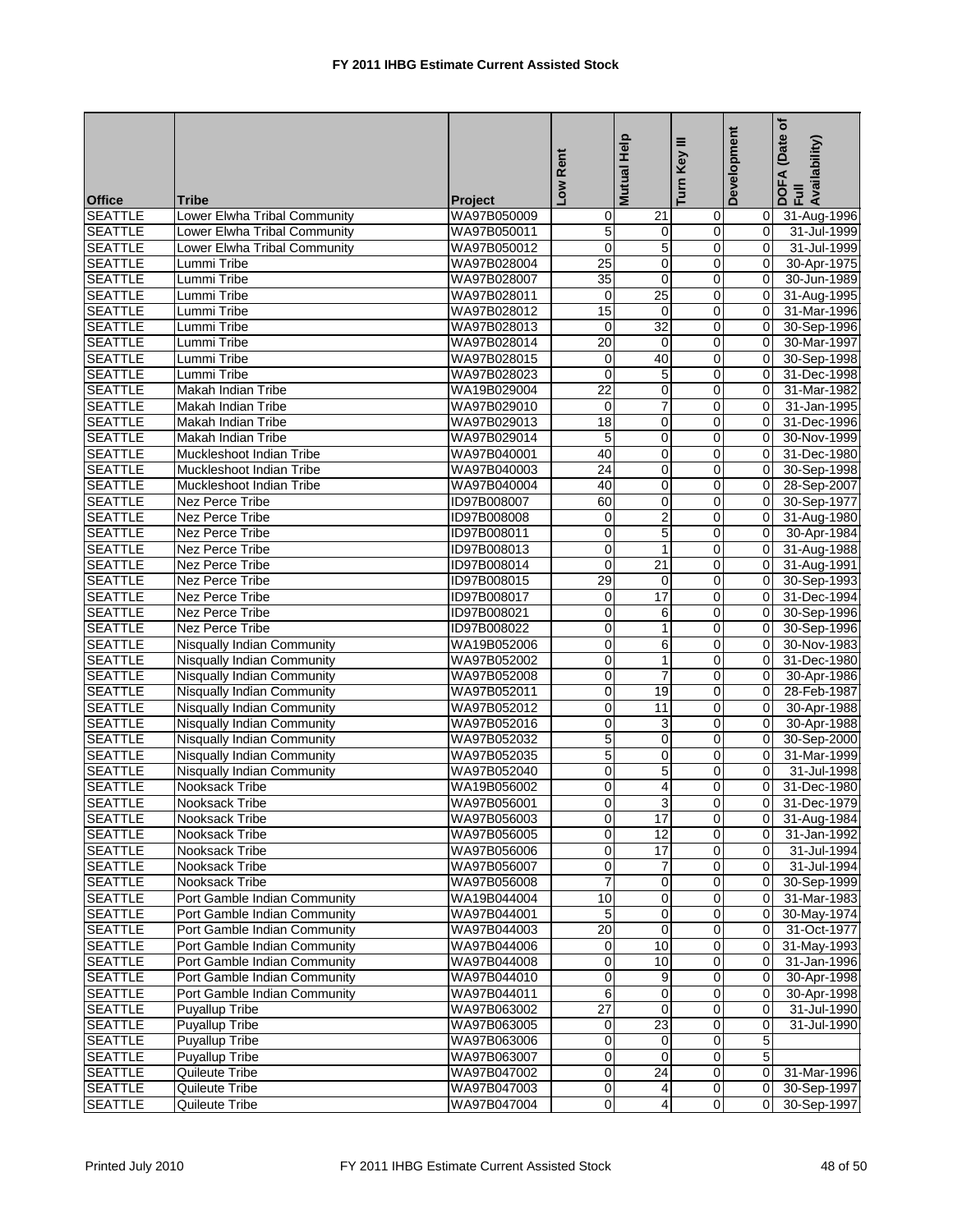|                                  |                                   |                | Low Rent            | <b>Mutual Help</b>  | Ξ<br>Turn Key           | Development   | Date of<br>DOFA (Date<br>Full<br>Availability) |
|----------------------------------|-----------------------------------|----------------|---------------------|---------------------|-------------------------|---------------|------------------------------------------------|
|                                  |                                   |                |                     |                     |                         |               |                                                |
| <b>Office</b>                    | <b>Tribe</b>                      | <b>Project</b> |                     |                     |                         |               |                                                |
| <b>SEATTLE</b>                   | Quileute Tribe                    | WA97B047005    | 3                   | 3                   | 0                       | 0             | 31-Dec-1998                                    |
| <b>SEATTLE</b>                   | Quinault                          | WA97B027005    | $\pmb{0}$           | $\mathbf{1}$        | 0                       | 0             | 31-Jan-1980                                    |
| <b>SEATTLE</b>                   | Quinault                          | WA97B027006    | $\mathbf 0$         | 5                   | 0                       | 0             | 31-Jul-1981                                    |
| <b>SEATTLE</b>                   | <b>Quinault Tribe</b>             | WA97B027003    | 40                  | 0                   | $\mathbf 0$             | 0             | 30-Jul-1974                                    |
| <b>SEATTLE</b>                   | <b>Quinault Tribe</b>             | WA97B027007    | 10                  | 0                   | $\mathbf 0$             | 0             | 31-Jul-1981                                    |
| <b>SEATTLE</b>                   | <b>Quinault Tribe</b>             | WA97B027009    | $\mathbf 0$         | 3                   | 0                       | $\Omega$      | 30-Apr-1985                                    |
| <b>SEATTLE</b>                   | Quinault Tribe                    | WA97B027010    | 0                   | 16                  | 0                       | $\Omega$      | 30-Sep-1995                                    |
| <b>SEATTLE</b>                   | Quinault Tribe                    | WA97B027011    | 5                   | 0                   | 0                       | $\mathbf 0$   | 02-Feb-2005                                    |
| <b>SEATTLE</b>                   | <b>Quinault Tribe</b>             | WA97B027012    | $\pmb{0}$           | 5                   | $\mathsf 0$             | $\mathbf 0$   | 02-Feb-2005                                    |
| <b>SEATTLE</b>                   | Sauk-Suiattle Indian Tribe        | WA97B062003    | $\pmb{0}$           | 14                  | $\mathbf 0$             | $\Omega$      | 31-Jul-1984                                    |
| <b>SEATTLE</b>                   | Shoalwater Bay Tribe              | WA97B052008    | $\mathbf 0$         | 7                   | 0                       | 0             | 30-Apr-1986                                    |
| <b>SEATTLE</b>                   | Shoalwater Bay Tribe              | WA97B052021    | $\mathbf{1}$        | 0                   | 0                       | 0             | 28-Feb-2000                                    |
| <b>SEATTLE</b>                   | Shoalwater Bay Tribe              | WA97B052046    | 3                   | $\mathbf 0$         | 0                       | 0             | 30-Apr-2003                                    |
| <b>SEATTLE</b>                   | Shoalwater Bay Tribe              | WA97B052051    | $\mathbf 0$         | $\overline{4}$      | 0                       | $\mathbf{1}$  | 31-Jul-2000                                    |
| <b>SEATTLE</b>                   | <b>Siletz Confederated Tribes</b> | OR97B035001    | $\overline{0}$      | 39                  | 0                       | 0             | 31-Mar-1989                                    |
| <b>SEATTLE</b>                   | <b>Siletz Confederated Tribes</b> | OR97B035002    | $\mathbf 0$         | 15                  | 0                       | $\mathbf 0$   | 31-Aug-1991                                    |
| <b>SEATTLE</b>                   | <b>Siletz Confederated Tribes</b> | OR97B035004    | 26                  | $\mathbf 0$         | 0                       | $\Omega$      | 30-Apr-1996                                    |
| <b>SEATTLE</b>                   | <b>Siletz Confederated Tribes</b> | OR97B035007    | $\overline{25}$     | 0                   | 0                       | $\mathbf 0$   | 30-Sep-1997                                    |
| <b>SEATTLE</b>                   | <b>Siletz Confederated Tribes</b> | OR97B035008    | $\mathbf 0$         | $\overline{5}$      | $\mathsf 0$             | 0             | 28-Feb-2001                                    |
| <b>SEATTLE</b>                   | <b>Siletz Confederated Tribes</b> | OR97B035009    | $\mathbf 0$         | 5                   | $\mathbf 0$             | $\Omega$      | 28-Feb-2001                                    |
| <b>SEATTLE</b>                   | <b>Siletz Confederated Tribes</b> | OR97B035010    | $\mathbf{1}$        | 0                   | 0                       | $\Omega$      | 28-Feb-2001                                    |
| <b>SEATTLE</b>                   | <b>Siletz Confederated Tribes</b> | OR97B035011    | $\overline{0}$      | 5                   | 0                       | 0             | 28-Feb-2001                                    |
| <b>SEATTLE</b>                   | <b>Siletz Confederated Tribes</b> | OR97B035012    | 5                   | $\mathbf 0$         | 0                       | 0             | 28-Feb-2001                                    |
| <b>SEATTLE</b>                   | Skokomish Indian Tribe            | WA97B052008    | $\mathbf 0$         | 13                  | $\mathbf 0$             | 0             | 30-Apr-1986                                    |
| <b>SEATTLE</b>                   | Skokomish Indian Tribe            | WA97B052019    | $\overline{0}$      | $\overline{21}$     | 0                       | 0             | 31-Mar-1992                                    |
| <b>SEATTLE</b>                   | Skokomish Indian Tribe            | WA97B052021    | 9                   | 0                   | 0                       | $\mathbf 0$   | 28-Feb-1999                                    |
| <b>SEATTLE</b>                   | Skokomish Indian Tribe            | WA97B052038    | 5                   | 0                   | 0                       | $\Omega$      | 31-Mar-2000                                    |
| <b>SEATTLE</b>                   | Spokane Tribe                     | WA19B037004    | $\overline{32}$     | 0                   | 0                       | 0             | 31-Dec-1981                                    |
| <b>SEATTLE</b>                   | Spokane Tribe                     | WA97B037003    | $\mathbf 0$         | $\overline{3}$      | 0                       | 0             | 30-Jun-1981                                    |
| <b>SEATTLE</b>                   | Spokane Tribe                     | WA97B037005    | 52                  | $\mathbf 0$         | $\mathbf 0$             | $\Omega$      | 29-Feb-1984                                    |
| <b>SEATTLE</b>                   | Spokane Tribe                     | WA97B037006    | 0                   | 5                   | 0                       | $\Omega$      | 30-Apr-1986                                    |
| <b>SEATTLE</b>                   | Spokane Tribe                     | WA97B037008    | $\overline{2}$      | 17                  | 0                       | 0             | 30-Nov-1987                                    |
| <b>SEATTLE</b>                   | Spokane Tribe                     | WA97B037009    | $\mathbf{1}$        | $\overline{27}$     | 0                       | $\Omega$      | 30-Nov-1990                                    |
| <b>SEATTLE</b>                   | Spokane Tribe                     | WA97B037013    | $\mathbf 0$         | 9                   | 0                       | $\Omega$      | 31-Jan-1997                                    |
| <b>SEATTLE</b>                   | Spokane Tribe                     | WA97B037014    | 16                  | $\mathbf 0$         | 0                       | 0             | 31-Aug-1997                                    |
| <b>SEATTLE</b>                   | Spokane Tribe                     | WA97B037024    | $\mathbf 0$         | $\overline{4}$      | 0                       | 0             | 31-Aug-2000                                    |
| <b>SEATTLE</b>                   | Spokane Tribe                     | WA97B037025    | 6<br>$\overline{0}$ | 0<br>1 <sup>1</sup> | 0<br>$\overline{0}$     | 0             | 31-Mar-2000                                    |
| <b>SEATTLE</b>                   | Squaxin Island Tribe              | WA97B052001    |                     |                     |                         | 0             | 31-Dec-1977                                    |
| <b>SEATTLE</b>                   | Squaxin Island Tribe              | WA97B052003    | $\mathbf 0$         | 3                   | $\overline{\mathbf{0}}$ | 0             | 28-Feb-1982                                    |
| <b>SEATTLE</b>                   | Squaxin Island Tribe              | WA97B052017    | $\mathbf 0$         | 20                  | 0                       | 0             | 29-Feb-1992                                    |
| <b>SEATTLE</b>                   | Squaxin Island Tribe              | WA97B052021    | 10                  | 0                   | 0                       | 0             | 23-Oct-1997                                    |
| <b>SEATTLE</b>                   | Squaxin Island Tribe              | WA97B052032    | 7                   | $\mathbf 0$         | $\mathbf 0$             | 0             | 01-Jun-1998                                    |
| <b>SEATTLE</b>                   | Squaxin Island Tribe              | WA97B052036    | $\boldsymbol{2}$    | $\mathbf 0$         | 0                       | 0             | 01-Jun-1998                                    |
| <b>SEATTLE</b>                   | <b>Squaxin Island Tribe</b>       | WA97B052042    | $\overline{2}$      | 0                   | 0                       | $\mathbf 0$   | 31-Jan-2002                                    |
| <b>SEATTLE</b>                   | Squaxin Island Tribe              | WA97B052052    | $\overline{0}$      | $\overline{5}$      | $\overline{\mathbf{0}}$ | $\mathbf 0$   | 31-Jan-2002                                    |
| <b>SEATTLE</b>                   | <b>Suquamish Tribal Council</b>   | WA97B052002    | $\mathbf 0$         | $\overline{7}$      | $\mathbf 0$             | 0             | 31-Dec-1980                                    |
| <b>SEATTLE</b>                   | Suquamish Tribal Council          | WA97B052008    | $\overline{0}$      | 17                  | 0                       | 0             | 30-Apr-1986                                    |
| <b>SEATTLE</b>                   | Suquamish Tribal Council          | WA97B052014    | $\overline{0}$      | 25                  | $\mathbf 0$             | $\mathbf 0$   | 31-Mar-1992                                    |
| <b>SEATTLE</b>                   | <b>Suquamish Tribal Council</b>   | WA97B052020    | 4                   | 0                   | 0                       | 0             | 30-Sep-1993                                    |
| <b>SEATTLE</b>                   | <b>Suquamish Tribal Council</b>   | WA97B052034    | $\overline{5}$      | 0                   | $\mathbf 0$             | $\mathbf 0$   | 28-Feb-1999                                    |
| <b>SEATTLE</b>                   | Suquamish Tribal Council          | WA97B052041    | 0                   | 5                   | 0                       | 0             | 31-Aug-1998                                    |
| <b>SEATTLE</b>                   | Swinomish Indians                 | WA97B023003    | 16                  | 0                   | $\mathbf 0$             | $\mathbf 0$   | 31-Dec-1972                                    |
| <b>SEATTLE</b>                   | Swinomish Indians                 | WA97B023004    | 16                  | 0                   | 0                       | $\mathbf 0$   | 30-Apr-1980                                    |
| <b>SEATTLE</b>                   | Swinomish Indians                 | WA97B023006    | 36                  | 0                   | $\mathbf 0$             | 0             | 31-Aug-1985                                    |
| <b>SEATTLE</b>                   | Swinomish Indians                 | WA97B023007    | 10                  | 0<br>$\overline{7}$ | $\pmb{0}$               | $\mathbf 0$   | 31-Dec-1993                                    |
| <b>SEATTLE</b><br><b>SEATTLE</b> | Swinomish Indians                 | WA97B023008    | 0<br>$\pmb{0}$      | $\mathbf{1}$        | 0<br>$\overline{0}$     | 0<br>$\Omega$ | 30-Jun-1998                                    |
|                                  | <b>Tulalip Tribes</b>             | WA19B051002    |                     |                     |                         |               | 31-Mar-1982                                    |